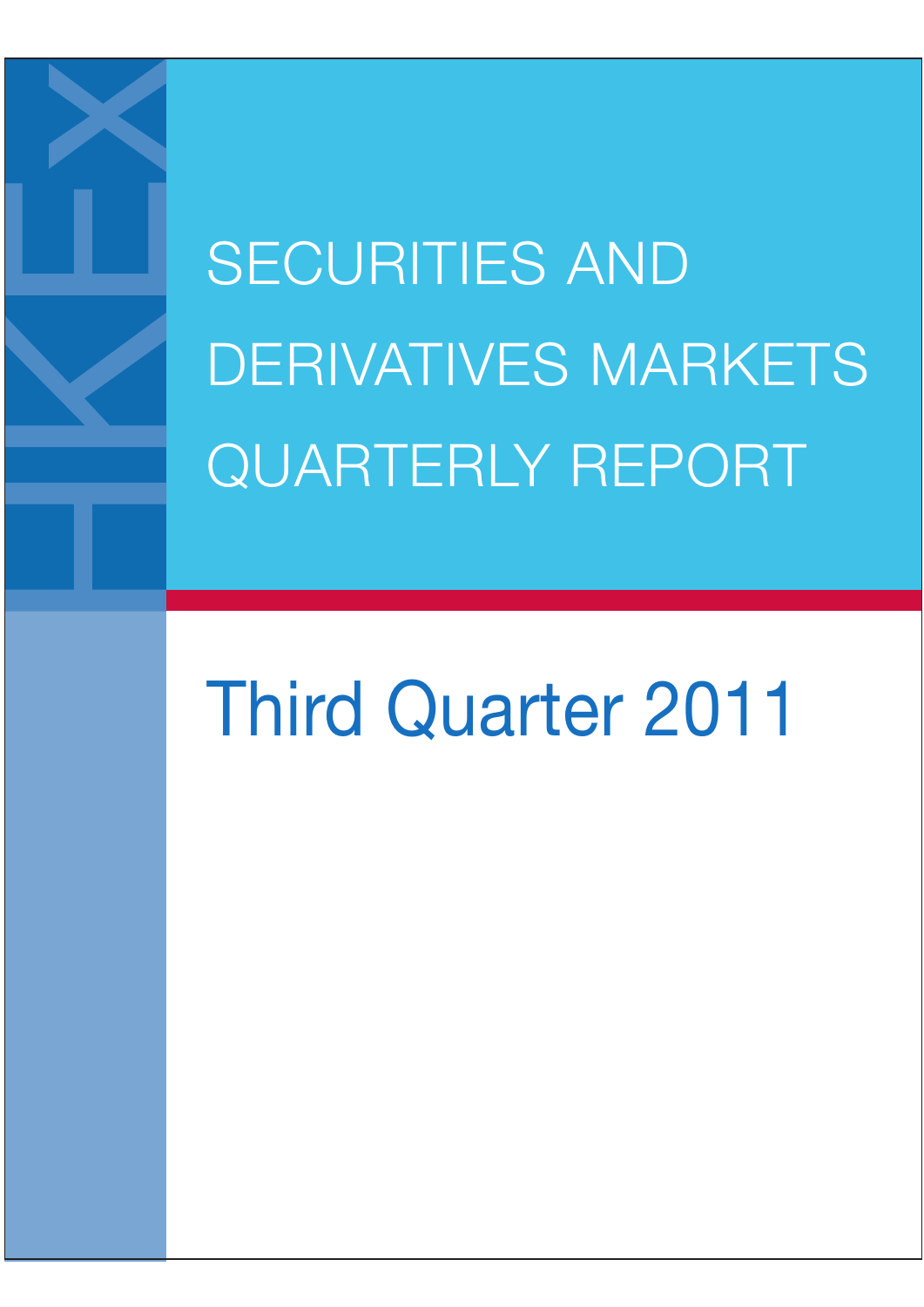#### **Main Board**

| <b>Highlights</b>                       | 3rd Quarter 2011   |  | 3rd Quarter 2010   |  |
|-----------------------------------------|--------------------|--|--------------------|--|
| No. of listed companies                 | 1,301              |  | 1,194              |  |
| No. of listed securities                | 7,010              |  | 6,780              |  |
| Equities                                |                    |  |                    |  |
| Ordinary shares                         | 1,302              |  | 1,195              |  |
| Preference shares                       | 3                  |  | $\overline{2}$     |  |
| <b>Warrants</b>                         | 4,793              |  | 4,373              |  |
| Equity                                  | 15                 |  | 25                 |  |
| Derivative                              | 4,778              |  | 4,348              |  |
| Equity linked instrument                | $\mathbf 0$        |  | $\theta$           |  |
| Callable bull/bear contracts            | 642                |  | 974                |  |
| Unit trusts/mutual funds                | 87                 |  | 76                 |  |
| Debt securities                         | 183                |  | 160                |  |
| No. of trading only stocks              |                    |  |                    |  |
| Nasdaq stocks                           | $\overline{7}$     |  | $\overline{7}$     |  |
| <b>iShares</b>                          | $\overline{2}$     |  | $\overline{2}$     |  |
| No. of trading days                     | 63                 |  | 64                 |  |
| Total turnover in value (HK\$ mil.) *   | 4,562,366.77       |  | 3,928,482.29       |  |
| Total turnover in shares (Mil. shs)     | 10,384,374.95      |  | 8,890,661.52       |  |
| Total number of trades (deals)          | 56,970,296         |  | 43,414,122         |  |
| Total market capitalisation (HK\$ mil.) | 16, 147, 694. 26   |  | 19,557,277.66      |  |
| Average P/E ratio (times)               | 9.02               |  | 15.95              |  |
| Average dividend yield (%)              | 3.53               |  | 2.41               |  |
| Number of exchange participants         |                    |  |                    |  |
| $-$ Trading                             | 494                |  | 478                |  |
| - Non-trading                           | 34                 |  | 30                 |  |
| Turnover in value (HK\$ mil.)           |                    |  |                    |  |
| Highest                                 | 124,773.84 (05/08) |  | 118,809.60 (08/09) |  |
| Lowest                                  | 49,646.96 (09/09)  |  | 39,934.89 (05/07)  |  |
| Turnover in shares (Mil. shs)           |                    |  |                    |  |
| Highest                                 | 204,015.18 (23/09) |  | 187,943.48 (16/09) |  |
| Lowest                                  | 75,513.21 (09/08)  |  | 109,464.46 (27/08) |  |
| Total number of trades (deals)          |                    |  |                    |  |
| Highest                                 | 1,609,989 (09/08)  |  | 925,386 (29/09)    |  |
| Lowest                                  | 637,895 (09/09)    |  | 456,298 (05/07)    |  |

Turnover value traded in non-HKD currency securities have been included start from 29 November 2010.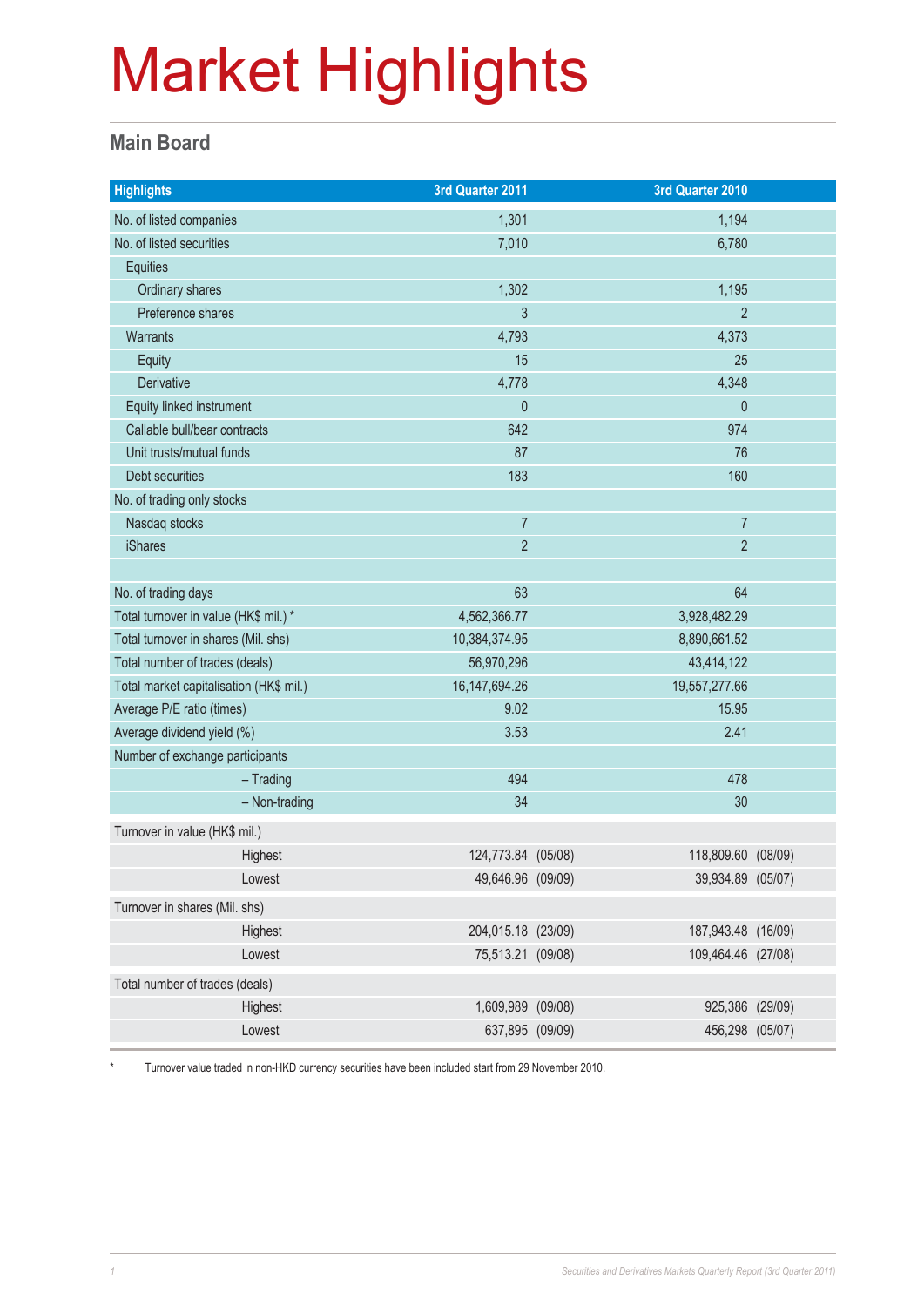### **Growth Enterprise Market (GEM)**

| <b>Highlights</b>                       |         | 3rd Quarter 2011 |                | 3rd Quarter 2010 |                |
|-----------------------------------------|---------|------------------|----------------|------------------|----------------|
| No. of listed companies                 |         | 166              |                | 171              |                |
| No. of listed securities                |         | 168              |                | 172              |                |
| Equities                                |         | 166              |                | 171              |                |
| Warrants                                |         | $\overline{2}$   |                | $\mathbf{1}$     |                |
|                                         |         |                  |                |                  |                |
| No. of trading days                     |         | 63               |                | 64               |                |
| Total turnover in value (HK\$ mil.) *   |         | 10,135.84        |                | 24,306.35        |                |
| Total turnover in shares (Mil. shs)     |         | 40,291.94        |                | 88,818.93        |                |
| Total number of trades (deals)          |         | 316,819          |                | 647,817          |                |
| Total market capitalisation (HK\$ mil.) |         | 77,346.08        |                | 129,859.18       |                |
| Average P/E ratio (times)               |         | 20.23            |                | 33.11            |                |
| Average dividend yield (%)              |         | 0.65             |                | 0.54             |                |
| Turnover in value (HK\$ mil.)           |         |                  |                |                  |                |
|                                         | Highest |                  | 362.02 (08/08) |                  | 700.07 (22/09) |
|                                         | Lowest  |                  | 72.06 (12/09)  |                  | 192.75 (31/08) |
| Turnover in shares (Mil. shs)           |         |                  |                |                  |                |
|                                         | Highest | 2,140.20 (08/08) |                | 3,139.12 (29/07) |                |
|                                         | Lowest  |                  | 367.55 (27/07) |                  | 686.07 (20/07) |
| Total number of trades (deals)          |         |                  |                |                  |                |
|                                         | Highest |                  | 8,313 (08/08)  |                  | 15,859 (29/09) |
|                                         | Lowest  |                  | 3,683 (28/09)  |                  | 5,731 (20/07)  |

\* Turnover value traded in non-HKD currency securities have been included start from 29 November 2010.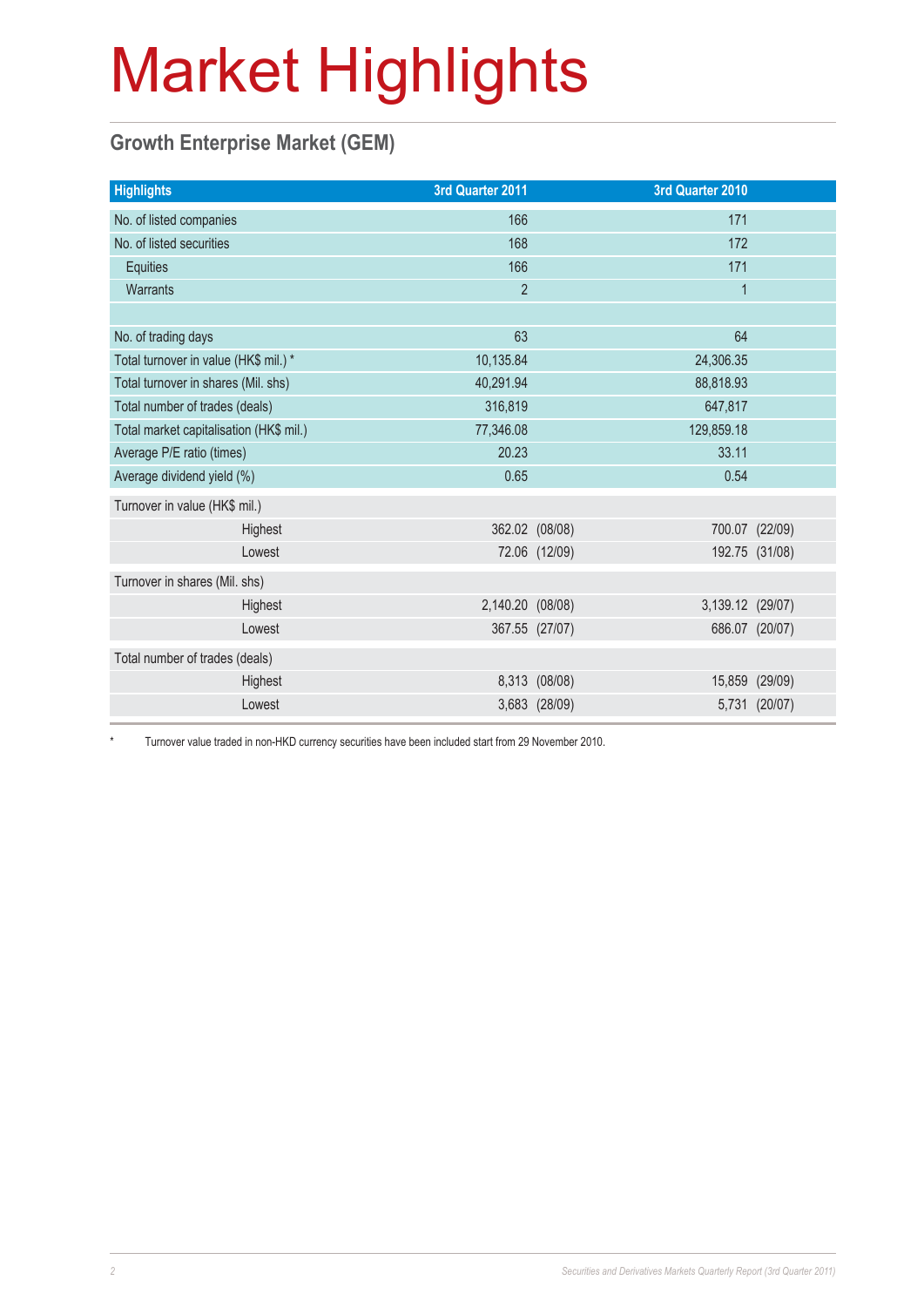### **Derivatives Market Highlights**

| <b>Highlights</b>                                          | 3rd Quarter 2011 | 3rd Quarter 2010 |
|------------------------------------------------------------|------------------|------------------|
| All futures and options products (excluding stock options) |                  |                  |
| No. of trading days                                        | 63.0             | 64.0             |
| Total contract volume                                      | 19,166,455       | 13,062,012       |
| Equity index products                                      | 19,032,203       | 13,014,864       |
| <b>Equity products</b>                                     | 132,733          | 45,941           |
| Interest rates products                                    | 208              | 113              |
| <b>Gold Futures</b>                                        | 1,311            | 1,094            |
| Average daily contract volume                              | 304,229          | 204,094          |
|                                                            |                  |                  |
| Total open interest as at the quarter end (contracts)      | 1,084,434        | 636,141          |
| Equity index products                                      | 1,059,563        | 629,024          |
| <b>Equity products</b>                                     | 24.653           | 6,887            |
| Interest rates products                                    | 86               | 138              |
| <b>Gold Futures</b>                                        | 132              | 92               |
|                                                            |                  |                  |
| <b>Stock options</b>                                       |                  |                  |
| No. of newly introduced stock options classes              |                  | 3                |
| No. of stock options as at the quarter end                 |                  |                  |
| <b>Class</b>                                               | 57               | 54               |
| <b>Series</b>                                              | 19,540           | 10,348           |
| Total premium (HK\$ mil.)                                  | 24,566.72        | 11,967.70        |
| Call                                                       | 5,505.40         | 4,463.54         |
| Put                                                        | 19,061.32        | 7,504.16         |
| Average daily premium (HK\$ mil.)                          | 389.95           | 187.00           |
| Total contract volume                                      | 21,961,666       | 13,877,094       |
| Call                                                       | 9,056,823        | 6,052,065        |
| Put                                                        | 12,904,843       | 7,825,029        |
| Average daily contract volume                              | 348,598          | 216,830          |
| Total open interest as at the quarter end (contracts)      | 8,112,569        | 5,090,926        |
| Call                                                       | 3,983,287        | 1,850,571        |
| Put                                                        | 4,129,282        | 3,240,355        |
| Total number of trades                                     | 892,211          | 539,850          |
| Average daily number of trades                             | 14,162           | 8,435            |
| <b>Total contracts exercised</b>                           | 2,425,612        | 1,295,322        |
| Average premium per contract (HK\$)                        | 1,119            | 862              |
| Average contract per trade (contracts)                     | 25               | 26               |
| Put volume/call volume                                     | 1.42             | 1.29             |
| Average daily contract volume/open interest                | 4.3%             | 4.3%             |
|                                                            |                  |                  |

| All futures and options products                      |            |            |
|-------------------------------------------------------|------------|------------|
| Total contract volume                                 | 41.128.121 | 26,939,106 |
| Total open interest as at the quarter end (contracts) | 9.197.003  | 5.727.067  |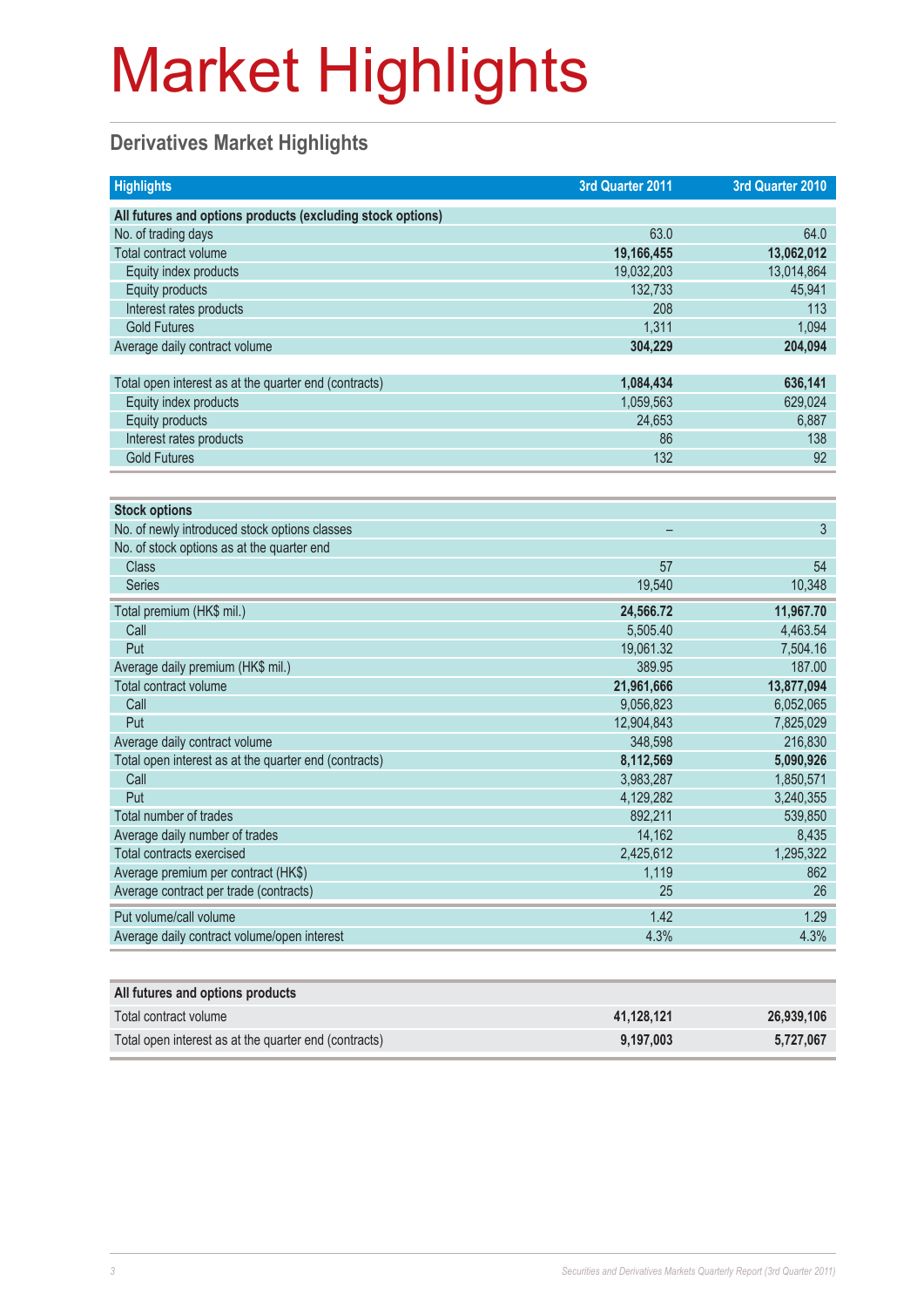### **Clearing and Settlement Statistics**

| <b>Securities Market</b>                                                        | 3rd Quarter 2011 | 3rd Quarter 2010 |
|---------------------------------------------------------------------------------|------------------|------------------|
| Average Daily Exchange Trades Handled by CCASS                                  |                  |                  |
| - Number of trades                                                              | 908,434          | 688,441          |
| - Value of trades (HK\$bil.)                                                    | 72.5             | 61.8             |
| - Share quantity Involved (bil shares)                                          | 165.5            | 140.3            |
| Average Daily Settlement Instructions ("SIs") Settled by CCASS                  |                  |                  |
| - Number of SIs                                                                 | 84,654           | 74,032           |
| - Value of SIs (HK\$bil.)                                                       | 221.5            | 169.5            |
| - Share quantity involved (bil. Shares)                                         | 50.4             | 46.8             |
| Average Daily Investor SIs ("ISIs") Settled by CCASS                            |                  |                  |
| - Number of ISIs                                                                | 489              | 499              |
| - Value of ISIs (HK\$mil.)                                                      | 383.0            | 177.5            |
| - Share quantity involved (mil. shares)                                         | 123.9            | 115.9            |
| Average Daily Settlement Efficiency of CNS Stock Positions on Due Day (T+2) (%) | 99.87            | 99.90            |
| Average Daily Settlement Efficiency of CNS Stock Positions on the Day following |                  |                  |
| the Due Day $(T+3)$ (%)                                                         | 99.99            | 99.99            |
| Average Daily Buy-ins Executed on T+3                                           |                  |                  |
| - Number of brokers involved                                                    | 5                | $\overline{7}$   |
| - Number of buy-ins                                                             | 6                | $\overline{7}$   |
| - Value of buy-ins (HK\$mil)                                                    | 2.1              | 1.4              |
| Shares Deposited in the CCASS Depository                                        |                  |                  |
| - Number of shares (bil shares)                                                 | 3,771.1          | 3,538.2          |
| - Percentage of total issued shares of the admitted securities                  | 71.19            | 71.67            |
| - Value of shares (HK\$bil)                                                     | 8,909.9          | 10,442.1         |
| - Percentage of the total market capitalisation of the admitted securities      | 49.96            | 50.28            |
| <b>Derivatives Market</b>                                                       |                  |                  |
| Open Interest                                                                   |                  |                  |
| - Equity Index Futures                                                          | 327,470          | 235,577          |
| - Stock Futures                                                                 | 24,653           | 6,887            |
| - Gold Futures                                                                  | 132              | 92               |
| - Interest Rates Futures                                                        | 86               | 138              |
| - Equity Index Options                                                          | 732,093          | 393,447          |
| - Stock Options                                                                 | 8,112,569        | 5,090,926        |
| <b>Cumulative Stock Options Exercised</b>                                       |                  |                  |
| - Share quantity involved (mil. shs)                                            | 2,342            | 860              |
| - Value of shares (HK\$bil.)                                                    | 44               | 18               |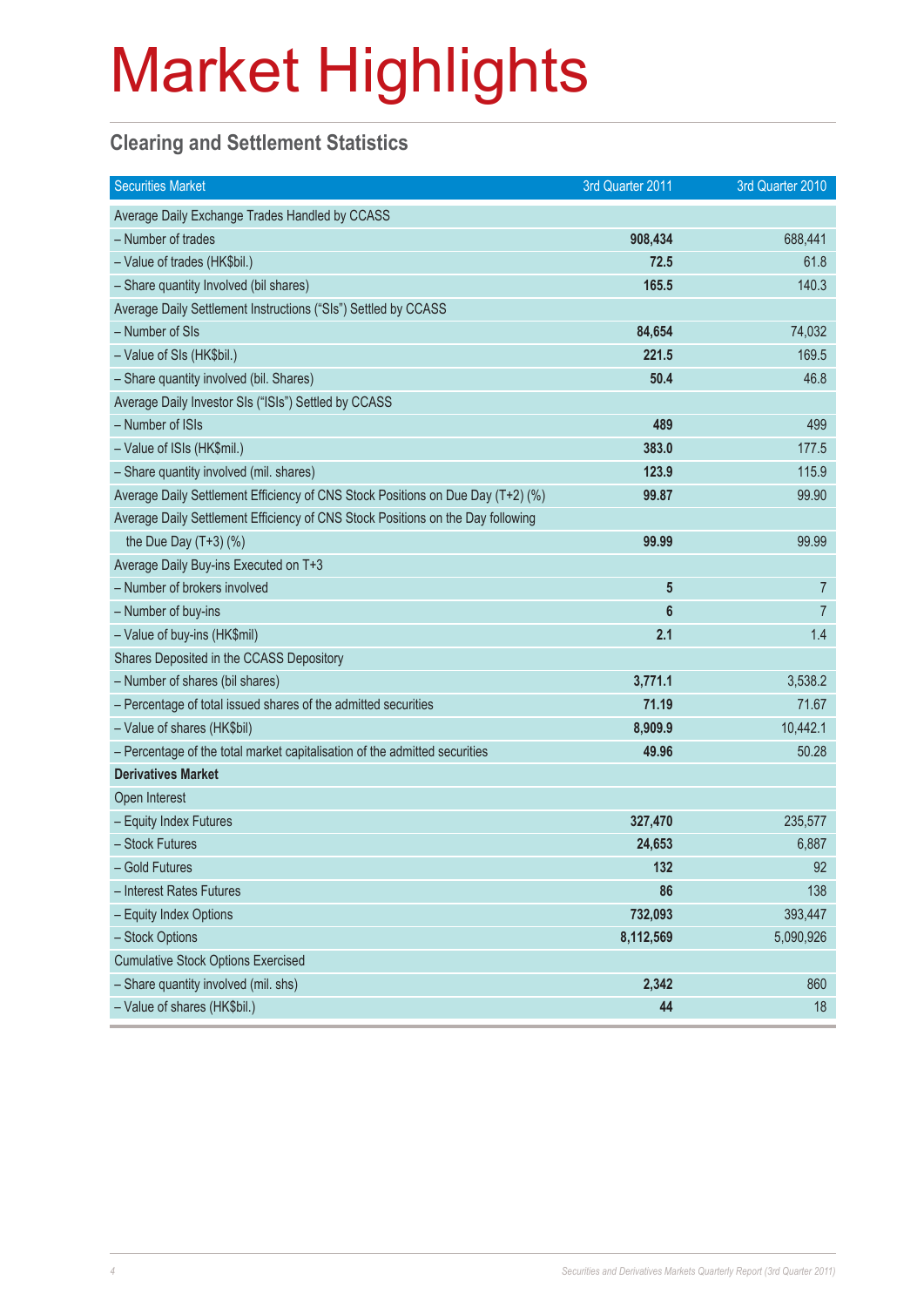#### **Equity Turnover**

|      |                | <b>Share</b><br>(Mil. shs) | <b>Value</b><br>(HK\$ mil.) | No. of deals |
|------|----------------|----------------------------|-----------------------------|--------------|
|      |                |                            |                             |              |
| 2010 | Q3             | 794,114.98                 | 2,759,690.18                | 35,997,455   |
|      | Q4             | 1,011,031.65               | 3,847,088.03                | 46,784,952   |
| 2011 | Q1             | 747,798.73                 | 3,315,169.08                | 42,267,831   |
|      | Q <sub>2</sub> | 754,334.25                 | 3,069,149.98                | 41,652,899   |
|      | Q <sub>3</sub> | 597,541.33                 | 3,222,655.92                | 45,991,628   |

### **Equity Trading Statistics**

|      |                | No. of<br>trading days | <b>Average daily</b><br>turnover (HK\$ mil.) | Average<br>value per deal |
|------|----------------|------------------------|----------------------------------------------|---------------------------|
| 2010 | Q <sub>3</sub> | 64                     | 43,120.16                                    | 76,663                    |
|      | Q4             | 64                     | 60,110.75                                    | 82,229                    |
| 2011 | Q <sub>1</sub> | 62                     | 53,470.47                                    | 78,432                    |
|      | Q2             | 59                     | 52,019.49                                    | 73,684                    |
|      | Q3             | 63                     | 51,153.27                                    | 70,070                    |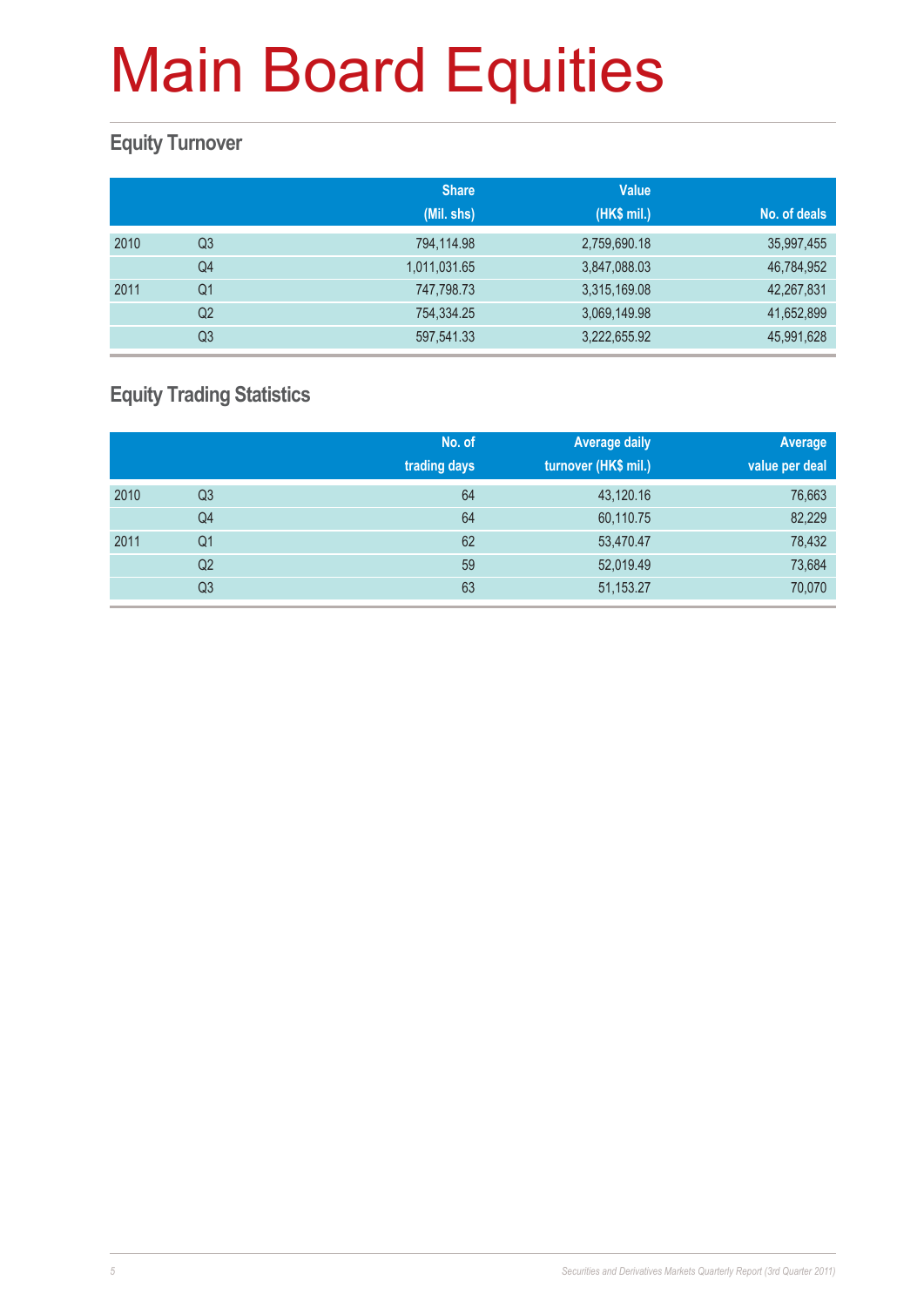#### **20 Most Advanced Stocks**

for 3rd quarter 2011

|                |       |                        |                 | <b>Closing price</b> |                          |
|----------------|-------|------------------------|-----------------|----------------------|--------------------------|
| Rank           | Code  | <b>Stock</b>           | End of Sep 2011 | End of Jun 2011      | % up                     |
| 1              | 02312 | <b>CH FIN LEASING</b>  | 0.380           | 0.085                | 347.06                   |
| $\overline{2}$ | 00412 | <b>HERITAGE INT'L</b>  | 0.295           | 0.080                | 268.75<br>$\overline{A}$ |
| 3              | 00955 | <b>SCHRAMM</b>         | 77.000          | 29.900               | 157.53                   |
| $\overline{4}$ | 00720 | <b>WO KEE HONG</b>     | 0.310           | 0.195                | 58.97                    |
| $\overline{5}$ | 01187 | <b>PEARLRIVER TYRE</b> | 3.000           | 1.900                | 57.89                    |
| 6              | 00475 | <b>NOBLE JEWELRY</b>   | 1.460           | 0.940                | 55.32                    |
| $\overline{7}$ | 00667 | <b>HANNSTAR BOARD</b>  | 1.150           | 0.800                | 43.75                    |
| $\bf 8$        | 00597 | <b>CHINA RES MICRO</b> | 0.480           | 0.335                | 43.28                    |
| 9              | 01026 | <b>UNIVERSAL TECH</b>  | 0.600           | 0.435                | 37.93                    |
| 10             | 00938 | <b>MAN SANG INT'L</b>  | 0.490           | 0.370                | 32.43                    |
| 11             | 01060 | <b>CHINAVISION</b>     | 0.465           | 0.370                | 25.68                    |
| 12             | 00951 | <b>CHAOWEI POWER</b>   | 3.110           | 2.590                | 20.08                    |
| 13             | 00288 | <b>COSWAY CORP</b>     | 0.900           | 0.750                | 20.00                    |
| 14             | 02038 | <b>FIH</b>             | 4.080           | 3.420                | 19.30                    |
| 15             | 00992 | <b>LENOVO GROUP</b>    | 5.290           | 4.450                | 18.88                    |
| 16             | 00812 | <b>TANRICH</b>         | 1.700           | 1.450                | 17.24                    |
| 17             | 00270 | <b>GUANGDONG INV</b>   | 4.870           | 4.160                | 17.07                    |
| 18             | 00059 | <b>SKYFAME REALTY</b>  | 0.820           | 0.710                | 15.49                    |
| 19             | 00343 | <b>CULTURECOM HOLD</b> | 0.770           | 0.670                | 14.93                    |
| 20             | 00215 | <b>HUTCHTEL HK</b>     | 2.750           | 2.400                | 14.58                    |

A Adjusted

#### **20 Most Declined Stocks**

for 3rd quarter 2011

|                |       |                        |                         | <b>Closing price</b>    |          |
|----------------|-------|------------------------|-------------------------|-------------------------|----------|
| Rank           | Code  | <b>Stock</b>           | End of Sep 2011         | End of Jun 2011         | % down   |
| 1              | 00692 | <b>BAO YUAN HOLD</b>   | 0.012                   | 0.150                   | $-92.00$ |
| $\overline{2}$ | 00736 | CHI PPT INV-NEW        | 0.219                   | 1.200<br>$\overline{A}$ | $-81.75$ |
| 3              | 01142 | <b>SIBERIAN MINING</b> | 0.360<br>$\overline{A}$ | 1.820<br>$\overline{A}$ | $-80.22$ |
| 4              | 00928 | <b>TACK FAT GP-20K</b> | 0.150                   | $\mathsf{A}$<br>0.680   | $-77.94$ |
| 5              | 01003 | 21 HOLDINGS            | 0.056                   | 0.240                   | $-76.67$ |
| $6\phantom{.}$ | 01900 | <b>CHINA ITS</b>       | 0.770                   | 3.070                   | $-74.92$ |
| $\overline{7}$ | 01685 | <b>BOER POWER</b>      | 1.960                   | 7.010                   | $-72.04$ |
| 8              | 03300 | <b>CHINA GLASS</b>     | 0.890                   | 3.080                   | $-71.10$ |
| 9              | 01039 | <b>CHANGFENG AXLE</b>  | 0.850                   | 2.880                   | $-70.49$ |
| 10             | 00904 | <b>CHINA GREEN</b>     | 1.480                   | 4.960                   | $-70.16$ |
| 11             | 00515 | <b>TC INTERCONNECT</b> | 0.950                   | 3.150                   | $-69.84$ |
| 12             | 01178 | <b>VITOP BIOENERGY</b> | 0.100                   | 0.330                   | $-69.70$ |
| 13             | 01698 | <b>BOSHIWA INT'L</b>   | 1.440                   | 4.750                   | $-69.68$ |
| 14             | 00082 | <b>VODONE</b>          | 0.590                   | 1.840                   | $-67.93$ |
| 15             | 02678 | <b>TEXHONG TEXTILE</b> | 1.690                   | 5.200                   | $-67.50$ |
| 16             | 00682 | <b>CHAODA MODERN</b>   | 1.100                   | 3.380                   | $-67.46$ |
| 17             | 01020 | SINOREF HLDGS          | 0.450                   | 1.380                   | $-67.39$ |
| 18             | 01049 | NET2GATHER             | 0.074                   | 0.226                   | $-67.26$ |
| 19             | 01163 | <b>DEJIN RES</b>       | 0.078                   | 0.236                   | $-66.95$ |
| 20             | 01393 | <b>HIDILI INDUSTRY</b> | 2.290                   | 6.730                   | $-65.97$ |

A Adjusted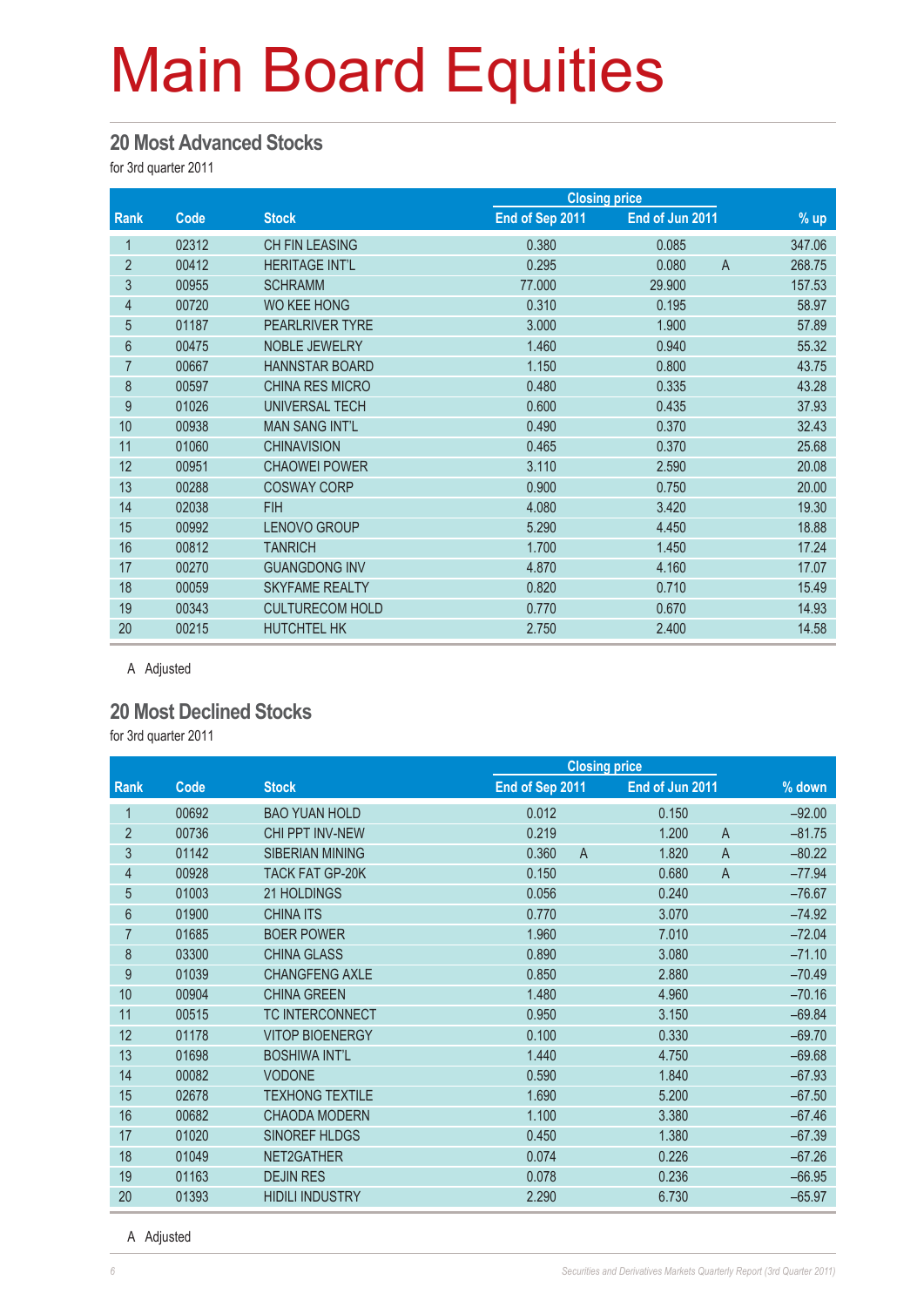#### **20 Most Active Stocks by Value**

for 3rd quarter 2011

| Rank             | Code  | <b>Stock</b>         | Turnover (HK\$ mil.) | % of total |
|------------------|-------|----------------------|----------------------|------------|
| 1                | 00939 | <b>CCB</b>           | 160,471.42           | 4.98       |
| $\overline{2}$   | 00941 | <b>CHINA MOBILE</b>  | 130,007.89           | 4.03       |
| $\mathfrak{S}$   | 01398 | <b>ICBC</b>          | 114,074.68           | 3.54       |
| $\overline{4}$   | 03988 | <b>BANK OF CHINA</b> | 113,965.81           | 3.54       |
| $\overline{5}$   | 00005 | <b>HSBC HOLDINGS</b> | 103,345.72           | 3.21       |
| $6\phantom{a}$   | 00883 | <b>CNOOC</b>         | 82,275.23            | 2.55       |
| $\overline{7}$   | 01299 | AIA                  | 67,591.95            | 2.10       |
| $\bf 8$          | 00013 | <b>HUTCHISON</b>     | 67,301.09            | 2.09       |
| $\boldsymbol{9}$ | 02628 | <b>CHINA LIFE</b>    | 65,356.40            | 2.03       |
| 10               | 00700 | <b>TENCENT</b>       | 63,376.58            | 1.97       |
| 11               | 00857 | <b>PETROCHINA</b>    | 58,825.59            | 1.83       |
| 12               | 02318 | <b>PING AN</b>       | 58,418.43            | 1.81       |
| 13               | 00388 | <b>HKEX</b>          | 52,433.55            | 1.63       |
| 14               | 03323 | <b>CNBM</b>          | 49,359.66            | 1.53       |
| 15               | 01288 | <b>ABC</b>           | 47,900.17            | 1.49       |
| 16               | 00914 | <b>ANHUI CONCH</b>   | 43,446.97            | 1.35       |
| 17               | 01088 | <b>CHINA SHENHUA</b> | 40,276.37            | 1.25       |
| 18               | 00386 | SINOPEC CORP         | 39,100.36            | 1.21       |
| 19               | 00762 | <b>CHINA UNICOM</b>  | 38,892.30            | 1.21       |
| 20               | 00016 | <b>SHK PPT</b>       | 34,795.78            | 1.08       |
| <b>Total</b>     |       |                      | 1,431,215.93         | 44.41      |

#### **20 Most Active Stock by Shares**

| Rank           | Code  | <b>Stock</b>           | <b>Turnover (Mil. shs)</b> | % of total |
|----------------|-------|------------------------|----------------------------|------------|
| 1              | 03988 | <b>BANK OF CHINA</b>   | 35,159.08                  | 5.88       |
| $\overline{2}$ | 00939 | <b>CCB</b>             | 28,973.24                  | 4.85       |
| $\sqrt{3}$     | 01398 | <b>ICBC</b>            | 22,835.87                  | 3.82       |
| 4              | 00993 | <b>SIMSEN INT'L</b>    | 15,640.77                  | 2.62       |
| 5              | 01288 | <b>ABC</b>             | 13,165.03                  | 2.20       |
| 6              | 00985 | <b>CST MINING</b>      | 9,048.39                   | 1.51       |
| $\overline{7}$ | 03800 | <b>GCL-POLY ENERGY</b> | 8,376.99                   | 1.40       |
| 8              | 00692 | <b>BAO YUAN HOLD</b>   | 7,529.65                   | 1.26       |
| 9              | 00493 | <b>GOME</b>            | 7,037.01                   | 1.18       |
| 10             | 03333 | <b>EVERGRANDE</b>      | 6,392.85                   | 1.07       |
| 11             | 00736 | CHI PPT INV-NEW        | 6,329.15                   | 1.06       |
| 12             | 00857 | <b>PETROCHINA</b>      | 5,828.48                   | 0.98       |
| 13             | 00067 | <b>LUMENA NEWMAT</b>   | 5,815.11                   | 0.97       |
| 14             | 00566 | APOLLO SOLAR EN        | 5,799.16                   | 0.97       |
| 15             | 00883 | <b>CNOOC</b>           | 5,438.30                   | 0.91       |
| 16             | 00386 | SINOPEC CORP           | 5,354.25                   | 0.90       |
| 17             | 00273 | <b>WILLIE INT'L</b>    | 4,921.47                   | 0.82       |
| 18             | 00981 | <b>SMIC</b>            | 4,913.59                   | 0.82       |
| 19             | 01387 | <b>RENHE COMM</b>      | 4,801.26                   | 0.80       |
| 20             | 00728 | CHINA TELECOM          | 4,799.04                   | 0.80       |
| <b>Total</b>   |       |                        | 208,158.67                 | 34.84      |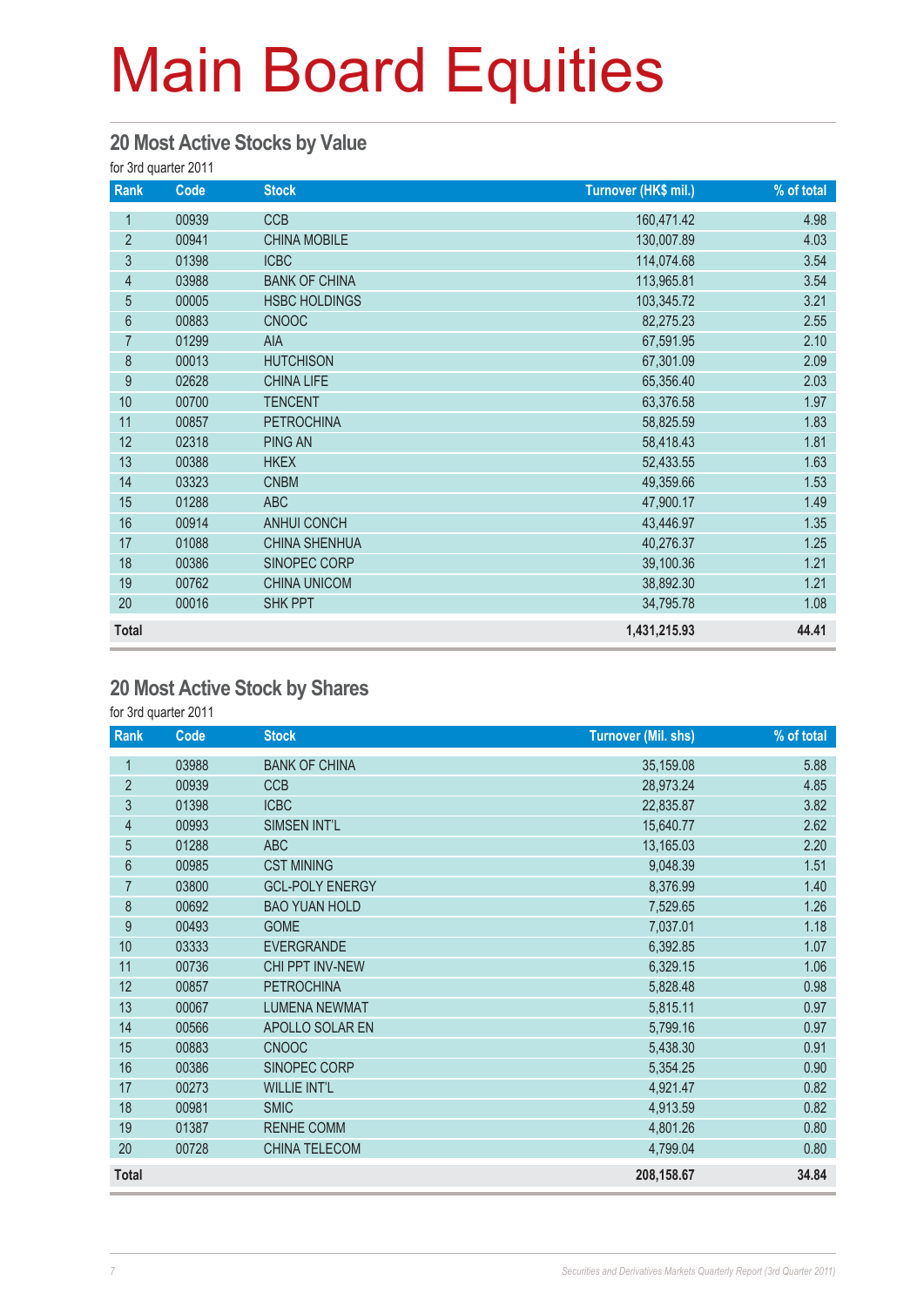**Market Capitalisation of listed companies for Main Board**

|      |    | HK\$ mil.        |
|------|----|------------------|
| 2010 | Q3 | 19,557,277.66    |
|      | Q4 | 20,942,284.39    |
| 2011 | Q1 | 21,259,067.69    |
|      | Q2 | 20,992,345.92    |
|      | Q3 | 16, 147, 694. 26 |

**Market Capitalisation by Hang Seng Industry Classification System\* – Main Board** Quarter-end figures



\* Hang Seng Industry Classification System (HSICS) is provided by Hang Seng Indexes Company Limited.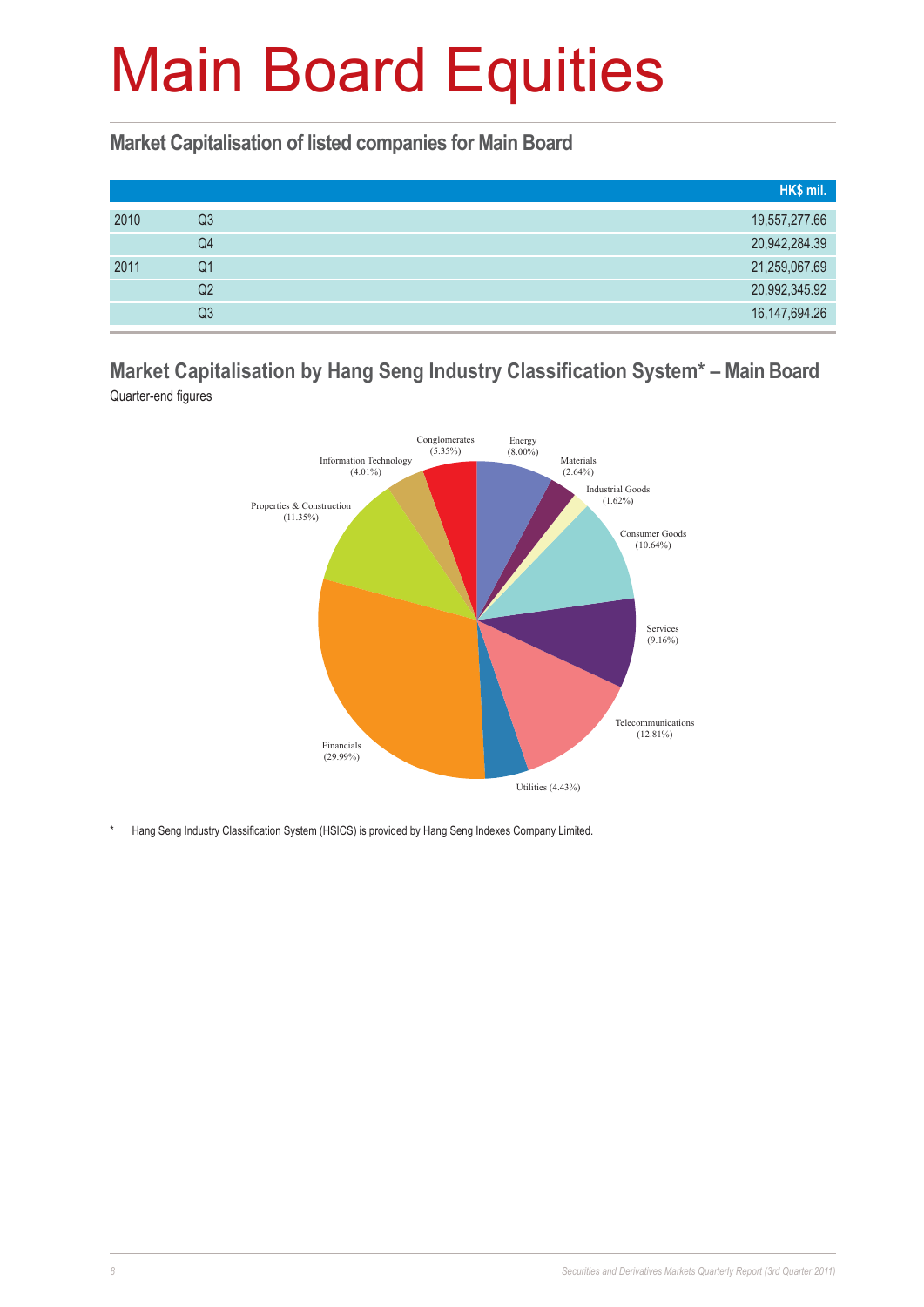#### **50 Leading Companies by Market Capitalisation**

as at the 3rd quarter end 2011

| Rank                | <b>Code</b> | <b>Company</b>                                          | Market capitalisation (HK\$ mil.) |            | % of market total |
|---------------------|-------------|---------------------------------------------------------|-----------------------------------|------------|-------------------|
| $\mathbf{1}$        | 00941       | China Mobile Ltd.                                       | 1,547,445.55                      |            | 9.58              |
| $\overline{2}$      | 00939       | China Construction Bank Corporation - H Shares          | 1,151,598.96                      |            | 7.13              |
| 3                   | 00005       | <b>HSBC Holdings plc</b>                                | 1,086,854.04                      |            | 6.73              |
| 4                   | 00883       | CNOOC Ltd.                                              | 580,699.60                        |            | 3.60              |
| 5                   | 00762       | China Unicom (Hong Kong) Ltd.                           | 382,694.01                        |            | 2.37              |
| $6\phantom{a}$      | 02888       | <b>Standard Chartered PLC</b>                           | 378,120.81                        |            | 2.34              |
| $\overline{7}$      | 00805       | Glencore International plc *                            |                                   | 336,790.01 | N.A.              |
| 8                   | 01398       | Industrial and Commercial Bank of China Ltd. - H Shares | 331,553.25                        |            | 2.05              |
| 9                   | 00700       | Tencent Holdings Ltd.                                   | 301,424.49                        |            | 1.87              |
| 10                  | 01299       | AIA Group Ltd.                                          | 268,581.20                        |            | 1.66              |
| 11                  | 00013       | Hutchison Whampoa Ltd.                                  | 249,194.02                        |            | 1.54              |
| 12                  | 00016       | Sun Hung Kai Properties Ltd.                            | 232,460.04                        |            | 1.44              |
| 13                  | 03988       | Bank of China Ltd. - H Shares                           | 204,874.58                        |            | 1.27              |
| 14                  | 00857       | PetroChina Co. Ltd. - H Shares                          | 204,026.36                        |            | 1.26              |
| 15                  | 00001       | Cheung Kong (Holdings) Ltd.                             | 198,263.67                        |            | 1.23              |
| 16                  | 02388       | BOC Hong Kong (Holdings) Ltd.                           | 176,565.43                        |            | 1.09              |
| 17                  | 00011       | Hang Seng Bank Ltd.                                     | 175,602.76                        |            | 1.09              |
| 18                  | 02378       | Prudential plc *                                        |                                   | 174,652.29 | N.A.              |
| 19                  | 00002       | CLP Holdings Ltd.                                       | 169,753.42                        |            | 1.05              |
| 20                  | 00945       | Manulife Financial Corporation *                        |                                   | 163,120.37 | N.A.              |
| 21                  | 01928       | Sands China Ltd.                                        | 150,035.91                        |            | 0.93              |
| 22                  | 02628       | China Life Insurance Co. Ltd. - H Shares                | 139,894.09                        |            | 0.87              |
| 23                  | 00003       | Hong Kong and China Gas Co. Ltd., The                   | 139,207.76                        |            | 0.86              |
| 24                  | 02318       | Ping An Insurance (Group) Co. of China Ltd. - H Shares  | 138,334.17                        |            | 0.86              |
| 25                  | 03328       | Bank of Communications Co., Ltd. - H Shares             | 136,838.03                        |            | 0.85              |
| 26                  | 00066       | MTR Corporation Ltd.                                    | 135,935.77                        |            | 0.84              |
| 27                  | 06210       | Vale $S.A. - DR *$                                      | $\overline{\phantom{a}}$          | 135,725.13 | N.A.              |
| 28                  | 00386       | China Petroleum & Chemical Corporation - H Shares       | 128,874.15                        |            | 0.80              |
| 29                  | 00006       | Power Assets Holdings Ltd.                              | 127,735.56                        |            | 0.79              |
| 30                  | 00388       | Hong Kong Exchanges and Clearing Ltd.                   | 123,776.69                        |            | 0.77              |
| 31                  | 00019       | Swire Pacific Ltd.                                      | 121,122.11                        |            | 0.75              |
| 32                  | 00004       | Wharf (Holdings) Ltd., The                              | 117,837.72                        |            | 0.73              |
| 33                  | 01880       | Belle International Holdings Ltd.                       | 114,705.57                        |            | 0.71              |
| 34                  | 00322       | Tingyi (Cayman Islands) Holding Corp.                   | 107,218.37                        |            | 0.66              |
| 35                  | 00494       | Li & Fung Ltd.                                          | 107,110.33                        |            | 0.66              |
| 36                  | 01038       | Cheung Kong Infrastructure Holdings Ltd.                | 106,879.04                        |            | 0.66              |
| 37                  | 01088       | China Shenhua Energy Co. Ltd. - H Shares                | 105,525.99                        |            | 0.65              |
| 38                  | 00101       | Hang Lung Properties Ltd.                               | 104,650.07                        |            | 0.65              |
| 39                  | 00486       | United Company RUSAL Ltd. *                             |                                   | 103,464.43 | N.A.              |
| 40                  | 01128       | Wynn Macau, Ltd.                                        | 97,422.19                         |            | 0.60              |
| 41                  | 00151       | Want Want China Holdings Ltd.                           | 93,596.30                         |            | 0.58              |
| 42                  | 00688       | China Overseas Land & Investment Ltd.                   | 92,512.92                         |            | 0.57              |
| 43                  | 01913       | PRADA S.p.A.                                            | 84,057.37                         |            | 0.52              |
| 44                  | 00012       | Henderson Land Development Co. Ltd.                     | 83,968.83                         |            | 0.52              |
| 45                  | 01288       | Agricultural Bank of China Ltd. - H Shares              | 79,306.16                         |            | 0.49              |
| 46                  | 00880       | SJM Holdings Ltd.                                       | 77,856.88                         |            | 0.48              |
| 47                  | 01044       | Hengan International Group Co. Ltd.                     | 77,363.52                         |            | 0.48              |
| 48                  | 06808       | Sun Art Retail Group Ltd.                               | 77,271.61                         |            | 0.48              |
| 49                  | 00728       | China Telecom Corporation Ltd. - H Shares               | 68,831.95                         |            | 0.43              |
| 50                  | 00291       | China Resources Enterprise, Ltd.                        | 62,857.76                         |            | 0.39              |
| <b>Total</b>        |             |                                                         | 10,640,439.02                     |            | 65.89             |
| <b>Market Total</b> |             |                                                         | 16,147,694.26                     |            | 100.000           |

Notes:

Foreign company included since July 2010

\* Foreign companies not solely listed in Hong Kong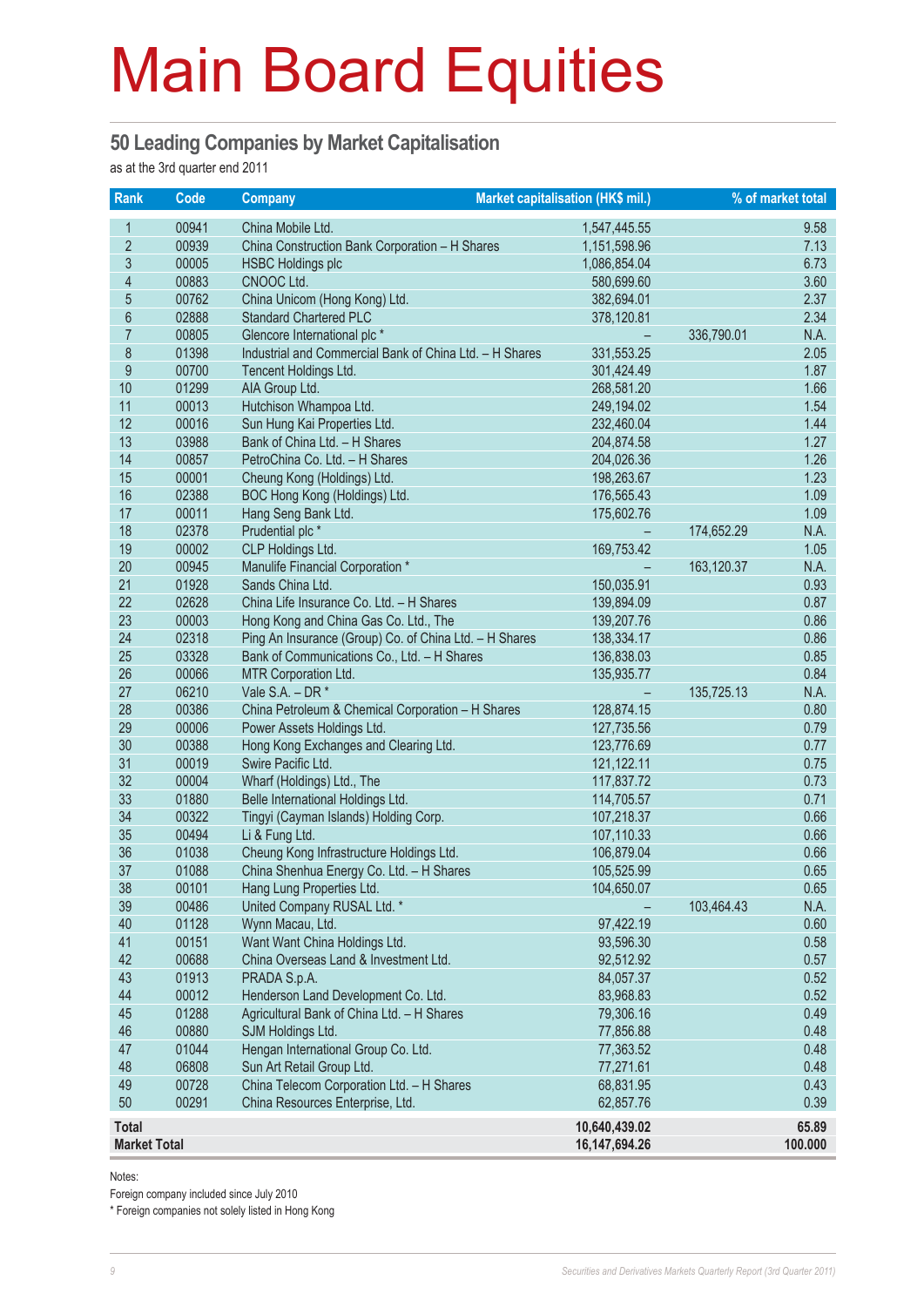### **Short Selling (value)**

|      |    | Short selling turnover (HK\$ mil.) | Equity turnover (HK\$ mil.) * | % of equity total |
|------|----|------------------------------------|-------------------------------|-------------------|
| 2010 | Q3 | 231,187.06                         | 2,783,988.10                  | 8.30              |
|      | Q4 | 308,007.77                         | 3,885,615.68                  | 7.93              |
| 2011 | O1 | 273,905.42                         | 3,337,783.59                  | 8.21              |
|      | Q2 | 327,730.09                         | 3,089,381.94                  | 10.61             |
|      | Q3 | 409,874.98                         | 3,232,791.53                  | 12.68             |

Include Main Board and GEM figures

Note: Turnover value traded in non-HKD currency securities have been included start from 29 November 2010.

### **Short Selling (share)**

|    | <b>Short selling turnover (Mil. shs)</b> | <b>Equity turnover (Mil. shs)*</b> | % of equity total |
|----|------------------------------------------|------------------------------------|-------------------|
| Q3 | 20,554.19                                | 882,787.31                         | 2.33              |
| Q4 | 26,787.09                                | 1,131,725.16                       | 2.37              |
| Q1 | 22,721.76                                | 872,394.66                         | 2.60              |
| Q2 | 29,078.38                                | 833,504.44                         | 3.49              |
| Q3 | 39,305.84                                | 637,817.87                         | 6.16              |
|    |                                          |                                    |                   |

Include Main Board and GEM figures

### **New Listing Companies Statistics**

|      |                | No. of newly<br>listed companies | No. of companies<br>transferred from GEM* | <b>Funds raised</b><br>(HK\$ mil.) # |
|------|----------------|----------------------------------|-------------------------------------------|--------------------------------------|
| 2010 | Q3             | 21                               | 5                                         | 109,964.78                           |
|      | Q4             | 47                               | 5                                         | 288,596.31                           |
| 2011 | Q <sub>1</sub> | 10                               | 4                                         | 17,317.76                            |
|      | Q <sub>2</sub> | 22                               | 6                                         | 156,775.55                           |
|      | Q3             | 18                               |                                           | 19,494.12                            |

Included only the transfers of listing from GEM to Main Board pursuant to the revised Rule 9.24 of GEM Listing Rules and to the new Chapter 9A of the Main Board Listing Rules effective from 1 July 2008

# All funds raised are attributed to the initial public offers of newly listed companies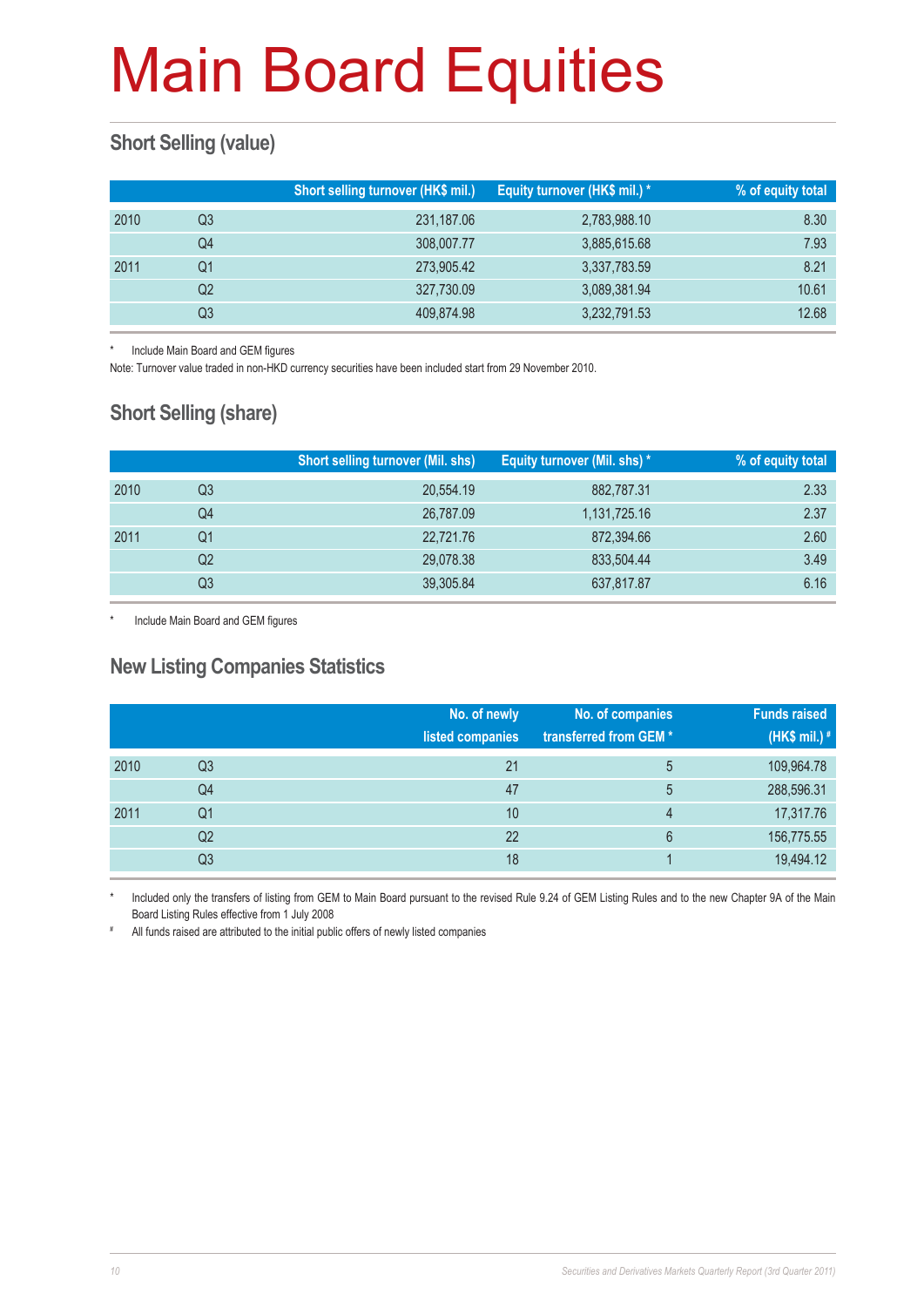#### **Newly Listed Companies**

for 3rd quarter 2011

| Code         | <b>Company name</b>                               |            |               | Listing date No. of issued shares Funds raised (HK\$ mil.) |
|--------------|---------------------------------------------------|------------|---------------|------------------------------------------------------------|
| 01082        | Modern Education Group Ltd.                       | 2011/07/04 | 400,000,000   | 150.80                                                     |
| 01231        | Newton Resources Ltd.                             | 2011/07/04 | 4,000,000,000 | 1,750.00                                                   |
| 01151        | Elec & Eltek International Co. Ltd.               | 2011/07/08 | 186,862,362   |                                                            |
| 06828        | China Print Power Group Ltd.                      | 2011/07/12 | 152,209,373   | 57.72                                                      |
| 01165        | Shunfeng Photovoltaic International Ltd.          | 2011/07/13 | 1,560,000,000 | 432.90                                                     |
| 02098        | Zall Development (Cayman) Holding Co., Ltd.       | 2011/07/13 | 3,500,000,000 | 1,517.25                                                   |
| 03777        | China Fiber Optic Network System Group Ltd.       | 2011/07/14 | 1,217,300,000 | 509.16                                                     |
| 02123        | Golden Shield Holdings (Industrial) Ltd.          | 2011/07/14 | 941.900.000   | 171.43                                                     |
| 01259        | Prince Frog International Holdings Ltd.           | 2011/07/15 | 1,008,250,000 | 805.74                                                     |
| 06838        | Winox Holdings Ltd.                               | 2011/07/20 | 500,000,000   | 233.75                                                     |
| 01663        | Sino Harbour Property Group Ltd.                  | 2011/07/22 | 1,200,000,000 | 330.00                                                     |
| 01127        | 1010 Printing Group Ltd.                          | 2011/07/25 | 500,000,000   | 87.50                                                      |
| 06808        | Sun Art Retail Group Ltd.                         | 2011/07/27 | 9,539,704,700 | 9,471.06                                                   |
| 01236        | Qianlong Technology International Holdings Ltd. * | 2011/08/29 | 252,600,000   |                                                            |
| 01028        | Hongguo International Holdings Ltd.               | 2011/09/23 | 2,000,000,000 | 1,150.00                                                   |
| 06868        | Tenfu (Cayman) Holdings Co. Ltd.                  | 2011/09/26 | 1,227,207,460 | 1,251.72                                                   |
| 01096        | Active Group Holdings Ltd.                        | 2011/09/28 | 1,200,000,000 | 360.00                                                     |
| 01235        | Travel Expert (Asia) Enterprises Ltd.             | 2011/09/29 | 500,000,000   | 63.00                                                      |
| 03788        | China Hanking Holdings Ltd.                       | 2011/09/30 | 1,830,000,000 | 1,152.09                                                   |
| <b>Total</b> |                                                   |            |               | 19,494.12                                                  |

\* Transfers of listing from GEM to Main Board pursuant to the revised Rule 9.24 of the GEM Listing Rules and to the new Chapter 9A of the Main Board Listing Rules effective from 1 July 2008.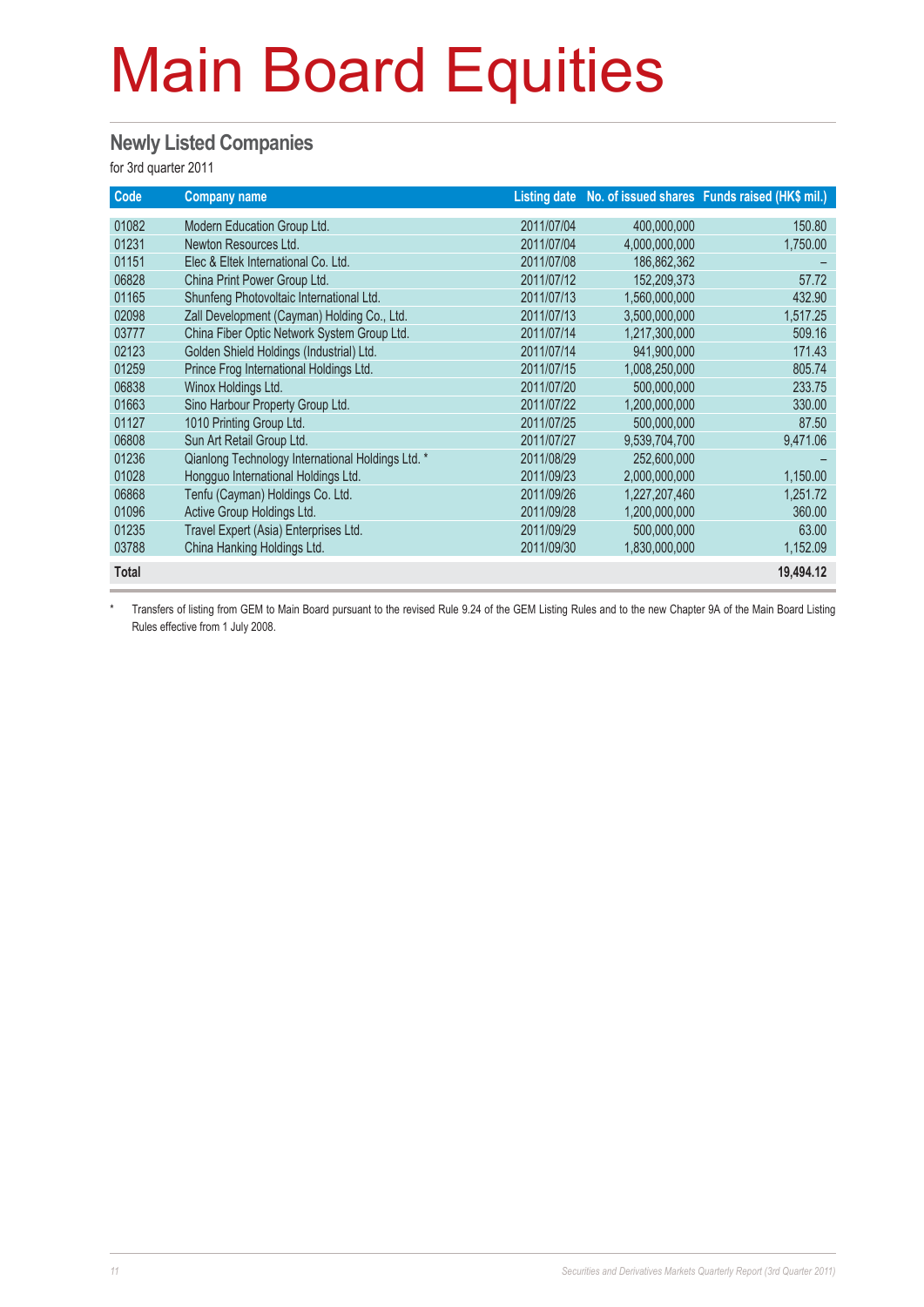#### **Withrawal of Listed Companies**

| <b>Code</b> | ∣ Company name †                    | Last trading date | <b>Delisted date</b> |
|-------------|-------------------------------------|-------------------|----------------------|
| 00304       | Peace Mark (Holdings) Ltd.          | 2008/08/15        | 2011/07/29           |
| 00502       | Pan Sino International Holding Ltd. | 2007/04/27        | 2011/09/19           |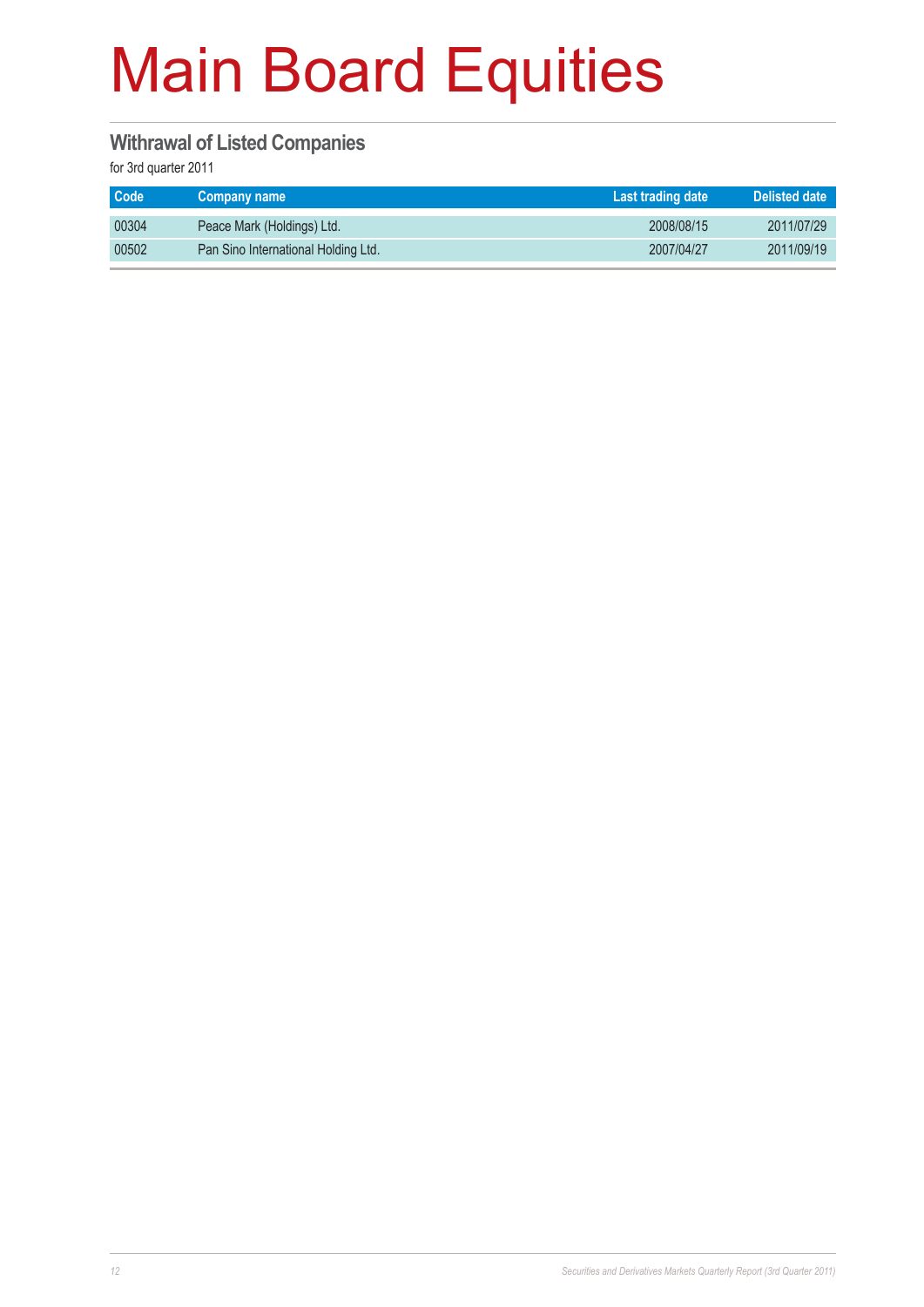#### **Company Name Changes**

for 3rd quarter 2011

| Code  | Old name                                   | New name                                          | <b>Effective date</b> | <b>Adoption date</b> |
|-------|--------------------------------------------|---------------------------------------------------|-----------------------|----------------------|
| 00195 | Vitar International Holdings Ltd.          | Goodtop Tin International Holdings Ltd.           | 2011/05/12            | 2011/07/04           |
| 02018 | AAC Acoustic Technologies Holdings Inc.    | AAC Technologies Holdings Inc.                    | 2011/05/26            | 2011/07/08           |
| 00174 | Gemini Property Investments Ltd.           | Gemini Investments (Holdings) Ltd.                | 2011/07/06            | 2011/07/12           |
| 01049 | Celestial Asia Securities Holdings Ltd.    | Net2Gather (China) Holdings Ltd.                  | 2011/06/03            | 2011/07/13           |
| 00827 | Ko Yo Ecological Agrotech (Group) Ltd.     | Ko Yo Chemical (Group) Ltd.                       | 2011/06/07            | 2011/07/15           |
| 00605 | K.P.I. Co. Ltd.                            | China Financial Services Holdings Ltd.            | 2011/07/07            | 2011/07/20           |
| 03928 | Zhengzhou Gas Co. Ltd. - H Shares          | Zhengzhou China Resources Gas Co. Ltd. - H Shares | 2011/06/28            | 2011/07/22           |
| 01007 | Global Dairy Holdings Ltd.                 | Daqing Dairy Holdings Ltd.                        | 2011/06/17            | 2011/07/25           |
| 00455 | Yunnan Enterprises Holdings Ltd.           | Tianda Holdings Ltd.                              | 2011/07/05            | 2011/07/26           |
| 01133 | Harbin Power Equipment Co. Ltd. - H Shares | Harbin Electric Co. Ltd. - H Shares               | 2011/07/01            | 2011/08/12           |
| 00155 | China Solar Energy Holdings Ltd. #         | China Solar Energy Holdings Ltd.                  | 2011/08/01            | 2011/08/19           |
| 01041 | Fulbond Holdings Ltd.                      | China New Energy Power Group Ltd.                 | 2011/08/05            | 2011/09/28           |
| 01226 | Garron International Ltd.                  | China Investment and Finance Group Ltd.           | 2011/08/08            | 2011/09/28           |
| 00290 | China Fortune Group Ltd.                   | China Fortune Financial Group Ltd.                | 2011/08/22            | 2011/09/29           |

Change of English name only

# Change of Chinese name only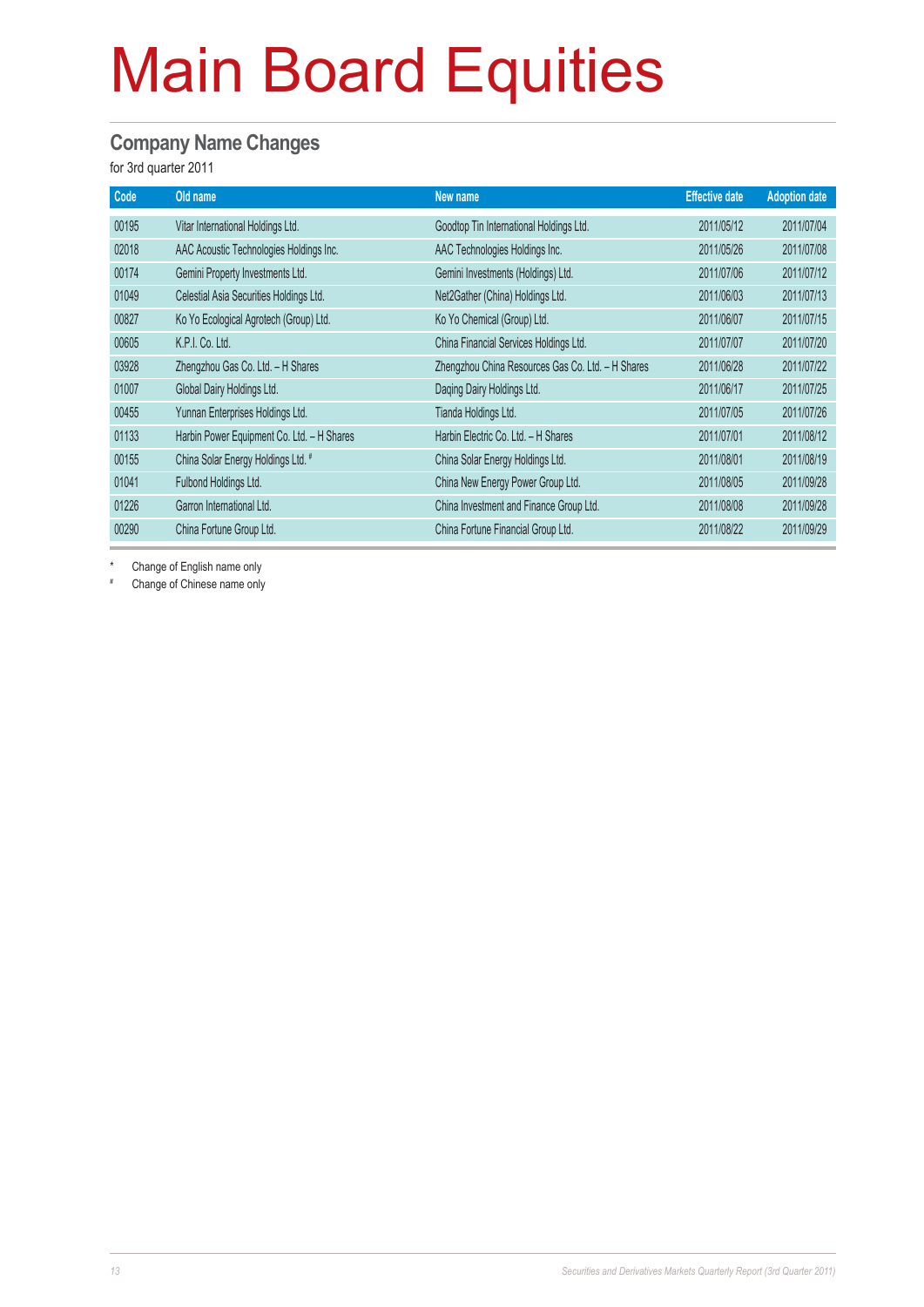#### **Bonus Issues/Bonus Warrants**

| Code  | Company                                              | <b>Particulars</b>       | Ex-date    |
|-------|------------------------------------------------------|--------------------------|------------|
| 03328 | Bank of Communications Co., Ltd. - H Shares          | 1 for 10                 | 2011/07/08 |
| 00993 | Simsen International Corporation Ltd.                | 1 2012 wts for 5 rts shs | 2011/07/12 |
| 00317 | Guangzhou Shipyard International Co. Ltd. - H Shares | 3 for 10                 | 2011/07/14 |
| 00398 | Oriental Watch Holdings Ltd.                         | 1 for $5$                | 2011/07/21 |
| 00081 | China Overseas Grand Oceans Group Ltd.               | 1 for $2$                | 2011/08/30 |
| 00077 | AMS Public Transport Holdings Ltd.                   | 1 for 10                 | 2011/09/09 |
| 00867 | China Medical System Holdings Ltd.                   | 1 for $4$                | 2011/09/16 |
| 00065 | DeTeam Co. Ltd.                                      | 1 for $5$                | 2011/09/23 |
| 00412 | Heritage International Holdings Ltd.                 | 1 2013 wts for 5 rts shs | 2011/09/23 |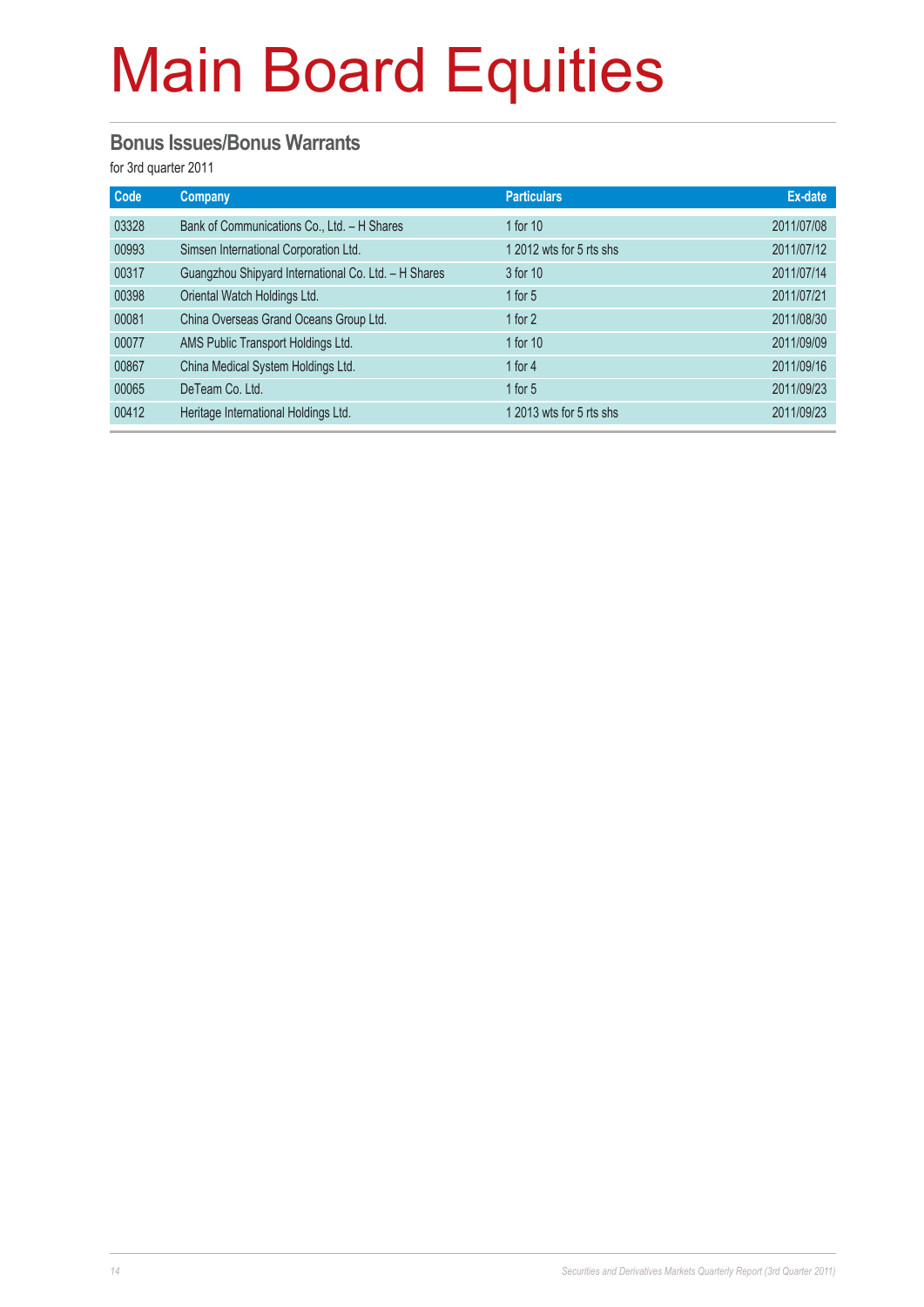#### **Share Split/Consolidation**

| Code  | Company                                   | <b>Particulars</b>      | <b>Effective date</b> |
|-------|-------------------------------------------|-------------------------|-----------------------|
| 01223 | Symphony Holdings Ltd.                    | Consolidation 2 into 1  | 2011/07/26            |
| 00149 | China Agri-Products Exchange Ltd.         | Consolidation 10 into 1 | 2011/08/02            |
| 00928 | Tack Fat Group International Ltd.         | Consolidation 10 into 1 | 2011/08/05            |
| 00376 | Asia TeleMedia Ltd.                       | Consolidation 50 into 1 | 2011/08/10            |
| 00332 | Ngai Lik Industrial Holdings Ltd.         | Consolidation 10 into 1 | 2011/09/05            |
| 00736 | China Properties Investment Holdings Ltd. | Consolidation 30 into 1 | 2011/09/14            |
| 01063 | Suncorp Technologies Ltd.                 | Consolidation 30 into 1 | 2011/09/15            |
| 02349 | China Water Property Group Ltd.           | Consolidation 10 into 1 | 2011/09/19            |
| 00091 | New Smart Energy Group Ltd.               | Consolidation 2 into 1  | 2011/09/19            |
| 01129 | China Water Industry Group Ltd.           | Consolidation 10 into 1 | 2011/09/27            |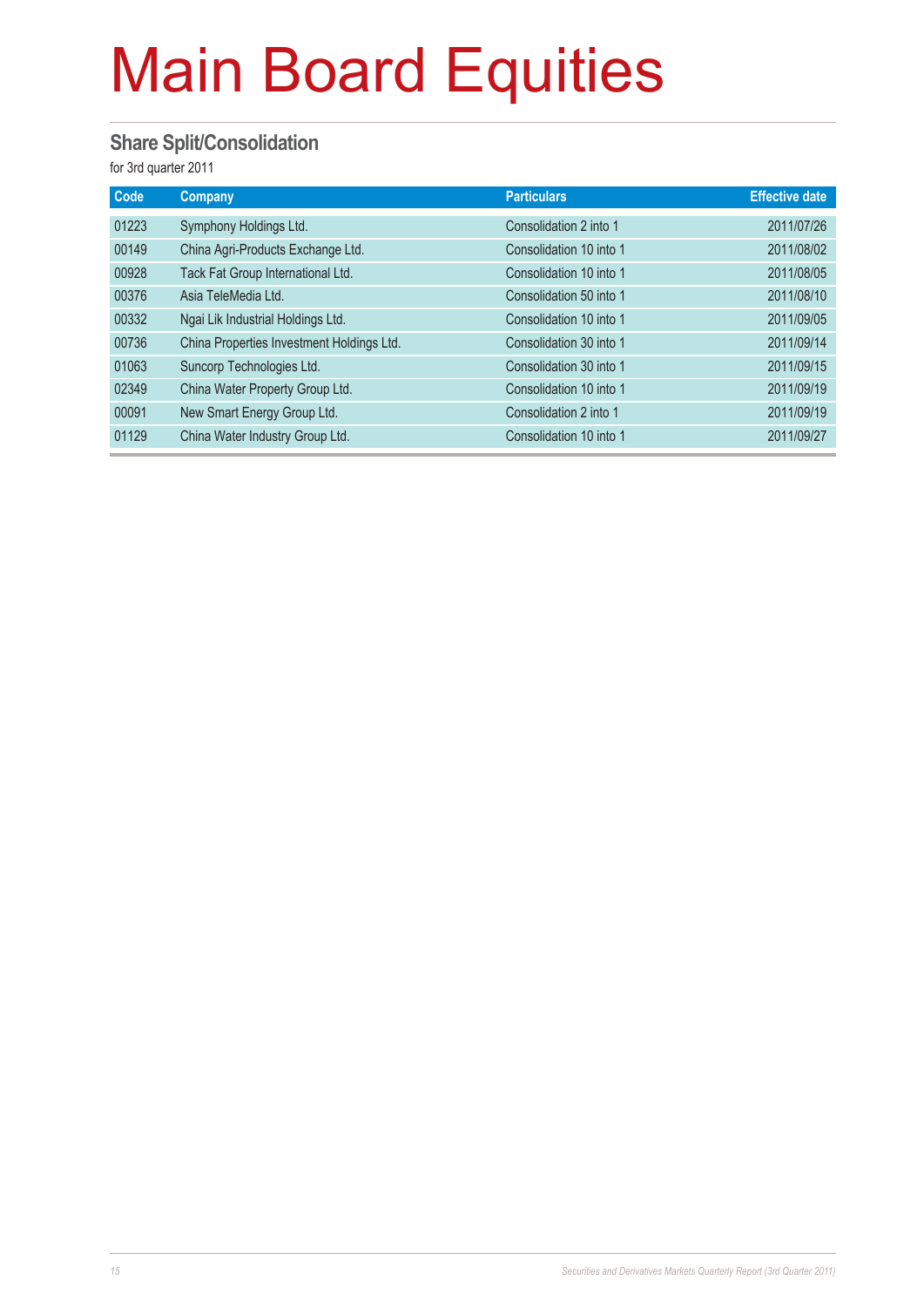#### **Rights Issues & Open Offers**

| <b>Month</b> | Code  | <b>Company</b>                               | <b>Ratio</b>                           | Funds raised (HK\$ mil.) |
|--------------|-------|----------------------------------------------|----------------------------------------|--------------------------|
| Jul          | 00021 | Waytung Global Group Ltd.                    | Rts 1 for 2 @\$0.40                    | 154.61                   |
|              | 01178 | Vitop Bioenergy Holdings Ltd.                | Rts 1 for 3 @\$0.25                    | 73.57                    |
|              | 01172 | Midas International Holdings Ltd.            | Rts 1 for 1 @\$0.10                    | 110.36                   |
|              | 01003 | 21 Holdings Ltd.                             | Rts 8 for 1 @\$0.10                    | 119.00                   |
|              |       |                                              | (after consolidation 10 into 1)        |                          |
|              | 00692 | Bao Yuan Holdings Ltd.                       | Rts 22 for 1 @\$0.05                   | 387.34                   |
|              | 00998 | China CITIC Bank Corporation Ltd. - H Shares | Rts 2 H shares for 10 H shares @\$4.01 | 9,946.25                 |
|              | 00717 | Emperor Capital Group Ltd.                   | Rts 2 for 1 @\$0.338                   | 585.29                   |
|              | 00928 | Tack Fat Group International Ltd.            | Open offer 339 for 5 @\$0.01           | 150.01                   |
|              | 00901 | Radford Capital Investment Ltd.              | Rts 1 for 2 @\$0.75                    | 53.67                    |
| Aug          | 00993 | Simsen International Corporation Ltd.        | Rts 20 for 1 @\$0.03                   | 779.43                   |
|              |       |                                              | with bonus 1 2012 wts for 5 rts shs    |                          |
|              | 00764 | Eternity Investment Ltd.                     | Open offer 5 for 1 @\$0.04             | 264.48                   |
|              | 00185 | Xpress Group Ltd.                            | Open offer 3 for 20 @\$0.11            | 43.57                    |
|              | 00149 | China Agri-Products Exchange Ltd.            | Rts 30 for 1 @\$0.195                  | 464.41                   |
|              |       |                                              | (after consolidation 10 into 1)        |                          |
| Sep          | 00952 | Quam Ltd.                                    | Rts 1 for 4 @\$0.25                    | 59.66                    |
|              | 00630 | Guojin Resources Holdings Ltd.               | Rts 11 for 10 @\$0.05                  | 82.71                    |
| <b>Total</b> |       |                                              |                                        | 13,274.36                |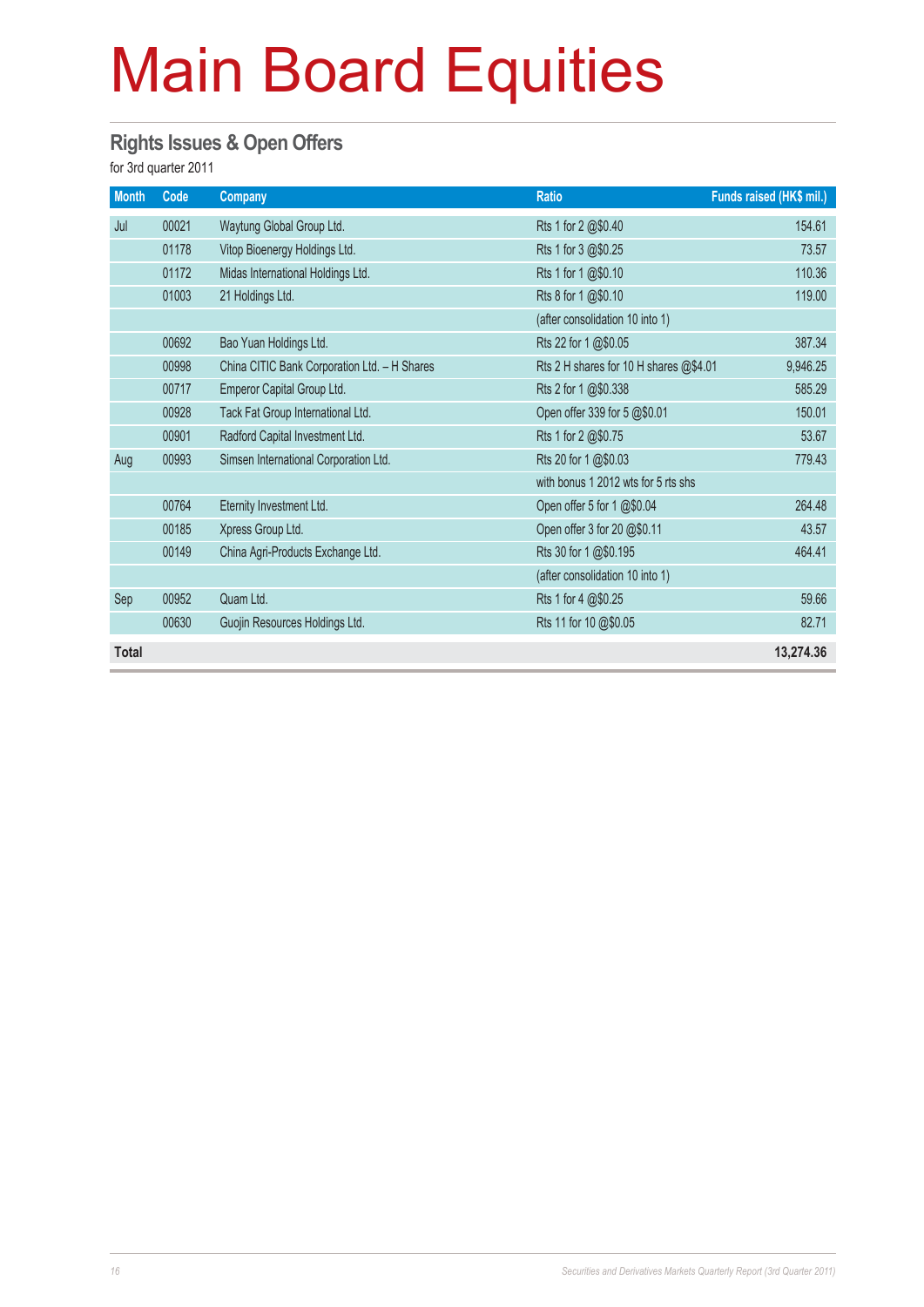#### **Placing\***

|              |             |                        | No. of new    | <b>Placing price</b> | <b>Funds raised</b> |
|--------------|-------------|------------------------|---------------|----------------------|---------------------|
| <b>Month</b> | <b>Code</b> | <b>Company</b>         | shares placed | (HK\$)               | (HK\$ mil.)         |
| 2011         |             |                        |               |                      |                     |
| Jun **       | 01777       | <b>FANTASIA</b>        | 333,333,000   | 1.200                | 400.00              |
| Jul          | 00802       | <b>RCG</b>             | 82,200,000    | 1.000                | 82.20               |
|              | 00136       | <b>MASCOTTE HOLD</b>   | 2,200,000,000 | 0.400                | 880.00              |
|              | 00290       | C FORTUNE FIN          | 150,000,000   | 0.330                | 49.50               |
|              | 00708       | <b>NEW MEDIA</b>       | 144,000,000   | 0.696                | 100.22              |
|              | 01008       | <b>BRILLIANT CIR</b>   | 45,000,000    | 6.500                | 292.50              |
|              | 00544       | <b>DAIDO GROUP</b>     | 239,900,000   | 0.199                | 47.74               |
|              | 01038       | <b>CKI HOLDINGS</b>    | 84,500,000    | 40.410               | 3,414.65            |
|              | 00643       | <b>CARRY WEALTH</b>    | 74,300,000    | 0.650                | 48.30               |
| Aug          | 01051       | <b>G-RESOURCES</b>     | 2,813,364,000 | 0.600                | 1,688.02            |
|              | 00329       | <b>DRAGONITE INT'L</b> | 750,000,000   | 0.100                | 75.00               |
|              | 00745       | <b>CH RAILSMEDIA</b>   | 310,000,000   | 0.078                | 24.18               |
|              | 01728       | ZHENGTONGAUTO          | 200,000,000   | 10.450               | 2,090.00            |
|              | 00729       | <b>SINOPOLYBATTERY</b> | 700,000,000   | 0.520                | 364.00              |
|              | 00376       | <b>ASIA TELEMEDIA</b>  | 128,225,806   | 0.620                | 79.50               |
|              | 00665       | <b>HAITONG INT'L</b>   | 200,000,000   | 4.250                | 850.00              |
|              | 01164       | <b>VITAL GROUP</b>     | 1,670,000,000 | 0.230                | 384.10              |
|              | 02324       | <b>CAPITAL VC</b>      | 250,000,000   | 0.300                | 75.00               |
|              | 01046       | UNIVERSE INT'L         | 87,165,000    | 0.115                | 10.02               |
|              | 00969       | HUA LIEN INT'L         | 90,000,000    | 0.600                | 54.00               |
|              | 00256       | <b>CHINA HAIDIAN</b>   | 10,000,000    | 0.990                | 9.90                |
|              | 01142       | SIBERIAN MINING        | 141,000,000   | 0.040                | 5.64                |
|              | 00736       | CHI PPT INV-NEW        | 1,028,000,000 | 0.022                | 22.62               |
| Sep          | 02312       | CH FIN LEASING         | 139,635,000   | 0.051                | 7.12                |
| <b>Total</b> |             |                        |               |                      | 11,054.20           |

Due to the reporting time-lag, placing figures for the quarter are provisional.

\*\* Supplementary information update for previous quarters.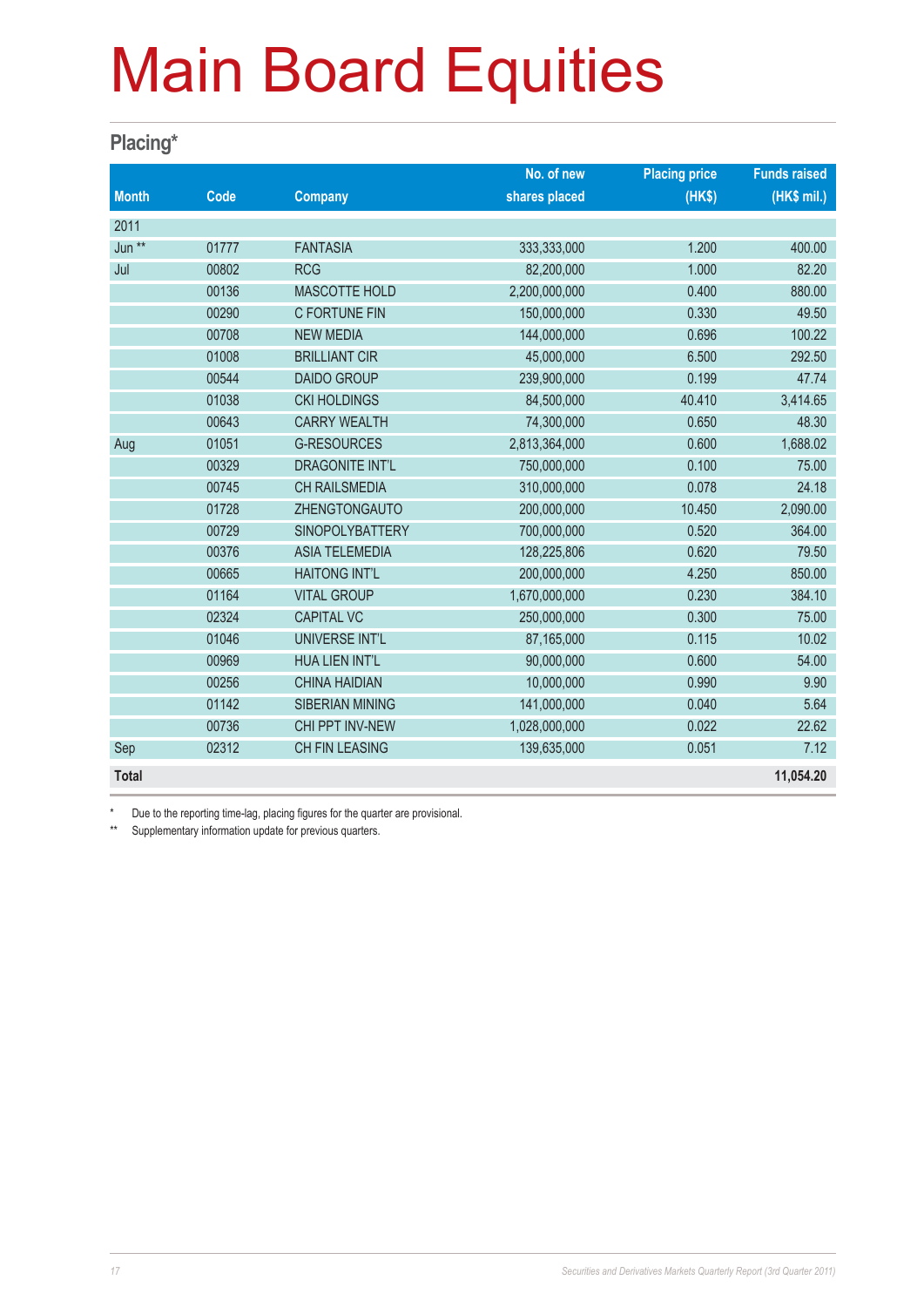### **Warrant Trading Statistics**

|      |                | <b>Equity wts</b><br>(HK\$ mil.) | <b>Derivative wts</b><br>(HK\$ mil.) | <b>Total</b><br>(HK\$ mil.) |
|------|----------------|----------------------------------|--------------------------------------|-----------------------------|
| 2010 | Q <sub>3</sub> | 375.85                           | 669,145.29                           | 669,521.14                  |
|      | Q4             | 884.16                           | 896,594.85                           | 897,479.00                  |
| 2011 | Q <sub>1</sub> | 393.42                           | 829,434.95                           | 829,828.38                  |
|      | Q <sub>2</sub> | 401.20                           | 636,349.65                           | 636,750.86                  |
|      | Q <sub>3</sub> | 28.67                            | 654, 145.24                          | 654,173.91                  |

### **Warrant Market Value**

|      |                |               | <b>Equity wts</b> |               | <b>Derivative wts</b> |           | <b>Total</b> |
|------|----------------|---------------|-------------------|---------------|-----------------------|-----------|--------------|
|      |                | <b>Number</b> | (HK\$ mil.)       | <b>Number</b> | (HK\$ mil.)           | Total no. | (HK\$ mil.)  |
| 2010 | Q3             | 25            | 2.204.10          | 4.348         | 131.501.94            | 4.373     | 133,706.04   |
|      | Q4             | 22            | 2,049.41          | 5.148         | 142.445.77            | 5.170     | 144,495.18   |
| 2011 | Q1             | 23            | 1.217.46          | 5.689         | 148,882.52            | 5,712     | 150,099.98   |
|      | Q <sub>2</sub> | 15            | 785.68            | 4,836         | 96,546.69             | 4.851     | 97,332.38    |
|      | Q3             | 15            | 429.33            | 4.778         | 86,648.18             | 4,793     | 87,077.51    |

### **New Listing Statistics – Warrants**

|      |    | No. of newly listed<br>equity wts | No. of newly listed<br>derivative wts | <b>Amount raised</b><br>(HK\$ mil.) |
|------|----|-----------------------------------|---------------------------------------|-------------------------------------|
| 2010 | Q3 | 2                                 | 1,938                                 | 72,490.02                           |
|      | Q4 |                                   | 2,703                                 | 115,549.29                          |
| 2011 | Q1 | 2                                 | 2,056                                 | 86,446.46                           |
|      | Q2 | っ                                 | 1,606                                 | 59,723.05                           |
|      | Q3 | c                                 | 1,979                                 | 73,939.94                           |

### **Newly Listed Equity Warrants**

|              |                                                     | Initial issued      |                     |            | Amount raised <b>i</b> |
|--------------|-----------------------------------------------------|---------------------|---------------------|------------|------------------------|
| Code         | <b>Equity warrants</b>                              | amount (HK\$)       | Listing date Expiry |            | (HK\$ mil.)            |
| 01056        | China Star Entertainment Ltd. Warrants Dec 2012     | 73.677.044          | 2011/07/04          | 2012/12/28 |                        |
| 01257        | Simsen International Corporation Ltd. Warrants 2012 | 5,196,176,000 units | 2011/08/22          | 2012/08/21 |                        |
| <b>Total</b> |                                                     |                     |                     |            |                        |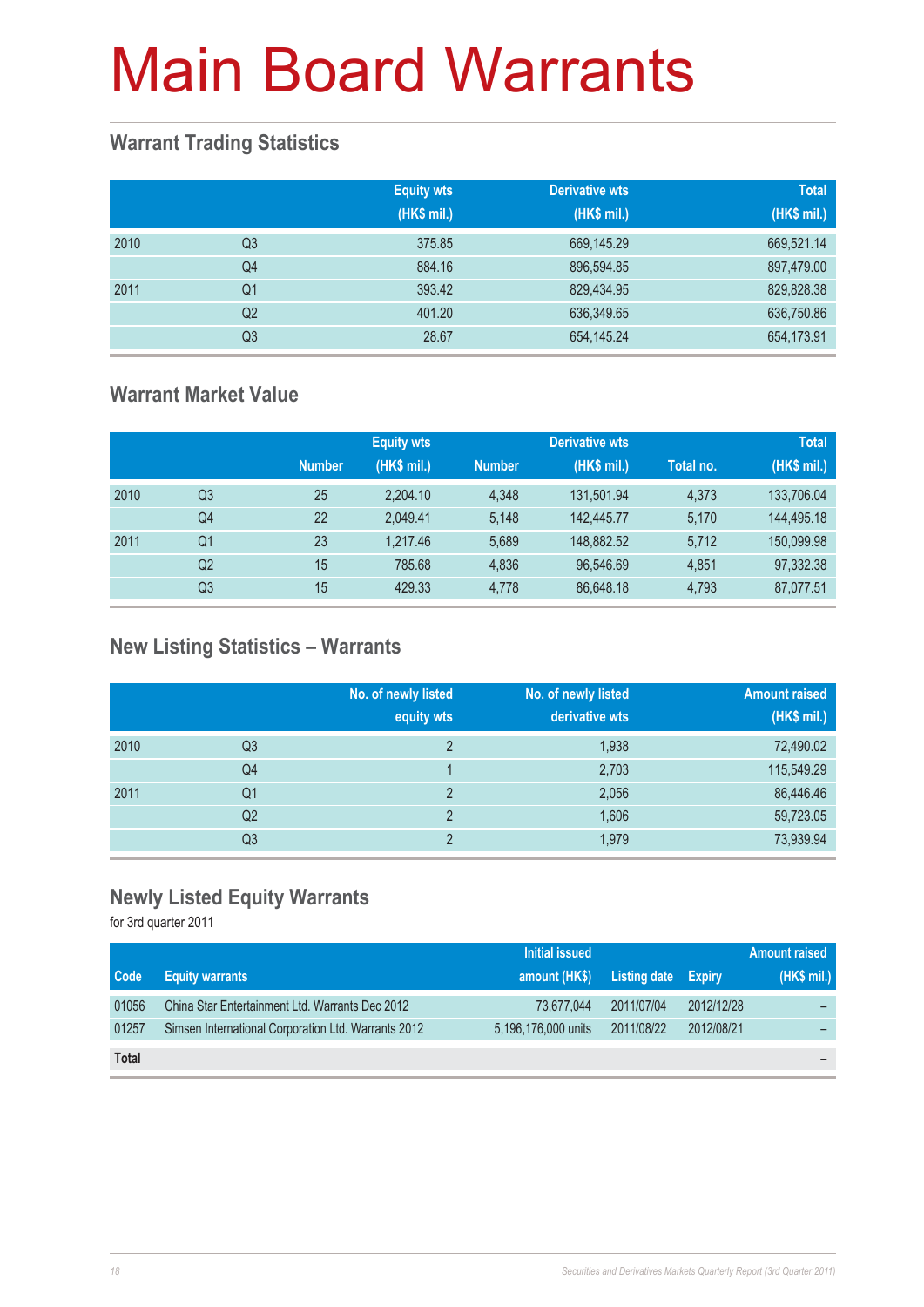#### **Newly Listed Derivative Warrants**

|       |                                                               |               |                       |                       | Amount      |
|-------|---------------------------------------------------------------|---------------|-----------------------|-----------------------|-------------|
|       |                                                               | No. of        |                       |                       | raised      |
| Code  | <b>Derivative warrants</b>                                    | issue (units) | Listing date Expiry   |                       | (HK\$ mil.) |
| 12859 | BNP Paribas Arbit Issu B.V. - Esprit European Wts May 2012    | 80,000,000    | 2011/07/04 2012/05/03 |                       | 20.00       |
| 12860 | BNP Paribas Arbit Issu B.V. - Hang Lung Ppt Euro Wt May 2012  | 80,000,000    | 2011/07/04 2012/05/03 |                       | 20.00       |
| 12861 | BNP Paribas Arbit Issu B.V. - Kerry Ppt Euro Wts May 2012     | 38,000,000    | 2011/07/04 2012/05/03 |                       | 10.64       |
| 12862 | BNP Paribas Arbit Issu B.V. - New World Dev Euro Wts Mar 2013 | 100,000,000   | 2011/07/04 2013/03/04 |                       | 25.00       |
| 12863 | BNP Paribas Arbit Issu B.V. - Shimao Ppt Euro Wts Aug 2013    | 100,000,000   | 2011/07/04 2013/08/02 |                       | 25.00       |
| 12846 | Merrill Lynch Int'l & Co. C.V. - HSCEI European Wts Jan 12A   | 200,000,000   | 2011/07/04 2012/01/30 |                       | 51.00       |
| 12851 | Merrill Lynch Int'l & Co. C.V. - HSCEI Euro Put Wts Feb 2012  | 200,000,000   | 2011/07/04 2012/02/28 |                       | 51.00       |
| 12849 | Merrill Lynch Int'l & Co. C.V. - HSI European Wts Feb 2012    | 200,000,000   | 2011/07/04 2012/02/28 |                       | 50.00       |
| 12852 | Merrill Lynch Int'l & Co. C.V. - HSI Euro Put Wts Jan 2012    | 200,000,000   | 2011/07/04 2012/01/30 |                       | 50.00       |
| 12853 | Merrill Lynch Int'l & Co. C.V. - HSI Euro Put Wts Mar 2012    | 200,000,000   | 2011/07/04 2012/03/29 |                       | 30.20       |
| 12854 | Merrill Lynch Int'l & Co. C.V. - HSI Euro Put Wts May 2012    | 200,000,000   | 2011/07/04 2012/05/30 |                       | 50.00       |
| 12857 | Merrill Lynch Int'l & Co. C.V. - HSI European Wts Dec 2011 F  | 200,000,000   | 2011/07/04 2011/12/29 |                       | 35.00       |
| 12847 | Merrill Lynch Int'l & Co. C.V. - HSI European Wts Jan 2012 B  | 200,000,000   | 2011/07/04 2012/01/30 |                       | 50.00       |
| 12848 | Merrill Lynch Int'l & Co. C.V. - HSI European Wts Jan 2012 C  | 200,000,000   | 2011/07/04 2012/01/30 |                       | 33.00       |
| 12850 | Merrill Lynch Int'l & Co. C.V. - HSI European Wts Feb 2012 A  | 200,000,000   | 2011/07/04 2012/02/28 |                       | 51.00       |
| 12856 | Standard Chartered Bank - China Life Euro Put Wts Feb 2012 A  | 100,000,000   | 2011/07/04 2012/02/02 |                       | 25.00       |
| 12855 | Standard Chartered Bank - HKEx European Warrants Feb 2012     | 100,000,000   | 2011/07/04 2012/02/28 |                       | 25.00       |
| 12864 | BOCI Asia Ltd. - China Mobile European Warrants Dec 2011      | 100,000,000   | 2011/07/05 2011/12/02 |                       | 16.00       |
| 12898 | BNP Paribas Arbit Issu B.V. - Cathay Pacific Euro Wts Feb 12  | 100,000,000   | 2011/07/05 2012/02/02 |                       | 19.00       |
| 12907 | J P Morgan SP BV - BOCL European Warrants Nov 2011            | 200,000,000   | 2011/07/05 2011/11/17 |                       | 30.00       |
| 12906 | J P Morgan SP BV - BOCL European Warrants Dec 2011            | 200,000,000   | 2011/07/05 2011/12/01 |                       | 30.00       |
| 12905 | J P Morgan Int'l Der. Ltd. - CC Bank European Wts Nov 2011    | 200,000,000   | 2011/07/05 2011/11/23 |                       | 30.00       |
| 12903 | J P Morgan Int'l Der. Ltd. - CC Bank European Wts Dec 2011 A  | 200,000,000   | 2011/07/05 2011/12/09 |                       | 47.20       |
| 12888 | J P Morgan SP BV - China Life European Warrants Nov 2011      | 300,000,000   | 2011/07/05 2011/11/21 |                       | 45.00       |
| 12890 | J P Morgan SP BV - China Life European Warrants Nov 2011 A    | 300,000,000   | 2011/07/05 2011/11/28 |                       | 45.00       |
| 12889 | J P Morgan SP BV - China Life European Warrants Dec 2011 A    | 300,000,000   | 2011/07/05 2011/12/23 |                       | 45.00       |
| 12908 | J P Morgan SP BV - HKEx European Put Wts Dec 2011 A           | 300,000,000   |                       | 2011/07/05 2011/12/05 | 45.00       |
| 12892 | J P Morgan SP BV - HSBC European Warrants Nov 2011            | 200,000,000   | 2011/07/05 2011/11/28 |                       | 43.40       |
| 12894 | J P Morgan SP BV - HSBC European Warrants Nov 2011 A          | 200,000,000   | 2011/07/05 2011/11/25 |                       | 60.60       |
| 12893 | J P Morgan SP BV - HSBC European Warrants Dec 2011 A          | 200,000,000   | 2011/07/05 2011/12/05 |                       | 30.00       |
| 12891 | J P Morgan SP BV - Hutchison European Warrants Dec 2011       | 100,000,000   | 2011/07/05 2011/12/19 |                       | 48.50       |
| 12895 | J P Morgan SP BV - ICBC European Warrants Dec 2011            | 150,000,000   | 2011/07/05 2011/12/19 |                       | 55.50       |
| 12904 | J P Morgan SP BV - Tencent European Warrants Nov 2011 A       | 200,000,000   | 2011/07/05 2011/11/28 |                       | 32.80       |
| 12868 | Merrill Lynch Int'l & Co. C.V. - Ag Bk European Wts Dec 2011  | 80,000,000    | 2011/07/05 2011/12/13 |                       | 21.20       |
| 12869 | Merrill Lynch Int'l & Co. C.V. - Ag Bk European Wts Dec 11A   | 80,000,000    | 2011/07/05 2011/12/06 |                       | 15.20       |
| 12870 | Merrill Lynch Int'l & Co. C.V. - BOCL European Wts Jan 2012   | 80,000,000    | 2011/07/05 2012/01/05 |                       | 20.40       |
| 12871 | Merrill Lynch Int'l & Co. C.V. - CM Bank Euro Wts Apr 2012    | 80,000,000    | 2011/07/05 2012/04/23 |                       | 15.20       |
| 12865 | Merrill Lynch Int'l & Co. C.V. - ICBC European Wts Nov 2011   | 80,000,000    | 2011/07/05 2011/11/25 |                       | 19.76       |
| 12866 | Merrill Lynch Int'l & Co. C.V. - ICBC European Wts Dec 2011   | 80,000,000    | 2011/07/05 2011/12/19 |                       | 31.20       |
| 12872 | Merrill Lynch Int'l & Co. C.V. - ICBC European Put Wts Dec11  | 80,000,000    | 2011/07/05 2011/12/12 |                       | 33.20       |
| 12867 | Merrill Lynch Int'l & Co. C.V. - ICBC European Wts Dec 2011 A | 80,000,000    | 2011/07/05 2011/12/15 |                       | 16.08       |
| 12875 | SGA Societe Generale Acceptance N.V. - AGBK Eu Wt Dec 2011    | 200,000,000   | 2011/07/05 2011/12/12 |                       | 56.00       |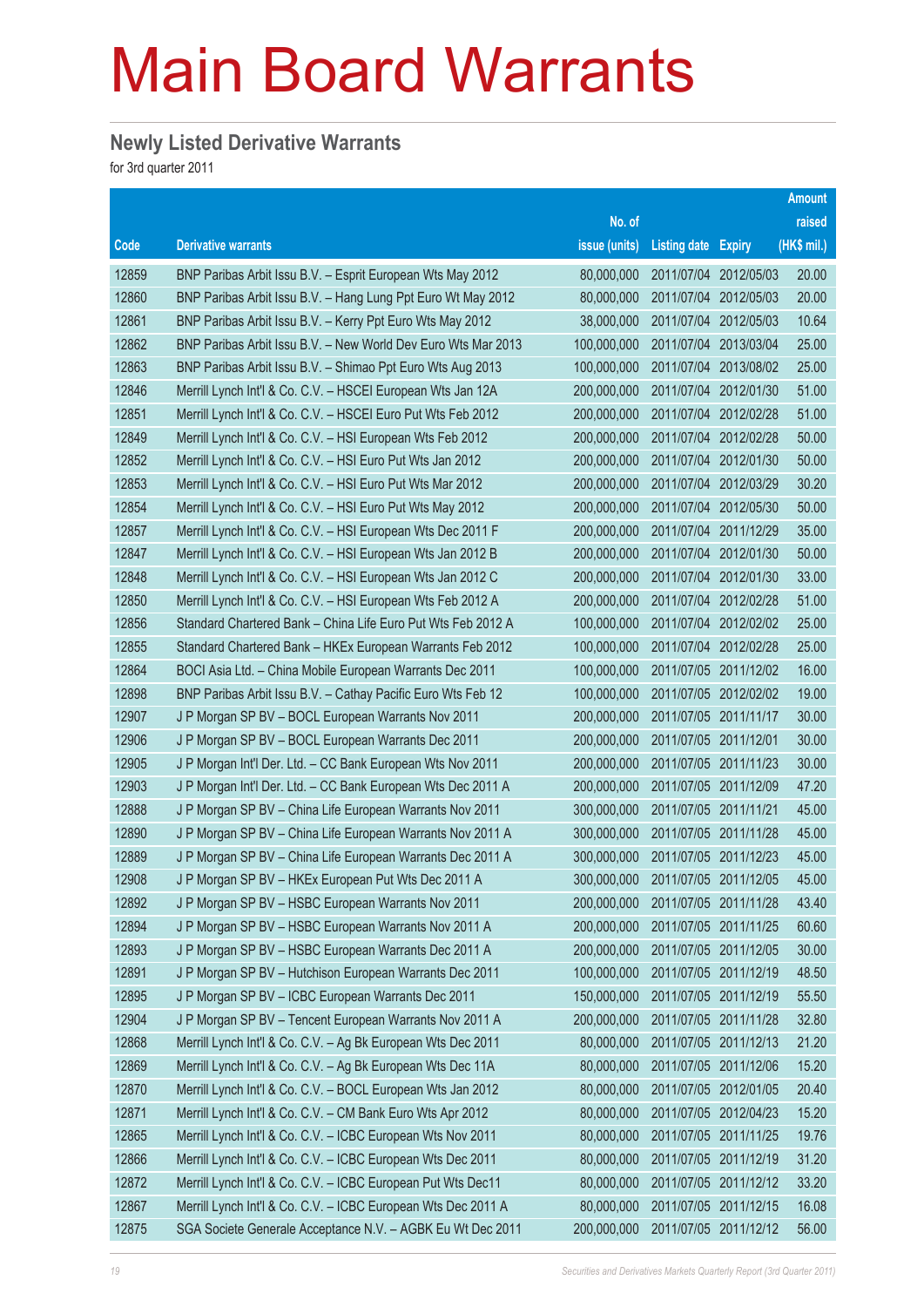|       |                                                               |               |                            |                       | <b>Amount</b> |
|-------|---------------------------------------------------------------|---------------|----------------------------|-----------------------|---------------|
|       |                                                               | No. of        |                            |                       | raised        |
| Code  | <b>Derivative warrants</b>                                    | issue (units) | <b>Listing date Expiry</b> |                       | (HK\$ mil.)   |
| 12876 | SGA Societe Generale Acceptance N.V. - BYD Eu Wt Feb 2012     | 200,000,000   |                            | 2011/07/05 2012/02/15 | 50.00         |
| 12877 | SGA Societe Generale Acceptance N.V. - CCB Eur Wt Dec 2011 A  | 130,000,000   | 2011/07/05 2011/12/28      |                       | 68.90         |
| 12878 | SGA Societe Generale Acceptance N.V. - CCB Eur Wt Dec 2011 B  | 200,000,000   | 2011/07/05 2011/12/14      |                       | 70.00         |
| 12879 | SGA Societe Generale Acceptance N.V. - CLife Eu Wt Nov 2011C  | 300,000,000   |                            | 2011/07/05 2011/11/28 | 75.00         |
| 12880 | SGA Societe Generale Acceptance N.V. - CLife Eu Wt Dec 2011B  | 300,000,000   | 2011/07/05 2011/12/28      |                       | 63.00         |
| 12897 | SGA Societe Generale Acceptance N.V. - HSBC Eu Wt Mar 2016    | 500,000,000   |                            | 2011/07/05 2016/03/23 | 75.00         |
| 12881 | SGA Societe Generale Acceptance N.V. - HSBC Eu Wt Oct 2011 C  | 300,000,000   |                            | 2011/07/05 2011/10/12 | 75.00         |
| 12896 | SGA Societe Generale Acceptance N.V. - HSBC Eu Wt Jan 2012 A  | 300,000,000   |                            | 2011/07/05 2012/01/09 | 129.00        |
| 12887 | SGA Societe Generale Acceptance N.V. - HSCEI Eu Wt Jan 2012   | 200,000,000   |                            | 2011/07/05 2012/01/30 | 50.00         |
| 12885 | SGA Societe Generale Acceptance N.V. - HSI Eur Wt Dec 2011 D  | 300,000,000   |                            | 2011/07/05 2011/12/29 | 57.00         |
| 12886 | SGA Societe Generale Acceptance N.V. - HSI Eu Put Wt Dec 11E  | 300,000,000   | 2011/07/05 2011/12/29      |                       | 45.00         |
| 12874 | SGA Societe Generale Acceptance N.V. - HWL Eur Wt Dec 2011    | 120,000,000   |                            | 2011/07/05 2011/12/28 | 90.00         |
| 12882 | SGA Societe Generale Acceptance N.V. - HWL Eur Wt Jan 2012    | 120,000,000   | 2011/07/05 2012/01/11      |                       | 70.80         |
| 12884 | SGA Societe Generale Acceptance N.V. - HWL Eur Wt Feb 2012    | 180,000,000   |                            | 2011/07/05 2012/02/15 | 50.40         |
| 12883 | SGA Societe Generale Acceptance N.V. - HWL Eur Wt Nov 2011 A  | 200,000,000   |                            | 2011/07/05 2011/11/30 | 56.00         |
| 12873 | UBS AG - BOCL European Warrants Jan 2012                      | 100,000,000   |                            | 2011/07/05 2012/01/10 | 25.00         |
| 12901 | UBS AG - HSBC European Warrants Jan 2012                      | 300,000,000   |                            | 2011/07/05 2012/01/10 | 75.00         |
| 12899 | UBS AG - HSI European Warrants Nov 2011 B                     | 300,000,000   |                            | 2011/07/05 2011/11/29 | 45.00         |
| 12902 | UBS AG - HSI European Put Warrants Nov 2011 C                 | 300,000,000   | 2011/07/05 2011/11/29      |                       | 45.00         |
| 12900 | UBS AG - PetroChina European Warrants Dec 2012                | 300,000,000   | 2011/07/05 2012/12/19      |                       | 45.00         |
| 12915 | J P Morgan SP BV - Anhui Conch European Warrants Jan 2012     | 100,000,000   |                            | 2011/07/06 2012/01/06 | 28.00         |
| 12918 | J P Morgan SP BV - Zoomlion European Warrants Jan 2012        | 200,000,000   |                            | 2011/07/06 2012/01/06 | 50.00         |
| 12917 | J P Morgan SP BV - Esprit European Wts Dec 2011               | 100,000,000   | 2011/07/06 2011/12/23      |                       | 15.00         |
| 12914 | J P Morgan SP BV - Li & Fung European Warrants Jun 2012       | 150,000,000   |                            | 2011/07/06 2012/06/28 | 37.50         |
| 12916 | J P Morgan SP BV - Shimao Property European Wts Jun 2013      | 150,000,000   |                            | 2011/07/06 2013/06/27 | 37.50         |
| 12909 | Merrill Lynch Int'l & Co. C.V. - HKEx Euro Wts Mar 2012       | 80,000,000    | 2011/07/06 2012/03/29      |                       | 12.08         |
| 12910 | Merrill Lynch Int'l & Co. C.V. - HKEx Euro Wts Dec 2011 E     | 80,000,000    | 2011/07/06 2011/12/29      |                       | 12.24         |
| 12911 | Merrill Lynch Int'l & Co. C.V. - Hutchison Euro Wts Dec 2013  | 80,000,000    | 2011/07/06 2013/12/16      |                       | 12.08         |
| 12912 | Merrill Lynch Int'l & Co. C.V. - Hutchison Euro Wt Nov 2011 B | 80,000,000    | 2011/07/06 2011/11/09      |                       | 18.08         |
| 12913 | UBS AG - CC Bank European Warrants Nov 2011                   | 200,000,000   | 2011/07/06 2011/11/23      |                       | 30.00         |
| 12919 | UBS AG - CNOOC European Warrants Jan 2012                     | 300,000,000   | 2011/07/06 2012/01/10      |                       | 75.00         |
| 12939 | BNP Paribas Arbit Issu B.V. - BOCL European Wts Dec 2011 A    | 200,000,000   |                            | 2011/07/07 2011/12/02 | 30.00         |
| 12938 | BNP Paribas Arbit Issu B.V. - CC Bank Euro Wts Jun 2012       | 200,000,000   | 2011/07/07 2012/06/04      |                       | 78.00         |
| 12940 | BNP Paribas Arbit Issu B.V. - China Life Euro Wts Sep 2012    | 200,000,000   | 2011/07/07 2012/09/04      |                       | 52.00         |
| 12937 | BNP Paribas Arbit Issu B.V. - ICBC European Wts Feb 2012      | 200,000,000   |                            | 2011/07/07 2012/02/02 | 52.00         |
| 12941 | BNP Paribas Arbit Issu B.V. - Mongolia En Euro Wts Sep 2012   | 44,000,000    |                            | 2011/07/07 2012/09/04 | 13.64         |
| 12936 | BNP Paribas Arbit Issu B.V. - Sh Petrochem Euro Wts Feb 2012  | 30,000,000    | 2011/07/07 2012/02/02      |                       | 10.20         |
| 12942 | BNP Paribas Arbit Issu B.V. - Yurun Food Euro Wts Jul 2012    | 100,000,000   | 2011/07/07 2012/07/03      |                       | 37.00         |
| 12935 | HK Bank - Esprit European Warrants Apr 2012                   | 100,000,000   | 2011/07/07 2012/04/27      |                       | 25.00         |
| 12934 | Macquarie Bank Ltd. - HSCEI European Put Warrants Jan 2012    | 200,000,000   |                            | 2011/07/07 2012/01/30 | 50.00         |
| 12933 | Macquarie Bank Ltd. - New World Dev European Wts Aug 2013     | 200,000,000   | 2011/07/07 2013/08/05      |                       | 51.60         |
| 12920 | Merrill Lynch Int'l & Co. C.V. - China Life Eu Wt Jan 2012 A  | 80,000,000    | 2011/07/07 2012/01/27      |                       | 20.00         |
| 12921 | Merrill Lynch Int'l & Co. C.V. - China Life Eu Wt Feb 2012    | 80,000,000    | 2011/07/07 2012/02/28      |                       | 20.40         |
| 12924 | Merrill Lynch Int'l & Co. C.V. - CNOOC European Wts May 2012  | 80,000,000    | 2011/07/07 2012/05/07      |                       | 20.00         |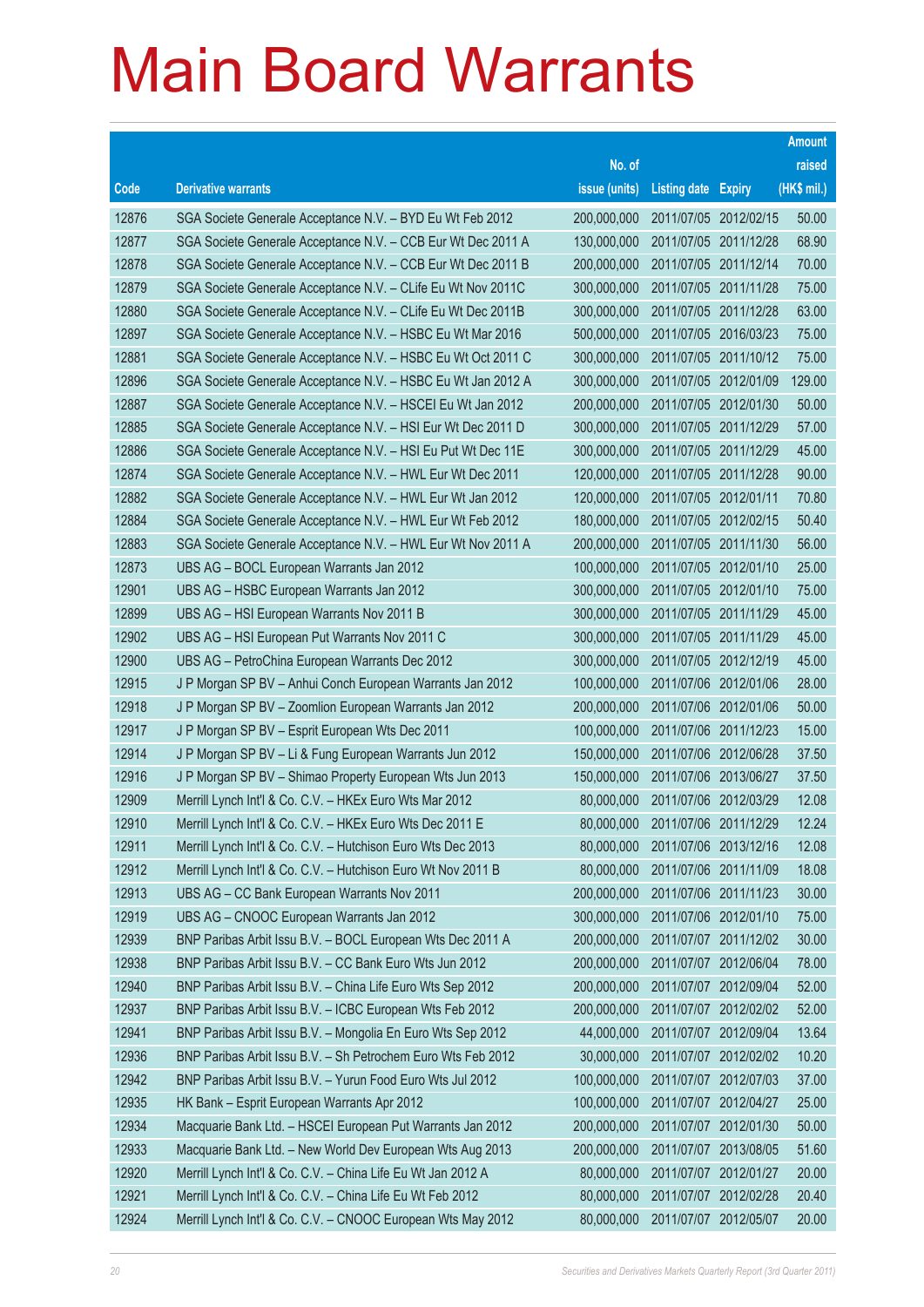|         |                                                              |               |                            |            | <b>Amount</b> |
|---------|--------------------------------------------------------------|---------------|----------------------------|------------|---------------|
|         |                                                              | No. of        |                            |            | raised        |
| Code    | <b>Derivative warrants</b>                                   | issue (units) | <b>Listing date Expiry</b> |            | (HK\$ mil.)   |
| 12922   | Merrill Lynch Int'l & Co. C.V. - Sinopec Euro Wts Jan 2012   | 80,000,000    | 2011/07/07 2012/01/20      |            | 36.40         |
| 12923   | Merrill Lynch Int'l & Co. C.V. - Sinopec Euro Wts Feb 2012   | 80,000,000    | 2011/07/07 2012/02/20      |            | 20.00         |
| 12925   | Merrill Lynch Int'l & Co. C.V. – Ping An Euro Wts Apr 2012 A | 80,000,000    | 2011/07/07 2012/04/24      |            | 58.40         |
| 12926   | SGA Societe Generale Acceptance N.V-Anhui Conch Eu Wt Jan 12 | 80,000,000    | 2011/07/07 2012/01/11      |            | 29.60         |
| 12927   | SGA Societe Generale Acceptance N.V. - BOCL Eu Wt Jan 2012   | 200,000,000   | 2011/07/07 2012/01/16      |            | 56.00         |
| 12928   | SGA Societe Generale Acceptance N.V. - BOCL Eu Wt Jan 2012 A | 200,000,000   | 2011/07/07 2012/01/16      |            | 50.00         |
| 12929   | SGA Societe Generale Acceptance N.V. - Ch Mob Eu Wt Jan 12A  | 200,000,000   | 2011/07/07 2012/01/16      |            | 86.00         |
| 12930   | SGA Societe Generale Acceptance N.V. - Ch Mob Eu Wt Jan 12B  | 200,000,000   | 2011/07/07 2012/01/16      |            | 60.00         |
| 12932   | SGA Societe Generale Acceptance N.V. - CP&CC Eur Wt Jan 2012 | 100,000,000   | 2011/07/07 2012/01/16      |            | 45.00         |
| 12931   | SGA Societe Generale Acceptance N.V. - Esprit Eu Wts Mar 12  | 80,000,000    | 2011/07/07 2012/03/28      |            | 20.00         |
| 12943   | UBS AG - HSI European Warrants Oct 2011 B                    | 300,000,000   | 2011/07/07 2011/10/28      |            | 45.00         |
| 12944   | UBS AG - HSI European Put Warrants Oct 2011 C                | 300,000,000   | 2011/07/07 2011/10/28      |            | 45.00         |
| 11284 # | Standard Chartered Bank - BOCL European Warrants Dec 2011    | 150,000,000   | 2011/07/07 2011/12/01      |            | 13.20         |
| 29926 # | Standard Chartered Bank-China Life European Wts Dec 2011 B   | 100,000,000   | 2011/07/07 2011/12/08      |            | 21.70         |
| 12948   | BOCI Asia Ltd. - China Tel European Warrants Jan 2012        | 100,000,000   | 2011/07/08 2012/01/16      |            | 25.00         |
| 12946   | BOCI Asia Ltd. - PetroChina European Warrants Jan 2012       | 100,000,000   | 2011/07/08 2012/01/09      |            | 35.00         |
| 12947   | BOCI Asia Ltd. - Yurun Food European Warrants Mar 2012       | 200,000,000   | 2011/07/08 2012/03/05      |            | 70.00         |
| 12961   | J P Morgan SP BV - Alibaba European Warrants Jul 2012        | 100,000,000   | 2011/07/08 2012/07/03      |            | 25.00         |
| 12958   | J P Morgan SP BV - China Everbright European Wts Jan 2012    | 200,000,000   | 2011/07/08 2012/01/26      |            | 30.00         |
| 12960   | J P Morgan SP BV - China Tel European Warrants Jan 2012      | 100,000,000   | 2011/07/08 2012/01/09      |            | 35.00         |
| 12955   | J P Morgan SP BV - CITIC Bank European Warrants Jan 2012     | 100,000,000   | 2011/07/08 2012/01/09      |            | 35.00         |
| 12959   | J P Morgan SP BV - CNOOC European Warrants Nov 2011          | 200,000,000   | 2011/07/08 2011/11/23      |            | 30.00         |
| 12956   | J P Morgan SP BV - CNOOC European Warrants Jan 2012          | 200,000,000   | 2011/07/08 2012/01/09      |            | 50.00         |
| 12957   | J P Morgan SP BV - Sinopec Corp European Warrants Oct 2011 A | 100,000,000   | 2011/07/08 2011/10/31      |            | 15.00         |
| 12954   | J P Morgan SP BV - PICC European Warrants Jan 2012           | 200,000,000   | 2011/07/08 2012/01/26      |            | 50.00         |
| 12949   | Macquarie Bank Ltd.-Agricultural Bk Euro Warrants May 2012   | 200,000,000   | 2011/07/08 2012/05/03      |            | 50.20         |
| 12951   | Macquarie Bank Ltd. - Belle Int'l European Warrants Apr 2012 | 200,000,000   | 2011/07/08 2012/04/03      |            | 50.00         |
| 12950   | Macquarie Bank Ltd. - BOCL European Warrants Feb 2012        | 200,000,000   | 2011/07/08 2012/02/02      |            | 50.00         |
| 12952   | Macquarie Bank Ltd. - China EB Ltd Euro Warrants Aug 2012    | 200,000,000   | 2011/07/08 2012/08/02      |            | 50.20         |
| 12945   | Standard Chartered Bank – China Mobile Euro Wts Jan 2012     | 100,000,000   | 2011/07/08 2012/01/03      |            | 15.00         |
| 12953   | UBS AG - HSI European Put Warrants Oct 2011 D                | 300,000,000   | 2011/07/08 2011/10/28      |            | 45.00         |
| 12987   | Bank of East Asia - Agricultural Bank Euro Warrants Apr 2012 | 38,000,000    | 2011/07/11 2012/04/23      |            | 10.64         |
| 12986   | Bank of East Asia - China Overseas Euro Warrants Jul 2012    | 85,000,000    | 2011/07/11                 | 2012/07/23 | 21.25         |
| 12984   | Bank of East Asia - Esprit European Warrants Jan 2012        | 60,000,000    | 2011/07/11 2012/01/20      |            | 15.00         |
| 12985   | Bank of East Asia - Li & Fung European Warrants Jun 2012     | 95,000,000    | 2011/07/11                 | 2012/06/22 | 23.75         |
| 12976   | J P Morgan SP BV - Agricultural Bk Euro Warrants Jan 2012    | 150,000,000   | 2011/07/11 2012/01/11      |            | 37.50         |
| 12977   | J P Morgan SP BV - Agricultural Bk Euro Warrants Jan 2012 A  | 150,000,000   | 2011/07/11                 | 2012/01/11 | 40.80         |
| 12979   | J P Morgan SP BV - China Life European Warrants Nov 2011 B   | 200,000,000   | 2011/07/11 2011/11/28      |            | 30.00         |
| 12964   | J P Morgan SP BV - HSI European Warrants Nov 2011            | 200,000,000   | 2011/07/11                 | 2011/11/29 | 30.00         |
| 12965   | J P Morgan SP BV - HSI European Warrants Dec 2011            | 200,000,000   | 2011/07/11 2011/12/29      |            | 30.00         |
| 12966   | J P Morgan SP BV - HSI European Warrants Jan 2012            | 200,000,000   | 2011/07/11                 | 2012/01/30 | 50.00         |
| 12962   | J P Morgan SP BV - HSI European Put Warrants Nov 2011        | 200,000,000   | 2011/07/11 2011/11/29      |            | 30.00         |
| 12963   | J P Morgan SP BV - HSI European Put Warrants Nov 2011 A      | 200,000,000   | 2011/07/11                 | 2011/11/29 | 30.00         |
| 12978   | J P Morgan SP BV - Huaneng Power European Warrants Jan 2012  | 48,000,000    | 2011/07/11 2012/01/11      |            | 12.00         |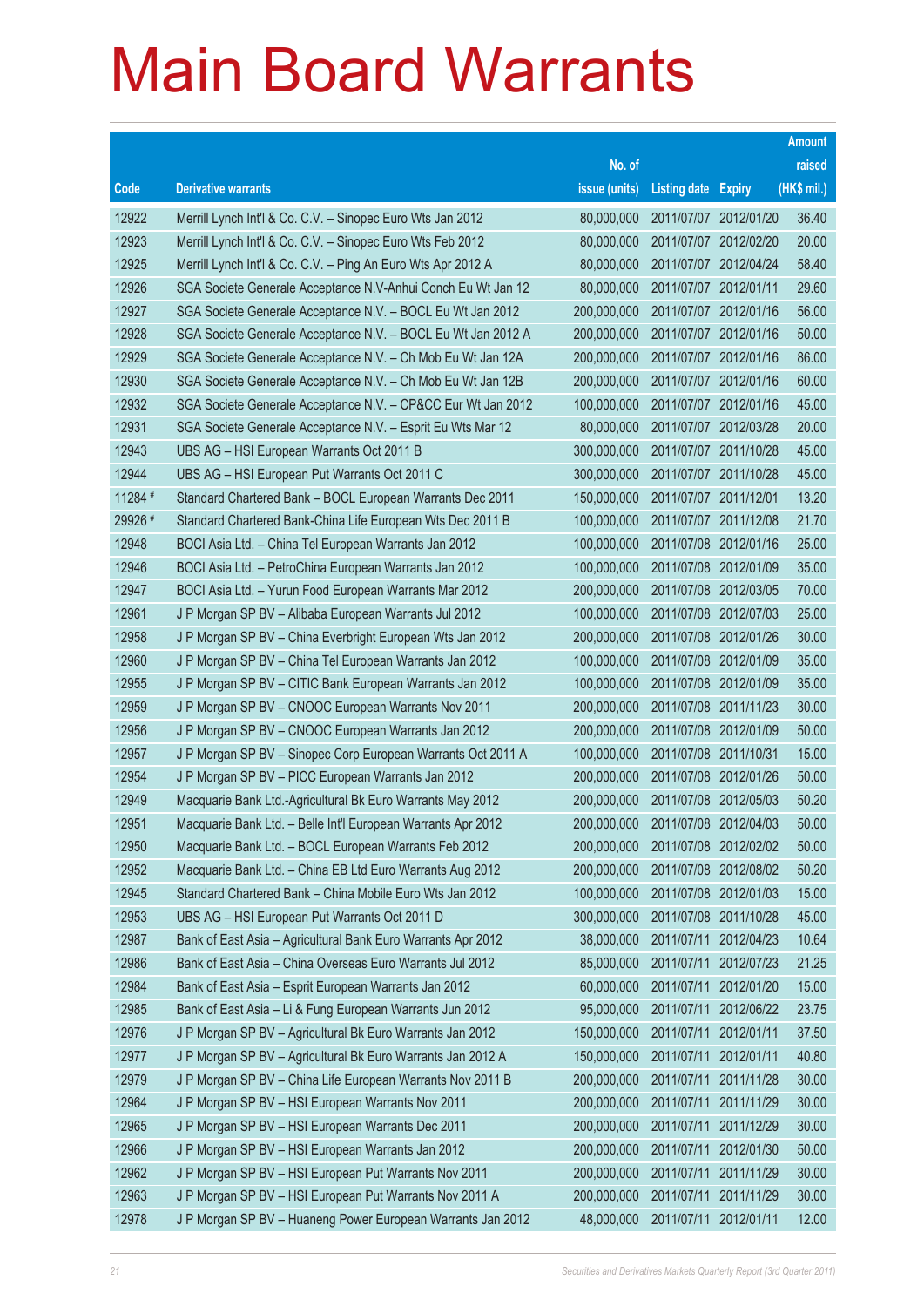| No. of<br>raised<br>(HK\$ mil.)<br>Code<br><b>Derivative warrants</b><br>issue (units)<br>Listing date Expiry<br>25.00<br>12967<br>Macquarie Bank Ltd. - BYD European Warrants Jan 2012<br>100,000,000<br>2011/07/11 2012/01/31<br>12968<br>2011/07/11 2012/02/02<br>50.00<br>Macquarie Bank Ltd. - China Mobile European Wts Feb 2012<br>200,000,000<br>12969<br>25.00<br>Macquarie Bank Ltd. - Dongfeng Motor European Wts Apr 2012<br>100,000,000<br>2011/07/11 2012/04/27<br>12970<br>2011/07/11 2012/03/02<br>50.00<br>Macquarie Bank Ltd. - PICC P&C European Warrants Mar 2012<br>200,000,000<br>12972<br>200,000,000<br>2011/07/11 2011/11/30<br>30.00<br>SGA Societe Generale Acceptance N.V. - AGBK Eu Wt Nov 2011<br>12971<br>2011/07/11 2011/10/24<br>36.00<br>SGA Societe Generale Acceptance N.V. - AGBK Eu Wt Oct 2011 F<br>200,000,000<br>12980<br>25.00<br>SGA Societe Generale Acceptance N.V. - CNBM Euro Wt Feb 2012<br>100,000,000<br>2011/07/11 2012/02/22<br>12973<br>2011/07/11 2012/01/16<br>12.50<br>SGA Societe Generale Acceptance N.V. - Shenhua Eu Wt Jan 2012<br>50,000,000<br>12974<br>50,000,000<br>2011/07/11 2012/01/16<br>19.00<br>SGA Societe Generale Acceptance N.V-Evergrande Eu Wt Jan 2012<br>50.00<br>12975<br>2011/07/11 2011/11/21<br>SGA Societe Generale Acceptance N.V. - ICBC Eu Wt Nov 2011<br>200,000,000<br>12981<br>30.00<br>UBS AG - China Mobile European Warrants Dec 2011 B<br>200,000,000<br>2011/07/11 2011/12/30<br>12982<br>500,000,000<br>2011/07/11 2012/08/06<br>75.00<br>UBS AG - HKEx European Warrants Aug 2012<br>12983<br>300,000,000<br>2011/07/11 2011/10/28<br>45.00<br>UBS AG - HSI European Put Warrants Oct 2011 E<br>12988<br>2011/07/12 2011/12/19<br>45.00<br>BOCI Asia Ltd. - HKEx European Warrants Dec 2011 A<br>300,000,000<br>13001<br>2011/07/12 2012/02/02<br>45.00<br>BNP Paribas Arbit Issu B.V. - Anhui Conch Eu Put Wt Feb 2012<br>100,000,000<br>12998<br>100,000,000<br>2011/07/12 2012/07/03<br>26.00<br>BNP Paribas Arbit Issu B.V. - Ch Mobile Euro Wts Jul 2012<br>13000<br>100,000,000<br>2011/07/12 2012/01/09<br>15.00<br>BNP Paribas Arbit Issu B.V. - A50 China Euro Wts Jan 2012 A<br>25.00<br>12999<br>2011/07/12 2012/06/04<br>BNP Paribas Arbit Issu B.V. - Stanchart Euro Wts Jun 2012<br>100,000,000<br>13002<br>2011/07/12 2012/09/27<br>30.00<br>HK Bank - HKEx European Warrants Sep 2012<br>120,000,000<br>13003<br>100,000,000<br>2011/07/12 2012/09/27<br>25.00<br>HK Bank - HKEx European Put Warrants Sep 2012<br>13006<br>200,000,000<br>2011/07/12 2011/11/21<br>30.00<br>J P Morgan SP BV - HKEx European Warrants Nov 2011 A<br>12989<br>2011/07/12 2011/11/28<br>30.00<br>J P Morgan SP BV - HSBC European Warrants Nov 2011 B<br>200,000,000<br>2011/07/12 2012/06/04<br>50.00<br>13007<br>200,000,000<br>Macquarie Bank Ltd. - Agile Ppt European Warrants Jun 2012<br>13004<br>2011/07/12 2012/07/12<br>50.00<br>Macquarie Bank Ltd. - Brilliance Chi Euro Warrants Jul 2012<br>200,000,000<br>200,000,000<br>2011/07/12 2012/02/02<br>73.80<br>13008<br>Macquarie Bank Ltd. - China COSCO European Warrants Feb 2012<br>12.16<br>12990<br>80,000,000<br>2011/07/12 2011/11/01<br>Merrill Lynch Int'l & Co. C.V. - Ch Mobile Eur Wt Nov 2011<br>80,000,000<br>12992<br>Merrill Lynch Int'l & Co. C.V. - Ch Telecom Eur Wt Nov 2011<br>2011/07/12 2011/11/24<br>22.40<br>12996<br>12.88<br>Merrill Lynch Int'l & Co. C.V. - ChiUnicom Euro Wts Feb 2012<br>2011/07/12 2012/02/08<br>80,000,000<br>12997<br>Merrill Lynch Int'l & Co. C.V. - ChiUnicom Eu Put Wt Jun 2012<br>80,000,000<br>2011/07/12 2012/06/25<br>12.40<br>12991<br>80,000,000<br>2011/07/12 2012/01/16<br>12.24<br>Merrill Lynch Int'l & Co. C.V. - Ch Mobile Eur Wt Jan 2012 B |
|----------------------------------------------------------------------------------------------------------------------------------------------------------------------------------------------------------------------------------------------------------------------------------------------------------------------------------------------------------------------------------------------------------------------------------------------------------------------------------------------------------------------------------------------------------------------------------------------------------------------------------------------------------------------------------------------------------------------------------------------------------------------------------------------------------------------------------------------------------------------------------------------------------------------------------------------------------------------------------------------------------------------------------------------------------------------------------------------------------------------------------------------------------------------------------------------------------------------------------------------------------------------------------------------------------------------------------------------------------------------------------------------------------------------------------------------------------------------------------------------------------------------------------------------------------------------------------------------------------------------------------------------------------------------------------------------------------------------------------------------------------------------------------------------------------------------------------------------------------------------------------------------------------------------------------------------------------------------------------------------------------------------------------------------------------------------------------------------------------------------------------------------------------------------------------------------------------------------------------------------------------------------------------------------------------------------------------------------------------------------------------------------------------------------------------------------------------------------------------------------------------------------------------------------------------------------------------------------------------------------------------------------------------------------------------------------------------------------------------------------------------------------------------------------------------------------------------------------------------------------------------------------------------------------------------------------------------------------------------------------------------------------------------------------------------------------------------------------------------------------------------------------------------------------------------------------------------------------------------------------------------------------------------------------------------------------------------------------------------------------------------------------------------------------------------------------------------------------------------------------------------------------------------------------------------------------------------------------------------------------------------------------------------------------------------------------------------------------------------------------------------------------------|
|                                                                                                                                                                                                                                                                                                                                                                                                                                                                                                                                                                                                                                                                                                                                                                                                                                                                                                                                                                                                                                                                                                                                                                                                                                                                                                                                                                                                                                                                                                                                                                                                                                                                                                                                                                                                                                                                                                                                                                                                                                                                                                                                                                                                                                                                                                                                                                                                                                                                                                                                                                                                                                                                                                                                                                                                                                                                                                                                                                                                                                                                                                                                                                                                                                                                                                                                                                                                                                                                                                                                                                                                                                                                                                                                                                            |
|                                                                                                                                                                                                                                                                                                                                                                                                                                                                                                                                                                                                                                                                                                                                                                                                                                                                                                                                                                                                                                                                                                                                                                                                                                                                                                                                                                                                                                                                                                                                                                                                                                                                                                                                                                                                                                                                                                                                                                                                                                                                                                                                                                                                                                                                                                                                                                                                                                                                                                                                                                                                                                                                                                                                                                                                                                                                                                                                                                                                                                                                                                                                                                                                                                                                                                                                                                                                                                                                                                                                                                                                                                                                                                                                                                            |
|                                                                                                                                                                                                                                                                                                                                                                                                                                                                                                                                                                                                                                                                                                                                                                                                                                                                                                                                                                                                                                                                                                                                                                                                                                                                                                                                                                                                                                                                                                                                                                                                                                                                                                                                                                                                                                                                                                                                                                                                                                                                                                                                                                                                                                                                                                                                                                                                                                                                                                                                                                                                                                                                                                                                                                                                                                                                                                                                                                                                                                                                                                                                                                                                                                                                                                                                                                                                                                                                                                                                                                                                                                                                                                                                                                            |
|                                                                                                                                                                                                                                                                                                                                                                                                                                                                                                                                                                                                                                                                                                                                                                                                                                                                                                                                                                                                                                                                                                                                                                                                                                                                                                                                                                                                                                                                                                                                                                                                                                                                                                                                                                                                                                                                                                                                                                                                                                                                                                                                                                                                                                                                                                                                                                                                                                                                                                                                                                                                                                                                                                                                                                                                                                                                                                                                                                                                                                                                                                                                                                                                                                                                                                                                                                                                                                                                                                                                                                                                                                                                                                                                                                            |
|                                                                                                                                                                                                                                                                                                                                                                                                                                                                                                                                                                                                                                                                                                                                                                                                                                                                                                                                                                                                                                                                                                                                                                                                                                                                                                                                                                                                                                                                                                                                                                                                                                                                                                                                                                                                                                                                                                                                                                                                                                                                                                                                                                                                                                                                                                                                                                                                                                                                                                                                                                                                                                                                                                                                                                                                                                                                                                                                                                                                                                                                                                                                                                                                                                                                                                                                                                                                                                                                                                                                                                                                                                                                                                                                                                            |
|                                                                                                                                                                                                                                                                                                                                                                                                                                                                                                                                                                                                                                                                                                                                                                                                                                                                                                                                                                                                                                                                                                                                                                                                                                                                                                                                                                                                                                                                                                                                                                                                                                                                                                                                                                                                                                                                                                                                                                                                                                                                                                                                                                                                                                                                                                                                                                                                                                                                                                                                                                                                                                                                                                                                                                                                                                                                                                                                                                                                                                                                                                                                                                                                                                                                                                                                                                                                                                                                                                                                                                                                                                                                                                                                                                            |
|                                                                                                                                                                                                                                                                                                                                                                                                                                                                                                                                                                                                                                                                                                                                                                                                                                                                                                                                                                                                                                                                                                                                                                                                                                                                                                                                                                                                                                                                                                                                                                                                                                                                                                                                                                                                                                                                                                                                                                                                                                                                                                                                                                                                                                                                                                                                                                                                                                                                                                                                                                                                                                                                                                                                                                                                                                                                                                                                                                                                                                                                                                                                                                                                                                                                                                                                                                                                                                                                                                                                                                                                                                                                                                                                                                            |
|                                                                                                                                                                                                                                                                                                                                                                                                                                                                                                                                                                                                                                                                                                                                                                                                                                                                                                                                                                                                                                                                                                                                                                                                                                                                                                                                                                                                                                                                                                                                                                                                                                                                                                                                                                                                                                                                                                                                                                                                                                                                                                                                                                                                                                                                                                                                                                                                                                                                                                                                                                                                                                                                                                                                                                                                                                                                                                                                                                                                                                                                                                                                                                                                                                                                                                                                                                                                                                                                                                                                                                                                                                                                                                                                                                            |
|                                                                                                                                                                                                                                                                                                                                                                                                                                                                                                                                                                                                                                                                                                                                                                                                                                                                                                                                                                                                                                                                                                                                                                                                                                                                                                                                                                                                                                                                                                                                                                                                                                                                                                                                                                                                                                                                                                                                                                                                                                                                                                                                                                                                                                                                                                                                                                                                                                                                                                                                                                                                                                                                                                                                                                                                                                                                                                                                                                                                                                                                                                                                                                                                                                                                                                                                                                                                                                                                                                                                                                                                                                                                                                                                                                            |
|                                                                                                                                                                                                                                                                                                                                                                                                                                                                                                                                                                                                                                                                                                                                                                                                                                                                                                                                                                                                                                                                                                                                                                                                                                                                                                                                                                                                                                                                                                                                                                                                                                                                                                                                                                                                                                                                                                                                                                                                                                                                                                                                                                                                                                                                                                                                                                                                                                                                                                                                                                                                                                                                                                                                                                                                                                                                                                                                                                                                                                                                                                                                                                                                                                                                                                                                                                                                                                                                                                                                                                                                                                                                                                                                                                            |
|                                                                                                                                                                                                                                                                                                                                                                                                                                                                                                                                                                                                                                                                                                                                                                                                                                                                                                                                                                                                                                                                                                                                                                                                                                                                                                                                                                                                                                                                                                                                                                                                                                                                                                                                                                                                                                                                                                                                                                                                                                                                                                                                                                                                                                                                                                                                                                                                                                                                                                                                                                                                                                                                                                                                                                                                                                                                                                                                                                                                                                                                                                                                                                                                                                                                                                                                                                                                                                                                                                                                                                                                                                                                                                                                                                            |
|                                                                                                                                                                                                                                                                                                                                                                                                                                                                                                                                                                                                                                                                                                                                                                                                                                                                                                                                                                                                                                                                                                                                                                                                                                                                                                                                                                                                                                                                                                                                                                                                                                                                                                                                                                                                                                                                                                                                                                                                                                                                                                                                                                                                                                                                                                                                                                                                                                                                                                                                                                                                                                                                                                                                                                                                                                                                                                                                                                                                                                                                                                                                                                                                                                                                                                                                                                                                                                                                                                                                                                                                                                                                                                                                                                            |
|                                                                                                                                                                                                                                                                                                                                                                                                                                                                                                                                                                                                                                                                                                                                                                                                                                                                                                                                                                                                                                                                                                                                                                                                                                                                                                                                                                                                                                                                                                                                                                                                                                                                                                                                                                                                                                                                                                                                                                                                                                                                                                                                                                                                                                                                                                                                                                                                                                                                                                                                                                                                                                                                                                                                                                                                                                                                                                                                                                                                                                                                                                                                                                                                                                                                                                                                                                                                                                                                                                                                                                                                                                                                                                                                                                            |
|                                                                                                                                                                                                                                                                                                                                                                                                                                                                                                                                                                                                                                                                                                                                                                                                                                                                                                                                                                                                                                                                                                                                                                                                                                                                                                                                                                                                                                                                                                                                                                                                                                                                                                                                                                                                                                                                                                                                                                                                                                                                                                                                                                                                                                                                                                                                                                                                                                                                                                                                                                                                                                                                                                                                                                                                                                                                                                                                                                                                                                                                                                                                                                                                                                                                                                                                                                                                                                                                                                                                                                                                                                                                                                                                                                            |
|                                                                                                                                                                                                                                                                                                                                                                                                                                                                                                                                                                                                                                                                                                                                                                                                                                                                                                                                                                                                                                                                                                                                                                                                                                                                                                                                                                                                                                                                                                                                                                                                                                                                                                                                                                                                                                                                                                                                                                                                                                                                                                                                                                                                                                                                                                                                                                                                                                                                                                                                                                                                                                                                                                                                                                                                                                                                                                                                                                                                                                                                                                                                                                                                                                                                                                                                                                                                                                                                                                                                                                                                                                                                                                                                                                            |
|                                                                                                                                                                                                                                                                                                                                                                                                                                                                                                                                                                                                                                                                                                                                                                                                                                                                                                                                                                                                                                                                                                                                                                                                                                                                                                                                                                                                                                                                                                                                                                                                                                                                                                                                                                                                                                                                                                                                                                                                                                                                                                                                                                                                                                                                                                                                                                                                                                                                                                                                                                                                                                                                                                                                                                                                                                                                                                                                                                                                                                                                                                                                                                                                                                                                                                                                                                                                                                                                                                                                                                                                                                                                                                                                                                            |
|                                                                                                                                                                                                                                                                                                                                                                                                                                                                                                                                                                                                                                                                                                                                                                                                                                                                                                                                                                                                                                                                                                                                                                                                                                                                                                                                                                                                                                                                                                                                                                                                                                                                                                                                                                                                                                                                                                                                                                                                                                                                                                                                                                                                                                                                                                                                                                                                                                                                                                                                                                                                                                                                                                                                                                                                                                                                                                                                                                                                                                                                                                                                                                                                                                                                                                                                                                                                                                                                                                                                                                                                                                                                                                                                                                            |
|                                                                                                                                                                                                                                                                                                                                                                                                                                                                                                                                                                                                                                                                                                                                                                                                                                                                                                                                                                                                                                                                                                                                                                                                                                                                                                                                                                                                                                                                                                                                                                                                                                                                                                                                                                                                                                                                                                                                                                                                                                                                                                                                                                                                                                                                                                                                                                                                                                                                                                                                                                                                                                                                                                                                                                                                                                                                                                                                                                                                                                                                                                                                                                                                                                                                                                                                                                                                                                                                                                                                                                                                                                                                                                                                                                            |
|                                                                                                                                                                                                                                                                                                                                                                                                                                                                                                                                                                                                                                                                                                                                                                                                                                                                                                                                                                                                                                                                                                                                                                                                                                                                                                                                                                                                                                                                                                                                                                                                                                                                                                                                                                                                                                                                                                                                                                                                                                                                                                                                                                                                                                                                                                                                                                                                                                                                                                                                                                                                                                                                                                                                                                                                                                                                                                                                                                                                                                                                                                                                                                                                                                                                                                                                                                                                                                                                                                                                                                                                                                                                                                                                                                            |
|                                                                                                                                                                                                                                                                                                                                                                                                                                                                                                                                                                                                                                                                                                                                                                                                                                                                                                                                                                                                                                                                                                                                                                                                                                                                                                                                                                                                                                                                                                                                                                                                                                                                                                                                                                                                                                                                                                                                                                                                                                                                                                                                                                                                                                                                                                                                                                                                                                                                                                                                                                                                                                                                                                                                                                                                                                                                                                                                                                                                                                                                                                                                                                                                                                                                                                                                                                                                                                                                                                                                                                                                                                                                                                                                                                            |
|                                                                                                                                                                                                                                                                                                                                                                                                                                                                                                                                                                                                                                                                                                                                                                                                                                                                                                                                                                                                                                                                                                                                                                                                                                                                                                                                                                                                                                                                                                                                                                                                                                                                                                                                                                                                                                                                                                                                                                                                                                                                                                                                                                                                                                                                                                                                                                                                                                                                                                                                                                                                                                                                                                                                                                                                                                                                                                                                                                                                                                                                                                                                                                                                                                                                                                                                                                                                                                                                                                                                                                                                                                                                                                                                                                            |
|                                                                                                                                                                                                                                                                                                                                                                                                                                                                                                                                                                                                                                                                                                                                                                                                                                                                                                                                                                                                                                                                                                                                                                                                                                                                                                                                                                                                                                                                                                                                                                                                                                                                                                                                                                                                                                                                                                                                                                                                                                                                                                                                                                                                                                                                                                                                                                                                                                                                                                                                                                                                                                                                                                                                                                                                                                                                                                                                                                                                                                                                                                                                                                                                                                                                                                                                                                                                                                                                                                                                                                                                                                                                                                                                                                            |
|                                                                                                                                                                                                                                                                                                                                                                                                                                                                                                                                                                                                                                                                                                                                                                                                                                                                                                                                                                                                                                                                                                                                                                                                                                                                                                                                                                                                                                                                                                                                                                                                                                                                                                                                                                                                                                                                                                                                                                                                                                                                                                                                                                                                                                                                                                                                                                                                                                                                                                                                                                                                                                                                                                                                                                                                                                                                                                                                                                                                                                                                                                                                                                                                                                                                                                                                                                                                                                                                                                                                                                                                                                                                                                                                                                            |
|                                                                                                                                                                                                                                                                                                                                                                                                                                                                                                                                                                                                                                                                                                                                                                                                                                                                                                                                                                                                                                                                                                                                                                                                                                                                                                                                                                                                                                                                                                                                                                                                                                                                                                                                                                                                                                                                                                                                                                                                                                                                                                                                                                                                                                                                                                                                                                                                                                                                                                                                                                                                                                                                                                                                                                                                                                                                                                                                                                                                                                                                                                                                                                                                                                                                                                                                                                                                                                                                                                                                                                                                                                                                                                                                                                            |
|                                                                                                                                                                                                                                                                                                                                                                                                                                                                                                                                                                                                                                                                                                                                                                                                                                                                                                                                                                                                                                                                                                                                                                                                                                                                                                                                                                                                                                                                                                                                                                                                                                                                                                                                                                                                                                                                                                                                                                                                                                                                                                                                                                                                                                                                                                                                                                                                                                                                                                                                                                                                                                                                                                                                                                                                                                                                                                                                                                                                                                                                                                                                                                                                                                                                                                                                                                                                                                                                                                                                                                                                                                                                                                                                                                            |
|                                                                                                                                                                                                                                                                                                                                                                                                                                                                                                                                                                                                                                                                                                                                                                                                                                                                                                                                                                                                                                                                                                                                                                                                                                                                                                                                                                                                                                                                                                                                                                                                                                                                                                                                                                                                                                                                                                                                                                                                                                                                                                                                                                                                                                                                                                                                                                                                                                                                                                                                                                                                                                                                                                                                                                                                                                                                                                                                                                                                                                                                                                                                                                                                                                                                                                                                                                                                                                                                                                                                                                                                                                                                                                                                                                            |
|                                                                                                                                                                                                                                                                                                                                                                                                                                                                                                                                                                                                                                                                                                                                                                                                                                                                                                                                                                                                                                                                                                                                                                                                                                                                                                                                                                                                                                                                                                                                                                                                                                                                                                                                                                                                                                                                                                                                                                                                                                                                                                                                                                                                                                                                                                                                                                                                                                                                                                                                                                                                                                                                                                                                                                                                                                                                                                                                                                                                                                                                                                                                                                                                                                                                                                                                                                                                                                                                                                                                                                                                                                                                                                                                                                            |
|                                                                                                                                                                                                                                                                                                                                                                                                                                                                                                                                                                                                                                                                                                                                                                                                                                                                                                                                                                                                                                                                                                                                                                                                                                                                                                                                                                                                                                                                                                                                                                                                                                                                                                                                                                                                                                                                                                                                                                                                                                                                                                                                                                                                                                                                                                                                                                                                                                                                                                                                                                                                                                                                                                                                                                                                                                                                                                                                                                                                                                                                                                                                                                                                                                                                                                                                                                                                                                                                                                                                                                                                                                                                                                                                                                            |
|                                                                                                                                                                                                                                                                                                                                                                                                                                                                                                                                                                                                                                                                                                                                                                                                                                                                                                                                                                                                                                                                                                                                                                                                                                                                                                                                                                                                                                                                                                                                                                                                                                                                                                                                                                                                                                                                                                                                                                                                                                                                                                                                                                                                                                                                                                                                                                                                                                                                                                                                                                                                                                                                                                                                                                                                                                                                                                                                                                                                                                                                                                                                                                                                                                                                                                                                                                                                                                                                                                                                                                                                                                                                                                                                                                            |
|                                                                                                                                                                                                                                                                                                                                                                                                                                                                                                                                                                                                                                                                                                                                                                                                                                                                                                                                                                                                                                                                                                                                                                                                                                                                                                                                                                                                                                                                                                                                                                                                                                                                                                                                                                                                                                                                                                                                                                                                                                                                                                                                                                                                                                                                                                                                                                                                                                                                                                                                                                                                                                                                                                                                                                                                                                                                                                                                                                                                                                                                                                                                                                                                                                                                                                                                                                                                                                                                                                                                                                                                                                                                                                                                                                            |
|                                                                                                                                                                                                                                                                                                                                                                                                                                                                                                                                                                                                                                                                                                                                                                                                                                                                                                                                                                                                                                                                                                                                                                                                                                                                                                                                                                                                                                                                                                                                                                                                                                                                                                                                                                                                                                                                                                                                                                                                                                                                                                                                                                                                                                                                                                                                                                                                                                                                                                                                                                                                                                                                                                                                                                                                                                                                                                                                                                                                                                                                                                                                                                                                                                                                                                                                                                                                                                                                                                                                                                                                                                                                                                                                                                            |
| 12993<br>80,000,000<br>2011/07/12 2011/12/12<br>12.72<br>Merrill Lynch Int'l & Co. C.V. - Ch Telecom Eu Wt Dec 2011 A                                                                                                                                                                                                                                                                                                                                                                                                                                                                                                                                                                                                                                                                                                                                                                                                                                                                                                                                                                                                                                                                                                                                                                                                                                                                                                                                                                                                                                                                                                                                                                                                                                                                                                                                                                                                                                                                                                                                                                                                                                                                                                                                                                                                                                                                                                                                                                                                                                                                                                                                                                                                                                                                                                                                                                                                                                                                                                                                                                                                                                                                                                                                                                                                                                                                                                                                                                                                                                                                                                                                                                                                                                                      |
| 12994<br>13.12<br>Merrill Lynch Int'l & Co. C.V. - ChiUnicom Eu Wts Dec 2011 A<br>80,000,000<br>2011/07/12 2011/12/20                                                                                                                                                                                                                                                                                                                                                                                                                                                                                                                                                                                                                                                                                                                                                                                                                                                                                                                                                                                                                                                                                                                                                                                                                                                                                                                                                                                                                                                                                                                                                                                                                                                                                                                                                                                                                                                                                                                                                                                                                                                                                                                                                                                                                                                                                                                                                                                                                                                                                                                                                                                                                                                                                                                                                                                                                                                                                                                                                                                                                                                                                                                                                                                                                                                                                                                                                                                                                                                                                                                                                                                                                                                      |
| 12995<br>12.00<br>Merrill Lynch Int'l & Co. C.V. - ChiUnicom Eu Wts Dec 2011 B<br>80,000,000<br>2011/07/12 2011/12/28                                                                                                                                                                                                                                                                                                                                                                                                                                                                                                                                                                                                                                                                                                                                                                                                                                                                                                                                                                                                                                                                                                                                                                                                                                                                                                                                                                                                                                                                                                                                                                                                                                                                                                                                                                                                                                                                                                                                                                                                                                                                                                                                                                                                                                                                                                                                                                                                                                                                                                                                                                                                                                                                                                                                                                                                                                                                                                                                                                                                                                                                                                                                                                                                                                                                                                                                                                                                                                                                                                                                                                                                                                                      |
| 13005<br>500,000,000<br>2011/07/12 2015/11/30<br>75.00<br>UBS AG - HSBC European Warrants Nov 2015                                                                                                                                                                                                                                                                                                                                                                                                                                                                                                                                                                                                                                                                                                                                                                                                                                                                                                                                                                                                                                                                                                                                                                                                                                                                                                                                                                                                                                                                                                                                                                                                                                                                                                                                                                                                                                                                                                                                                                                                                                                                                                                                                                                                                                                                                                                                                                                                                                                                                                                                                                                                                                                                                                                                                                                                                                                                                                                                                                                                                                                                                                                                                                                                                                                                                                                                                                                                                                                                                                                                                                                                                                                                         |
| 13022<br>100,000,000<br>2011/07/13 2011/12/28<br>18.30<br>Barclays Bank plc - China Life European Warrants Dec 2011                                                                                                                                                                                                                                                                                                                                                                                                                                                                                                                                                                                                                                                                                                                                                                                                                                                                                                                                                                                                                                                                                                                                                                                                                                                                                                                                                                                                                                                                                                                                                                                                                                                                                                                                                                                                                                                                                                                                                                                                                                                                                                                                                                                                                                                                                                                                                                                                                                                                                                                                                                                                                                                                                                                                                                                                                                                                                                                                                                                                                                                                                                                                                                                                                                                                                                                                                                                                                                                                                                                                                                                                                                                        |
| 13014<br>HK Bank - AIA European Warrants Jun 2012<br>30.00<br>120,000,000<br>2011/07/13 2012/06/18                                                                                                                                                                                                                                                                                                                                                                                                                                                                                                                                                                                                                                                                                                                                                                                                                                                                                                                                                                                                                                                                                                                                                                                                                                                                                                                                                                                                                                                                                                                                                                                                                                                                                                                                                                                                                                                                                                                                                                                                                                                                                                                                                                                                                                                                                                                                                                                                                                                                                                                                                                                                                                                                                                                                                                                                                                                                                                                                                                                                                                                                                                                                                                                                                                                                                                                                                                                                                                                                                                                                                                                                                                                                         |
| 13020<br>25.00<br>HK Bank - AIA European Put Warrants Jun 2012<br>100,000,000<br>2011/07/13 2012/06/28                                                                                                                                                                                                                                                                                                                                                                                                                                                                                                                                                                                                                                                                                                                                                                                                                                                                                                                                                                                                                                                                                                                                                                                                                                                                                                                                                                                                                                                                                                                                                                                                                                                                                                                                                                                                                                                                                                                                                                                                                                                                                                                                                                                                                                                                                                                                                                                                                                                                                                                                                                                                                                                                                                                                                                                                                                                                                                                                                                                                                                                                                                                                                                                                                                                                                                                                                                                                                                                                                                                                                                                                                                                                     |
| 13015<br>HK Bank - Sinopec Corp European Warrants Feb 2012<br>120,000,000<br>39.60<br>2011/07/13 2012/02/08                                                                                                                                                                                                                                                                                                                                                                                                                                                                                                                                                                                                                                                                                                                                                                                                                                                                                                                                                                                                                                                                                                                                                                                                                                                                                                                                                                                                                                                                                                                                                                                                                                                                                                                                                                                                                                                                                                                                                                                                                                                                                                                                                                                                                                                                                                                                                                                                                                                                                                                                                                                                                                                                                                                                                                                                                                                                                                                                                                                                                                                                                                                                                                                                                                                                                                                                                                                                                                                                                                                                                                                                                                                                |
| 13017<br>100,000,000<br>HK Bank - PetroChina European Warrants Feb 2012<br>2011/07/13 2012/02/08<br>29.00                                                                                                                                                                                                                                                                                                                                                                                                                                                                                                                                                                                                                                                                                                                                                                                                                                                                                                                                                                                                                                                                                                                                                                                                                                                                                                                                                                                                                                                                                                                                                                                                                                                                                                                                                                                                                                                                                                                                                                                                                                                                                                                                                                                                                                                                                                                                                                                                                                                                                                                                                                                                                                                                                                                                                                                                                                                                                                                                                                                                                                                                                                                                                                                                                                                                                                                                                                                                                                                                                                                                                                                                                                                                  |
| 13021<br>HK Bank - PetroChina European Put Warrants Jan 2013<br>100,000,000<br>2011/07/13 2013/01/30<br>25.00                                                                                                                                                                                                                                                                                                                                                                                                                                                                                                                                                                                                                                                                                                                                                                                                                                                                                                                                                                                                                                                                                                                                                                                                                                                                                                                                                                                                                                                                                                                                                                                                                                                                                                                                                                                                                                                                                                                                                                                                                                                                                                                                                                                                                                                                                                                                                                                                                                                                                                                                                                                                                                                                                                                                                                                                                                                                                                                                                                                                                                                                                                                                                                                                                                                                                                                                                                                                                                                                                                                                                                                                                                                              |
| 13016<br>HK Bank - Ch Rongsheng European Warrants Feb 2012<br>80,000,000<br>2011/07/13 2012/02/28<br>20.00                                                                                                                                                                                                                                                                                                                                                                                                                                                                                                                                                                                                                                                                                                                                                                                                                                                                                                                                                                                                                                                                                                                                                                                                                                                                                                                                                                                                                                                                                                                                                                                                                                                                                                                                                                                                                                                                                                                                                                                                                                                                                                                                                                                                                                                                                                                                                                                                                                                                                                                                                                                                                                                                                                                                                                                                                                                                                                                                                                                                                                                                                                                                                                                                                                                                                                                                                                                                                                                                                                                                                                                                                                                                 |
| 13018<br>HK Bank - Tencent European Warrants Feb 2012<br>160,000,000<br>2011/07/13 2012/02/08<br>40.00                                                                                                                                                                                                                                                                                                                                                                                                                                                                                                                                                                                                                                                                                                                                                                                                                                                                                                                                                                                                                                                                                                                                                                                                                                                                                                                                                                                                                                                                                                                                                                                                                                                                                                                                                                                                                                                                                                                                                                                                                                                                                                                                                                                                                                                                                                                                                                                                                                                                                                                                                                                                                                                                                                                                                                                                                                                                                                                                                                                                                                                                                                                                                                                                                                                                                                                                                                                                                                                                                                                                                                                                                                                                     |
| 13019<br>160,000,000<br>HK Bank - Tencent European Warrants Mar 2012<br>2011/07/13 2012/03/29<br>40.00                                                                                                                                                                                                                                                                                                                                                                                                                                                                                                                                                                                                                                                                                                                                                                                                                                                                                                                                                                                                                                                                                                                                                                                                                                                                                                                                                                                                                                                                                                                                                                                                                                                                                                                                                                                                                                                                                                                                                                                                                                                                                                                                                                                                                                                                                                                                                                                                                                                                                                                                                                                                                                                                                                                                                                                                                                                                                                                                                                                                                                                                                                                                                                                                                                                                                                                                                                                                                                                                                                                                                                                                                                                                     |
| 13025<br>J P Morgan SP BV - CITIC Pacific Euro Wts May 2012<br>100,000,000<br>2011/07/13 2012/05/30<br>25.00                                                                                                                                                                                                                                                                                                                                                                                                                                                                                                                                                                                                                                                                                                                                                                                                                                                                                                                                                                                                                                                                                                                                                                                                                                                                                                                                                                                                                                                                                                                                                                                                                                                                                                                                                                                                                                                                                                                                                                                                                                                                                                                                                                                                                                                                                                                                                                                                                                                                                                                                                                                                                                                                                                                                                                                                                                                                                                                                                                                                                                                                                                                                                                                                                                                                                                                                                                                                                                                                                                                                                                                                                                                               |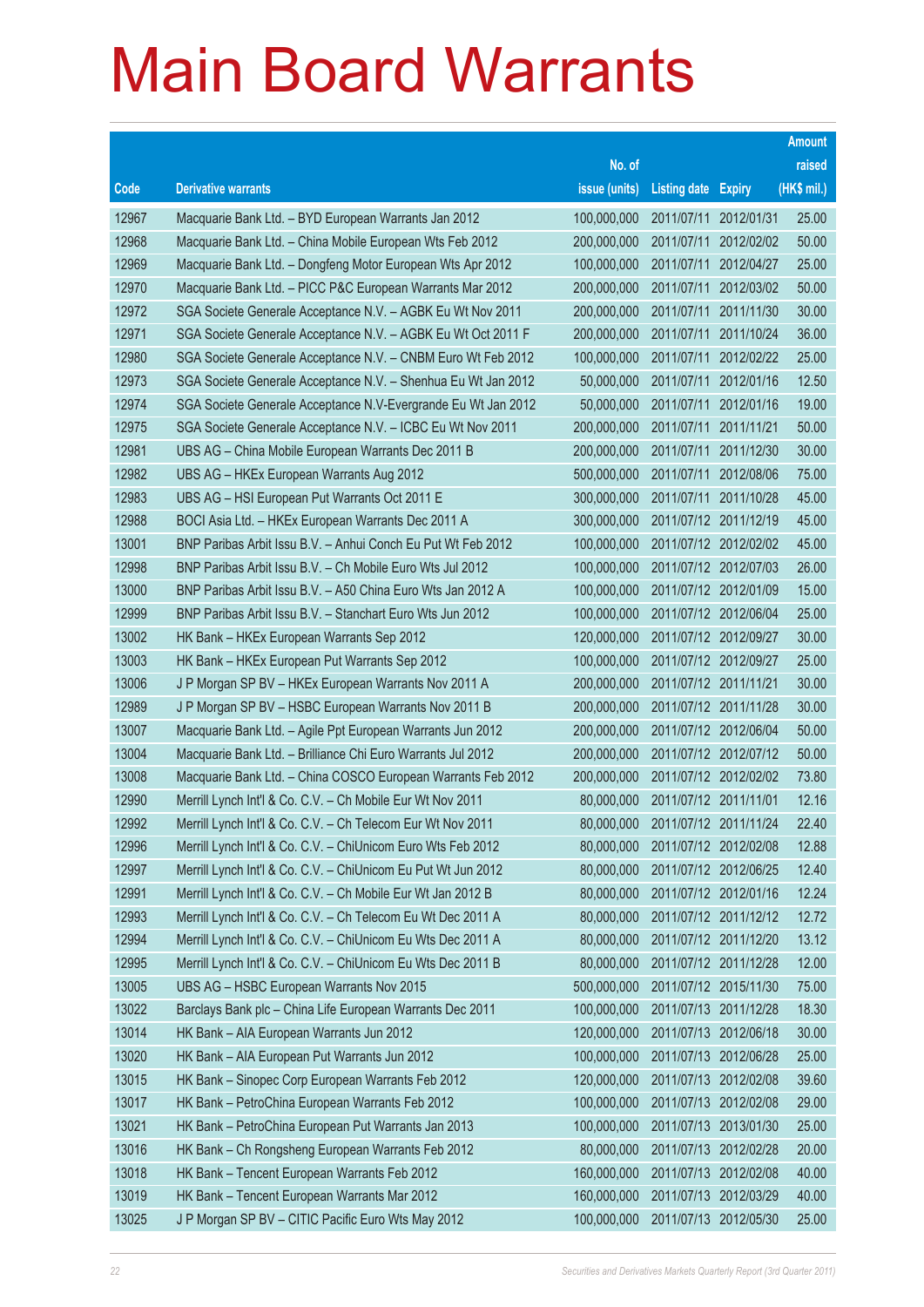|       |                                                                |               |                            |                       | <b>Amount</b> |
|-------|----------------------------------------------------------------|---------------|----------------------------|-----------------------|---------------|
|       |                                                                | No. of        |                            |                       | raised        |
| Code  | <b>Derivative warrants</b>                                     | issue (units) | <b>Listing date Expiry</b> |                       | (HK\$ mil.)   |
| 13024 | J P Morgan SP BV - Yurun Food European Warrants Jan 2012       | 100,000,000   |                            | 2011/07/13 2012/01/13 | 25.00         |
| 13023 | Standard Chartered Bank - BOCL European Warrants Jan 2012 A    | 100,000,000   |                            | 2011/07/13 2012/01/03 | 21.00         |
| 13010 | SGA Societe Generale Acceptance N.V. - BYD Eu Wt Mar 2012      | 200,000,000   | 2011/07/13 2012/03/28      |                       | 54.00         |
| 13013 | SGA Societe Generale Acceptance N.V. - CP&CC Eu Wt Jan 2012 A  | 100,000,000   |                            | 2011/07/13 2012/01/16 | 33.00         |
| 13011 | SGA Societe Generale Acceptance N.V. - Dongfeng Eu Wt Jan 12   | 100,000,000   |                            | 2011/07/13 2012/01/16 | 28.00         |
| 13012 | SGA Societe Generale Acceptance N.V. - Dongfeng Eu Wt Mar 12   | 100,000,000   |                            | 2011/07/13 2012/03/28 | 25.00         |
| 13009 | SGA Societe Generale Acceptance N.V. - Gome Euro Wt Jan 2012   | 60,000,000    | 2011/07/13 2012/01/16      |                       | 21.60         |
| 13026 | UBS AG - HSBC European Warrants Dec 2011 A                     | 200,000,000   |                            | 2011/07/13 2011/12/05 | 30.00         |
| 13027 | UBS AG - PetroChina European Warrants Feb 2013                 | 300,000,000   |                            | 2011/07/13 2013/02/20 | 45.00         |
| 13035 | HK Bank - Angang Steel European Warrants Nov 2013              | 100,000,000   |                            | 2011/07/14 2013/11/29 | 25.00         |
| 13036 | HK Bank - China Agri European Warrants May 2013                | 80,000,000    |                            | 2011/07/14 2013/05/20 | 20.00         |
| 13037 | HK Bank - CM Bank European Warrants Jun 2012                   | 120,000,000   |                            | 2011/07/14 2012/06/08 | 30.00         |
| 13038 | HK Bank - China Shenhua European Warrants Mar 2012             | 120,000,000   |                            | 2011/07/14 2012/03/12 | 30.00         |
| 13039 | HK Bank - Jiangxi Copper European Warrants Feb 2012            | 120,000,000   |                            | 2011/07/14 2012/02/28 | 30.00         |
| 13040 | HK Bank - SkyworthDig European Warrants Jun 2012               | 80,000,000    | 2011/07/14 2012/06/15      |                       | 44.00         |
| 13043 | J P Morgan SP BV - Agile Ppt European Warrants Jan 2012        | 150,000,000   |                            | 2011/07/14 2012/01/18 | 22.50         |
| 13044 | J P Morgan SP BV - BOC HK European Warrants Jun 2012           | 150,000,000   |                            | 2011/07/14 2012/06/26 | 22.50         |
| 13045 | J P Morgan SP BV - Ch Comm Cons European Warrants Dec 2013     | 250,000,000   |                            | 2011/07/14 2013/12/20 | 37.50         |
| 13042 | J P Morgan SP BV - CPIC European Warrants Jan 2012             | 100,000,000   | 2011/07/14 2012/01/16      |                       | 25.00         |
| 13041 | J P Morgan SP BV - China Mengniu European Warrants Jan 2012    | 100,000,000   | 2011/07/14 2012/01/16      |                       | 25.00         |
| 13033 | Macquarie Bank Ltd. - CC Bank European Put Warrants Feb 2012   | 200,000,000   |                            | 2011/07/14 2012/02/02 | 58.40         |
| 13028 | Merrill Lynch Int'l & Co. C.V. - China Coal Eur Wts Jun 2013   | 80,000,000    |                            | 2011/07/14 2013/06/17 | 14.08         |
| 13034 | Merrill Lynch Int'l & Co. C.V. - CK(H) European Wts Nov 2012   | 80,000,000    | 2011/07/14 2012/11/08      |                       | 12.00         |
| 13031 | Merrill Lynch Int'l & Co. C.V. - Ch Shenhua Eu Wt Jan 2012 A   | 80,000,000    | 2011/07/14 2012/01/11      |                       | 16.56         |
| 13029 | Merrill Lynch Int'l & Co. C.V. - SHK Ppt Euro Wts Jan 2012     | 80,000,000    | 2011/07/14 2012/01/16      |                       | 45.60         |
| 13030 | Merrill Lynch Int'l & Co. C.V. - SHK Ppt Euro Wts Dec 2012 A   | 80,000,000    | 2011/07/14 2012/12/10      |                       | 12.00         |
| 13032 | Merrill Lynch Int'l & Co. C.V. - Yanzhou Coal Eu Wt Feb 2012   | 80,000,000    |                            | 2011/07/14 2012/02/20 | 20.00         |
| 13046 | Standard Chartered Bank-China Life European Wts Apr 2012       | 300,000,000   | 2011/07/14 2012/04/27      |                       | 75.00         |
| 13047 | Standard Chartered Bank-China Life European Wts Jul 2012       | 300,000,000   | 2011/07/14 2012/07/30      |                       | 75.00         |
| 13048 | UBS AG - China Life European Warrants Dec 2011 A               | 300,000,000   | 2011/07/14 2011/12/21      |                       | 45.00         |
| 13076 | Credit Suisse AG - Agricultural Bank European Wts Dec 2011     | 200,000,000   |                            | 2011/07/15 2011/12/12 | 40.00         |
| 13077 | Credit Suisse AG - AIA European Warrants Nov 2011 A            | 200,000,000   | 2011/07/15 2011/11/30      |                       | 30.00         |
| 13075 | Credit Suisse AG - CC Bank European Warrants Dec 2011 A        | 200,000,000   | 2011/07/15 2011/12/21      |                       | 60.00         |
| 13085 | Citigroup Global Mkt H Inc. - BOCL European Wts Feb 2012       | 80,000,000    |                            | 2011/07/15 2012/02/06 | 20.00         |
| 13084 | Citigroup Global Mkt H Inc. - BankComm Euro Wts Feb 2012 A     | 50,000,000    | 2011/07/15 2012/02/06      |                       | 12.50         |
| 13081 | Citigroup Global Mkt H Inc. - CITIC Bank Euro Wts Feb 2012     | 50,000,000    | 2011/07/15 2012/02/06      |                       | 17.50         |
| 13082 | Citigroup Global Mkt H Inc. - China Life Euro Wts Feb 2012     | 80,000,000    | 2011/07/15 2012/02/06      |                       | 20.00         |
| 13097 | Citigroup Global Mkt H Inc. - CM Bank European Wts May 2012    | 80,000,000    | 2011/07/15 2012/05/14      |                       | 20.00         |
| 13083 | Citigroup Global Mkt H Inc. - CNBM Euro Warrants Feb 2012      | 80,000,000    | 2011/07/15 2012/02/06      |                       | 20.00         |
| 13079 | Citigroup Global Mkt H Inc. - Esprit European Wts Feb 2012     | 80,000,000    | 2011/07/15 2012/02/06      |                       | 20.00         |
| 13080 | Citigroup Global Mkt H Inc. - HKEx European Wts Dec 2011 A     | 80,000,000    | 2011/07/15 2011/12/23      |                       | 12.00         |
| 13078 | Citigroup Global Mkt H Inc. - Maanshan Iron Eur Wts Feb 2012   | 50,000,000    |                            | 2011/07/15 2012/02/06 | 12.50         |
| 13098 | Citigroup Global Mkt H Inc. - PICC P&C European Wts May 2012   | 80,000,000    | 2011/07/15 2012/05/28      |                       | 20.00         |
| 13099 | KBC Fin Products Int'l Ltd. - Agricultural Bk Eu Wt Dec 2011 A | 128,000,000   | 2011/07/15 2011/12/07      |                       | 28.16         |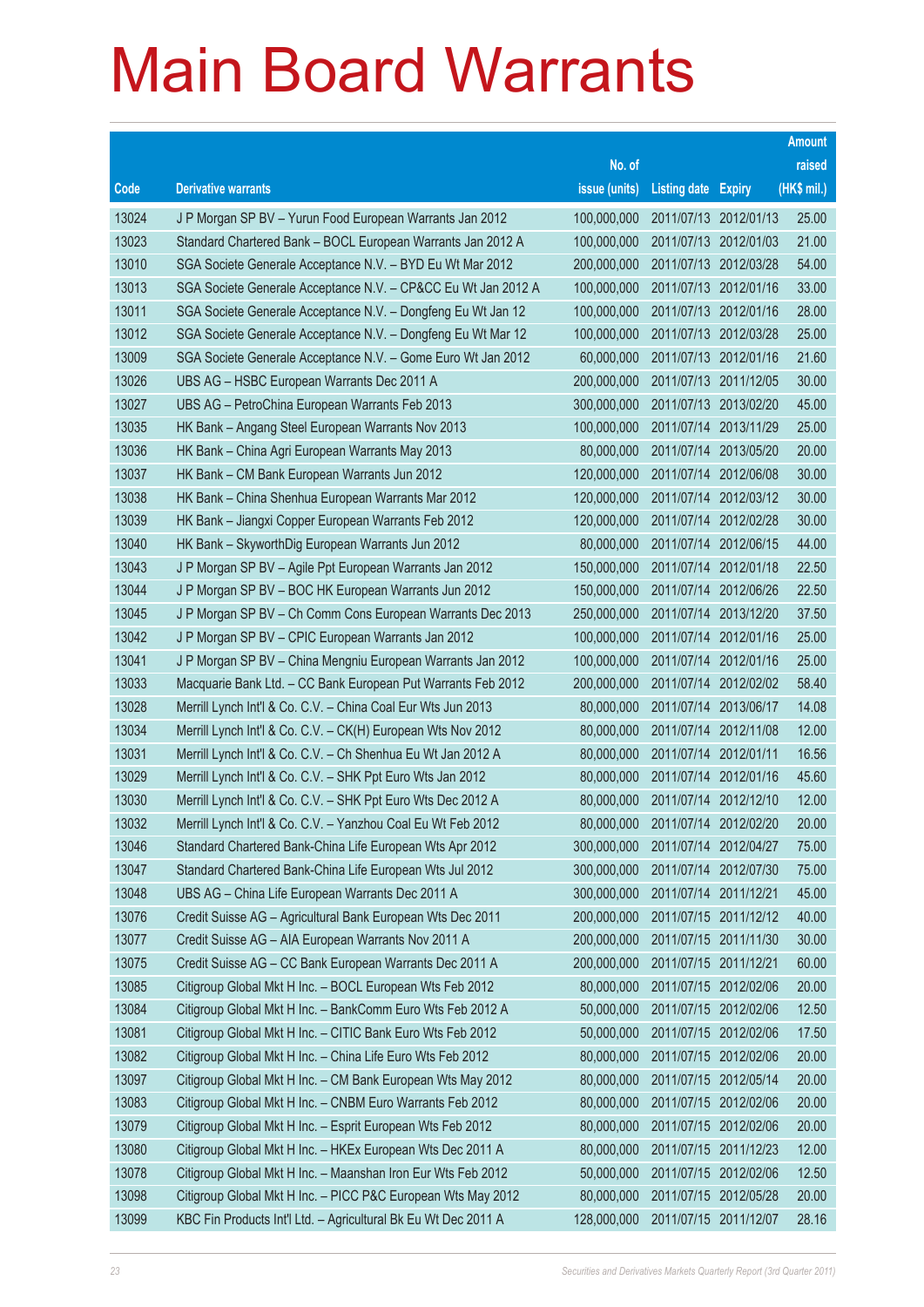|       |                                                                |               |                            | <b>Amount</b> |
|-------|----------------------------------------------------------------|---------------|----------------------------|---------------|
|       |                                                                | No. of        |                            | raised        |
| Code  | <b>Derivative warrants</b>                                     | issue (units) | <b>Listing date Expiry</b> | (HK\$ mil.)   |
| 13100 | KBC Fin Products Int'l Ltd. - Agricultural Bk Eu Wt Dec 2011 B | 128,000,000   | 2011/07/15 2011/12/19      | 21.76         |
| 13101 | KBC Fin Products Int'l Ltd. - AIA European Warrants Jan 2012   | 188,000,000   | 2011/07/15 2012/01/16      | 47.00         |
| 13102 | KBC Fin Products Int'l Ltd. - AIA Euro Warrants Jan 2012 A     | 188,000,000   | 2011/07/15 2012/01/16      | 47.00         |
| 13109 | KBC Fin Products Int'l Ltd. - BOCL Euro Put Wts Jan 2012       | 108,000,000   | 2011/07/15 2012/01/16      | 27.00         |
| 13107 | KBC Fin Products Int'l Ltd. - BOCL European Wts Jan 2012 A     | 108,000,000   | 2011/07/15 2012/01/16      | 34.56         |
| 13108 | KBC Fin Products Int'l Ltd. - BOCL European Wts Jan 2012 B     | 158,000,000   | 2011/07/15 2012/01/09      | 30.02         |
| 13091 | KBC Fin Products Int'l Ltd. - CC Bank Euro Wts Dec 2011        | 158,000,000   | 2011/07/15 2011/12/09      | 34.76         |
| 13090 | KBC Fin Products Int'l Ltd. - CC Bank Euro Wts Jan 2012        | 108,000,000   | 2011/07/15 2012/01/16      | 69.12         |
| 13095 | KBC Fin Products Int'l Ltd. - CC Bank Euro Put Wt Dec 2011     | 98,000,000    | 2011/07/15 2011/12/28      | 40.18         |
| 13092 | KBC Fin Products Int'l Ltd. - CC Bank Euro Wts Dec 2011 A      | 128,000,000   | 2011/07/15 2011/12/21      | 47.36         |
| 13103 | KBC Fin Products Int'l Ltd. - China Life Euro Wts Dec 2011 B   | 158,000,000   | 2011/07/15 2011/12/05      | 31.60         |
| 13104 | KBC Fin Products Int'l Ltd. - China Life Euro Wts Jan 2012 B   | 158,000,000   | 2011/07/15 2012/01/03      | 23.70         |
| 13105 | KBC Fin Products Int'l Ltd. - A50 Ch Euro Wts Jan 2012         | 188,000,000   | 2011/07/15 2012/01/09      | 28.20         |
| 13106 | KBC Fin Products Int'l Ltd. - A50 Ch Euro Wts Feb 2012         | 188,000,000   | 2011/07/15 2012/02/06      | 28.20         |
| 13088 | KBC Fin Products Int'l Ltd. - HKEx Euro Warrants Jan 2012      | 198,000,000   | 2011/07/15 2012/01/03      | 29.70         |
| 13089 | KBC Fin Products Int'l Ltd. - HKEx Euro Warrants Dec 2011 B    | 198,000,000   | 2011/07/15 2011/12/22      | 29.70         |
| 13093 | KBC Fin Products Int'l Ltd. - ICBC European Wts Jan 2012       | 128,000,000   | 2011/07/15 2012/01/03      | 26.88         |
| 13096 | KBC Fin Products Int'l Ltd. - ICBC Euro Put Wts Dec 2011       | 98,000,000    | 2011/07/15 2011/12/16      | 45.08         |
| 13094 | KBC Fin Products Int'l Ltd. - ICBC European Wts Jan 2012 A     | 128,000,000   | 2011/07/15 2012/01/03      | 38.40         |
| 13054 | Macquarie Bank Ltd. - Li Ning European Warrants Apr 2012       | 200,000,000   | 2011/07/15 2012/04/03      | 50.60         |
| 13049 | Merrill Lynch Int'l & Co. C.V. - HSCEI European Wts Mar 2012   | 100,000,000   | 2011/07/15 2012/03/29      | 18.30         |
| 13053 | Merrill Lynch Int'l & Co. C.V. - HSCEI Euro Put Wts Jan 2012   | 100,000,000   | 2011/07/15 2012/01/30      | 18.50         |
| 13050 | Merrill Lynch Int'l & Co. C.V. - HSI Euro Put Wts Jan 2012 D   | 200,000,000   | 2011/07/15 2012/01/30      | 50.00         |
| 13051 | Merrill Lynch Int'l & Co. C.V. - HSI Euro Put Wts Jan 2012 E   | 200,000,000   | 2011/07/15 2012/01/30      | 50.00         |
| 13052 | Merrill Lynch Int'l & Co. C.V. - HSI Euro Put Wts Jan 2012 F   | 200,000,000   | 2011/07/15 2012/01/30      | 51.00         |
| 13064 | Nomura Int'l plc - Agricultural Bk Euro Warrants Dec 2011      | 100,000,000   | 2011/07/15 2011/12/12      | 15.50         |
| 13063 | Nomura Int'l plc - Agricultural Bk Euro Warrants Apr 2012      | 100,000,000   | 2011/07/15 2012/04/30      | 15.80         |
| 13065 | Nomura Int'l plc - Agricultural Bk Euro Warrants Dec 2011 A    | 100,000,000   | 2011/07/15 2011/12/12      | 15.50         |
| 13066 | Nomura Int'l plc - AIA European Warrants Mar 2012              | 100,000,000   | 2011/07/15 2012/03/05      | 15.00         |
| 13073 | Nomura Int'l plc - BOCL European Warrants Jan 2012             | 100,000,000   | 2011/07/15 2012/01/26      | 15.50         |
| 13074 | Nomura Int'l plc - BOCL European Warrants Jan 2012 A           | 100,000,000   | 2011/07/15 2012/01/26      | 15.10         |
| 13062 | Nomura Int'l plc - China Mobile European Warrants Jan 2012     | 100,000,000   | 2011/07/15 2012/01/26      | 25.40         |
| 13061 | Nomura Int'l plc - CC Bank European Warrants Jan 2012          | 100,000,000   | 2011/07/15 2012/01/26      | 25.40         |
| 13060 | Nomura Int'l plc - CC Bank European Warrants Dec 2011 A        | 100,000,000   | 2011/07/15 2011/12/23      | 25.40         |
| 13070 | Nomura Int'l plc - China COSCO European Warrants Jan 2012      | 100,000,000   | 2011/07/15 2012/01/16      | 25.00         |
| 13058 | Nomura Int'l plc - CITIC P European Warrants Nov 2011          | 100,000,000   | 2011/07/15 2011/11/28      | 15.00         |
| 13071 | Nomura Int'l plc - Minsheng Bank European Warrants Dec 2011    | 100,000,000   | 2011/07/15 2011/12/20      | 16.00         |
| 13072 | Nomura Int'l plc - CPIC European Warrants Dec 2011 A           | 100,000,000   | 2011/07/15 2011/12/28      | 15.00         |
| 13055 | Nomura Int'l plc - HSBC European Warrants Jan 2012 A           | 100,000,000   | 2011/07/15 2012/01/26      | 25.90         |
| 13067 | Nomura Int'l plc - ICBC European Warrants Dec 2011             | 100,000,000   | 2011/07/15 2011/12/23      | 16.80         |
| 13068 | Nomura Int'l plc - ICBC European Warrants Dec 2011 A           | 100,000,000   | 2011/07/15 2011/12/19      | 15.90         |
| 13069 | Nomura Int'l plc - ICBC European Warrants Dec 2011 B           | 100,000,000   | 2011/07/15 2011/12/20      | 15.30         |
| 13057 | Nomura Int'l plc - KECL European Warrants Jul 2012             | 100,000,000   | 2011/07/15 2012/07/30      | 15.00         |
| 13056 | Nomura Int'l plc - Poly European Warrants Jan 2012             | 100,000,000   | 2011/07/15 2012/01/16      | 36.00         |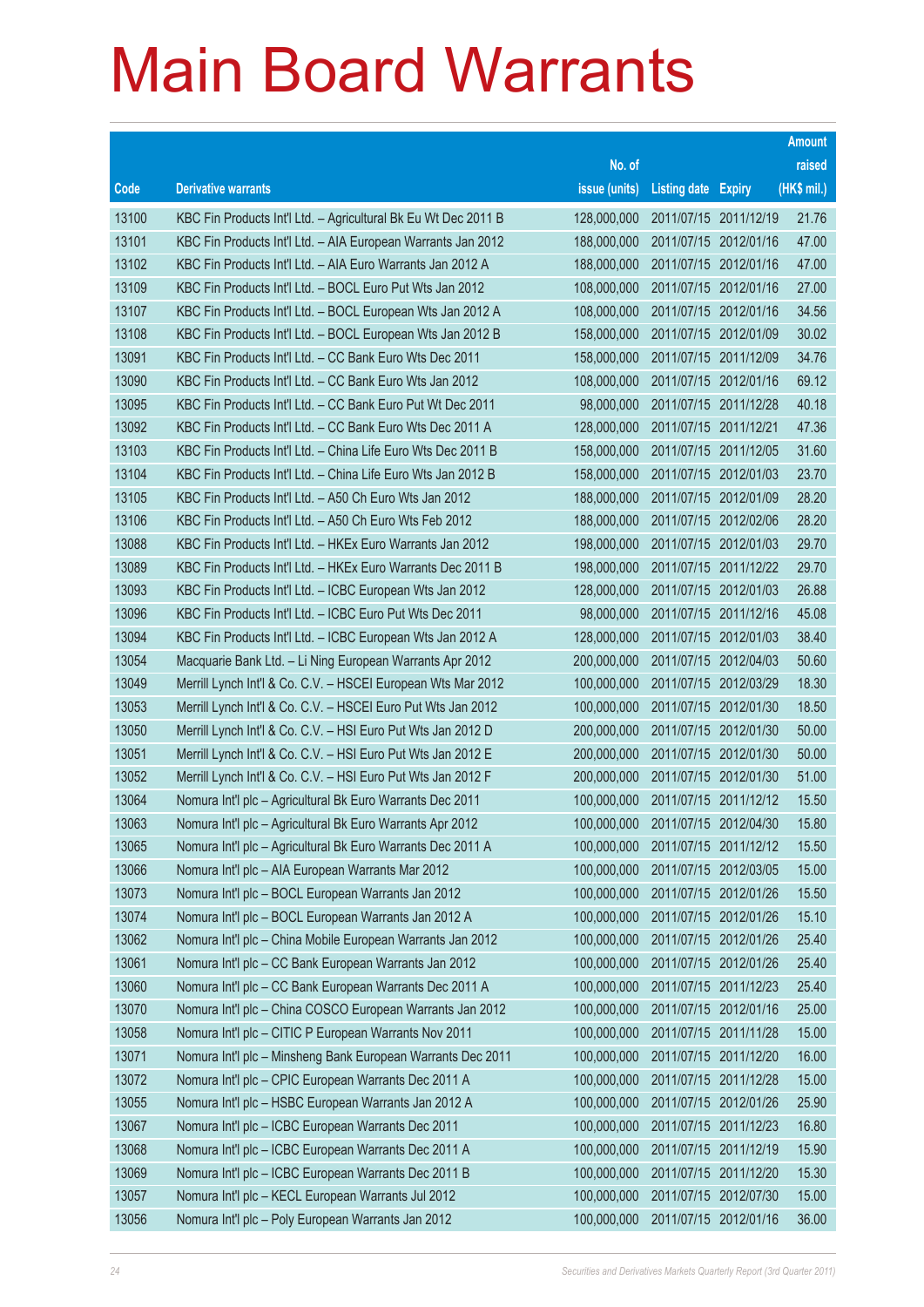|         |                                                              |               |                            |                       | <b>Amount</b> |
|---------|--------------------------------------------------------------|---------------|----------------------------|-----------------------|---------------|
|         |                                                              | No. of        |                            |                       | raised        |
| Code    | <b>Derivative warrants</b>                                   | issue (units) | <b>Listing date Expiry</b> |                       | (HK\$ mil.)   |
| 13059   | Nomura Int'l plc - Tencent Holdings Euro Warrants Nov 2011   | 100,000,000   |                            | 2011/07/15 2011/11/30 | 15.00         |
| 13086   | Standard Chartered Bank - CNOOC European Warrants Dec 2011   | 100,000,000   |                            | 2011/07/15 2011/12/14 | 15.00         |
| 13087   | Standard Chartered Bank - CNOOC European Warrants Feb 2012   | 100,000,000   |                            | 2011/07/15 2012/02/02 | 25.00         |
| 13110   | UBS AG - CNOOC European Warrants Dec 2011 A                  | 300,000,000   |                            | 2011/07/15 2011/12/23 | 45.00         |
| 11076 # | Merrill Lynch Int'l & Co. C.V. - HSI European Wts Sep 2011 B | 650,000,000   |                            | 2011/07/15 2011/09/29 | 10.40         |
| 11940 # | Merrill Lynch Int'l & Co. C.V. - HSI European Wts Nov 2011 A | 250,000,000   |                            | 2011/07/15 2011/11/29 | 11.25         |
| 21221 # | Credit Suisse AG - CC Bank European Warrants Dec 2012 A      | 400,000,000   |                            | 2011/07/15 2012/12/17 | 42.80         |
| 21222 # | Credit Suisse AG - ICBC European Warrants Dec 2012           | 400,000,000   |                            | 2011/07/15 2012/12/17 | 38.80         |
| 13155   | Credit Suisse AG - Agricultural Bank European Wts Jan 2012   | 200,000,000   |                            | 2011/07/18 2012/01/20 | 50.00         |
| 13158   | Credit Suisse AG - BOCL European Warrants Dec 2011 A         | 200,000,000   |                            | 2011/07/18 2011/12/28 | 30.00         |
| 13157   | Credit Suisse AG - EvergrandeEuropean Warrants Oct 2011      | 80,000,000    |                            | 2011/07/18 2011/10/24 | 24.00         |
| 13156   | Credit Suisse AG - ICBC European Warrants Dec 2011           | 200,000,000   | 2011/07/18 2011/12/19      |                       | 50.00         |
| 13154   | Credit Suisse AG - Tencent Holdings European Wts Nov 2011    | 200,000,000   |                            | 2011/07/18 2011/11/28 | 30.00         |
| 13133   | Citigroup Global Mkt H Inc.-Alibaba Euro Warrants Jun 2012   | 80,000,000    |                            | 2011/07/18 2012/06/25 | 12.00         |
| 13134   | Citigroup Global Mkt H Inc. - CC Bank European Wts Feb 2012  | 50,000,000    |                            | 2011/07/18 2012/02/06 | 15.00         |
| 13135   | Citigroup Global Mkt H Inc. - CNOOC European Wts Dec 2011 A  | 80,000,000    |                            | 2011/07/18 2011/12/14 | 12.00         |
| 13136   | Citigroup Global Mkt H Inc. - MTRC European Wts Apr 2012     | 80,000,000    |                            | 2011/07/18 2012/04/30 | 20.00         |
| 13137   | Citigroup Global Mkt H Inc. - Goldwind European Wts Sep 2012 | 80,000,000    |                            | 2011/07/18 2012/09/03 | 20.00         |
| 13115   | HK Bank - Agile Ppt European Warrants Jun 2012               | 80,000,000    |                            | 2011/07/18 2012/06/22 | 20.00         |
| 13116   | HK Bank - Belle Int'l European Warrants Jun 2012             | 80,000,000    |                            | 2011/07/18 2012/06/08 | 20.00         |
| 13117   | HK Bank - Li Ning European Warrants Mar 2012                 | 100,000,000   |                            | 2011/07/18 2012/03/12 | 25.00         |
| 13129   | KBC Fin Products Int'l Ltd. - Ch Mobile Euro Wt Jan 2012 B   | 128,000,000   |                            | 2011/07/18 2012/01/18 | 62.72         |
| 13130   | KBC Fin Products Int'l Ltd. - Ch Mobile Euro Wt Jan 2012 C   | 128,000,000   |                            | 2011/07/18 2012/01/18 | 57.60         |
| 13131   | KBC Fin Products Int'l Ltd. - Ch Mobile Euro Wt Jan 2012 D   | 128,000,000   | 2011/07/18 2012/01/18      |                       | 32.00         |
| 13132   | KBC Fin Products Int'l Ltd. - Hutchison Euro Wts Dec 2011    | 200,000,000   |                            | 2011/07/18 2011/12/15 | 60.00         |
| 13113   | Macquarie Bank Ltd. - Anta Sports European Warrants May 2012 | 200,000,000   | 2011/07/18 2012/05/03      |                       | 50.20         |
| 13112   | Macquarie Bank Ltd. – Ch Southern Air European Wts Feb 2012  | 100,000,000   | 2011/07/18 2012/02/02      |                       | 33.10         |
| 13114   | Macquarie Bank Ltd. - Lonking European Warrants Nov 2011     | 100,000,000   | 2011/07/18 2011/11/17      |                       | 28.50         |
| 13111   | Macquarie Bank Ltd. - Goldwind European Warrants Dec 2012    | 200,000,000   |                            | 2011/07/18 2012/12/04 | 50.60         |
| 13119   | CC Rabobank B.A. - BOCL European Warrants Jan 2012           | 150,000,000   |                            | 2011/07/18 2012/01/16 | 30.00         |
| 13120   | CC Rabobank B.A. - China EB Ltd European Warrants Jan 2012   | 100,000,000   |                            | 2011/07/18 2012/01/30 | 25.00         |
| 13122   | CC Rabobank B.A. - Ch Mobile European Warrants Jan 2012      | 200,000,000   |                            | 2011/07/18 2012/01/30 | 50.00         |
| 13121   | CC Rabobank B.A. - C Transmission European Warrants Jan 2012 | 100,000,000   |                            | 2011/07/18 2012/01/30 | 50.00         |
| 13128   | CC Rabobank B.A. - China Liansu European Warrants Sep 2012   | 100,000,000   | 2011/07/18 2012/09/17      |                       | 25.00         |
| 13123   | CC Rabobank B.A. - Sinopec Corp European Warrants Jan 2012   | 100,000,000   |                            | 2011/07/18 2012/01/16 | 55.00         |
| 13124   | CC Rabobank B.A. - Esprit European Warrants Dec 2011 A       | 100,000,000   |                            | 2011/07/18 2011/12/28 | 15.00         |
| 13125   | CC Rabobank B.A. - Li & Fung European Warrants Feb 2012      | 150,000,000   |                            | 2011/07/18 2012/02/20 | 37.50         |
| 13126   | CC Rabobank B.A. - SJM Holdings European Warrants Jan 2012   | 150,000,000   |                            | 2011/07/18 2012/01/30 | 37.50         |
| 13127   | CC Rabobank B.A. - United Lab European Warrants Jul 2012     | 100,000,000   |                            | 2011/07/18 2012/07/23 | 25.00         |
| 13146   | RB of Scotland N.V. - Agricultural Bk European Wts Jan 2012  | 150,000,000   | 2011/07/18 2012/01/11      |                       | 22.65         |
| 13147   | RB of Scotland N.V. - BOCL European Warrants Jan 2012        | 100,000,000   |                            | 2011/07/18 2012/01/20 | 15.10         |
| 13149   | RB of Scotland N.V. - China Mobile European Wts Jan 2012     | 200,000,000   |                            | 2011/07/18 2012/01/30 | 50.20         |
| 13148   | CC Rabobank B.A. - CC Bank European Warrants Dec 2011 A      | 100,000,000   |                            | 2011/07/18 2011/12/16 | 15.10         |
| 13152   | RB of Scotland N.V. - China Life European Wts Dec 2011       | 250,000,000   | 2011/07/18 2011/12/05      |                       | 37.75         |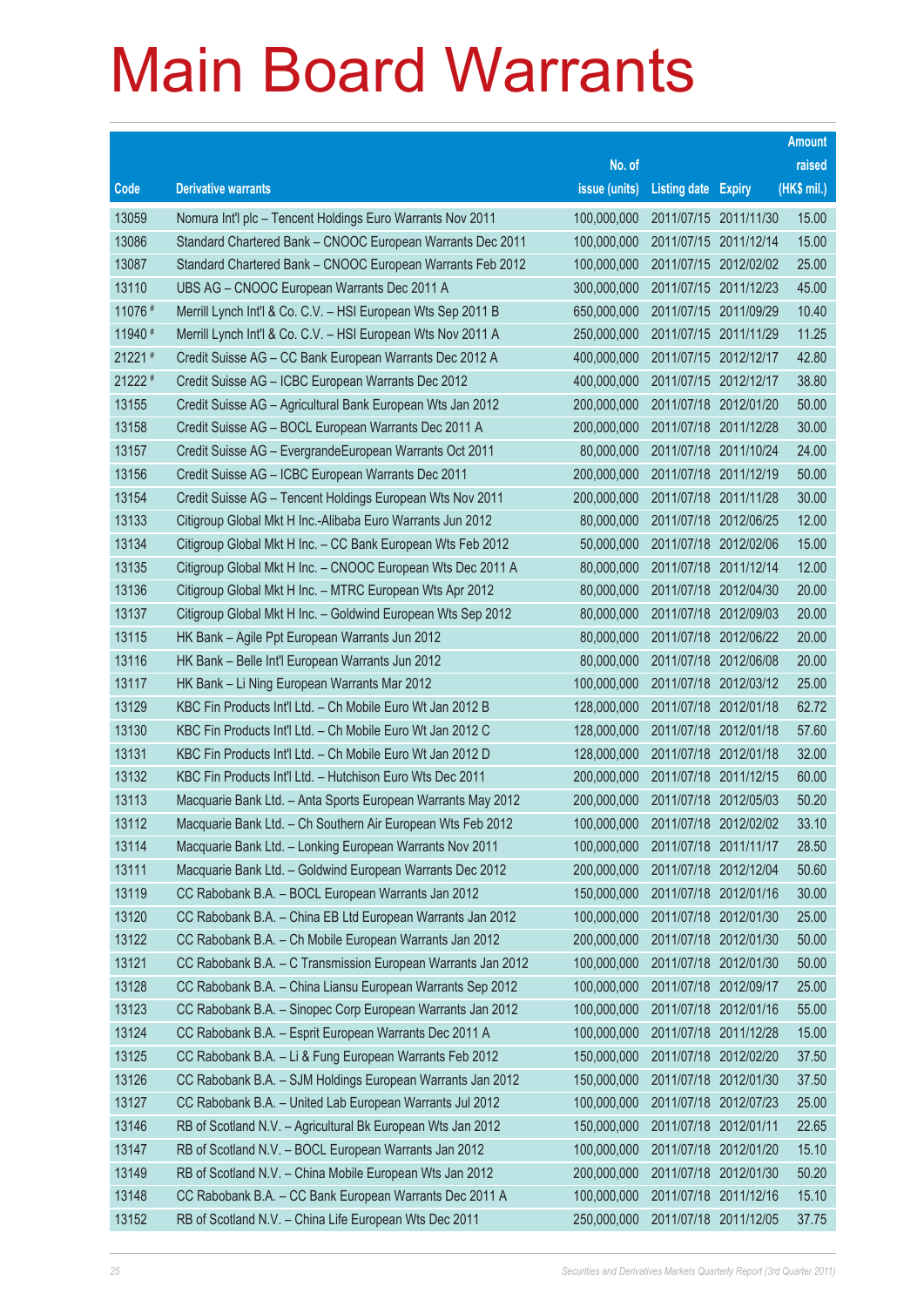|         |                                                                 |               |                            | <b>Amount</b> |
|---------|-----------------------------------------------------------------|---------------|----------------------------|---------------|
|         |                                                                 | No. of        |                            | raised        |
| Code    | <b>Derivative warrants</b>                                      | issue (units) | <b>Listing date Expiry</b> | (HK\$ mil.)   |
| 13153   | RB of Scotland N.V. - CNOOC European Warrants Dec 2011 A        | 250,000,000   | 2011/07/18 2011/12/28      | 37.75         |
| 13150   | RB of Scotland N.V. - HSBC European Warrants Jan 2012           | 100,000,000   | 2011/07/18 2012/01/04      | 15.10         |
| 13141   | RB of Scotland N.V. - HSI European Warrants Jan 2012            | 250,000,000   | 2011/07/18 2012/01/30      | 62.75         |
| 13142   | RB of Scotland N.V. - HSI European Put Warrants Jan 2012        | 250,000,000   | 2011/07/18 2012/01/30      | 62.75         |
| 13140   | RB of Scotland N.V. - HSI European Warrants Dec 2011 B          | 250,000,000   | 2011/07/18 2011/12/29      | 37.75         |
| 13143   | RB of Scotland N.V. - HSI European Put Warrants Jan 2012 A      | 250,000,000   | 2011/07/18 2012/01/30      | 62.75         |
| 13151   | RB of Scotland N.V. - HWL European Warrants Nov 2011            | 100,000,000   | 2011/07/18 2011/11/08      | 15.10         |
| 13144   | SGA Societe Generale Acceptance N.V. - PICC P&C Eu Wt May 12    | 120,000,000   | 2011/07/18 2012/05/09      | 30.00         |
| 13145   | SGA Societe Generale Acceptance N.V. - Tencent Eu Wt Dec 2011   | 200,000,000   | 2011/07/18 2011/12/21      | 34.00         |
| 13118   | UBS AG - AIA European Warrants Jan 2012                         | 300,000,000   | 2011/07/18 2012/01/18      | 75.00         |
| 13138   | UBS AG - BYD European Warrants Nov 2011 A                       | 100,000,000   | 2011/07/18 2011/11/25      | 15.00         |
| 13139   | UBS AG - HSI European Warrants Oct 2011 F                       | 300,000,000   | 2011/07/18 2011/10/28      | 45.00         |
| 11152 # | J P Morgan SP BV - China Mob European Wts Oct 2011              | 150,000,000   | 2011/07/18 2011/10/13      | 10.50         |
| 27288 # | Citigroup Global Mkt H Inc. - Alibaba European Warrants Oct 11  | 227,275,000   | 2011/07/18 2011/10/18      | 10.00         |
| 29843 # | Citigroup Global Mkt H Inc. - Hutchison Euro Wts Mar 2012       | 217,400,000   | 2011/07/18 2012/03/21      | 10.00         |
| 13201   | Credit Suisse AG - Anhui Conch European Warrants Dec 2011       | 100,000,000   | 2011/07/19 2011/12/21      | 30.00         |
| 13206   | Credit Suisse AG - CNOOC European Warrants Oct 2011 C           | 300,000,000   | 2011/07/19 2011/10/24      | 45.00         |
| 13207   | Credit Suisse AG - CNOOC European Warrants Oct 2011 D           | 300,000,000   | 2011/07/19 2011/10/31      | 45.00         |
| 13203   | Credit Suisse AG - HSI European Warrants Oct 2011               | 300,000,000   | 2011/07/19 2011/10/28      | 45.00         |
| 13205   | Credit Suisse AG - HSI European Warrants Dec 2011               | 300,000,000   | 2011/07/19 2011/12/29      | 45.00         |
| 13204   | Credit Suisse AG - HSI European Put Warrants Nov 2011           | 300,000,000   | 2011/07/19 2011/11/29      | 45.00         |
| 13200   | Credit Suisse AG - Jiangxi Copper European Wts Nov 2011         | 150,000,000   | 2011/07/19 2011/11/28      | 22.50         |
| 13171   | HK Bank - Anta Sports European Warrants Mar 2012                | 80,000,000    | 2011/07/19 2012/03/30      | 20.00         |
| 13170   | HK Bank – China Mobile European Warrants Jan 2012               | 150,000,000   | 2011/07/19 2012/01/19      | 37.50         |
| 13169   | HK Bank - Maanshan Iron European Warrants Feb 2012              | 80,000,000    | 2011/07/19 2012/02/28      | 20.00         |
| 13194   | J P Morgan SP BV - Poly HK Inv European Warrants Jun 2013       | 100,000,000   | 2011/07/19 2013/06/24      | 15.00         |
| 13189   | KBC Fin Products Int'l Ltd. – CC Bank Euro Wts Jan 2012 A       | 128,000,000   | 2011/07/19 2012/01/19      | 32.00         |
| 13178   | KBC Fin Products Int'l Ltd. - Henderson Land Dev Eu Wt Jan 2012 | 58,000,000    | 2011/07/19 2012/01/19      | 14.50         |
| 13192   | KBC Fin Products Int'l Ltd. - Henderson Land Eu Put Wt Jan 2012 | 58,000,000    | 2011/07/19 2012/01/19      | 24.36         |
| 13182   | KBC Fin Products Int'l Ltd. - Hang Lung Ppt Eur Wts Apr 2012    | 48,000,000    | 2011/07/19 2012/04/05      | 12.00         |
| 13193   | KBC Fin Products Int'l Ltd. - Hang Lung Ppt Eu Put Wt May 2012  | 48,000,000    | 2011/07/19 2012/05/08      | 15.36         |
| 13175   | KBC Fin Products Int'l Ltd. - HSBC European Wts Jan 2012        | 108,000,000   | 2011/07/19 2012/01/19      | 37.80         |
| 13176   | KBC Fin Products Int'l Ltd. - HSBC European Wts Feb 2012        | 128,000,000   | 2011/07/19 2012/02/01      | 32.00         |
| 13190   | KBC Fin Products Int'l Ltd. - HSBC Euro Put Wts Jan 2012        | 108,000,000   | 2011/07/19 2012/01/19      | 27.00         |
| 13179   | KBC Fin Products Int'l Ltd. - Hutchison Euro Wts Jan 2012       | 128,000,000   | 2011/07/19 2012/01/19      | 48.64         |
| 13180   | KBC Fin Products Int'l Ltd. - Hutchison Euro Wts Jan 2012 A     | 128,000,000   | 2011/07/19 2012/01/19      | 66.56         |
| 13183   | KBC Fin Products Int'l Ltd. - KECL European Wts Mar 2012        | 68,000,000    | 2011/07/19 2012/03/07      | 10.88         |
| 13184   | KBC Fin Products Int'l Ltd. - KECL European Wts Mar 2012 A      | 68,000,000    | 2011/07/19 2012/03/15      | 17.00         |
| 13177   | KBC Fin Products Int'l Ltd. - PWR Assets Euro Wts Apr 2012      | 48,000,000    | 2011/07/19 2012/04/16      | 23.52         |
| 13191   | KBC Fin Products Int'l Ltd. - PWR Assets Eur Put Wt Apr 2012    | 48,000,000    | 2011/07/19 2012/04/16      | 12.00         |
| 13181   | KBC Fin Products Int'l Ltd. - SHK Ppt European Wts Jan 2012     | 80,000,000    | 2011/07/19 2012/01/19      | 34.40         |
| 13186   | KBC Fin Products Int'l Ltd. - Tencent Holdings Eu Wt Dec 2011 B | 108,000,000   | 2011/07/19 2011/12/15      | 16.20         |
| 13185   | KBC Fin Products Int'l Ltd. - Tencent Holdings Eu Wt Jan 2012   | 108,000,000   | 2011/07/19 2012/01/19      | 29.16         |
| 13188   | KBC Fin Products Int'l Ltd. - Tencent Holdings Eu Wt Jan 2012 A | 128,000,000   | 2011/07/19 2012/01/03      | 19.20         |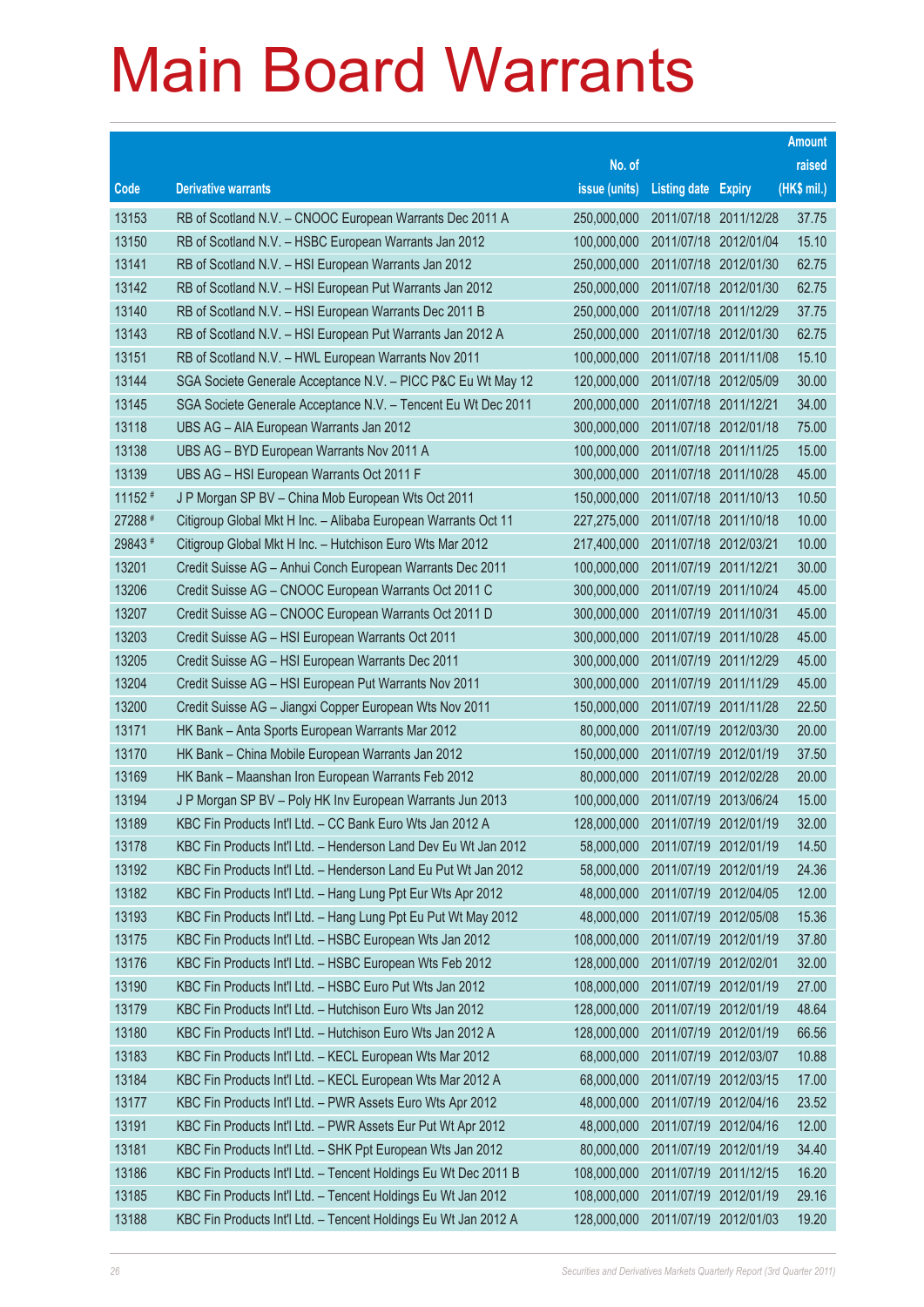|       |                                                                |               |                            |                       | <b>Amount</b> |
|-------|----------------------------------------------------------------|---------------|----------------------------|-----------------------|---------------|
|       |                                                                | No. of        |                            |                       | raised        |
| Code  | <b>Derivative warrants</b>                                     | issue (units) | <b>Listing date Expiry</b> |                       | (HK\$ mil.)   |
| 13187 | KBC Fin Products Int'l Ltd. - Tencent Holdings Eu Wt Feb 2012  | 108,000,000   | 2011/07/19 2012/02/24      |                       | 16.20         |
| 13174 | KBC Fin Products Int'l Ltd. - Wharf Euro Warrants Jan 2012     | 68,000,000    | 2011/07/19 2012/01/19      |                       | 23.12         |
| 13168 | Macquarie Bank Ltd. - Longfor PPT European Warrants Jan 2012   | 200,000,000   | 2011/07/19 2012/01/19      |                       | 50.00         |
| 13166 | CC Rabobank B.A. - Alibaba European Warrants Jun 2012          | 150,000,000   |                            | 2011/07/19 2012/06/25 | 22.50         |
| 13161 | CC Rabobank B.A. - China Mer Hold European Warrants Jan 2012   | 100,000,000   |                            | 2011/07/19 2012/01/30 | 35.00         |
| 13165 | CC Rabobank B.A. - China Oilfield European Warrants Jul 2012   | 100,000,000   |                            | 2011/07/19 2012/07/16 | 25.00         |
| 13163 | CC Rabobank B.A. - CNBM European Warrants Jan 2012             | 100,000,000   | 2011/07/19 2012/01/30      |                       | 25.00         |
| 13164 | CC Rabobank B.A. - Digital China European Warrants Jul 2012    | 100,000,000   |                            | 2011/07/19 2012/07/16 | 25.00         |
| 13162 | CC Rabobank B.A. - Gome European Warrants Jan 2012             | 100,000,000   |                            | 2011/07/19 2012/01/30 | 25.00         |
| 13167 | CC Rabobank B.A. - Lee & Man Paper Euro Warrants Jan 2012      | 100,000,000   |                            | 2011/07/19 2012/01/30 | 50.00         |
| 13160 | CC Rabobank B.A. - Lonking European Warrants Jan 2012          | 100,000,000   | 2011/07/19 2012/01/30      |                       | 40.00         |
| 13159 | CC Rabobank B.A. - Goldwind European Warrants Oct 2012         | 100,000,000   |                            | 2011/07/19 2012/10/22 | 25.00         |
| 13195 | CC Rabobank B.A. - CC Bank European Warrants Dec 2011 B        | 100,000,000   |                            | 2011/07/19 2011/12/30 | 15.10         |
| 13196 | RB of Scotland N.V. - China Life European Wts Sep 2012         | 200,000,000   |                            | 2011/07/19 2012/09/25 | 50.20         |
| 13197 | RB of Scotland N.V. - HSBC European Warrants Jan 2012 A        | 100,000,000   |                            | 2011/07/19 2012/01/20 | 25.10         |
| 13198 | RB of Scotland N.V. - HWL European Warrants Dec 2011           | 100,000,000   |                            | 2011/07/19 2011/12/09 | 15.10         |
| 13199 | RB of Scotland N.V. - PetroChina European Warrants Dec 2012    | 250,000,000   |                            | 2011/07/19 2012/12/28 | 37.75         |
| 13173 | Standard Chartered Bank - BOC HK European Warrants May 2012    | 100,000,000   |                            | 2011/07/19 2012/05/03 | 19.50         |
| 13172 | Standard Chartered Bank - CC Bank Euro Warrants Dec 2011 B     | 100,000,000   | 2011/07/19 2011/12/09      |                       | 15.00         |
| 13202 | SGA Societe Generale Acceptance N.V. - BOCL Eu Wt Feb 2012     | 200,000,000   |                            | 2011/07/19 2012/02/06 | 56.00         |
| 13218 | Barclays Bank plc - HSI European Put Warrants Jan 2012         | 150,000,000   |                            | 2011/07/20 2012/01/30 | 37.50         |
| 13217 | Barclays Bank plc - HSI European Warrants Dec 2011 A           | 150,000,000   |                            | 2011/07/20 2011/12/29 | 22.50         |
| 13264 | BNP Paribas Arbit Issu B.V. - Agricultural Bank Eu Wt Aug 2012 | 100,000,000   |                            | 2011/07/20 2012/08/02 | 25.00         |
| 13263 | BNP Paribas Arbit Issu B.V. - AIA European Warrants Aug 2012   | 100,000,000   |                            | 2011/07/20 2012/08/02 | 25.00         |
| 13254 | Citigroup Global Mkt H Inc. - Anta Sports Euro Wts Apr 2012    | 50,000,000    |                            | 2011/07/20 2012/04/30 | 12.50         |
| 13251 | Citigroup Global Mkt H Inc. - CITIC Pacific Eu Wt Apr 2012     | 80,000,000    | 2011/07/20 2012/04/30      |                       | 20.00         |
| 13253 | Citigroup Global Mkt H Inc. - R&F Ppt European Wts Nov 2012    | 80,000,000    |                            | 2011/07/20 2012/11/09 | 12.00         |
| 13252 | Citigroup Global Mkt H Inc. - Geely Auto Euro Wts Feb 2012     | 50,000,000    | 2011/07/20 2012/02/06      |                       | 12.50         |
| 13249 | Citigroup Global Mkt H Inc. - HSCEI European Wts Jan 2012      | 80,000,000    | 2011/07/20 2012/01/30      |                       | 12.00         |
| 13248 | Citigroup Global Mkt H Inc. - HSCEI Euro Put Wts Feb 2012      | 80,000,000    |                            | 2011/07/20 2012/02/28 | 12.00         |
| 13247 | Citigroup Global Mkt H Inc. - HSI European Warrants Dec 2011   | 80,000,000    | 2011/07/20 2011/12/29      |                       | 12.00         |
| 13250 | Citigroup Global Mkt H Inc. - HSI European Put Wts Nov 2011    | 80,000,000    | 2011/07/20 2011/11/29      |                       | 12.00         |
| 13255 | Citigroup Global Mkt H Inc. - ICBC European Wts Dec 2011 A     | 50,000,000    | 2011/07/20 2011/12/19      |                       | 10.00         |
| 13244 | HK Bank - Agricultural Bank European Warrants Jan 2012         | 100,000,000   |                            | 2011/07/20 2012/01/30 | 25.00         |
| 13246 | HK Bank - BOCL European Warrants Feb 2012                      | 100,000,000   |                            | 2011/07/20 2012/02/22 | 25.00         |
| 13242 | HK Bank - CC Bank European Warrants Jan 2012                   | 120,000,000   | 2011/07/20 2012/01/20      |                       | 30.00         |
| 13238 | HK Bank - Cheung Kong European Warrants Jan 2012               | 100,000,000   | 2011/07/20 2012/01/30      |                       | 47.00         |
| 13241 | HK Bank - CNOOC European Warrants Apr 2012                     | 100,000,000   | 2011/07/20 2012/04/20      |                       | 25.00         |
| 13239 | HK Bank - HWL European Warrants Jan 2012 A                     | 150,000,000   | 2011/07/20 2012/01/30      |                       | 49.50         |
| 13245 | HK Bank - ICBC European Warrants Jan 2012                      | 100,000,000   | 2011/07/20 2012/01/20      |                       | 25.00         |
| 13240 | HK Bank - SHK Ppt European Warrants Apr 2013                   | 100,000,000   | 2011/07/20 2013/04/18      |                       | 25.00         |
| 13243 | HK Bank - Yurun Food European Warrants Jan 2012                | 80,000,000    | 2011/07/20 2012/01/20      |                       | 20.00         |
| 13223 | KBC Fin Products Int'l Ltd. - Agricultural Bk Eu Wt Jan 2012   | 128,000,000   | 2011/07/20 2012/01/20      |                       | 35.84         |
| 13228 | KBC Fin Products Int'l Ltd. - Agricultural Eu Put Wt Jan 2012  | 108,000,000   | 2011/07/20 2012/01/20      |                       | 27.00         |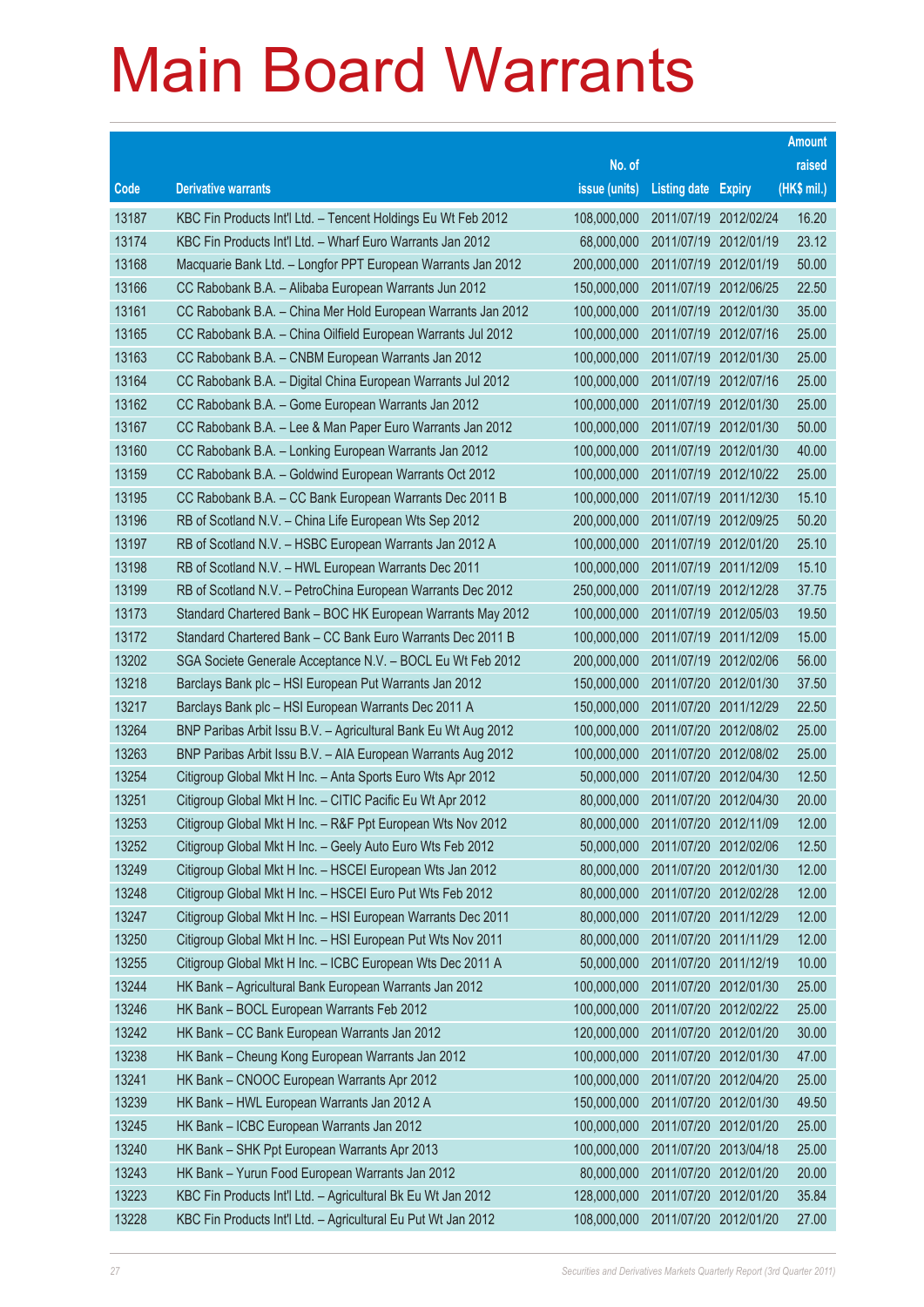|       |                                                               |               |                            |                       | <b>Amount</b> |
|-------|---------------------------------------------------------------|---------------|----------------------------|-----------------------|---------------|
|       |                                                               | No. of        |                            |                       | raised        |
| Code  | <b>Derivative warrants</b>                                    | issue (units) | <b>Listing date Expiry</b> |                       | (HK\$ mil.)   |
| 13229 | KBC Fin Products Int'l Ltd. - AIA Euro Put Warrants Feb 2012  | 108,000,000   | 2011/07/20 2012/02/01      |                       | 27.00         |
| 13231 | KBC Fin Products Int'l Ltd. - China Life Eur Put Wt Feb 2012  | 108,000,000   | 2011/07/20 2012/02/01      |                       | 27.00         |
| 13232 | KBC Fin Products Int'l Ltd. - A50 Ch Euro Put Wts May 2012    | 80,000,000    | 2011/07/20 2012/05/21      |                       | 12.00         |
| 13226 | KBC Fin Products Int'l Ltd. - HKEx European Put Wts Apr 2012  | 108.000.000   |                            | 2011/07/20 2012/04/20 | 17.28         |
| 13225 | KBC Fin Products Int'l Ltd. - HSBC Euro Put Wts Dec 2011 D    | 88,000,000    |                            | 2011/07/20 2011/12/19 | 22.88         |
| 13233 | KBC Fin Products Int'l Ltd. - HSI Euro Put Wts Nov 2011       | 200,000,000   | 2011/07/20 2011/11/29      |                       | 30.00         |
| 13236 | KBC Fin Products Int'l Ltd. - HSI Euro Put Wts Jan 2012       | 200,000,000   |                            | 2011/07/20 2012/01/30 | 30.00         |
| 13237 | KBC Fin Products Int'l Ltd. - HSI Euro Put Wts Mar 2012       | 200,000,000   | 2011/07/20 2012/03/29      |                       | 30.00         |
| 13234 | KBC Fin Products Int'l Ltd. - HSI Euro Put Wts Nov 2011 A     | 200,000,000   |                            | 2011/07/20 2011/11/29 | 30.00         |
| 13235 | KBC Fin Products Int'l Ltd. - HSI Euro Put Wts Dec 2011 C     | 200,000,000   | 2011/07/20 2011/12/29      |                       | 30.00         |
| 13222 | KBC Fin Products Int'l Ltd. - Hutchison Euro Wts Jan 2012 B   | 128,000,000   |                            | 2011/07/20 2012/01/03 | 55.04         |
| 13230 | KBC Fin Products Int'l Ltd. - ICBC Euro Put Wts Jan 2012      | 108,000,000   |                            | 2011/07/20 2012/01/20 | 27.00         |
| 13224 | KBC Fin Products Int'l Ltd. - ICBC European Wts Jan 2012 B    | 128,000,000   |                            | 2011/07/20 2012/01/20 | 32.00         |
| 13227 | KBC Fin Products Int'l Ltd - Tencent Hidgs Eu Put Wt Jan 2012 | 108,000,000   | 2011/07/20 2012/01/09      |                       | 19.44         |
| 13214 | Macquarie Bank Ltd. - Agricultural Bk Euro Put Wt Feb 2012    | 200,000,000   |                            | 2011/07/20 2012/02/02 | 51.00         |
| 13215 | Macquarie Bank Ltd. - BOCL European Put Warrants Mar 2012     | 200,000,000   | 2011/07/20 2012/03/02      |                       | 50.20         |
| 13213 | Macquarie Bank Ltd. - ICBC European Warrants Feb 2012         | 200,000,000   |                            | 2011/07/20 2012/02/02 | 53.60         |
| 13216 | Macquarie Bank Ltd. - ICBC European Put Warrants Feb 2012     | 200,000,000   |                            | 2011/07/20 2012/02/02 | 50.80         |
| 13211 | CC Rabobank B.A. - Ch Ship Cont European Warrants Jan 2012    | 100,000,000   |                            | 2011/07/20 2012/01/30 | 25.00         |
| 13212 | CC Rabobank B.A. - Shineway Pharm European Warrants Mar 2012  | 100,000,000   | 2011/07/20 2012/03/19      |                       | 25.00         |
| 13210 | CC Rabobank B.A. - Ch Zhongwang European Warrants Jan 2012    | 100,000,000   |                            | 2011/07/20 2012/01/30 | 35.00         |
| 13208 | CC Rabobank B.A. - Maanshan Iron European Wts Jan 2012        | 100,000,000   |                            | 2011/07/20 2012/01/30 | 30.00         |
| 13209 | CC Rabobank B.A. - Shimao Ppt European Warrants Jun 2012      | 100,000,000   | 2011/07/20 2012/06/29      |                       | 15.00         |
| 13261 | RB of Scotland N.V. - Agricultural Bk Euro Wts Jan 2012 A     | 150,000,000   |                            | 2011/07/20 2012/01/30 | 37.65         |
| 13262 | RB of Scotland N.V. - BOCL European Warrants Feb 2012         | 100,000,000   |                            | 2011/07/20 2012/02/02 | 15.10         |
| 13259 | RB of Scotland N.V. - ICBC European Warrants Jan 2012         | 100,000,000   | 2011/07/20 2012/01/30      |                       | 25.10         |
| 13260 | RB of Scotland N.V. - ICBC European Warrants Jan 2012 A       | 100,000,000   | 2011/07/20 2012/01/09      |                       | 15.10         |
| 13220 | Standard Chartered Bank - China Mobile Euro Put Wts Feb 2012  | 100,000,000   | 2011/07/20 2012/02/02      |                       | 25.00         |
| 13219 | Standard Chartered Bank - CC Bank European Wts Jan 2012 A     | 100,000,000   |                            | 2011/07/20 2012/01/20 | 42.00         |
| 13221 | Standard Chartered Bank - ICBC European Warrants Dec 2011 B   | 100,000,000   | 2011/07/20 2011/12/19      |                       | 24.00         |
| 13256 | UBS AG - Agricultural Bank European Warrants Dec 2011 A       | 200,000,000   |                            | 2011/07/20 2011/12/06 | 30.00         |
| 13258 | UBS AG - Hutchison European Warrants Dec 2013                 | 500,000,000   | 2011/07/20 2013/12/16      |                       | 75.00         |
| 13257 | UBS AG - Hutchison European Warrants Nov 2011 B               | 300,000,000   |                            | 2011/07/20 2011/11/23 | 45.00         |
| 13270 | BNP Paribas Arbit Issu B.V. - Chi Resources Euro Wt Apr 2012  | 60,000,000    | 2011/07/21 2012/04/03      |                       | 15.60         |
| 13272 | BNP Paribas Arbit Issu B.V. - CITIC Bank Euro Wts Feb 2012    | 50,000,000    |                            | 2011/07/21 2012/02/02 | 13.50         |
| 13271 | BNP Paribas Arbit Issu B.V. - Li & Fung Euro Wts Oct 2012     | 100,000,000   | 2011/07/21 2012/10/04      |                       | 25.00         |
| 13273 | BNP Paribas Arbit Issu B.V. - Zijin Mining Euro Wts Mar 2012  | 40,000,000    | 2011/07/21                 | 2012/03/02            | 17.60         |
| 13301 | HK Bank - CHALCO European Warrants Mar 2012                   | 80,000,000    | 2011/07/21 2012/03/05      |                       | 21.60         |
| 13300 | HK Bank - Country Garden European Warrants Apr 2012           | 80,000,000    | 2011/07/21                 | 2012/04/25            | 20.00         |
| 13295 | HK Bank - China Overseas European Warrants Jul 2012           | 80,000,000    | 2011/07/21 2012/07/18      |                       | 20.00         |
| 13296 | HK Bank - China Tel European Warrants Feb 2012                | 80,000,000    | 2011/07/21                 | 2012/02/15            | 20.00         |
| 13298 | HK Bank - CITIC Bank European Warrants Apr 2012               | 80,000,000    | 2011/07/21 2012/04/13      |                       | 20.00         |
| 13294 | HK Bank - Li & Fung European Warrants Jul 2012                | 80,000,000    | 2011/07/21                 | 2012/07/10            | 20.00         |
| 13297 | HK Bank - Lenovo European Warrants Feb 2012                   | 80,000,000    | 2011/07/21                 | 2012/02/24            | 20.00         |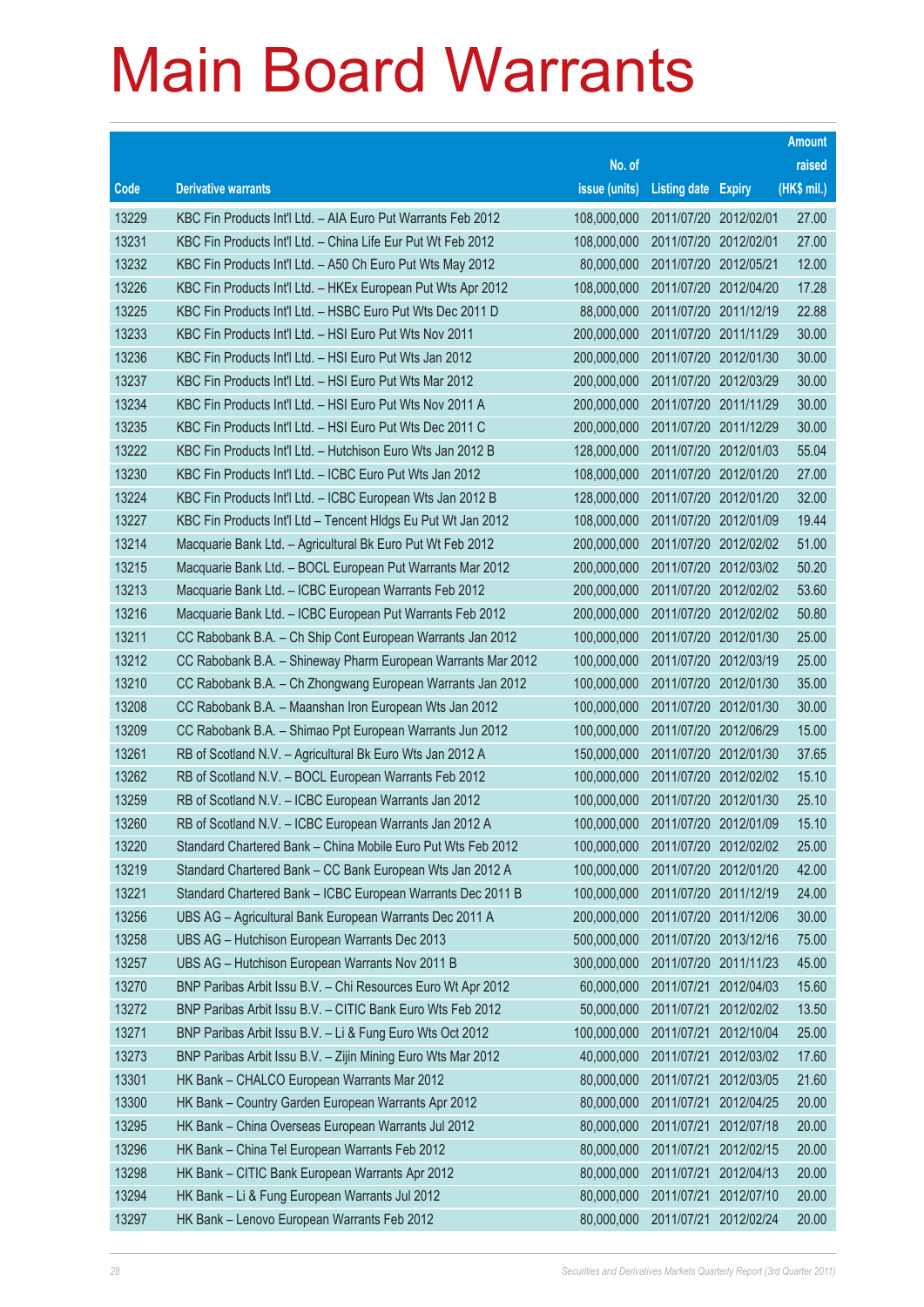|        |                                                                  |               |                            |                       | <b>Amount</b> |
|--------|------------------------------------------------------------------|---------------|----------------------------|-----------------------|---------------|
|        |                                                                  | No. of        |                            |                       | raised        |
| Code   | <b>Derivative warrants</b>                                       | issue (units) | <b>Listing date Expiry</b> |                       | (HK\$ mil.)   |
| 13299  | HK Bank - Yanzhou Coal European Warrants Mar 2012                | 100,000,000   |                            | 2011/07/21 2012/03/08 | 25.00         |
| 13274  | KBC Fin Products Int'l Ltd. - BEA European Warrants Mar 2012     | 68,000,000    |                            | 2011/07/21 2012/03/05 | 10.20         |
| 13275  | KBC Fin Products Int'l Ltd. - Ch Mer Hold Euro Wts May 2012      | 68,000,000    |                            | 2011/07/21 2012/05/10 | 17.00         |
| 13282  | KBC Fin Products Int'l Ltd. - Ch Mer Hold Eu Put Wt May 2012     | 68,000,000    |                            | 2011/07/21 2012/05/10 | 17.00         |
| 13278  | KBC Fin Products Int'l Ltd. - Ch Overseas Euro Wts May 2012      | 80,000,000    |                            | 2011/07/21 2012/05/02 | 23.20         |
| 13283  | KBC Fin Products Int'l Ltd.- China Overseas Eu Put Wt May 12     | 80,000,000    |                            | 2011/07/21 2012/05/08 | 20.00         |
| 13285  | KBC Fin Products Int'l Ltd. - China Tel Eur Put Wts Jan 2012     | 58,000,000    |                            | 2011/07/21 2012/01/26 | 14.50         |
| 13281  | KBC Fin Products Int'l Ltd. - CNOOC European Wts Apr 2012        | 98,000,000    |                            | 2011/07/21 2012/04/20 | 14.70         |
| 13286  | KBC Fin Products Int'l Ltd. - CNOOC Euro Put Wts Jul 2012        | 80,000,000    |                            | 2011/07/21 2012/07/03 | 20.00         |
| 13276  | KBC Fin Products Int'l Ltd. - Sinopec Euro Wts Jan 2012          | 80,000,000    |                            | 2011/07/21 2012/01/26 | 22.40         |
| 13277  | KBC Fin Products Int'l Ltd. - Sinopec Euro Wts Feb 2012          | 80,000,000    |                            | 2011/07/21 2012/02/15 | 20.00         |
| 13279  | KBC Fin Products Int'l Ltd. - China Tel Euro Wts Jan 2012 A      | 58,000,000    |                            | 2011/07/21 2012/01/26 | 23.20         |
| 13290  | KBC Fin Products Int'l Ltd. - HSCEI Euro Put Wts Jan 2012        | 100,000,000   |                            | 2011/07/21 2012/01/30 | 17.00         |
| 13291  | KBC Fin Products Int'l Ltd. - HSCEI Euro Put Wts Feb 2012        | 100,000,000   |                            | 2011/07/21 2012/02/28 | 15.00         |
| 13288  | KBC Fin Products Int'l Ltd. - HSI European Wts Jan 2012          | 200,000,000   |                            | 2011/07/21 2012/01/30 | 50.00         |
| 13287  | KBC Fin Products Int'l Ltd. - HSI European Wts Dec 2011 D        | 200,000,000   |                            | 2011/07/21 2011/12/29 | 30.00         |
| 13292  | KBC Fin Products Int'l Ltd. - HSI European Wts Dec 2011 E        | 200,000,000   |                            | 2011/07/21 2011/12/29 | 30.00         |
| 13289  | KBC Fin Products Int'l Ltd. - HSI European Wts Jan 2012 A        | 200,000,000   |                            | 2011/07/21 2012/01/30 | 50.00         |
| 13293  | KBC Fin Products Int'l Ltd. - PetroChina Euro Wts Oct 2011       | 98,000,000    |                            | 2011/07/21 2011/10/31 | 14.70         |
| 13280  | KBC Fin Products Int'l Ltd. - PetroChina Euro Wts Jan 2012 A     | 98,000,000    |                            | 2011/07/21 2012/01/26 | 24.50         |
| 13284  | KBC Fin Products Int'l Ltd - Tencent Holdings Eu Put Wt Jan 12 B | 108,000,000   |                            | 2011/07/21 2012/01/26 | 27.00         |
| 13302  | Macquarie Bank Ltd. - CNBM European Warrants Feb 2012            | 200,000,000   |                            | 2011/07/21 2012/02/02 | 50.00         |
| 13269  | Macquarie Bank Ltd. - China Railway European Wts Feb 2012        | 150,000,000   |                            | 2011/07/21 2012/02/02 | 37.50         |
| 13303  | Macquarie Bank Ltd. - Zhaojin Mining Euro Warrants May 2012      | 200,000,000   |                            | 2011/07/21 2012/05/03 | 50.40         |
| 13267  | CC Rabobank B.A. - China COSCO European Warrants Jan 2012        | 100,000,000   |                            | 2011/07/21 2012/01/30 | 40.00         |
| 13265  | CC Rabobank B.A. - Cheung Kong European Warrants Nov 2011        | 150,000,000   |                            | 2011/07/21 2011/11/28 | 37.50         |
| 13266  | CC Rabobank B.A. - Datang European Warrants Mar 2012             | 100,000,000   | 2011/07/21                 | 2012/03/19            | 30.00         |
| 13268  | CC Rabobank B.A. - MCC European Warrants Jan 2012                | 100,000,000   |                            | 2011/07/21 2012/01/30 | 25.00         |
| 13306  | RB of Scotland N.V. - CHALCO European Warrants Oct 2013          | 100,000,000   |                            | 2011/07/21 2013/10/02 | 15.10         |
| 13305  | RB of Scotland N.V. - BYD European Warrants Jun 2012             | 300,000,000   |                            | 2011/07/21 2012/06/25 | 75.30         |
| 13307  | RB of Scotland N.V. - A50 China European Warrants Oct 2012       | 250,000,000   |                            | 2011/07/21 2012/10/15 | 37.75         |
| 13308  | RB of Scotland N.V. - A50 China European Put Wts May 2012        | 250,000,000   |                            | 2011/07/21 2012/05/28 | 37.75         |
| 13304  | UBS AG - China Tel European Warrants Dec 2011                    | 100,000,000   |                            | 2011/07/21 2011/12/12 | 15.00         |
| 27250# | Standard Chartered Bank - AIA European Warrants Nov 2011         | 200,000,000   |                            | 2011/07/21 2011/11/28 | 11.00         |
| 13335  | Citigroup Global Mkt H Inc. - BYD European Warrants Feb 2012     | 80,000,000    |                            | 2011/07/22 2012/02/06 | 20.00         |
| 13333  | Citigroup Global Mkt H Inc. - China Tel Euro Wts Feb 2012        | 50,000,000    |                            | 2011/07/22 2012/02/06 | 12.50         |
| 13334  | Citigroup Global Mkt H Inc. - Ch Railway Cons Eu Wt Feb 2012     | 50,000,000    |                            | 2011/07/22 2012/02/06 | 12.50         |
| 13336  | Citigroup Global Mkt H Inc. - GCL-Poly Energy Eu Wt Feb 2012     | 80,000,000    |                            | 2011/07/22 2012/02/06 | 24.00         |
| 13332  | Citigroup Global Mkt H Inc. - Li & Fung European Wt Jun 2012     | 80,000,000    |                            | 2011/07/22 2012/06/18 | 12.00         |
| 13321  | J P Morgan Int'l Der. Ltd. - CC Bank European Wts Jan 2012       | 200,000,000   |                            | 2011/07/22 2012/01/26 | 65.40         |
| 13326  | KBC Fin Products Int'l Ltd. - Anhui Conch Euro Wts Jan 2012      | 80,000,000    |                            | 2011/07/22 2012/01/03 | 39.20         |
| 13327  | KBC Fin Products Int'l Ltd. - CITIC P European Wts Jul 2012      | 80,000,000    |                            | 2011/07/22 2012/07/18 | 20.00         |
| 13330  | KBC Fin Products Int'l Ltd. - CITIC Pac Euro Put Wt Jul 2012     | 80,000,000    |                            | 2011/07/22 2012/07/18 | 29.60         |
| 13328  | KBC Fin Products Int'l Ltd. - Jiangxi Copper Eu Wts Dec 2011     | 80,000,000    |                            | 2011/07/22 2011/12/12 | 20.80         |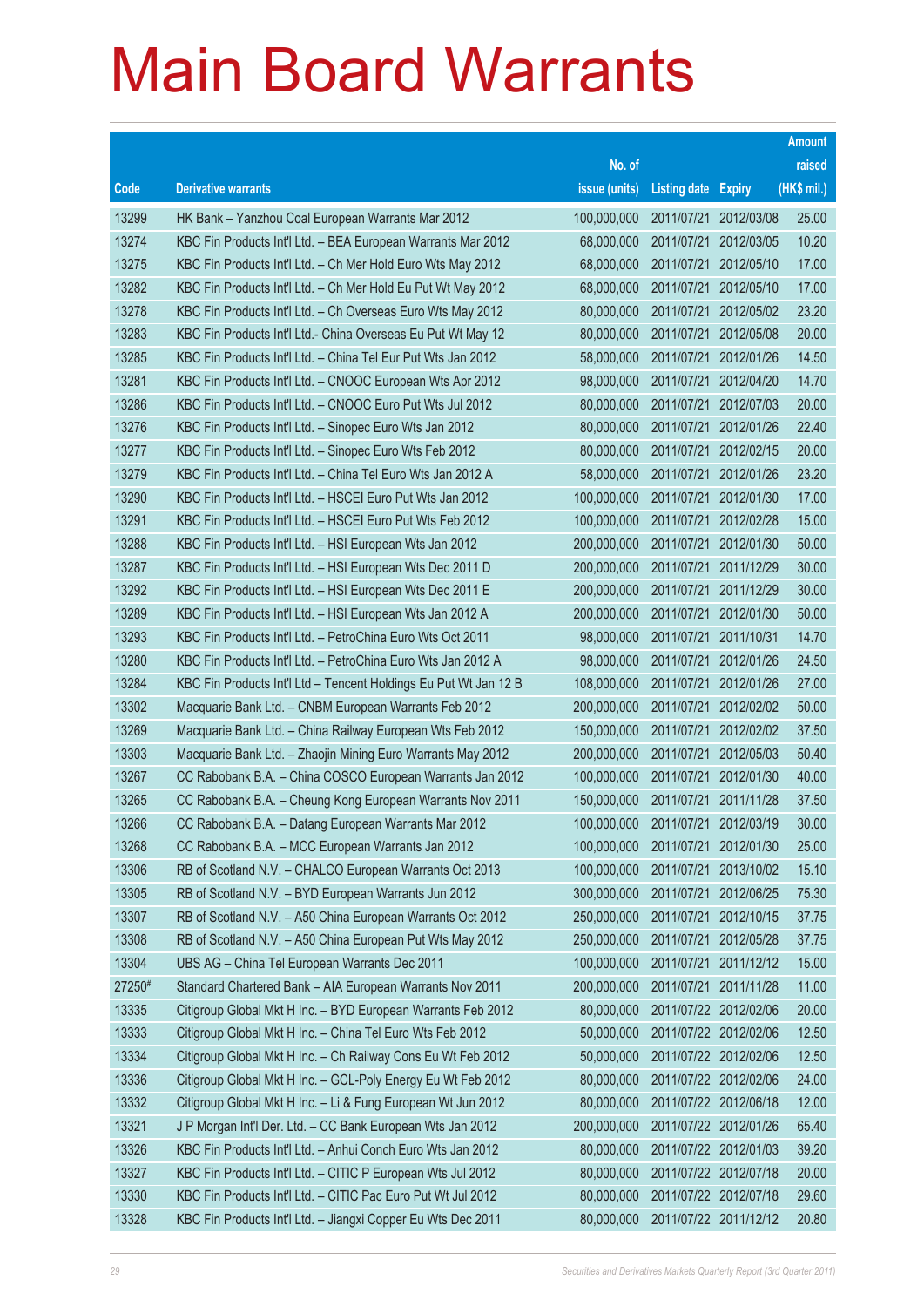|         |                                                               |               |                            |                       | <b>Amount</b> |
|---------|---------------------------------------------------------------|---------------|----------------------------|-----------------------|---------------|
|         |                                                               | No. of        |                            |                       | raised        |
| Code    | <b>Derivative warrants</b>                                    | issue (units) | <b>Listing date Expiry</b> |                       | (HK\$ mil.)   |
| 13329   | KBC Fin Products Int'l Ltd. - Jiangxi Copper Eu Wts Feb 2012  | 80,000,000    |                            | 2011/07/22 2012/02/15 | 20.00         |
| 13324   | Macquarie Bank Ltd. - Anhui Conch European Warrants Feb 2012  | 200,000,000   |                            | 2011/07/22 2012/02/02 | 85.60         |
| 13322   | Macquarie Bank Ltd. - Alibaba European Warrants Jul 2012      | 200,000,000   | 2011/07/22 2012/07/04      |                       | 50.60         |
| 13323   | Macquarie Bank Ltd. - China Mengniu European Wts Feb 2012 A   | 200,000,000   |                            | 2011/07/22 2012/02/02 | 50.00         |
| 13331   | Macquarie Bank Ltd. - Ch Rongsheng Euro Warrants Jan 2012     | 200,000,000   |                            | 2011/07/22 2012/01/26 | 83.80         |
| 13309   | Merrill Lynch Int'l & Co. C.V. - Ag Bk European Wts Jan 2012  | 80,000,000    |                            | 2011/07/22 2012/01/10 | 12.24         |
| 13310   | Merrill Lynch Int'l & Co. C.V. - Ag Bk European Wts Feb 2012  | 80,000,000    |                            | 2011/07/22 2012/02/06 | 34.40         |
| 13313   | Merrill Lynch Int'l & Co. C.V. - Ag Bk Euro Put Wts Feb 2012  | 80,000,000    |                            | 2011/07/22 2012/02/13 | 21.60         |
| 13311   | Merrill Lynch Int'l & Co. C.V. - BOCL European Wts Feb 2012   | 80,000,000    |                            | 2011/07/22 2012/02/06 | 20.00         |
| 13314   | Merrill Lynch Int'l & Co. C.V. - BOCL Euro Put Wts Feb 2012   | 80,000,000    |                            | 2011/07/22 2012/02/13 | 20.80         |
| 13312   | Merrill Lynch Int'l & Co. C.V. - ICBC European Wts Feb 2012   | 80,000,000    |                            | 2011/07/22 2012/02/06 | 40.80         |
| 13315   | Merrill Lynch Int'l & Co. C.V. - ICBC Euro Put Wts Feb 2012   | 80,000,000    |                            | 2011/07/22 2012/02/13 | 20.80         |
| 13320   | CC Rabobank B.A. - AviChina European Warrants Mar 2012        | 100,000,000   |                            | 2011/07/22 2012/03/19 | 50.00         |
| 13318   | CC Rabobank B.A. - BJ Ent Water European Warrants Mar 2012    | 100,000,000   |                            | 2011/07/22 2012/03/19 | 30.00         |
| 13319   | CC Rabobank B.A. - China Tel European Warrants Jan 2012       | 100,000,000   | 2011/07/22 2012/01/09      |                       | 15.00         |
| 13317   | CC Rabobank B.A. - Shun Tak European Warrants Jan 2012        | 100,000,000   |                            | 2011/07/22 2012/01/30 | 55.00         |
| 13316   | CC Rabobank B.A. - Tsingtao Brew European Warrants Mar 2012   | 100,000,000   |                            | 2011/07/22 2012/03/19 | 60.00         |
| 13325   | UBS AG - ICBC European Warrants Dec 2012                      | 500,000,000   |                            | 2011/07/22 2012/12/10 | 75.00         |
| 11538 # | Merrill Lynch Int'l & Co. C.V. - AIA European Warrants Nov 11 | 200,000,000   |                            | 2011/07/22 2011/11/28 | 12.80         |
| 29380 # | Merrill Lynch Int'l & Co. C.V. - CK(H) European Wts Jan 2012  | 250,000,000   |                            | 2011/07/22 2012/01/16 | 10.25         |
| 13350   | BNP Paribas Arbit Issu B.V. - Agricultural Bank Eu Wt Mar 12  | 200,000,000   |                            | 2011/07/25 2012/03/02 | 74.00         |
| 13349   | BNP Paribas Arbit Issu B.V. - CC Bank Euro Wts Mar 2012       | 200,000,000   |                            | 2011/07/25 2012/03/02 | 82.00         |
| 13347   | BNP Paribas Arbit Issu B.V. - CITIC Pacific Eu Wt Feb 2012 A  | 90,000,000    |                            | 2011/07/25 2012/02/02 | 22.50         |
| 13348   | BNP Paribas Arbit Issu B.V. - SJM Holdings Euro Wts Mar 2012  | 100,000,000   |                            | 2011/07/25 2012/03/02 | 31.00         |
| 13356   | Credit Suisse AG - China Tel European Warrants Dec 2011       | 150,000,000   |                            | 2011/07/25 2011/12/12 | 22.50         |
| 13357   | Credit Suisse AG - China Mobile European Warrants Dec 2011 A  | 300,000,000   |                            | 2011/07/25 2011/12/22 | 45.00         |
| 13358   | Credit Suisse AG - PICC European Warrants Mar 2012            | 150,000,000   |                            | 2011/07/25 2012/03/26 | 37.50         |
| 13337   | HK Bank - Evergrande European Warrants Jul 2013               | 80,000,000    | 2011/07/25 2013/07/30      |                       | 20.00         |
| 13353   | KBC Fin Products Int'l Ltd. - China Shenhua Eu Wt Jan 2012    | 80,000,000    |                            | 2011/07/25 2012/01/26 | 33.60         |
| 13351   | KBC Fin Products Int'l Ltd. - Esprit European Wts May 2012    | 68,000,000    |                            | 2011/07/25 2012/05/10 | 10.20         |
| 13355   | KBC Fin Products Int'l Ltd. - Jiangxi Copper Eu Put Wt Feb12  | 80,000,000    |                            | 2011/07/25 2012/02/20 | 20.00         |
| 13352   | KBC Fin Products Int'l Ltd. - Tsingtao Brew Eu Wts Jul 2012   | 38,000,000    | 2011/07/25 2012/07/03      |                       | 22.42         |
| 13354   | KBC Fin Products Int'l Ltd. - Tsingtao Brew Eu Put Wt Jul 12  | 38,000,000    |                            | 2011/07/25 2012/07/03 | 14.82         |
| 13338   | Macquarie Bank Ltd. - Shanshui Cement European Wts Dec 2012   | 200,000,000   | 2011/07/25 2012/12/04      |                       | 50.00         |
| 13342   | CC Rabobank B.A. - Agricultural Bk Euro Warrants Jan 2012     | 150,000,000   | 2011/07/25 2012/01/09      |                       | 22.50         |
| 13343   | CC Rabobank B.A. - AIA European Warrants Mar 2012             | 200,000,000   | 2011/07/25 2012/03/19      |                       | 30.00         |
| 13339   | CC Rabobank B.A. - CSR Times European Warrants Feb 2012       | 100,000,000   | 2011/07/25 2012/02/06      |                       | 30.00         |
| 13340   | CC Rabobank B.A. - HSBC European Warrants Feb 2012            | 200,000,000   | 2011/07/25 2012/02/06      |                       | 50.00         |
| 13341   | CC Rabobank B.A. - Yuexiu Property Euro Warrants Feb 2012     | 100,000,000   |                            | 2011/07/25 2012/02/06 | 25.00         |
| 13346   | Standard Chartered Bank - CNBM European Warrants Mar 2012     | 100,000,000   |                            | 2011/07/25 2012/03/30 | 26.00         |
| 13345   | UBS AG - BOCL European Warrants Jan 2012 A                    | 100,000,000   | 2011/07/25 2012/01/18      |                       | 15.00         |
| 13344   | UBS AG - CC Bank European Warrants Jan 2012                   | 200,000,000   | 2011/07/25 2012/01/09      |                       | 76.00         |
| 13400   | BNP Paribas Arbit Issu B.V. - CNBM European Wts Feb 2012      | 100,000,000   |                            | 2011/07/26 2012/02/02 | 25.00         |
| 13401   | BNP Paribas Arbit Issu B.V. - Evergrande Euro Wts Mar 2012    | 100,000,000   |                            | 2011/07/26 2012/03/02 | 74.00         |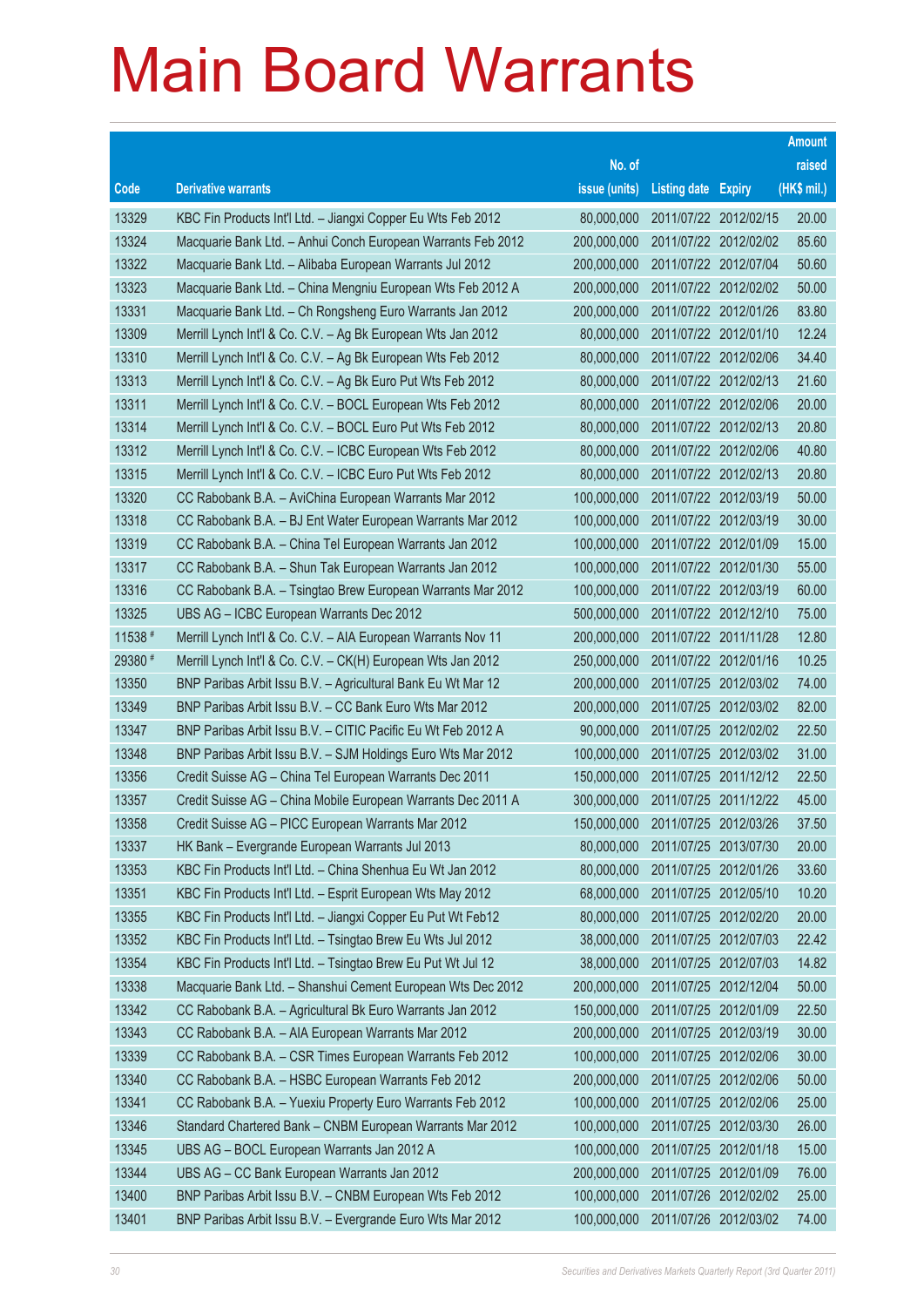|       |                                                              |               |                            | <b>Amount</b> |
|-------|--------------------------------------------------------------|---------------|----------------------------|---------------|
|       |                                                              | No. of        |                            | raised        |
| Code  | <b>Derivative warrants</b>                                   | issue (units) | <b>Listing date Expiry</b> | (HK\$ mil.)   |
| 13407 | BNP Paribas Arbit Issu B.V. - Galaxy Ent Euro Wts Aug 2012   | 100,000,000   | 2011/07/26 2012/08/02      | 40.00         |
| 13370 | Citigroup Global Mkt H Inc. - China Agri Euro Wts Dec 2012   | 80,000,000    | 2011/07/26 2012/12/20      | 12.00         |
| 13373 | Citigroup Global Mkt H Inc. - Ch Comm Cons Euro Wts Apr 2013 | 80,000,000    | 2011/07/26 2013/04/16      | 12.00         |
| 13374 | Citigroup Global Mkt H Inc. - Lonking European Wts Feb 2012  | 50,000,000    | 2011/07/26 2012/02/06      | 15.00         |
| 13371 | Citigroup Global Mkt H Inc. - Shimao Ppt Euro Wts Oct 2012   | 80,000,000    | 2011/07/26 2012/10/10      | 12.00         |
| 13372 | Citigroup Global Mkt H Inc. - Yurun Food Euro Wts Feb 2012   | 80,000,000    | 2011/07/26 2012/02/06      | 20.00         |
| 13367 | HK Bank - Anhui Conch European Warrants Jun 2012             | 80,000,000    | 2011/07/26 2012/06/15      | 25.60         |
| 13368 | HK Bank - Lonking European Warrants Sep 2012                 | 80,000,000    | 2011/07/26 2012/09/11      | 45.60         |
| 13404 | KBC Fin Products Int'l Ltd. - Anhui Conch Eu Put Wt Mar 2012 | 68,000,000    | 2011/07/26 2012/03/15      | 23.80         |
| 13403 | KBC Fin Products Int'l Ltd. - BOC HK European Wts Apr 2012   | 80,000,000    | 2011/07/26 2012/04/02      | 20.00         |
| 13402 | KBC Fin Products Int'l Ltd. - BankComm Euro Wts Jan 2012     | 68,000,000    | 2011/07/26 2012/01/26      | 17.00         |
| 13406 | KBC Fin Products Int'l Ltd. - BankComm Eur Put Wt Feb 2012   | 68,000,000    | 2011/07/26 2012/02/08      | 20.40         |
| 13405 | KBC Fin Products Int'l Ltd. - CC Bank Euro Put Wt Feb 2012   | 80,000,000    | 2011/07/26 2012/02/01      | 21.60         |
| 13364 | Macquarie Bank Ltd. - Bank of EA European Warrants Jan 2012  | 100,000,000   | 2011/07/26 2012/01/04      | 15.00         |
| 13365 | Macquarie Bank Ltd. - Li & Fung European Warrants Jun 2012   | 200,000,000   | 2011/07/26 2012/06/15      | 30.00         |
| 13359 | Merrill Lynch Int'l & Co. C.V. - AIA Euro Warrants Feb 2012  | 80,000,000    | 2011/07/26 2012/02/03      | 20.00         |
| 13363 | Merrill Lynch Int'l & Co. C.V. - AIA Euro Put Wts Apr 2012   | 80,000,000    | 2011/07/26 2012/04/23      | 20.00         |
| 13360 | Merrill Lynch Int'l & Co. C.V. - China Railway Eu Wt Mar 12A | 80,000,000    | 2011/07/26 2012/03/26      | 27.20         |
| 13362 | Merrill Lynch Int'l & Co. C.V. - Tencent Euro Wts Mar 2012   | 80,000,000    | 2011/07/26 2012/03/05      | 21.20         |
| 13361 | Merrill Lynch Int'l & Co. C.V. - Tencent Euro Wts May 2012   | 80,000,000    | 2011/07/26 2012/05/14      | 20.00         |
| 13386 | Nomura Int'l plc - Anhui Conch European Warrants Jan 2012    | 100,000,000   | 2011/07/26 2012/01/26      | 25.60         |
| 13392 | Nomura Int'l plc - AIA European Warrants Jan 2012            | 100,000,000   | 2011/07/26 2012/01/26      | 15.00         |
| 13378 | Nomura Int'l plc - Angang Steel European Warrants Nov 2013   | 100,000,000   | 2011/07/26 2013/11/29      | 15.00         |
| 13382 | Nomura Int'l plc - Ch East Air European Warrants Jan 2012    | 100,000,000   | 2011/07/26 2012/01/26      | 26.80         |
| 13396 | Nomura Int'l plc - China Life European Warrants Jan 2012     | 100,000,000   | 2011/07/26 2012/01/26      | 25.00         |
| 13395 | Nomura Int'l plc - China Life European Warrants Feb 2012     | 100,000,000   | 2011/07/26 2012/02/06      | 15.00         |
| 13384 | Nomura Int'l plc - CNOOC European Warrants Jan 2012 A        | 100,000,000   | 2011/07/26 2012/01/26      | 21.00         |
| 13385 | Nomura Int'l plc - CNOOC European Warrants Apr 2012          | 100,000,000   | 2011/07/26 2012/04/02      | 15.00         |
| 13387 | Nomura Int'l plc - Ch South Air European Warrants Jan 2012   | 100,000,000   | 2011/07/26 2012/01/26      | 27.00         |
| 13388 | Nomura Int'l plc - China Shenhua European Warrants Dec 2011  | 100,000,000   | 2011/07/26 2011/12/28      | 15.30         |
| 13393 | Nomura Int'l plc - CSR European Warrants Mar 2012            | 30,000,000    | 2011/07/26 2012/03/30      | 18.12         |
| 13397 | Nomura Int'l plc - A50 China European Warrants Feb 2012 A    | 100,000,000   | 2011/07/26 2012/02/29      | 15.00         |
| 13381 | Nomura Int'l plc - HKEx European Warrants Apr 2012 A         | 100,000,000   | 2011/07/26 2012/04/02      | 15.00         |
| 13375 | Nomura Int'l plc - Henderson Land Dev Euro Warrants Dec 2011 | 100,000,000   | 2011/07/26 2011/12/28      | 15.00         |
| 13376 | Nomura Int'l plc - Hutchison European Warrants Jan 2012      | 100,000,000   | 2011/07/26 2012/01/26      | 25.00         |
| 13379 | Nomura Int'l plc - JIANC European Warrants Jan 2012          | 100,000,000   | 2011/07/26 2012/01/26      | 30.00         |
| 13380 | Nomura Int'l plc - JIANC European Warrants Feb 2012          | 100,000,000   | 2011/07/26 2012/02/29      | 25.00         |
| 13398 | Nomura Int'l plc - Lonking European Warrants Jan 2012        | 100,000,000   | 2011/07/26 2012/01/26      | 25.00         |
| 13394 | Nomura Int'l plc - Ping An European Warrants Jan 2012        | 100,000,000   | 2011/07/26 2012/01/26      | 27.50         |
| 13390 | Nomura Int'l plc - Ch Rongsheng European Warrants Jan 2012   | 100,000,000   | 2011/07/26 2012/01/26      | 28.00         |
| 13389 | Nomura Int'l plc - Sinopharm European Warrants Jan 2012      | 100,000,000   | 2011/07/26 2012/01/26      | 15.10         |
| 13377 | Nomura Int'l plc - Sh Petrochem European Warrants Jan 2012   | 100,000,000   | 2011/07/26 2012/01/26      | 25.00         |
| 13383 | Nomura Int'l plc - Tencent Holdings Euro Warrants Jan 2012   | 100,000,000   | 2011/07/26 2012/01/26      | 25.00         |
| 13399 | Nomura Int'l plc - United Lab European Warrants Jun 2012     | 100,000,000   | 2011/07/26 2012/06/29      | 25.00         |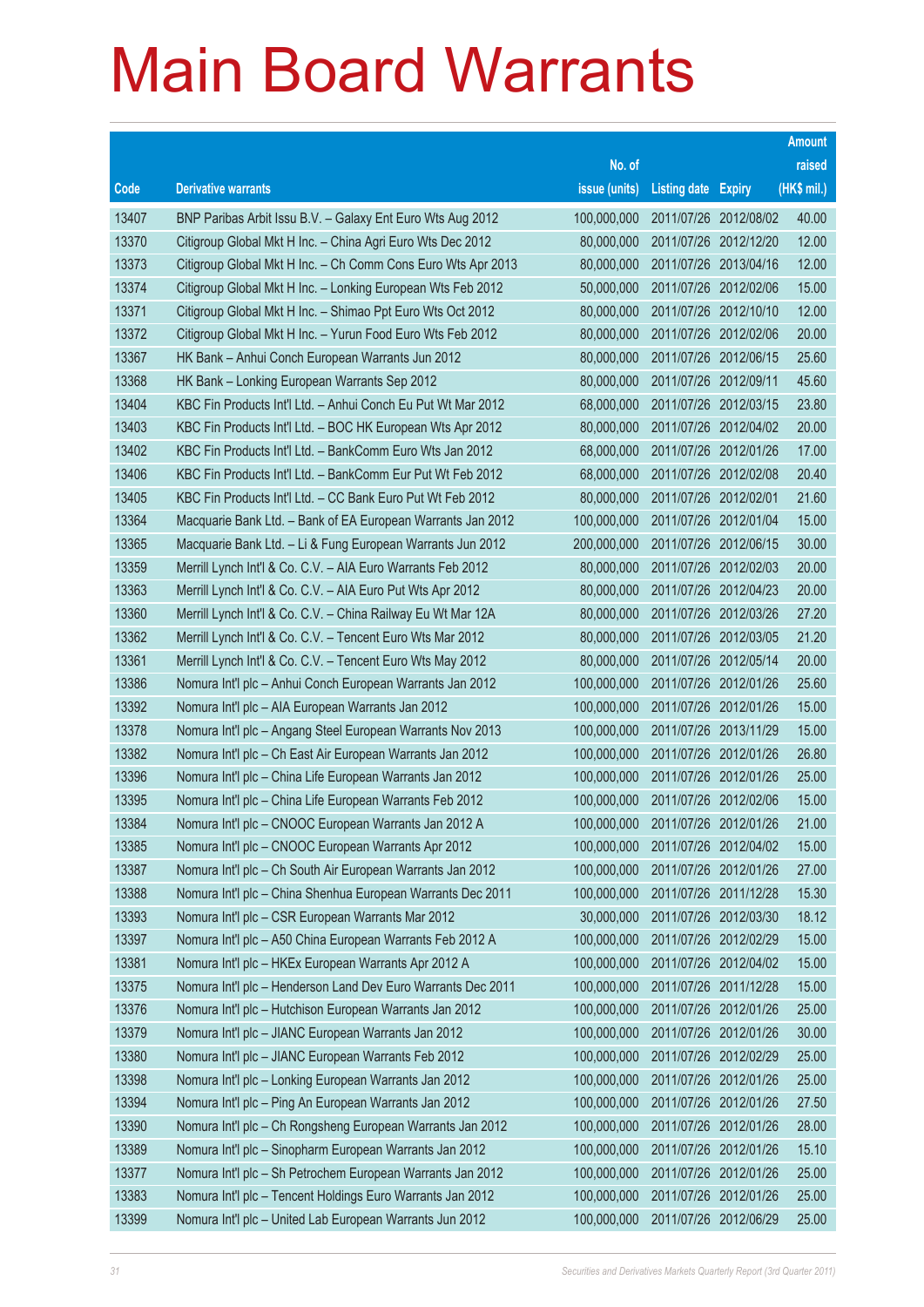|         |                                                               |               |                            |                       | <b>Amount</b> |
|---------|---------------------------------------------------------------|---------------|----------------------------|-----------------------|---------------|
|         |                                                               | No. of        |                            |                       | raised        |
| Code    | <b>Derivative warrants</b>                                    | issue (units) | <b>Listing date Expiry</b> |                       | (HK\$ mil.)   |
| 13391   | Nomura Int'l plc - Yanzhou Coal European Warrants Feb 2012    | 100,000,000   |                            | 2011/07/26 2012/02/24 | 15.10         |
| 13366   | Standard Chartered Bank - Weichai Power Euro Wts Jan 2012     | 50,000,000    |                            | 2011/07/26 2012/01/30 | 14.00         |
| 13369   | UBS AG - CC Bank European Warrants Jan 2012 A                 | 200,000,000   |                            | 2011/07/26 2012/01/30 | 50.00         |
| 13428   | BOCI Asia Ltd. - Agricultural Bk European Warrants Feb 2012   | 100,000,000   |                            | 2011/07/27 2012/02/06 | 25.00         |
| 13429   | BOCI Asia Ltd. - AIA European Warrants Jan 2012               | 100,000,000   |                            | 2011/07/27 2012/01/16 | 16.00         |
| 13430   | BOCI Asia Ltd. - China Life European Warrants Feb 2012        | 100,000,000   |                            | 2011/07/27 2012/02/06 | 16.00         |
| 13436   | Citigroup Global Mkt H Inc. - Hutchison Euro Wts Dec 2011 A   | 80,000,000    |                            | 2011/07/27 2011/12/05 | 16.00         |
| 13413   | HK Bank - C Transmission European Warrants Apr 2013           | 80,000,000    |                            | 2011/07/27 2013/04/26 | 20.00         |
| 13409   | HK Bank - Galaxy Ent European Warrants Sep 2012               | 80,000,000    |                            | 2011/07/27 2012/09/12 | 20.00         |
| 13412   | HK Bank - PICC European Warrants Jul 2012                     | 100,000,000   |                            | 2011/07/27 2012/07/09 | 25.00         |
| 13410   | HK Bank - Shanghai Electric European Warrants Sep 2012        | 80,000,000    |                            | 2011/07/27 2012/09/18 | 20.00         |
| 13411   | HK Bank - Zijin Mining European Warrants Apr 2012             | 80,000,000    |                            | 2011/07/27 2012/04/13 | 20.00         |
| 13426   | J P Morgan Int'l Der. Ltd. - CC Bank European Wts Jan 2012 A  | 200,000,000   | 2011/07/27 2012/01/31      |                       | 51.40         |
| 13427   | J P Morgan SP BV - Sinopec Corp European Warrants Dec 2011    | 200,000,000   |                            | 2011/07/27 2011/12/28 | 109.00        |
| 13439   | J P Morgan SP BV - HSI European Put Warrants Jan 2012         | 200,000,000   |                            | 2011/07/27 2012/01/30 | 50.00         |
| 13438   | J P Morgan SP BV - HSI European Warrants Jan 2012 A           | 200,000,000   |                            | 2011/07/27 2012/01/30 | 50.00         |
| 13435   | KBC Fin Products Int'l Ltd. - BOC HK Euro Put Wts May 2012    | 80,000,000    |                            | 2011/07/27 2012/05/02 | 20.00         |
| 13431   | KBC Fin Products Int'l Ltd. - BYD European Warrants Dec 2011  | 68,000,000    |                            | 2011/07/27 2011/12/23 | 10.20         |
| 13432   | KBC Fin Products Int'l Ltd. - BYD European Warrants Mar 2012  | 68,000,000    |                            | 2011/07/27 2012/03/15 | 23.80         |
| 13433   | KBC Fin Products Int'l Ltd. - BYD European Warrants Jul 2012  | 68,000,000    |                            | 2011/07/27 2012/07/10 | 17.00         |
| 13434   | KBC Fin Products Int'l Ltd. - BYD European Put Wts Apr 2012   | 68,000,000    |                            | 2011/07/27 2012/04/20 | 23.80         |
| 13415   | Macquarie Bank Ltd. - CITIC Pacific European Wts Apr 2012     | 200,000,000   |                            | 2011/07/27 2012/04/25 | 39.20         |
| 13414   | Macquarie Bank Ltd. - Melco Int'l Dev European Wts Sep 2012   | 200,000,000   |                            | 2011/07/27 2012/09/04 | 50.00         |
| 13437   | RB of Scotland N.V. - HSBC European Warrants Apr 2016         | 100,000,000   |                            | 2011/07/27 2016/04/05 | 15.10         |
| 13408   | Standard Chartered Bank - BOCL European Warrants Apr 2012     | 100,000,000   |                            | 2011/07/27 2012/04/02 | 25.00         |
| 13417   | SGA Societe Generale Acceptance N.V. - Ch Mob Eu Wt Feb 2012  | 200,000,000   |                            | 2011/07/27 2012/02/27 | 30.00         |
| 13416   | SGA Societe Generale Acceptance N.V. - CCB Eur Wt Jan 2012    | 200,000,000   |                            | 2011/07/27 2012/01/18 | 38.00         |
| 13421   | SGA Societe Generale Acceptance N.V. - HKEx Eu Wt Jan 2012    | 500,000,000   | 2011/07/27 2012/01/16      |                       | 75.00         |
| 13423   | SGA Societe Generale Acceptance N.V. - HKEx Eu Wt Sep 2012    | 500,000,000   |                            | 2011/07/27 2012/09/24 | 75.00         |
| 13425   | SGA Societe Generale Acceptance N.V. - HKEx Eu Put Wt Dec 11  | 500,000,000   |                            | 2011/07/27 2011/12/05 | 75.00         |
| 13422   | SGA Societe Generale Acceptance N.V. - HKEx Eu Wt Jun 2012 C  | 500,000,000   |                            | 2011/07/27 2012/06/04 | 75.00         |
| 13424   | SGA Societe Generale Acceptance N.V. - HKEx Eu Wt Sep 2012 A  | 500,000,000   |                            | 2011/07/27 2012/09/24 | 75.00         |
| 13418   | SGA Societe Generale Acceptance N.V. - HSI Eur Wt Jan 2012    | 300,000,000   |                            | 2011/07/27 2012/01/30 | 75.00         |
| 13420   | SGA Societe Generale Acceptance N.V. - HSI Eu Put Wt Jan 2012 | 300,000,000   |                            | 2011/07/27 2012/01/30 | 75.00         |
| 13419   | SGA Societe Generale Acceptance N.V. - HSI Eur Wt Jan 2012 A  | 300,000,000   |                            | 2011/07/27 2012/01/30 | 48.00         |
| 28980 # | Merrill Lynch Int'l & Co. C.V. - HKEx Euro Wts Sep 2011 B     | 500,000,000   |                            | 2011/07/27 2011/09/28 | 12.00         |
| 12684 # | UBS AG - AIA European Warrants Dec 2011                       | 200,000,000   |                            | 2011/07/27 2011/12/05 | 27.40         |
| 13447   | BOCI Asia Ltd. - BYD European Warrants Jan 2012               | 100,000,000   | 2011/07/28 2012/01/31      |                       | 20.00         |
| 13450   | BOCI Asia Ltd. - China Unicom European Warrants May 2012      | 100,000,000   | 2011/07/28 2012/05/11      |                       | 15.00         |
| 13448   | BOCI Asia Ltd. - CITBK European Warrants Feb 2012             | 100,000,000   |                            | 2011/07/28 2012/02/06 | 35.00         |
| 13449   | BOCI Asia Ltd. - Minsheng Bank European Warrants Feb 2012     | 100,000,000   |                            | 2011/07/28 2012/02/13 | 35.00         |
| 13451   | Citigroup Global Mkt H Inc. - China Mobile Eur Wt Nov 2011 A  | 80,000,000    |                            | 2011/07/28 2011/11/25 | 12.00         |
| 13463   | Citigroup Global Mkt H Inc. - CNOOC European Wts Jan 2012 A   | 80,000,000    |                            | 2011/07/28 2012/01/10 | 12.00         |
| 13461   | KBC Fin Products Int'l Ltd. - Belle European Wts Jun 2012     | 68,000,000    |                            | 2011/07/28 2012/06/18 | 17.00         |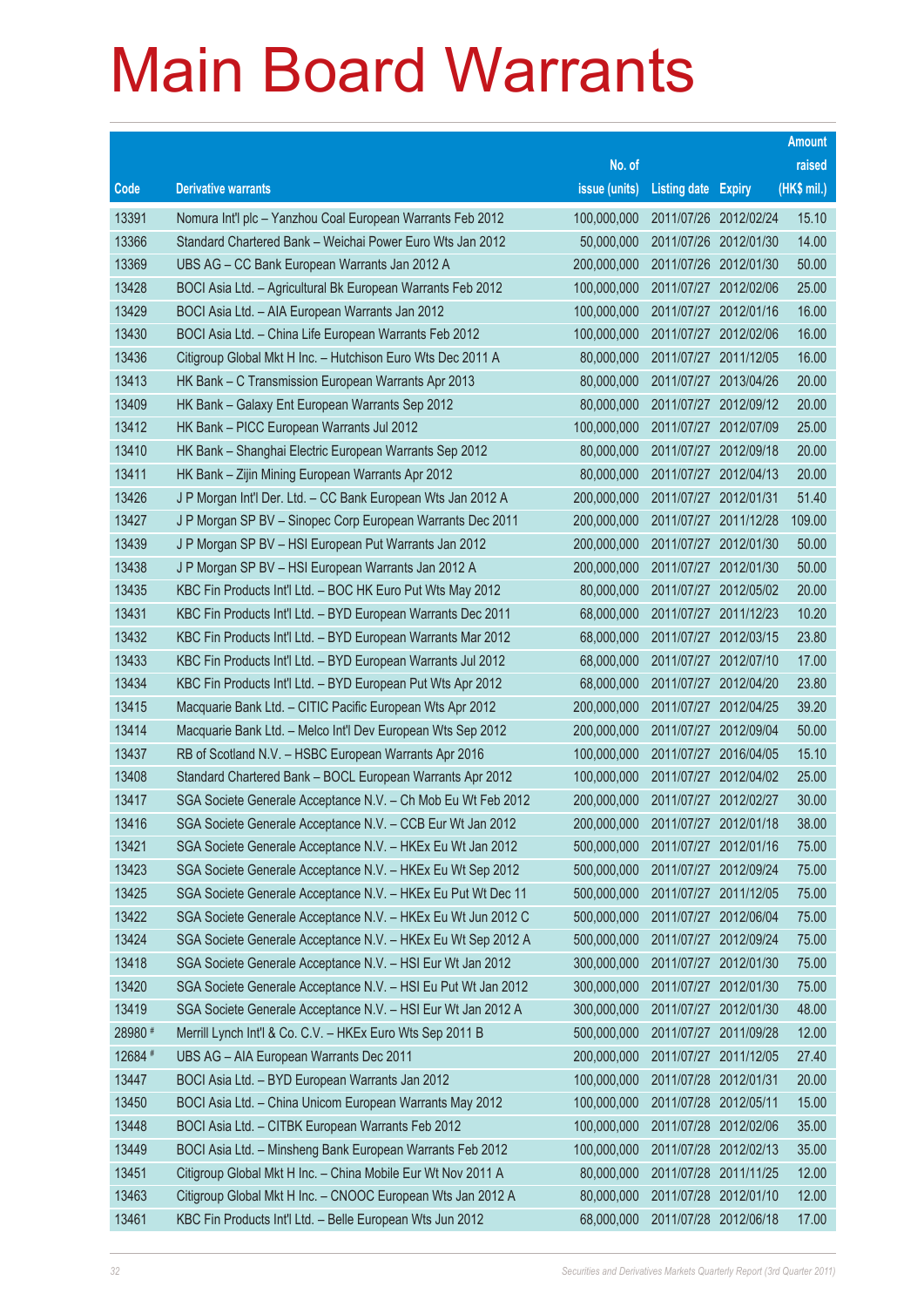|       |                                                              |               |                            |            | <b>Amount</b> |
|-------|--------------------------------------------------------------|---------------|----------------------------|------------|---------------|
|       |                                                              | No. of        |                            |            | raised        |
| Code  | <b>Derivative warrants</b>                                   | issue (units) | <b>Listing date Expiry</b> |            | (HK\$ mil.)   |
| 13460 | KBC Fin Products Int'l Ltd. - Ch Mobile Euro Wt Feb 2012     | 128,000,000   | 2011/07/28 2012/02/01      |            | 32.00         |
| 13458 | KBC Fin Products Int'l Ltd. - CITIC Bank Euro Wts Mar 2012   | 68,000,000    | 2011/07/28 2012/03/15      |            | 17.00         |
| 13459 | KBC Fin Products Int'l Ltd. - CNOOC European Wts Jan 2012    | 98,000,000    | 2011/07/28 2012/01/03      |            | 14.70         |
| 13453 | Macquarie Bank Ltd. - China Mobile European Wts Mar 2012     | 200,000,000   | 2011/07/28 2012/03/02      |            | 50.00         |
| 13452 | Macquarie Bank Ltd. - Minsheng Bank European Wts Dec 2011    | 150,000,000   | 2011/07/28 2011/12/20      |            | 38.85         |
| 13445 | Macquarie Bank Ltd. - COSCO Pacific European Wts Aug 2012    | 200,000,000   | 2011/07/28 2012/08/02      |            | 50.00         |
| 13454 | Macquarie Bank Ltd. - Sinopharm European Warrants May 2012   | 150,000,000   | 2011/07/28 2012/05/03      |            | 37.50         |
| 13446 | Macquarie Bank Ltd. - Xinyi Glass European Warrants Oct 2012 | 200,000,000   | 2011/07/28 2012/10/04      |            | 50.00         |
| 13444 | CC Rabobank B.A. - BOC HK European Warrants Jun 2012         | 200,000,000   | 2011/07/28 2012/06/26      |            | 34.00         |
| 13442 | CC Rabobank B.A. - China Shenhua European Warrants Jan 2012  | 100,000,000   | 2011/07/28 2012/01/04      |            | 19.00         |
| 13441 | CC Rabobank B.A. - Lenovo European Warrants Oct 2012         | 100,000,000   | 2011/07/28 2012/10/15      |            | 95.00         |
| 13440 | CC Rabobank B.A. - Melco Int'l Dev Euro Warrants Sep 2012    | 100,000,000   | 2011/07/28 2012/09/10      |            | 25.00         |
| 13443 | CC Rabobank B.A. - Sands China European Warrants Feb 2012    | 100,000,000   | 2011/07/28 2012/02/20      |            | 25.00         |
| 13467 | RB of Scotland N.V. - China Life European Wts Jan 2012       | 200,000,000   | 2011/07/28 2012/01/18      |            | 30.20         |
| 13468 | RB of Scotland N.V. - CNOOC European Warrants Feb 2012       | 250,000,000   | 2011/07/28 2012/02/14      |            | 37.75         |
| 13469 | RB of Scotland N.V. - HKEx European Warrants Sep 2012        | 200,000,000   | 2011/07/28 2012/09/20      |            | 30.20         |
| 13470 | RB of Scotland N.V. - HWL European Warrants Feb 2012         | 100,000,000   | 2011/07/28 2012/02/20      |            | 25.10         |
| 13457 | Standard Chartered Bank - BOCL European Warrants Feb 2012    | 100,000,000   | 2011/07/28 2012/02/29      |            | 35.00         |
| 13455 | Standard Chartered Bank - Yurun Food Euro Warrants Feb 2012  | 100,000,000   | 2011/07/28 2012/02/29      |            | 25.00         |
| 13456 | Standard Chartered Bank - Yurun Food Euro Warrants Aug 2012  | 100,000,000   | 2011/07/28 2012/08/06      |            | 50.00         |
| 13465 | UBS AG - China Mobile European Warrants Jan 2012             | 200,000,000   | 2011/07/28 2012/01/30      |            | 50.00         |
| 13466 | UBS AG - China Mobile European Warrants Jun 2015             | 500,000,000   | 2011/07/28 2015/06/29      |            | 125.00        |
| 13464 | UBS AG - Hutchison European Warrants Dec 2011 B              | 200,000,000   | 2011/07/28 2011/12/05      |            | 30.00         |
| 13471 | BOCI Asia Ltd. - CNBM European Warrants Mar 2012             | 100,000,000   | 2011/07/29 2012/03/05      |            | 25.00         |
| 13472 | BOCI Asia Ltd. - CNOOC European Warrants Jul 2012            | 100,000,000   | 2011/07/29 2012/07/03      |            | 15.00         |
| 13473 | BOCI Asia Ltd. - Lonking European Warrants Mar 2012          | 100,000,000   | 2011/07/29 2012/03/05      |            | 35.00         |
| 13477 | Credit Suisse AG - China Mobile European Warrants Nov 2011   | 300,000,000   | 2011/07/29 2011/11/28      |            | 45.00         |
| 13480 | J P Morgan SP BV - China Mob European Wts Jan 2012           | 200,000,000   | 2011/07/29 2012/01/30      |            | 50.00         |
| 13478 | J P Morgan SP BV - China Mob European Wts Dec 2011 A         | 200,000,000   | 2011/07/29 2011/12/30      |            | 32.40         |
| 13479 | Macquarie Bank Ltd. - C Transmission Euro Warrants Jan 2012  | 150,000,000   | 2011/07/29 2012/01/30      |            | 41.70         |
| 13481 | RB of Scotland N.V. - HWL European Warrants Mar 2012 A       | 100,000,000   | 2011/07/29 2012/03/21      |            | 25.10         |
| 13476 | Standard Chartered Bank - China Mobile Euro Wts Feb 2012 A   | 100,000,000   | 2011/07/29 2012/02/29      |            | 30.00         |
| 13475 | Standard Chartered Bank - CNOOC European Warrants Mar 2012   | 100,000,000   | 2011/07/29 2012/03/29      |            | 20.80         |
| 13474 | Standard Chartered Bank - Hutchison Euro Euro Wts Feb 2012 A | 100,000,000   | 2011/07/29 2012/02/29      |            | 66.00         |
| 13515 | BNP Paribas Arbit Issu B.V. - AIA European Warrants Jan 2012 | 100,000,000   | 2011/08/01                 | 2012/01/09 | 24.00         |
| 13516 | BNP Paribas Arbit Issu B.V. - China Life Euro Wts Mar 2012   | 200,000,000   | 2011/08/01                 | 2012/03/02 | 50.00         |
| 13514 | BNP Paribas Arbit Issu B.V. - HSBC European Wts Jul 2012     | 200,000,000   | 2011/08/01                 | 2012/07/03 | 76.00         |
| 13517 | Credit Suisse AG - AIA European Warrants Mar 2012            | 300,000,000   | 2011/08/01                 | 2012/03/05 | 45.00         |
| 13482 | Citigroup Global Mkt H Inc. - C Transmission Eur Wt Jan 2013 | 80,000,000    | 2011/08/01                 | 2013/01/09 | 20.00         |
| 13483 | Citigroup Global Mkt H Inc. - CSR European Warrants Feb 2013 | 80,000,000    | 2011/08/01                 | 2013/02/28 | 20.00         |
| 13504 | J P Morgan SP BV - Angang Steel European Warrants Jul 2013   | 150,000,000   | 2011/08/01                 | 2013/07/23 | 22.50         |
| 13506 | J P Morgan SP BV - BOCL European Warrants Jan 2012           | 200,000,000   | 2011/08/01                 | 2012/01/09 | 37.00         |
| 13512 | J P Morgan SP BV - Ch Merchants European Warrants Feb 2012   | 100,000,000   | 2011/08/01                 | 2012/02/01 | 25.00         |
| 13511 | J P Morgan SP BV - CITIC Pacific Euro Wts Apr 2012           | 100,000,000   | 2011/08/01                 | 2012/04/27 | 25.00         |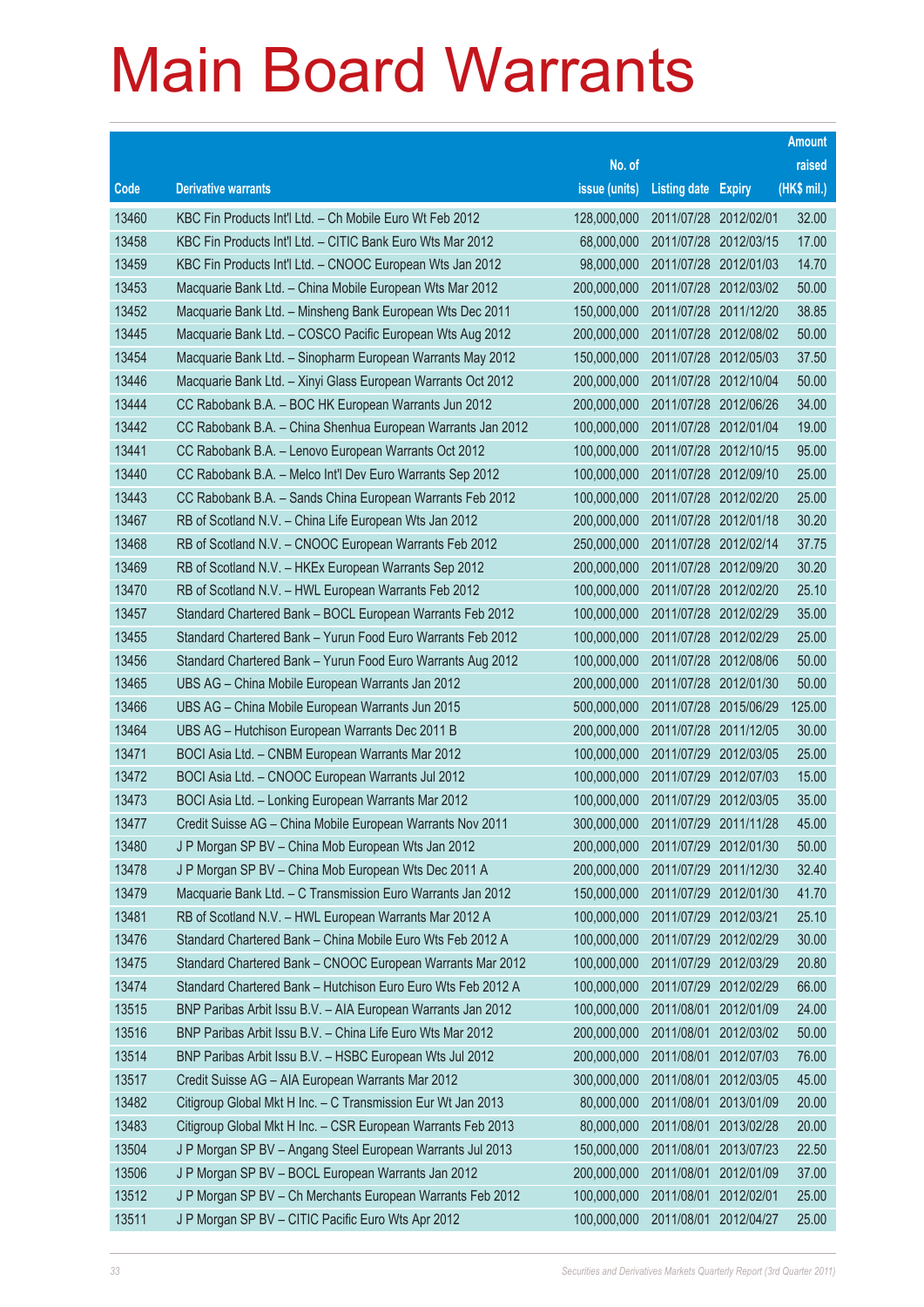|         |                                                                |               |                            |                       | <b>Amount</b> |
|---------|----------------------------------------------------------------|---------------|----------------------------|-----------------------|---------------|
|         |                                                                | No. of        |                            |                       | raised        |
| Code    | <b>Derivative warrants</b>                                     | issue (units) | <b>Listing date Expiry</b> |                       | (HK\$ mil.)   |
| 13502   | J P Morgan SP BV - CNOOC European Warrants Jan 2012 A          | 200,000,000   |                            | 2011/08/01 2012/01/26 | 30.00         |
| 13508   | J P Morgan SP BV - Henderson Land Dev European Wts Feb 2012    | 80,000,000    |                            | 2011/08/01 2012/02/01 | 20.00         |
| 13510   | J P Morgan SP BV - Hang Lung Ppt European Warrants Feb 2012    | 100,000,000   | 2011/08/01 2012/02/01      |                       | 25.00         |
| 13509   | J P Morgan SP BV - HS Bank European Warrants Feb 2012          | 80,000,000    |                            | 2011/08/01 2012/02/01 | 20.00         |
| 13513   | J P Morgan SP BV - Luk Fook Hold European Warrants Feb 2012    | 68,000,000    |                            | 2011/08/01 2012/02/01 | 17.00         |
| 13505   | J P Morgan SP BV - New World Dev European Warrants Feb 2013    | 100,000,000   |                            | 2011/08/01 2013/02/25 | 15.00         |
| 13507   | J P Morgan SP BV - SHK Ppt European Warrants Feb 2012          | 100,000,000   |                            | 2011/08/01 2012/02/01 | 36.40         |
| 13503   | J P Morgan SP BV - SJM Holdings European Warrants Jan 2012     | 200,000,000   |                            | 2011/08/01 2012/01/18 | 30.00         |
| 13498   | KBC Fin Products Int'l Ltd. - Ch Mobile Euro Wt Nov 2011 B     | 128,000,000   |                            | 2011/08/01 2011/11/07 | 25.60         |
| 13501   | KBC Fin Products Int'l Ltd. - CNBM European Put Wts Jun 2012   | 88,000,000    |                            | 2011/08/01 2012/06/06 | 22.00         |
| 13497   | KBC Fin Products Int'l Ltd. - Li & Fung Euro Wts Jul 2012      | 68,000,000    |                            | 2011/08/01 2012/07/03 | 10.20         |
| 13500   | KBC Fin Products Int'l Ltd. - Li & Fung Euro Put Wt May 2012   | 58,000,000    |                            | 2011/08/01 2012/05/18 | 22.04         |
| 13484   | Macquarie Bank Ltd. - CRCC European Warrants Feb 2012          | 150,000,000   |                            | 2011/08/01 2012/02/02 | 37.50         |
| 13485   | Macquarie Bank Ltd. - CSR European Warrants Aug 2013           | 150,000,000   |                            | 2011/08/01 2013/08/02 | 37.50         |
| 13486   | Macquarie Bank Ltd. - PICC P&C European Warrants Aug 2012      | 200,000,000   | 2011/08/01                 | 2012/08/02            | 50.00         |
| 13490   | CC Rabobank B.A. - Anta Sports European Warrants Mar 2012      | 100,000,000   |                            | 2011/08/01 2012/03/26 | 15.00         |
| 13488   | CC Rabobank B.A. - China Overseas European Warrants Mar 2012   | 100,000,000   |                            | 2011/08/01 2012/03/19 | 25.00         |
| 13491   | CC Rabobank B.A. - CQRC Bank European Warrants Feb 2012        | 100,000,000   |                            | 2011/08/01 2012/02/20 | 60.00         |
| 13489   | CC Rabobank B.A. - ZhengTongAuto European Warrants Apr 2012    | 100,000,000   | 2011/08/01                 | 2012/04/16            | 25.00         |
| 13487   | CC Rabobank B.A. - Dongyue Group European Warrants Apr 2012    | 100,000,000   |                            | 2011/08/01 2012/04/16 | 25.00         |
| 10116   | RB of Scotland N.V. - DJIA European Warrants Jun 2012          | 100,000,000   |                            | 2011/08/01 2012/06/15 | 25.10         |
| 10117   | RB of Scotland N.V. - DJIA European Put Warrants Jun 2012      | 100,000,000   |                            | 2011/08/01 2012/06/15 | 25.10         |
| 13518   | RB of Scotland N.V. - Tencent Holdings European Wts Mar 2012   | 80,000,000    | 2011/08/01                 | 2012/03/05            | 20.08         |
| 13519   | RB of Scotland N.V. - Tencent European Put Warrants Feb 2012   | 250,000,000   |                            | 2011/08/01 2012/02/20 | 37.75         |
| 13492   | SGA Societe Generale Acceptance N.V. - Alibaba Eu Wt Jun 2012  | 100,000,000   |                            | 2011/08/01 2012/06/25 | 15.00         |
| 13493   | SGA Societe Generale Acceptance N.V. - Ch Mob Eu Wt Feb 2012 A | 200,000,000   | 2011/08/01                 | 2012/02/06            | 52.00         |
| 13494   | SGA Societe Generale Acceptance N.V. - CNOOC Eu Wt Feb 2012    | 300,000,000   | 2011/08/01                 | 2012/02/08            | 45.00         |
| 13495   | SGA Societe Generale Acceptance N.V. - CNOOC Eu Wt Apr 2012 A  | 300,000,000   |                            | 2011/08/01 2012/04/23 | 45.00         |
| 13496   | SGA Societe Generale Acceptance N.V. - Petch Eu Wt Feb 2012    | 50,000,000    |                            | 2011/08/01 2012/02/06 | 32.50         |
| 29882 # | Macquarie Bank Ltd. - Hutchison European Warrants Oct 2011     | 128,000,000   |                            | 2011/08/01 2011/10/04 | 28.80         |
| 13520   | Barclays Bank plc - China Mobile European Wts Apr 2012         | 100,000,000   |                            | 2011/08/02 2012/04/16 | 25.00         |
| 13522   | BOCI Asia Ltd. - HSI European Warrants Dec 2012                | 100,000,000   |                            | 2011/08/02 2012/12/28 | 25.00         |
| 13524   | BOCI Asia Ltd. - HSI European Put Warrants Dec 2012            | 100,000,000   |                            | 2011/08/02 2012/12/28 | 35.00         |
| 13523   | BOCI Asia Ltd. - HSI European Warrants Dec 2012 A              | 100,000,000   |                            | 2011/08/02 2012/12/28 | 30.00         |
| 13525   | BOCI Asia Ltd. - HSI European Put Warrants Dec 2012 B          | 100,000,000   |                            | 2011/08/02 2012/12/28 | 40.00         |
| 13521   | BOCI Asia Ltd. - Hutchison European Warrants Feb 2012          | 100,000,000   |                            | 2011/08/02 2012/02/06 | 30.00         |
| 10121   | BNP Paribas Arbit Issu B.V. - AUD/USD European Wts Jun 2012    | 100,000,000   |                            | 2011/08/02 2012/06/12 | 25.00         |
| 10122   | BNP Paribas Arbit Issu B.V. - AUD/USD Euro Put Wts Jun 2012    | 100,000,000   |                            | 2011/08/02 2012/06/12 | 25.00         |
| 10119   | BNP Paribas Arbit Issu B.V. - Gold European Put Wts Jun 2012   | 100,000,000   |                            | 2011/08/02 2012/06/06 | 25.00         |
| 10118   | BNP Paribas Arbit Issu B.V. - Oil Futures Euro Wt Feb 2012     | 100,000,000   |                            | 2011/08/02 2012/02/16 | 25.00         |
| 10120   | BNP Paribas Arbit Issu B.V. - Oil Futures Eu Put Wt Feb 2012   | 100,000,000   |                            | 2011/08/02 2012/02/16 | 25.00         |
| 13528   | KBC Fin Products Int'l Ltd. - Ch Mobile Euro Wt Mar 2012       | 128,000,000   | 2011/08/02 2012/03/01      |                       | 32.00         |
| 13527   | KBC Fin Products Int'l Ltd. - Ch Mobile Euro Wt Feb 2012 A     | 128,000,000   |                            | 2011/08/02 2012/02/02 | 44.80         |
| 13526   | Macquarie Bank Ltd. - China Mobile European Wts Feb 2012 A     | 200,000,000   |                            | 2011/08/02 2012/02/09 | 50.00         |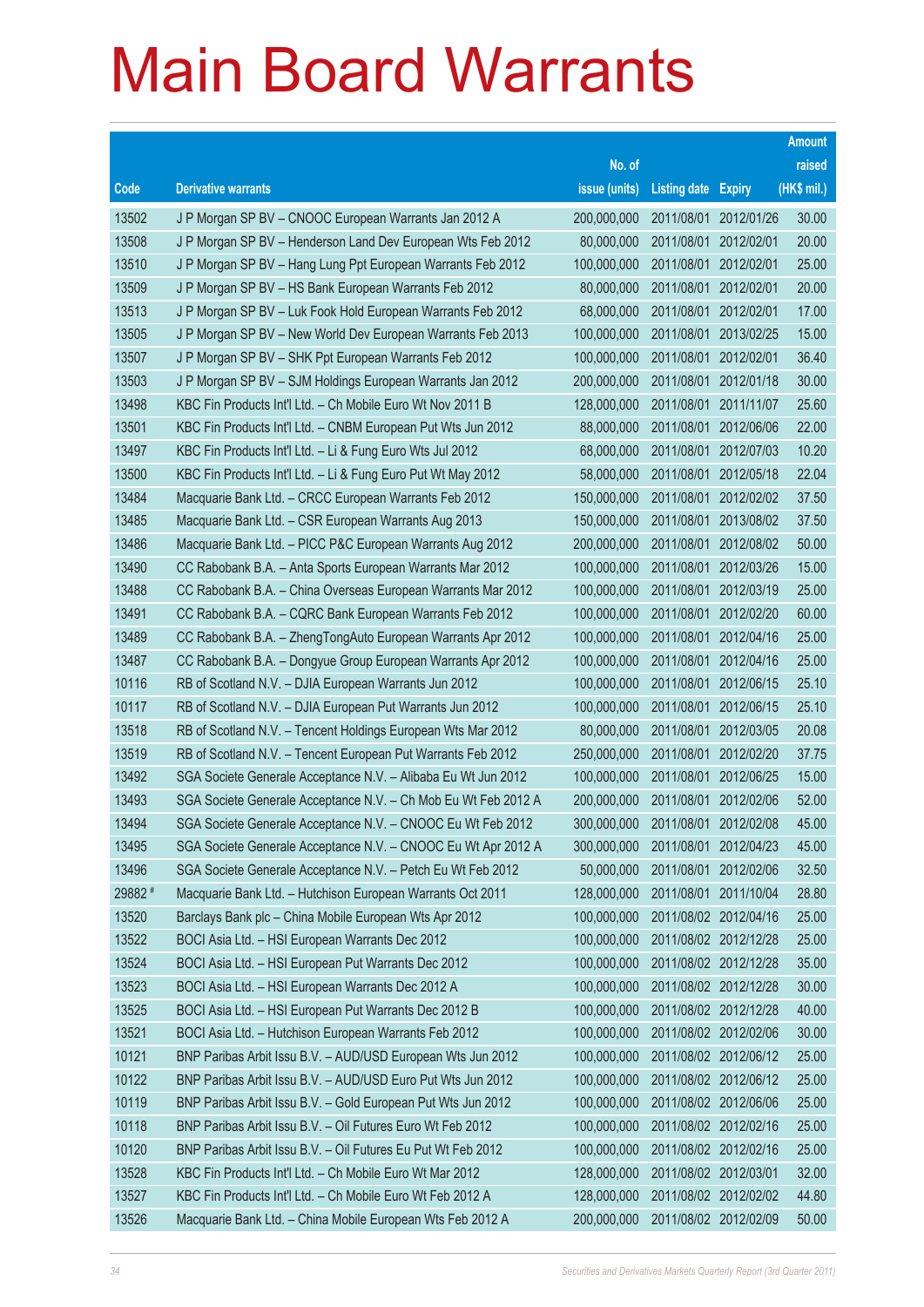|       |                                                              |               |                            |                       | <b>Amount</b> |
|-------|--------------------------------------------------------------|---------------|----------------------------|-----------------------|---------------|
|       |                                                              | No. of        |                            |                       | raised        |
| Code  | <b>Derivative warrants</b>                                   | issue (units) | <b>Listing date Expiry</b> |                       | (HK\$ mil.)   |
| 13534 | RB of Scotland N.V. - China Mobile European Wts Mar 2012     | 200,000,000   | 2011/08/02 2012/03/23      |                       | 50.20         |
| 10123 | RB of Scotland N.V. - Gold European Warrants Jun 2012        | 100,000,000   | 2011/08/02 2012/06/25      |                       | 25.10         |
| 13535 | RB of Scotland N.V. - HSCEI European Put Warrants Feb 2012   | 200,000,000   | 2011/08/02 2012/02/28      |                       | 30.20         |
| 13529 | Standard Chartered Bank - China Overseas Euro Wt May 2012    | 100,000,000   |                            | 2011/08/02 2012/05/15 | 25.00         |
| 13530 | Standard Chartered Bank - Ch Comm Cons Eur Warrants Feb 2012 | 100,000,000   | 2011/08/02 2012/02/29      |                       | 33.00         |
| 13531 | Standard Chartered Bank - Ch Comm Cons Eur Warrants Apr 2013 | 150,000,000   |                            | 2011/08/02 2013/04/30 | 22.50         |
| 13532 | UBS AG - HSBC European Warrants Nov 2011 A                   | 200,000,000   | 2011/08/02 2011/11/28      |                       | 30.00         |
| 13533 | UBS AG - HSI European Put Warrants Nov 2011 D                | 300,000,000   | 2011/08/02 2011/11/29      |                       | 45.00         |
| 13565 | BNP Paribas Arbit Issu B.V. - AIA European Put Wts Feb 2012  | 100,000,000   |                            | 2011/08/03 2012/02/03 | 15.00         |
| 13559 | BNP Paribas Arbit Issu B.V. - Angang Steel Euro Wt Jan 2013  | 100,000,000   |                            | 2011/08/03 2013/01/02 | 18.00         |
| 13560 | BNP Paribas Arbit Issu B.V. - Angang Steel Euro Wt Dec 2013  | 100,000,000   | 2011/08/03 2013/12/03      |                       | 16.00         |
| 13566 | BNP Paribas Arbit Issu B.V. - Anta Sports Euro Wts Jul 2012  | 100,000,000   |                            | 2011/08/03 2012/07/03 | 25.00         |
| 13564 | BNP Paribas Arbit Issu B.V. - Ch Mobile Eu Put Wt Mar 2012   | 100,000,000   |                            | 2011/08/03 2012/03/02 | 47.00         |
| 13562 | BNP Paribas Arbit Issu B.V. - China Tel Euro Wts Mar 2012    | 100,000,000   |                            | 2011/08/03 2012/03/02 | 29.00         |
| 13563 | BNP Paribas Arbit Issu B.V. - CC Bank Euro Put Wts Mar 2012  | 100,000,000   | 2011/08/03 2012/03/02      |                       | 44.00         |
| 13555 | BNP Paribas Arbit Issu B.V. - Cheung Kong Euro Wt Feb 2012   | 60,000,000    |                            | 2011/08/03 2012/02/03 | 28.20         |
| 13574 | BNP Paribas Arbit Issu B.V. - HKEx European Put Wts Mar 2012 | 100,000,000   |                            | 2011/08/03 2012/03/02 | 25.00         |
| 13556 | BNP Paribas Arbit Issu B.V. - HSBC European Put Wts Mar 2012 | 100,000,000   |                            | 2011/08/03 2012/03/02 | 34.00         |
| 13557 | BNP Paribas Arbit Issu B.V. - Hutchison Euro Put Wt Mar 2012 | 100,000,000   |                            | 2011/08/03 2012/03/02 | 43.00         |
| 13561 | BNP Paribas Arbit Issu B.V. - Jiangxi Copper Eu Wts Aug 2012 | 100,000,000   |                            | 2011/08/03 2012/08/02 | 28.00         |
| 13567 | BNP Paribas Arbit Issu B.V. - NVC Lighting Euro Wts Mar 2012 | 17,000,000    |                            | 2011/08/03 2012/03/02 | 10.03         |
| 13558 | BNP Paribas Arbit Issu B.V. - SHK Ppt Euro Warrants Feb 2012 | 68,000,000    |                            | 2011/08/03 2012/02/03 | 24.48         |
| 13568 | BNP Paribas Arbit Issu B.V. - WC Cement Euro Wts Aug 2012    | 70,000,000    |                            | 2011/08/03 2012/08/02 | 39.20         |
| 13577 | Credit Suisse AG - Agricultural Bank European Wts Nov 2011   | 300,000,000   | 2011/08/03 2011/11/04      |                       | 45.00         |
| 13576 | Credit Suisse AG - Hutchison European Warrants Dec 2011      | 300,000,000   | 2011/08/03 2011/12/05      |                       | 60.00         |
| 13570 | HK Bank - China Mobile European Warrants Feb 2012            | 150,000,000   | 2011/08/03 2012/02/28      |                       | 58.50         |
| 13569 | HK Bank – PetroChina European Warrants Mar 2012              | 80,000,000    | 2011/08/03 2012/03/09      |                       | 30.40         |
| 13572 | HK Bank - Renhe Comm European Warrants May 2012              | 80,000,000    | 2011/08/03 2012/05/08      |                       | 20.00         |
| 13571 | HK Bank - Sinopharm European Warrants Apr 2012               | 68,000,000    | 2011/08/03 2012/04/26      |                       | 17.00         |
| 13575 | J P Morgan SP BV - Ch Overseas European Warrants Jun 2012    | 150,000,000   | 2011/08/03 2012/06/28      |                       | 37.50         |
| 13580 | J P Morgan SP BV - New World Dev European Warrants Mar 2013  | 150,000,000   | 2011/08/03 2013/03/28      |                       | 37.50         |
| 13553 | J P Morgan SP BV - Wynn Macau European Warrants Feb 2012     | 150,000,000   |                            | 2011/08/03 2012/02/03 | 37.50         |
| 13554 | Macquarie Bank Ltd. - China Tel European Warrants Feb 2012   | 150,000,000   | 2011/08/03 2012/02/03      |                       | 37.50         |
| 13543 | Merrill Lynch Int'l & Co. C.V. - Ch Telecom Eu Wt Jan 2012   | 80,000,000    | 2011/08/03 2012/01/09      |                       | 16.48         |
| 13546 | Merrill Lynch Int'l & Co. C.V.-Ch Telecom Eu Put Wt Jan 2012 | 80,000,000    | 2011/08/03 2012/01/20      |                       | 12.00         |
| 13544 | Merrill Lynch Int'l & Co. C.V. - Ch Mobile Eur Wt Apr 2012 A | 80,000,000    | 2011/08/03 2012/04/17      |                       | 20.00         |
| 13542 | Merrill Lynch Int'l & Co. C.V. - HKEx Euro Wts Sep 2012      | 80,000,000    | 2011/08/03 2012/09/26      |                       | 12.16         |
| 13541 | Merrill Lynch Int'l & Co. C.V. - Hutchison Euro Wt Dec 2011  | 80,000,000    | 2011/08/03 2011/12/19      |                       | 17.60         |
| 13545 | Merrill Lynch Int'l & Co. C.V.-Hutchison Eu Put Wt Nov 2011C | 80,000,000    | 2011/08/03 2011/11/28      |                       | 33.60         |
| 13539 | CC Rabobank B.A. - CSR European Warrants Feb 2012            | 100,000,000   | 2011/08/03 2012/02/13      |                       | 62.00         |
| 13540 | CC Rabobank B.A. - CSR Times European Warrants Feb 2012 A    | 100,000,000   | 2011/08/03 2012/02/13      |                       | 30.00         |
| 13538 | CC Rabobank B.A. - Dongfang Elec European Wts Jan 2012       | 100,000,000   | 2011/08/03 2012/01/26      |                       | 24.00         |
| 13536 | CC Rabobank B.A. - Jiangxi Copper European Warrants Feb 2012 | 100,000,000   | 2011/08/03 2012/02/13      |                       | 25.00         |
| 13537 | CC Rabobank B.A. - Sany Int'l European Warrants Feb 2012     | 100,000,000   | 2011/08/03 2012/02/13      |                       | 82.00         |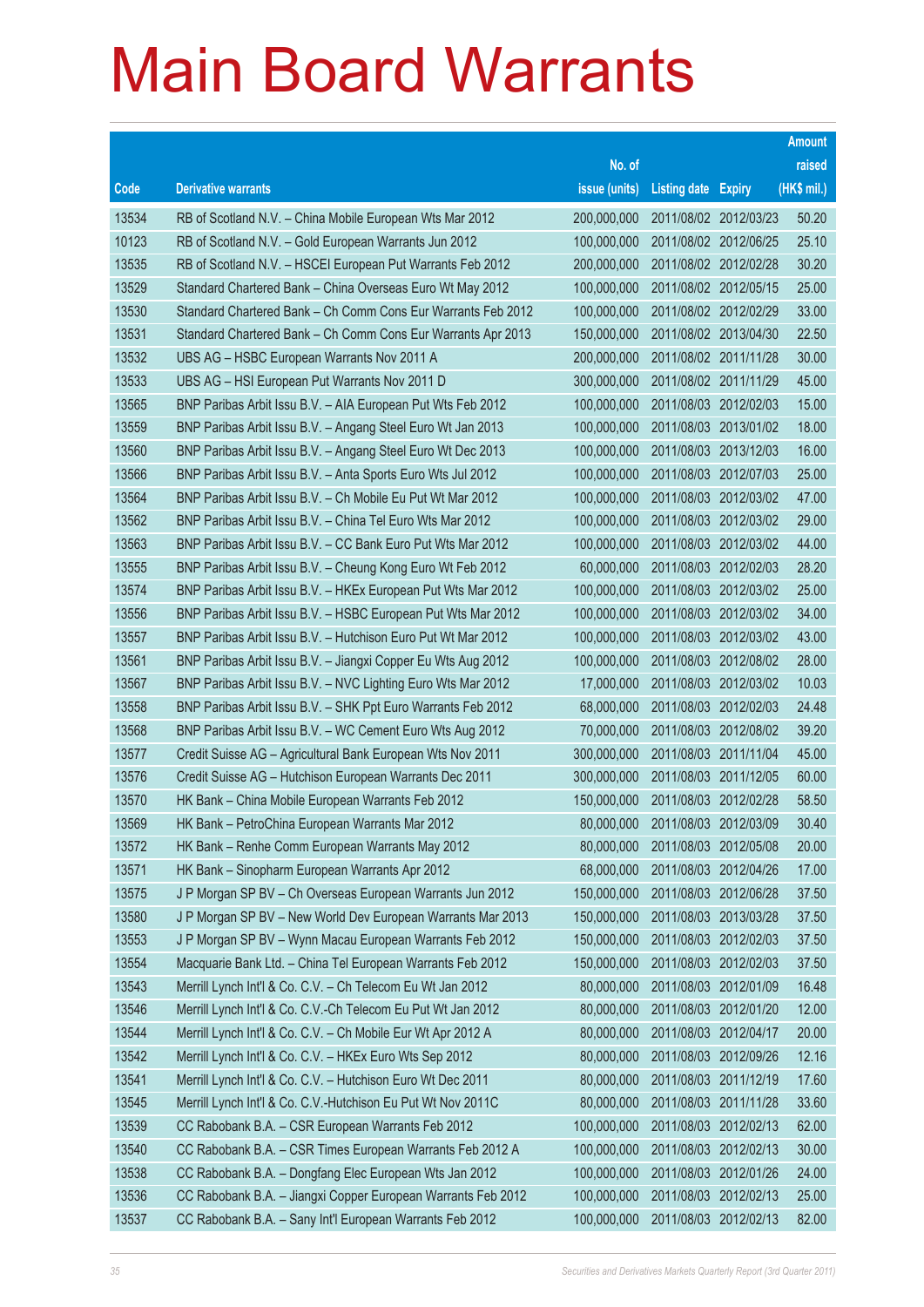|         |                                                                |               |                            |            | <b>Amount</b> |
|---------|----------------------------------------------------------------|---------------|----------------------------|------------|---------------|
|         |                                                                | No. of        |                            |            | raised        |
| Code    | <b>Derivative warrants</b>                                     | issue (units) | <b>Listing date Expiry</b> |            | (HK\$ mil.)   |
| 13578   | RB of Scotland N.V. - Agricultural Bk Euro Wts Feb 2012        | 150,000,000   | 2011/08/03 2012/02/16      |            | 37.50         |
| 13579   | CC Rabobank B.A. - CC Bank European Warrants Feb 2012          | 100,000,000   | 2011/08/03 2012/02/16      |            | 25.00         |
| 13573   | Standard Chartered Bank - China Mobile Euro Wts Feb 2012 B     | 150,000,000   | 2011/08/03 2012/02/03      |            | 37.50         |
| 13547   | SGA Societe Generale Acceptance N.V. - Ch Mob Eu Wt Feb 2012 B | 150,000,000   | 2011/08/03 2012/02/13      |            | 37.50         |
| 13548   | SGA Societe Generale Acceptance N.V. - Geely Auto Eu Wt Feb12  | 70,000,000    | 2011/08/03 2012/02/06      |            | 22.40         |
| 13549   | SGA Societe Generale Acceptance N.V. - HLand Eur Wt Feb 2012   | 50,000,000    | 2011/08/03 2012/02/06      |            | 16.00         |
| 13550   | SGA Societe Generale Acceptance N.V. - HWL Eur Wt Nov 2011 B   | 150,000,000   | 2011/08/03 2011/11/23      |            | 39.00         |
| 13551   | SGA Societe Generale Acceptance N.V. - HWL Eur Wt Dec 2011 A   | 150,000,000   | 2011/08/03 2011/12/19      |            | 36.00         |
| 13552   | SGA Societe Generale Acceptance N.V. - Lenovo Eu Wt Feb 2012   | 40,000,000    | 2011/08/03 2012/02/06      |            | 17.60         |
| 11673 # | KBC Fin Products Int'l Ltd. - Ch Mobile Euro Wt Nov 2011       | 180,000,000   | 2011/08/03 2011/11/15      |            | 46.80         |
| 27897 # | KBC Fin Products Int'l Ltd. - Swrie Pacific A Euro Wts Nov 11  | 360,000,000   | 2011/08/03 2011/11/11      |            | 10.08         |
| 13595   | Barclays Bank plc - BOCL European Warrants Apr 2012            | 100,000,000   | 2011/08/04 2012/04/18      |            | 25.00         |
| 13610   | BNP Paribas Arbit Issu B.V. - CKI Holdings Euro Wts Mar 2012   | 50,000,000    | 2011/08/04 2012/03/02      |            | 16.00         |
| 13615   | Credit Suisse AG - CC Bank European Warrants Nov 2011          | 300,000,000   | 2011/08/04 2011/11/28      |            | 45.00         |
| 13614   | Credit Suisse AG - ChiUnicom European Warrants Feb 2012 A      | 200,000,000   | 2011/08/04 2012/02/13      |            | 30.00         |
| 13613   | Credit Suisse AG - HSI European Warrants Dec 2011 A            | 500,000,000   | 2011/08/04 2011/12/29      |            | 75.00         |
| 13611   | Credit Suisse AG - HSI European Put Warrants Nov 2011 A        | 500,000,000   | 2011/08/04 2011/11/29      |            | 75.00         |
| 13612   | Credit Suisse AG - HSI European Put Warrants Nov 2011 B        | 500,000,000   | 2011/08/04 2011/11/29      |            | 75.00         |
| 13621   | Credit Suisse AG - PWR Assets European Warrants Feb 2012       | 150,000,000   | 2011/08/04 2012/02/06      |            | 37.50         |
| 13616   | Credit Suisse AG - Yanzhou Coal European Warrants Nov 2011     | 200,000,000   | 2011/08/04 2011/11/28      |            | 30.00         |
| 13604   | Citigroup Global Mkt H Inc. - Ch Railway Euro Wts Apr 2012     | 80,000,000    | 2011/08/04 2012/04/17      |            | 20.00         |
| 13606   | Citigroup Global Mkt H Inc. - China Shenhua Eur Wts Feb 2012   | 80,000,000    | 2011/08/04 2012/02/06      |            | 20.00         |
| 13603   | Citigroup Global Mkt H Inc. - Galaxy Ent Euro Wts Feb 2012     | 50,000,000    | 2011/08/04 2012/02/06      |            | 12.50         |
| 13605   | Citigroup Global Mkt H Inc. - SJM Holdings Euro Wt Feb 2012    | 80,000,000    | 2011/08/04 2012/02/06      |            | 20.00         |
| 13623   | Bank of East Asia - China Overseas Eur Put Warrants Oct 2012   | 103,000,000   | 2011/08/04 2012/10/22      |            | 25.75         |
| 13622   | Bank of East Asia - CITIC Pacific European Warrants Jun 2012   | 90,000,000    | 2011/08/04 2012/06/22      |            | 22.50         |
| 13625   | Bank of East Asia - R&F Ppt European Put Warrants Nov 2012     | 165,000,000   | 2011/08/04 2012/11/23      |            | 41.25         |
| 13624   | Bank of East Asia - PICC European Put Warrants Dec 2012        | 125,000,000   | 2011/08/04 2012/12/24      |            | 31.25         |
| 13608   | J P Morgan SP BV - A50 China European Warrants Feb 2012        | 100,000,000   | 2011/08/04 2012/02/06      |            | 67.00         |
| 13609   | J P Morgan SP BV - A50 China European Warrants Feb 2012 A      | 200,000,000   | 2011/08/04 2012/02/27      |            | 30.00         |
| 13619   | KBC Fin Products Int'l Ltd. - Agricultural Bk Eu Wt Jan 2012 A | 128,000,000   | 2011/08/04 2012/01/04      |            | 28.16         |
| 13618   | KBC Fin Products Int'l Ltd. - Hutchison Euro Wts Feb 2012      | 128,000,000   | 2011/08/04 2012/02/06      |            | 61.44         |
| 13617   | KBC Fin Products Int'l Ltd. - Hutchison Euro Wts Dec 2011 B    | 128,000,000   | 2011/08/04                 | 2011/12/05 | 37.12         |
| 13581   | Macquarie Bank Ltd. - CPIC European Warrants Mar 2012          | 100,000,000   | 2011/08/04 2012/03/02      |            | 25.00         |
| 13582   | Macquarie Bank Ltd. - Luk Fook Hold European Wts Feb 2012      | 150,000,000   | 2011/08/04 2012/02/06      |            | 37.50         |
| 13607   | Macquarie Bank Ltd. - Melco Int'l Dev European Wts Jun 2012    | 150,000,000   | 2011/08/04 2012/06/04      |            | 37.50         |
| 13589   | Merrill Lynch Int'l & Co. C.V. - Ag Bk Euro Wts Dec 2011 B     | 80,000,000    | 2011/08/04 2011/12/12      |            | 17.12         |
| 13594   | Merrill Lynch Int'l & Co. C.V. - BOCL European Wts Feb 2012 A  | 80,000,000    | 2011/08/04 2012/02/15      |            | 17.60         |
| 13587   | Merrill Lynch Int'l & Co. C.V. - BYD European Wts Feb 2012     | 80,000,000    | 2011/08/04 2012/02/27      |            | 28.80         |
| 13588   | Merrill Lynch Int'l & Co. C.V. - BYD European Wts Mar 2012     | 80,000,000    | 2011/08/04 2012/03/19      |            | 20.80         |
| 13592   | Merrill Lynch Int'l & Co. C.V. - R&P Ppt Euro Wts Aug 2012     | 80,000,000    | 2011/08/04 2012/08/20      |            | 20.00         |
| 13593   | Merrill Lynch Int'l & Co. C.V. - R&P Ppt Euro Wts Nov 2012     | 80,000,000    | 2011/08/04 2012/11/12      |            | 12.40         |
| 13583   | Merrill Lynch Int'l & Co. C.V. - KECL European Wts Feb 2012    | 80,000,000    | 2011/08/04 2012/02/20      |            | 12.16         |
| 13584   | Merrill Lynch Int'l & Co. C.V. - KECL European Wts Oct 2012    | 80,000,000    | 2011/08/04 2012/10/22      |            | 12.08         |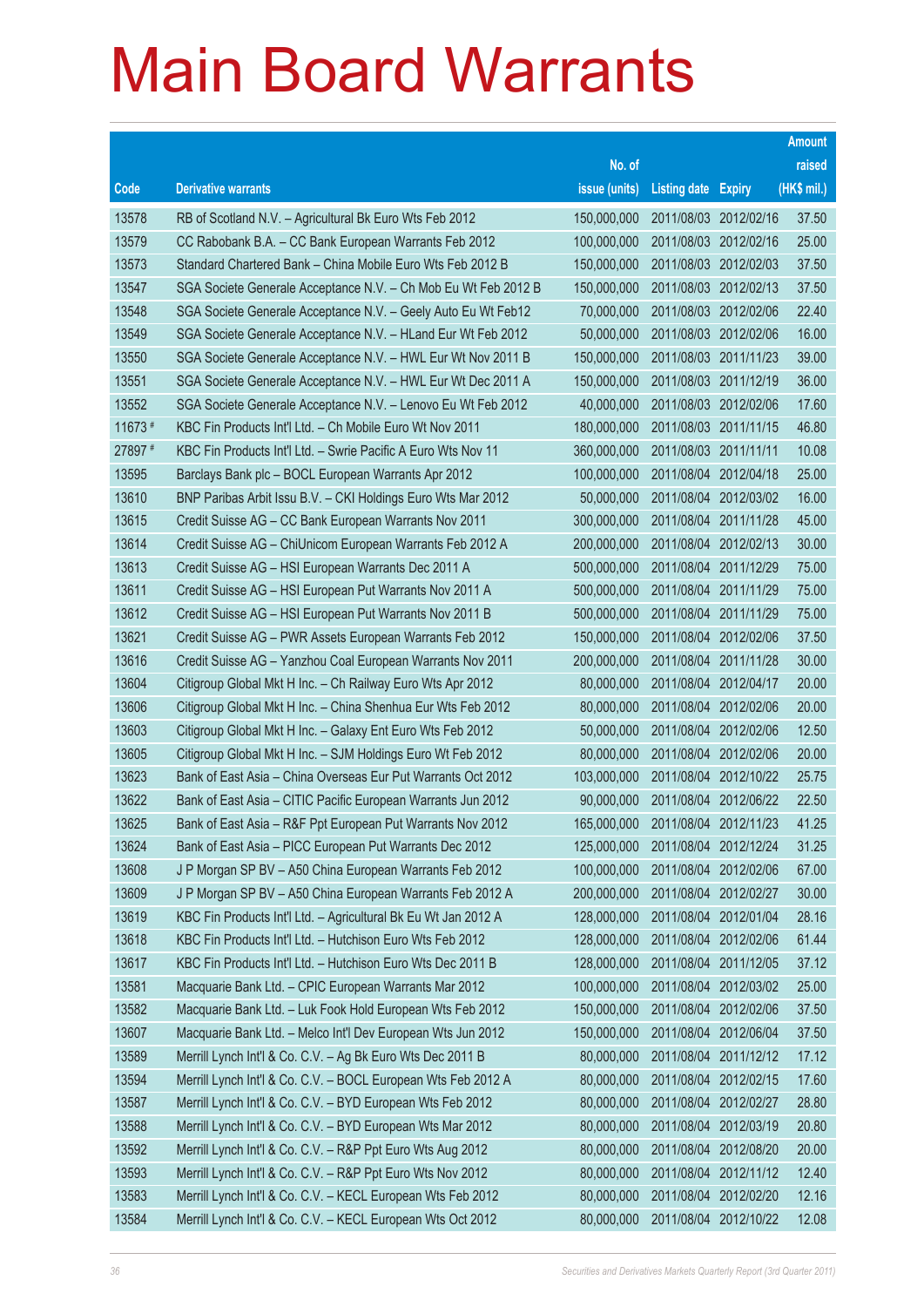|         |                                                                |               |                            |                       | <b>Amount</b> |
|---------|----------------------------------------------------------------|---------------|----------------------------|-----------------------|---------------|
|         |                                                                | No. of        |                            |                       | raised        |
| Code    | <b>Derivative warrants</b>                                     | issue (units) | <b>Listing date Expiry</b> |                       | (HK\$ mil.)   |
| 13585   | Merrill Lynch Int'l & Co. C.V. - Li & Fung Euro Wts Feb 2012   | 80,000,000    |                            | 2011/08/04 2012/02/13 | 12.40         |
| 13586   | Merrill Lynch Int'l & Co. C.V. - Li & Fung Euro Wts Jun 2012   | 80,000,000    |                            | 2011/08/04 2012/06/15 | 12.00         |
| 13590   | Merrill Lynch Int'l & Co. C.V. – PICC European Wts Jan 2012    | 80,000,000    |                            | 2011/08/04 2012/01/16 | 14.88         |
| 13591   | Merrill Lynch Int'l & Co. C.V. - PICC European Wts Mar 2012    | 80,000,000    | 2011/08/04 2012/03/19      |                       | 12.00         |
| 13599   | CC Rabobank B.A. - CPIC European Warrants Jan 2012             | 150,000,000   |                            | 2011/08/04 2012/01/16 | 22.50         |
| 13596   | CC Rabobank B.A. - Galaxy Ent European Warrants Feb 2012       | 100,000,000   |                            | 2011/08/04 2012/02/14 | 25.00         |
| 13598   | CC Rabobank B.A. - Sands China European Warrants Feb 2012 A    | 100,000,000   |                            | 2011/08/04 2012/02/14 | 25.00         |
| 13597   | CC Rabobank B.A. - Wynn Macau European Warrants Feb 2012       | 100,000,000   | 2011/08/04 2012/02/14      |                       | 25.00         |
| 13620   | RB of Scotland N.V. – HSBC European Warrants Mar 2012          | 100,000,000   |                            | 2011/08/04 2012/03/05 | 25.10         |
| 13601   | Standard Chartered Bank – CC Bank European Wts Feb 2012        | 100,000,000   | 2011/08/04 2012/02/29      |                       | 30.00         |
| 13602   | Standard Chartered Bank - CC Bank European Wts Sep 2012        | 100,000,000   |                            | 2011/08/04 2012/09/03 | 50.00         |
| 13600   | Standard Chartered Bank – MTRC European Warrants Apr 2012      | 100,000,000   | 2011/08/04 2012/04/30      |                       | 30.00         |
| 11692 # | KBC Fin Products Int'l Ltd. - AIA European Put Warrants Dec 11 | 200,000,000   | 2011/08/04 2011/12/01      |                       | 16.80         |
| 12681 # | Standard Chartered Bank - Tencent Hidg European Wts Nov 2011   | 100,000,000   | 2011/08/04 2011/11/30      |                       | 14.00         |
| 13626   | Barclays Bank plc - Hutchison European Warrants Feb 2012       | 100,000,000   |                            | 2011/08/05 2012/02/28 | 39.80         |
| 13642   | Credit Suisse AG - AIA European Warrants Feb 2012              | 300.000.000   | 2011/08/05 2012/02/20      |                       | 75.00         |
| 13641   | Credit Suisse AG - AIA European Put Warrants Nov 2011          | 300,000,000   |                            | 2011/08/05 2011/11/28 | 45.00         |
| 13640   | Credit Suisse AG - Cheung Kong European Warrants Feb 2012      | 200,000,000   |                            | 2011/08/05 2012/02/06 | 60.00         |
| 13629   | J P Morgan SP BV - CM Bank European Warrants Jun 2012          | 200,000,000   | 2011/08/05 2012/06/01      |                       | 34.40         |
| 13636   | J P Morgan SP BV - Hutchison European Warrants Feb 2012        | 150,000,000   |                            | 2011/08/05 2012/02/06 | 37.50         |
| 13637   | J P Morgan SP BV - Hutchison European Warrants Nov 2011 B      | 150,000,000   |                            | 2011/08/05 2011/11/23 | 37.50         |
| 13639   | KBC Fin Products Int'l Ltd. - AIA Euro Warrants Mar 2012       | 198,000,000   |                            | 2011/08/05 2012/03/05 | 29.70         |
| 13633   | Macquarie Bank Ltd. - Chi East Air Euro Warrants Feb 2012      | 150,000,000   |                            | 2011/08/05 2012/02/06 | 37.50         |
| 13634   | Macquarie Bank Ltd. - Link REIT European Warrants Feb 2012     | 150,000,000   | 2011/08/05 2012/02/06      |                       | 37.50         |
| 13635   | Macquarie Bank Ltd. - NVC Lighting Euro Warrants Feb 2012      | 180,000,000   |                            | 2011/08/05 2012/02/06 | 45.36         |
| 13627   | CC Rabobank B.A. - Sany Int'l European Warrants Feb 2012 A     | 100,000,000   |                            | 2011/08/05 2012/02/13 | 65.00         |
| 13628   | CC Rabobank B.A. - ZTE European Warrants Feb 2012              | 100,000,000   |                            | 2011/08/05 2012/02/13 | 25.00         |
| 13630   | Standard Chartered Bank - Hutchison Euro Euro Wts Feb 2012 B   | 100,000,000   | 2011/08/05 2012/02/06      |                       | 45.00         |
| 13631   | Standard Chartered Bank - Tencent Hidg European Wts Jan 2012   | 100,000,000   |                            | 2011/08/05 2012/01/16 | 21.00         |
| 13632   | Standard Chartered Bank - Tencent Hidg European Wts Feb 2012   | 100,000,000   | 2011/08/05 2012/02/06      |                       | 15.00         |
| 13638   | UBS AG - Tencent Holdings European Warrants Dec 2011 A         | 200,000,000   | 2011/08/05 2011/12/21      |                       | 30.00         |
| 26286 # | Macquarie Bank Ltd. - PICC P&C European Warrants Nov 2011      | 145,000,000   |                            | 2011/08/05 2011/11/02 | 10.15         |
| 11998 # | BOCI Asia Ltd. - Mongolia Energy European Warrants Jan 2012    | 300,000,000   |                            | 2011/08/05 2012/01/30 | 14.40         |
| 28979 # | Merrill Lynch Int'l & Co. C.V. - HKEx Euro Wts Dec 2011 B      | 320,000,000   |                            | 2011/08/05 2011/12/05 | 10.56         |
| 12553 # | Merrill Lynch Int'l & Co. C.V. - HKEx Euro Wts Dec 2011 C      | 320,000,000   |                            | 2011/08/05 2011/12/09 | 18.24         |
| 13656   | J P Morgan SP BV - Ping An European Warrants Feb 2012          | 200,000,000   | 2011/08/08 2012/02/09      |                       | 50.00         |
| 13659   | KBC Fin Products Int'l Ltd. - AIA Euro Warrants Mar 2012 A     | 198,000,000   | 2011/08/08 2012/03/01      |                       | 49.50         |
| 13660   | KBC Fin Products Int'l Ltd. - AIA Euro Put Warrants Feb 2012 A | 168,000,000   |                            | 2011/08/08 2012/02/08 | 42.00         |
| 13649   | Macquarie Bank Ltd. - AIA European Warrants Apr 2012           | 200,000,000   |                            | 2011/08/08 2012/04/03 | 50.00         |
| 13650   | Macquarie Bank Ltd. - Jiangxi Copper European Wts Apr 2012     | 200,000,000   |                            | 2011/08/08 2012/04/03 | 50.00         |
| 13646   | Macquarie Bank Ltd. - Sh Electric European Warrants Feb 2012   | 150,000,000   |                            | 2011/08/08 2012/02/08 | 37.95         |
| 13645   | Macquarie Bank Ltd. - Yurun Food European Warrants Feb 2012    | 150,000,000   | 2011/08/08 2012/02/08      |                       | 37.50         |
| 13648   | Merrill Lynch Int'l & Co. C.V. - AIA Euro Warrants May 2012    | 80,000,000    |                            | 2011/08/08 2012/05/23 | 20.00         |
| 13643   | Merrill Lynch Int'l & Co. C.V. - Minsheng Bk Eu Wts Nov 2011   | 80,000,000    | 2011/08/08 2011/11/14      |                       | 15.84         |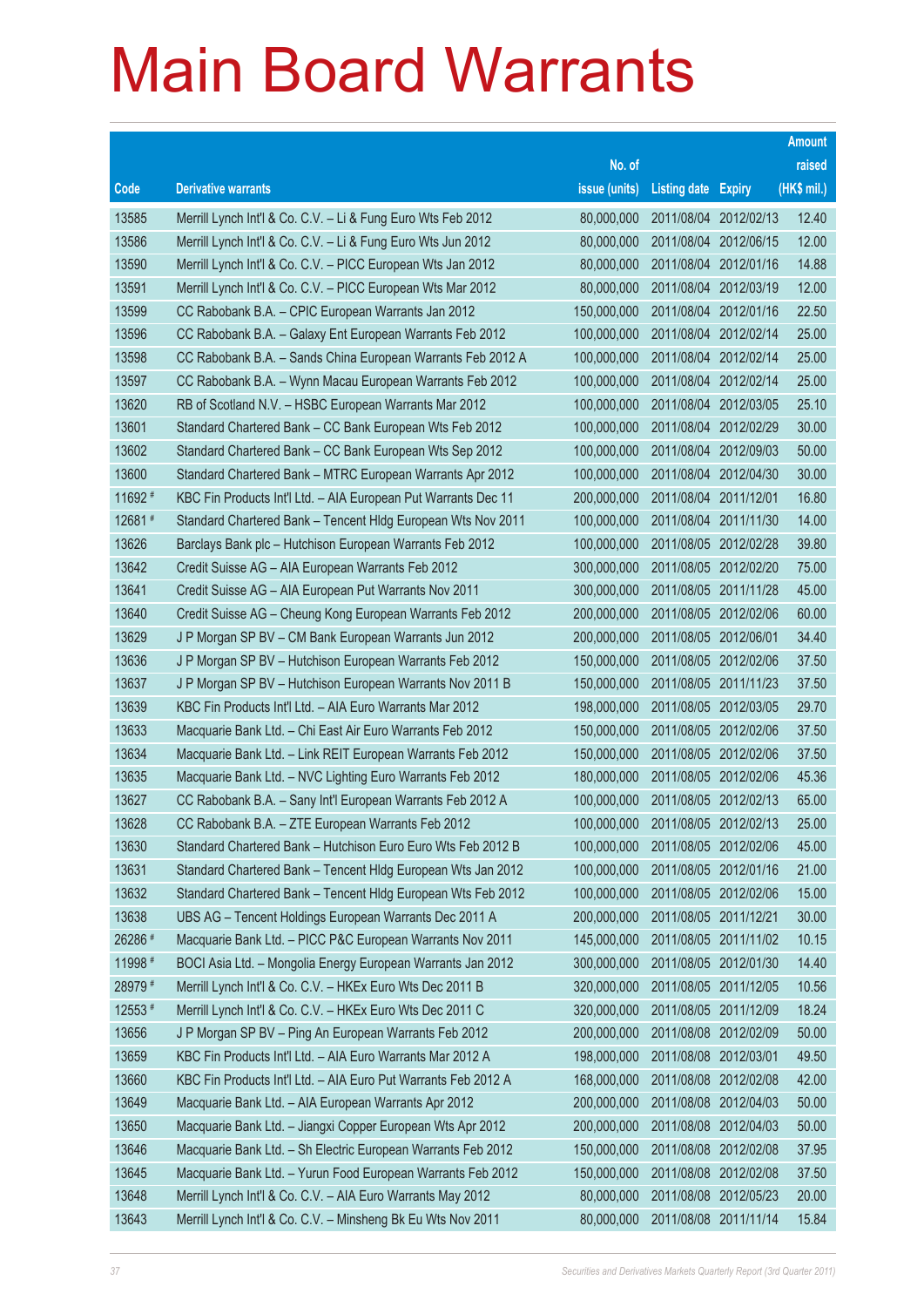|         |                                                                 |               |                            | <b>Amount</b> |
|---------|-----------------------------------------------------------------|---------------|----------------------------|---------------|
|         |                                                                 | No. of        |                            | raised        |
| Code    | <b>Derivative warrants</b>                                      | issue (units) | <b>Listing date Expiry</b> | (HK\$ mil.)   |
| 13644   | Merrill Lynch Int'l & Co. C.V. - Minsheng Bk Eu Wts Dec 2011    | 80,000,000    | 2011/08/08 2011/12/19      | 12.96         |
| 13647   | Merrill Lynch Int'l & Co. C.V. - MTRC European Wts Apr 2012     | 80,000,000    | 2011/08/08 2012/04/23      | 13.44         |
| 13663   | RB of Scotland N.V. - AIA European Warrants Jun 2012            | 200,000,000   | 2011/08/08 2012/06/29      | 50.20         |
| 13662   | CC Rabobank B.A. - CC Bank European Warrants Mar 2012           | 100,000,000   | 2011/08/08 2012/03/23      | 25.10         |
| 13657   | Standard Chartered Bank - CTel European Warrants Feb 2012       | 100,000,000   | 2011/08/08 2012/02/10      | 32.00         |
| 13658   | Standard Chartered Bank - CNOOC European Warrants Aug 2012      | 120,000,000   | 2011/08/08 2012/08/08      | 30.00         |
| 13651   | SGA Societe Generale Acceptance N.V. - CLife Eu Wt Jan 2012 B   | 300,000,000   | 2011/08/08 2012/01/16      | 54.00         |
| 13652   | SGA Societe Generale Acceptance N.V. - CLife Eu Wt Mar 2012     | 300,000,000   | 2011/08/08 2012/03/26      | 45.00         |
| 13653   | SGA Societe Generale Acceptance N.V. - CLife Eu Wt Apr 2012     | 300,000,000   | 2011/08/08 2012/04/23      | 45.00         |
| 13655   | SGA Societe Generale Acceptance N.V. - HSBC Eu Wt Nov 2015      | 500,000,000   | 2011/08/08 2015/11/30      | 75.00         |
| 13654   | SGA Societe Generale Acceptance N.V. - HSBC Eu Wt Jan 2012 B    | 300,000,000   | 2011/08/08 2012/01/30      | 66.00         |
| 13661   | UBS AG - Tencent Holdings European Warrants Dec 2011 B          | 200,000,000   | 2011/08/08 2011/12/28      | 30.00         |
| 12990 # | Merrill Lynch Int'l & Co. C.V. - Ch Mobile Eur Wt Nov 2011      | 120,000,000   | 2011/08/08 2011/11/01      | 12.60         |
| 29380 # | Merrill Lynch Int'l & Co. C.V. - CK(H) European Wts Jan 2012    | 200,000,000   | 2011/08/08 2012/01/16      | 13.20         |
| 12670 # | Merrill Lynch Int'l & Co. C.V. - HSI European Wts Sep 2011 F    | 270,000,000   | 2011/08/08 2011/09/29      | 10.53         |
| 29425 # | Merrill Lynch Int'l & Co. C.V. - Tencent Euro Wts Oct 2011 B    | 120,000,000   | 2011/08/08 2011/10/26      | 11.28         |
| 13668   | BOCI Asia Ltd. - Ch Overseas European Warrants Aug 2012         | 100,000,000   | 2011/08/09 2012/08/06      | 25.00         |
| 13669   | BOCI Asia Ltd. - CPIC European Warrants Apr 2012                | 100,000,000   | 2011/08/09 2012/04/02      | 25.00         |
| 13686   | BNP Paribas Arbit Issu B.V. - BOCL European Wts Mar 2012 A      | 200,000,000   | 2011/08/09 2012/03/02      | 50.00         |
| 13688   | BNP Paribas Arbit Issu B.V. - CC Bank Euro Wts Mar 2012 A       | 200,000,000   | 2011/08/09 2012/03/02      | 50.00         |
| 13687   | BNP Paribas Arbit Issu B.V. - ICBC European Wts Mar 2012        | 200,000,000   | 2011/08/09 2012/03/02      | 88.00         |
| 13698   | Credit Suisse AG - China Mobile European Warrants Jun 2015      | 300,000,000   | 2011/08/09 2015/06/22      | 45.00         |
| 13697   | Credit Suisse AG - HSBC European Wts Nov 2011 A                 | 300,000,000   | 2011/08/09 2011/11/28      | 45.00         |
| 13696   | Credit Suisse AG - HSI European Warrants Nov 2011               | 500,000,000   | 2011/08/09 2011/11/29      | 75.00         |
| 13699   | Credit Suisse AG - Ping An European Warrants Dec 2012           | 300,000,000   | 2011/08/09 2012/12/14      | 45.00         |
| 13683   | HK Bank - AIA European Warrants May 2012                        | 100,000,000   | 2011/08/09 2012/05/10      | 25.00         |
| 13680   | HK Bank – Cheung Kong European Warrants May 2012                | 80,000,000    | 2011/08/09 2012/05/30      | 28.00         |
| 13682   | HK Bank - Galaxy Ent European Warrants Apr 2012                 | 60,000,000    | 2011/08/09 2012/04/27      | 15.00         |
| 13681   | HK Bank - SHK Ppt European Warrants Apr 2012                    | 80,000,000    | 2011/08/09 2012/04/26      | 21.60         |
| 13684   | HK Bank - SJM Holdings European Warrants Jun 2012               | 60,000,000    | 2011/08/09 2012/06/08      | 15.00         |
| 13685   | J P Morgan SP BV - AIA European Warrants Feb 2012               | 200,000,000   | 2011/08/09 2012/02/15      | 50.00         |
| 13671   | Macquarie Bank Ltd. - Ch Merchants European Wts Feb 2012        | 150,000,000   | 2011/08/09 2012/02/09      | 37.65         |
| 13689   | Macquarie Bank Ltd. - Gome European Warrants Feb 2012           | 150,000,000   | 2011/08/09 2012/02/09      | 37.50         |
| 13670   | Macquarie Bank Ltd. - Hysan Dev European Warrants Feb 2012      | 150,000,000   | 2011/08/09 2012/02/09      | 37.50         |
| 13674   | Macquarie Bank Ltd. - Sands China European Warrants Feb 2012    | 150,000,000   | 2011/08/09 2012/02/09      | 37.50         |
| 13664   | Merrill Lynch Int'l & Co. C.V. - CK(H) European Wts Feb 2012    | 80,000,000    | 2011/08/09 2012/02/13      | 39.20         |
| 13665   | Merrill Lynch Int'l & Co. C.V. - CK(H) Euro Wts Dec 2012 D      | 80,000,000    | 2011/08/09 2012/12/24      | 12.08         |
| 13666   | Merrill Lynch Int'l & Co. C.V. - Hutchison Eu Put Wt Feb 2012   | 80,000,000    | 2011/08/09 2012/02/13      | 63.20         |
| 13667   | Merrill Lynch Int'l & Co. C.V. - Hutchison Eu Put Wt Feb 2012 A | 80,000,000    | 2011/08/09 2012/02/20      | 12.00         |
| 13679   | Standard Chartered Bank - BOCL European Warrants Aug 2012       | 100,000,000   | 2011/08/09 2012/08/08      | 25.00         |
| 13676   | Standard Chartered Bank - China Mobile Euro Wts Nov 2011 A      | 100,000,000   | 2011/08/09 2011/11/09      | 19.70         |
| 13677   | Standard Chartered Bank - A50 China Euro Warrants Aug 2012      | 100,000,000   | 2011/08/09 2012/08/08      | 25.00         |
| 13678   | Standard Chartered Bank - A50 China Euro Warrants Oct 2012      | 100,000,000   | 2011/08/09 2012/10/08      | 16.20         |
| 13691   | Standard Chartered Bank - HSBC European Warrants Jan 2012       | 100,000,000   | 2011/08/09 2012/01/12      | 50.00         |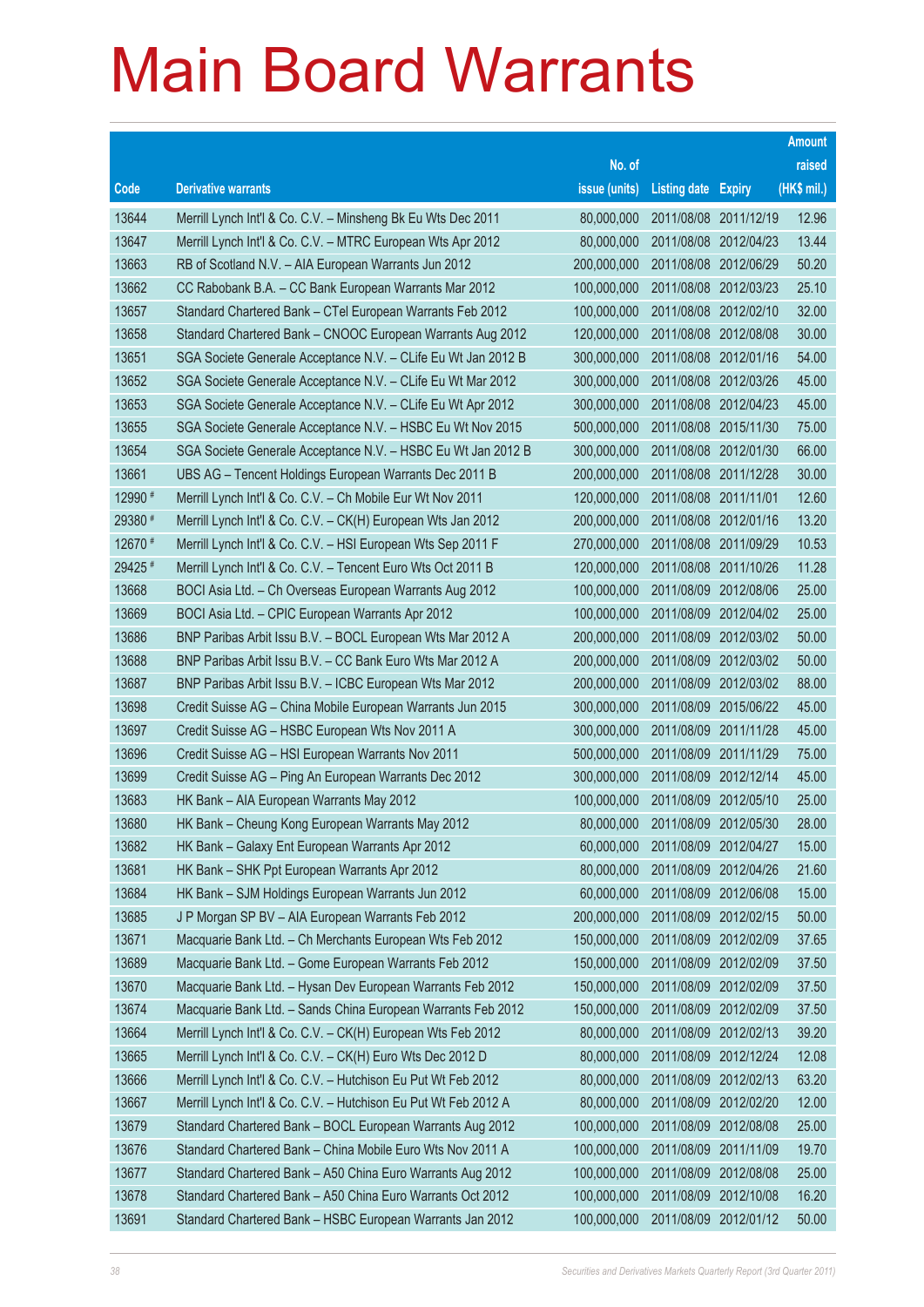|         |                                                                |               |                       |                       | <b>Amount</b> |
|---------|----------------------------------------------------------------|---------------|-----------------------|-----------------------|---------------|
|         |                                                                | No. of        |                       |                       | raised        |
| Code    | <b>Derivative warrants</b>                                     | issue (units) | Listing date          | <b>Expiry</b>         | (HK\$ mil.)   |
| 13690   | Standard Chartered Bank - HSBC European Warrants Nov 2011 C    | 100,000,000   | 2011/08/09 2011/11/28 |                       | 25.00         |
| 13675   | Standard Chartered Bank - MTRC European Warrants Aug 2012      | 100,000,000   | 2011/08/09 2012/08/01 |                       | 25.00         |
| 13695   | UBS AG - Agricultural Bank European Warrants Jan 2012          | 200,000,000   |                       | 2011/08/09 2012/01/04 | 30.00         |
| 13693   | UBS AG - CNOOC European Warrants Apr 2012                      | 200,000,000   |                       | 2011/08/09 2012/04/23 | 30.00         |
| 13694   | UBS AG - China Shenhua European Warrants Dec 2011              | 100,000,000   |                       | 2011/08/09 2011/12/23 | 15.00         |
| 13692   | UBS AG - Jiangxi Copper European Warrants Feb 2012             | 100,000,000   | 2011/08/09 2012/02/21 |                       | 15.00         |
| 21782 # | Credit Suisse AG - CC Bank European Warrants Jul 2012          | 400,000,000   |                       | 2011/08/09 2012/07/03 | 20.40         |
| 13721   | BNP Paribas Arbit Issu B.V. - HSBC European Wts Mar 2012       | 200,000,000   |                       | 2011/08/10 2012/03/02 | 90.00         |
| 13725   | BNP Paribas Arbit Issu B.V. - HSI Euro Put Wts Feb 2012        | 200,000,000   |                       | 2011/08/10 2012/02/28 | 50.00         |
| 13722   | BNP Paribas Arbit Issu B.V. - Ping An European Wts Mar 2012    | 100,000,000   |                       | 2011/08/10 2012/03/02 | 58.00         |
| 13723   | BNP Paribas Arbit Issu B.V. - Sino-Ocean Land Eu Wt Mar 2012   | 23,000,000    |                       | 2011/08/10 2012/03/02 | 10.12         |
| 13724   | BNP Paribas Arbit Issu B.V. - United Lab Euro Wts Oct 2012     | 78,000,000    |                       | 2011/08/10 2012/10/03 | 19.50         |
| 13728   | Credit Suisse AG - HKEx European Warrants Dec 2011 B           | 300,000,000   |                       | 2011/08/10 2011/12/05 | 45.00         |
| 13726   | Credit Suisse AG - HSI European Warrants Dec 2011 B            | 500,000,000   |                       | 2011/08/10 2011/12/29 | 75.00         |
| 13727   | Credit Suisse AG - HSI European Warrants Dec 2011 C            | 500,000,000   |                       | 2011/08/10 2011/12/29 | 75.00         |
| 13720   | KBC Fin Products Int'l Ltd. - CNBM European Wts Mar 2012       | 88,000,000    |                       | 2011/08/10 2012/03/15 | 22.00         |
| 13719   | KBC Fin Products Int'l Ltd. - A50 Ch Euro Wts Jul 2012         | 188,000,000   |                       | 2011/08/10 2012/07/18 | 28.20         |
| 13709   | Macquarie Bank Ltd. - Chi Resources European Wts Mar 2012      | 150,000,000   |                       | 2011/08/10 2012/03/02 | 48.00         |
| 13710   | Macquarie Bank Ltd. - Ch Zhongwang European Wts Feb 2012       | 150,000,000   |                       | 2011/08/10 2012/02/10 | 53.25         |
| 13708   | Macquarie Bank Ltd. - Hutchison European Warrants Mar 2012 C   | 200,000,000   |                       | 2011/08/10 2012/03/02 | 65.40         |
| 13700   | Merrill Lynch Int'l & Co. C.V. - CK(H) European Wts Jun 2012   | 80,000,000    |                       | 2011/08/10 2012/06/04 | 12.24         |
| 13703   | Merrill Lynch Int'l & Co. C.V. - China Life Eu Wt Feb 2012 A   | 80,000,000    |                       | 2011/08/10 2012/02/27 | 12.24         |
| 13704   | Merrill Lynch Int'l & Co. C.V. - China Life Eu Wt Apr 2012     | 80,000,000    |                       | 2011/08/10 2012/04/23 | 12.00         |
| 13701   | Merrill Lynch Int'l & Co. C.V. - HSBC Euro Wts Feb 2012 A      | 80,000,000    |                       | 2011/08/10 2012/02/02 | 21.20         |
| 13702   | Merrill Lynch Int'l & Co. C.V. - Ping An Euro Wts Jul 2013     | 80,000,000    |                       | 2011/08/10 2013/07/02 | 12.08         |
| 13705   | CC Rabobank B.A. - Dongfeng Motor European Warrants Apr 2012   | 100,000,000   |                       | 2011/08/10 2012/04/23 | 15.00         |
| 13707   | CC Rabobank B.A. – Weichai Power European Wts Mar 2012         | 100,000,000   | 2011/08/10 2012/03/07 |                       | 35.00         |
| 13706   | CC Rabobank B.A. - Xinyi Glass European Warrants Apr 2012 A    | 100,000,000   | 2011/08/10 2012/04/18 |                       | 80.00         |
| 13729   | RB of Scotland N.V. - Cheung Kong European Warrants Jun 2012   | 250,000,000   | 2011/08/10 2012/06/06 |                       | 62.75         |
| 13730   | RB of Scotland N.V. - HKEx European Warrants Apr 2012          | 200,000,000   | 2011/08/10 2012/04/03 |                       | 30.20         |
| 13714   | Standard Chartered Bank - AIA European Warrants Jan 2012       | 100,000,000   | 2011/08/10 2012/01/09 |                       | 21.00         |
| 13715   | Standard Chartered Bank - AIA European Warrants Mar 2012       | 100,000,000   | 2011/08/10 2012/03/05 |                       | 15.00         |
| 13716   | Standard Chartered Bank - AIA European Warrants Sep 2012       | 150,000,000   | 2011/08/10 2012/09/28 |                       | 45.00         |
| 13717   | Standard Chartered Bank - AIA European Warrants Nov 2012       | 150,000,000   | 2011/08/10 2012/11/01 |                       | 37.50         |
| 13712   | SGA Societe Generale Acceptance N.V. - HKEx Eu Wt Apr 2012 A   | 500,000,000   |                       | 2011/08/10 2012/04/02 | 75.00         |
| 13711   | SGA Societe Generale Acceptance N.V. - HS Bk Eur Wt Feb 2012   | 30,000,000    |                       | 2011/08/10 2012/02/13 | 13.50         |
| 13718   | SGA Societe Generale Acceptance N.V. - ICBC Eu Wt Dec 2011     | 200,000,000   | 2011/08/10 2011/12/28 |                       | 48.00         |
| 13713   | SGA Societe Generale Acceptance N.V. - Wharf Eu Wts Feb 2012   | 50,000,000    | 2011/08/10 2012/02/13 |                       | 21.00         |
| 24879 # | Citigroup Global Mkt H Inc. - Ping An Euro Wts Mar 2012        | 322,585,000   |                       | 2011/08/10 2012/03/05 | 10.00         |
| 28428 # | Citigroup Global Mkt H Inc. - Tencent European Warrants Dec 11 | 107,530,000   |                       | 2011/08/10 2011/12/30 | 10.00         |
| 13755   | BNP Paribas Arbit Issu B.V. - CNOOC European Wts Dec 2012      | 100,000,000   | 2011/08/11            | 2012/12/04            | 25.00         |
| 13739   | BNP Paribas Arbit Issu B.V. - Dongyue Gp Euro Wts Jul 2012     | 100,000,000   | 2011/08/11            | 2012/07/04            | 25.00         |
| 10128   | BNP Paribas Arbit Issu B.V. - EUR/USD European Wts Feb 2012    | 100,000,000   | 2011/08/11            | 2012/02/13            | 25.00         |
| 10127   | BNP Paribas Arbit Issu B.V. - EUR/USD Euro Put Wts Feb 2012    | 100,000,000   | 2011/08/11            | 2012/02/13            | 25.00         |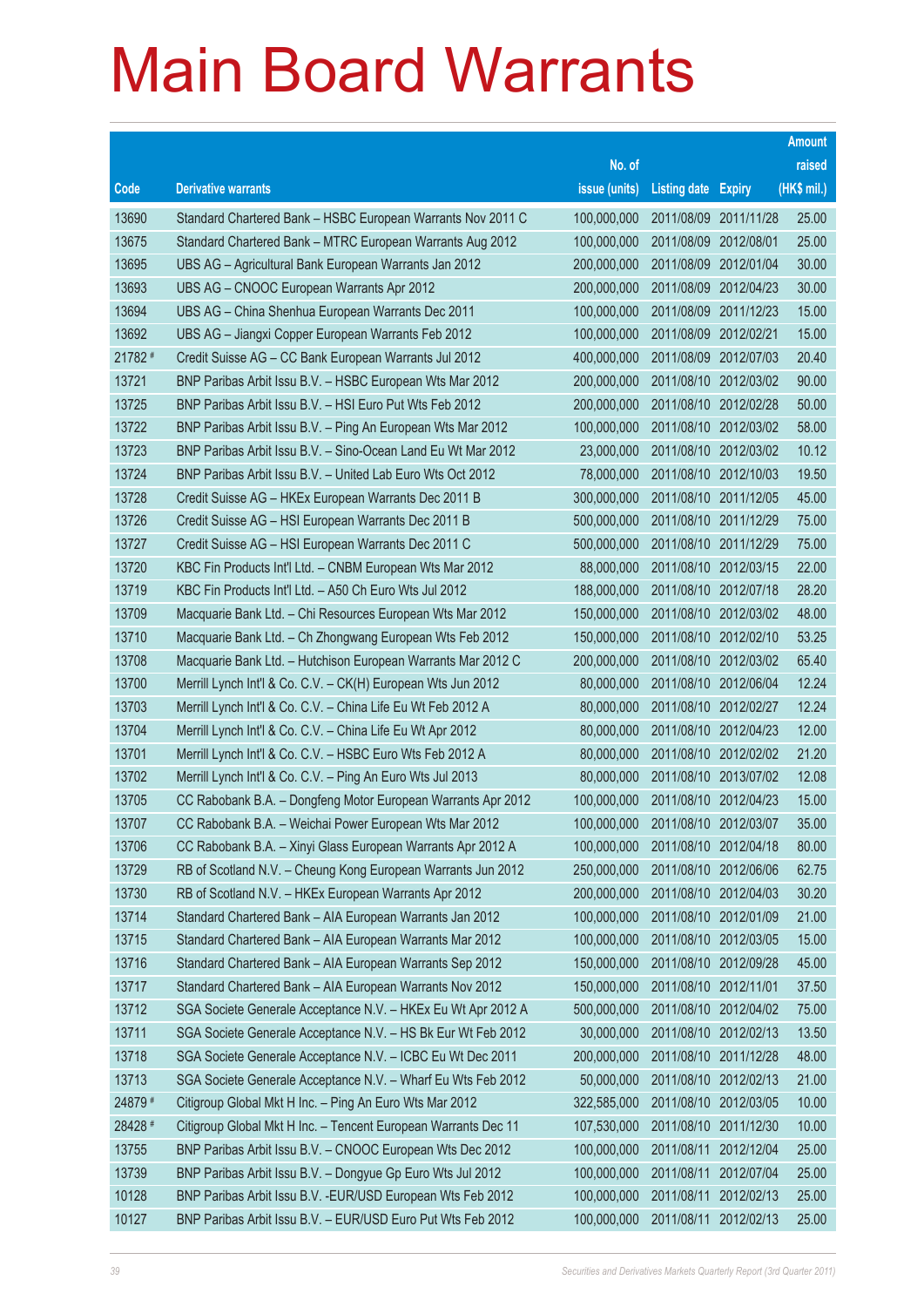|       |                                                                |               |                            |                       | <b>Amount</b> |
|-------|----------------------------------------------------------------|---------------|----------------------------|-----------------------|---------------|
|       |                                                                | No. of        |                            |                       | raised        |
| Code  | <b>Derivative warrants</b>                                     | issue (units) | <b>Listing date Expiry</b> |                       | (HK\$ mil.)   |
| 13756 | BNP Paribas Arbit Issu B.V. - HSCEI Euro Put Wts Jul 2012      | 100,000,000   | 2011/08/11                 | 2012/07/30            | 25.00         |
| 13740 | BNP Paribas Arbit Issu B.V. - PWR Assets Euro Wts Jun 2012     | 50,000,000    | 2011/08/11                 | 2012/06/04            | 19.50         |
| 10126 | BNP Paribas Arbit Issu B.V. - USD/YEN Euro Warrants Feb 2012   | 100,000,000   | 2011/08/11                 | 2012/02/13            | 25.00         |
| 10125 | BNP Paribas Arbit Issu B.V. - USD/YEN Euro Put Wts Feb 2012    | 100,000,000   | 2011/08/11                 | 2012/02/13            | 25.00         |
| 13741 | Citigroup Global Mkt H Inc. - AIA European Warrants Mar 2012   | 80,000,000    | 2011/08/11                 | 2012/03/05            | 12.00         |
| 13745 | Citigroup Global Mkt H Inc. - Ping An Euro Wts Feb 2012        | 80,000,000    | 2011/08/11                 | 2012/02/13            | 20.00         |
| 13744 | Citigroup Global Mkt H Inc. - Renhe Comm Euro Wts Apr 2012     | 80,000,000    | 2011/08/11                 | 2012/04/17            | 20.00         |
| 13743 | Citigroup Global Mkt H Inc. - Sands China Euro Wts Feb 2012    | 80,000,000    | 2011/08/11                 | 2012/02/13            | 20.00         |
| 13742 | Citigroup Global Mkt H Inc. - Tencent European Wts Feb 2012    | 80,000,000    | 2011/08/11                 | 2012/02/27            | 15.20         |
| 13737 | HK Bank - Ch Ship Cont European Warrants May 2012              | 60,000,000    | 2011/08/11                 | 2012/05/22            | 16.80         |
| 13738 | HK Bank - Esprit European Warrants Jul 2012                    | 100,000,000   | 2011/08/11                 | 2012/07/09            | 25.00         |
| 13747 | J P Morgan SP BV - CHALCO European Warrants Feb 2012           | 70,000,000    | 2011/08/11                 | 2012/02/16            | 30.80         |
| 13749 | J P Morgan SP BV - China Shenhua European Warrants Feb 2012    | 150,000,000   | 2011/08/11                 | 2012/02/16            | 39.75         |
| 13746 | J P Morgan SP BV - GCL-Poly European Warrants Feb 2012         | 150,000,000   | 2011/08/11                 | 2012/02/16            | 67.50         |
| 13751 | J P Morgan SP BV - Gome European Warrants Feb 2012             | 100,000,000   | 2011/08/11                 | 2012/02/16            | 32.00         |
| 13750 | J P Morgan SP BV - JX Copper European Warrants Nov 2011        | 150,000,000   | 2011/08/11                 | 2011/11/23            | 22.50         |
| 13748 | J P Morgan SP BV - Renhe Comm European Warrants Apr 2012       | 80,000,000    | 2011/08/11                 | 2012/04/27            | 20.00         |
| 13735 | Macquarie Bank Ltd. - Huaneng Power European Wts Apr 2012      | 150,000,000   | 2011/08/11                 | 2012/04/03            | 37.50         |
| 13736 | Macquarie Bank Ltd. - PICC P&C European Warrants Aug 2012 A    | 200,000,000   | 2011/08/11                 | 2012/08/02            | 50.80         |
| 13731 | CC Rabobank B.A. - Cheung Kong European Warrants Jan 2012      | 100,000,000   | 2011/08/11                 | 2012/01/30            | 50.00         |
| 13732 | CC Rabobank B.A. - Minsheng Bank European Wts Dec 2011         | 100,000,000   | 2011/08/11                 | 2011/12/20            | 20.00         |
| 13734 | CC Rabobank B.A. - Geely Auto European Warrants Jan 2012       | 100,000,000   | 2011/08/11                 | 2012/01/30            | 31.00         |
| 13733 | CC Rabobank B.A. - Minmetals Res European Warrants Mar 2012    | 100,000,000   | 2011/08/11                 | 2012/03/19            | 80.00         |
| 13752 | RB of Scotland N.V. - CNOOC European Warrants Jan 2012         | 250,000,000   |                            | 2011/08/11 2012/01/16 | 37.75         |
| 10124 | RB of Scotland N.V. - Gold European Put Warrants Jun 2012      | 100,000,000   | 2011/08/11                 | 2012/06/25            | 25.10         |
| 13753 | RB of Scotland N.V. - Ping An European Warrants Dec 2011       | 100,000,000   | 2011/08/11                 | 2011/12/19            | 15.10         |
| 13754 | RB of Scotland N.V. – Ping An European Warrants Dec 2013       | 100,000,000   |                            | 2011/08/11 2013/12/09 | 15.10         |
| 13814 | BNP Paribas Arbit Issu B.V. - BOCL European Wts Mar 2012 B     | 200,000,000   |                            | 2011/08/12 2012/03/02 | 70.00         |
| 13813 | BNP Paribas Arbit Issu B.V. - China Life Euro Wts Jun 2012 A   | 200,000,000   |                            | 2011/08/12 2012/06/04 | 62.00         |
| 13811 | BNP Paribas Arbit Issu B.V. - Sinopec Corp Euro Wts Mar 2012   | 100,000,000   |                            | 2011/08/12 2012/03/02 | 73.00         |
| 13810 | BNP Paribas Arbit Issu B.V. - HSBC European Wts Apr 2012 A     | 200,000,000   |                            | 2011/08/12 2012/04/03 | 102.00        |
| 13815 | BNP Paribas Arbit Issu B.V. - HSI European Wts Feb 2012        | 200,000,000   |                            | 2011/08/12 2012/02/28 | 40.00         |
| 13816 | BNP Paribas Arbit Issu B.V. - HSI European Wts Mar 2012        | 200,000,000   |                            | 2011/08/12 2012/03/29 | 52.00         |
| 13812 | BNP Paribas Arbit Issu B.V. - Tencent Holdings Eu Wts Mar 12 A | 100,000,000   |                            | 2011/08/12 2012/03/02 | 27.00         |
| 13802 | Credit Suisse AG - AIA European Warrants Jan 2012              | 300,000,000   |                            | 2011/08/12 2012/01/09 | 45.00         |
| 13801 | Credit Suisse AG - CNOOC European Warrants Jan 2012            | 300,000,000   |                            | 2011/08/12 2012/01/09 | 45.00         |
| 13803 | Credit Suisse AG - A50 China European Warrants Feb 2012        | 300,000,000   |                            | 2011/08/12 2012/02/13 | 45.00         |
| 13790 | Credit Suisse AG - HSI European Warrants Jan 2012              | 500,000,000   |                            | 2011/08/12 2012/01/30 | 75.00         |
| 13799 | Credit Suisse AG - HSI European Put Warrants Jan 2012          | 500,000,000   |                            | 2011/08/12 2012/01/30 | 75.00         |
| 13798 | Credit Suisse AG - HSI European Warrants Dec 2011 D            | 500,000,000   |                            | 2011/08/12 2011/12/29 | 75.00         |
| 13800 | Credit Suisse AG - Hutchison European Warrants Dec 2011 A      | 300,000,000   |                            | 2011/08/12 2011/12/19 | 150.00        |
| 13762 | Citigroup Global Mkt H Inc. - Cheung Kong Euro Wt Dec 2012 A   | 80,000,000    |                            | 2011/08/12 2012/12/10 | 12.00         |
| 13764 | Citigroup Global Mkt H Inc. - China Life Euro Wts Feb 2012 A   | 80,000,000    |                            | 2011/08/12 2012/02/02 | 12.00         |
| 13763 | Citigroup Global Mkt H Inc. - CPIC European Wts Feb 2012       | 80,000,000    |                            | 2011/08/12 2012/02/13 | 20.00         |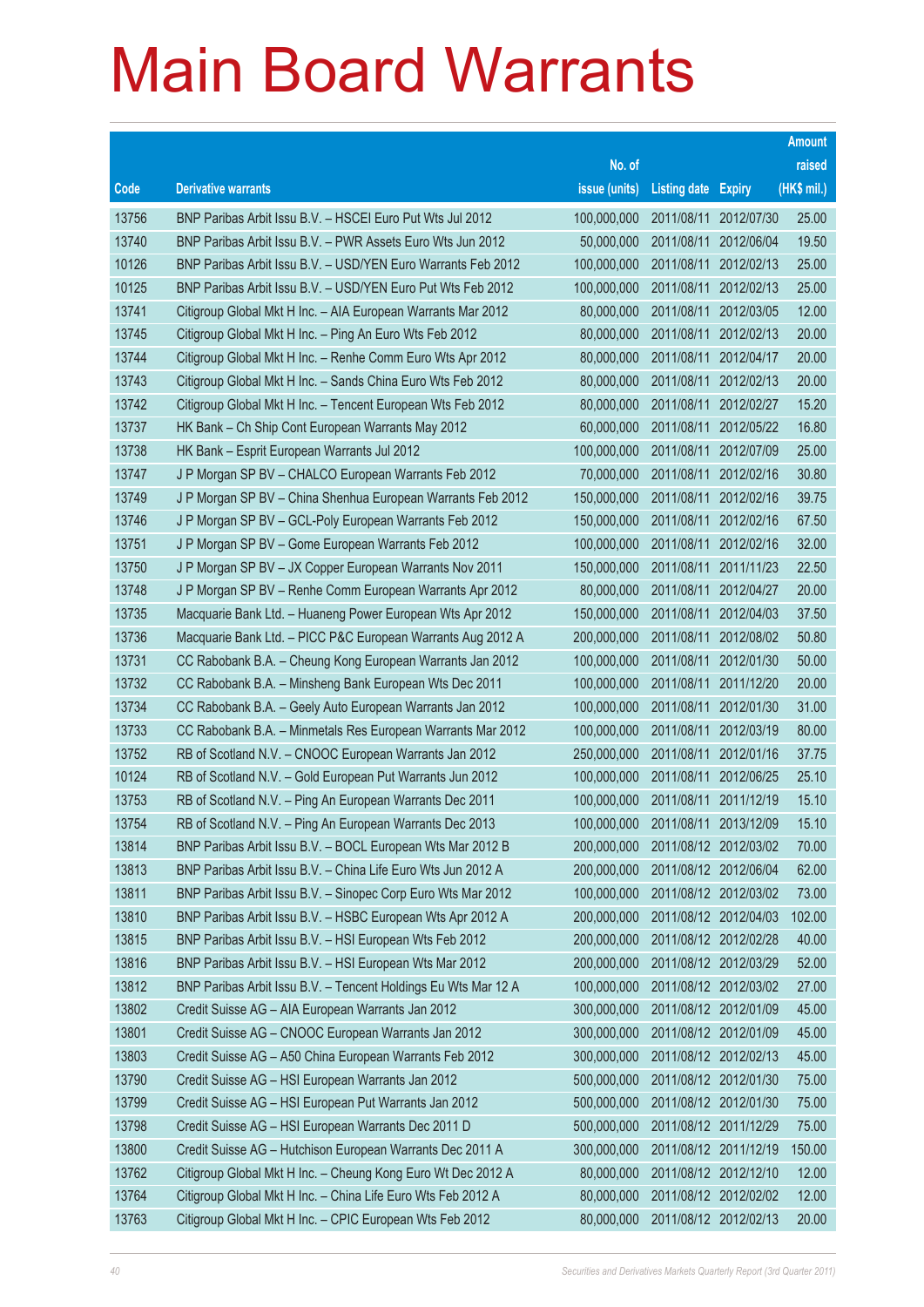|       |                                                              |               |                            |                       | <b>Amount</b> |
|-------|--------------------------------------------------------------|---------------|----------------------------|-----------------------|---------------|
|       |                                                              | No. of        |                            |                       | raised        |
| Code  | <b>Derivative warrants</b>                                   | issue (units) | <b>Listing date Expiry</b> |                       | (HK\$ mil.)   |
| 13765 | Citigroup Global Mkt H Inc. - HSI European Wts Dec 2011 A    | 80,000,000    | 2011/08/12 2011/12/29      |                       | 12.00         |
| 13767 | J P Morgan SP BV - Belle Int'l European Warrants Mar 2012    | 100,000,000   |                            | 2011/08/12 2012/03/27 | 15.00         |
| 13769 | J P Morgan SP BV - Esprit European Wts Jun 2012              | 80,000,000    | 2011/08/12 2012/06/08      |                       | 20.00         |
| 13770 | J P Morgan SP BV - Evergrande European Warrants Feb 2012     | 100,000,000   |                            | 2011/08/12 2012/02/16 | 45.00         |
| 13766 | J P Morgan SP BV - R&F Ppt European Warrants Nov 2012        | 100,000,000   |                            | 2011/08/12 2012/11/09 | 15.00         |
| 13768 | J P Morgan SP BV - Lenovo European Warrants Feb 2012         | 80,000,000    |                            | 2011/08/12 2012/02/16 | 20.00         |
| 13825 | KBC Fin Products Int'l Ltd. - BOCL European Wts Feb 2012     | 108,000,000   | 2011/08/12 2012/02/13      |                       | 31.32         |
| 13826 | KBC Fin Products Int'l Ltd. - BOCL Euro Put Wts Mar 2012     | 80,000,000    | 2011/08/12 2012/03/01      |                       | 20.00         |
| 13821 | KBC Fin Products Int'l Ltd. - Ch Mobile Eu Put Wt Feb 2012   | 108,000,000   |                            | 2011/08/12 2012/02/13 | 27.00         |
| 13817 | KBC Fin Products Int'l Ltd. - CK(H) Euro Put Wts Jun 2012    | 80,000,000    |                            | 2011/08/12 2012/06/04 | 15.20         |
| 13823 | KBC Fin Products Int'l Ltd. - China Life Eur Put Wt Apr 2012 | 108,000,000   | 2011/08/12 2012/04/10      |                       | 27.00         |
| 13824 | KBC Fin Products Int'l Ltd. - A50 Ch Euro Put Wts Feb 2012   | 80,000,000    | 2011/08/12 2012/02/01      |                       | 12.00         |
| 13820 | KBC Fin Products Int'l Ltd. - HKEx Euro Warrants Jul 2012    | 188,000,000   |                            | 2011/08/12 2012/07/23 | 28.20         |
| 13818 | KBC Fin Products Int'l Ltd. - HSBC Euro Put Wts Feb 2012     | 108,000,000   |                            | 2011/08/12 2012/02/13 | 35.64         |
| 13807 | KBC Fin Products Int'l Ltd. - HSCEI Euro Put Wts Feb 2012 A  | 100,000,000   | 2011/08/12 2012/02/28      |                       | 25.00         |
| 13808 | KBC Fin Products Int'l Ltd. - HSI Euro Put Wts Feb 2012      | 200,000,000   |                            | 2011/08/12 2012/02/28 | 50.00         |
| 13806 | KBC Fin Products Int'l Ltd. - HSI European Wts Dec 2011 F    | 200,000,000   |                            | 2011/08/12 2011/12/29 | 36.00         |
| 13819 | KBC Fin Products Int'l Ltd. - Hutchison Eur Put Wts Feb 2012 | 80,000,000    |                            | 2011/08/12 2012/02/13 | 27.20         |
| 13822 | KBC Fin Products Int'l Ltd. - Ping An Euro Put Wts Feb 2012  | 68,000,000    | 2011/08/12 2012/02/13      |                       | 37.40         |
| 13804 | Macquarie Bank Ltd. - BOCL European Warrants Apr 2012        | 150,000,000   | 2011/08/12 2012/04/03      |                       | 37.50         |
| 13793 | Macquarie Bank Ltd. - CITIC Pacific European Wts Jul 2012    | 200,000,000   |                            | 2011/08/12 2012/07/05 | 50.40         |
| 13796 | Macquarie Bank Ltd. - China Life European Wts Aug 2012       | 150,000,000   | 2011/08/12 2012/08/02      |                       | 37.50         |
| 13797 | Macquarie Bank Ltd. - COSCO Pacific European Wts Aug 2012 A  | 150,000,000   |                            | 2011/08/12 2012/08/02 | 37.50         |
| 13791 | Macquarie Bank Ltd. - Cathay Pacific European Wts Jan 2012   | 200,000,000   | 2011/08/12 2012/01/18      |                       | 30.40         |
| 13794 | Macquarie Bank Ltd. - Ch Ship Cont European Wts Jul 2012     | 200,000,000   |                            | 2011/08/12 2012/07/05 | 50.20         |
| 13795 | Macquarie Bank Ltd. - HKEx European Warrants Jul 2012        | 200,000,000   | 2011/08/12 2012/07/05      |                       | 50.00         |
| 13805 | Macquarie Bank Ltd. - HSCEI European Warrants Apr 2012       | 150,000,000   | 2011/08/12 2012/04/27      |                       | 37.50         |
| 13792 | Macquarie Bank Ltd. - Nine Dragons European Wts Aug 2013     | 200,000,000   | 2011/08/12 2013/08/02      |                       | 50.00         |
| 13771 | Macquarie Bank Ltd. - SHK Ppt European Warrants Apr 2013     | 500,000,000   | 2011/08/12 2013/04/12      |                       | 77.50         |
| 13783 | Merrill Lynch Int'l & Co. C.V. - CK(H) Euro Put Wts Dec 2011 | 80,000,000    | 2011/08/12 2011/12/19      |                       | 32.40         |
| 13787 | Merrill Lynch Int'l & Co. C.V. - HKEx Euro Wts Feb 2012      | 80,000,000    | 2011/08/12 2012/02/24      |                       | 12.16         |
| 13784 | Merrill Lynch Int'l & Co. C.V. - Hutchison Eur Wt Nov 2011 D | 80,000,000    | 2011/08/12 2011/11/16      |                       | 23.60         |
| 13785 | Merrill Lynch Int'l & Co. C.V. - Hutchison Eur Wt Nov 2011 E | 80,000,000    | 2011/08/12 2011/11/21      |                       | 14.16         |
| 13786 | Merrill Lynch Int'l & Co. C.V. - Hutchison Eur Wt Dec 2011 A | 80,000,000    | 2011/08/12 2011/12/19      |                       | 42.40         |
| 13789 | Merrill Lynch Int'l & Co. C.V. - SHK Ppt Euro Wts Dec 2011 A | 80,000,000    | 2011/08/12 2011/12/19      |                       | 29.20         |
| 13773 | RB of Scotland N.V. - HSI European Warrants Feb 2012         | 250,000,000   | 2011/08/12 2012/02/28      |                       | 37.75         |
| 13775 | RB of Scotland N.V. - HSI European Put Warrants Mar 2012     | 250,000,000   | 2011/08/12 2012/03/29      |                       | 62.75         |
| 13772 | RB of Scotland N.V. - HSI European Warrants Dec 2011 C       | 250,000,000   | 2011/08/12 2011/12/29      |                       | 37.75         |
| 13788 | RB of Scotland N.V. - HSI European Put Warrants Dec 2011 D   | 250,000,000   | 2011/08/12 2011/12/29      |                       | 37.75         |
| 13774 | RB of Scotland N.V. - HSI European Put Warrants Jan 2012 B   | 250,000,000   |                            | 2011/08/12 2012/01/30 | 37.75         |
| 13776 | SGA Societe Generale Acceptance N.V. - CCB Eur Wt Jan 2012 A | 150,000,000   | 2011/08/12 2012/01/09      |                       | 64.50         |
| 13781 | SGA Societe Generale Acceptance N.V. - HSI Eur Wt Feb 2012   | 300,000,000   | 2011/08/12 2012/02/28      |                       | 54.00         |
| 13779 | SGA Societe Generale Acceptance N.V. - HSI Eur Wt Jan 2012 B | 300,000,000   | 2011/08/12 2012/01/30      |                       | 51.00         |
| 13780 | SGA Societe Generale Acceptance N.V. - HSI Eur Wt Jan 2012 C | 300,000,000   | 2011/08/12 2012/01/30      |                       | 48.00         |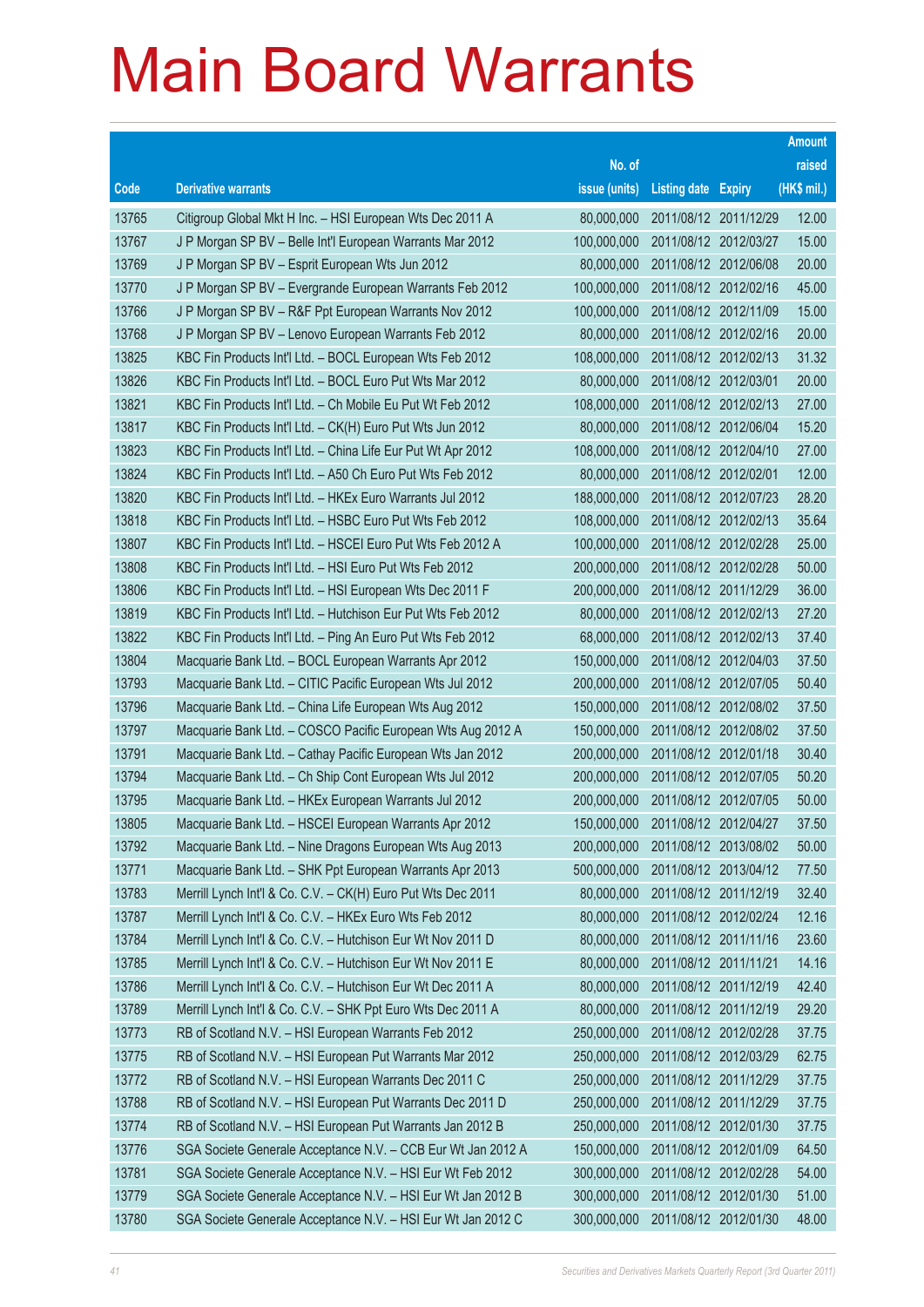|         |                                                                |               |                            |                       | <b>Amount</b> |
|---------|----------------------------------------------------------------|---------------|----------------------------|-----------------------|---------------|
|         |                                                                | No. of        |                            |                       | raised        |
| Code    | <b>Derivative warrants</b>                                     | issue (units) | <b>Listing date Expiry</b> |                       | (HK\$ mil.)   |
| 13782   | SGA Societe Generale Acceptance N.V. - HSI Eu Put Wt Jan 12D   | 300,000,000   |                            | 2011/08/12 2012/01/30 | 51.00         |
| 13777   | SGA Societe Generale Acceptance N.V. - HWL Eur Wt Jan 2012 A   | 150,000,000   |                            | 2011/08/12 2012/01/18 | 66.00         |
| 13809   | SGA Societe Generale Acceptance N.V. - HWL Eur Wt Mar 2012 A   | 300,000,000   | 2011/08/12 2012/03/21      |                       | 45.00         |
| 13778   | SGA Societe Generale Acceptance N.V. - ICBC Eu Wt Jan 2012 A   | 150,000,000   |                            | 2011/08/12 2012/01/18 | 45.00         |
| 13760   | UBS AG - China Life European Warrants Jan 2012                 | 300,000,000   |                            | 2011/08/12 2012/01/18 | 45.00         |
| 13758   | UBS AG - CNOOC European Warrants Dec 2011 B                    | 200,000,000   |                            | 2011/08/12 2011/12/30 | 30.00         |
| 13759   | UBS AG - CNOOC European Warrants Mar 2012                      | 200,000,000   |                            | 2011/08/12 2012/03/12 | 50.00         |
| 13757   | UBS AG - HKEx European Warrants Mar 2012 A                     | 300,000,000   |                            | 2011/08/12 2012/03/19 | 75.00         |
| 13761   | UBS AG - HSI European Warrants Dec 2011 C                      | 300,000,000   |                            | 2011/08/12 2011/12/29 | 57.00         |
| 12817 # | HK Bank - HSI European Warrants Dec 2011 H                     | 250,000,000   |                            | 2011/08/12 2011/12/29 | 29.00         |
| 21304 # | UBS AG - CC Bank European Warrants Jun 2012                    | 700,000,000   |                            | 2011/08/12 2012/06/28 | 30.10         |
| 13887   | Credit Suisse AG - BOCL European Warrants Jan 2012             | 200,000,000   |                            | 2011/08/15 2012/01/30 | 30.00         |
| 13882   | Credit Suisse AG - Cheung Kong European Warrants Dec 2012      | 200,000,000   |                            | 2011/08/15 2012/12/10 | 30.00         |
| 13883   | Credit Suisse AG - HSBC European Wts Jan 2012                  | 300,000,000   |                            | 2011/08/15 2012/01/03 | 90.00         |
| 13889   | Credit Suisse AG - HSBC European Wts Mar 2016                  | 300,000,000   |                            | 2011/08/15 2016/03/30 | 45.00         |
| 13888   | Credit Suisse AG - Hutchison European Warrants Jan 2012        | 300,000,000   |                            | 2011/08/15 2012/01/30 | 45.00         |
| 13886   | Credit Suisse AG - Ping An European Warrants Dec 2012 A        | 300,000,000   | 2011/08/15 2012/12/21      |                       | 45.00         |
| 13884   | Credit Suisse AG - SHK Ppt European Warrants Sep 2012          | 200,000,000   |                            | 2011/08/15 2012/09/10 | 30.00         |
| 13885   | Credit Suisse AG - Tencent Holdings European Wts Jan 2012      | 300,000,000   | 2011/08/15 2012/01/16      |                       | 45.00         |
| 13836   | Citigroup Global Mkt H Inc. - Alibaba Euro Warrants Jun 2012 A | 80,000,000    |                            | 2011/08/15 2012/06/29 | 20.00         |
| 13829   | Citigroup Global Mkt H Inc. - CHALCO European Wts Jun 2013     | 80,000,000    |                            | 2011/08/15 2013/06/17 | 12.00         |
| 13833   | Citigroup Global Mkt H Inc. - BBMG European Wts Apr 2012       | 80,000,000    |                            | 2011/08/15 2012/04/17 | 20.00         |
| 13832   | Citigroup Global Mkt H Inc. - CNOOC European Wts Apr 2012      | 80,000,000    |                            | 2011/08/15 2012/04/17 | 12.00         |
| 13830   | Citigroup Global Mkt H Inc. - Dongfeng European Wts Apr 2012   | 80,000,000    |                            | 2011/08/15 2012/04/17 | 20.00         |
| 13831   | Citigroup Global Mkt H Inc. - A50 China Euro Wts Apr 2012      | 80,000,000    |                            | 2011/08/15 2012/04/20 | 12.00         |
| 13837   | Citigroup Global Mkt H Inc. - HKEx European Wts Jul 2012       | 80,000,000    | 2011/08/15 2012/07/23      |                       | 12.00         |
| 13835   | Citigroup Global Mkt H Inc. - HSBC European Wts May 2012       | 80,000,000    | 2011/08/15 2012/05/25      |                       | 12.00         |
| 13828   | Citigroup Global Mkt H Inc. - HSCEI European Wts Feb 2012      | 80,000,000    | 2011/08/15 2012/02/28      |                       | 20.00         |
| 13838   | Citigroup Global Mkt H Inc. - Hutchison Euro Wts Feb 2012      | 80,000,000    |                            | 2011/08/15 2012/02/06 | 12.00         |
| 13834   | Citigroup Global Mkt H Inc. - SHK Ppt European Wts Sep 2012    | 80,000,000    |                            | 2011/08/15 2012/09/05 | 12.00         |
| 13863   | HK Bank - HSCEI European Warrants Sep 2012                     | 150,000,000   |                            | 2011/08/15 2012/09/27 | 37.50         |
| 13869   | HK Bank - HSI European Warrants Feb 2012                       | 300,000,000   |                            | 2011/08/15 2012/02/28 | 75.00         |
| 13867   | HK Bank - HSI European Warrants Mar 2012                       | 300,000,000   |                            | 2011/08/15 2012/03/29 | 75.00         |
| 13868   | HK Bank - HSI European Warrants Mar 2012 A                     | 300,000,000   | 2011/08/15 2012/03/29      |                       | 75.00         |
| 13858   | J P Morgan SP BV - China Life European Warrants Dec 2011 B     | 200,000,000   |                            | 2011/08/15 2011/12/23 | 30.00         |
| 13859   | J P Morgan SP BV - China Life European Warrants Dec 2011 C     | 200,000,000   |                            | 2011/08/15 2011/12/08 | 36.60         |
| 13848   | J P Morgan SP BV - HKEx European Warrants Dec 2012             | 200,000,000   |                            | 2011/08/15 2012/12/27 | 30.00         |
| 13847   | J P Morgan SP BV - HKEx European Put Wts Jun 2012              | 200,000,000   | 2011/08/15 2012/06/18      |                       | 50.00         |
| 13845   | J P Morgan SP BV - Yanzhou Coal European Warrants Feb 2012     | 100,000,000   | 2011/08/15 2012/02/16      |                       | 26.00         |
| 13846   | J P Morgan SP BV - Yanzhou Coal European Warrants Jun 2012     | 100,000,000   | 2011/08/15 2012/06/25      |                       | 25.00         |
| 13877   | KBC Fin Products Int'l Ltd. - AIA Euro Put Warrants Jul 2012   | 108,000,000   |                            | 2011/08/15 2012/07/10 | 27.00         |
| 13876   | KBC Fin Products Int'l Ltd. - Ch Mobile Eu Put Wt Jan 2012     | 128,000,000   | 2011/08/15 2012/01/04      |                       | 19.20         |
| 13875   | KBC Fin Products Int'l Ltd. - CNOOC Euro Put Wts Jun 2012      | 80,000,000    | 2011/08/15 2012/06/01      |                       | 20.00         |
| 13872   | KBC Fin Products Int'l Ltd. - Sinopec Corp Eu Put Wt Mar 2012  | 68,000,000    | 2011/08/15 2012/03/01      |                       | 34.00         |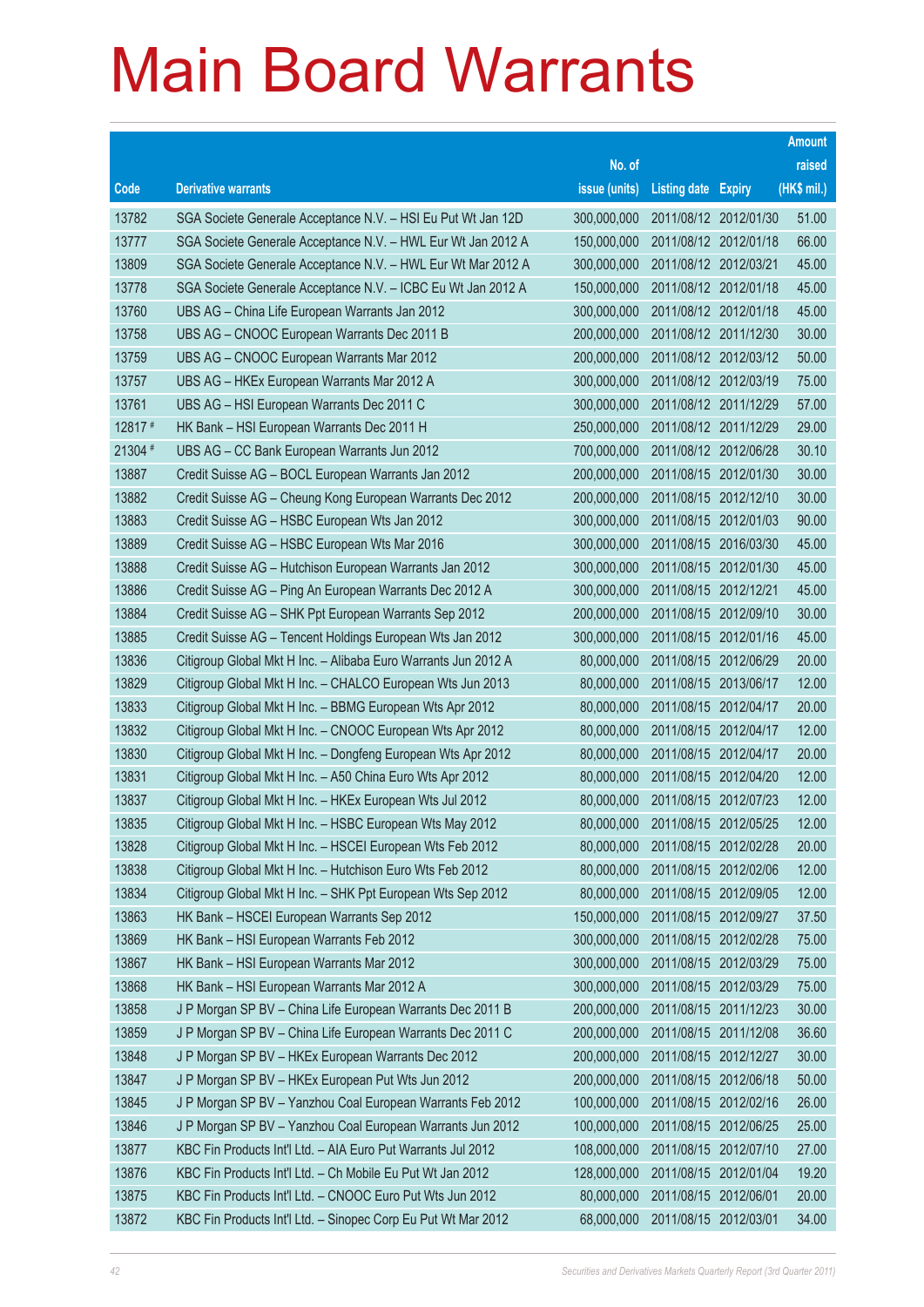|       |                                                                |               |                            |                       | <b>Amount</b> |
|-------|----------------------------------------------------------------|---------------|----------------------------|-----------------------|---------------|
|       |                                                                | No. of        |                            |                       | raised        |
| Code  | <b>Derivative warrants</b>                                     | issue (units) | <b>Listing date Expiry</b> |                       | (HK\$ mil.)   |
| 13873 | KBC Fin Products Int'l Ltd. - HKEx European Put Wts Jul 2012   | 108,000,000   |                            | 2011/08/15 2012/07/03 | 27.00         |
| 13870 | KBC Fin Products Int'l Ltd. - HSI Euro Put Wts Mar 2012 A      | 200,000,000   |                            | 2011/08/15 2012/03/29 | 50.00         |
| 13874 | KBC Fin Products Int'l Ltd. - PetroChina Eur Put Wt Aug 2012   | 80,000,000    |                            | 2011/08/15 2012/08/10 | 20.00         |
| 13871 | KBC Fin Products Int'l Ltd. - SHK Ppt Euro Put Wts Aug 2012    | 80,000,000    |                            | 2011/08/15 2012/08/10 | 20.00         |
| 13827 | Macquarie Bank Ltd. - BankComm European Warrants Mar 2012      | 200,000,000   |                            | 2011/08/15 2012/03/02 | 50.00         |
| 13843 | Merrill Lynch Int'l & Co. C.V. - HSBC Euro Wts Jan 2012        | 80,000,000    |                            | 2011/08/15 2012/01/16 | 16.64         |
| 13844 | Merrill Lynch Int'l & Co. C.V. - HSBC Euro Wts Jan 2012 A      | 80,000,000    |                            | 2011/08/15 2012/01/10 | 22.00         |
| 13840 | Merrill Lynch Int'l & Co. C.V. - PetroChina Eu Wt Feb 2012     | 80,000,000    |                            | 2011/08/15 2012/02/27 | 48.00         |
| 13839 | Merrill Lynch Int'l & Co. C.V. - PetroChina Eu Wt Mar 2012     | 80,000,000    |                            | 2011/08/15 2012/03/05 | 29.60         |
| 13842 | Merrill Lynch Int'l & Co. C.V. - Tencent Euro Wts Feb 2012 A   | 80,000,000    |                            | 2011/08/15 2012/02/27 | 20.80         |
| 13841 | Merrill Lynch Int'l & Co. C.V. - Tencent Euro Wts Mar 2012 A   | 80,000,000    |                            | 2011/08/15 2012/03/19 | 20.00         |
| 13865 | RB of Scotland N.V. - HSI European Put Warrants Apr 2012       | 250,000,000   |                            | 2011/08/15 2012/04/27 | 62.75         |
| 13864 | RB of Scotland N.V. - HSI European Warrants Jan 2012 C         | 250,000,000   |                            | 2011/08/15 2012/01/30 | 37.75         |
| 13849 | SGA Societe Generale Acceptance N.V. - BOCL Eu Wt Mar 2012     | 200,000,000   |                            | 2011/08/15 2012/03/26 | 80.00         |
| 13851 | SGA Societe Generale Acceptance N.V. - CLife Eu Wt Dec 2011C   | 300,000,000   |                            | 2011/08/15 2011/12/19 | 63.00         |
| 13850 | SGA Societe Generale Acceptance N.V. - CLife Eu Wt Feb 2012    | 300,000,000   |                            | 2011/08/15 2012/02/15 | 114.00        |
| 13852 | SGA Societe Generale Acceptance N.V. - CLife Eu Wt Feb 2012 A  | 300,000,000   |                            | 2011/08/15 2012/02/15 | 75.00         |
| 13853 | SGA Societe Generale Acceptance N.V. - Ch Mob Eu Wt Feb 2012 C | 200,000,000   |                            | 2011/08/15 2012/02/15 | 122.00        |
| 13866 | SGA Societe Generale Acceptance N.V. - CNOOC Eu Wt May 2012    | 300,000,000   |                            | 2011/08/15 2012/05/07 | 75.00         |
| 13857 | SGA Societe Generale Acceptance N.V. - CP&CC Eu Wt Feb 2012    | 100,000,000   |                            | 2011/08/15 2012/02/15 | 48.00         |
| 13856 | SGA Societe Generale Acceptance N.V. - HSBC Eu Wt Feb 2012     | 300,000,000   |                            | 2011/08/15 2012/02/15 | 114.00        |
| 13855 | SGA Societe Generale Acceptance N.V. - HSI Eu Put Wt Feb 2012  | 300,000,000   | 2011/08/15 2012/02/28      |                       | 78.00         |
| 13854 | SGA Societe Generale Acceptance N.V. - HSI Eur Wt Feb 2012 A   | 300,000,000   |                            | 2011/08/15 2012/02/28 | 75.00         |
| 13862 | UBS AG - China Life European Warrants Nov 2011 B               | 300,000,000   | 2011/08/15 2011/11/28      |                       | 45.00         |
| 13861 | UBS AG - HSI European Warrants Jan 2012                        | 300,000,000   |                            | 2011/08/15 2012/01/30 | 45.00         |
| 13860 | UBS AG - HSI European Warrants Feb 2012                        | 300,000,000   | 2011/08/15 2012/02/28      |                       | 75.00         |
| 13922 | BNP Paribas Arbit Issu B.V. – CC Bank Euro Wts Mar 2012 B      | 200,000,000   |                            | 2011/08/16 2012/03/02 | 98.00         |
| 13923 | BNP Paribas Arbit Issu B.V. - HSBC European Wts Apr 2012 B     | 200,000,000   |                            | 2011/08/16 2012/04/03 | 142.00        |
| 13927 | BNP Paribas Arbit Issu B.V. - HSI European Wts Apr 2012        | 200,000,000   | 2011/08/16 2012/04/27      |                       | 50.00         |
| 13926 | BNP Paribas Arbit Issu B.V. - HSI European Wts Aug 2012        | 200,000,000   |                            | 2011/08/16 2012/08/30 | 50.00         |
| 13929 | BNP Paribas Arbit Issu B.V. - HSI Euro Put Wts Mar 2012        | 200,000,000   |                            | 2011/08/16 2012/03/29 | 88.00         |
| 13928 | BNP Paribas Arbit Issu B.V. - HSI Euro Put Wts Apr 2012        | 200,000,000   |                            | 2011/08/16 2012/04/27 | 76.00         |
| 13946 | Credit Suisse AG - A50 China European Warrants Aug 2012        | 300,000,000   |                            | 2011/08/16 2012/08/06 | 45.00         |
| 13945 | Credit Suisse AG - HSI European Put Warrants Feb 2012 D        | 500,000,000   |                            | 2011/08/16 2012/02/28 | 125.00        |
| 13941 | Citigroup Global Mkt H Inc. - China Mobile Eur Wt Feb 2012     | 80,000,000    |                            | 2011/08/16 2012/02/27 | 20.00         |
| 13942 | Citigroup Global Mkt H Inc. - CC Bank European Wt Feb 2012 A   | 80,000,000    |                            | 2011/08/16 2012/02/27 | 20.00         |
| 13944 | Citigroup Global Mkt H Inc. - HSBC European Wts Feb 2012       | 80,000,000    |                            | 2011/08/16 2012/02/27 | 20.00         |
| 13940 | Citigroup Global Mkt H Inc. - Hutchison Euro Wts Feb 2012 A    | 80,000,000    |                            | 2011/08/16 2012/02/27 | 20.00         |
| 13943 | Citigroup Global Mkt H Inc. - ICBC European Wts Feb 2012       | 80,000,000    |                            | 2011/08/16 2012/02/27 | 20.00         |
| 13903 | HK Bank - HSI European Warrants Mar 2012 B                     | 300,000,000   |                            | 2011/08/16 2012/03/29 | 75.00         |
| 13925 | HK Bank - HSI European Put Warrants Mar 2012 C                 | 150,000,000   |                            | 2011/08/16 2012/03/29 | 37.50         |
| 13913 | J P Morgan SP BV - Agricultural Bk Euro Warrants Feb 2012      | 150,000,000   |                            | 2011/08/16 2012/02/16 | 49.35         |
| 13912 | J P Morgan SP BV - AIA European Warrants Feb 2012 A            | 200,000,000   |                            | 2011/08/16 2012/02/16 | 50.00         |
| 13911 | J P Morgan SP BV - China Mob European Wts Feb 2012             | 200,000,000   |                            | 2011/08/16 2012/02/16 | 62.80         |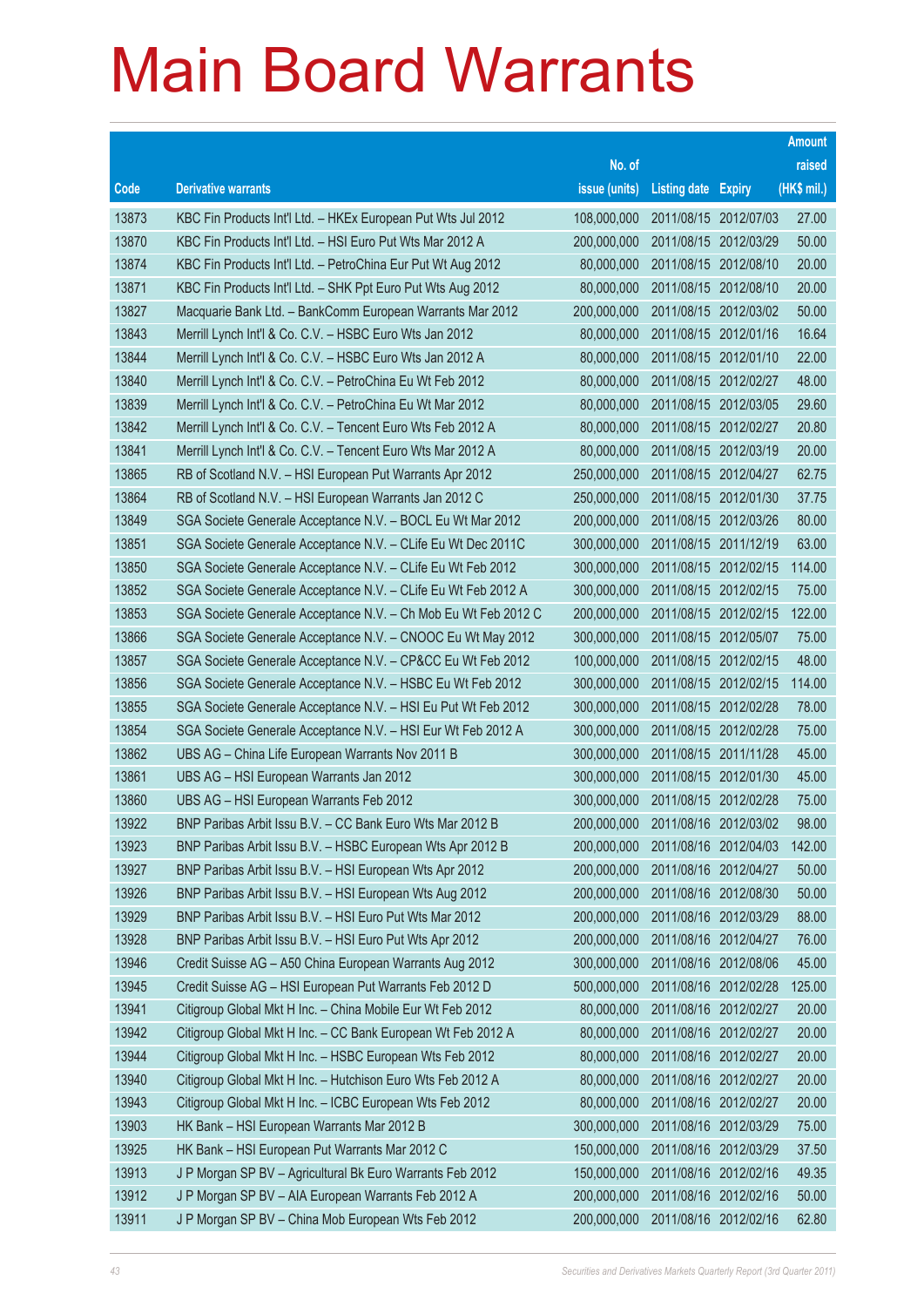|       |                                                              |               |                            |                       | <b>Amount</b> |
|-------|--------------------------------------------------------------|---------------|----------------------------|-----------------------|---------------|
|       |                                                              | No. of        |                            |                       | raised        |
| Code  | <b>Derivative warrants</b>                                   | issue (units) | <b>Listing date Expiry</b> |                       | (HK\$ mil.)   |
| 13916 | J P Morgan Int'l Der. Ltd. - CC Bank European Wts Feb 2012   | 200,000,000   | 2011/08/16 2012/02/16      |                       | 78.00         |
| 13909 | J P Morgan SP BV - CPIC European Warrants Feb 2012           | 100,000,000   | 2011/08/16 2012/02/16      |                       | 25.00         |
| 13914 | J P Morgan SP BV - HKEx European Warrants Oct 2012           | 200,000,000   | 2011/08/16 2012/10/25      |                       | 32.00         |
| 13906 | J P Morgan SP BV - HSBC European Warrants Feb 2012           | 200,000,000   |                            | 2011/08/16 2012/02/16 | 56.00         |
| 13905 | J P Morgan SP BV - HSBC European Warrants Apr 2012           | 200,000,000   |                            | 2011/08/16 2012/04/03 | 50.00         |
| 13904 | J P Morgan SP BV - HSBC European Put Warrants Feb 2012       | 200,000,000   |                            | 2011/08/16 2012/02/16 | 64.00         |
| 13910 | J P Morgan SP BV - Hutchison European Warrants Feb 2012 A    | 150,000,000   | 2011/08/16 2012/02/16      |                       | 43.95         |
| 13907 | J P Morgan SP BV - ICBC European Warrants Feb 2012           | 150,000,000   |                            | 2011/08/16 2012/02/16 | 49.05         |
| 13921 | KBC Fin Products Int'l Ltd. - A50 Ch Euro Wts Aug 2012       | 188,000,000   | 2011/08/16 2012/08/01      |                       | 28.20         |
| 13955 | KBC Fin Products Int'l Ltd. - HKEx Euro Warrants Aug 2012    | 158,000,000   |                            | 2011/08/16 2012/08/08 | 39.50         |
| 13920 | KBC Fin Products Int'l Ltd. - HSBC European Wts Jan 2012 A   | 108,000,000   | 2011/08/16 2012/01/16      |                       | 37.80         |
| 13919 | KBC Fin Products Int'l Ltd. - HSBC European Wts Feb 2012 A   | 98,000,000    |                            | 2011/08/16 2012/02/16 | 49.00         |
| 13952 | KBC Fin Products Int'l Ltd. - HSCEI Euro Wts Mar 2012 A      | 100,000,000   |                            | 2011/08/16 2012/03/29 | 25.00         |
| 13953 | KBC Fin Products Int'l Ltd. - HSCEI Euro Wts Mar 2012 B      | 100,000,000   |                            | 2011/08/16 2012/03/29 | 25.00         |
| 13954 | KBC Fin Products Int'l Ltd. - HSI European Wts Feb 2012      | 200,000,000   | 2011/08/16 2012/02/28      |                       | 50.00         |
| 13924 | KBC Fin Products Int'l Ltd. - HSI Euro Put Wts Mar 2012 B    | 200,000,000   |                            | 2011/08/16 2012/03/29 | 50.00         |
| 13902 | Macquarie Bank Ltd. - CM Bank European Warrants Jun 2012     | 200,000,000   |                            | 2011/08/16 2012/06/04 | 50.00         |
| 13901 | Macquarie Bank Ltd. - HKEx European Warrants Aug 2012        | 200,000,000   |                            | 2011/08/16 2012/08/02 | 50.00         |
| 13898 | Macquarie Bank Ltd. - HSI European Warrants Feb 2012         | 200,000,000   | 2011/08/16 2012/02/28      |                       | 50.00         |
| 13899 | Macquarie Bank Ltd. - Tencent European Warrants Mar 2012     | 250,000,000   | 2011/08/16 2012/03/02      |                       | 77.00         |
| 13900 | Macquarie Bank Ltd. - Tencent European Warrants Mar 2012 A   | 250,000,000   |                            | 2011/08/16 2012/03/02 | 62.50         |
| 13892 | Merrill Lynch Int'l & Co. C.V. - BOCL European Wt Feb 2012 B | 80,000,000    |                            | 2011/08/16 2012/02/27 | 18.40         |
| 13893 | Merrill Lynch Int'l & Co. C.V. - China Life Eu Wt Feb 2012 B | 80,000,000    | 2011/08/16 2012/02/27      |                       | 20.00         |
| 13894 | Merrill Lynch Int'l & Co. C.V. - Ch Mobile Eur Wt Nov 2011 A | 80,000,000    |                            | 2011/08/16 2011/11/22 | 17.12         |
| 13896 | Merrill Lynch Int'l & Co. C.V. - CNOOC European Wts Jun 2012 | 80,000,000    |                            | 2011/08/16 2012/06/25 | 20.00         |
| 13895 | Merrill Lynch Int'l & Co. C.V. - CNOOC European Wts Sep 2012 | 80,000,000    | 2011/08/16 2012/09/24      |                       | 20.00         |
| 13897 | Merrill Lynch Int'l & Co. C.V. - Sinopec Euro Wts Feb 2012 A | 80,000,000    |                            | 2011/08/16 2012/02/27 | 34.40         |
| 13890 | Merrill Lynch Int'l & Co. C.V. - HSI European Wts Jan 2012 G | 200,000,000   | 2011/08/16 2012/01/30      |                       | 35.00         |
| 13891 | Merrill Lynch Int'l & Co. C.V. - HSI European Wts Jan 2012 H | 200,000,000   | 2011/08/16 2012/01/30      |                       | 32.60         |
| 13935 | RB of Scotland N.V. - BOCL European Warrants Apr 2012        | 100,000,000   | 2011/08/16 2012/04/16      |                       | 25.10         |
| 13934 | CC Rabobank B.A. - CC Bank European Warrants Apr 2012        | 100,000,000   | 2011/08/16 2012/04/16      |                       | 25.10         |
| 13933 | RB of Scotland N.V. - China Life European Wts Apr 2012       | 200,000,000   | 2011/08/16 2012/04/03      |                       | 50.20         |
| 13932 | RB of Scotland N.V. - China Life European Wts Jun 2012       | 200,000,000   | 2011/08/16 2012/06/12      |                       | 50.20         |
| 13937 | RB of Scotland N.V. - HKEx European Warrants Oct 2012        | 200,000,000   | 2011/08/16 2012/10/10      |                       | 50.20         |
| 13939 | RB of Scotland N.V. - HSBC European Warrants Apr 2012        | 100,000,000   | 2011/08/16 2012/04/03      |                       | 25.10         |
| 13938 | RB of Scotland N.V. - HWL European Warrants Mar 2012 B       | 100,000,000   |                            | 2011/08/16 2012/03/12 | 25.10         |
| 13936 | RB of Scotland N.V. - ICBC European Warrants Apr 2012        | 100,000,000   | 2011/08/16 2012/04/16      |                       | 25.10         |
| 13917 | SGA Societe Generale Acceptance N.V. - HSI Eur Wt Feb 2012 B | 300,000,000   | 2011/08/16 2012/02/28      |                       | 87.00         |
| 13918 | SGA Societe Generale Acceptance N.V. - HSI Eur Wt Feb 2012 C | 300,000,000   | 2011/08/16 2012/02/28      |                       | 75.00         |
| 13947 | UBS AG - BOCL European Warrants Jan 2012 B                   | 200,000,000   | 2011/08/16 2012/01/30      |                       | 42.00         |
| 13949 | UBS AG - CC Bank European Warrants Feb 2012                  | 200,000,000   | 2011/08/16 2012/02/20      |                       | 134.00        |
| 13930 | UBS AG - Cheung Kong European Warrants Dec 2012 A            | 300,000,000   | 2011/08/16 2012/12/10      |                       | 45.00         |
| 13950 | UBS AG - A50 China European Warrants Aug 2012                | 200,000,000   | 2011/08/16 2012/08/01      |                       | 39.20         |
| 13951 | UBS AG - HSBC European Warrants Oct 2015                     | 500,000,000   |                            | 2011/08/16 2015/10/12 | 125.00        |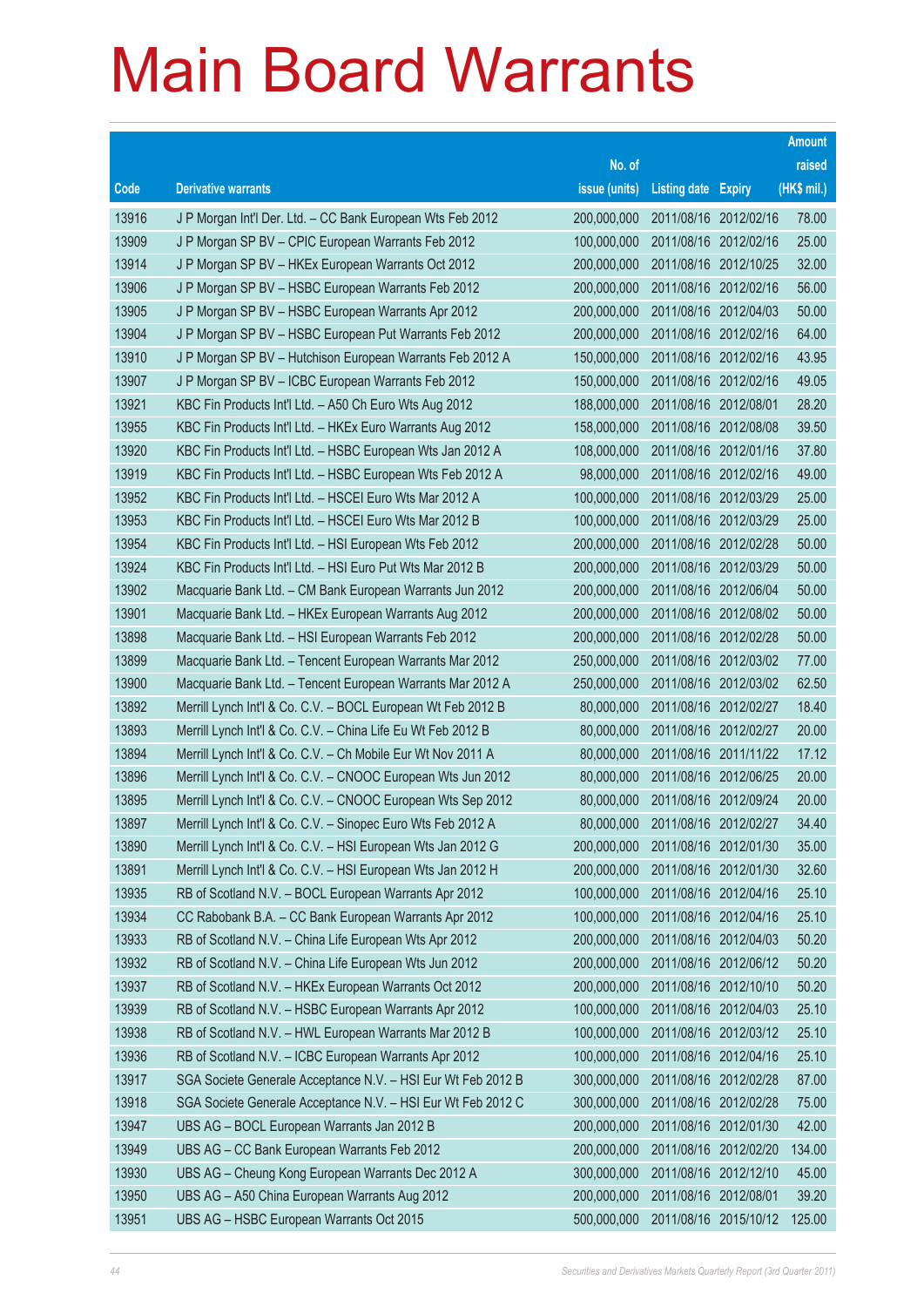|         |                                                               |               |                            | <b>Amount</b> |
|---------|---------------------------------------------------------------|---------------|----------------------------|---------------|
|         |                                                               | No. of        |                            | raised        |
| Code    | <b>Derivative warrants</b>                                    | issue (units) | <b>Listing date Expiry</b> | (HK\$ mil.)   |
| 13931   | UBS AG - Hutchison European Warrants Jan 2012                 | 500,000,000   | 2011/08/16 2012/01/20      | 75.00         |
| 13948   | UBS AG - ICBC European Warrants Feb 2012                      | 200,000,000   | 2011/08/16 2012/02/20      | 106.00        |
| 13994   | Citigroup Global Mkt H Inc. - BankComm Euro Wts Feb 2012 B    | 80,000,000    | 2011/08/17 2012/02/20      | 20.00         |
| 13991   | Citigroup Global Mkt H Inc. - Sinopec Corp Euro Wts Feb 2012  | 80,000,000    | 2011/08/17 2012/02/20      | 20.00         |
| 13993   | Citigroup Global Mkt H Inc. - China Shenhua Eu Wt Feb 2012 A  | 80,000,000    | 2011/08/17 2012/02/20      | 20.00         |
| 13995   | Citigroup Global Mkt H Inc. - HSCEI Euro Put Wts Feb 2012 B   | 80,000,000    | 2011/08/17 2012/02/28      | 20.00         |
| 13996   | Citigroup Global Mkt H Inc. - HSI European Put Wts Feb 2012   | 100,000,000   | 2011/08/17 2012/02/28      | 25.00         |
| 13990   | Citigroup Global Mkt H Inc. - Jiangxi Copper Eur Wt Feb 2012  | 80,000,000    | 2011/08/17 2012/02/20      | 20.00         |
| 13992   | Citigroup Global Mkt H Inc. - PetroChina Euro Wts Apr 2012    | 80,000,000    | 2011/08/17 2012/04/26      | 12.80         |
| 13989   | Bank of East Asia - China Life European Warrants Apr 2012     | 65,000,000    | 2011/08/17 2012/04/23      | 16.25         |
| 13987   | Bank of East Asia - Li & Fung European Warrants Sep 2012      | 115,000,000   | 2011/08/17 2012/09/24      | 28.75         |
| 13988   | Bank of East Asia - Yanzhou Coal European Warrants Apr 2012   | 55,000,000    | 2011/08/17 2012/04/23      | 14.30         |
| 13985   | J P Morgan SP BV - Agricultural Bk Euro Warrants Jul 2015     | 500,000,000   | 2011/08/17 2015/07/08      | 75.00         |
| 13984   | J P Morgan SP BV - China Mob European Wts Jun 2015            | 500,000,000   | 2011/08/17 2015/06/22      | 75.00         |
| 13982   | J P Morgan SP BV - Hutchison European Warrants Dec 2013       | 500,000,000   | 2011/08/17 2013/12/30      | 75.00         |
| 13983   | J P Morgan SP BV - Hutchison European Warrants Dec 2013 A     | 500,000,000   | 2011/08/17 2013/12/16      | 75.00         |
| 13981   | J P Morgan SP BV - Ping An European Warrants Nov 2013         | 300,000,000   | 2011/08/17 2013/11/28      | 45.00         |
| 13980   | KBC Fin Products Int'l Ltd. - Hutchison Euro Wts Feb 2012 A   | 198,000,000   | 2011/08/17 2012/02/08      | 29.70         |
| 13979   | Macquarie Bank Ltd. - CC Bank European Warrants Mar 2012      | 220,000,000   | 2011/08/17 2012/03/05      | 93.28         |
| 13958   | Merrill Lynch Int'l & Co. C.V. - Ag Bk Euro Wts Feb 2012 A    | 80,000,000    | 2011/08/17 2012/02/20      | 40.80         |
| 13961   | Merrill Lynch Int'l & Co. C.V. - BOCL European Wt Feb 2012 C  | 80,000,000    | 2011/08/17 2012/02/22      | 26.40         |
| 13962   | Merrill Lynch Int'l & Co. C.V. - BOCL European Wt Feb 2012 D  | 80,000,000    | 2011/08/17 2012/02/20      | 20.80         |
| 13957   | Merrill Lynch Int'l & Co. C.V. - Ch Mobile Eur Wt Jun 2015    | 80,000,000    | 2011/08/17 2015/06/25      | 12.00         |
| 13956   | Merrill Lynch Int'l & Co. C.V. - Ch Mobile Eur Wt Dec 2011 E  | 80,000,000    | 2011/08/17 2011/12/06      | 35.20         |
| 13963   | Merrill Lynch Int'l & Co. C.V. - Ch Mobile Eu Put Wt Dec 11F  | 80,000,000    | 2011/08/17 2011/12/07      | 40.00         |
| 13975   | Merrill Lynch Int'l & Co. C.V. - HSI European Wts Mar 2012    | 200,000,000   | 2011/08/17 2012/03/29      | 50.00         |
| 13976   | Merrill Lynch Int'l & Co. C.V. - HSI European Wts May 2012    | 200,000,000   | 2011/08/17 2012/05/30      | 50.00         |
| 13977   | Merrill Lynch Int'l & Co. C.V. - HSI Euro Put Wts Mar 2012 A  | 200,000,000   | 2011/08/17 2012/03/29      | 50.00         |
| 13978   | Merrill Lynch Int'l & Co. C.V. - HSI Euro Put Wts Mar 2012 B  | 200,000,000   | 2011/08/17 2012/03/29      | 51.00         |
| 13959   | Merrill Lynch Int'l & Co. C.V. - ICBC Euro Wts Feb 2012 A     | 80,000,000    | 2011/08/17 2012/02/22      | 44.80         |
| 13960   | Merrill Lynch Int'l & Co. C.V. - ICBC Euro Wts Feb 2012 B     | 80,000,000    | 2011/08/17 2012/02/20      | 34.80         |
| 13997   | RB of Scotland N.V. - AIA European Warrants Jun 2012 A        | 200,000,000   | 2011/08/17 2012/06/29      | 50.20         |
| 13998   | RB of Scotland N.V. - CNOOC European Warrants Nov 2012        | 250,000,000   | 2011/08/17 2012/11/16      | 62.75         |
| 10129   | RB of Scotland N.V. - Gold European Warrants Jun 2012 A       | 100,000,000   | 2011/08/17 2012/06/25      | 25.10         |
| 13964   | SGA Societe Generale Acceptance N.V. - AGBK Eu Wt Jan 2012 A  | 200,000,000   | 2011/08/17 2012/01/18      | 70.00         |
| 13965   | SGA Societe Generale Acceptance N.V. - BOCL Eu Wt Feb 2012 A  | 200,000,000   | 2011/08/17 2012/02/20      | 78.00         |
| 13986   | SGA Societe Generale Acceptance N.V. - CNOOC Eu Wt Feb 2012 A | 400,000,000   | 2011/08/17 2012/02/20      | 108.00        |
| 13967   | SGA Societe Generale Acceptance N.V. - SHK P Eu Wt Sep 2012   | 300,000,000   | 2011/08/17 2012/09/05      | 45.00         |
| 13968   | SGA Societe Generale Acceptance N.V. - Tencent Eu Wt Feb 2012 | 200,000,000   | 2011/08/17 2012/02/20      | 62.00         |
| 13969   | SGA Societe Generale Acceptance N.V. - Tencent Eu Wt Mar 2012 | 200,000,000   | 2011/08/17 2012/03/28      | 50.00         |
| 12797 # | Standard Chartered Bank-China Life European Wts Jan 2012      | 150,000,000   | 2011/08/17 2012/01/04      | 16.35         |
| 11298 # | Standard Chartered Bank - HSBC European Warrants Jun 2012     | 150,000,000   | 2011/08/17 2012/06/01      | 16.50         |
| 15550 # | UBS AG - HSBC European Warrants Dec 2011                      | 500,000,000   | 2011/08/17 2011/12/19      | 10.50         |
| 12772 # | UBS AG - HSI European Warrants Dec 2011 A                     | 700,000,000   | 2011/08/17 2011/12/29      | 57.40         |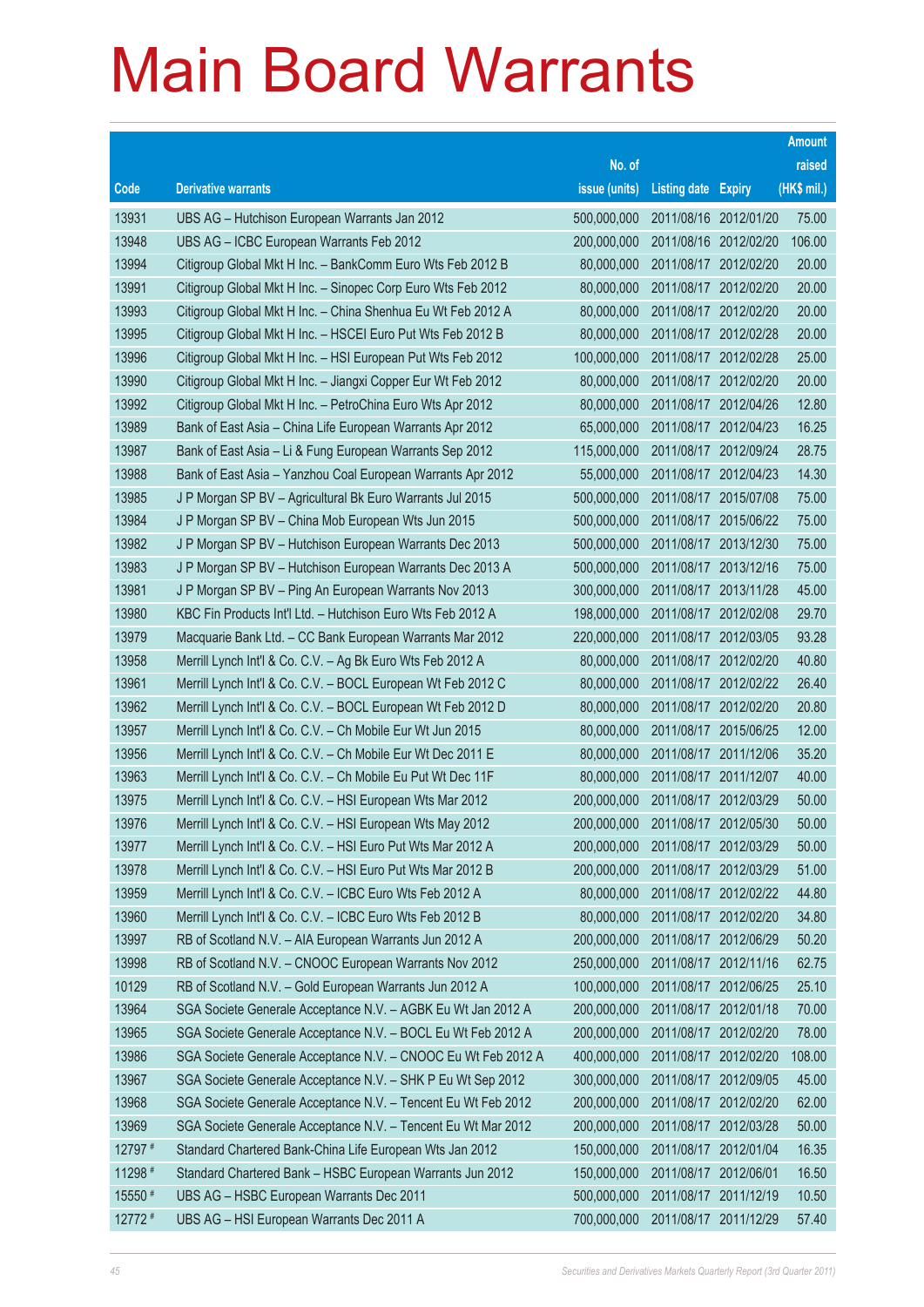|       |                                                               |               |                            | <b>Amount</b> |
|-------|---------------------------------------------------------------|---------------|----------------------------|---------------|
|       |                                                               | No. of        |                            | raised        |
| Code  | <b>Derivative warrants</b>                                    | issue (units) | <b>Listing date Expiry</b> | (HK\$ mil.)   |
| 14033 | Barclays Bank plc - HSI European Warrants Mar 2012            | 150,000,000   | 2011/08/18 2012/03/29      | 37.50         |
| 14034 | Barclays Bank plc - HSI European Put Warrants Mar 2012        | 150,000,000   | 2011/08/18 2012/03/29      | 37.50         |
| 14036 | Bank of East Asia – JIANC European Warrants May 2012          | 80,000,000    | 2011/08/18 2012/05/23      | 20.00         |
| 14035 | Bank of East Asia – MTRC European Warrants Nov 2012           | 60,000,000    | 2011/08/18 2012/11/23      | 15.00         |
| 14000 | HK Bank - HSI European Warrants Feb 2012 A                    | 300,000,000   | 2011/08/18 2012/02/28      | 75.00         |
| 14001 | HK Bank - HSI European Warrants Feb 2012 B                    | 300,000,000   | 2011/08/18 2012/02/28      | 75.00         |
| 14020 | J P Morgan SP BV - CHALCO European Warrants Jun 2013          | 300,000,000   | 2011/08/18 2013/06/17      | 45.00         |
| 14017 | J P Morgan SP BV - China Life European Warrants Feb 2012      | 200,000,000   | 2011/08/18 2012/02/20      | 50.00         |
| 14019 | J P Morgan SP BV - China Life European Warrants Feb 2012 A    | 200,000,000   | 2011/08/18 2012/02/20      | 57.00         |
| 14021 | J P Morgan SP BV - Chinares Cement Euro Warrants Jan 2013     | 100,000,000   | 2011/08/18 2013/01/28      | 15.00         |
| 14018 | J P Morgan SP BV - A50 China European Warrants Aug 2014       | 300,000,000   | 2011/08/18 2014/08/08      | 75.00         |
| 14016 | J P Morgan SP BV - A50 China European Warrants Aug 2016       | 300,000,000   | 2011/08/18 2016/08/08      | 90.00         |
| 14023 | J P Morgan SP BV - GCL-Poly European Warrants Aug 2013        | 300,000,000   | 2011/08/18 2013/08/23      | 45.00         |
| 14027 | J P Morgan SP BV - HSI European Warrants Feb 2012             | 200,000,000   | 2011/08/18 2012/02/28      | 50.00         |
| 14025 | J P Morgan SP BV - HSI European Put Warrants Feb 2012         | 200,000,000   | 2011/08/18 2012/02/28      | 52.60         |
| 14024 | J P Morgan SP BV - HSI European Put Warrants Apr 2012         | 200,000,000   | 2011/08/18 2012/04/27      | 50.00         |
| 14028 | J P Morgan SP BV - HSI European Warrants Jan 2012 B           | 200,000,000   | 2011/08/18 2012/01/30      | 33.00         |
| 14029 | J P Morgan SP BV - HSI European Warrants Jan 2012 C           | 200,000,000   | 2011/08/18 2012/01/30      | 34.00         |
| 14026 | J P Morgan SP BV - HSI European Put Warrants Feb 2012 A       | 200,000,000   | 2011/08/18 2012/02/28      | 52.20         |
| 14022 | J P Morgan SP BV - SHK Ppt European Warrants Apr 2013         | 200,000,000   | 2011/08/18 2013/04/11      | 30.00         |
| 14012 | KBC Fin Products Int'l Ltd. - CC Bank Euro Wts Feb 2012       | 108,000,000   | 2011/08/18 2012/02/20      | 42.12         |
| 14011 | KBC Fin Products Int'l Ltd. - CC Bank Euro Put Wt Mar 2012    | 80,000,000    | 2011/08/18 2012/03/05      | 29.60         |
| 14010 | KBC Fin Products Int'l Ltd. - Sinopec Euro Wts Feb 2012 A     | 80,000,000    | 2011/08/18 2012/02/20      | 27.20         |
| 14009 | KBC Fin Products Int'l Ltd. - Sinopec Corp Eu Put Wt Apr 2012 | 68,000,000    | 2011/08/18 2012/04/02      | 34.00         |
| 14008 | KBC Fin Products Int'l Ltd. - HSBC European Wts Jun 2012      | 238,000,000   | 2011/08/18 2012/06/01      | 35.70         |
| 14007 | KBC Fin Products Int'l Ltd. - HSBC Euro Put Wts Mar 2012      | 98.000.000    | 2011/08/18 2012/03/01      | 48.02         |
| 14030 | KBC Fin Products Int'l Ltd. - HSI European Wts Mar 2012       | 200,000,000   | 2011/08/18 2012/03/29      | 52.00         |
| 14006 | KBC Fin Products Int'l Ltd. - Hutchison Euro Wts Feb 2012 B   | 128,000,000   | 2011/08/18 2012/02/20      | 78.08         |
| 14005 | Merrill Lynch Int'l & Co. C.V. - China Life Eu Wt Mar 2012    | 80,000,000    | 2011/08/18 2012/03/05      | 20.00         |
| 14004 | Merrill Lynch Int'l & Co. C.V. - Sinopec Euro Wts Mar 2012    | 80,000,000    | 2011/08/18 2012/03/05      | 46.40         |
| 14014 | Merrill Lynch Int'l & Co. C.V. - HKEx Euro Wts Nov 2012       | 80,000,000    | 2011/08/18 2012/11/30      | 20.00         |
| 14013 | Merrill Lynch Int'l & Co. C.V. - HSBC Euro Wts Feb 2012 B     | 80,000,000    | 2011/08/18 2012/02/27      | 32.00         |
| 14002 | Merrill Lynch Int'l & Co. C.V. - Hutchison Eur Wt Dec 2011 B  | 80,000,000    | 2011/08/18 2011/12/23      | 43.20         |
| 14003 | Merrill Lynch Int'l & Co. C.V. - MTRC European Wts May 2012   | 80,000,000    | 2011/08/18 2012/05/28      | 20.00         |
| 14032 | Standard Chartered Bank - China Life European Wts Mar 2012 A  | 150,000,000   | 2011/08/18 2012/03/05      | 37.50         |
| 14031 | Standard Chartered Bank - Hutchison Euro Euro Wts Oct 2012    | 100,000,000   | 2011/08/18 2012/10/19      | 15.00         |
| 14015 | Standard Chartered Bank - SPDR Gold Trust Euro Wts Jun 2012   | 50,000,000    | 2011/08/18 2012/06/29      | 26.50         |
| 14075 | BNP Paribas Arbit Issu B.V - BankComm Euro Warrants Apr 2012  | 45,000,000    | 2011/08/19 2012/04/03      | 16.65         |
| 14076 | BNP Paribas Arbit Issu B.V. - CM Bank Euro Warrants Oct 2012  | 100,000,000   | 2011/08/19 2012/10/03      | 25.00         |
| 14072 | BNP Paribas Arbit Issu B.V. - Minsheng Bk Euro Wts Apr 2012   | 35,000,000    | 2011/08/19 2012/04/03      | 19.25         |
| 14077 | BNP Paribas Arbit Issu B.V. - CNOOC European Wts Oct 2012     | 100,000,000   | 2011/08/19 2012/10/03      | 25.00         |
| 14074 | BNP Paribas Arbit Issu B.V. - Ch Ship Cont Euro Wt Apr 2012   | 40,000,000    | 2011/08/19 2012/04/03      | 10.40         |
| 14071 | BNP Paribas Arbit Issu B.V. - Zoomlion European Wts Oct 2012  | 100,000,000   | 2011/08/19 2012/10/03      | 25.00         |
| 14078 | BNP Paribas Arbit Issu B.V. - A50 China Euro Wts Nov 2013     | 100,000,000   | 2011/08/19 2013/11/04      | 25.00         |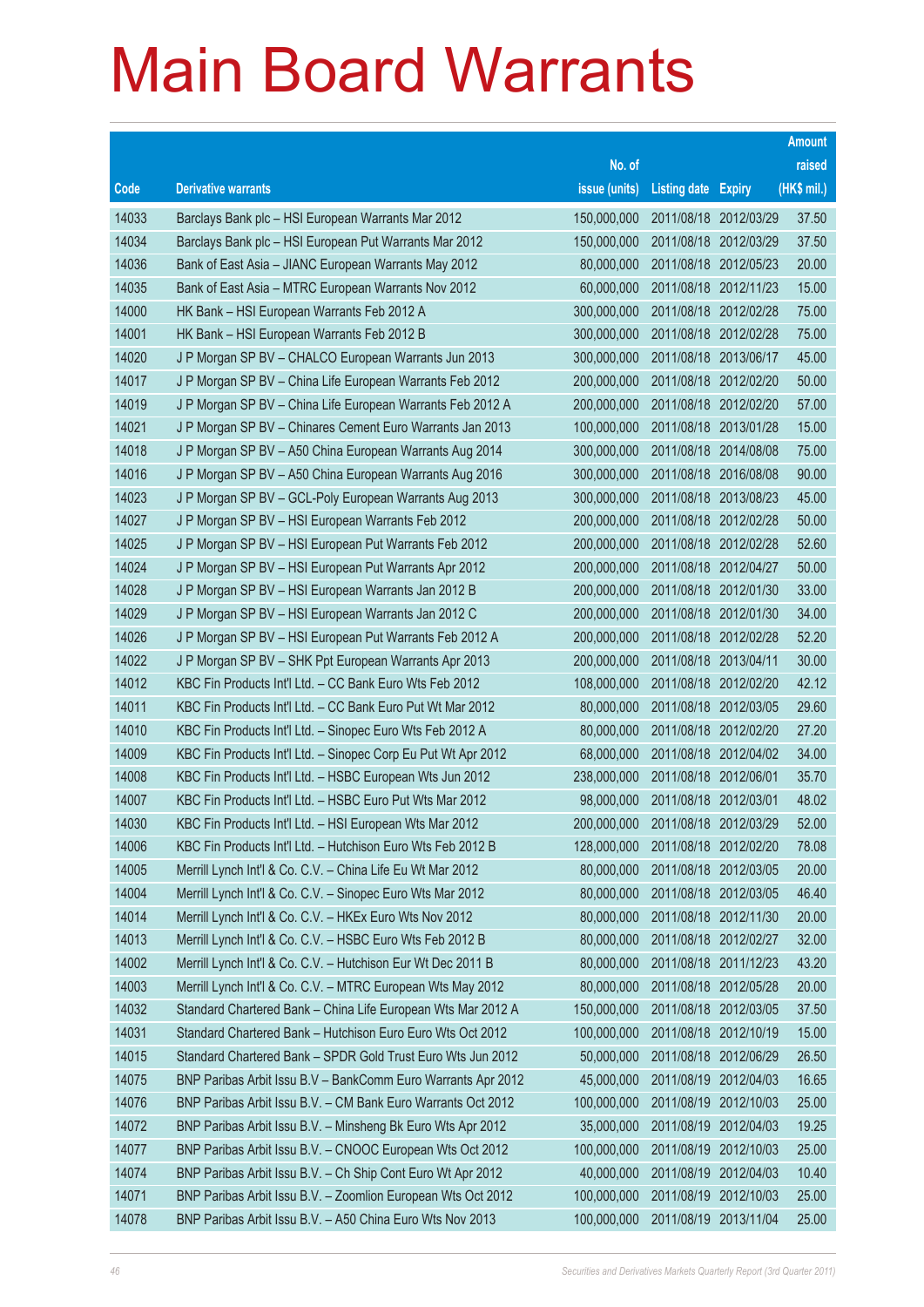|       |                                                              |               |                            |                       | <b>Amount</b> |
|-------|--------------------------------------------------------------|---------------|----------------------------|-----------------------|---------------|
|       |                                                              | No. of        |                            |                       | raised        |
| Code  | <b>Derivative warrants</b>                                   | issue (units) | <b>Listing date Expiry</b> |                       | (HK\$ mil.)   |
| 14073 | BNP Paribas Arbit Issu B.V. - China Mengniu Euro Wt Apr 2012 | 80,000,000    |                            | 2011/08/19 2012/04/03 | 23.20         |
| 14070 | BNP Paribas Arbit Issu B.V. - Ch Rongsheng Euro Wt Jun 2012  | 55,000,000    |                            | 2011/08/19 2012/06/04 | 24.20         |
| 14068 | BNP Paribas Arbit Issu B.V. - Sino Land European Wt Sep 2012 | 100,000,000   |                            | 2011/08/19 2012/09/04 | 25.00         |
| 14069 | BNP Paribas Arbit Issu B.V. - ZTE European Warrants Jun 2012 | 80,000,000    |                            | 2011/08/19 2012/06/04 | 20.80         |
| 14046 | Citigroup Global Mkt H Inc. - BOCL European Wts Feb 2012 A   | 80,000,000    |                            | 2011/08/19 2012/02/20 | 20.00         |
| 14043 | Citigroup Global Mkt H Inc. - CITIC Bank Euro Wts Feb 2012 A | 80,000,000    |                            | 2011/08/19 2012/02/27 | 20.00         |
| 14045 | Citigroup Global Mkt H Inc. - CNBM Euro Warrants Jan 2012    | 80,000,000    |                            | 2011/08/19 2012/01/10 | 12.00         |
| 14050 | Citigroup Global Mkt H Inc. - Ping An Euro Wts Jun 2013      | 100,000,000   |                            | 2011/08/19 2013/06/25 | 15.00         |
| 14044 | Citigroup Global Mkt H Inc. - SPDR Gold T Euro Wts Feb 2012  | 50,000,000    |                            | 2011/08/19 2012/02/20 | 15.00         |
| 14066 | Bank of East Asia - HKEx European Warrants Aug 2012          | 110,000,000   |                            | 2011/08/19 2012/08/23 | 27.50         |
| 14067 | Bank of East Asia - PICC European Warrants Apr 2012          | 140,000,000   |                            | 2011/08/19 2012/04/23 | 35.00         |
| 14065 | KBC Fin Products Int'l Ltd. - ICBC European Wts Feb 2012     | 128,000,000   |                            | 2011/08/19 2012/02/20 | 35.84         |
| 14041 | Macquarie Bank Ltd. - CHALCO European Warrants Mar 2012      | 150,000,000   |                            | 2011/08/19 2012/03/02 | 57.45         |
| 14063 | Macquarie Bank Ltd. - Angang Steel European Wts Mar 2012     | 100,000,000   |                            | 2011/08/19 2012/03/02 | 25.10         |
| 14039 | Macquarie Bank Ltd. - Ch Comm Cons European Wts Mar 2012     | 150,000,000   |                            | 2011/08/19 2012/03/02 | 41.25         |
| 14040 | Macquarie Bank Ltd. - China Railway European Wts Mar 2012    | 150,000,000   |                            | 2011/08/19 2012/03/02 | 37.95         |
| 14042 | Macquarie Bank Ltd. - GCL-Poly Energy European Wts Feb 2012  | 150,000,000   |                            | 2011/08/19 2012/02/20 | 38.85         |
| 14064 | Macquarie Bank Ltd. - ICBC European Warrants Mar 2012        | 100,000,000   |                            | 2011/08/19 2012/03/02 | 26.90         |
| 14051 | Macquarie Bank Ltd. - ZTE European Warrants Mar 2012         | 150,000,000   |                            | 2011/08/19 2012/03/02 | 37.50         |
| 14053 | CC Rabobank B.A. - AviChina European Warrants Feb 2012       | 80,000,000    |                            | 2011/08/19 2012/02/28 | 64.00         |
| 14054 | CC Rabobank B.A. - Nine Dragons European Warrants Feb 2012   | 38,000,000    |                            | 2011/08/19 2012/02/29 | 26.60         |
| 14052 | CC Rabobank B.A. - Xinyi Glass European Warrants Feb 2012    | 50,000,000    |                            | 2011/08/19 2012/02/28 | 45.50         |
| 14059 | RB of Scotland N.V. - Sinopec Corp European Wts Mar 2012     | 100,000,000   |                            | 2011/08/19 2012/03/16 | 25.10         |
| 14056 | RB of Scotland N.V. - China Shenhua European Wts Mar 2012    | 150,000,000   |                            | 2011/08/19 2012/03/16 | 37.65         |
| 14055 | RB of Scotland N.V. - China Shenhua European Wts Jun 2012    | 150,000,000   |                            | 2011/08/19 2012/06/18 | 37.65         |
| 14060 | RB of Scotland N.V. - HSI European Warrants Jan 2012 D       | 250,000,000   |                            | 2011/08/19 2012/01/30 | 37.75         |
| 14061 | RB of Scotland N.V. - HSI European Warrants Feb 2012 A       | 250,000,000   |                            | 2011/08/19 2012/02/28 | 62.75         |
| 14062 | RB of Scotland N.V. - HSI European Warrants Feb 2012 B       | 250,000,000   |                            | 2011/08/19 2012/02/28 | 62.75         |
| 14058 | RB of Scotland N.V. - Jiangxi Copper European Wts Mar 2012   | 300,000,000   |                            | 2011/08/19 2012/03/16 | 75.30         |
| 14057 | RB of Scotland N.V. - Jiangxi Copper European Wts Jun 2012   | 300,000,000   | 2011/08/19 2012/06/18      |                       | 75.30         |
| 14048 | Standard Chartered Bank - CC Bank European Wts May 2012      | 100,000,000   |                            | 2011/08/19 2012/05/04 | 35.00         |
| 14047 | Standard Chartered Bank - HSBC European Warrants Feb 2012 A  | 100,000,000   |                            | 2011/08/19 2012/02/27 | 47.00         |
| 14049 | Standard Chartered Bank - ICBC European Warrants Jan 2012    | 100,000,000   |                            | 2011/08/19 2012/01/30 | 17.00         |
| 14037 | SGA Societe Generale Acceptance N.V. - HKEx Eu Wt Feb 2012 A | 500,000,000   |                            | 2011/08/19 2012/02/20 | 125.00        |
| 14038 | SGA Societe Generale Acceptance N.V. - HKEx Eu Wt Feb 2012 B | 500,000,000   |                            | 2011/08/19 2012/02/22 | 75.00         |
| 14103 | Credit Suisse AG - Agricultural Bank European Wts Dec 2011 A | 300,000,000   |                            | 2011/08/22 2011/12/12 | 45.00         |
| 14099 | Credit Suisse AG - HSI European Warrants Feb 2012 E          | 500,000,000   |                            | 2011/08/22 2012/02/28 | 125.00        |
| 14100 | Credit Suisse AG - HSI European Warrants Feb 2012 F          | 500,000,000   |                            | 2011/08/22 2012/02/28 | 125.00        |
| 14101 | Credit Suisse AG - HSI European Warrants Feb 2012 G          | 500,000,000   |                            | 2011/08/22 2012/02/28 | 125.00        |
| 14102 | Credit Suisse AG - HSI European Put Warrants Feb 2012 H      | 500,000,000   |                            | 2011/08/22 2012/02/28 | 125.00        |
| 14082 | HK Bank - China Mobile European Warrants Mar 2012            | 150,000,000   |                            | 2011/08/22 2012/03/15 | 76.50         |
| 14081 | HK Bank - CC Bank European Warrants Mar 2012                 | 120,000,000   |                            | 2011/08/22 2012/03/29 | 38.40         |
| 14083 | HK Bank - China Life European Warrants May 2012              | 150,000,000   | 2011/08/22 2012/05/11      |                       | 37.50         |
| 14095 | J P Morgan SP BV - Tencent European Warrants Mar 2012        | 200,000,000   | 2011/08/22 2012/03/01      |                       | 50.00         |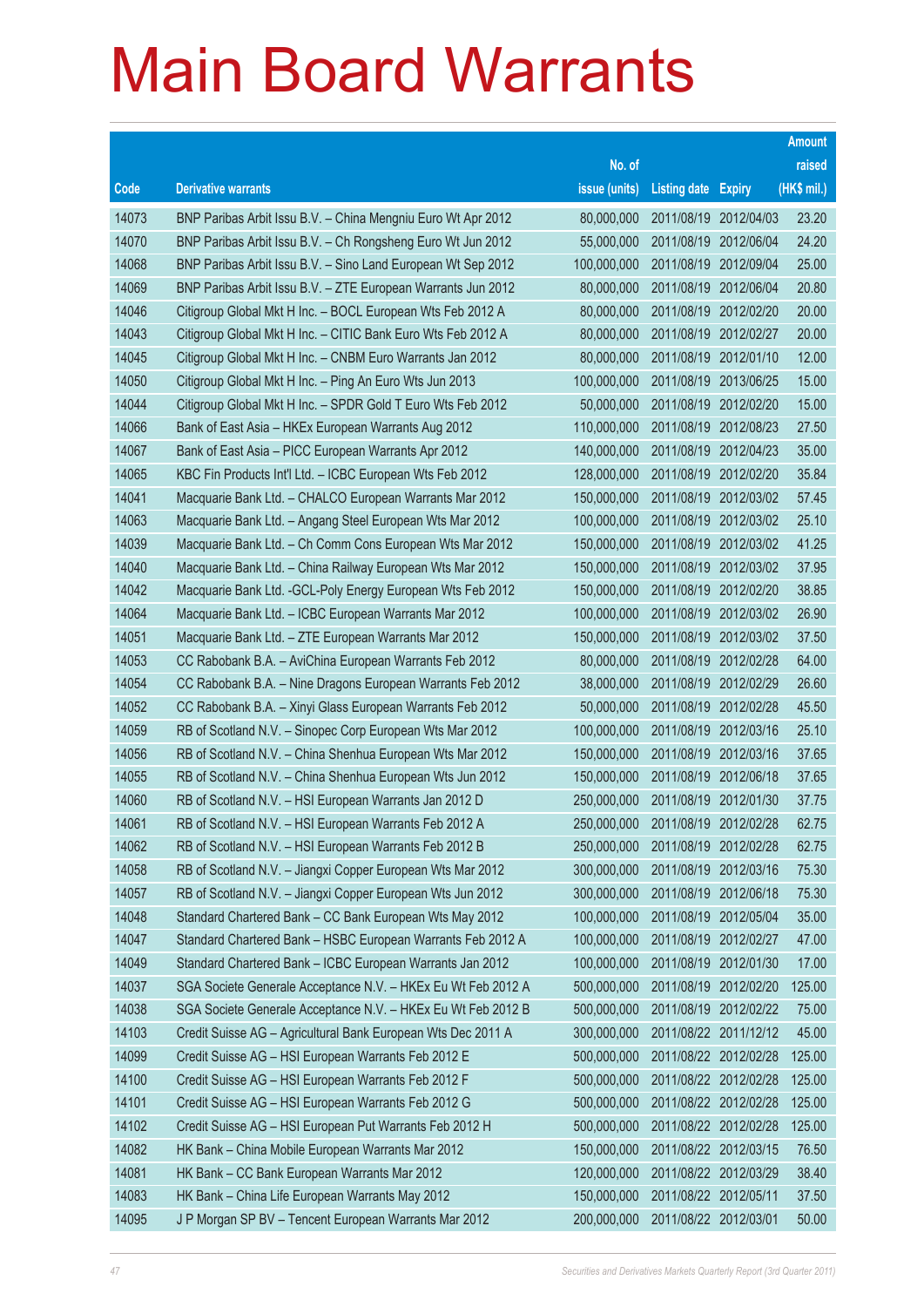|       |                                                               |               |                            |                       | <b>Amount</b> |
|-------|---------------------------------------------------------------|---------------|----------------------------|-----------------------|---------------|
|       |                                                               | No. of        |                            |                       | raised        |
| Code  | <b>Derivative warrants</b>                                    | issue (units) | <b>Listing date Expiry</b> |                       | (HK\$ mil.)   |
| 14096 | J P Morgan SP BV - Tencent European Warrants Jul 2012         | 200,000,000   | 2011/08/22 2012/07/03      |                       | 52.00         |
| 14094 | J P Morgan SP BV - Tencent European Put Warrants Feb 2012     | 200,000,000   |                            | 2011/08/22 2012/02/22 | 54.00         |
| 14097 | KBC Fin Products Int'l Ltd. - CNOOC European Wts Mar 2012     | 108,000,000   |                            | 2011/08/22 2012/03/05 | 19.44         |
| 14098 | KBC Fin Products Int'l Ltd. - Ping An European Wts Feb 2012   | 80,000,000    |                            | 2011/08/22 2012/02/22 | 34.40         |
| 14080 | Macquarie Bank Ltd. - China Shenhua European Wts Mar 2012     | 150,000,000   |                            | 2011/08/22 2012/03/02 | 37.50         |
| 14079 | Macquarie Bank Ltd. - Sinopharm European Warrants Feb 2012    | 150,000,000   |                            | 2011/08/22 2012/02/22 | 37.50         |
| 14087 | CC Rabobank B.A. - Anhui Conch European Warrants Mar 2012     | 100,000,000   | 2011/08/22 2012/03/19      |                       | 40.00         |
| 14091 | CC Rabobank B.A. - Alibaba European Warrants Jun 2012 A       | 100,000,000   |                            | 2011/08/22 2012/06/22 | 15.00         |
| 14092 | CC Rabobank B.A. - BBMG European Warrants Apr 2012            | 100,000,000   |                            | 2011/08/22 2012/04/10 | 15.00         |
| 14088 | CC Rabobank B.A. - Ch LongYuan European Warrants Mar 2012     | 100,000,000   |                            | 2011/08/22 2012/03/19 | 50.00         |
| 14084 | CC Rabobank B.A. - CITIC Pacific European Warrants Jun 2012   | 100,000,000   | 2011/08/22 2012/06/27      |                       | 15.00         |
| 14089 | CC Rabobank B.A. - Datang European Warrants Mar 2012 A        | 100,000,000   |                            | 2011/08/22 2012/03/19 | 25.00         |
| 14093 | CC Rabobank B.A. - HKEx European Warrants Jun 2012            | 200,000,000   |                            | 2011/08/22 2012/06/18 | 30.00         |
| 14085 | CC Rabobank B.A. - HKEx European Put Warrants Jun 2012        | 200,000,000   |                            | 2011/08/22 2012/06/18 | 50.00         |
| 14090 | CC Rabobank B.A. - Yurun Food European Warrants Mar 2012      | 100,000,000   | 2011/08/22 2012/03/19      |                       | 25.00         |
| 14086 | CC Rabobank B.A. - ZTE European Warrants Mar 2012             | 100,000,000   |                            | 2011/08/22 2012/03/26 | 25.00         |
| 14121 | Credit Suisse AG - HSCEI European Warrants Mar 2012           | 200,000,000   |                            | 2011/08/23 2012/03/29 | 30.00         |
| 14131 | KBC Fin Products Int'l Ltd. - A50 Ch Euro Wts Mar 2012        | 188,000,000   |                            | 2011/08/23 2012/03/12 | 28.20         |
| 14123 | Macquarie Bank Ltd. - Avichina European Warrants Feb 2012     | 88,000,000    | 2011/08/23 2012/02/23      |                       | 30.45         |
| 14125 | Macquarie Bank Ltd. - China Life European Put Wts Mar 2012    | 200,000,000   | 2011/08/23 2012/03/02      |                       | 55.80         |
| 14126 | Macquarie Bank Ltd. - CRCC European Warrants Mar 2012         | 100,000,000   |                            | 2011/08/23 2012/03/02 | 25.20         |
| 14124 | Macquarie Bank Ltd. - Galaxy Ent European Warrants Feb 2012   | 150,000,000   |                            | 2011/08/23 2012/02/23 | 37.50         |
| 14111 | Macquarie Bank Ltd. - HSI European Warrants Apr 2012          | 200,000,000   | 2011/08/23 2012/04/27      |                       | 50.00         |
| 14112 | Macquarie Bank Ltd. - HSI European Put Warrants Feb 2012      | 200,000,000   |                            | 2011/08/23 2012/02/28 | 50.00         |
| 14104 | Merrill Lynch Int'l & Co. C.V. - CLP European Wts Mar 2012    | 80,000,000    |                            | 2011/08/23 2012/03/19 | 34.80         |
| 14105 | Merrill Lynch Int'l & Co. C.V. - CLP European Wts Apr 2012    | 80,000,000    | 2011/08/23 2012/04/23      |                       | 21.60         |
| 14108 | Merrill Lynch Int'l & Co. C.V. - CNOOC European Wts Mar 2012  | 80,000,000    |                            | 2011/08/23 2012/03/05 | 13.60         |
| 14109 | Merrill Lynch Int'l & Co. C.V. - HSCEI European Wts Feb 2012  | 100,000,000   | 2011/08/23 2012/02/28      |                       | 18.10         |
| 14110 | Merrill Lynch Int'l & Co. C.V. - HSCEI Euro Put Wt Feb 2012 A | 100,000,000   | 2011/08/23 2012/02/28      |                       | 22.50         |
| 14106 | Merrill Lynch Int'l & Co. C.V. - PWR Assets Eu Wts Mar 2012   | 80,000,000    | 2011/08/23 2012/03/19      |                       | 33.20         |
| 14107 | Merrill Lynch Int'l & Co. C.V. - PWR Assets Eu Wts Apr 2012   | 80,000,000    | 2011/08/23 2012/04/23      |                       | 22.40         |
| 14117 | CC Rabobank B.A. - CHALCO European Warrants Mar 2012          | 100,000,000   | 2011/08/23 2012/03/19      |                       | 60.00         |
| 14113 | CC Rabobank B.A. - China EB Ltd European Warrants Aug 2012    | 100,000,000   | 2011/08/23 2012/08/20      |                       | 25.00         |
| 14115 | CC Rabobank B.A. - Ch Comm Cons European Warrants Mar 2012    | 100,000,000   | 2011/08/23 2012/03/19      |                       | 40.00         |
| 14116 | CC Rabobank B.A. - China COSCO European Warrants Mar 2012     | 100,000,000   | 2011/08/23 2012/03/19      |                       | 40.00         |
| 14119 | CC Rabobank B.A. - CNBM European Warrants Mar 2012            | 100,000,000   |                            | 2011/08/23 2012/03/12 | 20.00         |
| 14118 | CC Rabobank B.A. - Ch Ship Cont European Warrants May 2012    | 100,000,000   | 2011/08/23 2012/05/21      |                       | 25.00         |
| 14114 | CC Rabobank B.A. - CSR European Warrants Mar 2012             | 100,000,000   | 2011/08/23 2012/03/19      |                       | 55.00         |
| 14120 | CC Rabobank B.A. - Lonking European Warrants Mar 2012         | 100,000,000   | 2011/08/23 2012/03/19      |                       | 40.00         |
| 14128 | RB of Scotland N.V. - China Life European Wts Mar 2012        | 200,000,000   |                            | 2011/08/23 2012/03/30 | 30.20         |
| 14127 | RB of Scotland N.V. - HSI European Put Warrants Apr 2012 A    | 250,000,000   | 2011/08/23 2012/04/27      |                       | 62.75         |
| 14129 | RB of Scotland N.V. - Ping An European Warrants Feb 2012      | 100,000,000   | 2011/08/23 2012/02/28      |                       | 31.10         |
| 14130 | RB of Scotland N.V. - Tencent Holdings Euro Wts Mar 2012 A    | 80,000,000    | 2011/08/23 2012/03/05      |                       | 20.08         |
| 14122 | Standard Chartered Bank - Hutchison Euro Euro Wts Jan 2012    | 100,000,000   | 2011/08/23 2012/01/04      |                       | 42.50         |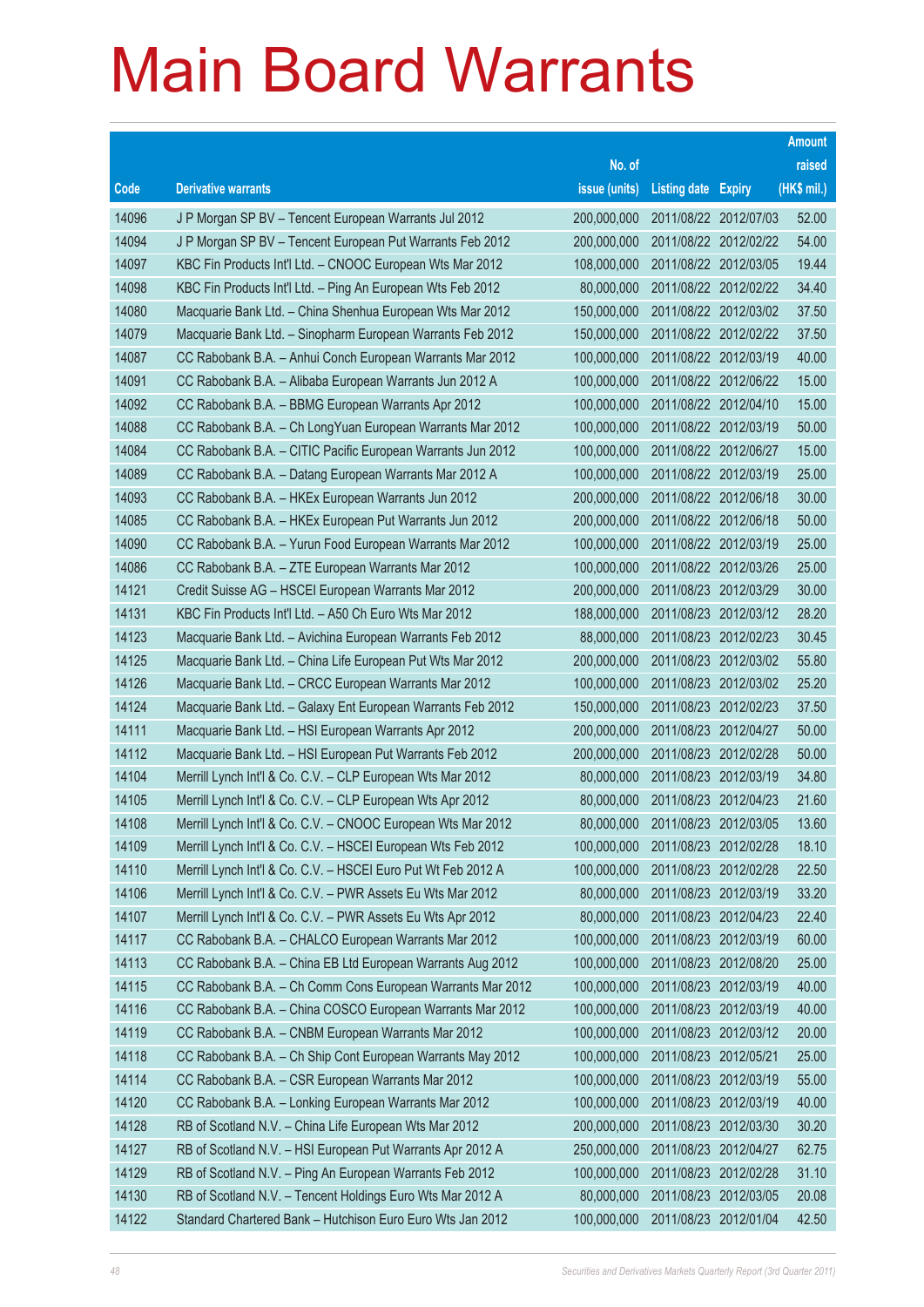|         |                                                                 |               |                            |                       | <b>Amount</b> |
|---------|-----------------------------------------------------------------|---------------|----------------------------|-----------------------|---------------|
|         |                                                                 | No. of        |                            |                       | raised        |
| Code    | <b>Derivative warrants</b>                                      | issue (units) | <b>Listing date Expiry</b> |                       | (HK\$ mil.)   |
| 13403 # | KBC Fin Products Int'l Ltd. - BOC HK European Wts Apr 2012      | 158,000,000   |                            | 2011/08/23 2012/04/02 | 33.50         |
| 14149   | BOCI Asia Ltd. - BOCL European Warrants Apr 2012                | 100,000,000   |                            | 2011/08/24 2012/04/02 | 16.00         |
| 14148   | BOCI Asia Ltd. - CC Bank European Warrants Mar 2012             | 100,000,000   | 2011/08/24 2012/03/05      |                       | 30.00         |
| 14147   | BOCI Asia Ltd. - ICBC European Warrants Jan 2012 A              | 100,000,000   |                            | 2011/08/24 2012/01/26 | 17.00         |
| 14144   | HK Bank - Zoomlion European Warrants Jun 2012                   | 80,000,000    |                            | 2011/08/24 2012/06/28 | 20.00         |
| 14150   | KBC Fin Products Int'l Ltd. - BOC HK European Wts Mar 2012      | 108,000,000   | 2011/08/24 2012/03/01      |                       | 27.00         |
| 14151   | KBC Fin Products Int'l Ltd. - BOC HK European Wts Jun 2012      | 108,000,000   | 2011/08/24 2012/06/26      |                       | 19.44         |
| 14153   | KBC Fin Products Int'l Ltd. - Tencent Holdings Eu Wt Mar 2012   | 108,000,000   |                            | 2011/08/24 2012/03/15 | 27.00         |
| 14143   | Macquarie Bank Ltd. - Henderson Land Dev Euro Wts Mar 2012      | 100,000,000   |                            | 2011/08/24 2012/03/02 | 25.00         |
| 14152   | Macquarie Bank Ltd. - HSBC European Warrants Jan 2012 A         | 200,000,000   |                            | 2011/08/24 2012/01/16 | 74.00         |
| 14141   | Macquarie Bank Ltd. - Jiangxi Copper European Wts Mar 2012      | 200,000,000   |                            | 2011/08/24 2012/03/02 | 50.00         |
| 14142   | Macquarie Bank Ltd. - Yurun Food European Warrants Mar 2012     | 150,000,000   | 2011/08/24 2012/03/29      |                       | 37.50         |
| 14134   | Merrill Lynch Int'l & Co. C.V. - Ch Life Eur Put Wt Mar 2012    | 80,000,000    |                            | 2011/08/24 2012/03/23 | 20.40         |
| 14133   | Merrill Lynch Int'l & Co. C.V. - CNOOC Euro Put Wts Nov 2012    | 80,000,000    | 2011/08/24 2012/11/14      |                       | 20.00         |
| 14145   | Merrill Lynch Int'l & Co. C.V. - HSBC Euro Put Wt Mar 2012      | 80,000,000    | 2011/08/24 2012/03/15      |                       | 38.40         |
| 14146   | Merrill Lynch Int'l & Co. C.V. - HSBC Euro Put Wt Mar 2012 A    | 80,000,000    |                            | 2011/08/24 2012/03/08 | 63.20         |
| 14132   | Merrill Lynch Int'l & Co. C.V. - PetroChina Eu Put Wt Mar 12    | 80,000,000    |                            | 2011/08/24 2012/03/12 | 58.40         |
| 14156   | RB of Scotland N.V. - CC Bank European Put Warrants May 2012    | 80,000,000    | 2011/08/24 2012/05/04      |                       | 40.16         |
| 14155   | RB of Scotland N.V. - China Life European Put Wts Mar 2012      | 80,000,000    |                            | 2011/08/24 2012/03/30 | 21.20         |
| 14154   | RB of Scotland N.V. - CNOOC European Put Warrants Jun 2012      | 80,000,000    |                            | 2011/08/24 2012/06/12 | 20.08         |
| 14157   | RB of Scotland N.V. - HKEx European Put Warrants Oct 2012       | 80,000,000    |                            | 2011/08/24 2012/10/10 | 20.08         |
| 14159   | RB of Scotland N.V. - HSBC European Put Warrants Apr 2012       | 80,000,000    |                            | 2011/08/24 2012/04/03 | 36.40         |
| 14158   | RB of Scotland N.V. - HWL European Put Warrants Mar 2012        | 80,000,000    |                            | 2011/08/24 2012/03/12 | 40.00         |
| 14135   | SGA Societe Generale Acceptance N.V. - CCB Eur Wt Feb 2012      | 120,000,000   |                            | 2011/08/24 2012/02/13 | 75.60         |
| 14136   | SGA Societe Generale Acceptance N.V. - CCB Eur Wt Mar 2012      | 200,000,000   | 2011/08/24 2012/03/28      |                       | 56.00         |
| 14137   | SGA Societe Generale Acceptance NV - Minsheng Bk Eu Wt Feb 2012 | 50,000,000    | 2011/08/24 2012/02/29      |                       | 18.00         |
| 14138   | SGA Societe Generale Acceptance N.V. - CPIC Euro Wts Jan 2012   | 100,000,000   | 2011/08/24 2012/01/11      |                       | 17.00         |
| 14139   | SGA Societe Generale Acceptance N.V. - Shenhua Eu Wt Mar 2012   | 50,000,000    | 2011/08/24 2012/03/28      |                       | 16.50         |
| 14140   | SGA Societe Generale Acceptance NV-Yanzhou Coal Eu Wt Feb 12    | 100,000,000   | 2011/08/24 2012/02/29      |                       | 30.00         |
| 14162   | Barclays Bank plc - AIA European Warrants Jul 2012              | 100,000,000   |                            | 2011/08/25 2012/07/03 | 27.30         |
| 14161   | Barclays Bank plc - CNOOC European Warrants Jul 2012 B          | 100,000,000   | 2011/08/25 2012/07/30      |                       | 25.00         |
| 14166   | Credit Suisse AG - CNBM European Warrants Mar 2012              | 150,000,000   |                            | 2011/08/25 2012/03/12 | 37.50         |
| 14164   | Credit Suisse AG - Jiangxi Copper European Wts Jan 2012         | 150,000,000   | 2011/08/25 2012/01/16      |                       | 22.50         |
| 14165   | Credit Suisse AG - Yanzhou Coal European Warrants Feb 2012      | 150,000,000   | 2011/08/25 2012/02/13      |                       | 22.50         |
| 10130   | Deutsche Bank AG - EUR/USD European Warrants Feb 2012           | 50,000,000    | 2011/08/25 2012/02/27      |                       | 13.00         |
| 10132   | Deutsche Bank AG - Gold European Warrants Feb 2012              | 50,000,000    | 2011/08/25 2012/02/28      |                       | 12.50         |
| 10131   | Deutsche Bank AG - Gold European Put Warrants Feb 2012          | 50,000,000    | 2011/08/25 2012/02/28      |                       | 12.50         |
| 14173   | J P Morgan SP BV - China Everbright European Wts Dec 2012       | 100,000,000   | 2011/08/25 2012/12/03      |                       | 25.00         |
| 14168   | J P Morgan SP BV - China Comservice European Wts Jun 2012       | 50,000,000    | 2011/08/25 2012/06/25      |                       | 19.00         |
| 14172   | J P Morgan SP BV - Minsheng Bank European Warrants Feb 2012     | 60,000,000    | 2011/08/25 2012/02/27      |                       | 16.50         |
| 14167   | J P Morgan SP BV - CNBM European Warrants Jun 2012              | 200,000,000   | 2011/08/25 2012/06/18      |                       | 50.00         |
| 14171   | J P Morgan SP BV - A50 China European Put Warrants May 2013     | 200,000,000   | 2011/08/25 2013/05/20      |                       | 50.00         |
| 14170   | J P Morgan SP BV - Ch Rongsheng European Warrants May 2012      | 100,000,000   | 2011/08/25 2012/05/28      |                       | 40.00         |
| 14174   | J P Morgan SP BV - Zhaojin Mining European Warrants Jun 2012    | 100,000,000   | 2011/08/25 2012/06/18      |                       | 25.00         |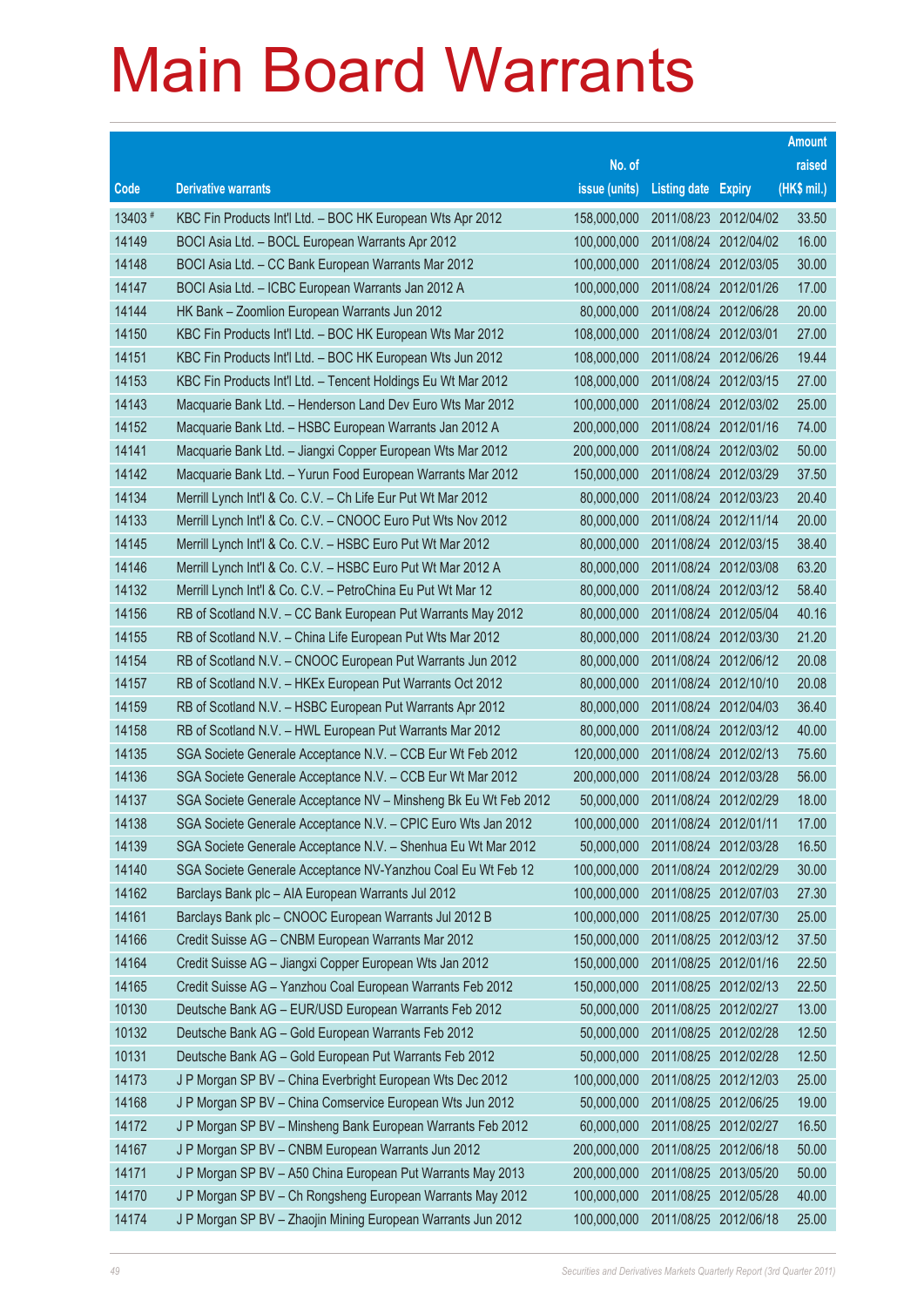|        |                                                                |               |                            |            | <b>Amount</b> |
|--------|----------------------------------------------------------------|---------------|----------------------------|------------|---------------|
|        |                                                                | No. of        |                            |            | raised        |
| Code   | <b>Derivative warrants</b>                                     | issue (units) | <b>Listing date Expiry</b> |            | (HK\$ mil.)   |
| 14163  | Macquarie Bank Ltd. - Dongfeng Motor European Wts Jun 2012     | 100,000,000   | 2011/08/25 2012/06/28      |            | 25.00         |
| 14160  | Macquarie Bank Ltd. - HKEx European Put Warrants Apr 2012      | 200,000,000   | 2011/08/25 2012/04/03      |            | 50.00         |
| 14178  | BOCI Asia Ltd. - AIA European Warrants Feb 2012                | 100,000,000   | 2011/08/26 2012/02/20      |            | 16.00         |
| 14176  | BOCI Asia Ltd. - China Shenhua European Warrants Mar 2012      | 100,000,000   | 2011/08/26 2012/03/05      |            | 25.00         |
| 14177  | BOCI Asia Ltd. - Li & Fung European Warrants Feb 2012          | 100,000,000   | 2011/08/26 2012/02/20      |            | 15.00         |
| 14198  | Citigroup Global Mkt H Inc. - HSI European Put Wts Mar 2012    | 100,000,000   | 2011/08/26 2012/03/29      |            | 16.00         |
| 14197  | Citigroup Global Mkt H Inc. - HSI European Wts Feb 2012 A      | 100,000,000   | 2011/08/26 2012/02/28      |            | 23.00         |
| 14192  | KBC Fin Products Int'l Ltd. - Anhui Conch Euro Wts Mar 2012    | 80,000,000    | 2011/08/26 2012/03/15      |            | 24.00         |
| 14193  | KBC Fin Products Int'l Ltd. - Anhui Conch Eu Put Wt May 2012   | 80,000,000    | 2011/08/26 2012/05/15      |            | 29.60         |
| 14196  | KBC Fin Products Int'l Ltd. - BOCL European Wts Feb 2012 A     | 108,000,000   | 2011/08/26 2012/02/14      |            | 37.80         |
| 14189  | KBC Fin Products Int'l Ltd. - CITIC P European Wts Jun 2012    | 80,000,000    | 2011/08/26 2012/06/01      |            | 20.00         |
| 14187  | KBC Fin Products Int'l Ltd. - CK(H) Euro Put Wts Aug 2012      | 80,000,000    | 2011/08/26 2012/08/01      |            | 20.00         |
| 14194  | KBC Fin Products Int'l Ltd. - China Life Euro Wts Feb 2012     | 128,000,000   | 2011/08/26 2012/02/27      |            | 32.00         |
| 14186  | KBC Fin Products Int'l Ltd. - CNBM European Wts Apr 2012       | 88,000,000    | 2011/08/26 2012/04/02      |            | 22.00         |
| 14195  | KBC Fin Products Int'l Ltd. - CNBM European Put Wts May 2012   | 80,000,000    | 2011/08/26 2012/05/31      |            | 20.00         |
| 14188  | KBC Fin Products Int'l Ltd. - HSBC Euro Put Wts Apr 2012       | 98,000,000    | 2011/08/26 2012/04/02      |            | 30.38         |
| 14190  | KBC Fin Products Int'l Ltd. - Jiangxi Copper Eu Wts Apr 2012   | 80,000,000    | 2011/08/26 2012/04/30      |            | 20.00         |
| 14191  | KBC Fin Products Int'l Ltd - Tencent Holdings Eu Put Wt Apr 12 | 80,000,000    | 2011/08/26 2012/04/10      |            | 20.00         |
| 14175  | Macquarie Bank Ltd. - Ch Oilfield European Warrants Sep 2012   | 150,000,000   | 2011/08/26 2012/09/04      |            | 37.50         |
| 14179  | Macquarie Bank Ltd. - Stanchart European Warrants May 2012     | 300,000,000   | 2011/08/26 2012/05/29      |            | 45.30         |
| 14184  | Macquarie Bank Ltd. - Tencent European Warrants Apr 2012       | 300,000,000   | 2011/08/26 2012/04/03      |            | 75.00         |
| 14185  | Macquarie Bank Ltd. - Tencent European Put Warrants Jun 2012   | 300,000,000   | 2011/08/26 2012/06/04      |            | 75.00         |
| 14182  | Standard Chartered Bank - BOCL European Warrants Aug 2012 A    | 100,000,000   | 2011/08/26 2012/08/02      |            | 40.00         |
| 14183  | Standard Chartered Bank - Jiangxi Copper Euro Wts May 2012     | 100,000,000   | 2011/08/26 2012/05/03      |            | 25.00         |
| 14206  | J P Morgan SP BV - BEA European Warrants May 2012              | 80,000,000    | 2011/08/29 2012/05/30      |            | 20.00         |
| 14207  | J P Morgan SP BV - JX Copper European Warrants Feb 2012        | 200,000,000   | 2011/08/29 2012/02/29      |            | 50.00         |
| 14208  | KBC Fin Products Int'l Ltd. - Hutchison Eur Put Wts Mar 2012   | 80,000,000    | 2011/08/29 2012/03/01      |            | 33.60         |
| 14205  | Macquarie Bank Ltd. - HSI European Put Warrants May 2012       | 200,000,000   | 2011/08/29 2012/05/30      |            | 50.20         |
| 14204  | Macquarie Bank Ltd. - HSI European Put Warrants Jun 2012       | 200,000,000   | 2011/08/29                 | 2012/06/28 | 50.00         |
| 14203  | Macquarie Bank Ltd. - HSI European Warrants Mar 2012 A         | 200,000,000   | 2011/08/29 2012/03/29      |            | 50.00         |
| 14202  | Merrill Lynch Int'l & Co. C.V. - Ch Mobile Eur Wt Feb 2012     | 80,000,000    | 2011/08/29 2012/02/03      |            | 16.16         |
| 14201  | Merrill Lynch Int'l & Co. C.V. - Ch Mobile Eur Wt Nov 2011 B   | 80,000,000    | 2011/08/29 2011/11/30      |            | 13.20         |
| 14200  | Merrill Lynch Int'l & Co. C.V. - Tencent Euro Wts Mar 2012 B   | 80,000,000    | 2011/08/29                 | 2012/03/26 | 20.00         |
| 14199  | Merrill Lynch Int'l & Co. C.V. - Tencent Eur Put Wt May 2012   | 80,000,000    | 2011/08/29 2012/05/21      |            | 20.00         |
| 28888# | UBS AG - Hutchison European Warrants Mar 2012 B                | 500,000,000   | 2011/08/29 2012/03/21      |            | 16.50         |
| 14209  | Barclays Bank plc - CC Bank European Warrants Mar 2012         | 100,000,000   | 2011/08/30 2012/03/05      |            | 25.00         |
| 14210  | Barclays Bank plc - ICBC European Warrants Apr 2012            | 100,000,000   | 2011/08/30 2012/04/02      |            | 25.00         |
| 14227  | Credit Suisse AG - China Mobile European Warrants Mar 2012     | 300,000,000   | 2011/08/30 2012/03/05      |            | 75.00         |
| 14225  | Credit Suisse AG - ChiUnicom European Warrants Jan 2012        | 200,000,000   | 2011/08/30 2012/01/30      |            | 30.00         |
| 14228  | Credit Suisse AG - CNBM European Warrants Apr 2012             | 150,000,000   | 2011/08/30 2012/04/30      |            | 22.50         |
| 14226  | Credit Suisse AG - CNOOC European Warrants Mar 2012            | 300,000,000   | 2011/08/30 2012/03/05      |            | 45.00         |
| 14224  | Credit Suisse AG - Tencent Holdings European Wts Mar 2012      | 300,000,000   | 2011/08/30 2012/03/05      |            | 75.00         |
| 10133  | Deutsche Bank AG - Gold European Warrants Mar 2012             | 50,000,000    | 2011/08/30 2012/03/20      |            | 12.50         |
| 14220  | J P Morgan SP BV - Brilliance Chi European Warrants Jan 2013   | 200,000,000   | 2011/08/30 2013/01/28      |            | 50.00         |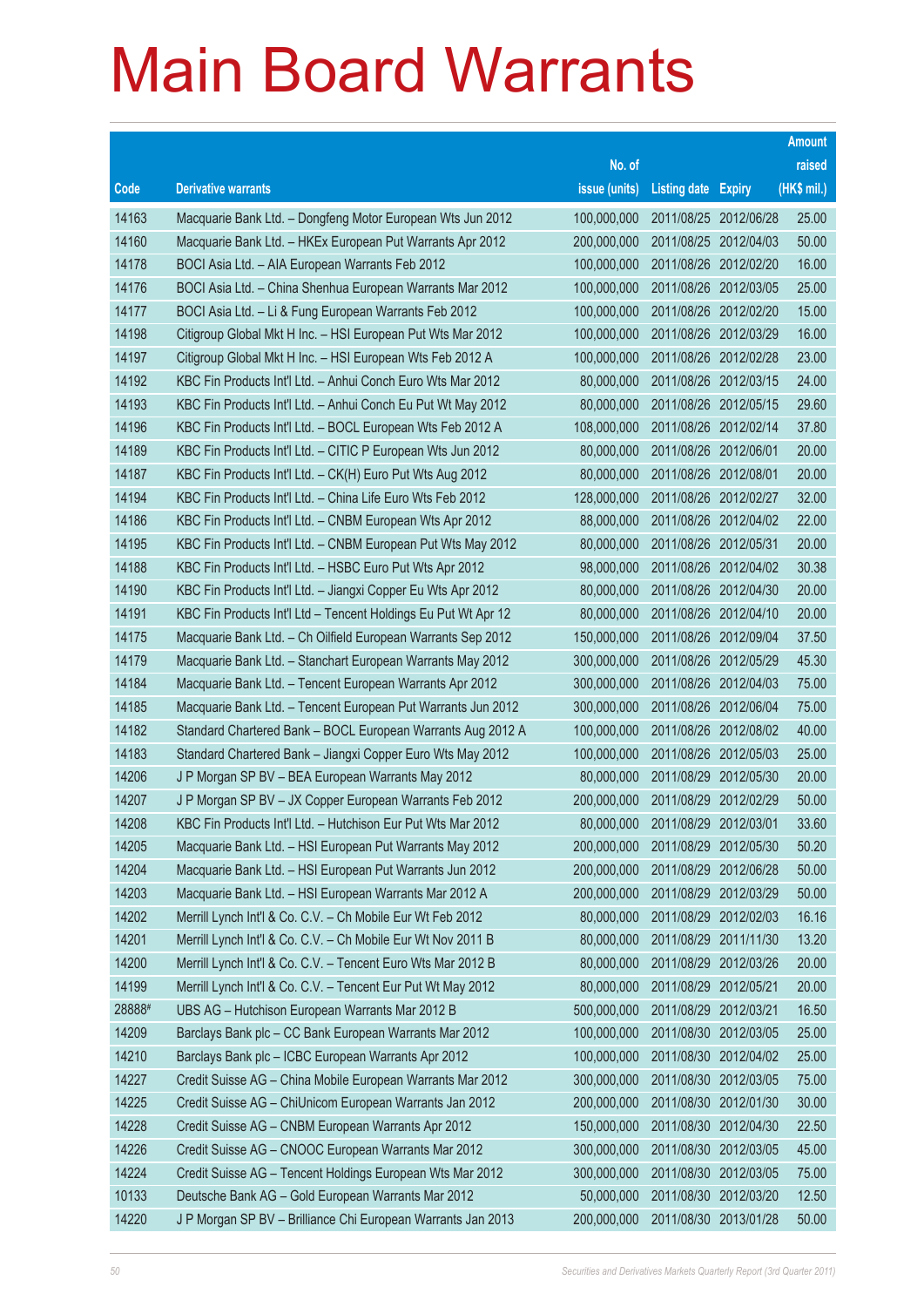|        |                                                                 |               |                            |                       | <b>Amount</b> |
|--------|-----------------------------------------------------------------|---------------|----------------------------|-----------------------|---------------|
|        |                                                                 | No. of        |                            |                       | raised        |
| Code   | <b>Derivative warrants</b>                                      | issue (units) | <b>Listing date Expiry</b> |                       | (HK\$ mil.)   |
| 14217  | Macquarie Bank Ltd. - BYD European Warrants Mar 2012            | 200,000,000   |                            | 2011/08/30 2012/03/02 | 50.00         |
| 14223  | Macquarie Bank Ltd. - C Transmission Eur Warrants Mar 2012 A    | 100,000,000   |                            | 2011/08/30 2012/03/02 | 26.90         |
| 14213  | CC Rabobank B.A. - Galaxy Ent European Warrants Mar 2012 A      | 100,000,000   | 2011/08/30 2012/03/19      |                       | 30.00         |
| 14216  | CC Rabobank B.A. - SJM Holdings European Warrants Mar 2012      | 100,000,000   |                            | 2011/08/30 2012/03/19 | 25.00         |
| 14214  | CC Rabobank B.A. - Tencent Holdings European Wts Feb 2012       | 150,000,000   |                            | 2011/08/30 2012/02/20 | 27.00         |
| 14215  | CC Rabobank B.A. - Tencent Holdings European Put Wt May 2012    | 150,000,000   | 2011/08/30 2012/05/21      |                       | 37.50         |
| 14211  | SGA Societe Generale Acceptance N.V. - AGBK Eu Wt Jan 2012 B    | 200,000,000   |                            | 2011/08/30 2012/01/30 | 42.00         |
| 14221  | SGA Societe Generale Acceptance N.V. - HWL Eur Wt Mar 2012 B    | 100,000,000   |                            | 2011/08/30 2012/03/05 | 76.00         |
| 14222  | SGA Societe Generale Acceptance N.V. - HWL Eur Wt Mar 2012 C    | 150,000,000   |                            | 2011/08/30 2012/03/28 | 73.50         |
| 14212  | SGA Societe Generale Acceptance N.V. - ICBC Eu Wt Feb 2012      | 200,000,000   |                            | 2011/08/30 2012/02/15 | 64.00         |
| 13672# | UBS AG - China Life European Warrants Dec 2012 A                | 500,000,000   |                            | 2011/08/30 2012/12/10 | 10.50         |
| 14232  | Citigroup Global Mkt H Inc. - Air China Euro Wts Dec 2012       | 80,000,000    |                            | 2011/08/31 2012/12/10 | 13.60         |
| 14235  | Citigroup Global Mkt H Inc. - China Life Euro Wts Feb 2012 B    | 80,000,000    |                            | 2011/08/31 2012/02/08 | 12.00         |
| 14236  | Citigroup Global Mkt H Inc. - A50 China Eur Put Wts Feb 2012    | 100,000,000   |                            | 2011/08/31 2012/02/06 | 15.00         |
| 14233  | Citigroup Global Mkt H Inc. - Ch Rongsheng Euro Wt Mar 2012     | 50,000,000    | 2011/08/31 2012/03/01      |                       | 12.50         |
| 14234  | Citigroup Global Mkt H Inc. - Yanzhou Coal Euro Wt Mar 2012     | 80,000,000    | 2011/08/31 2012/03/01      |                       | 20.00         |
| 14253  | J P Morgan SP BV - BOCL European Warrants Feb 2012              | 200,000,000   |                            | 2011/08/31 2012/02/22 | 30.00         |
| 14258  | J P Morgan Int'l Der. Ltd. - CC Bank European Wts Mar 2012      | 200,000,000   | 2011/08/31 2012/03/01      |                       | 68.40         |
| 14256  | J P Morgan SP BV - China Life European Warrants Feb 2012 B      | 200,000,000   | 2011/08/31 2012/02/08      |                       | 37.00         |
| 14259  | J P Morgan SP BV - Sinopec Corp European Warrants Mar 2012      | 100,000,000   | 2011/08/31 2012/03/01      |                       | 46.00         |
| 14254  | J P Morgan SP BV - HKEx European Warrants Feb 2012              | 200,000,000   | 2011/08/31 2012/02/21      |                       | 30.00         |
| 14260  | J P Morgan SP BV - HSBC European Warrants Mar 2012              | 200,000,000   | 2011/08/31 2012/03/01      |                       | 82.80         |
| 14257  | J P Morgan SP BV - Hutchison European Warrants Mar 2012 C       | 120,000,000   | 2011/08/31 2012/03/01      |                       | 52.08         |
| 14255  | J P Morgan SP BV - Hutchison European Warrants Oct 2012 A       | 500,000,000   |                            | 2011/08/31 2012/10/19 | 75.00         |
| 14261  | J P Morgan SP BV - ICBC European Warrants Mar 2012              | 150,000,000   | 2011/08/31 2012/03/01      |                       | 37.50         |
| 14262  | J P Morgan SP BV - ICBC European Warrants Mar 2012 A            | 150,000,000   | 2011/08/31 2012/03/01      |                       | 58.65         |
| 14249  | KBC Fin Products Int'l Ltd. - China Life Euro Wts Mar 2012      | 158,000,000   | 2011/08/31                 | 2012/03/01            | 52.14         |
| 14250  | KBC Fin Products Int'l Ltd. - China Life Eur Put Wt Mar 2012    | 80,000,000    | 2011/08/31 2012/03/01      |                       | 20.00         |
| 14264  | KBC Fin Products Int'l Ltd. - HSI European Wts Mar 2012 C       | 200,000,000   | 2011/08/31                 | 2012/03/29            | 50.00         |
| 14265  | KBC Fin Products Int'l Ltd. - HSI European Wts Mar 2012 D       | 200,000,000   | 2011/08/31 2012/03/29      |                       | 50.00         |
| 14263  | KBC Fin Products Int'l Ltd. - Tencent Holdings Eu Wt Mar 2012 A | 108,000,000   | 2011/08/31                 | 2012/03/01            | 27.00         |
| 14252  | Macquarie Bank Ltd. - CC Bank European Put Warrants Mar 2012    | 200,000,000   | 2011/08/31                 | 2012/03/02            | 53.40         |
| 14251  | Macquarie Bank Ltd. - China Life European Wts Apr 2012          | 200,000,000   | 2011/08/31                 | 2012/04/03            | 50.60         |
| 14239  | Merrill Lynch Int'l & Co. C.V. - ChiUnicom Eu Put Wt May 12     | 80,000,000    | 2011/08/31                 | 2012/05/28            | 12.96         |
| 14240  | Merrill Lynch Int'l & Co. C.V. - China Life Eu Wt Mar 2012 A    | 80,000,000    | 2011/08/31                 | 2012/03/12            | 20.40         |
| 14241  | Merrill Lynch Int'l & Co. C.V. - Ch Life Eur Put Wt Mar 12 B    | 80,000,000    | 2011/08/31 2012/03/19      |                       | 20.00         |
| 14237  | Merrill Lynch Int'l & Co. C.V. - Ch Telecom Eu Wt Jan 2012 A    | 80,000,000    | 2011/08/31                 | 2012/01/16            | 31.20         |
| 14238  | Merrill Lynch Int'l & Co. C.V. - Ch Telecom Eu Wt Jan 2012 B    | 80,000,000    | 2011/08/31                 | 2012/01/10            | 26.40         |
| 14230  | Merrill Lynch Int'l & Co. C.V. - HSCEI Euro Wts Mar 2012 A      | 100,000,000   | 2011/08/31                 | 2012/03/29            | 15.60         |
| 14231  | Merrill Lynch Int'l & Co. C.V. - HSCEI Euro Put Wt Feb 2012 B   | 100,000,000   | 2011/08/31                 | 2012/02/28            | 17.10         |
| 14229  | Merrill Lynch Int'l & Co. C.V. - JX Copper Euro Wts Feb 2012    | 80,000,000    | 2011/08/31                 | 2012/02/27            | 17.92         |
| 14242  | SGA Societe Generale Acceptance N.V. - CCB Eur Wt Mar 2012 A    | 200,000,000   | 2011/08/31                 | 2012/03/05            | 52.00         |
| 14245  | SGA Societe Generale Acceptance N.V. - CNOOC Eu Wt Mar 2012     | 300,000,000   | 2011/08/31                 | 2012/03/05            | 48.00         |
| 14246  | SGA Societe Generale Acceptance N.V - Evergrande Eu Wt Mar 12   | 50,000,000    | 2011/08/31                 | 2012/03/05            | 18.50         |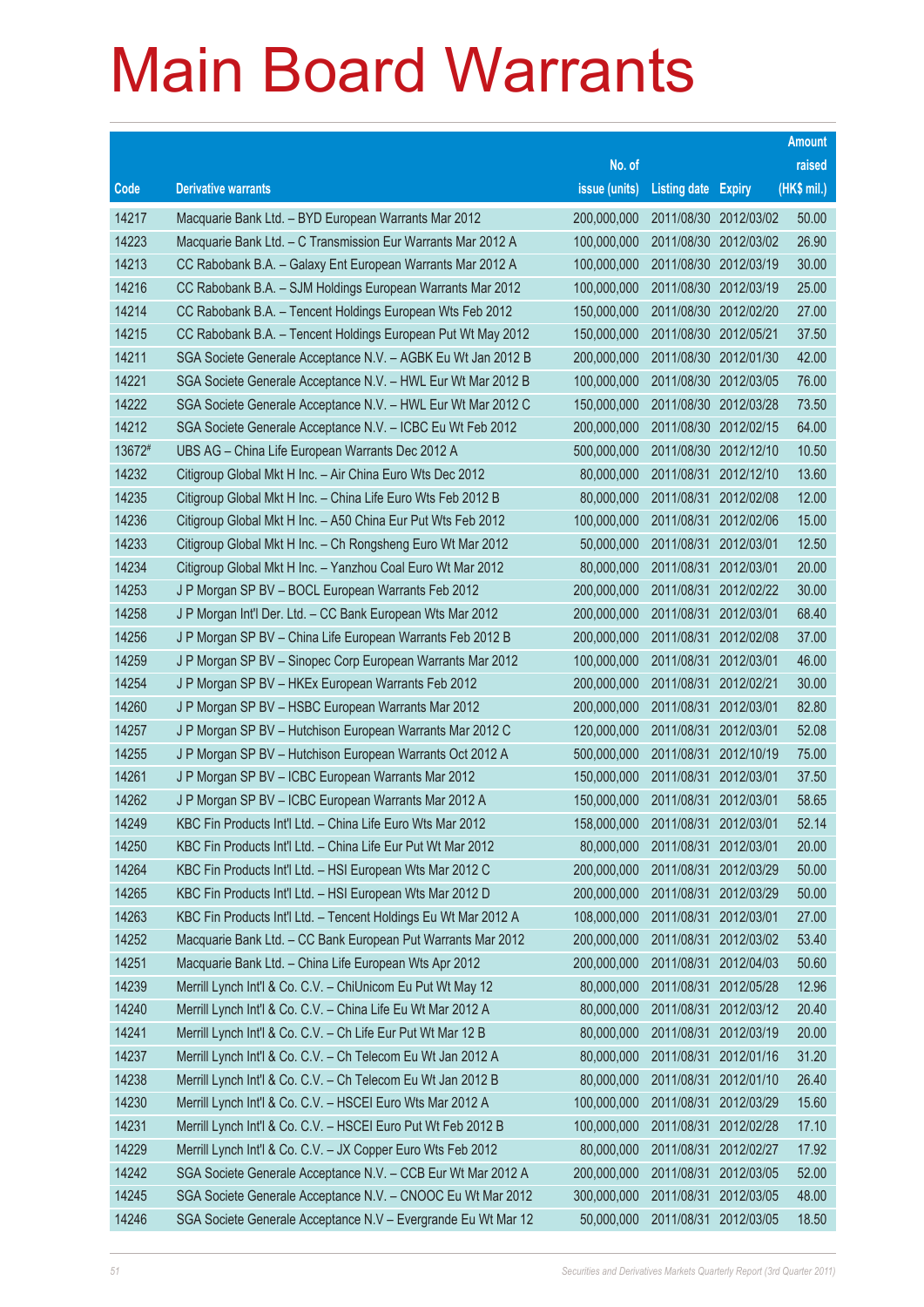|       |                                                                 |               |                            |                       | <b>Amount</b> |
|-------|-----------------------------------------------------------------|---------------|----------------------------|-----------------------|---------------|
|       |                                                                 | No. of        |                            |                       | raised        |
| Code  | <b>Derivative warrants</b>                                      | issue (units) | <b>Listing date Expiry</b> |                       | (HK\$ mil.)   |
| 14247 | SGA Societe Generale Acceptance N.V. - JIANC Eu Wts Mar 2012    | 100,000,000   |                            | 2011/08/31 2012/03/05 | 25.00         |
| 14248 | SGA Societe Generale Acceptance N.V. - SJM Hold Eu Wt Apr 12    | 100,000,000   | 2011/08/31 2012/04/11      |                       | 25.00         |
| 14243 | SGA Societe Generale Acceptance N.V. - Tencent Eu Wt Dec 11 A   | 250,000,000   |                            | 2011/08/31 2011/12/12 | 37.50         |
| 14244 | SGA Societe Generale Acceptance N.V. - Tencent Eu Put Wt Dec 11 | 250,000,000   |                            | 2011/08/31 2011/12/05 | 55.00         |
| 14298 | BNP Paribas Arbit Issu B.V. - China Life Euro Wts Mar 2012 A    | 200,000,000   |                            | 2011/09/01 2012/03/02 | 60.00         |
| 14299 | BNP Paribas Arbit Issu B.V. - China Life Euro Wts Oct 2012      | 200,000,000   |                            | 2011/09/01 2012/10/03 | 62.00         |
| 14275 | HK Bank - Geely Auto European Warrants Apr 2012                 | 80,000,000    | 2011/09/01                 | 2012/04/27            | 20.00         |
| 14276 | HK Bank - Jiangxi Copper European Warrants May 2012             | 80,000,000    |                            | 2011/09/01 2012/05/22 | 20.00         |
| 14277 | HK Bank - PetroChina European Warrants May 2012                 | 80,000,000    |                            | 2011/09/01 2012/05/22 | 69.60         |
| 14266 | J P Morgan SP BV - China Life European Warrants Feb 2012 C      | 200,000,000   |                            | 2011/09/01 2012/02/27 | 32.60         |
| 14267 | J P Morgan SP BV - China Life European Warrants Mar 2012        | 200,000,000   | 2011/09/01                 | 2012/03/01            | 52.00         |
| 14278 | Macquarie Bank Ltd. - Cheung Kong European Warrants Mar 2013    | 200,000,000   |                            | 2011/09/01 2013/03/04 | 50.80         |
| 14272 | Macquarie Bank Ltd. - ICBC European Warrants Mar 2012 A         | 200,000,000   | 2011/09/01                 | 2012/03/02            | 99.40         |
| 14274 | Macquarie Bank Ltd. - SHK Ppt European Warrants Feb 2013        | 200,000,000   |                            | 2011/09/01 2013/02/04 | 52.20         |
| 14273 | Macquarie Bank Ltd. - SJM Holdings European Wts Mar 2012        | 200,000,000   | 2011/09/01                 | 2012/03/02            | 50.20         |
| 14292 | Nomura Int'l plc - Agricultural Bk Euro Warrants Jan 2012       | 100,000,000   |                            | 2011/09/01 2012/01/18 | 18.80         |
| 14293 | Nomura Int'l plc - AIA European Warrants Mar 2012 A             | 100,000,000   |                            | 2011/09/01 2012/03/30 | 25.00         |
| 14295 | Nomura Int'l plc - BOC HK European Warrants Mar 2012 A          | 100,000,000   |                            | 2011/09/01 2012/03/02 | 68.90         |
| 14297 | Nomura Int'l plc - BOCL European Warrants Feb 2012              | 100,000,000   | 2011/09/01                 | 2012/02/06            | 15.90         |
| 14291 | Nomura Int'l plc - China Mobile European Put Wts Mar 2012       | 100,000,000   |                            | 2011/09/01 2012/03/02 | 33.10         |
| 14289 | Nomura Int'l plc - CC Bank European Warrants Feb 2012           | 100,000,000   |                            | 2011/09/01 2012/02/14 | 33.30         |
| 14279 | Nomura Int'l plc - Cheung Kong European Warrants Dec 2013       | 100,000,000   | 2011/09/01 2013/12/31      |                       | 25.00         |
| 14296 | Nomura Int'l plc - China Life European Warrants Feb 2012 A      | 100,000,000   | 2011/09/01                 | 2012/02/13            | 19.00         |
| 14290 | Nomura Int'l plc - China Mobile European Warrants Jan 2012 A    | 100,000,000   |                            | 2011/09/01 2012/01/27 | 15.30         |
| 14288 | Nomura Int'l plc - CNOOC European Warrants Jul 2012             | 100,000,000   |                            | 2011/09/01 2012/07/23 | 15.00         |
| 14286 | Nomura Int'l plc - HKEx European Warrants Jun 2012              | 100,000,000   | 2011/09/01                 | 2012/06/18            | 16.00         |
| 14280 | Nomura Int'l plc - HSBC European Warrants Feb 2012              | 100,000,000   | 2011/09/01                 | 2012/02/08            | 33.00         |
| 14281 | Nomura Int'l plc - HSBC European Put Warrants Feb 2012          | 100,000,000   | 2011/09/01 2012/02/24      |                       | 40.60         |
| 14282 | Nomura Int'l plc - Hutchison European Warrants Oct 2012 A       | 100,000,000   | 2011/09/01                 | 2012/10/31            | 15.00         |
| 14294 | Nomura Int'l plc - ICBC European Warrants Mar 2012              | 100,000,000   |                            | 2011/09/01 2012/03/02 | 25.40         |
| 14285 | Nomura Int'l plc - JIANC European Warrants Mar 2012             | 100,000,000   | 2011/09/01                 | 2012/03/30            | 25.00         |
| 14284 | Nomura Int'l plc - Poly European Warrants Mar 2012              | 100,000,000   | 2011/09/01                 | 2012/03/30            | 35.00         |
| 14283 | Nomura Int'l plc - SHK P European Warrants Sep 2012             | 100,000,000   | 2011/09/01                 | 2012/09/10            | 15.00         |
| 14287 | Nomura Int'l plc - Tencent Holdings Euro Warrants Mar 2012      | 100,000,000   | 2011/09/01                 | 2012/03/30            | 25.00         |
| 14269 | Standard Chartered Bank - CC Bank European Wts Mar 2012         | 100,000,000   | 2011/09/01                 | 2012/03/30            | 45.00         |
| 14270 | Standard Chartered Bank - China Life European Wts Jun 2012      | 150,000,000   | 2011/09/01 2012/06/01      |                       | 37.50         |
| 14271 | Standard Chartered Bank - China Life European Wts Aug 2012      | 150,000,000   | 2011/09/01                 | 2012/08/08            | 37.50         |
| 14268 | Standard Chartered Bank - China Life Euro Put Wts Aug 2012      | 150,000,000   |                            | 2011/09/01 2012/08/30 | 37.50         |
| 14302 | BOCI Asia Ltd. - China Tel European Warrants Mar 2012           | 100,000,000   |                            | 2011/09/02 2012/03/05 | 25.00         |
| 14304 | BOCI Asia Ltd. - HKEx European Warrants Jul 2012                | 200,000,000   |                            | 2011/09/02 2012/07/30 | 32.00         |
| 14303 | BOCI Asia Ltd. - HSBC European Warrants Jan 2012                | 100,000,000   |                            | 2011/09/02 2012/01/26 | 15.00         |
| 14305 | BOCI Asia Ltd. - Tracker Fund European Warrants Dec 2012        | 100,000,000   |                            | 2011/09/02 2012/12/03 | 25.00         |
| 14309 | J P Morgan SP BV - BOC HK European Warrants Mar 2012            | 150,000,000   |                            | 2011/09/02 2012/03/29 | 37.50         |
| 14310 | J P Morgan SP BV - China Mob European Wts Mar 2012              | 150,000,000   |                            | 2011/09/02 2012/03/02 | 37.50         |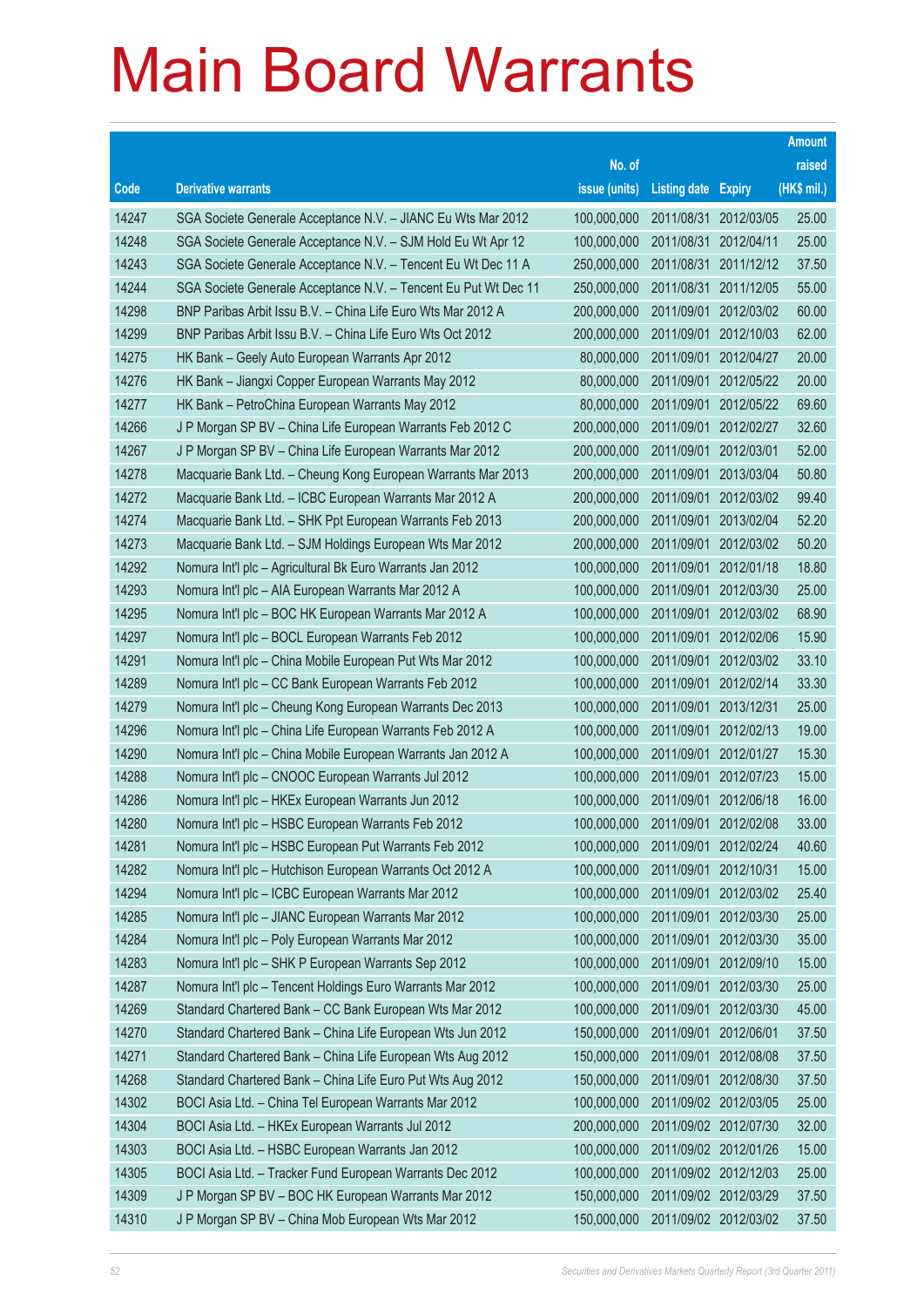|       |                                                               |               |                            |                       | <b>Amount</b> |
|-------|---------------------------------------------------------------|---------------|----------------------------|-----------------------|---------------|
|       |                                                               | No. of        |                            |                       | raised        |
| Code  | <b>Derivative warrants</b>                                    | issue (units) | <b>Listing date Expiry</b> |                       | (HK\$ mil.)   |
| 14312 | J P Morgan SP BV - CNOOC European Warrants Mar 2012           | 200,000,000   |                            | 2011/09/02 2012/03/05 | 30.20         |
| 14311 | J P Morgan SP BV - China Shenhua European Warrants Mar 2012   | 200,000,000   |                            | 2011/09/02 2012/03/02 | 51.20         |
| 14307 | J P Morgan SP BV - Galaxy Ent European Warrants Apr 2012      | 200,000,000   |                            | 2011/09/02 2012/04/02 | 50.20         |
| 14313 | J P Morgan SP BV - HSBC European Warrants Jan 2012            | 200,000,000   |                            | 2011/09/02 2012/01/03 | 44.00         |
| 14314 | J P Morgan SP BV - SHK Ppt European Warrants Sep 2012         | 200,000,000   |                            | 2011/09/02 2012/09/04 | 30.00         |
| 14308 | J P Morgan SP BV - Yanzhou Coal European Warrants Apr 2012    | 200,000,000   |                            | 2011/09/02 2012/04/02 | 50.00         |
| 14300 | SGA Societe Generale Acceptance N.V. - CLife Eu Wt Feb 2012 B | 300,000,000   |                            | 2011/09/02 2012/02/27 | 48.00         |
| 14301 | SGA Societe Generale Acceptance N.V. - CLife Eu Wt Mar 2012 A | 300,000,000   |                            | 2011/09/02 2012/03/05 | 84.00         |
| 14306 | SGA Societe Generale Acceptance N.V. - HSBC Eu Wt Feb 2012 A  | 300,000,000   |                            | 2011/09/02 2012/02/13 | 105.00        |
| 14335 | Citigroup Global Mkt H Inc. - China Life Euro Wts Feb 2012 C  | 80,000,000    |                            | 2011/09/05 2012/02/09 | 12.00         |
| 14333 | Citigroup Global Mkt H Inc. - Sinopec Corp Euro Wts Mar 2012  | 80,000,000    |                            | 2011/09/05 2012/03/05 | 28.00         |
| 14336 | Citigroup Global Mkt H Inc. - Evergrande Euro Wts Apr 2012    | 50,000,000    |                            | 2011/09/05 2012/04/17 | 15.00         |
| 14332 | Citigroup Global Mkt H Inc. - HSBC European Put Wts Jul 2012  | 100,000,000   |                            | 2011/09/05 2012/07/09 | 15.00         |
| 14334 | Citigroup Global Mkt H Inc. - Ping An Euro Wts Mar 2012 A     | 80,000,000    |                            | 2011/09/05 2012/03/05 | 24.00         |
| 14331 | J P Morgan SP BV - China Life European Warrants Mar 2012 A    | 288,000,000   |                            | 2011/09/05 2012/03/05 | 72.00         |
| 14330 | Macquarie Bank Ltd. - CHALCO European Put Warrants Apr 2012   | 100,000,000   |                            | 2011/09/05 2012/04/03 | 25.50         |
| 14337 | Macquarie Bank Ltd. - CNOOC European Warrants Oct 2012        | 200,000,000   |                            | 2011/09/05 2012/10/04 | 50.00         |
| 14328 | Macquarie Bank Ltd. - HSCEI European Warrants Mar 2012 A      | 388,000,000   |                            | 2011/09/05 2012/03/29 | 97.00         |
| 14329 | Macquarie Bank Ltd. - HSCEI European Put Warrants Mar 2012    | 388,000,000   | 2011/09/05 2012/03/29      |                       | 97.00         |
| 14326 | Macquarie Bank Ltd. - HSI European Warrants Mar 2012 B        | 388,000,000   |                            | 2011/09/05 2012/03/29 | 97.39         |
| 14327 | Macquarie Bank Ltd. - HSI European Warrants Mar 2012 C        | 388,000,000   |                            | 2011/09/05 2012/03/29 | 97.00         |
| 14339 | Macquarie Bank Ltd. - Hutchison European Put Wts May 2012     | 200,000,000   |                            | 2011/09/05 2012/05/03 | 53.60         |
| 14338 | Macquarie Bank Ltd. - Ping An European Warrants Apr 2012      | 100,000,000   |                            | 2011/09/05 2012/04/03 | 84.30         |
| 14340 | Macquarie Bank Ltd. - Ping An European Put Warrants Apr 2012  | 150,000,000   |                            | 2011/09/05 2012/04/03 | 37.50         |
| 14323 | CC Rabobank B.A. - China Life European Warrants Feb 2012      | 200,000,000   |                            | 2011/09/05 2012/02/08 | 30.00         |
| 14319 | CC Rabobank B.A. - CNOOC European Warrants Mar 2012           | 100,000,000   |                            | 2011/09/05 2012/03/05 | 15.00         |
| 14320 | CC Rabobank B.A. - China Shenhua European Warrants Feb 2012   | 100,000,000   |                            | 2011/09/05 2012/02/13 | 25.00         |
| 14318 | CC Rabobank B.A. - Dongfeng Motor European Warrants Aug 2012  | 100,000,000   | 2011/09/05 2012/08/27      |                       | 25.00         |
| 14316 | CC Rabobank B.A. - Esprit European Warrants Jun 2012          | 100,000,000   |                            | 2011/09/05 2012/06/04 | 15.00         |
| 14324 | CC Rabobank B.A. - Evergrande European Warrants Mar 2012      | 100,000,000   |                            | 2011/09/05 2012/03/26 | 52.00         |
| 14317 | CC Rabobank B.A. - Jiangxi Copper European Warrants Mar 2012  | 100,000,000   | 2011/09/05 2012/03/19      |                       | 25.00         |
| 14322 | CC Rabobank B.A. - NVC Lighting European Warrants Mar 2012    | 100,000,000   | 2011/09/05 2012/03/19      |                       | 30.00         |
| 14315 | CC Rabobank B.A. - Poly HK Inv European Warrants Mar 2012     | 100,000,000   | 2011/09/05 2012/03/19      |                       | 50.00         |
| 14321 | CC Rabobank B.A. - Yanzhou Coal European Warrants Apr 2012    | 100,000,000   | 2011/09/05 2012/04/23      |                       | 25.00         |
| 14325 | Standard Chartered Bank - SPDR Gold Trust Euro Wts Sep 2012 A | 50,000,000    |                            | 2011/09/05 2012/09/24 | 32.50         |
| 14353 | KBC Fin Products Int'l Ltd. - Ping An Euro Put Wts Mar 2012   | 68,000,000    |                            | 2011/09/06 2012/03/08 | 29.92         |
| 14354 | Macquarie Bank Ltd. - Evergrande European Warrants Mar 2012   | 100,000,000   |                            | 2011/09/06 2012/03/08 | 38.80         |
| 14355 | Macquarie Bank Ltd. - Yanzhou Coal European Wts Apr 2012      | 100,000,000   | 2011/09/06 2012/04/03      |                       | 25.00         |
| 14356 | Macquarie Bank Ltd. - Zijin Mining European Wts Mar 2012      | 100,000,000   |                            | 2011/09/06 2012/03/08 | 30.50         |
| 14352 | CC Rabobank B.A. - BOCL European Warrants Apr 2012            | 100,000,000   | 2011/09/06 2012/04/05      |                       | 25.00         |
| 14349 | CC Rabobank B.A. - Chinares Cement European Wts Mar 2012      | 100,000,000   | 2011/09/06 2012/03/19      |                       | 50.00         |
| 14346 | CC Rabobank B.A. - HSBC European Warrants Apr 2012            | 200,000,000   | 2011/09/06 2012/04/23      |                       | 80.00         |
| 14347 | CC Rabobank B.A. - Hutchison European Warrants Apr 2012       | 200,000,000   |                            | 2011/09/06 2012/04/23 | 144.00        |
| 14348 | CC Rabobank B.A. - PetroChina European Warrants Feb 2012      | 100,000,000   | 2011/09/06 2012/02/20      |                       | 65.00         |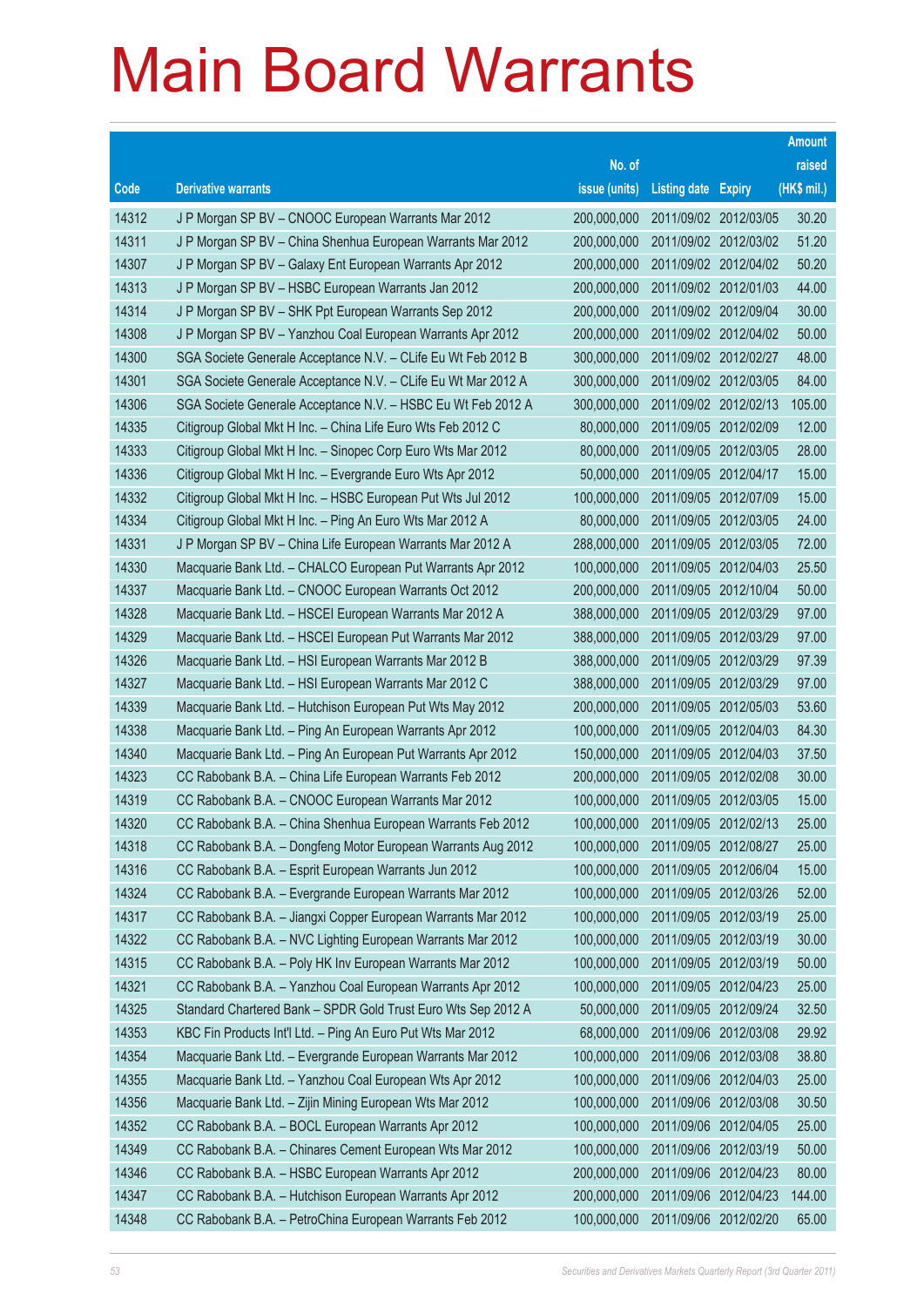|       |                                                               |               |                            |                       | <b>Amount</b> |
|-------|---------------------------------------------------------------|---------------|----------------------------|-----------------------|---------------|
|       |                                                               | No. of        |                            |                       | raised        |
| Code  | <b>Derivative warrants</b>                                    | issue (units) | <b>Listing date Expiry</b> |                       | (HK\$ mil.)   |
| 14350 | CC Rabobank B.A. - Ping An European Warrants Mar 2012         | 100,000,000   | 2011/09/06 2012/03/19      |                       | 45.00         |
| 14351 | CC Rabobank B.A. - Weichai Power European Wts Jul 2012        | 100,000,000   |                            | 2011/09/06 2012/07/03 | 52.00         |
| 14341 | SGA Societe Generale Acceptance N.V. - CCB Eur Wt Jan 2012 B  | 250,000,000   | 2011/09/06 2012/01/18      |                       | 47.50         |
| 14342 | SGA Societe Generale Acceptance N.V. - CNBM Euro Wt Mar 2012  | 150,000,000   |                            | 2011/09/06 2012/03/28 | 31.50         |
| 14344 | SGA Societe Generale Acceptance N.V. - HSI Eu Put Wt Feb 12 D | 300,000,000   |                            | 2011/09/06 2012/02/28 | 45.00         |
| 14345 | SGA Societe Generale Acceptance N.V. - HSI Eu Put Wt Feb 12 E | 300,000,000   |                            | 2011/09/06 2012/02/28 | 54.00         |
| 14343 | SGA Societe Generale Acceptance N.V. - Ping An Eu Wt Feb 2012 | 80,000,000    | 2011/09/06 2012/02/27      |                       | 17.60         |
| 14357 | Barclays Bank plc - China Life European Warrants Jun 2012     | 100,000,000   |                            | 2011/09/07 2012/06/29 | 25.20         |
| 14367 | Credit Suisse AG - HSI European Warrants Jan 2012 A           | 500,000,000   |                            | 2011/09/07 2012/01/30 | 75.00         |
| 14368 | Credit Suisse AG - HSI European Put Warrants Feb 2012 I       | 500,000,000   |                            | 2011/09/07 2012/02/28 | 75.00         |
| 14374 | Deutsche Bank AG - Agricultural Bk European Wts Mar 2012      | 100,000,000   |                            | 2011/09/07 2012/03/12 | 46.00         |
| 14375 | Deutsche Bank AG - Agricultural Bk European Put Wts Jan 2012  | 100,000,000   |                            | 2011/09/07 2012/01/20 | 28.00         |
| 14378 | Deutsche Bank AG - BOCL European Warrants Mar 2012            | 100,000,000   |                            | 2011/09/07 2012/03/12 | 35.00         |
| 14379 | Deutsche Bank AG - BOCL European Put Warrants Mar 2012        | 100,000,000   |                            | 2011/09/07 2012/03/12 | 25.00         |
| 14371 | Deutsche Bank AG - CC Bank European Warrants Feb 2012         | 150,000,000   | 2011/09/07 2012/02/13      |                       | 64.50         |
| 14372 | Deutsche Bank AG - CC Bank European Warrants Mar 2012         | 150,000,000   |                            | 2011/09/07 2012/03/12 | 108.00        |
| 14373 | Deutsche Bank AG - CC Bank European Put Warrants Mar 2012     | 100,000,000   |                            | 2011/09/07 2012/03/12 | 36.00         |
| 14376 | Deutsche Bank AG - ICBC European Warrants Feb 2012            | 100,000,000   |                            | 2011/09/07 2012/02/13 | 36.00         |
| 14377 | Deutsche Bank AG - ICBC European Put Warrants Mar 2012        | 100,000,000   |                            | 2011/09/07 2012/03/12 | 40.00         |
| 14370 | Bank of East Asia - BYD European Warrants Jul 2012            | 72,000,000    |                            | 2011/09/07 2012/07/23 | 18.00         |
| 14363 | J P Morgan SP BV - AIA European Warrants Mar 2012             | 200,000,000   |                            | 2011/09/07 2012/03/07 | 50.00         |
| 14369 | Macquarie Bank Ltd. - R&F Ppt European Warrants Aug 2012      | 150,000,000   |                            | 2011/09/07 2012/08/14 | 23.25         |
| 14365 | Macquarie Bank Ltd. - Minmetals Res European Wts Mar 2012     | 50,000,000    | 2011/09/07 2012/03/09      |                       | 41.65         |
| 14366 | Macquarie Bank Ltd. - Minmetals Res European Wts Mar 2012 A   | 50,000,000    |                            | 2011/09/07 2012/03/09 | 28.90         |
| 14360 | Merrill Lynch Int'l & Co. C.V. - ICBC Euro Wts Mar 2012       | 80,000,000    |                            | 2011/09/07 2012/03/12 | 28.40         |
| 14358 | Merrill Lynch Int'l & Co. C.V. - ICBC Euro Wts Feb 2012 C     | 80,000,000    |                            | 2011/09/07 2012/02/27 | 20.80         |
| 14359 | Merrill Lynch Int'l & Co. C.V. - ICBC Euro Wts Feb 2012 D     | 80,000,000    |                            | 2011/09/07 2012/02/02 | 12.48         |
| 14364 | Standard Chartered Bank - ICBC European Warrants May 2012     | 100,000,000   | 2011/09/07 2012/05/04      |                       | 40.00         |
| 14361 | SGA Societe Generale Acceptance N.V. - Ch Mob Eu Wt Mar 2012  | 100,000,000   |                            | 2011/09/07 2012/03/12 | 26.00         |
| 14362 | SGA Societe Generale Acceptance N.V. - Ch Mob Eu Wt Jun 2015  | 600,000,000   |                            | 2011/09/07 2015/06/22 | 96.00         |
| 14399 | Credit Suisse AG - China Unicom European Put Wts May 2012     | 200,000,000   | 2011/09/08 2012/05/07      |                       | 50.00         |
| 14400 | Credit Suisse AG - Ch Comm Cons European Warrants Apr 2013    | 200,000,000   |                            | 2011/09/08 2013/04/16 | 30.00         |
| 14401 | Credit Suisse AG - China Coal European Warrants Feb 2012      | 200,000,000   | 2011/09/08 2012/02/27      |                       | 30.00         |
| 14396 | Citigroup Global Mkt H Inc. - AIA European Put Wts Apr 2012   | 80,000,000    |                            | 2011/09/08 2012/04/30 | 20.00         |
| 14395 | Citigroup Global Mkt H Inc. - Ch Mobile Eur Put Wts Apr 2012  | 50,000,000    | 2011/09/08 2012/04/17      |                       | 20.00         |
| 14393 | Citigroup Global Mkt H Inc. - Ch Overseas Euro Put Wt Apr 12  | 80,000,000    |                            | 2011/09/08 2012/04/30 | 12.00         |
| 14394 | Citigroup Global Mkt H Inc. - CC Bank Euro Put Wts Apr 2012   | 50,000,000    | 2011/09/08 2012/04/17      |                       | 20.00         |
| 14392 | Citigroup Global Mkt H Inc. - HKEx European Put Wts Jun 2012  | 80,000,000    | 2011/09/08 2012/06/11      |                       | 12.00         |
| 14389 | J P Morgan SP BV - Sinopec Corp European Warrants Feb 2012    | 150,000,000   | 2011/09/08 2012/02/01      |                       | 52.50         |
| 14391 | J P Morgan SP BV - HSI European Put Warrants Feb 2012 B       | 200,000,000   | 2011/09/08 2012/02/28      |                       | 37.60         |
| 14390 | J P Morgan SP BV - Yurun Food European Warrants Mar 2012      | 200,000,000   | 2011/09/08 2012/03/08      |                       | 50.00         |
| 14386 | Merrill Lynch Int'l & Co. C.V. - Ag Bk Euro Put Wts Feb 12 B  | 80,000,000    |                            | 2011/09/08 2012/02/02 | 20.00         |
| 14387 | Merrill Lynch Int'l & Co. C.V. - BOCL Euro Put Wts Feb 12 E   | 80,000,000    | 2011/09/08 2012/02/23      |                       | 18.56         |
| 14384 | Merrill Lynch Int'l & Co. C.V. - Ch Mobile Eu Put Wt Feb 2012 | 80,000,000    |                            | 2011/09/08 2012/02/02 | 13.12         |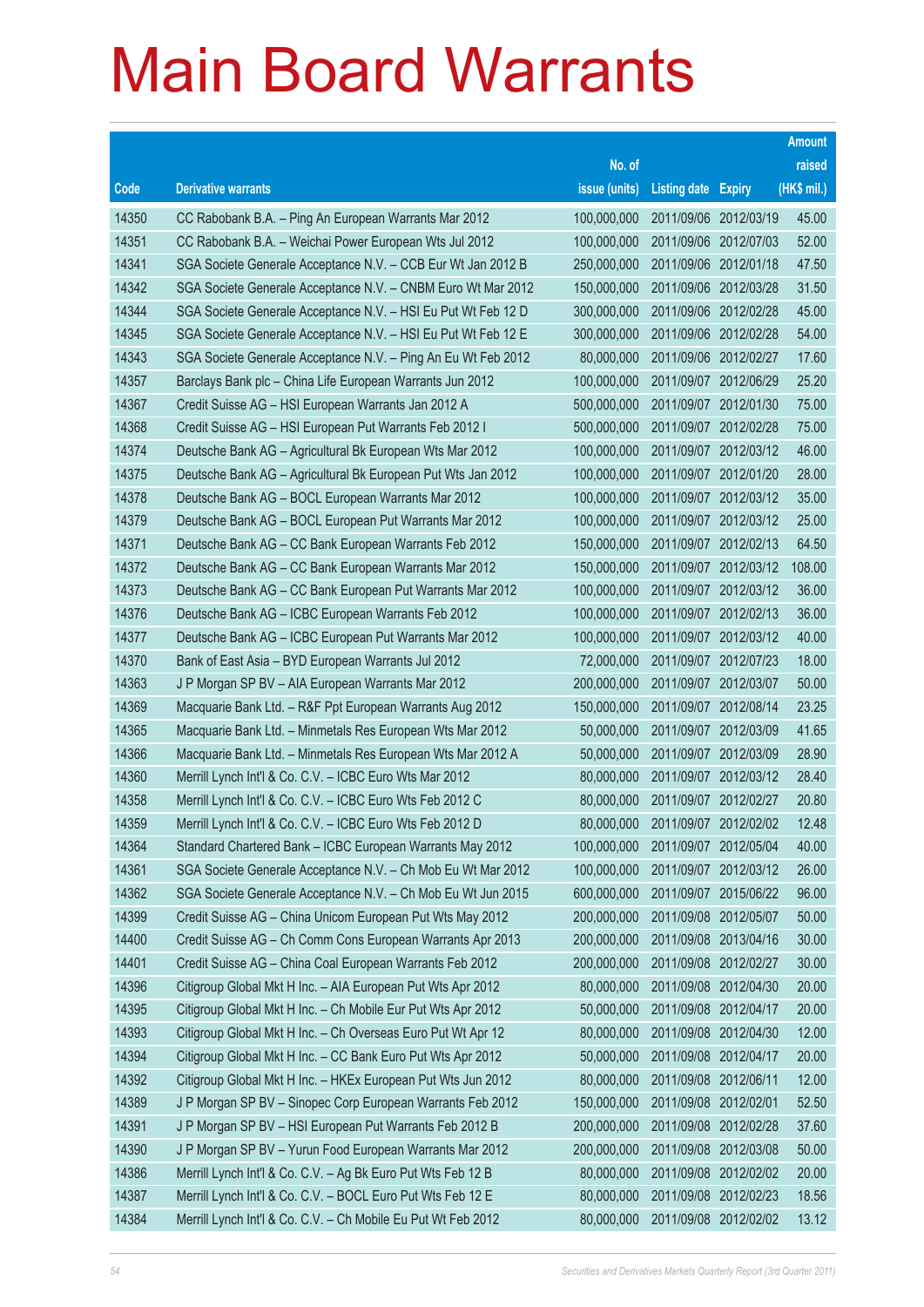|         |                                                               |               |                            | <b>Amount</b> |
|---------|---------------------------------------------------------------|---------------|----------------------------|---------------|
|         |                                                               | No. of        |                            | raised        |
| Code    | <b>Derivative warrants</b>                                    | issue (units) | <b>Listing date Expiry</b> | (HK\$ mil.)   |
| 14385   | Merrill Lynch Int'l & Co. C.V. - Ch Mobile Eu Put Wt Feb 12A  | 80,000,000    | 2011/09/08 2012/02/27      | 32.80         |
| 14383   | Merrill Lynch Int'l & Co. C.V. - HKEx Eur Put Wts Mar 2012    | 80,000,000    | 2011/09/08 2012/03/27      | 13.28         |
| 14388   | Merrill Lynch Int'l & Co. C.V. - HKEx Eur Put Wts Jun 2012    | 80,000,000    | 2011/09/08 2012/06/11      | 12.16         |
| 14382   | Merrill Lynch Int'l & Co. C.V. - Hutchison Eu Put Wt Feb 12 B | 80,000,000    | 2011/09/08 2012/02/27      | 21.60         |
| 14411   | Nomura Int'l plc - Anhui Conch European Warrants Mar 2012     | 100,000,000   | 2011/09/08 2012/03/08      | 28.10         |
| 14421   | Nomura Int'l plc - BOCL European Warrants Jan 2012 B          | 100,000,000   | 2011/09/08 2012/01/30      | 15.80         |
| 14412   | Nomura Int'l plc - CC Bank European Warrants Mar 2012         | 100,000,000   | 2011/09/08 2012/03/08      | 34.00         |
| 14413   | Nomura Int'l plc - CITIC Bank European Warrants Mar 2012      | 100,000,000   | 2011/09/08 2012/03/08      | 25.00         |
| 14406   | Nomura Int'l plc - CITIC P European Warrants Jan 2012         | 100,000,000   | 2011/09/08 2012/01/26      | 15.00         |
| 14402   | Nomura Int'l plc - Cheung Kong European Warrants Dec 2012 A   | 100,000,000   | 2011/09/08 2012/12/10      | 15.00         |
| 14409   | Nomura Int'l plc - Sinopec European Warrants Dec 2014         | 100,000,000   | 2011/09/08 2014/12/31      | 25.00         |
| 14418   | Nomura Int'l plc - CPIC European Warrants Mar 2012            | 100,000,000   | 2011/09/08 2012/03/30      | 25.00         |
| 14419   | Nomura Int'l plc - Shineway Pharm European Warrants Mar 2012  | 100,000,000   | 2011/09/08 2012/03/30      | 25.20         |
| 14416   | Nomura Int'l plc - CSR European Warrants Mar 2012 A           | 100,000,000   | 2011/09/08 2012/03/08      | 47.60         |
| 14414   | Nomura Int'l plc - Zoomlion European Warrants Mar 2012        | 100,000,000   | 2011/09/08 2012/03/08      | 25.10         |
| 14403   | Nomura Int'l plc - HSBC European Warrants Dec 2011 A          | 100,000,000   | 2011/09/08 2011/12/30      | 15.20         |
| 14404   | Nomura Int'l plc - Hutchison European Warrants Mar 2012 A     | 100,000,000   | 2011/09/08 2012/03/30      | 42.00         |
| 14415   | Nomura Int'l plc - ICBC European Warrants Feb 2012            | 100,000,000   | 2011/09/08 2012/02/09      | 15.70         |
| 14408   | Nomura Int'l plc -Jiangxi Copper European Put Warrants Mar 12 | 100,000,000   | 2011/09/08 2012/03/30      | 25.00         |
| 14417   | Nomura Int'l plc – Ping An European Warrants Dec 2012         | 100,000,000   | 2011/09/08 2012/12/11      | 15.00         |
| 14407   | Nomura Int'l plc - Sh Petrochem European Warrants Mar 2012    | 100,000,000   | 2011/09/08 2012/03/14      | 25.00         |
| 14405   | Nomura Int'l plc - SHK P European Warrants Jan 2013           | 100,000,000   | 2011/09/08 2013/01/28      | 17.50         |
| 14410   | Nomura Int'l plc - Xinyi Glass European Warrants Mar 2012 A   | 100,000,000   | 2011/09/08 2012/03/08      | 40.80         |
| 14420   | Nomura Int'l plc - Zijin Mining European Warrants Mar 2012    | 100,000,000   | 2011/09/08 2012/03/30      | 25.00         |
| 14397   | SGA Societe Generale Acceptance N.V. - HWL Eur Wt Mar 2012 D  | 150,000,000   | 2011/09/08 2012/03/05      | 60.00         |
| 14398   | SGA Societe Generale Acceptance N.V. - Tencent Eu Wt Feb 12A  | 300,000,000   | 2011/09/08 2012/02/29      | 45.00         |
| 14423   | BOCI Asia Ltd. - Belle Int'l European Warrants Jun 2012       | 100,000,000   | 2011/09/09 2012/06/18      | 25.00         |
| 14424   | BOCI Asia Ltd. - China Life European Warrants Jun 2012        | 100,000,000   | 2011/09/09 2012/06/04      | 25.00         |
| 14435   | BNP Paribas Arbit Issu B.V. - Agricultural Bank Eu Wt Feb 12  | 100,000,000   | 2011/09/09 2012/02/02      | 26.00         |
| 14430   | BNP Paribas Arbit Issu B.V. - Ch Railway Euro Wts Sep 2012    | 33,000,000    | 2011/09/09 2012/09/04      | 12.87         |
| 14434   | BNP Paribas Arbit Issu B.V. - CRCC European Wts Jul 2012      | 22,000,000    | 2011/09/09 2012/07/03      | 16.06         |
| 14433   | BNP Paribas Arbit Issu B.V. - China Taiping Euro Wt Sep 2012  | 33,000,000    | 2011/09/09 2012/09/04      | 10.23         |
| 14431   | BNP Paribas Arbit Issu B.V. - Gome European Wts Jul 2012      | 100,000,000   | 2011/09/09 2012/07/03      | 60.00         |
| 14436   | BNP Paribas Arbit Issu B.V. - HSI Euro Put Wts Jan 2012       | 200,000,000   | 2011/09/09 2012/01/30      | 50.00         |
| 14432   | BNP Paribas Arbit Issu B.V. - Sany Int'l Euro Wts Sep 2013    | 100,000,000   | 2011/09/09 2013/09/03      | 25.00         |
| 14429   | BNP Paribas Arbit Issu B.V. - Sh Petrochem Euro Wts Aug 2012  | 23,000,000    | 2011/09/09 2012/08/02      | 11.50         |
| 14425   | Macquarie Bank Ltd. - BBMG European Warrants Mar 2012         | 88,000,000    | 2011/09/09 2012/03/09      | 50.16         |
| 14426   | Macquarie Bank Ltd. - CNBM European Warrants Jun 2012         | 200,000,000   | 2011/09/09 2012/06/18      | 50.00         |
| 14427   | Macquarie Bank Ltd. - Esprit European Warrants Jun 2012       | 150,000,000   | 2011/09/09 2012/06/04      | 23.40         |
| 14422   | SGA Societe Generale Acceptance N.V. - BOCHK Eur Wt May 2012  | 200,000,000   | 2011/09/09 2012/05/30      | 30.00         |
| 12496 # | Citigroup Global Mkt H Inc. - Galaxy Ent European Wts Dec 11A | 96,160,000    | 2011/09/09 2011/12/12      | 10.00         |
| 14453   | BNP Paribas Arbit Issu B.V. - BOCL European Wts Aug 2012 A    | 200,000,000   | 2011/09/12 2012/08/02      | 66.00         |
| 14452   | BNP Paribas Arbit Issu B.V. - CNOOC European Wts Oct 2012 A   | 100,000,000   | 2011/09/12 2012/10/03      | 25.00         |
| 14451   | BNP Paribas Arbit Issu B.V. - Hutchison Euro Wts Jul 2012     | 100,000,000   | 2011/09/12 2012/07/03      | 87.00         |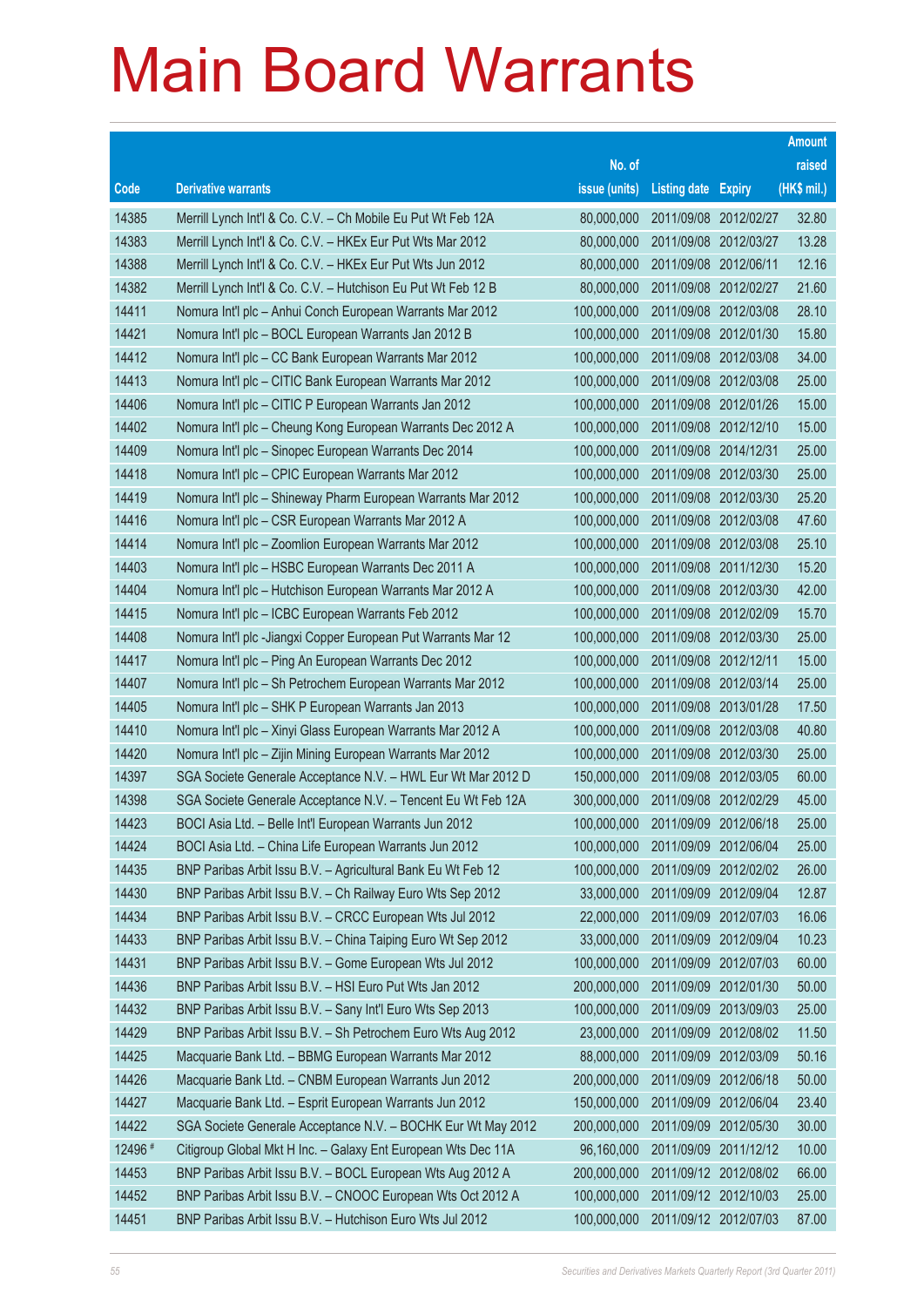|       |                                                               |               |                            |                       | <b>Amount</b> |
|-------|---------------------------------------------------------------|---------------|----------------------------|-----------------------|---------------|
|       |                                                               | No. of        |                            |                       | raised        |
| Code  | <b>Derivative warrants</b>                                    | issue (units) | <b>Listing date Expiry</b> |                       | (HK\$ mil.)   |
| 14443 | J P Morgan SP BV - China Life European Warrants Mar 2012 B    | 200,000,000   |                            | 2011/09/12 2012/03/12 | 50.00         |
| 14445 | KBC Fin Products Int'l Ltd. - China Life Euro Wts Mar 2012 A  | 158,000,000   |                            | 2011/09/12 2012/03/12 | 39.50         |
| 14446 | KBC Fin Products Int'l Ltd. - China Life Eur Put Wt May 2012  | 80,000,000    |                            | 2011/09/12 2012/05/02 | 20.00         |
| 14447 | KBC Fin Products Int'l Ltd. - CNOOC European Wts Mar 2012 A   | 108,000,000   |                            | 2011/09/12 2012/03/15 | 29.16         |
| 14449 | KBC Fin Products Int'l Ltd. - CNOOC Euro Put Wts Jun 2012 A   | 80,000,000    |                            | 2011/09/12 2012/06/18 | 20.00         |
| 14448 | KBC Fin Products Int'l Ltd. - ICBC European Wts Mar 2012      | 108,000,000   |                            | 2011/09/12 2012/03/12 | 49.68         |
| 14450 | KBC Fin Products Int'l Ltd. - ICBC Euro Put Wts Mar 2012      | 80,000,000    |                            | 2011/09/12 2012/03/12 | 24.80         |
| 14444 | KBC Fin Products Int'l Ltd. - SHK Ppt European Wts Sep 2012   | 108,000,000   |                            | 2011/09/12 2012/09/04 | 16.20         |
| 14439 | Macquarie Bank Ltd. - Ch Rongsheng Euro Warrants Mar 2012     | 100,000,000   |                            | 2011/09/12 2012/03/12 | 33.70         |
| 14442 | Standard Chartered Bank - A50 China Euro Warrants Oct 2013    | 200,000,000   |                            | 2011/09/12 2013/10/28 | 30.00         |
| 14441 | Standard Chartered Bank - Hutchison Euro Euro Wts Feb 2012 C  | 100,000,000   | 2011/09/12 2012/02/29      |                       | 40.00         |
| 14440 | SGA Societe Generale Acceptance N.V. - AGBK Eu Wt Apr 2012    | 200,000,000   |                            | 2011/09/12 2012/04/30 | 50.00         |
| 14437 | SGA Societe Generale Acceptance N.V. - HSBC Eu Wt Mar 2012    | 300,000,000   |                            | 2011/09/12 2012/03/12 | 75.00         |
| 14438 | SGA Societe Generale Acceptance N.V. - ICBC Eu Wt Mar 2012    | 200,000,000   |                            | 2011/09/12 2012/03/12 | 52.00         |
| 14495 | Credit Suisse AG - BOCL European Warrants Feb 2012            | 300,000,000   | 2011/09/14 2012/02/06      |                       | 45.00         |
| 14494 | Credit Suisse AG - CC Bank European Warrants Feb 2012         | 300,000,000   | 2011/09/14 2012/02/13      |                       | 45.00         |
| 14492 | Credit Suisse AG - HSBC European Wts Feb 2012                 | 300,000,000   |                            | 2011/09/14 2012/02/13 | 45.00         |
| 14493 | Credit Suisse AG - Hutchison European Warrants Feb 2012       | 300,000,000   |                            | 2011/09/14 2012/02/13 | 45.00         |
| 14498 | Citigroup Global Mkt H Inc. - Agricultural Bk Eu Wt Apr 2012  | 80,000,000    | 2011/09/14 2012/04/17      |                       | 20.00         |
| 14499 | Citigroup Global Mkt H Inc. - CNBM Euro Warrants Apr 2012     | 80,000,000    |                            | 2011/09/14 2012/04/27 | 12.00         |
| 14497 | Citigroup Global Mkt H Inc. - CNOOC European Wts Apr 2012 A   | 80,000,000    |                            | 2011/09/14 2012/04/30 | 12.00         |
| 14500 | Citigroup Global Mkt H Inc. - SPDR Gold T Euro Wts Apr 2012   | 50,000,000    |                            | 2011/09/14 2012/04/30 | 15.00         |
| 14496 | Citigroup Global Mkt H Inc. - Tencent European Wts Apr 2012   | 80,000,000    | 2011/09/14 2012/04/17      |                       | 20.00         |
| 10135 | Deutsche Bank AG - USD/YEN European Warrants Mar 2012         | 50,000,000    |                            | 2011/09/14 2012/03/19 | 12.50         |
| 10134 | Deutsche Bank AG - USD/YEN European Put Warrants Mar 2012     | 50,000,000    |                            | 2011/09/14 2012/03/19 | 12.50         |
| 14469 | HK Bank - AIA European Warrants Apr 2012                      | 160,000,000   | 2011/09/14 2012/04/18      |                       | 43.20         |
| 14468 | HK Bank – CC Bank European Warrants Jun 2012                  | 120,000,000   | 2011/09/14 2012/06/13      |                       | 45.60         |
| 14470 | HK Bank - China Life European Warrants Feb 2012               | 160,000,000   | 2011/09/14 2012/02/23      |                       | 25.60         |
| 14471 | HK Bank - China Life European Warrants Aug 2012               | 160,000,000   | 2011/09/14                 | 2012/08/01            | 24.00         |
| 14467 | HK Bank - CNOOC European Warrants Apr 2012 A                  | 100,000,000   |                            | 2011/09/14 2012/04/30 | 17.00         |
| 14465 | Macquarie Bank Ltd. - Anhui Conch European Warrants Mar 2012  | 200,000,000   | 2011/09/14 2012/03/13      |                       | 66.40         |
| 14464 | Macquarie Bank Ltd. - AIA European Warrants Apr 2012 A        | 200,000,000   |                            | 2011/09/14 2012/04/03 | 53.60         |
| 14489 | Macquarie Bank Ltd. - A50 China European Warrants Apr 2012 A  | 200,000,000   | 2011/09/14                 | 2012/04/03            | 51.00         |
| 14466 | Macquarie Bank Ltd. - Jiangxi Copper European Wts Apr 2012 A  | 200,000,000   | 2011/09/14 2012/04/03      |                       | 50.00         |
| 14491 | Macquarie Bank Ltd. - Maanshan Iron European Wts Mar 2012     | 88,000,000    | 2011/09/14 2012/03/13      |                       | 22.00         |
| 14490 | Macquarie Bank Ltd. - Wynn Macau European Warrants May 2012   | 200,000,000   |                            | 2011/09/14 2012/05/03 | 62.20         |
| 14462 | Merrill Lynch Int'l & Co. C.V. - BankComm Euro Wts Feb 2012 A | 80,000,000    | 2011/09/14                 | 2012/02/17            | 15.84         |
| 14461 | Merrill Lynch Int'l & Co. C.V. - Ch Life Eur Put Wt Jun 2012  | 80,000,000    | 2011/09/14 2012/06/25      |                       | 20.00         |
| 14463 | Merrill Lynch Int'l & Co. C.V. - CM Bank Euro Wts Dec 2012    | 80,000,000    | 2011/09/14 2012/12/17      |                       | 20.40         |
| 14459 | Merrill Lynch Int'l & Co. C.V. - HSBC Euro Put Wt Apr 2012    | 80,000,000    | 2011/09/14 2012/04/17      |                       | 39.20         |
| 14457 | Merrill Lynch Int'l & Co. C.V. - HSI Euro Put Wts Apr 2012    | 200,000,000   | 2011/09/14                 | 2012/04/27            | 30.20         |
| 14455 | Merrill Lynch Int'l & Co. C.V. - HSI European Wts Feb 2012 B  | 200,000,000   | 2011/09/14 2012/02/28      |                       | 42.80         |
| 14454 | Merrill Lynch Int'l & Co. C.V. - HSI European Wts Mar 2012 C  | 200,000,000   | 2011/09/14 2012/03/29      |                       | 50.00         |
| 14456 | Merrill Lynch Int'l & Co. C.V. - HSI Euro Put Wts Mar 2012 D  | 200,000,000   | 2011/09/14 2012/03/29      |                       | 30.40         |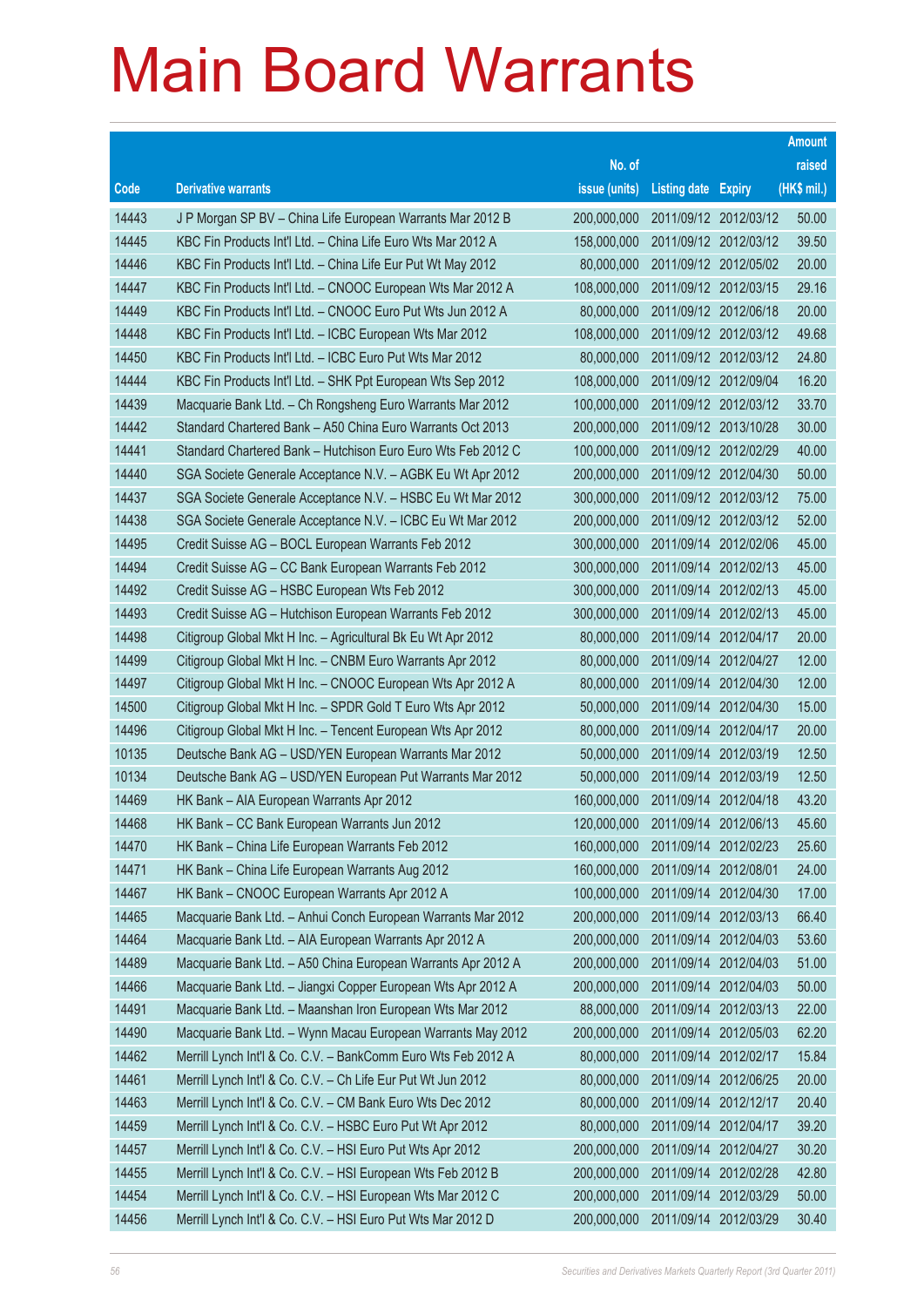|       |                                                                |               |                            | <b>Amount</b> |
|-------|----------------------------------------------------------------|---------------|----------------------------|---------------|
|       |                                                                | No. of        |                            | raised        |
| Code  | <b>Derivative warrants</b>                                     | issue (units) | <b>Listing date Expiry</b> | (HK\$ mil.)   |
| 14458 | Merrill Lynch Int'l & Co. C.V. - HSI Euro Put Wts Mar 2012 E   | 200,000,000   | 2011/09/14 2012/03/29      | 39.40         |
| 14460 | Merrill Lynch Int'l & Co. C.V. - Hutchison Eur Wt Mar 2012 B   | 80,000,000    | 2011/09/14 2012/03/26      | 46.40         |
| 14472 | Standard Chartered Bank - Agricultural Bk Euro Wts May 2012    | 100,000,000   | 2011/09/14 2012/05/30      | 35.00         |
| 14473 | Standard Chartered Bank - Agricultural Bk Euro Wts Jul 2015    | 500,000,000   | 2011/09/14 2015/07/08      | 75.00         |
| 14474 | Standard Chartered Bank - China Life European Wts Jul 2012 A   | 150,000,000   | 2011/09/14 2012/07/04      | 37.50         |
| 14475 | Standard Chartered Bank - China Life European Wts Oct 2012     | 150,000,000   | 2011/09/14 2012/10/30      | 52.50         |
| 14480 | SGA Societe Generale Acceptance N.V - Anhui Conch Eu Wt Mar 12 | 80,000,000    | 2011/09/14 2012/03/14      | 25.60         |
| 14479 | SGA Societe Generale Acceptance N.V. - AGBK Eu Wt Mar 2012     | 180,000,000   | 2011/09/14 2012/03/14      | 79.20         |
| 14484 | SGA Societe Generale Acceptance N.V - Ch Overseas Eu Wt Mar 12 | 100,000,000   | 2011/09/14 2012/03/14      | 19.00         |
| 14481 | SGA Societe Generale Acceptance N.V. - CCB Eur Wt Mar 2012 B   | 120,000,000   | 2011/09/14 2012/03/14      | 97.20         |
| 14482 | SGA Societe Generale Acceptance N.V. - CLife Eu Wt Mar 2012B   | 300,000,000   | 2011/09/14 2012/03/14      | 87.00         |
| 14483 | SGA Societe Generale Acceptance N.V. - CLife Eu Wt Mar 2012C   | 300,000,000   | 2011/09/14 2012/03/28      | 75.00         |
| 14476 | SGA Societe Generale Acceptance N.V. - A50 Ch Eu Wt Aug 2012   | 300,000,000   | 2011/09/14 2012/08/01      | 48.00         |
| 14477 | SGA Societe Generale Acceptance N.V. - HKEx Eu Wt Mar 2012 A   | 500,000,000   | 2011/09/14 2012/03/12      | 75.00         |
| 14478 | SGA Societe Generale Acceptance N.V. - HKEx Eu Wt Jun 2012 D   | 500,000,000   | 2011/09/14 2012/06/13      | 125.00        |
| 14485 | SGA Societe Generale Acceptance N.V. - HSBC Eu Wt Mar 2012 A   | 100,000,000   | 2011/09/14 2012/03/28      | 66.00         |
| 14486 | SGA Societe Generale Acceptance N.V. - ICBC Eu Wt Feb 2012 A   | 120,000,000   | 2011/09/14 2012/02/29      | 66.00         |
| 14487 | SGA Societe Generale Acceptance N.V. - Ping An Eu Wt Mar 12A   | 100,000,000   | 2011/09/14 2012/03/21      | 48.00         |
| 14488 | SGA Societe Generale Acceptance NV - Yanzhou Coal Eu Wt Mar 12 | 100,000,000   | 2011/09/14 2012/03/14      | 25.00         |
| 14508 | HK Bank - CHALCO European Warrants May 2012                    | 80,000,000    | 2011/09/15 2012/05/18      | 28.00         |
| 14507 | HK Bank - BYD European Warrants Sep 2012                       | 80,000,000    | 2011/09/15 2012/09/27      | 20.00         |
| 14510 | HK Bank - CNBM European Warrants Nov 2012                      | 80,000,000    | 2011/09/15 2012/11/16      | 20.00         |
| 14509 | HK Bank - A50 China European Warrants Mar 2012                 | 120,000,000   | 2011/09/15 2012/03/26      | 33.60         |
| 14513 | HK Bank - A50 China European Warrants May 2012                 | 120,000,000   | 2011/09/15 2012/05/10      | 30.00         |
| 14505 | HK Bank - HKEx European Warrants Jul 2012                      | 160,000,000   | 2011/09/15 2012/07/23      | 24.00         |
| 14511 | HK Bank - HSI European Warrants Apr 2012                       | 300,000,000   | 2011/09/15 2012/04/27      | 45.00         |
| 14512 | HK Bank - HSI European Warrants Dec 2012 A                     | 300,000,000   | 2011/09/15 2012/12/28      | 75.00         |
| 14503 | HK Bank - HWL European Warrants Mar 2012                       | 160,000,000   | 2011/09/15 2012/03/15      | 73.60         |
| 14504 | HK Bank - HWL European Warrants May 2012                       | 160,000,000   | 2011/09/15 2012/05/15      | 49.60         |
| 14506 | HK Bank - Yanzhou Coal European Warrants May 2012              | 100,000,000   | 2011/09/15 2012/05/25      | 25.00         |
| 14502 | Macquarie Bank Ltd. - China Mobile European Wts Feb 2012 B     | 200,000,000   | 2011/09/15 2012/02/07      | 30.20         |
| 14514 | Macquarie Bank Ltd. - Lee & Man Paper European Wts Mar 2012    | 120,000,000   | 2011/09/15 2012/03/14      | 30.00         |
| 14501 | SGA Societe Generale Acceptance N.V. - HWL Eur Wt Mar 2012 E   | 100,000,000   | 2011/09/15 2012/03/19      | 82.00         |
| 14528 | Credit Suisse AG - AIA European Warrants Feb 2012 A            | 150,000,000   | 2011/09/16 2012/02/20      | 22.50         |
| 14520 | HK Bank - Agricultural Bank European Warrants Apr 2012         | 120,000,000   | 2011/09/16 2012/04/16      | 30.00         |
| 14523 | HK Bank - BOCL European Warrants May 2012                      | 120,000,000   | 2011/09/16 2012/05/30      | 30.00         |
| 14522 | HK Bank - GCL-Poly Energy European Warrants May 2012           | 80,000,000    | 2011/09/16 2012/05/11      | 20.00         |
| 14521 | HK Bank - ICBC European Warrants Apr 2012                      | 120,000,000   | 2011/09/16 2012/04/27      | 30.00         |
| 14527 | Macquarie Bank Ltd. - Want Want China European Wts Oct 2013    | 120,000,000   | 2011/09/16 2013/10/29      | 19.08         |
| 14517 | CC Rabobank B.A. - Agricultural Bk Euro Warrants Apr 2012      | 100,000,000   | 2011/09/16 2012/04/16      | 40.00         |
| 14516 | CC Rabobank B.A. - ChiUnicom European Warrants Jul 2012        | 100,000,000   | 2011/09/16 2012/07/16      | 25.00         |
| 14519 | CC Rabobank B.A. - Ch Mobile European Warrants Jan 2012 A      | 200,000,000   | 2011/09/16 2012/01/30      | 50.00         |
| 14518 | CC Rabobank B.A. - CNBM European Warrants Sep 2012             | 100,000,000   | 2011/09/16 2012/09/19      | 25.00         |
| 14515 | CC Rabobank B.A. - Luk Fook Hold European Warrants Apr 2012    | 100,000,000   | 2011/09/16 2012/04/17      | 45.00         |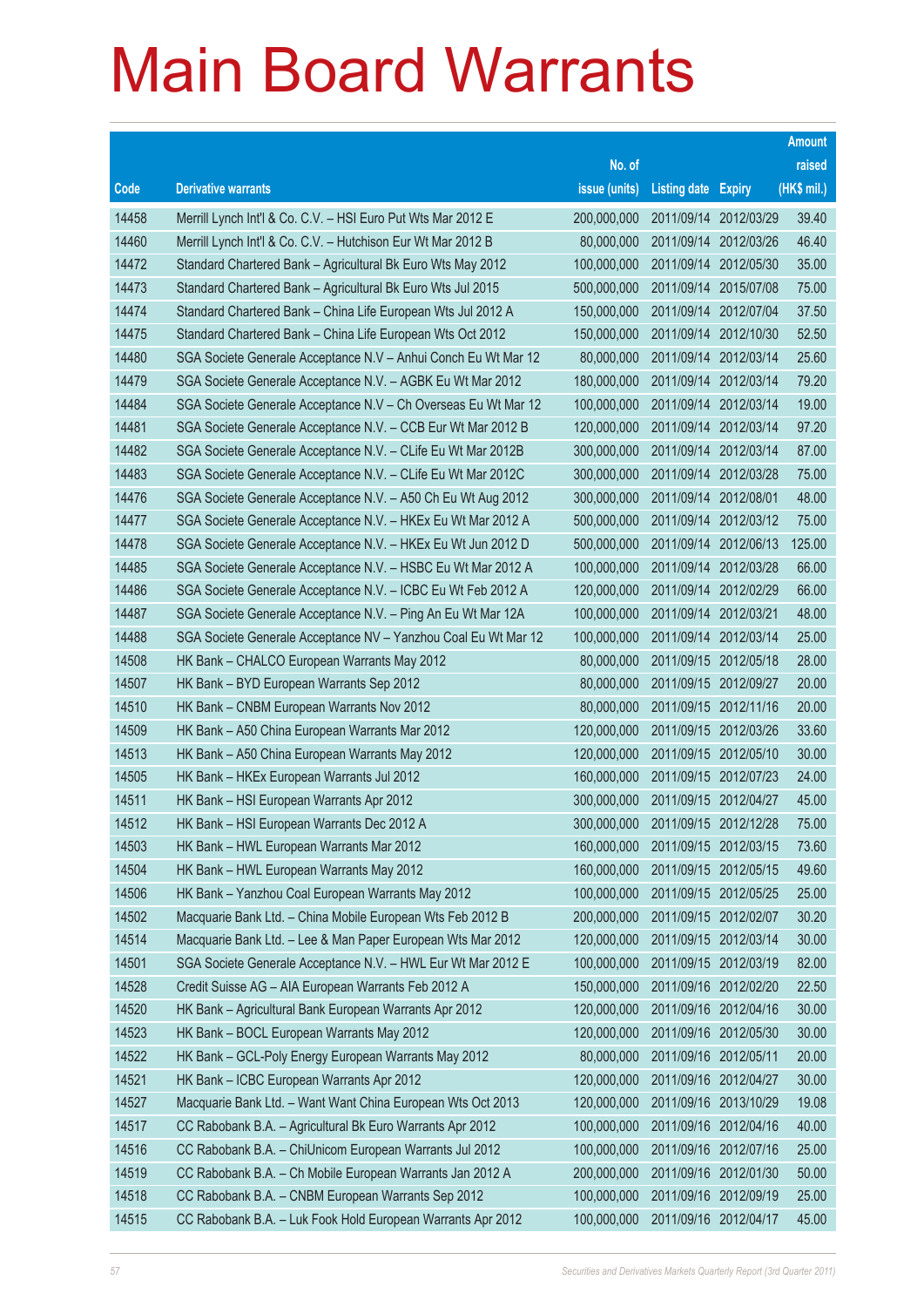|       |                                                               |               |                            |                       | <b>Amount</b> |
|-------|---------------------------------------------------------------|---------------|----------------------------|-----------------------|---------------|
|       |                                                               | No. of        |                            |                       | raised        |
| Code  | <b>Derivative warrants</b>                                    | issue (units) | <b>Listing date Expiry</b> |                       | (HK\$ mil.)   |
| 14526 | Standard Chartered Bank - BOCL European Put Wts Jun 2012      | 100,000,000   | 2011/09/16 2012/06/18      |                       | 40.00         |
| 14525 | Standard Chartered Bank - CC Bank European Put Wts Jul 2012   | 100,000,000   |                            | 2011/09/16 2012/07/04 | 40.00         |
| 14524 | Standard Chartered Bank - Hutchison Euro Euro Wts Nov 2013    | 100,000,000   | 2011/09/16 2013/11/01      |                       | 25.00         |
| 14535 | Bank of East Asia - ChiUnicom European Put Warrants Nov 2012  | 105,000,000   |                            | 2011/09/19 2012/11/23 | 26.25         |
| 14534 | Bank of East Asia - JIANC European Put Warrants Jul 2012      | 90,000,000    |                            | 2011/09/19 2012/07/23 | 22.50         |
| 14540 | J P Morgan SP BV - BOCL European Warrants Mar 2012            | 200,000,000   |                            | 2011/09/19 2012/03/19 | 50.00         |
| 14537 | J P Morgan SP BV - CC Bank Euro Put Wts Jul 2014              | 500,000,000   |                            | 2011/09/19 2014/07/02 | 125.00        |
| 14539 | J P Morgan SP BV - China Life European Put Warrants Mar 2012  | 200,000,000   |                            | 2011/09/19 2012/03/19 | 50.00         |
| 14538 | J P Morgan SP BV - MTRC European Warrants Jan 2013            | 100,000,000   |                            | 2011/09/19 2013/01/04 | 25.00         |
| 14536 | Macquarie Bank Ltd. - Yurun Food European Warrants Jun 2012   | 150,000,000   |                            | 2011/09/19 2012/06/18 | 37.50         |
| 14531 | Merrill Lynch Int'l & Co. C.V. - CNOOC Euro Wts Feb 2012 A    | 80,000,000    |                            | 2011/09/19 2012/02/13 | 15.92         |
| 14529 | Merrill Lynch Int'l & Co. C.V. - HSBC Euro Wts Apr 2012 A     | 80,000,000    |                            | 2011/09/19 2012/04/10 | 35.60         |
| 14530 | Merrill Lynch Int'l & Co. C.V. - Hutchison Eu Put Wt Apr 2012 | 80,000,000    |                            | 2011/09/19 2012/04/03 | 56.00         |
| 14532 | SGA Societe Generale Acceptance N.V. - BOCL Eu Wt Aug 2012    | 200,000,000   |                            | 2011/09/19 2012/08/01 | 30.00         |
| 14533 | SGA Societe Generale Acceptance N.V. - Ch Mob Eu Wt Apr 2012  | 150,000,000   |                            | 2011/09/19 2012/04/02 | 37.50         |
| 14543 | J P Morgan SP BV - Ch Overseas European Warrants Apr 2012     | 150,000,000   |                            | 2011/09/20 2012/04/24 | 24.75         |
| 14542 | J P Morgan SP BV - China Unicom European Warrants Jul 2012    | 200,000,000   |                            | 2011/09/20 2012/07/25 | 33.20         |
| 14544 | J P Morgan SP BV - Cathay Pacific European Warrants Dec 2013  | 100,000,000   |                            | 2011/09/20 2013/12/30 | 25.00         |
| 14548 | KBC Fin Products Int'l Ltd. - Agricultural Bk Eu Wt Mar 2012  | 108,000,000   |                            | 2011/09/20 2012/03/20 | 28.08         |
| 14549 | KBC Fin Products Int'l Ltd. - Agricultural Bk Eu Wt Apr 2012  | 108,000,000   |                            | 2011/09/20 2012/04/02 | 54.00         |
| 14550 | KBC Fin Products Int'l Ltd. - AIA Euro Warrants Feb 2012      | 108,000,000   |                            | 2011/09/20 2012/02/10 | 18.90         |
| 14551 | KBC Fin Products Int'l Ltd. - AIA Euro Warrants Apr 2012      | 108,000,000   |                            | 2011/09/20 2012/04/02 | 28.08         |
| 14545 | Macquarie Bank Ltd. - Hang Seng Bank European Wts Sep 2013    | 200,000,000   |                            | 2011/09/20 2013/09/19 | 50.20         |
| 14546 | Macquarie Bank Ltd. - HSBC European Warrants Apr 2012         | 200,000,000   |                            | 2011/09/20 2012/04/03 | 74.40         |
| 14541 | Standard Chartered Bank - China Mobile Euro Wts Mar 2012      | 100,000,000   |                            | 2011/09/20 2012/03/02 | 23.00         |
| 14547 | Standard Chartered Bank - HSBC European Warrants Oct 2015     | 500,000,000   |                            | 2011/09/20 2015/10/12 | 75.00         |
| 14573 | BNP Paribas Arbit Issu B.V. - Agricultural Bank Eu Wt Jul 12  | 100,000,000   | 2011/09/21                 | 2012/07/04            | 34.00         |
| 14577 | BNP Paribas Arbit Issu B.V. - Ch Mobile Euro Wts Oct 2012     | 200,000,000   |                            | 2011/09/21 2012/10/04 | 88.00         |
| 14579 | BNP Paribas Arbit Issu B.V. - CC Bank Euro Wts Jul 2012       | 200,000,000   | 2011/09/21                 | 2012/07/04            | 106.00        |
| 14576 | BNP Paribas Arbit Issu B.V. - China Life Euro Wts Aug 2012    | 200,000,000   | 2011/09/21                 | 2012/08/02            | 54.00         |
| 14580 | BNP Paribas Arbit Issu B.V. - HSBC European Wts Oct 2012      | 200,000,000   | 2011/09/21                 | 2012/10/04            | 86.00         |
| 14562 | BNP Paribas Arbit Issu B.V. - HSBC European Wts Jun 2012 A    | 200,000,000   | 2011/09/21                 | 2012/06/04            | 132.00        |
| 14578 | BNP Paribas Arbit Issu B.V. - ICBC European Wts Jun 2012 A    | 200,000,000   | 2011/09/21                 | 2012/06/04            | 98.00         |
| 14572 | BNP Paribas Arbit Issu B.V. - Ping An European Wt Jul 2012 A  | 100,000,000   | 2011/09/21                 | 2012/07/04            | 71.00         |
| 14574 | BNP Paribas Arbit Issu B.V. - Poly HK Inv Euro Wts Jul 2012   | 32,000,000    | 2011/09/21                 | 2012/07/03            | 21.76         |
| 14575 | BNP Paribas Arbit Issu B.V. - Wharf European Wts Jul 2012     | 69,000,000    | 2011/09/21                 | 2012/07/03            | 26.22         |
| 14571 | Credit Suisse AG - AIA European Warrants Apr 2012             | 300,000,000   | 2011/09/21                 | 2012/04/16            | 45.00         |
| 14565 | Credit Suisse AG - Cheung Kong European Warrants Jan 2012     | 150,000,000   | 2011/09/21                 | 2012/01/18            | 22.50         |
| 14568 | Credit Suisse AG - HKEx European Warrants Jun 2012            | 300,000,000   | 2011/09/21                 | 2012/06/18            | 45.00         |
| 14566 | Credit Suisse AG - HSBC European Wts Oct 2015                 | 300,000,000   | 2011/09/21                 | 2015/10/05            | 45.00         |
| 14563 | Credit Suisse AG - HSI European Warrants Feb 2012 J           | 500,000,000   | 2011/09/21                 | 2012/02/28            | 75.00         |
| 14564 | Credit Suisse AG - HSI European Warrants Feb 2012 K           | 500,000,000   | 2011/09/21                 | 2012/02/28            | 75.00         |
| 14567 | Credit Suisse AG - SHK Ppt European Warrants Mar 2012         | 150,000,000   | 2011/09/21                 | 2012/03/26            | 37.50         |
| 14569 | Credit Suisse AG - Tencent Holdings Euro Put Wts May 2012     | 300,000,000   | 2011/09/21                 | 2012/05/14            | 45.00         |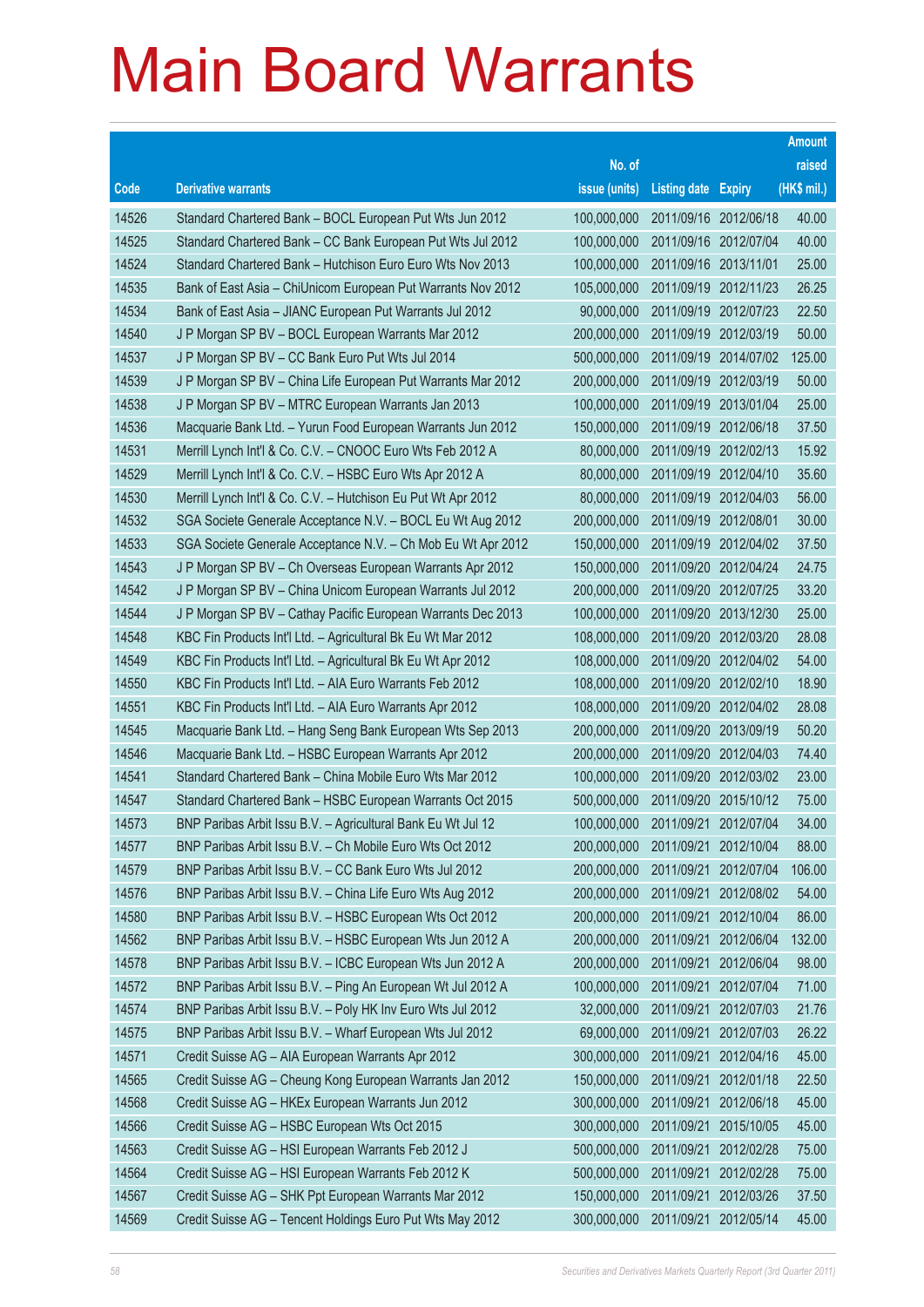|                |                                                                                                                            |                          |                            |                                                | <b>Amount</b>  |
|----------------|----------------------------------------------------------------------------------------------------------------------------|--------------------------|----------------------------|------------------------------------------------|----------------|
|                |                                                                                                                            | No. of                   |                            |                                                | raised         |
| Code           | <b>Derivative warrants</b>                                                                                                 | issue (units)            | <b>Listing date Expiry</b> |                                                | (HK\$ mil.)    |
| 14570          | Credit Suisse AG - Yanzhou Coal European Warrants Feb 2012 A                                                               | 150,000,000              |                            | 2011/09/21 2012/02/27                          | 22.50          |
| 14561          | HK Bank - HSI European Put Warrants Mar 2012 D                                                                             | 200,000,000              |                            | 2011/09/21 2012/03/29                          | 38.00          |
| 14557          | Macquarie Bank Ltd. - AIA European Warrants Apr 2012 B                                                                     | 200,000,000              | 2011/09/21                 | 2012/04/03                                     | 51.40          |
| 14560          | Macquarie Bank Ltd. - Hutchison European Warrants Apr 2012                                                                 | 150,000,000              |                            | 2011/09/21 2012/04/03                          | 82.20          |
| 14558          | Macquarie Bank Ltd. - Sino Land European Warrants Aug 2012                                                                 | 180,000,000              |                            | 2011/09/21 2012/08/29                          | 31.68          |
| 14559          | Macquarie Bank Ltd. - Swrie Pacific A European Wts Apr 2012                                                                | 180,000,000              |                            | 2011/09/21 2012/04/03                          | 70.20          |
| 14553          | Merrill Lynch Int'l & Co. C.V. - Ag Bk Euro Wts Mar 2012                                                                   | 80,000,000               | 2011/09/21                 | 2012/03/26                                     | 21.60          |
| 14554          | Merrill Lynch Int'l & Co. C.V. - China Life Eu Wt Apr 2012 A                                                               | 80,000,000               |                            | 2011/09/21 2012/04/17                          | 20.00          |
| 14552          | Merrill Lynch Int'l & Co. C.V. - HSBC Euro Wts Apr 2012 B                                                                  | 80,000,000               |                            | 2011/09/21 2012/04/18                          | 40.00          |
| 14555          | Merrill Lynch Int'l & Co. C.V. - HSI European Wts Mar 2012 F                                                               | 200,000,000              |                            | 2011/09/21 2012/03/29                          | 56.00          |
| 14556          | Merrill Lynch Int'l & Co. C.V. - HSI European Wts Mar 2012 G                                                               | 200,000,000              |                            | 2011/09/21 2012/03/29                          | 50.00          |
| 14596          | Barclays Bank plc - HSBC European Warrants Apr 2012                                                                        | 150,000,000              |                            | 2011/09/22 2012/04/30                          | 37.50          |
| 14595          | Barclays Bank plc - HSI European Put Warrants Mar 2012 A                                                                   | 150,000,000              |                            | 2011/09/22 2012/03/29                          | 22.65          |
| 10136          | BNP Paribas Arbit Issu B.V. - Gold European Wts Mar 2012                                                                   | 200,000,000              |                            | 2011/09/22 2012/03/29                          | 50.00          |
| 10137          | BNP Paribas Arbit Issu B.V. - Gold European Wts Dec 2012                                                                   | 200,000,000              |                            | 2011/09/22 2012/12/06                          | 50.00          |
| 10138          | BNP Paribas Arbit Issu B.V. - Gold European Put Wts Mar 2012                                                               | 200,000,000              |                            | 2011/09/22 2012/03/29                          | 50.00          |
| 10139          | BNP Paribas Arbit Issu B.V. - Gold European Put Wts Dec 2012                                                               | 200,000,000              |                            | 2011/09/22 2012/12/06                          | 50.00          |
| 10140          | Deutsche Bank AG - EUR/USD European Put Warrants Mar 2012                                                                  | 50,000,000               |                            | 2011/09/22 2012/03/26                          | 15.00          |
| 14598          | J P Morgan SP BV - CM Bank European Warrants Dec 2012                                                                      | 200,000,000              |                            | 2011/09/22 2012/12/03                          | 50.00          |
| 14592          | J P Morgan SP BV - Minsheng Bank European Warrants Mar 2012                                                                | 80,000,000               |                            | 2011/09/22 2012/03/22                          | 35.28          |
| 14591          | J P Morgan SP BV - Ping An European Warrants Mar 2012 C                                                                    | 100,000,000              |                            | 2011/09/22 2012/03/22                          | 48.20          |
| 14593          | J P Morgan SP BV - SJM Holdings European Warrants Feb 2012                                                                 | 200,000,000              |                            | 2011/09/22 2012/02/24                          | 30.60          |
| 14597          | KBC Fin Products Int'l Ltd. - Hutchison Euro Wts Mar 2012                                                                  | 108,000,000              |                            | 2011/09/22 2012/03/22                          | 63.72          |
| 14594          | Macquarie Bank Ltd. - CITIC Bank European Warrants Mar 2012                                                                | 130,000,000              |                            | 2011/09/22 2012/03/22                          | 32.50          |
| 14583<br>14585 | Merrill Lynch Int'l & Co. C.V. - Ch Mobile Eur Wt Feb 2012 B<br>Merrill Lynch Int'l & Co. C.V. - HKEx Eur Put Wts Mar 2013 | 80,000,000               |                            | 2011/09/22 2012/02/15<br>2011/09/22 2013/03/25 | 13.68<br>20.00 |
| 14582          | Merrill Lynch Int'l & Co. C.V. - HKEx Euro Wts Feb 2012 A                                                                  | 80,000,000<br>80,000,000 |                            | 2011/09/22 2012/02/15                          | 15.52          |
| 14581          | Merrill Lynch Int'l & Co. C.V. - Hutchison Eur Wt Mar 2012 C                                                               | 80,000,000               |                            | 2011/09/22 2012/03/28                          | 40.80          |
| 14584          | Merrill Lynch Int'l & Co. C.V. - Hutchison Eu Put Wt Apr 2012 A                                                            | 80,000,000               |                            | 2011/09/22 2012/04/30                          | 26.00          |
| 14586          | CC Rabobank B.A. - AIA European Warrants Jun 2012                                                                          | 200,000,000              |                            | 2011/09/22 2012/06/18                          | 50.00          |
| 14588          | CC Rabobank B.A. - AIA European Put Warrants Apr 2012                                                                      | 200,000,000              |                            | 2011/09/22 2012/04/16                          | 50.00          |
| 14589          | CC Rabobank B.A. - Tencent Holdings European Wts Jul 2012                                                                  | 200,000,000              |                            | 2011/09/22 2012/07/23                          | 50.00          |
| 14587          | CC Rabobank B.A. - Tencent Holdings European Put Wt Jun 2012                                                               | 200,000,000              |                            | 2011/09/22 2012/06/18                          | 60.00          |
| 14590          | Standard Chartered Bank - China Mobile Euro Put Wts Mar 2012                                                               | 100,000,000              | 2011/09/22 2012/03/01      |                                                | 40.00          |
| 14614          | BNP Paribas Arbit Issu B.V. - Chi Res Land Euro Wts Feb 2013                                                               | 100,000,000              |                            | 2011/09/23 2013/02/04                          | 25.00          |
| 14615          | BNP Paribas Arbit Issu B.V. - CSR Times European Wts Jul 2012                                                              | 72,000,000               |                            | 2011/09/23 2012/07/04                          | 21.60          |
| 14613          | BNP Paribas Arbit Issu B.V. - Jiangxi Copper Eu Wts Jul 2012                                                               | 100,000,000              |                            | 2011/09/23 2012/07/04                          | 27.00          |
| 14612          | Credit Suisse AG - Cheung Kong European Warrants Sep 2012                                                                  | 200,000,000              |                            | 2011/09/23 2012/09/24                          | 30.00          |
| 14601          | HK Bank - Esprit European Warrants Jun 2012                                                                                | 80,000,000               |                            | 2011/09/23 2012/06/20                          | 20.00          |
| 14602          | HK Bank - Esprit European Warrants Feb 2013                                                                                | 80,000,000               |                            | 2011/09/23 2013/02/27                          | 20.00          |
| 14603          | HK Bank - Tencent European Warrants Apr 2012                                                                               | 150,000,000              |                            | 2011/09/23 2012/04/10                          | 27.00          |
| 14616          | J P Morgan SP BV - Esprit European Wts Jun 2012 A                                                                          | 100,000,000              |                            | 2011/09/23 2012/06/28                          | 25.00          |
| 14604          | Macquarie Bank Ltd. - Esprit European Warrants Apr 2012                                                                    | 200,000,000              |                            | 2011/09/23 2012/04/03                          | 50.00          |
| 14600          | Merrill Lynch Int'l & Co. C.V. - BOCL European Wt Feb 2012 F                                                               | 80,000,000               |                            | 2011/09/23 2012/02/14                          | 17.60          |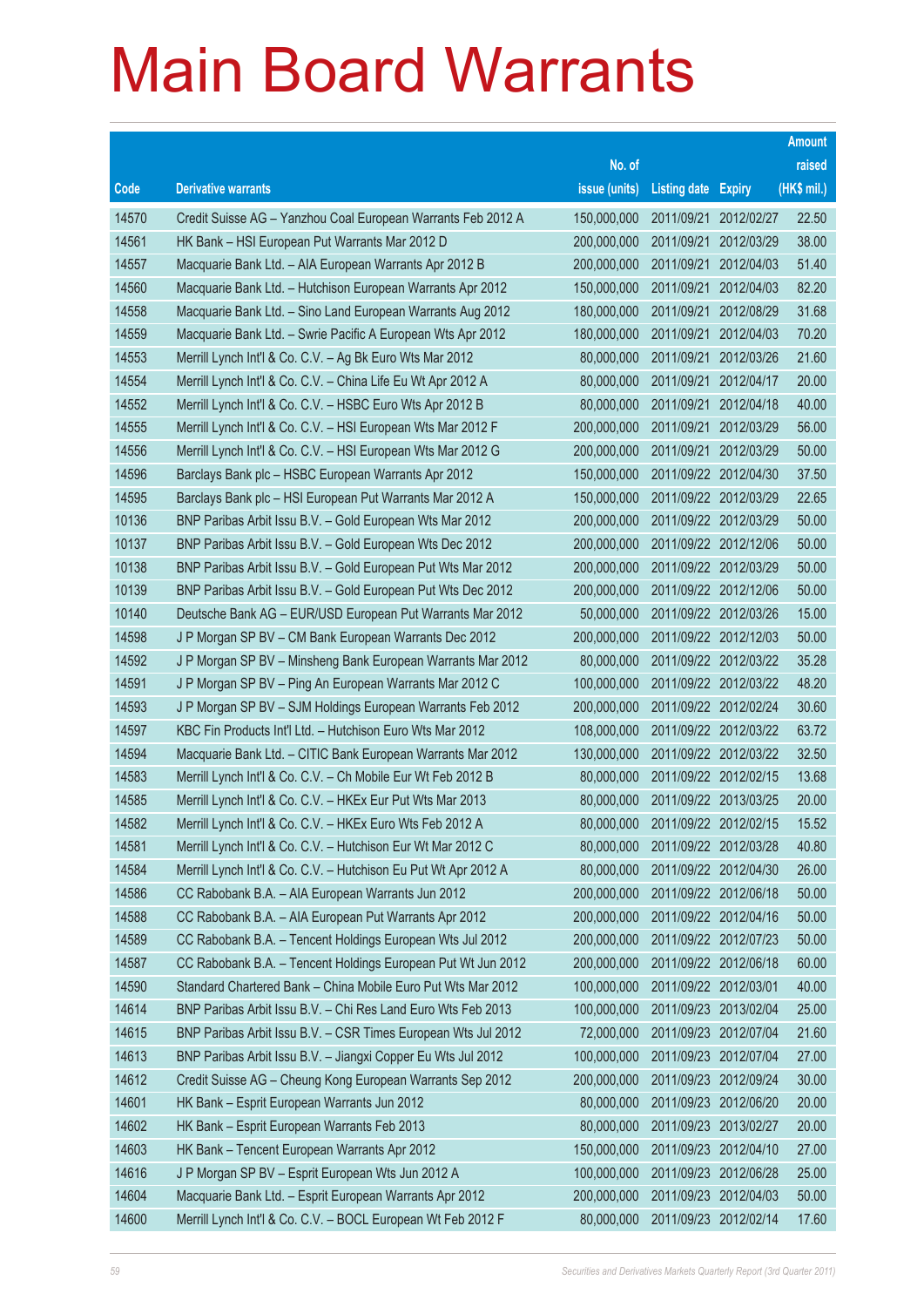|       |                                                                |               |                            |                       | <b>Amount</b> |
|-------|----------------------------------------------------------------|---------------|----------------------------|-----------------------|---------------|
|       |                                                                | No. of        |                            |                       | raised        |
| Code  | <b>Derivative warrants</b>                                     | issue (units) | <b>Listing date Expiry</b> |                       | (HK\$ mil.)   |
| 14599 | Merrill Lynch Int'l & Co. C.V. - ICBC Euro Wts Mar 2012 A      | 80,000,000    |                            | 2011/09/23 2012/03/05 | 32.40         |
| 14606 | Standard Chartered Bank - Agricultural Bk Euro Wts Mar 2012    | 100,000,000   | 2011/09/23 2012/03/07      |                       | 20.50         |
| 14607 | Standard Chartered Bank - AIA European Warrants Apr 2012       | 100,000,000   | 2011/09/23 2012/04/30      |                       | 30.00         |
| 14610 | Standard Chartered Bank - BOCL European Warrants Feb 2012 A    | 100,000,000   |                            | 2011/09/23 2012/02/13 | 24.00         |
| 14608 | Standard Chartered Bank-China Life European Wts Feb 2012 B     | 100,000,000   |                            | 2011/09/23 2012/02/23 | 21.60         |
| 14609 | Standard Chartered Bank-China Life European Wts Apr 2012 A     | 150,000,000   | 2011/09/23 2012/04/27      |                       | 52.50         |
| 14605 | Standard Chartered Bank - HSI European Warrants Mar 2012       | 200,000,000   | 2011/09/23 2012/03/29      |                       | 50.00         |
| 14611 | Standard Chartered Bank - HSI European Put Warrants Mar 2012   | 200,000,000   | 2011/09/23 2012/03/29      |                       | 50.00         |
| 14629 | Credit Suisse AG - Hutchison European Warrants Mar 2012 C      | 300,000,000   |                            | 2011/09/26 2012/03/12 | 120.00        |
| 14628 | J P Morgan SP BV - Zoomlion European Warrants Jan 2013         | 200,000,000   | 2011/09/26 2013/01/31      |                       | 50.00         |
| 14631 | Macquarie Bank Ltd. - CNBM European Warrants Sep 2012          | 180,000,000   | 2011/09/26 2012/09/13      |                       | 27.00         |
| 14620 | Macquarie Bank Ltd. - Esprit European Warrants Apr 2012 A      | 180,000,000   | 2011/09/26 2012/04/03      |                       | 45.00         |
| 14617 | Merrill Lynch Int'l & Co. C.V. - Ag Bk Euro Put Wts Mar 2012   | 80,000,000    | 2011/09/26 2012/03/27      |                       | 24.40         |
| 14618 | Merrill Lynch Int'l & Co. C.V. - BOCL Euro Put Wts Mar 2012    | 80,000,000    | 2011/09/26 2012/03/27      |                       | 20.00         |
| 14619 | Merrill Lynch Int'l & Co. C.V. - ICBC Euro Put Wts Mar 2012    | 80,000,000    | 2011/09/26 2012/03/05      |                       | 33.20         |
| 14621 | Standard Chartered Bank - Sinopec Corp European Wts Feb 2012   | 100,000,000   | 2011/09/26 2012/02/01      |                       | 29.00         |
| 14622 | Standard Chartered Bank - Tencent Hidg European Wts Mar 2012   | 100,000,000   | 2011/09/26 2012/03/01      |                       | 15.00         |
| 14623 | Standard Chartered Bank - YZ Coal European Warrants Mar 2012 A | 100,000,000   |                            | 2011/09/26 2012/03/30 | 20.70         |
| 14624 | SGA Societe Generale Acceptance N.V. - AGBK Eu Wt Mar 2012 A   | 200,000,000   | 2011/09/26 2012/03/28      |                       | 50.00         |
| 14625 | SGA Societe Generale Acceptance N.V. - AIA Euro Wt Feb 2012    | 200,000,000   |                            | 2011/09/26 2012/02/13 | 36.00         |
| 14626 | SGA Societe Generale Acceptance N.V. - AIA Euro Wt Apr 2012    | 200,000,000   |                            | 2011/09/26 2012/04/25 | 50.00         |
| 14627 | SGA Societe Generale Acceptance N.V. - CTel Eu Wt Feb 2012     | 80,000,000    |                            | 2011/09/26 2012/02/06 | 16.00         |
| 14642 | Credit Suisse - SPDR Gold Trust European Warrants Feb 2012 A   | 80,000,000    | 2011/09/27 2012/02/13      |                       | 40.00         |
| 14639 | Citigroup Global Mkt H Inc. - AIA European Warrants Apr 2012   | 80,000,000    | 2011/09/27 2012/04/17      |                       | 20.00         |
| 14638 | Citigroup Global Mkt H Inc. - Ch Overseas Euro Wts Jul 2012    | 80,000,000    | 2011/09/27 2012/07/16      |                       | 12.00         |
| 14641 | Citigroup Global Mkt H Inc. - China Unicom Eu Put Wt Apr 2012  | 80,000,000    | 2011/09/27 2012/04/27      |                       | 12.00         |
| 14640 | Citigroup Global Mkt H Inc. – GCL-Poly Energy Eu Wt Jun 2012   | 50,000,000    | 2011/09/27 2012/06/11      |                       | 15.00         |
| 14637 | Citigroup Global Mkt H Inc. - Hutchison Euro Wts Apr 2012      | 80,000,000    | 2011/09/27 2012/04/17      |                       | 24.00         |
| 14646 | Bank of East Asia - CHALCO European Put Warrants Oct 2013      | 280,000,000   | 2011/09/27 2013/10/23      |                       | 70.00         |
| 14645 | Bank of East Asia - JIANC European Warrants Sep 2012           | 80,000,000    | 2011/09/27 2012/09/24      |                       | 20.00         |
| 14633 | J P Morgan SP BV - ICBC European Warrants Mar 2012 B           | 150,000,000   | 2011/09/27 2012/03/26      |                       | 62.25         |
| 14634 | Macquarie Bank Ltd. - HSI European Put Warrants Sep 2012       | 200,000,000   | 2011/09/27 2012/09/27      |                       | 50.00         |
| 14635 | Macquarie Bank Ltd. - Luk Fook Hold European Wts Mar 2012      | 150,000,000   | 2011/09/27 2012/03/27      |                       | 55.65         |
| 14636 | Standard Chartered Bank - Cheung Kong European Wts Feb 2013    | 100,000,000   | 2011/09/27 2013/02/27      |                       | 15.00         |
| 14644 | Standard Chartered Bank - HKEx European Warrants Mar 2012 A    | 200,000,000   | 2011/09/27 2012/03/12      |                       | 30.00         |
| 14643 | SGA Societe Generale Acceptance N.V. - BOCHK Eur Wt Feb 2012   | 150,000,000   | 2011/09/27 2012/02/27      |                       | 22.50         |
| 14632 | SGA Societe Generale Acceptance N.V. - CCB Eur Wt Feb 2012 A   | 200,000,000   | 2011/09/27 2012/02/15      |                       | 64.00         |
| 14662 | BNP Paribas Arbit Issu B.V. - Hutchison Euro Wts Mar 2012      | 100,000,000   |                            | 2011/09/28 2012/03/02 | 24.00         |
| 14653 | Bank of East Asia - Esprit European Warrants Nov 2012          | 135,000,000   | 2011/09/28 2012/11/23      |                       | 33.75         |
| 14656 | J P Morgan SP BV - Anhui Conch European Warrants May 2012      | 200,000,000   | 2011/09/28 2012/05/28      |                       | 50.00         |
| 14655 | J P Morgan SP BV - PICC European Warrants Apr 2012             | 200,000,000   | 2011/09/28 2012/04/16      |                       | 33.60         |
| 14647 | CC Rabobank B.A. - Cheung Kong European Warrants Feb 2013      | 200,000,000   | 2011/09/28 2013/02/25      |                       | 30.00         |
| 14648 | CC Rabobank B.A. - Minsheng Bank European Wts Mar 2012         | 100,000,000   | 2011/09/28 2012/03/27      |                       | 35.00         |
| 14651 | CC Rabobank B.A. - ChiUnicom European Warrants Jul 2012 A      | 200,000,000   | 2011/09/28 2012/07/16      |                       | 50.00         |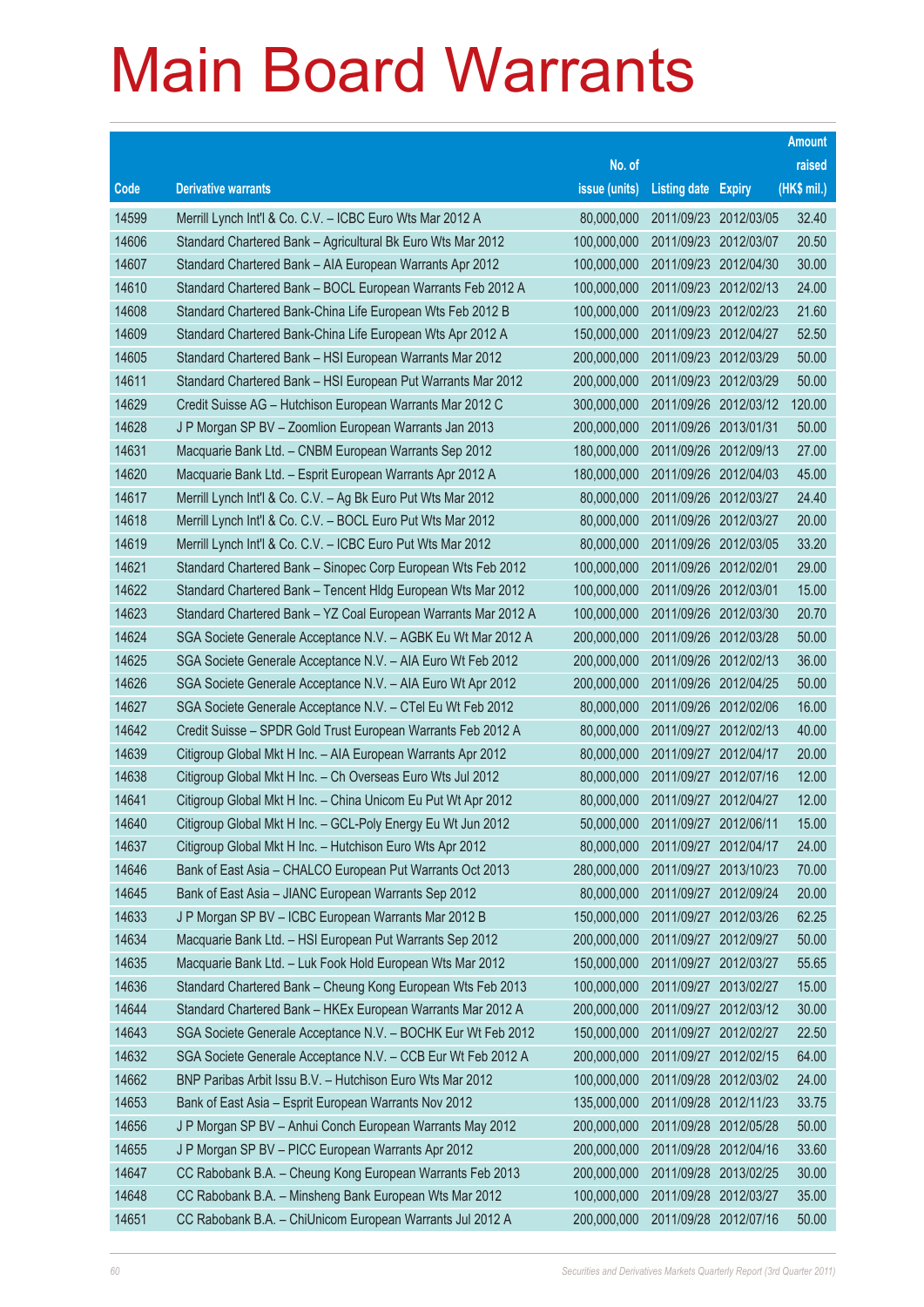|       |                                                               |               |                            |            | <b>Amount</b> |
|-------|---------------------------------------------------------------|---------------|----------------------------|------------|---------------|
|       |                                                               | No. of        |                            |            | raised        |
| Code  | <b>Derivative warrants</b>                                    | issue (units) | <b>Listing date Expiry</b> |            | (HK\$ mil.)   |
| 14650 | CC Rabobank B.A. - Galaxy Ent European Warrants Apr 2012      | 100,000,000   | 2011/09/28 2012/04/16      |            | 25.00         |
| 14652 | CC Rabobank B.A. - Jiangxi Copper European Warrants Jul 2012  | 200,000,000   | 2011/09/28 2012/07/16      |            | 50.00         |
| 14649 | CC Rabobank B.A. - Zijin Mining European Warrants Jun 2012    | 100,000,000   | 2011/09/28 2012/06/18      |            | 40.00         |
| 14659 | Standard Chartered Bank - Anhui Conch European Wts Aug 2012   | 100,000,000   | 2011/09/28 2012/08/02      |            | 40.00         |
| 14660 | Standard Chartered Bank - Anhui Conch European Wts Dec 2012   | 100,000,000   | 2011/09/28 2012/12/03      |            | 40.00         |
| 14657 | Standard Chartered Bank - China Unicom European Wts May 2012  | 100,000,000   | 2011/09/28 2012/05/02      |            | 25.00         |
| 14658 | Standard Chartered Bank - China Unicom European Wts Aug 2012  | 100,000,000   | 2011/09/28 2012/08/01      |            | 25.00         |
| 14661 | Standard Chartered Bank - CNBM European Warrants Dec 2012     | 100,000,000   | 2011/09/28 2012/12/03      |            | 25.00         |
| 14663 | SGA Societe Generale Acceptance N.V. - CLife Eu Wt Mar 2012 D | 300,000,000   | 2011/09/28 2012/03/07      |            | 51.00         |
| 14664 | SGA Societe Generale Acceptance N.V. - CLife Eu Wt Mar 2012 E | 300,000,000   | 2011/09/28 2012/03/28      |            | 75.00         |
| 14654 | SGA Societe Generale Acceptance N.V. - CPIC Euro Wts Mar 2012 | 100,000,000   | 2011/09/28 2012/03/28      |            | 30.00         |
| 14665 | SGA Societe Generale Acceptance N.V. - HSBC Eu Wt Oct 2015    | 300,000,000   | 2011/09/28 2015/10/07      |            | 48.00         |
| 14666 | SGA Societe Generale Acceptance N.V. - JIANC Eu Wts Apr 2012  | 100,000,000   | 2011/09/28 2012/04/02      |            | 25.00         |
| 14748 | BNP Paribas Arbit Issu B.V. - Cheung Kong Euro Wt Jan 2013    | 100,000,000   | 2011/09/29 2013/01/03      |            | 15.00         |
| 14749 | BNP Paribas Arbit Issu B.V. - A50 China Euro Wts Aug 2012 A   | 100,000,000   | 2011/09/29 2012/08/02      |            | 15.00         |
| 14750 | BNP Paribas Arbit Issu B.V. - SHK Ppt Euro Warrants Feb 2013  | 100,000,000   | 2011/09/29 2013/02/04      |            | 15.00         |
| 14694 | Credit Suisse AG - HSI European Put Warrants Mar 2012         | 500,000,000   | 2011/09/29 2012/03/29      |            | 125.00        |
| 14692 | Credit Suisse AG - HSI European Warrants Feb 2012 L           | 500,000,000   | 2011/09/29 2012/02/28      |            | 125.00        |
| 14693 | Credit Suisse AG - Ping An European Warrants Dec 2012 B       | 300,000,000   | 2011/09/29 2012/12/17      |            | 45.00         |
| 14695 | Credit Suisse AG - Ping An European Put Warrants Apr 2012     | 300,000,000   | 2011/09/29 2012/04/02      |            | 105.00        |
| 14747 | J P Morgan SP BV - AIA European Warrants Mar 2012 A           | 200,000,000   | 2011/09/29 2012/03/29      |            | 50.00         |
| 14719 | J P Morgan SP BV - BOCL European Warrants Apr 2012            | 200,000,000   | 2011/09/29 2012/04/02      |            | 50.00         |
| 14718 | J P Morgan Int'l Der. Ltd. - CC Bank European Wts Apr 2012    | 200,000,000   | 2011/09/29 2012/04/02      |            | 80.00         |
| 14746 | J P Morgan SP BV - CNOOC European Warrants Mar 2012 A         | 200,000,000   | 2011/09/29 2012/03/08      |            | 30.00         |
| 14716 | J P Morgan SP BV - A50 China European Warrants Aug 2012       | 200,000,000   | 2011/09/29 2012/08/01      |            | 30.00         |
| 14745 | J P Morgan SP BV - HKEx European Warrants Jun 2012            | 200,000,000   | 2011/09/29 2012/06/06      |            | 30.00         |
| 14744 | J P Morgan SP BV - HSBC European Warrants Oct 2015            | 300,000,000   | 2011/09/29 2015/10/05      |            | 45.00         |
| 14743 | J P Morgan SP BV - HSBC European Warrants Apr 2012 A          | 200,000,000   | 2011/09/29 2012/04/02      |            | 70.00         |
| 14717 | J P Morgan SP BV - ICBC European Warrants Mar 2012 C          | 150,000,000   | 2011/09/29 2012/03/29      |            | 41.25         |
| 14668 | J P Morgan SP BV - Luk Fook Hold European Warrants Mar 2012   | 80,000,000    | 2011/09/29 2012/03/29      |            | 24.72         |
| 14737 | KBC Fin Products Int'l Ltd. - HSCEI Euro Wts Jun 2012         | 100,000,000   | 2011/09/29 2012/06/28      |            | 25.00         |
| 14738 | KBC Fin Products Int'l Ltd. - HSCEI Euro Put Wts Mar 2012 C   | 100,000,000   | 2011/09/29 2012/03/29      |            | 25.00         |
| 14736 | KBC Fin Products Int'l Ltd. - ICBC European Wts Apr 2012      | 108,000,000   | 2011/09/29 2012/04/02      |            | 35.64         |
| 14720 | Macquarie Bank Ltd. - Agricultural Bk Euro Warrants Mar 2012  | 200,000,000   | 2011/09/29 2012/03/14      |            | 37.60         |
| 14680 | Macquarie Bank Ltd. - China Overseas European Wts Nov 2012    | 200,000,000   | 2011/09/29 2012/11/02      |            | 50.00         |
| 14677 | Macquarie Bank Ltd. - CM Bank European Warrants Nov 2012      | 200,000,000   | 2011/09/29 2012/11/02      |            | 50.00         |
| 14674 | Macquarie Bank Ltd. - GCL-Poly Energy European Wts May 2012   | 150,000,000   | 2011/09/29 2012/05/03      |            | 39.90         |
| 14676 | Macquarie Bank Ltd. - Galaxy Ent European Warrants Jun 2012   | 200,000,000   | 2011/09/29 2012/06/04      |            | 50.00         |
| 14678 | Macquarie Bank Ltd. - Jiangxi Copper European Wts Jul 2012    | 200,000,000   | 2011/09/29 2012/07/03      |            | 51.00         |
| 14679 | Macquarie Bank Ltd. - Tencent European Warrants Jun 2012      | 250,000,000   | 2011/09/29 2012/06/04      |            | 62.50         |
| 14691 | Macquarie Bank Ltd. - Tencent European Put Warrants Oct 2012  | 250,000,000   | 2011/09/29                 | 2012/10/04 | 62.50         |
| 14707 | Merrill Lynch Int'l & Co. C.V. - HSCEI Euro Wts Mar 2012 B    | 100,000,000   | 2011/09/29 2012/03/29      |            | 29.00         |
| 14696 | Merrill Lynch Int'l & Co. C.V. - HSCEI Euro Wts Jun 2012      | 100,000,000   | 2011/09/29 2012/06/28      |            | 25.50         |
| 14708 | Merrill Lynch Int'l & Co. C.V. - HSCEI Euro Put Wt Mar 2012   | 100,000,000   | 2011/09/29 2012/03/29      |            | 25.00         |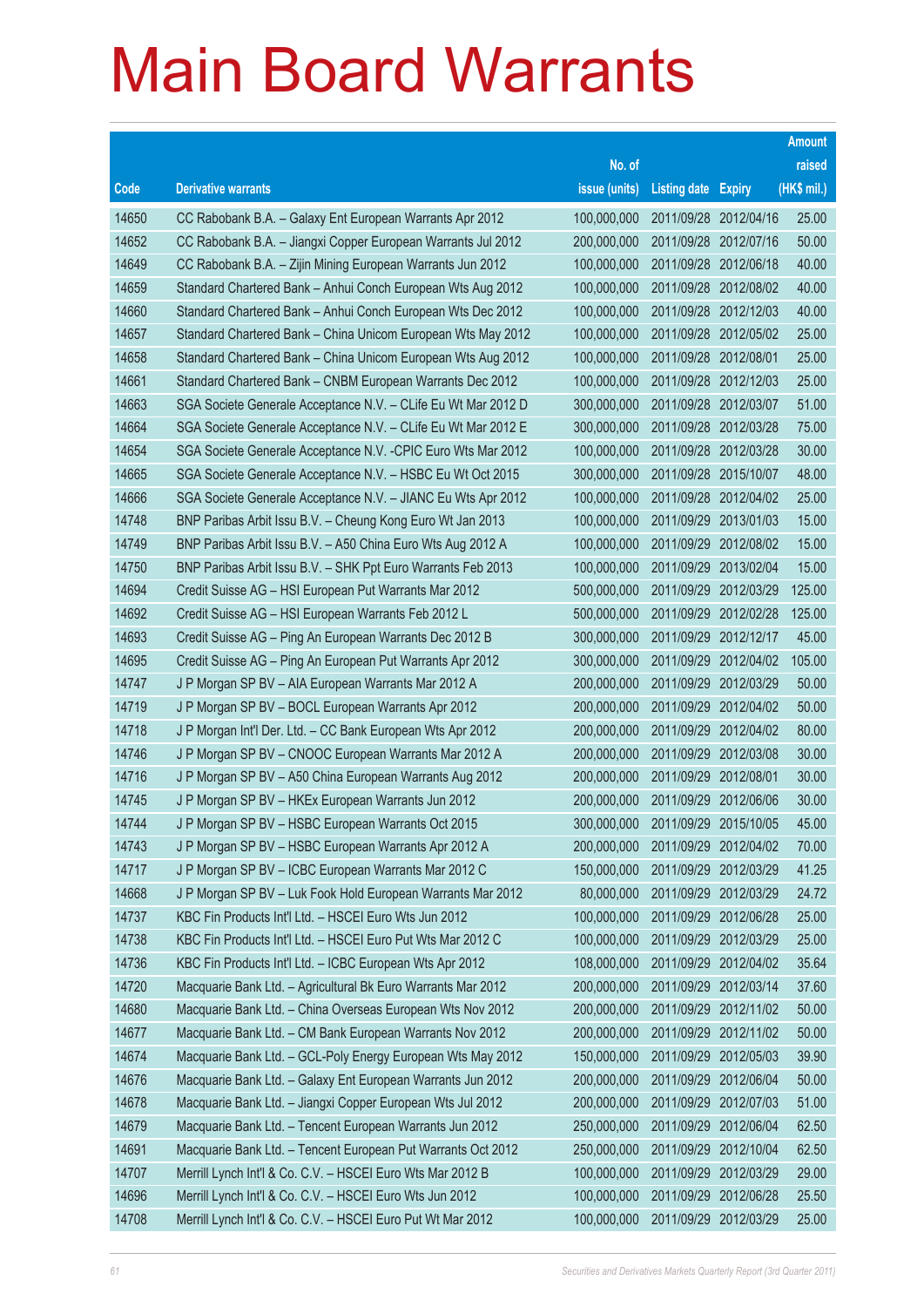|       |                                                                 |               |                            |                       | <b>Amount</b> |
|-------|-----------------------------------------------------------------|---------------|----------------------------|-----------------------|---------------|
|       |                                                                 | No. of        |                            |                       | raised        |
| Code  | <b>Derivative warrants</b>                                      | issue (units) | <b>Listing date Expiry</b> |                       | (HK\$ mil.)   |
| 14697 | Merrill Lynch Int'l & Co. C.V. - HSCEI Euro Put Wt Jul 2012     | 100,000,000   |                            | 2011/09/29 2012/07/30 | 25.00         |
| 14699 | Merrill Lynch Int'l & Co. C.V. - HSI European Wts Apr 2012      | 100,000,000   | 2011/09/29 2012/04/27      |                       | 25.00         |
| 14701 | Merrill Lynch Int'l & Co. C.V. - HSI European Wts Jun 2012      | 100,000,000   | 2011/09/29 2012/06/28      |                       | 25.00         |
| 14704 | Merrill Lynch Int'l & Co. C.V. - HSI European Wts Sep 2012      | 100,000,000   | 2011/09/29 2012/09/27      |                       | 30.00         |
| 14712 | Merrill Lynch Int'l & Co. C.V. - HSI Euro Put Wts Jun 2012      | 100,000,000   |                            | 2011/09/29 2012/06/28 | 25.00         |
| 14714 | Merrill Lynch Int'l & Co. C.V. - HSI Euro Put Wts Sep 2012      | 100,000,000   |                            | 2011/09/29 2012/09/27 | 25.50         |
| 14698 | Merrill Lynch Int'l & Co. C.V. - HSI European Wts Mar 2012 H    | 100,000,000   | 2011/09/29 2012/03/29      |                       | 25.00         |
| 14700 | Merrill Lynch Int'l & Co. C.V. - HSI European Wts Apr 2012 A    | 100,000,000   | 2011/09/29 2012/04/27      |                       | 25.00         |
| 14702 | Merrill Lynch Int'l & Co. C.V. - HSI European Wts Jun 2012 A    | 100,000,000   |                            | 2011/09/29 2012/06/28 | 26.00         |
| 14703 | Merrill Lynch Int'l & Co. C.V. - HSI European Wts Jun 2012 B    | 100,000,000   |                            | 2011/09/29 2012/06/28 | 25.00         |
| 14705 | Merrill Lynch Int'l & Co. C.V. - HSI European Wts Sep 2012 A    | 100,000,000   | 2011/09/29 2012/09/27      |                       | 25.00         |
| 14706 | Merrill Lynch Int'l & Co. C.V. - HSI European Wts Sep 2012 B    | 100,000,000   |                            | 2011/09/29 2012/09/27 | 26.50         |
| 14709 | Merrill Lynch Int'l & Co. C.V. - HSI Euro Put Wts Apr 2012 B    | 100,000,000   | 2011/09/29 2012/04/27      |                       | 25.00         |
| 14710 | Merrill Lynch Int'l & Co. C.V. - HSI Euro Put Wts Apr 2012 C    | 100,000,000   |                            | 2011/09/29 2012/04/27 | 25.00         |
| 14711 | Merrill Lynch Int'l & Co. C.V. - HSI Euro Put Wts Apr 2012 D    | 100,000,000   | 2011/09/29 2012/04/27      |                       | 26.00         |
| 14713 | Merrill Lynch Int'l & Co. C.V. - HSI Euro Put Wts Jun 2012 C    | 100,000,000   |                            | 2011/09/29 2012/06/28 | 25.00         |
| 14715 | Merrill Lynch Int'l & Co. C.V. - HSI Euro Put Wts Sep 2012 C    | 100,000,000   |                            | 2011/09/29 2012/09/27 | 25.50         |
| 14681 | CC Rabobank B.A. - Brilliance Chi European Warrants Nov 2012    | 100,000,000   |                            | 2011/09/29 2012/11/26 | 25.00         |
| 14684 | CC Rabobank B.A. - CNBM European Warrants Dec 2012              | 100,000,000   | 2011/09/29 2012/12/17      |                       | 25.00         |
| 14682 | CC Rabobank B.A. - CSR European Warrants Apr 2012               | 100,000,000   | 2011/09/29 2012/04/16      |                       | 45.00         |
| 14690 | CC Rabobank B.A. - Guangdong Inv European Warrants Apr 2012     | 80,000,000    |                            | 2011/09/29 2012/04/10 | 20.00         |
| 14683 | CC Rabobank B.A. - SPDR Gold Trust European Wts Apr 2012        | 50,000,000    |                            | 2011/09/29 2012/04/16 | 37.50         |
| 14689 | Standard Chartered Bank - AIA European Warrants Jun 2012        | 100,000,000   | 2011/09/29 2012/06/25      |                       | 17.00         |
| 14685 | Standard Chartered Bank - CNOOC European Warrants Jun 2012      | 100,000,000   | 2011/09/29 2012/06/18      |                       | 15.00         |
| 14688 | Standard Chartered Bank - China Shenhua Euro Wts Jun 2012       | 100,000,000   |                            | 2011/09/29 2012/06/29 | 36.00         |
| 14687 | Standard Chartered Bank - China Shenhua Euro Wts Aug 2012       | 100,000,000   | 2011/09/29 2012/08/01      |                       | 34.50         |
| 14686 | Standard Chartered Bank - Yurun Food Euro Warrants Jul 2012     | 100,000,000   | 2011/09/29 2012/07/30      |                       | 25.00         |
| 14739 | SGA Societe Generale Acceptance N.V. - Belle Int'l Eu Wt May 12 | 150,000,000   | 2011/09/29 2012/05/09      |                       | 37.50         |
| 14741 | SGA Societe Generale Acceptance N.V - Ch Overseas Eu Wt Jun 12  | 100,000,000   | 2011/09/29 2012/06/27      |                       | 25.00         |
| 14740 | SGA Societe Generale Acceptance N.V. - CMB Euro Wts Jun 2012    | 200,000,000   | 2011/09/29 2012/06/13      |                       | 50.00         |
| 14669 | SGA Societe Generale Acceptance N.V. - Ch Mob Eu Wt Apr 2012 A  | 100,000,000   |                            | 2011/09/29 2012/04/02 | 60.00         |
| 14670 | SGA Societe Generale Acceptance N.V. - Dongfeng Eu Wt Apr 12    | 100,000,000   | 2011/09/29 2012/04/11      |                       | 16.00         |
| 14671 | SGA Societe Generale Acceptance N.V. - HWL Eur Wt Apr 2012      | 100,000,000   | 2011/09/29                 | 2012/04/02            | 69.00         |
| 14742 | SGA Societe Generale Acceptance N.V. - PICC P&C Eu Wt Jul 12    | 120,000,000   | 2011/09/29 2012/07/04      |                       | 30.00         |
| 14732 | UBS AG - AIA European Warrants Apr 2012                         | 200,000,000   | 2011/09/29 2012/04/24      |                       | 34.00         |
| 14735 | UBS AG - BOCL European Warrants Mar 2012                        | 100,000,000   | 2011/09/29 2012/03/19      |                       | 15.00         |
| 14731 | UBS AG - China Mobile European Warrants Apr 2012                | 200,000,000   | 2011/09/29                 | 2012/04/10            | 70.00         |
| 14730 | UBS AG - CC Bank European Warrants Feb 2012 A                   | 200,000,000   | 2011/09/29 2012/02/27      |                       | 46.00         |
| 14733 | UBS AG - China Life European Warrants Feb 2012                  | 300,000,000   | 2011/09/29 2012/02/27      |                       | 57.00         |
| 14734 | UBS AG - China Life European Warrants Mar 2012                  | 300,000,000   | 2011/09/29 2012/03/27      |                       | 45.00         |
| 14729 | UBS AG - CNOOC European Warrants Mar 2012 A                     | 200,000,000   | 2011/09/29                 | 2012/03/08            | 30.00         |
| 14727 | UBS AG - HKEx European Warrants Jun 2012                        | 500,000,000   |                            | 2011/09/29 2012/06/06 | 75.00         |
| 14723 | UBS AG - HSBC European Warrants Feb 2012                        | 300,000,000   | 2011/09/29 2012/02/13      |                       | 75.00         |
| 14724 | UBS AG - HSBC European Warrants Mar 2012                        | 300,000,000   |                            | 2011/09/29 2012/03/26 | 129.00        |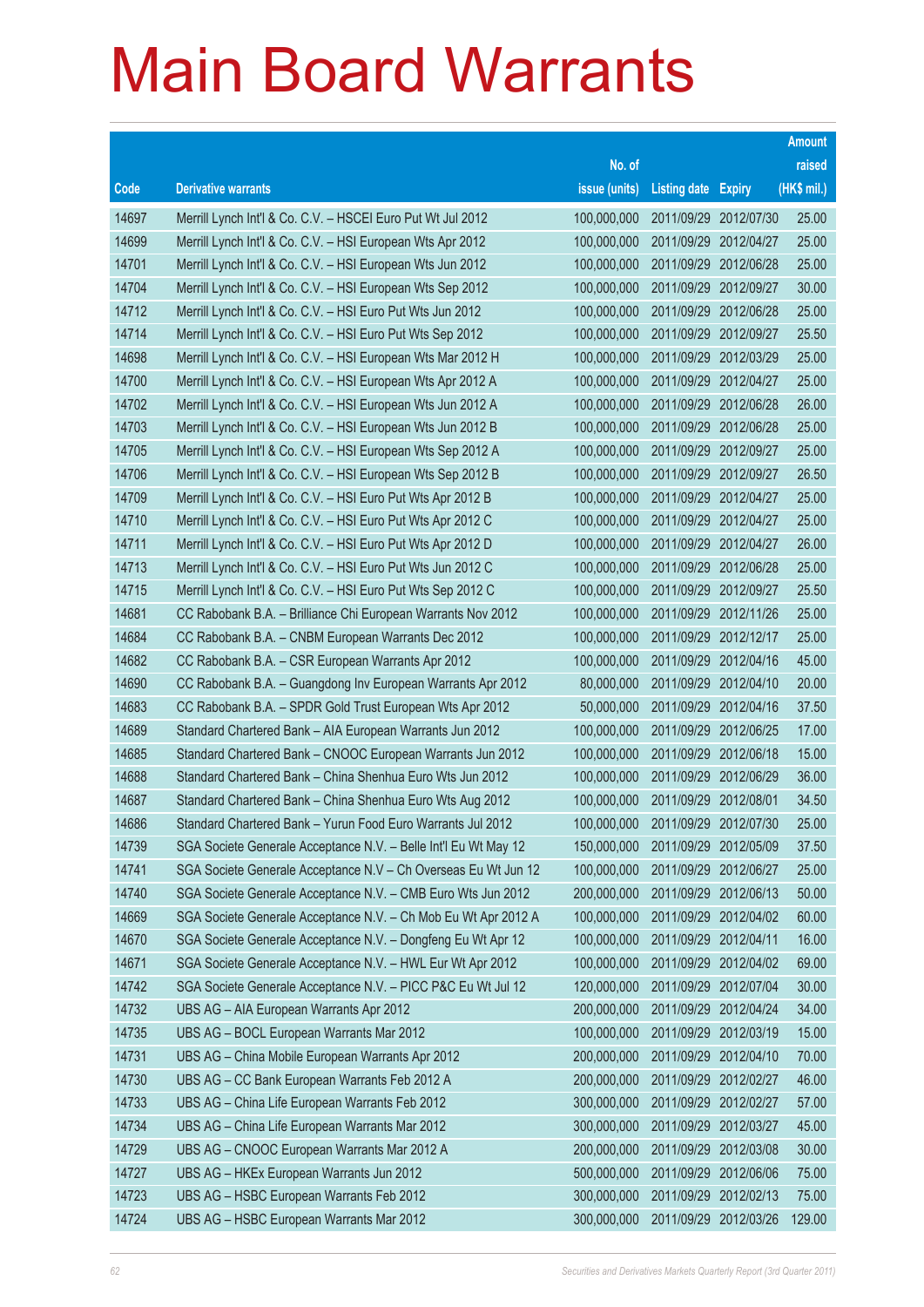|       |                                                                |               |                            |                       | <b>Amount</b> |
|-------|----------------------------------------------------------------|---------------|----------------------------|-----------------------|---------------|
|       |                                                                | No. of        |                            |                       | raised        |
| Code  | <b>Derivative warrants</b>                                     | issue (units) | <b>Listing date Expiry</b> |                       | (HK\$ mil.)   |
| 14722 | UBS AG - HSI European Warrants Mar 2012                        | 300,000,000   | 2011/09/29 2012/03/29      |                       | 45.00         |
| 14672 | UBS AG - HSI European Warrants Feb 2012 A                      | 300,000,000   | 2011/09/29 2012/02/28      |                       | 45.00         |
| 14673 | UBS AG - HSI European Warrants Feb 2012 B                      | 300,000,000   | 2011/09/29 2012/02/28      |                       | 45.00         |
| 14721 | UBS AG - HSI European Warrants Feb 2012 C                      | 300,000,000   | 2011/09/29 2012/02/28      |                       | 45.00         |
| 14726 | UBS AG - Hutchison European Warrants Oct 2013                  | 500,000,000   |                            | 2011/09/29 2013/10/28 | 85.00         |
| 14725 | UBS AG - Hutchison European Warrants Mar 2012 C                | 300,000,000   |                            | 2011/09/29 2012/03/27 | 120.00        |
| 14728 | UBS AG - Tencent Holdings European Warrants Feb 2012           | 200,000,000   | 2011/09/29 2012/02/27      |                       | 30.00         |
| 14790 | BOCI Asia Ltd. - China Mobile European Warrants Apr 2012       | 100,000,000   | 2011/09/30 2012/04/02      |                       | 25.00         |
| 14793 | BOCI Asia Ltd. - China Mobile European Put Warrants Feb 2012   | 100,000,000   |                            | 2011/09/30 2012/02/13 | 20.00         |
| 14792 | BOCI Asia Ltd. - China Life European Put Warrants Apr 2012     | 100,000,000   |                            | 2011/09/30 2012/04/02 | 25.00         |
| 14791 | BOCI Asia Ltd. - Lenovo European Warrants Apr 2012             | 100,000,000   |                            | 2011/09/30 2012/04/02 | 25.00         |
| 14814 | Credit Suisse AG - CNOOC European Warrants Mar 2012 A          | 200,000,000   |                            | 2011/09/30 2012/03/12 | 30.00         |
| 14812 | Credit Suisse AG - China Unicom European Put Wts May 2012 A    | 200,000,000   |                            | 2011/09/30 2012/05/28 | 30.00         |
| 14811 | Credit Suisse AG - HSBC European Wts Mar 2012                  | 300,000,000   |                            | 2011/09/30 2012/03/30 | 75.00         |
| 14810 | Credit Suisse AG - HSCEI European Warrants Jun 2012            | 200,000,000   | 2011/09/30 2012/06/28      |                       | 50.00         |
| 14816 | Credit Suisse AG - HSCEI European Put Warrants Apr 2012        | 200,000,000   |                            | 2011/09/30 2012/04/27 | 50.00         |
| 14808 | Credit Suisse AG - HSI European Warrants Feb 2012 M            | 500,000,000   |                            | 2011/09/30 2012/02/28 | 75.00         |
| 14809 | Credit Suisse AG - HSI European Warrants Feb 2012 N            | 500,000,000   | 2011/09/30 2012/02/28      |                       | 75.00         |
| 14815 | Credit Suisse AG - HSI European Put Warrants Mar 2012 A        | 500,000,000   | 2011/09/30 2012/03/29      |                       | 125.00        |
| 14813 | Credit Suisse AG - Tencent Holdings European Wts Feb 2012      | 300,000,000   | 2011/09/30 2012/02/27      |                       | 45.00         |
| 14789 | Citigroup Global Mkt H Inc. - CNOOC European Wts Mar 2012      | 80,000,000    |                            | 2011/09/30 2012/03/12 | 12.00         |
| 14794 | Citigroup Global Mkt H Inc. - ICBC European Wts Apr 2012       | 50,000,000    | 2011/09/30 2012/04/17      |                       | 12.50         |
| 14828 | J P Morgan SP BV - CM Bank European Warrants Nov 2012          | 200,000,000   | 2011/09/30 2012/11/05      |                       | 50.00         |
| 14799 | J P Morgan SP BV - HSI European Warrants Jul 2012              | 200,000,000   |                            | 2011/09/30 2012/07/30 | 51.80         |
| 14800 | J P Morgan SP BV - HSI European Put Warrants Jun 2012          | 200,000,000   | 2011/09/30 2012/06/28      |                       | 53.80         |
| 14797 | J P Morgan SP BV - HSI European Put Warrants Jul 2012          | 200,000,000   | 2011/09/30 2012/07/30      |                       | 50.40         |
| 14798 | J P Morgan SP BV - HSI European Warrants Feb 2012 C            | 200,000,000   | 2011/09/30 2012/02/28      |                       | 31.40         |
| 14805 | J P Morgan SP BV - JX Copper European Warrants Jun 2012        | 200,000,000   | 2011/09/30 2012/06/28      |                       | 50.00         |
| 14804 | J P Morgan SP BV - PetroChina European Warrants Apr 2012       | 300,000,000   | 2011/09/30 2012/04/26      |                       | 45.00         |
| 14803 | J P Morgan SP BV - SHK Ppt European Warrants Jan 2013          | 200,000,000   | 2011/09/30 2013/01/28      |                       | 30.00         |
| 14802 | J P Morgan SP BV - Tencent European Warrants Feb 2012          | 200,000,000   | 2011/09/30 2012/02/23      |                       | 30.00         |
| 14801 | J P Morgan SP BV - Tencent European Warrants Jun 2012          | 200,000,000   | 2011/09/30 2012/06/01      |                       | 50.00         |
| 14807 | J P Morgan SP BV - Yanzhou Coal European Warrants Apr 2012 A   | 200,000,000   | 2011/09/30 2012/04/03      |                       | 50.40         |
| 14818 | KBC Fin Products Int'l Ltd. - Agricultural Eu Put Wt Apr 2012  | 80,000,000    | 2011/09/30 2012/04/02      |                       | 20.00         |
| 14820 | KBC Fin Products Int'l Ltd. - BOCL Euro Put Wts Apr 2012       | 80,000,000    | 2011/09/30 2012/04/02      |                       | 20.00         |
| 14795 | KBC Fin Products Int'l Ltd. - HSCEI Euro Put Wts Jun 2012      | 100,000,000   | 2011/09/30 2012/06/28      |                       | 25.00         |
| 14796 | KBC Fin Products Int'l Ltd. - HSI Euro Put Wts May 2012        | 200,000,000   | 2011/09/30 2012/05/30      |                       | 50.00         |
| 14819 | KBC Fin Products Int'l Ltd. - ICBC Euro Put Wts Apr 2012       | 80,000,000    | 2011/09/30 2012/04/02      |                       | 20.00         |
| 14817 | KBC Fin Products Int'l Ltd - Tencent Holdings Eu Put Wt Jul 12 | 80,000,000    | 2011/09/30 2012/07/03      |                       | 20.00         |
| 14785 | Macquarie Bank Ltd. - CC Bank European Put Warrants May 2012   | 200,000,000   | 2011/09/30 2012/05/03      |                       | 50.20         |
| 14784 | Macquarie Bank Ltd. - Evergrande European Warrants May 2012    | 150,000,000   | 2011/09/30 2012/05/03      |                       | 39.15         |
| 14763 | Merrill Lynch Int'l & Co. C.V. - Ag Bk Euro Wts May 2012       | 80,000,000    | 2011/09/30 2012/05/25      |                       | 29.60         |
| 14764 | Merrill Lynch Int'l & Co. C.V. - Ag Bk Euro Wts Jul 2012       | 80,000,000    | 2011/09/30 2012/07/27      |                       | 35.20         |
| 14765 | Merrill Lynch Int'l & Co. C.V. - AIA Euro Warrants Apr 2012    | 80,000,000    | 2011/09/30 2012/04/30      |                       | 23.60         |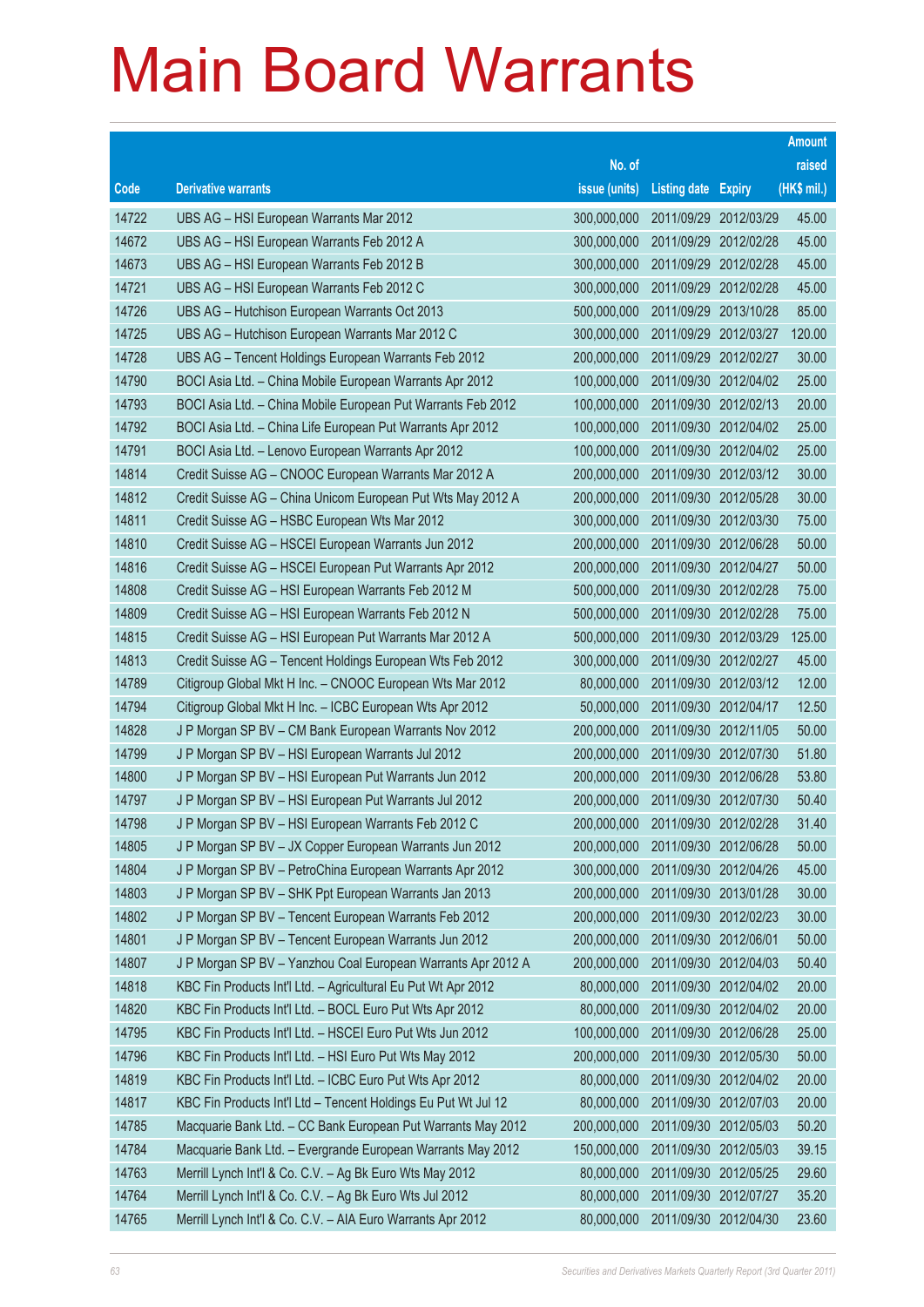|              |                                                               |               |                            | <b>Amount</b> |
|--------------|---------------------------------------------------------------|---------------|----------------------------|---------------|
|              |                                                               | No. of        |                            | raised        |
| Code         | <b>Derivative warrants</b>                                    | issue (units) | <b>Listing date Expiry</b> | (HK\$ mil.)   |
| 14766        | Merrill Lynch Int'l & Co. C.V. - AIA Euro Wts May 2012 A      | 80,000,000    | 2011/09/30 2012/05/08      | 20.00         |
| 14770        | Merrill Lynch Int'l & Co. C.V. - BOCL European Wt Mar 2012    | 80,000,000    | 2011/09/30 2012/03/30      | 24.00         |
| 14771        | Merrill Lynch Int'l & Co. C.V. - BOCL European Wt Jun 2012    | 80,000,000    | 2011/09/30 2012/06/29      | 27.60         |
| 14769        | Merrill Lynch Int'l & Co. C.V. - China Life Eu Wt Apr 2012 B  | 80,000,000    | 2011/09/30 2012/04/30      | 26.00         |
| 14762        | Merrill Lynch Int'l & Co. C.V. - CNOOC Euro Wts Sep 2012 A    | 80,000,000    | 2011/09/30 2012/09/28      | 20.40         |
| 14772        | Merrill Lynch Int'l & Co. C.V. - A50 China Eur Wt Aug 2012    | 80,000,000    | 2011/09/30 2012/08/08      | 12.00         |
| 14773        | Merrill Lynch Int'l & Co. C.V. - A50 China Eur Wt Jun 2013    | 80,000,000    | 2011/09/30 2013/06/13      | 20.00         |
| 14759        | Merrill Lynch Int'l & Co. C.V. - HKEx Euro Wts Jul 2012       | 80,000,000    | 2011/09/30 2012/07/11      | 20.00         |
| 14760        | Merrill Lynch Int'l & Co. C.V. - HKEx Eur Put Wts Dec 2013    | 80,000,000    | 2011/09/30 2013/12/16      | 21.20         |
| 14751        | Merrill Lynch Int'l & Co. C.V. - HSBC Euro Wts May 2012       | 80,000,000    | 2011/09/30 2012/05/14      | 61.60         |
| 14753        | Merrill Lynch Int'l & Co. C.V. - HSBC Euro Put Wt May 2012    | 80,000,000    | 2011/09/30 2012/05/21      | 40.00         |
| 14752        | Merrill Lynch Int'l & Co. C.V. - HSBC Euro Wts May 2012 A     | 80,000,000    | 2011/09/30 2012/05/28      | 20.80         |
| 14755        | Merrill Lynch Int'l & Co. C.V. - Hutchison Eur Wt Apr 2012    | 80,000,000    | 2011/09/30 2012/04/23      | 42.40         |
| 14754        | Merrill Lynch Int'l & Co. C.V. - Hutchison Eur Wt Oct 2013    | 80,000,000    | 2011/09/30 2013/10/28      | 12.80         |
| 14756        | Merrill Lynch Int'l & Co. C.V. - Hutchison Eur Wt Apr 2012 B  | 80,000,000    | 2011/09/30 2012/04/16      | 56.80         |
| 14757        | Merrill Lynch Int'l & Co. C.V. - Hutchison Eur Wt Apr 2012 C  | 80,000,000    | 2011/09/30 2012/04/17      | 72.80         |
| 14758        | Merrill Lynch Int'l & Co. C.V. - Hutchison Eu Put Wt Apr 12 D | 80,000,000    | 2011/09/30 2012/04/18      | 21.60         |
| 14767        | Merrill Lynch Int'l & Co. C.V. - ICBC Euro Wts May 2012       | 80,000,000    | 2011/09/30 2012/05/25      | 49.60         |
| 14768        | Merrill Lynch Int'l & Co. C.V. - ICBC Euro Wts Sep 2012       | 80,000,000    | 2011/09/30 2012/09/28      | 55.20         |
| 14761        | Merrill Lynch Int'l & Co. C.V. - Tencent Euro Wts Apr 2012    | 80,000,000    | 2011/09/30 2012/04/30      | 20.00         |
| 14777        | SGA Societe Generale Acceptance N.V. - AGBK Eu Wt Apr 2012 A  | 200,000,000   | 2011/09/30 2012/04/02      | 66.00         |
| 14778        | SGA Societe Generale Acceptance N.V. - BOCL Eu Wt Apr 2012    | 200,000,000   | 2011/09/30 2012/04/02      | 70.00         |
| 14779        | SGA Societe Generale Acceptance N.V. - CNOOC Eu Wt Apr 2012 B | 400,000,000   | 2011/09/30 2012/04/02      | 100.00        |
| 14806        | SGA Societe Generale Acceptance N.V. - HKEx Eu Wt Apr 2012 B  | 500,000,000   | 2011/09/30 2012/04/11      | 125.00        |
| 14780        | SGA Societe Generale Acceptance N.V. - HKEx Eu Wt Aug 2012 A  | 500,000,000   | 2011/09/30 2012/08/01      | 75.00         |
| 14774        | SGA Societe Generale Acceptance N.V. - HSI Eur Wt Mar 2012    | 500,000,000   | 2011/09/30 2012/03/29      | 75.00         |
| 14776        | SGA Societe Generale Acceptance N.V. - HSI Eu Put Wt Mar 2012 | 300,000,000   | 2011/09/30 2012/03/29      | 66.00         |
| 14775        | SGA Societe Generale Acceptance N.V. - HSI Eur Wt Mar 2012 A  | 300,000,000   | 2011/09/30 2012/03/29      | 45.00         |
| 14781        | SGA Societe Generale Acceptance N.V. - ICBC Eu Wt Apr 2012    | 180,000,000   | 2011/09/30 2012/04/02      | 72.00         |
| 14782        | SGA Societe Generale Acceptance N.V. - SHK P Eu Wt Jan 2013 A | 300,000,000   | 2011/09/30 2013/01/28      | 45.00         |
| 14783        | SGA Societe Generale Acceptance N.V. - Tencent Eu Wt May 12   | 200,000,000   | 2011/09/30 2012/05/30      | 50.00         |
| 14822        | UBS AG - Agricultural Bank European Warrants Mar 2012         | 200,000,000   | 2011/09/30 2012/03/07      | 30.00         |
| 14821        | UBS AG - HKEx European Warrants Feb 2012                      | 300,000,000   | 2011/09/30 2012/02/13      | 45.00         |
| 14826        | UBS AG - HSI European Put Warrants Apr 2012                   | 300,000,000   | 2011/09/30 2012/04/27      | 84.00         |
| 14827        | UBS AG - HSI European Put Warrants May 2012                   | 300,000,000   | 2011/09/30 2012/05/30      | 75.00         |
| 14786        | UBS AG - HSI European Warrants Feb 2012 D                     | 300,000,000   | 2011/09/30 2012/02/28      | 45.00         |
| 14787        | UBS AG - HSI European Warrants Mar 2012 A                     | 300,000,000   | 2011/09/30 2012/03/29      | 45.00         |
| 14788        | UBS AG - HSI European Warrants Mar 2012 B                     | 300,000,000   | 2011/09/30 2012/03/29      | 45.00         |
| 14824        | UBS AG - ICBC European Warrants Mar 2012                      | 200,000,000   | 2011/09/30 2012/03/30      | 56.00         |
| 14823        | UBS AG - ICBC European Warrants Feb 2012 A                    | 200,000,000   | 2011/09/30 2012/02/27      | 36.00         |
| 14825        | UBS AG - Ping An European Warrants Mar 2012 D                 | 200,000,000   | 2011/09/30 2012/03/30      | 88.00         |
| <b>Total</b> |                                                               |               |                            | 73,939.94     |

# Further issue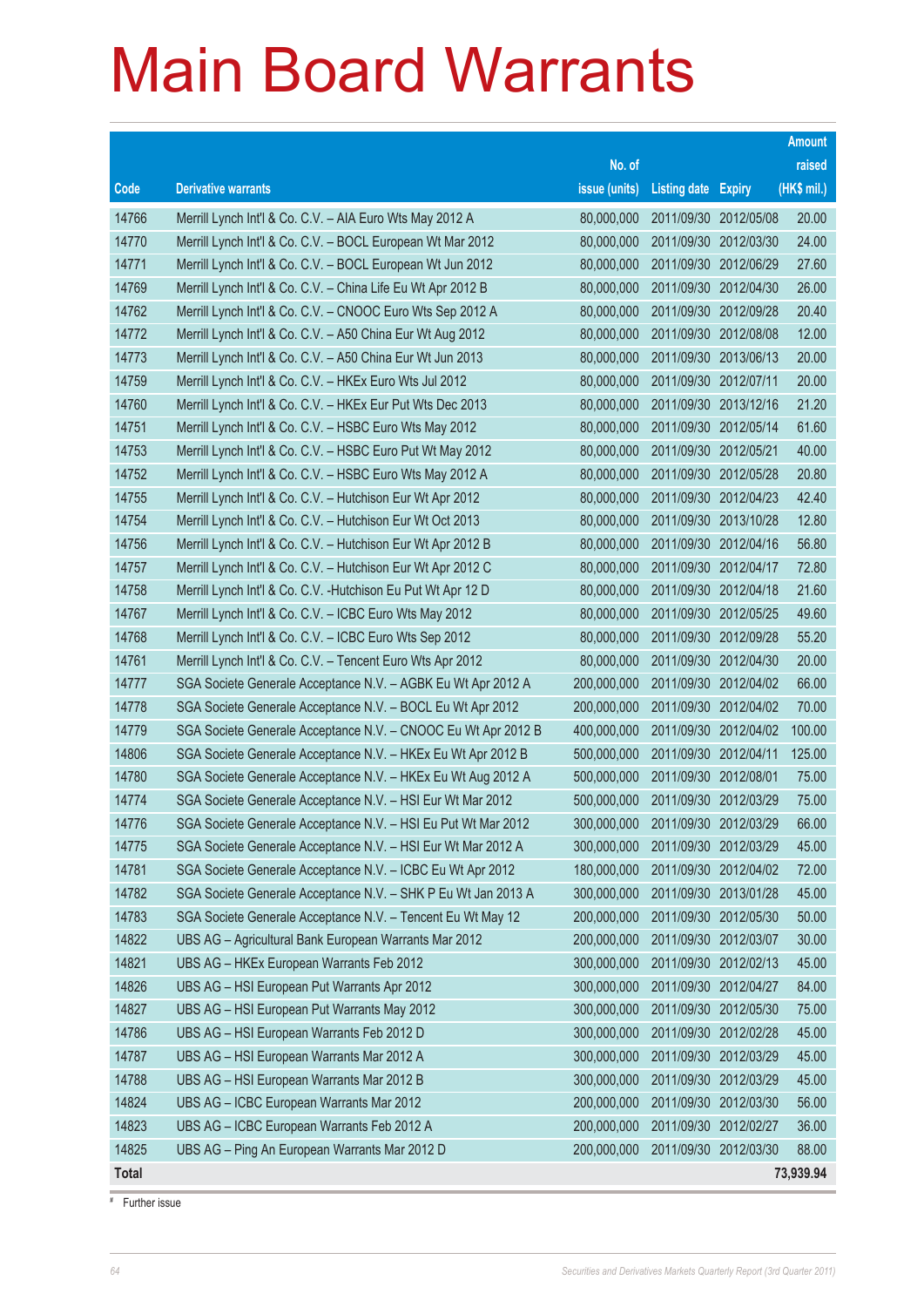# Main Board Debt Securities

#### **Debt Securities Trading Statistics**

|      |    | <b>Turnover value</b>                 |                         |  |
|------|----|---------------------------------------|-------------------------|--|
|      |    | <b>Exchange fund notes (HK\$ mil)</b> | Market total (HK\$ mil) |  |
| 2010 | Q3 | -                                     | 0.05                    |  |
|      | Q4 | $\overline{\phantom{0}}$              | 0.10                    |  |
| 2011 | Q1 | $\overline{\phantom{0}}$              | 1.96                    |  |
|      | Q2 | -                                     | 0.60                    |  |
|      | Q3 | -                                     | 611.11                  |  |

#### **Debt Securities Nominal Value**

|      |    | No. of issues | Nominal value (HK\$ mil.) |
|------|----|---------------|---------------------------|
| 2010 | Q3 | 160           | 440,113.92                |
|      | Q4 | 169           | 488,418.71                |
| 2011 | Q1 | 170           | 506,219.59                |
|      | Q2 | 173           | 523,451.54                |
|      | Q3 | 183           | 558,876.03                |

#### **New Listing Statistics – Debt Securities**

|      |                | No. of newly listed debt securities | Amount raised (HK\$ mil.) |
|------|----------------|-------------------------------------|---------------------------|
| 2010 | Q3             |                                     | 21,025.02                 |
|      | Q4             | 16                                  | 60,126.80                 |
| 2011 | Q1             |                                     | 24,958.35                 |
|      | Q <sub>2</sub> | 13                                  | 43,572.09                 |
|      | Q3             | 16                                  | 47,230.33                 |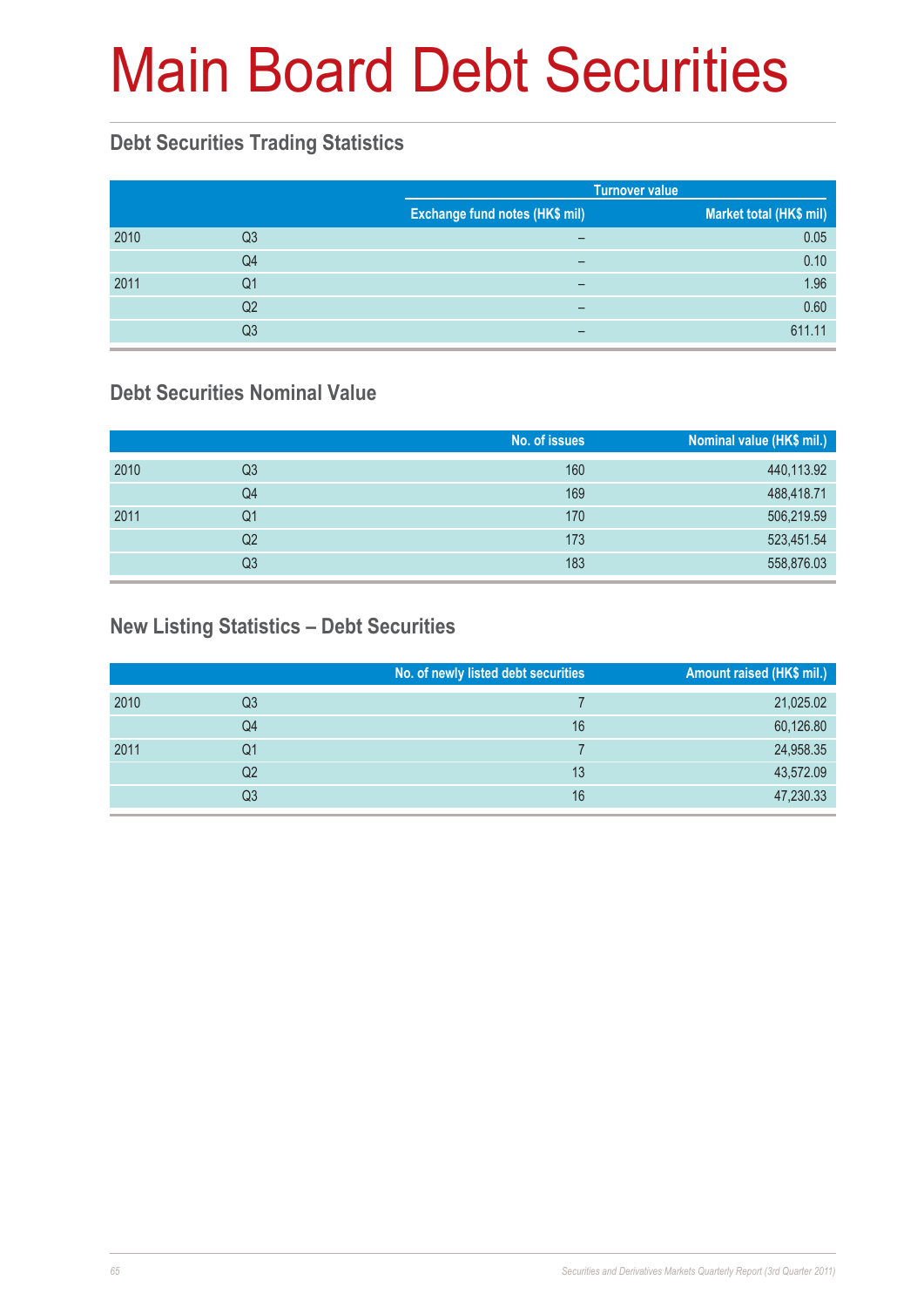# Main Board Debt Securities

#### **Newly Listed Debt Securities**

for 3rd quarter 2011

|              |                                                                                |                  |                |                     |                 | <b>Amount raised</b> |
|--------------|--------------------------------------------------------------------------------|------------------|----------------|---------------------|-----------------|----------------------|
| Code         | <b>Debt securities</b>                                                         | <b>Principal</b> |                | <b>Listing date</b> | <b>Maturity</b> | (HK\$ mil.)          |
| 86004        | Rainbow Days Ltd. 2% 2% CNY Guaranteed<br><b>Bonds 2014</b>                    | <b>RMB</b>       | 1,400,000,000  | 2011/07/04          | 2014/06/30      | 1,685.60             |
| 86005        | Rainbow Days Ltd. 3% 3% CNY Guaranteed<br><b>Bonds 2016</b>                    | <b>RMB</b>       | 1,600,000,000  | 2011/07/04          | 2016/06/30      | 1,926.40             |
| 86006        | Genting Hong Kong Ltd. 3.95% CNY<br><b>Bonds 2014</b>                          | <b>RMB</b>       | 1,380,000,000  | 2011/07/05          | 2014/06/30      | 1,661.24             |
| 04518        | Wakala Global Sukuk Berhad USD Trust<br>Certificates 2016                      | <b>USD</b>       | 1,200,000,000  | 2011/07/07          | 2016/07/06      | 9,360.00             |
| 04519        | Wakala Global Sukuk Berhad USD Trust<br>Certificates 2021                      | <b>USD</b>       | 800,000,000    | 2011/07/07          | 2021/07/06      | 6,240.00             |
| 04520        | CLP Power Hong Kong Financing Ltd. 4.75%<br>Notes 2021                         | <b>USD</b>       | 300,000,000    | 2011/07/13          | 2021/07/12      | 2,324.18             |
| 86007        | Intime Depart Store (Group) Co. Ltd. 4.65%<br><b>CNY Guaranteed Bonds 2014</b> | <b>RMB</b>       | 1,000,000,000  | 2011/07/20          | 2014/07/19      | 1,205.25             |
| 04208        | The Government of the HKSAR of the PRC<br>iBonds 2014                          | <b>HKD</b>       | 10,000,000,000 | 2011/07/29          | 2014/07/28      | 10,000.00            |
| 04209        | The Government of the HKSAR of the PRC<br>2.46% Bonds 2021                     | <b>HKD</b>       | 2,500,000,000  | 2011/08/05          | 2021/08/04      | 2,577.75             |
| 04017        | Hong Kong Monetary Authority 0.26% Exchange<br>Fund Notes 2013                 | <b>HKD</b>       | 1,200,000,000  | 2011/08/18          | 2013/08/19      | 1,202.52             |
| 04018        | Hong Kong Monetary Authority 2.07% Exchange<br>Fund Notes 2026                 | <b>HKD</b>       | 600,000,000    | 2011/08/29          | 2026/08/26      | 605.28               |
| 86008        | Tesco PLC 1.75% CNY Notes 2014                                                 | <b>RMB</b>       | 725,000,000    | 2011/09/02          | 2014/09/01      | 885.23               |
| 04210        | The Government of the HKSAR of the PRC<br>0.32% Bonds 2013                     | <b>HKD</b>       | 3,500,000,000  | 2011/09/09          | 2013/09/09      | 3,507.70             |
| 04521        | The Hong Kong Mortgage Corp Ltd. Floating<br>Rate Notes 2012                   | <b>USD</b>       | 100,000,000    | 2011/09/14          | 2012/09/12      | 780.00               |
| 04522        | Wharf Finance (No.1) Ltd. 2.875% Fixed Rate<br><b>Notes 2026</b>               | <b>JPY</b>       | 10,000,000,000 | 2011/09/19          | 2026/09/16      | 1,015.60             |
| 04194#       | Hong Kong Monetary Authority, The 1.69%<br>Exchange Fund Notes 2014            | <b>HKD</b>       | 1,200,000,000  | 2011/09/19          | 2014/09/29      | 1,251.48             |
| 04019        | Hong Kong Monetary Authority 0.79% Exchange<br>Fund Notes 2016                 | <b>HKD</b>       | 1,000,000,000  | 2011/09/20          | 2016/09/19      | 1,002.10             |
| <b>Total</b> |                                                                                |                  |                |                     |                 | 47,230.33            |

# Further issue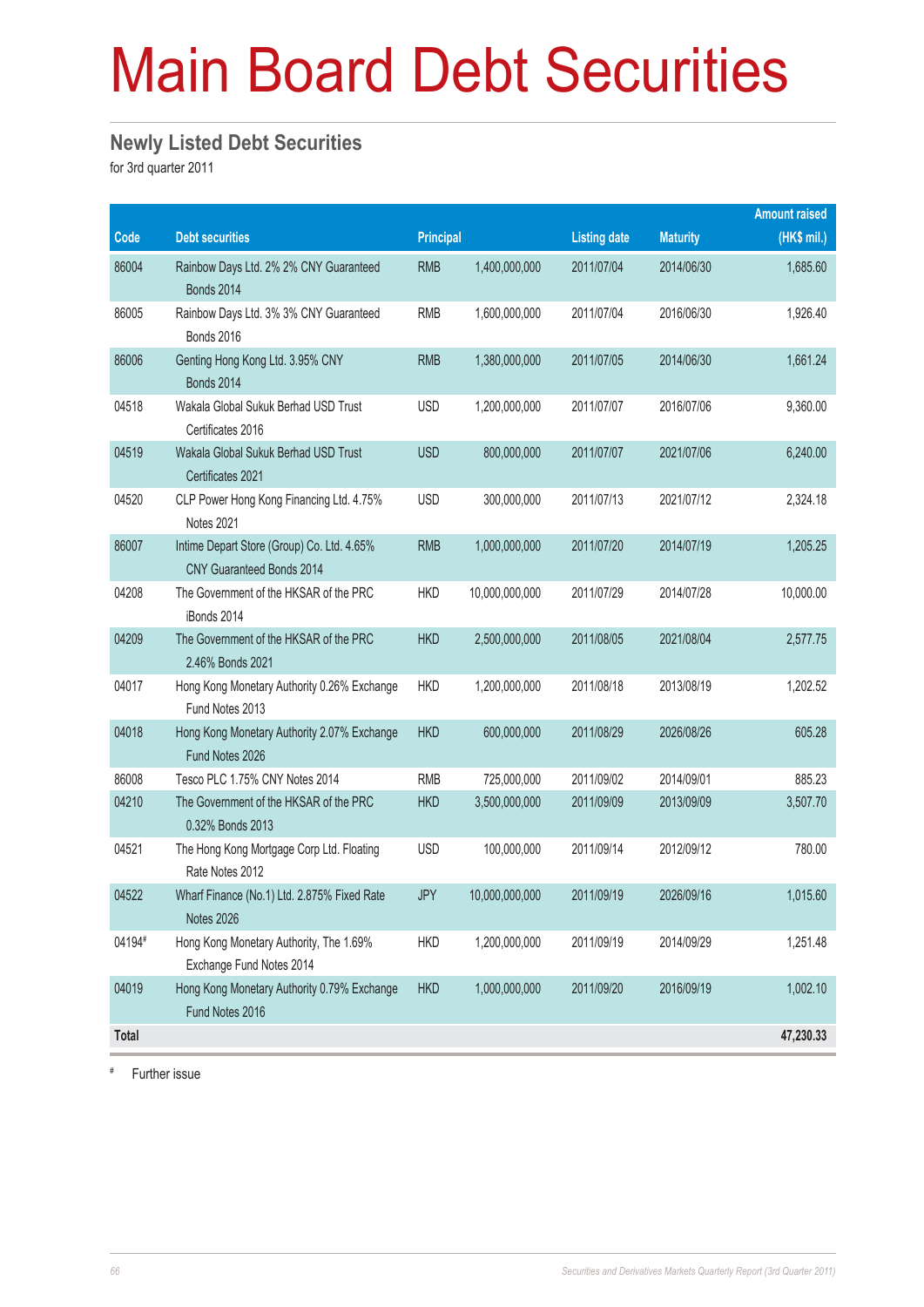# Main Board Unit Trusts and Mutual Funds

#### **Unit Trusts and Mutual Funds Trading Statistics**

|      |                | <b>Exchange Traded</b><br>Fund (ETF)<br>(HK\$ mil.) | <b>Real Estate</b><br><b>Investment</b><br><b>Trusts (REITs)</b><br>(HK\$ mil.) | <b>Others</b><br>(HK\$ mil.) | <b>Total</b><br>(HK\$ mil.) | % of market total<br>(HK\$ mil.) |
|------|----------------|-----------------------------------------------------|---------------------------------------------------------------------------------|------------------------------|-----------------------------|----------------------------------|
| 2010 | Q <sub>3</sub> | 137,121.96                                          | 10,860.01                                                                       | 182.56                       | 148, 164. 53                | 3.77                             |
|      | Q4             | 222,632.25                                          | 13,000.51                                                                       | 234.47                       | 235,867.23                  | 4.29                             |
| 2011 | Q <sub>1</sub> | 158,281.12                                          | 13,623.13                                                                       | 220.01                       | 172,124.26                  | 3.67                             |
|      | Q <sub>2</sub> | 127,347.26                                          | 16,652.86                                                                       | 105.65                       | 144,105.78                  | 3.45                             |
|      | Q <sub>3</sub> | 153,336.68                                          | 13,347.77                                                                       | 93.94                        | 166,778.38                  | 3.66                             |

Note: 1. Turnover value traded in non-HKD currency securities have been included start from 29 November 2010

#### **Unit Trusts and Mutual Funds Market Value**

|      |                | No. of<br><b>issues</b> | <b>Exchange</b><br><b>Traded Funds</b><br>(ETF)<br>(HK\$ mil.) | No. of<br><b>issues</b> | <b>Real Estate</b><br><b>Investment</b><br><b>Trusts</b><br>(REITs)<br>(HK\$ mil.) | No. of<br><b>issues</b> | <b>Others</b><br>(HK\$ mil.) | No. of<br><b>issues</b> | <b>Total</b><br>(HK\$ mil.) |
|------|----------------|-------------------------|----------------------------------------------------------------|-------------------------|------------------------------------------------------------------------------------|-------------------------|------------------------------|-------------------------|-----------------------------|
| 2010 | Q <sub>3</sub> | 66                      | 647,219.69                                                     | 8                       | 95,248.94                                                                          | $\overline{2}$          | 2,972.33                     | 76                      | 745.440.96                  |
|      | Q4             | 69                      | 696,344.55                                                     | 8                       | 102,876.43                                                                         | $\overline{2}$          | 3.034.79                     | 79                      | 802,255.77                  |
| 2011 | Q <sub>1</sub> | 72                      | 690,953.11                                                     | 8                       | 104,083.69                                                                         | $\overline{2}$          | 3,034.79                     | 82                      | 798,071.59                  |
|      | Q <sub>2</sub> | 76                      | 712.469.72                                                     | 9                       | 137,043.45                                                                         | $\overline{2}$          | 2,987.22                     | 87                      | 852,500.38                  |
|      | Q <sub>3</sub> | 76                      | 711,192.27                                                     | 9                       | 110,532.56                                                                         | $\overline{2}$          | 2,032.40                     | 87                      | 823,757.23                  |

#### **New Listing Unit Trust and Mutual Funds Statistics**

|      |    | No. of newly listed<br>unit trust and mutual funds | <b>Funds raised</b><br>(HK\$ mil.) |
|------|----|----------------------------------------------------|------------------------------------|
| 2010 | Q3 |                                                    |                                    |
|      | Q4 |                                                    |                                    |
| 2011 | Q1 |                                                    |                                    |
|      | Q2 | 5                                                  | 12,507.88                          |
|      | Q3 |                                                    |                                    |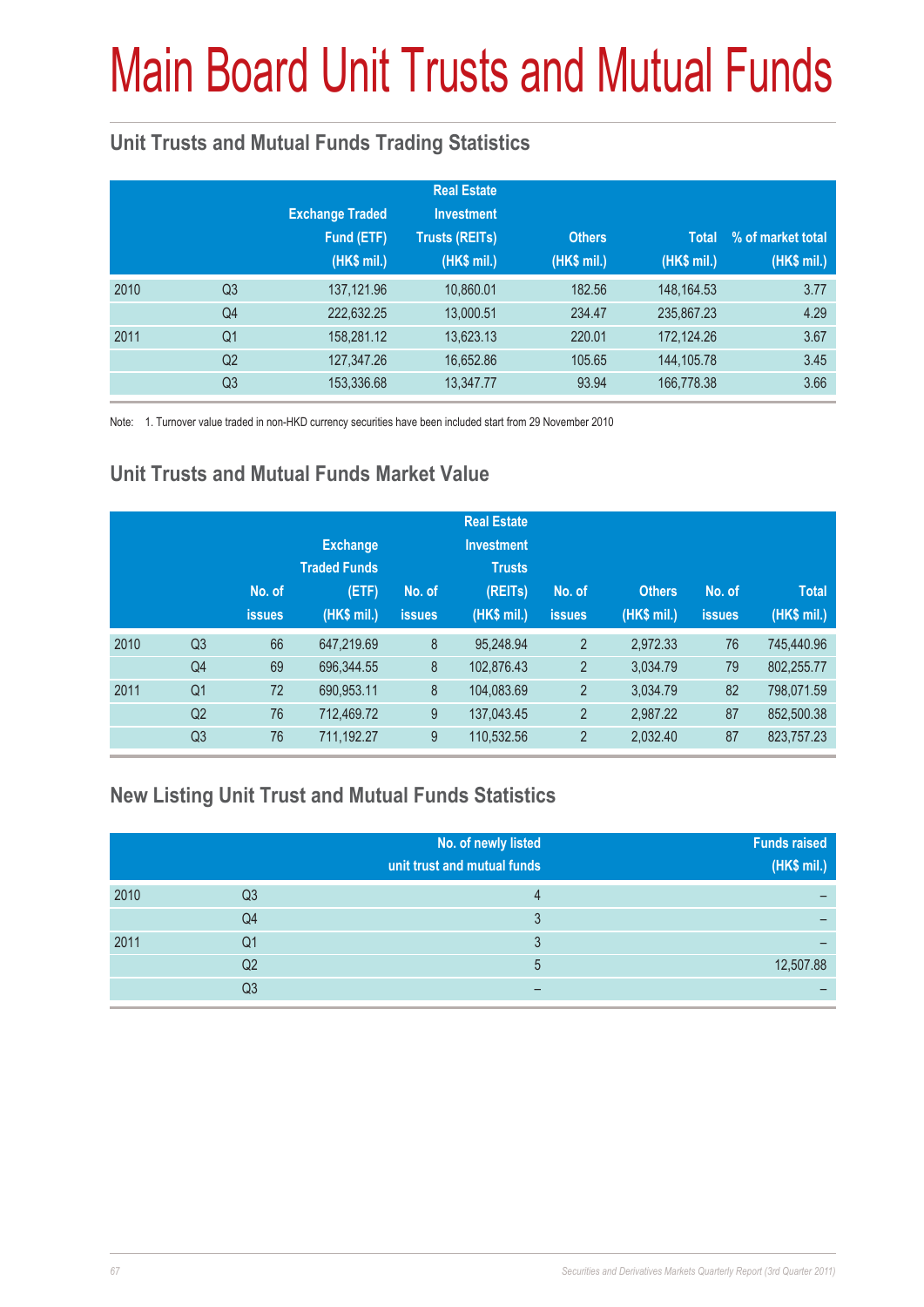# Main Board Unit Trusts and Mutual Funds

#### **Newly Listed Unit Trust and Mutual Funds**

for 3rd quarter 2011

| Code       | Unit trust and Mutual funds | Fund manager | <b>Issue price (HK\$)</b> | (HK\$ mi) | Listing date |
|------------|-----------------------------|--------------|---------------------------|-----------|--------------|
| <b>Nil</b> |                             |              |                           |           |              |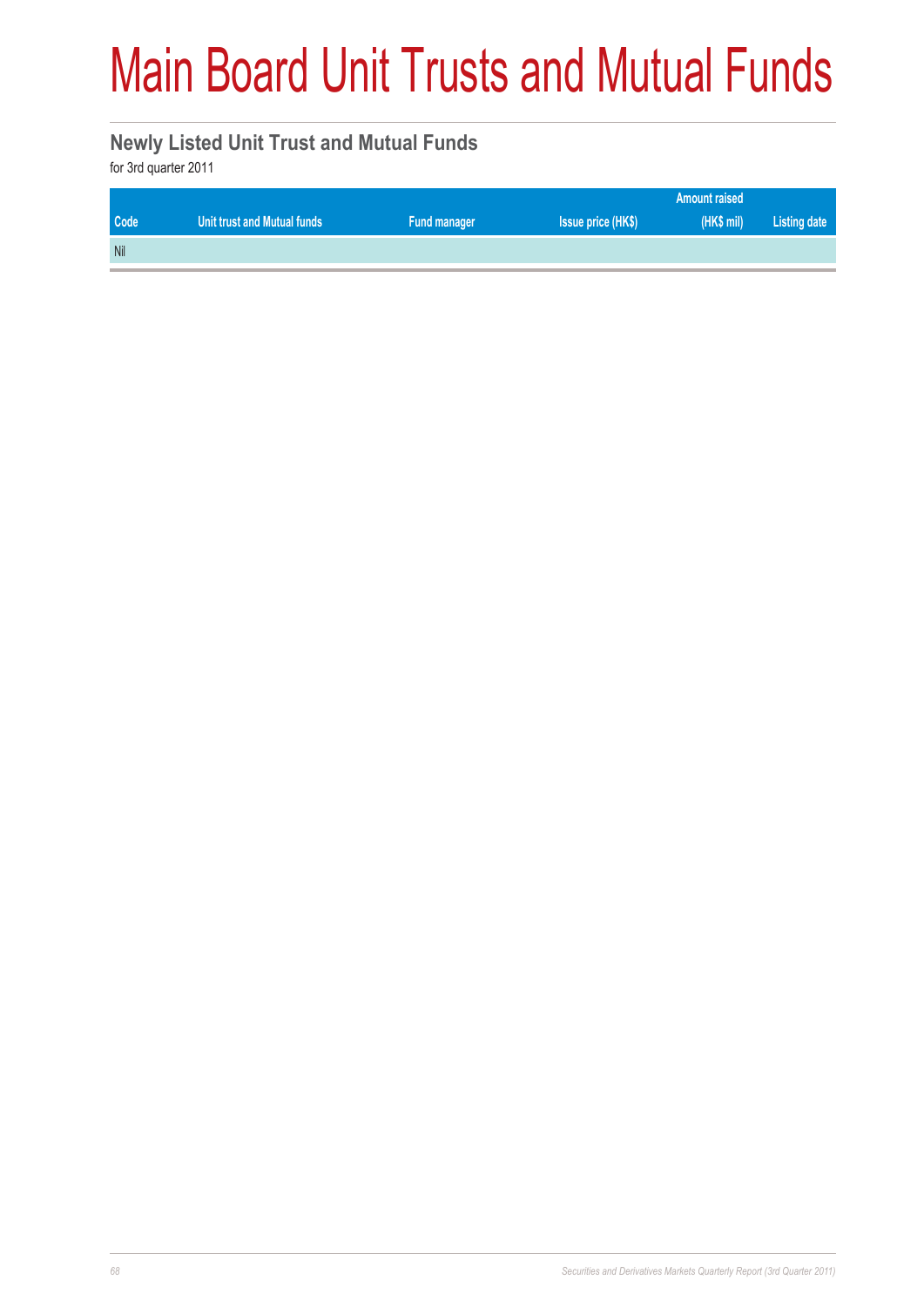# Main Board Callable Bull/Bear Contracts

#### **Callable Bull/Bear Contracts Trading Statistics**

|    | <b>Number</b> | Market value (HK\$ mil.) | Turnover value (HK\$ mil.) |
|----|---------------|--------------------------|----------------------------|
| Q3 | 974           | 40,872.16                | 351,106.38                 |
| Q4 | 1,064         | 49,816.76                | 514,510.75                 |
| Q1 | 974           | 43,399.41                | 367,097.05                 |
| Q2 | 711           | 32,550.52                | 325,829.26                 |
| Q3 | 642           | 45, 153.85               | 518,147.45                 |
|    |               |                          |                            |

#### **New Listings Callable Bull/Bear Contracts Statistics**

|      |    | No. of newly listed CBBC | Amount raised (HK\$ mil.) |
|------|----|--------------------------|---------------------------|
| 2010 | Q3 | 1,369                    | 73,903.10                 |
|      | Q4 | 1,813                    | 107,647.20                |
| 2011 | Q1 | 1,449                    | 80,829.55                 |
|      | Q2 | 931                      | 54,073.65                 |
|      | Q3 | 1,401                    | 85,334.38                 |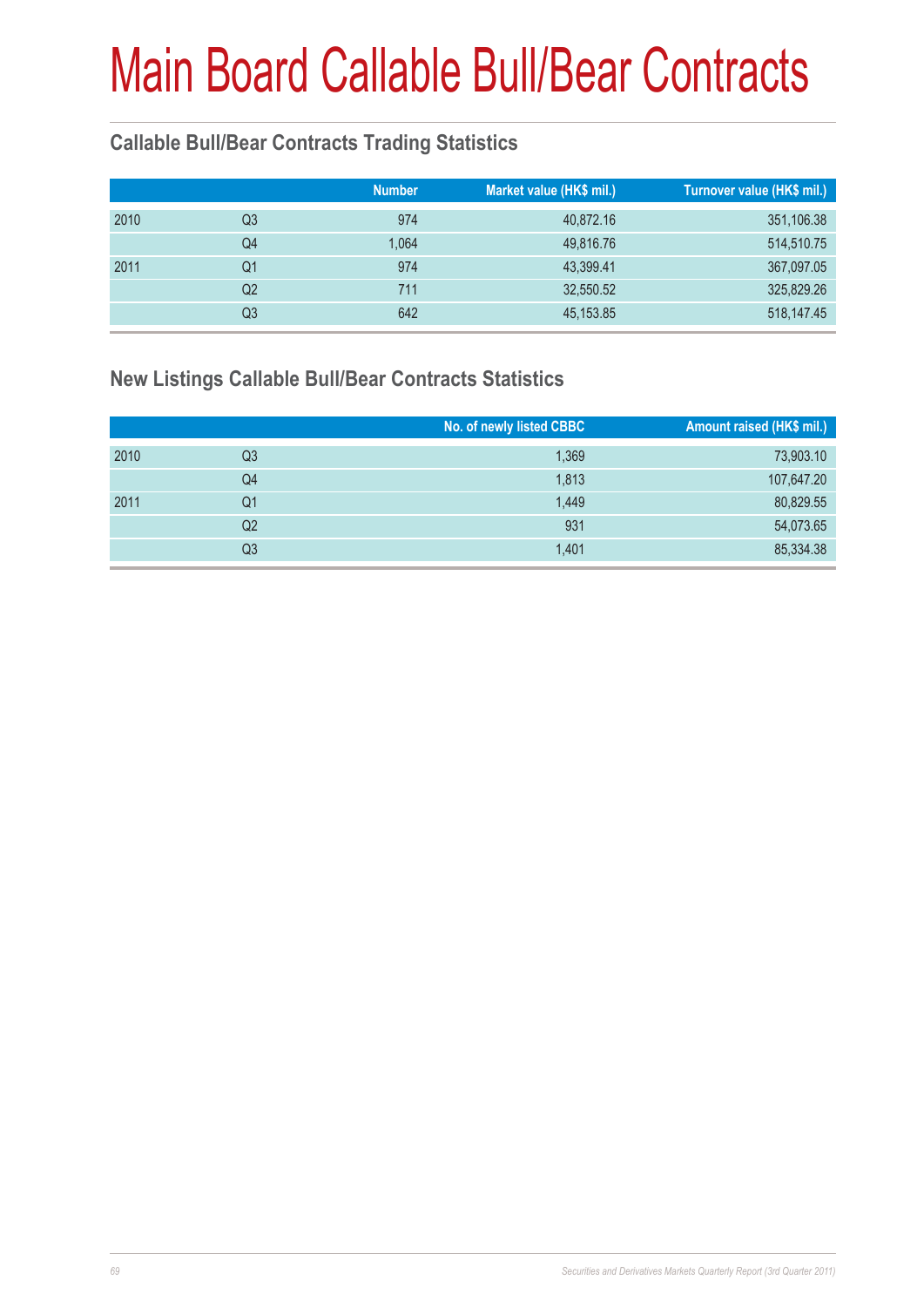### Main Board Callable Bull/Bear Contracts

#### **Newly Listed Callable Bull/Bear Contracts**

for 3rd quarter 2011

|       |                                                                | No. of        |                     |               | <b>Amount raised</b> |
|-------|----------------------------------------------------------------|---------------|---------------------|---------------|----------------------|
| Code  | <b>Callable Bull/Bear Contracts</b>                            | issue (units) | <b>Listing date</b> | <b>Expiry</b> | (HK\$ mil.)          |
| 65065 | BNP Paribas Arbit Issu B.V. - HSI R Bull CBBC Dec 2011 A       | 200,000,000   | 2011/07/04          | 2011/12/29    | 50.00                |
| 65067 | BNP Paribas Arbit Issu B.V. - HSI R Bull CBBC Dec 2011 M       | 200,000,000   | 2011/07/04          | 2011/12/29    | 50.00                |
| 65068 | BNP Paribas Arbit Issu B.V. - HSI R Bull CBBC Dec 2011 O       | 200,000,000   | 2011/07/04          | 2011/12/29    | 50.00                |
| 65069 | BNP Paribas Arbit Issu B.V. - HSI R Bull CBBC Dec 2011 P       | 200,000,000   | 2011/07/04          | 2011/12/29    | 50.00                |
| 65064 | Credit Suisse AG - HSI R Bull CBBC Dec 2011 S                  | 300,000,000   | 2011/07/04          | 2011/12/29    | 75.00                |
| 65050 | Credit Suisse AG - HSI R Bear CBBC Oct 2011 T                  | 300,000,000   | 2011/07/04          | 2011/10/28    | 75.00                |
| 65052 | Credit Suisse AG - TCH R Bull CBBC Nov 2011 D                  | 100,000,000   | 2011/07/04          | 2011/11/28    | 25.00                |
| 65056 | Credit Suisse AG - TCH R Bull CBBC Dec 2011 B                  | 100,000,000   | 2011/07/04          | 2011/12/19    | 25.00                |
| 65070 | J P Morgan SP BV - HSI R Bull CBBC Oct 2011 A                  | 200,000,000   | 2011/07/04          | 2011/10/28    | 50.00                |
| 65071 | J P Morgan SP BV - HSI R Bull CBBC Oct 2011 B                  | 200,000,000   | 2011/07/04          | 2011/10/28    | 50.00                |
| 65073 | J P Morgan SP BV - HSI R Bear CBBC Oct 2011 C                  | 200,000,000   | 2011/07/04          | 2011/10/28    | 50.00                |
| 65074 | J P Morgan SP BV - HSI R Bear CBBC Oct 2011 D                  | 200,000,000   | 2011/07/04          | 2011/10/28    | 50.00                |
| 65075 | J P Morgan SP BV - HSI R Bear CBBC Oct 2011 E                  | 200,000,000   | 2011/07/04          | 2011/10/28    | 50.00                |
| 65076 | J P Morgan SP BV - HSI R Bear CBBC Oct 2011 F                  | 200,000,000   | 2011/07/04          | 2011/10/28    | 50.00                |
| 65077 | J P Morgan SP BV - HSI R Bear CBBC Oct 2011 G                  | 200,000,000   | 2011/07/04          | 2011/10/28    | 50.00                |
| 65080 | J P Morgan SP BV - HSI R Bear CBBC Oct 2011 H                  | 200,000,000   | 2011/07/04          | 2011/10/28    | 50.00                |
| 65044 | SGA Societe Generale Acceptance N.V. - HSI R Bull CBBC Oct 11F | 300,000,000   | 2011/07/04          | 2011/10/28    | 75.00                |
| 65045 | SGA Societe Generale Acceptance N.V. - HSI R Bull CBBC Oct 11G | 300,000,000   | 2011/07/04          | 2011/10/28    | 75.00                |
| 65046 | SGA Societe Generale Acceptance N.V. - HSI R Bull CBBC Oct 11H | 300,000,000   | 2011/07/04          | 2011/10/28    | 75.00                |
| 65047 | SGA Societe Generale Acceptance N.V. - HSI R Bull CBBC Oct 111 | 300,000,000   | 2011/07/04          | 2011/10/28    | 75.00                |
| 65048 | SGA Societe Generale Acceptance N.V. - HSI R Bull CBBC Oct 11V | 300,000,000   | 2011/07/04          | 2011/10/28    | 75.00                |
| 65049 | SGA Societe Generale Acceptance N.V. - HSI R Bear CBBC Oct 11Y | 300,000,000   | 2011/07/04          | 2011/10/28    | 75.00                |
| 65058 | UBS AG - HSI R Bull CBBC Oct 2011 C                            | 300,000,000   | 2011/07/04          | 2011/10/28    | 75.00                |
| 65060 | UBS AG - HSI R Bull CBBC Nov 2011 A                            | 300,000,000   | 2011/07/04          | 2011/11/29    | 75.00                |
| 65061 | UBS AG - HSI R Bull CBBC Dec 2011 J                            | 300,000,000   | 2011/07/04          | 2011/12/29    | 75.00                |
| 65062 | UBS AG - HSI R Bull CBBC Dec 2011 K                            | 300,000,000   | 2011/07/04          | 2011/12/29    | 75.00                |
| 65043 | UBS AG - HSI R Bear CBBC Nov 2011 Z                            | 300,000,000   | 2011/07/04          | 2011/11/29    | 75.00                |
| 65057 | UBS AG - TCH R Bull CBBC Jan 2012 A                            | 100,000,000   | 2011/07/04          | 2012/01/09    | 29.50                |
| 65086 | Credit Suisse AG - HSI R Bull CBBC Jan 2012 I                  | 300,000,000   | 2011/07/05          | 2012/01/30    | 75.00                |
| 65085 | HK Bank - HKEx R Bull CBBC Feb 2012 A                          | 80,000,000    | 2011/07/05          | 2012/02/28    | 20.00                |
| 65087 | UBS AG - HSBC R Bear CBBC Dec 2011 A                           | 100,000,000   | 2011/07/05          | 2011/12/12    | 25.00                |
| 65081 | UBS AG - HSI R Bull CBBC Oct 2011 N                            | 300,000,000   | 2011/07/05          | 2011/10/28    | 75.00                |
| 65084 | UBS AG - HSI R Bull CBBC Nov 2011 J                            | 300,000,000   | 2011/07/05          | 2011/11/29    | 75.00                |
| 65088 | UBS AG - HSI R Bear CBBC Oct 2011 J                            | 300,000,000   | 2011/07/05          | 2011/10/28    | 75.00                |
| 65096 | BNP Paribas Arbit Issu B.V. - HSI R Bear CBBC Oct 2011 O       | 200,000,000   | 2011/07/06          | 2011/10/28    | 50.00                |
| 65091 | BNP Paribas Arbit Issu B.V. - HSI R Bear CBBC Oct 2011 P       | 200,000,000   | 2011/07/06          | 2011/10/28    | 50.00                |
| 65090 | Credit Suisse AG - HSI R Bull CBBC Nov 2011 D                  | 300,000,000   | 2011/07/06          | 2011/11/29    | 75.00                |
| 65089 | Credit Suisse AG - HSI R Bear CBBC Oct 2011 C                  | 300,000,000   | 2011/07/06          | 2011/10/28    | 75.00                |
| 65107 | J P Morgan SP BV - HSI R Bull CBBC Oct 2011 I                  | 200,000,000   | 2011/07/06          | 2011/10/28    | 50.00                |
| 65109 | J P Morgan SP BV - HSI R Bull CBBC Oct 2011 J                  | 200,000,000   | 2011/07/06          | 2011/10/28    | 50.00                |
| 65112 | J P Morgan SP BV - HSI R Bull CBBC Oct 2011 K                  | 200,000,000   | 2011/07/06          | 2011/10/28    | 50.00                |
| 65113 | J P Morgan SP BV - HSI R Bull CBBC Oct 2011 L                  | 200,000,000   | 2011/07/06          | 2011/10/28    | 50.00                |
| 65115 | J P Morgan SP BV - HSI R Bull CBBC Oct 2011 M                  | 200,000,000   | 2011/07/06          | 2011/10/28    | 50.00                |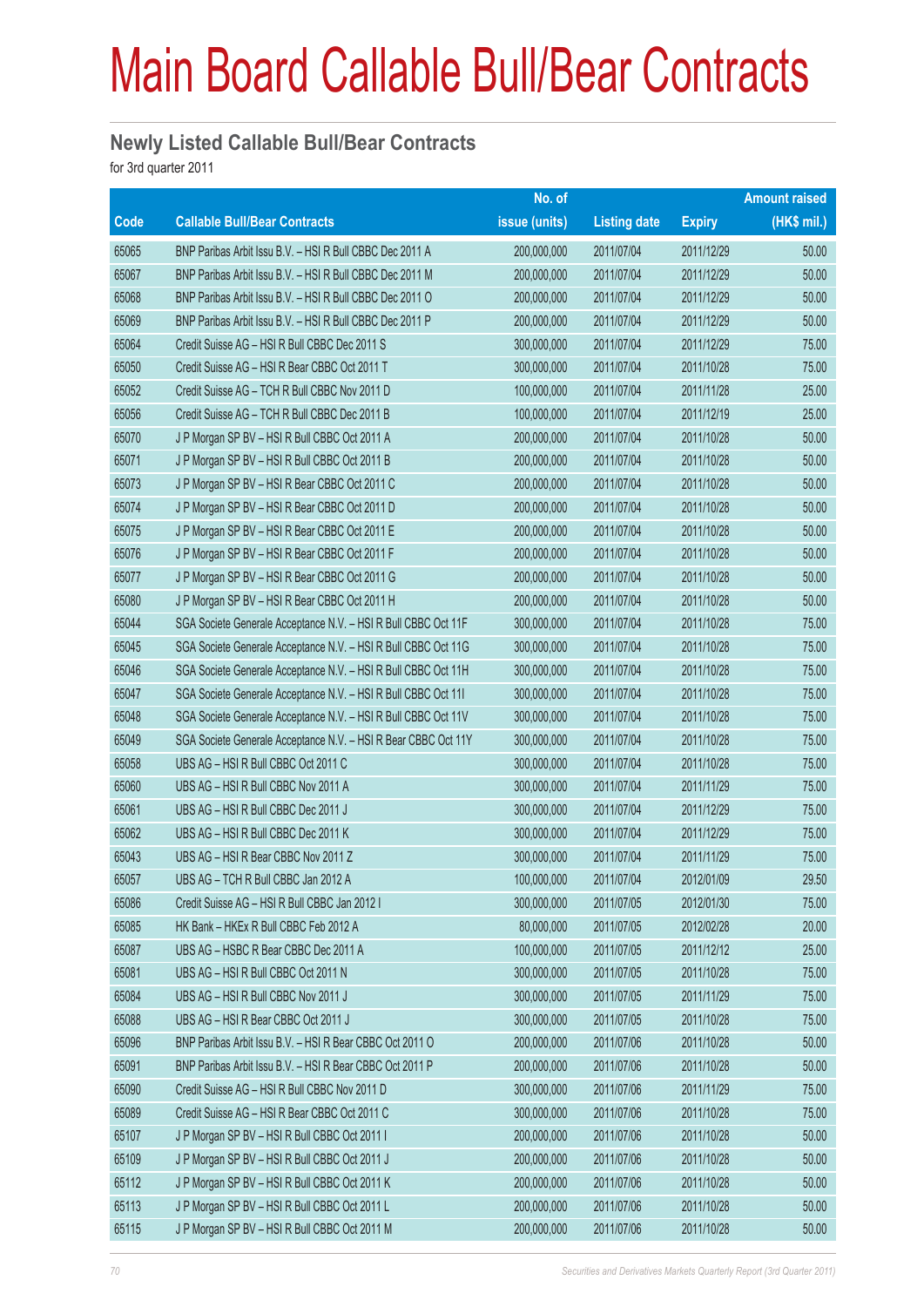### Main Board Callable Bull/Bear Contracts

|       |                                                                | No. of        |                     |               | <b>Amount raised</b> |
|-------|----------------------------------------------------------------|---------------|---------------------|---------------|----------------------|
| Code  | <b>Callable Bull/Bear Contracts</b>                            | issue (units) | <b>Listing date</b> | <b>Expiry</b> | $(HK$$ mil.)         |
| 65116 | J P Morgan SP BV - HSI R Bull CBBC Oct 2011 N                  | 200,000,000   | 2011/07/06          | 2011/10/28    | 50.00                |
| 65117 | J P Morgan SP BV - HSI R Bull CBBC Oct 2011 O                  | 200,000,000   | 2011/07/06          | 2011/10/28    | 50.00                |
| 65103 | UBS AG - China Mobile R Bear CBBC Jan 2012 A                   | 100,000,000   | 2011/07/06          | 2012/01/16    | 25.00                |
| 65100 | UBS AG - HSI R Bull CBBC Nov 2011 E                            | 300,000,000   | 2011/07/06          | 2011/11/29    | 75.00                |
| 65099 | UBS AG - HSI R Bull CBBC Dec 2011 L                            | 300,000,000   | 2011/07/06          | 2011/12/29    | 75.00                |
| 65097 | UBS AG - HSI R Bear CBBC Nov 2011 M                            | 300,000,000   | 2011/07/06          | 2011/11/29    | 75.00                |
| 65119 | Credit Suisse AG - HSI R Bear CBBC Nov 2011 M                  | 300,000,000   | 2011/07/07          | 2011/11/29    | 75.00                |
| 65118 | Credit Suisse AG - TCH R Bear CBBC Nov 2011 E                  | 100,000,000   | 2011/07/07          | 2011/11/28    | 25.00                |
| 65120 | UBS AG - HSI R Bull CBBC Nov 2011 P                            | 300,000,000   | 2011/07/07          | 2011/11/29    | 75.00                |
| 65121 | UBS AG - HSI R Bull CBBC Dec 2011 M                            | 300,000,000   | 2011/07/07          | 2011/12/29    | 75.00                |
| 65122 | UBS AG - HSI R Bear CBBC Dec 2011 N                            | 300,000,000   | 2011/07/07          | 2011/12/29    | 75.00                |
| 65134 | BNP Paribas Arbit Issu B.V. - HSI R Bull CBBC Dec 2011 Q       | 200,000,000   | 2011/07/08          | 2011/12/29    | 50.00                |
| 65135 | BNP Paribas Arbit Issu B.V. - HSI R Bull CBBC Dec 2011 R       | 200,000,000   | 2011/07/08          | 2011/12/29    | 50.00                |
| 65137 | Credit Suisse AG - HSI R Bull CBBC Dec 2011 T                  | 300,000,000   | 2011/07/08          | 2011/12/29    | 75.00                |
| 65136 | Credit Suisse AG - HSI R Bear CBBC Oct 2011 V                  | 300,000,000   | 2011/07/08          | 2011/10/28    | 75.00                |
| 65146 | J P Morgan SP BV - HSI R Bull CBBC Nov 2011 A                  | 200,000,000   | 2011/07/08          | 2011/11/29    | 50.00                |
| 65125 | SGA Societe Generale Acceptance N.V. - HSI R Bull CBBC Oct 11A | 300,000,000   | 2011/07/08          | 2011/10/28    | 75.00                |
| 65126 | SGA Societe Generale Acceptance N.V. - HSI R Bull CBBC Oct 11B | 300,000,000   | 2011/07/08          | 2011/10/28    | 75.00                |
| 65128 | SGA Societe Generale Acceptance N.V. - HSI R Bull CBBC Oct 11D | 300,000,000   | 2011/07/08          | 2011/10/28    | 75.00                |
| 65124 | SGA Societe Generale Acceptance N.V. - HSI R Bull CBBC Oct 11Z | 300,000,000   | 2011/07/08          | 2011/10/28    | 75.00                |
| 65129 | SGA Societe Generale Acceptance N.V. - HSI R Bear CBBC Dec 11K | 300,000,000   | 2011/07/08          | 2011/12/29    | 85.50                |
| 65132 | SGA Societe Generale Acceptance N.V. - HSI R Bear CBBC Dec 11L | 300,000,000   | 2011/07/08          | 2011/12/29    | 106.50               |
| 65133 | SGA Societe Generale Acceptance N.V. - HSI R Bear CBBC Dec 11M | 300,000,000   | 2011/07/08          | 2011/12/29    | 111.00               |
| 65145 | UBS AG - COVS R Bear CBBC Dec 2011 A                           | 80,000,000    | 2011/07/08          | 2011/12/19    | 20.80                |
| 65143 | UBS AG - Sinopec Corp R Bull CBBC Dec 2011 A                   | 100,000,000   | 2011/07/08          | 2011/12/12    | 25.00                |
| 65138 | UBS AG - HSI R Bull CBBC Nov 2011 Q                            | 300,000,000   | 2011/07/08          | 2011/11/29    | 75.00                |
| 65142 | UBS AG - HSI R Bull CBBC Dec 2011 O                            | 300,000,000   | 2011/07/08          | 2011/12/29    | 75.00                |
| 65123 | UBS AG - HSI R Bear CBBC Oct 2011 M                            | 300,000,000   | 2011/07/08          | 2011/10/28    | 75.00                |
| 65189 | BNP Paribas Arbit Issu B.V. - HSI R Bull CBBC Dec 2011 U       | 200,000,000   | 2011/07/11          | 2011/12/29    | 50.00                |
| 65192 | BNP Paribas Arbit Issu B.V. - HSI R Bull CBBC Dec 2011 V       | 200,000,000   | 2011/07/11          | 2011/12/29    | 50.00                |
| 65194 | BNP Paribas Arbit Issu B.V. - HSI R Bull CBBC Dec 2011 X       | 200,000,000   | 2011/07/11          | 2011/12/29    | 50.00                |
| 65195 | BNP Paribas Arbit Issu B.V. - HSI R Bull CBBC Dec 2011 Y       | 200,000,000   | 2011/07/11          | 2011/12/29    | 50.00                |
| 65196 | BNP Paribas Arbit Issu B.V. - HSI R Bear CBBC Oct 2011 I       | 200,000,000   | 2011/07/11          | 2011/10/28    | 50.00                |
| 65197 | BNP Paribas Arbit Issu B.V. - HSI R Bear CBBC Oct 2011 N       | 200,000,000   | 2011/07/11          | 2011/10/28    | 50.00                |
| 65169 | Credit Suisse AG - HSI R Bull CBBC Dec 2011 U                  | 300,000,000   | 2011/07/11          | 2011/12/29    | 75.00                |
| 65170 | Credit Suisse AG - HSI R Bull CBBC Jan 2012 J                  | 300,000,000   | 2011/07/11          | 2012/01/30    | 75.00                |
| 65171 | Credit Suisse AG - HSI R Bull CBBC Jan 2012 K                  | 300,000,000   | 2011/07/11          | 2012/01/30    | 75.00                |
| 65167 | Credit Suisse AG - HSI R Bear CBBC Oct 2011 G                  | 300,000,000   | 2011/07/11          | 2011/10/28    | 75.00                |
| 65163 | Credit Suisse AG - HSI R Bear CBBC Oct 2011 W                  | 300,000,000   | 2011/07/11          | 2011/10/28    | 75.00                |
| 65172 | Credit Suisse AG - TCH R Bull CBBC Nov 2011 F                  | 100,000,000   | 2011/07/11          | 2011/11/28    | 25.00                |
| 65173 | J P Morgan SP BV - HSI R Bull CBBC Nov 2011 B                  | 200,000,000   | 2011/07/11          | 2011/11/29    | 50.00                |
| 65153 | SGA Societe Generale Acceptance N.V. - HSI R Bull CBBC Oct 11C | 300,000,000   | 2011/07/11          | 2011/10/28    | 75.00                |
| 65152 | SGA Societe Generale Acceptance N.V. - HSI R Bull CBBC Oct 11E | 300,000,000   | 2011/07/11          | 2011/10/28    | 75.00                |
| 65156 | SGA Societe Generale Acceptance N.V. - HSI R Bull CBBC Oct 11N | 300,000,000   | 2011/07/11          | 2011/10/28    | 75.00                |
| 65157 | SGA Societe Generale Acceptance N.V. - HSI R Bear CBBC Oct 110 | 300,000,000   | 2011/07/11          | 2011/10/28    | 75.00                |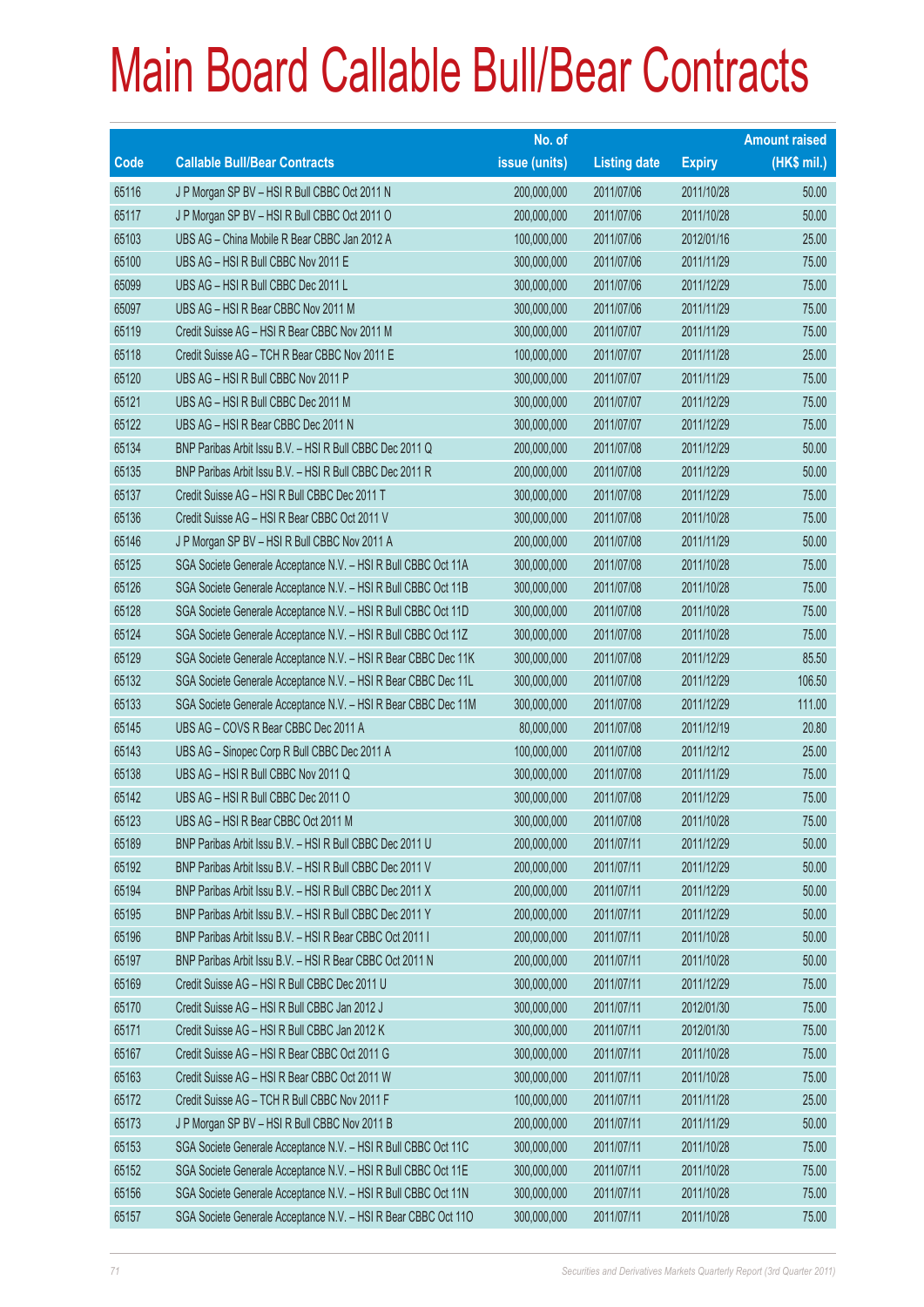|       |                                                                | No. of        |                     |               | <b>Amount raised</b> |
|-------|----------------------------------------------------------------|---------------|---------------------|---------------|----------------------|
| Code  | <b>Callable Bull/Bear Contracts</b>                            | issue (units) | <b>Listing date</b> | <b>Expiry</b> | $(HK$$ mil.)         |
| 65158 | SGA Societe Generale Acceptance N.V. - HSI R Bear CBBC Dec 11N | 300,000,000   | 2011/07/11          | 2011/12/29    | 85.50                |
| 65159 | SGA Societe Generale Acceptance N.V. - HSI R Bear CBBC Dec 110 | 300,000,000   | 2011/07/11          | 2011/12/29    | 106.50               |
| 65160 | SGA Societe Generale Acceptance N.V. - HSI R Bear CBBC Dec 11P | 300,000,000   | 2011/07/11          | 2011/12/29    | 109.50               |
| 65161 | SGA Societe Generale Acceptance N.V. - HSI R Bear CBBC Dec 11Q | 300,000,000   | 2011/07/11          | 2011/12/29    | 94.50                |
| 65162 | SGA Societe Generale Acceptance N.V. - HSI R Bear CBBC Dec 11R | 300,000,000   | 2011/07/11          | 2011/12/29    | 117.00               |
| 65174 | UBS AG - China Life R Bull CBBC Dec 2011 C                     | 100,000,000   | 2011/07/11          | 2011/12/19    | 39.50                |
| 65176 | UBS AG - HKEx R Bear CBBC Jan 2012 A                           | 100,000,000   | 2011/07/11          | 2012/01/09    | 27.00                |
| 65177 | UBS AG - HSI R Bull CBBC Oct 2011 U                            | 300,000,000   | 2011/07/11          | 2011/10/28    | 75.00                |
| 65178 | UBS AG - HSI R Bull CBBC Nov 2011 I                            | 300,000,000   | 2011/07/11          | 2011/11/29    | 75.00                |
| 65179 | UBS AG - HSI R Bull CBBC Nov 2011 V                            | 300,000,000   | 2011/07/11          | 2011/11/29    | 75.00                |
| 65180 | UBS AG - HSI R Bull CBBC Jan 2012 D                            | 300,000,000   | 2011/07/11          | 2012/01/30    | 75.00                |
| 65148 | UBS AG - HSI R Bear CBBC Oct 2011 R                            | 300,000,000   | 2011/07/11          | 2011/10/28    | 75.00                |
| 65149 | UBS AG - HSI R Bear CBBC Nov 2011 H                            | 300,000,000   | 2011/07/11          | 2011/11/29    | 75.00                |
| 65186 | UBS AG - HSI R Bear CBBC Nov 2011 W                            | 300,000,000   | 2011/07/11          | 2011/11/29    | 75.00                |
| 65147 | UBS AG - HSI R Bear CBBC Dec 2011 P                            | 300,000,000   | 2011/07/11          | 2011/12/29    | 75.00                |
| 65187 | UBS AG - HSI R Bear CBBC Jan 2012 E                            | 300,000,000   | 2011/07/11          | 2012/01/30    | 75.00                |
| 65175 | UBS AG - TCH R Bull CBBC Jan 2012 B                            | 100,000,000   | 2011/07/11          | 2012/01/09    | 25.50                |
| 65202 | Credit Suisse AG - HSI R Bull CBBC Dec 2011 V                  | 300,000,000   | 2011/07/12          | 2011/12/29    | 75.00                |
| 65203 | Credit Suisse AG - HSI R Bull CBBC Jan 2012 L                  | 300,000,000   | 2011/07/12          | 2012/01/30    | 75.00                |
| 65201 | Credit Suisse AG - HSI R Bear CBBC Oct 2011 R                  | 300,000,000   | 2011/07/12          | 2011/10/28    | 75.00                |
| 65198 | HK Bank - SHK Ppt R Bull CBBC Apr 2012 A                       | 80,000,000    | 2011/07/12          | 2012/04/30    | 20.00                |
| 65199 | HK Bank - SHK Ppt R Bear CBBC Jun 2012 A                       | 80,000,000    | 2011/07/12          | 2012/06/29    | 20.00                |
| 65205 | J P Morgan SP BV - HSI R Bear CBBC Nov 2011 C                  | 200,000,000   | 2011/07/12          | 2011/11/29    | 50.00                |
| 65204 | UBS AG - HSI R Bull CBBC Oct 2011 V                            | 300,000,000   | 2011/07/12          | 2011/10/28    | 75.00                |
| 65200 | UBS AG - HSI R Bear CBBC Oct 2011 Y                            | 300,000,000   | 2011/07/12          | 2011/10/28    | 75.00                |
| 65206 | Credit Suisse AG - HSI R Bear CBBC Oct 2011 P                  | 300,000,000   | 2011/07/13          | 2011/10/28    | 75.00                |
| 65207 | UBS AG - CC Bank R Bull CBBC Jan 2012 A                        | 100,000,000   | 2011/07/13          | 2012/01/16    | 25.00                |
| 65208 | UBS AG - HSI R Bull CBBC Nov 2011 U                            | 300,000,000   | 2011/07/13          | 2011/11/29    | 75.00                |
| 65209 | UBS AG - HSI R Bull CBBC Dec 2011 Q                            | 300,000,000   | 2011/07/13          | 2011/12/29    | 75.00                |
| 65210 | UBS AG - HSI R Bear CBBC Nov 2011 O                            | 300,000,000   | 2011/07/13          | 2011/11/29    | 75.00                |
| 65211 | UBS AG - HSI R Bear CBBC Jan 2012 F                            | 300,000,000   | 2011/07/13          | 2012/01/30    | 75.00                |
| 65213 | UBS AG - A50 China R Bull CBBC Jan 2012 A                      | 100,000,000   | 2011/07/14          | 2012/01/09    | 25.00                |
| 65212 | UBS AG - HKEx R Bull CBBC Jan 2012 B                           | 100,000,000   | 2011/07/14          | 2012/01/16    | 25.00                |
| 65214 | UBS AG - HSI R Bull CBBC Dec 2011 R                            | 300,000,000   | 2011/07/14          | 2011/12/29    | 75.00                |
| 65220 | BNP Paribas Arbit Issu B.V. - A50 Ch R Bull CBBC Dec 2011 A    | 80,000,000    | 2011/07/15          | 2011/12/30    | 20.00                |
| 65221 | BNP Paribas Arbit Issu B.V. - A50 Ch R Bull CBBC Dec 2011 B    | 80,000,000    | 2011/07/15          | 2011/12/30    | 20.00                |
| 65222 | BNP Paribas Arbit Issu B.V. - A50 R Bear CBBC Dec 2011 C       | 80,000,000    | 2011/07/15          | 2011/12/30    | 20.00                |
| 65226 | Credit Suisse AG - ABC R Bull CBBC Nov 2011 A                  | 100,000,000   | 2011/07/15          | 2011/11/21    | 25.00                |
| 65225 | Credit Suisse AG - CCB R Bull CBBC Nov 2011 A                  | 100,000,000   | 2011/07/15          | 2011/11/21    | 25.00                |
| 65215 | Merrill Lynch Int'l & Co. C.V. - HSI R Bull CBBC Jan 2012 O    | 100,000,000   | 2011/07/15          | 2012/01/30    | 25.00                |
| 65216 | Merrill Lynch Int'l & Co. C.V. - HSI R Bull CBBC Jan 2012 P    | 100,000,000   | 2011/07/15          | 2012/01/30    | 25.00                |
| 65217 | Merrill Lynch Int'l & Co. C.V. - HSI R Bull CBBC Jan 2012 Q    | 100,000,000   | 2011/07/15          | 2012/01/30    | 25.00                |
| 65223 | SGA Societe Generale Acceptance N.V. - HSI R Bear CBBC Oct 11J | 300,000,000   | 2011/07/15          | 2011/10/28    | 75.00                |
| 65224 | SGA Societe Generale Acceptance N.V. - HSI R Bear CBBC Oct 11K | 300,000,000   | 2011/07/15          | 2011/10/28    | 75.00                |
| 65227 | UBS AG - CC Bank R Bull CBBC Dec 2011 B                        | 100,000,000   | 2011/07/15          | 2011/12/05    | 25.00                |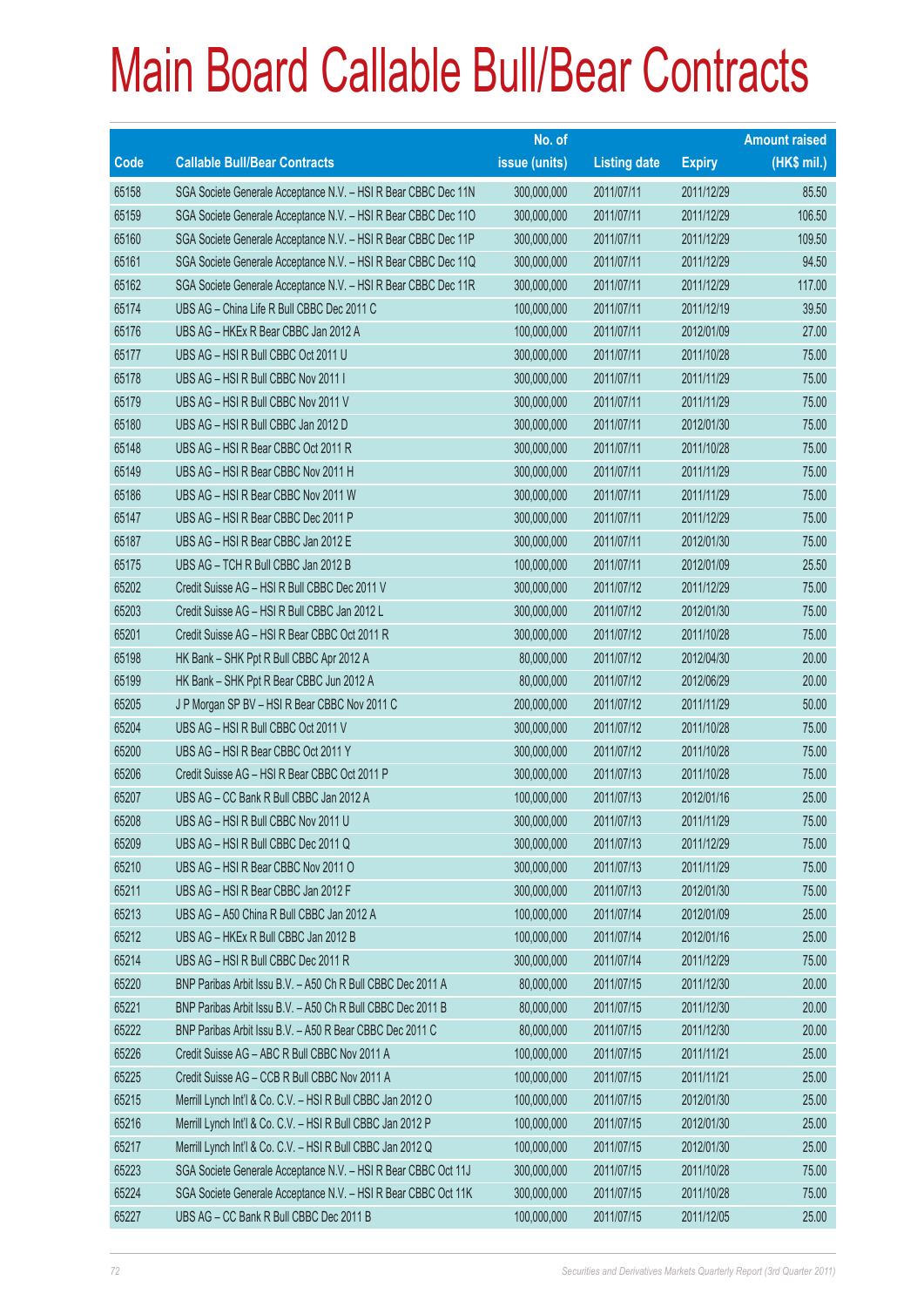|       |                                                          | No. of        |                     |               | <b>Amount raised</b> |
|-------|----------------------------------------------------------|---------------|---------------------|---------------|----------------------|
| Code  | <b>Callable Bull/Bear Contracts</b>                      | issue (units) | <b>Listing date</b> | <b>Expiry</b> | (HK\$ mil.)          |
| 65258 | BNP Paribas Arbit Issu B.V. - HSI R Bear CBBC Oct 2011 D | 200,000,000   | 2011/07/18          | 2011/10/28    | 50.00                |
| 65259 | BNP Paribas Arbit Issu B.V. - HSI R Bear CBBC Oct 2011 F | 200,000,000   | 2011/07/18          | 2011/10/28    | 50.00                |
| 65256 | BNP Paribas Arbit Issu B.V. - HSI R Bear CBBC Oct 2011 U | 200,000,000   | 2011/07/18          | 2011/10/28    | 50.00                |
| 65257 | BNP Paribas Arbit Issu B.V. - HSI R Bear CBBC Oct 2011 V | 200,000,000   | 2011/07/18          | 2011/10/28    | 50.00                |
| 65247 | Credit Suisse AG - HSI R Bull CBBC Dec 2011 W            | 300,000,000   | 2011/07/18          | 2011/12/29    | 75.00                |
| 65248 | Credit Suisse AG - HSI R Bull CBBC Jan 2012 M            | 300,000,000   | 2011/07/18          | 2012/01/30    | 75.00                |
| 65266 | Credit Suisse AG - HSI R Bear CBBC Oct 2011 X            | 300,000,000   | 2011/07/18          | 2011/10/28    | 75.00                |
| 65263 | J P Morgan SP BV - HSI R Bear CBBC Nov 2011 D            | 200,000,000   | 2011/07/18          | 2011/11/29    | 50.00                |
| 65264 | J P Morgan SP BV - HSI R Bear CBBC Nov 2011 E            | 200,000,000   | 2011/07/18          | 2011/11/29    | 50.00                |
| 65265 | J P Morgan SP BV - HSI R Bear CBBC Nov 2011 F            | 200,000,000   | 2011/07/18          | 2011/11/29    | 50.00                |
| 65231 | KBC Fin Products Int'l Ltd. - HSI R Bull CBBC Nov 2011 G | 108,000,000   | 2011/07/18          | 2011/11/29    | 27.00                |
| 65232 | KBC Fin Products Int'l Ltd. - HSI R Bull CBBC Nov 2011 H | 128,000,000   | 2011/07/18          | 2011/11/29    | 32.00                |
| 65229 | KBC Fin Products Int'l Ltd. - HSI R Bull CBBC Dec 2011 A | 128,000,000   | 2011/07/18          | 2011/12/29    | 32.00                |
| 65230 | KBC Fin Products Int'l Ltd. - HSI R Bull CBBC Dec 2011 B | 168,000,000   | 2011/07/18          | 2011/12/29    | 42.00                |
| 65233 | KBC Fin Products Int'l Ltd. - HSI R Bull CBBC Dec 2011 C | 128,000,000   | 2011/07/18          | 2011/12/29    | 32.00                |
| 65234 | KBC Fin Products Int'l Ltd. - HSI R Bull CBBC Jan 2012 A | 108,000,000   | 2011/07/18          | 2012/01/30    | 33.48                |
| 65235 | KBC Fin Products Int'l Ltd. - HSI R Bull CBBC Jan 2012 B | 188,000,000   | 2011/07/18          | 2012/01/30    | 47.00                |
| 65236 | KBC Fin Products Int'l Ltd. - HSI R Bear CBBC Oct 2011 E | 128,000,000   | 2011/07/18          | 2011/10/28    | 32.00                |
| 65237 | KBC Fin Products Int'l Ltd. - HSI R Bear CBBC Oct 2011 F | 128,000,000   | 2011/07/18          | 2011/10/28    | 32.00                |
| 65238 | KBC Fin Products Int'l Ltd. - HSI R Bear CBBC Nov 2011 I | 108,000,000   | 2011/07/18          | 2011/11/29    | 27.00                |
| 65239 | KBC Fin Products Int'l Ltd. - HSI R Bear CBBC Nov 2011 J | 128,000,000   | 2011/07/18          | 2011/11/29    | 32.00                |
| 65240 | KBC Fin Products Int'l Ltd. - HSI R Bear CBBC Dec 2011 D | 128,000,000   | 2011/07/18          | 2011/12/29    | 32.00                |
| 65241 | KBC Fin Products Int'l Ltd. - HSI R Bear CBBC Dec 2011 E | 188,000,000   | 2011/07/18          | 2011/12/29    | 47.00                |
| 65242 | KBC Fin Products Int'l Ltd. - HSI R Bear CBBC Dec 2011 F | 128,000,000   | 2011/07/18          | 2011/12/29    | 32.00                |
| 65243 | KBC Fin Products Int'l Ltd. - HSI R Bear CBBC Dec 2011 G | 128,000,000   | 2011/07/18          | 2011/12/29    | 32.00                |
| 65244 | KBC Fin Products Int'l Ltd. - HSI R Bear CBBC Jan 2012 C | 188,000,000   | 2011/07/18          | 2012/01/30    | 47.00                |
| 65249 | RB of Scotland N.V. - HSI R Bull CBBC Nov 2011 A         | 250,000,000   | 2011/07/18          | 2011/11/29    | 62.50                |
| 65250 | RB of Scotland N.V. - HSI R Bull CBBC Nov 2011 B         | 250,000,000   | 2011/07/18          | 2011/11/29    | 62.50                |
| 65253 | RB of Scotland N.V. - HSI R Bear CBBC Nov 2011 C         | 250,000,000   | 2011/07/18          | 2011/11/29    | 62.50                |
| 65254 | RB of Scotland N.V. - HSI R Bear CBBC Nov 2011 D         | 250,000,000   | 2011/07/18          | 2011/11/29    | 62.50                |
| 65245 | UBS AG - HSI R Bull CBBC Oct 2011 F                      | 300,000,000   | 2011/07/18          | 2011/10/28    | 75.00                |
| 65246 | UBS AG - HSI R Bull CBBC Nov 2011 Z                      | 300,000,000   | 2011/07/18          | 2011/11/29    | 75.00                |
| 65260 | UBS AG - HSI R Bear CBBC Nov 2011 M                      | 300,000,000   | 2011/07/18          | 2011/11/29    | 75.00                |
| 65308 | BNP Paribas Arbit Issu B.V. - HSI R Bear CBBC Oct 2011 A | 200,000,000   | 2011/07/19          | 2011/10/28    | 50.00                |
| 65309 | BNP Paribas Arbit Issu B.V. - HSI R Bear CBBC Oct 2011 B | 200,000,000   | 2011/07/19          | 2011/10/28    | 50.00                |
| 65310 | BNP Paribas Arbit Issu B.V. - HSI R Bear CBBC Oct 2011 C | 200,000,000   | 2011/07/19          | 2011/10/28    | 50.00                |
| 65303 | BNP Paribas Arbit Issu B.V. - HSI R Bear CBBC Oct 2011 M | 200,000,000   | 2011/07/19          | 2011/10/28    | 50.00                |
| 65305 | BNP Paribas Arbit Issu B.V. - HSI R Bear CBBC Oct 2011 W | 200,000,000   | 2011/07/19          | 2011/10/28    | 50.00                |
| 65307 | BNP Paribas Arbit Issu B.V. - HSI R Bear CBBC Oct 2011 Y | 200,000,000   | 2011/07/19          | 2011/10/28    | 50.00                |
| 65306 | BNP Paribas Arbit Issu B.V. - HSI R Bear CBBC Oct 2011 Z | 200,000,000   | 2011/07/19          | 2011/10/28    | 50.00                |
| 65273 | Credit Suisse AG - HSI R Bull CBBC Nov 2011 N            | 300,000,000   | 2011/07/19          | 2011/11/29    | 75.00                |
| 65274 | Credit Suisse AG - HSI R Bull CBBC Nov 2011 O            | 300,000,000   | 2011/07/19          | 2011/11/29    | 75.00                |
| 65275 | Credit Suisse AG - HSI R Bull CBBC Dec 2011 X            | 300,000,000   | 2011/07/19          | 2011/12/29    | 75.00                |
| 65297 | Credit Suisse AG - HSI R Bull CBBC Jan 2012 N            | 300,000,000   | 2011/07/19          | 2012/01/30    | 75.00                |
| 65271 | Credit Suisse AG - HSI R Bear CBBC Oct 2011 J            | 300,000,000   | 2011/07/19          | 2011/10/28    | 75.00                |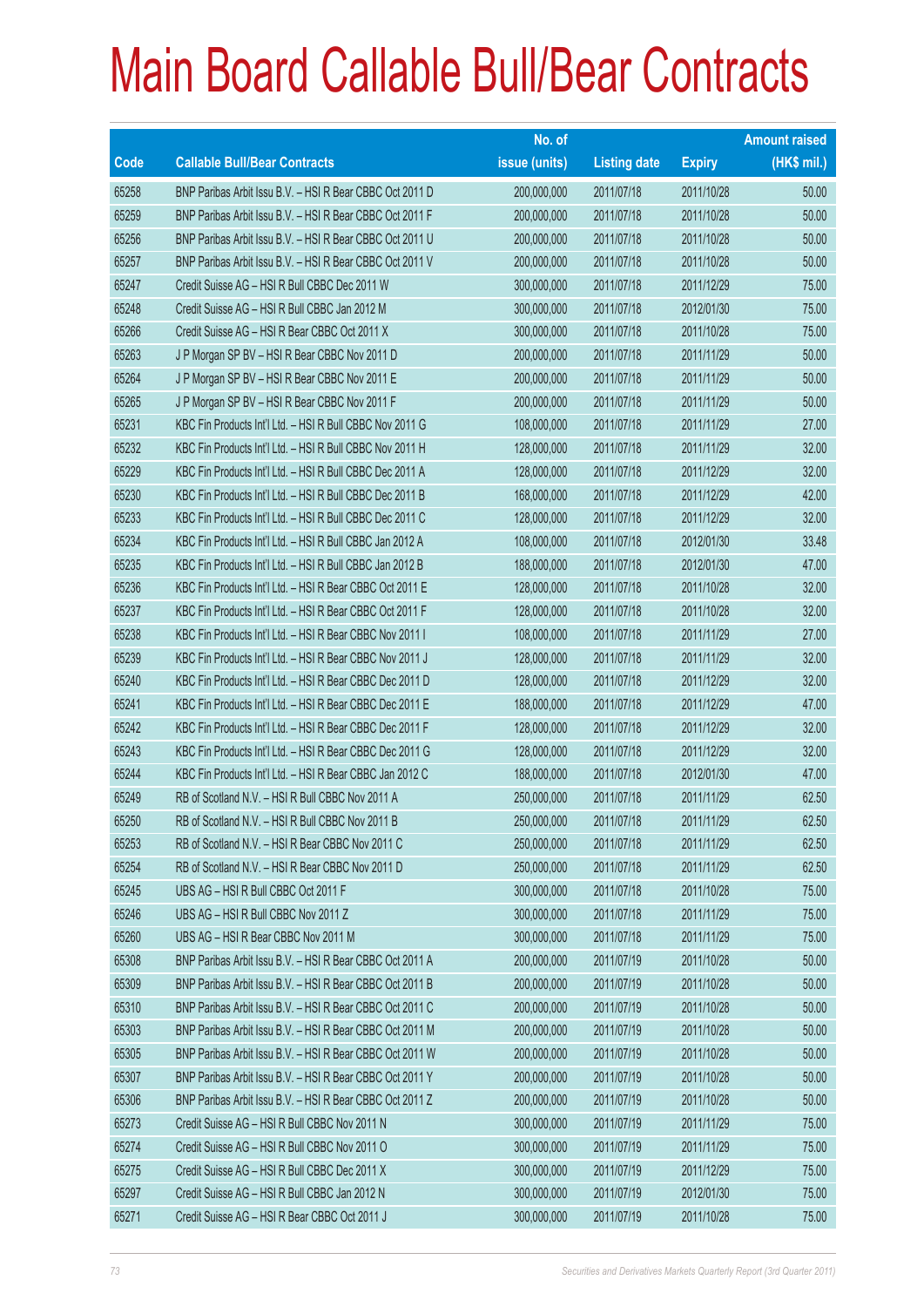|             |                                                                | No. of        |                     |               | <b>Amount raised</b> |
|-------------|----------------------------------------------------------------|---------------|---------------------|---------------|----------------------|
| <b>Code</b> | <b>Callable Bull/Bear Contracts</b>                            | issue (units) | <b>Listing date</b> | <b>Expiry</b> | $(HK$$ mil.)         |
| 65272       | Credit Suisse AG - HSI R Bear CBBC Oct 2011 Q                  | 300,000,000   | 2011/07/19          | 2011/10/28    | 75.00                |
| 65296       | Credit Suisse AG - HSI R Bear CBBC Oct 2011 T                  | 300,000,000   | 2011/07/19          | 2011/10/28    | 75.00                |
| 65295       | Credit Suisse AG - HSI R Bear CBBC Oct 2011 U                  | 300,000,000   | 2011/07/19          | 2011/10/28    | 75.00                |
| 65276       | Credit Suisse AG - TCH R Bear CBBC Nov 2011 G                  | 100,000,000   | 2011/07/19          | 2011/11/28    | 25.00                |
| 65298       | J P Morgan SP BV - HSI R Bear CBBC Nov 2011 G                  | 200,000,000   | 2011/07/19          | 2011/11/29    | 50.00                |
| 65299       | J P Morgan SP BV - HSI R Bear CBBC Nov 2011 H                  | 200,000,000   | 2011/07/19          | 2011/11/29    | 50.00                |
| 65300       | J P Morgan SP BV - HSI R Bear CBBC Nov 2011 I                  | 200,000,000   | 2011/07/19          | 2011/11/29    | 50.00                |
| 65301       | J P Morgan SP BV - HSI R Bear CBBC Nov 2011 J                  | 200,000,000   | 2011/07/19          | 2011/11/29    | 50.00                |
| 65302       | J P Morgan SP BV - HSI R Bear CBBC Nov 2011 K                  | 200,000,000   | 2011/07/19          | 2011/11/29    | 50.00                |
| 65278       | SGA Societe Generale Acceptance N.V. - HSI R Bull CBBC Oct 11L | 300,000,000   | 2011/07/19          | 2011/10/28    | 75.00                |
| 65281       | SGA Societe Generale Acceptance N.V. - HSI R Bear CBBC Oct 11C | 300,000,000   | 2011/07/19          | 2011/10/28    | 75.00                |
| 65282       | SGA Societe Generale Acceptance N.V. - HSI R Bear CBBC Oct 11D | 300,000,000   | 2011/07/19          | 2011/10/28    | 75.00                |
| 65283       | SGA Societe Generale Acceptance N.V. - HSI R Bear CBBC Oct 11E | 300,000,000   | 2011/07/19          | 2011/10/28    | 75.00                |
| 65279       | SGA Societe Generale Acceptance N.V. - HSI R Bear CBBC Oct 11M | 300,000,000   | 2011/07/19          | 2011/10/28    | 75.00                |
| 65284       | SGA Societe Generale Acceptance N.V. - HSI R Bear CBBC Oct 11N | 300,000,000   | 2011/07/19          | 2011/10/28    | 75.00                |
| 65280       | SGA Societe Generale Acceptance N.V. - HSI R Bear CBBC Oct 11Y | 300,000,000   | 2011/07/19          | 2011/10/28    | 75.00                |
| 65286       | UBS AG - CC Bank R Bull CBBC Jan 2012 B                        | 100,000,000   | 2011/07/19          | 2012/01/09    | 25.00                |
| 65267       | UBS AG - HSI R Bull CBBC Oct 2011 K                            | 300,000,000   | 2011/07/19          | 2011/10/28    | 75.00                |
| 65277       | UBS AG - HSI R Bull CBBC Oct 2011 P                            | 300,000,000   | 2011/07/19          | 2011/10/28    | 75.00                |
| 65268       | UBS AG - HSI R Bull CBBC Nov 2011 Q                            | 300,000,000   | 2011/07/19          | 2011/11/29    | 75.00                |
| 65269       | UBS AG - HSI R Bull CBBC Nov 2011 V                            | 300,000,000   | 2011/07/19          | 2011/11/29    | 75.00                |
| 65288       | UBS AG - HSI R Bull CBBC Dec 2011 S                            | 300,000,000   | 2011/07/19          | 2011/12/29    | 75.00                |
| 65289       | UBS AG - HSI R Bear CBBC Oct 2011 L                            | 300,000,000   | 2011/07/19          | 2011/10/28    | 75.00                |
| 65290       | UBS AG - HSI R Bear CBBC Oct 2011 X                            | 300,000,000   | 2011/07/19          | 2011/10/28    | 75.00                |
| 65291       | UBS AG - HSI R Bear CBBC Nov 2011 H                            | 300,000,000   | 2011/07/19          | 2011/11/29    | 75.00                |
| 65292       | UBS AG - HSI R Bear CBBC Nov 2011 I                            | 300,000,000   | 2011/07/19          | 2011/11/29    | 75.00                |
| 65293       | UBS AG - HSI R Bear CBBC Dec 2011 T                            | 300,000,000   | 2011/07/19          | 2011/12/29    | 75.00                |
| 65294       | UBS AG - HSI R Bear CBBC Dec 2011 U                            | 300,000,000   | 2011/07/19          | 2011/12/29    | 75.00                |
| 65287       | UBS AG - ICBC R Bull CBBC Dec 2011 B                           | 100,000,000   | 2011/07/19          | 2011/12/05    | 25.00                |
| 65349       | BNP Paribas Arbit Issu B.V. - HSI R Bull CBBC Dec 2011 C       | 200,000,000   | 2011/07/20          | 2011/12/29    | 50.00                |
| 65348       | BNP Paribas Arbit Issu B.V. - HSI R Bull CBBC Dec 2011 S       | 200,000,000   | 2011/07/20          | 2011/12/29    | 50.00                |
| 65330       | Credit Suisse AG - A50 China R Bull CBBC Nov 2011 A            | 100,000,000   | 2011/07/20          | 2011/11/28    | 25.00                |
| 65324       | Credit Suisse AG - HSI R Bull CBBC Dec 2011 Y                  | 300,000,000   | 2011/07/20          | 2011/12/29    | 75.00                |
| 65325       | Credit Suisse AG - HSI R Bull CBBC Jan 2012 O                  | 300,000,000   | 2011/07/20          | 2012/01/30    | 75.00                |
| 65326       | Credit Suisse AG - HSI R Bull CBBC Jan 2012 P                  | 300,000,000   | 2011/07/20          | 2012/01/30    | 75.00                |
| 65327       | Credit Suisse AG - HSI R Bull CBBC Feb 2012 G                  | 300,000,000   | 2011/07/20          | 2012/02/28    | 75.00                |
| 65328       | Credit Suisse AG - HSI R Bull CBBC Feb 2012 H                  | 300,000,000   | 2011/07/20          | 2012/02/28    | 75.00                |
| 65321       | Credit Suisse AG - HSI R Bear CBBC Oct 2011 C                  | 300,000,000   | 2011/07/20          | 2011/10/28    | 75.00                |
| 65322       | Credit Suisse AG - HSI R Bear CBBC Oct 2011 V                  | 300,000,000   | 2011/07/20          | 2011/10/28    | 75.00                |
| 65323       | Credit Suisse AG - HSI R Bear CBBC Oct 2011 W                  | 300,000,000   | 2011/07/20          | 2011/10/28    | 75.00                |
| 65329       | Credit Suisse AG - TCH R Bull CBBC Nov 2011 H                  | 100,000,000   | 2011/07/20          | 2011/11/28    | 25.00                |
| 65331       | HK Bank - CC Bank R Bull CBBC Feb 2012 A                       | 80,000,000    | 2011/07/20          | 2012/02/28    | 20.00                |
| 65334       | HK Bank - CC Bank R Bear CBBC Feb 2012 B                       | 80,000,000    | 2011/07/20          | 2012/02/28    | 20.00                |
| 65336       | HK Bank - HSI R Bear CBBC Feb 2012 C                           | 100,000,000   | 2011/07/20          | 2012/02/28    | 25.00                |
| 65337       | HK Bank - HSI R Bear CBBC Feb 2012 D                           | 100,000,000   | 2011/07/20          | 2012/02/28    | 25.00                |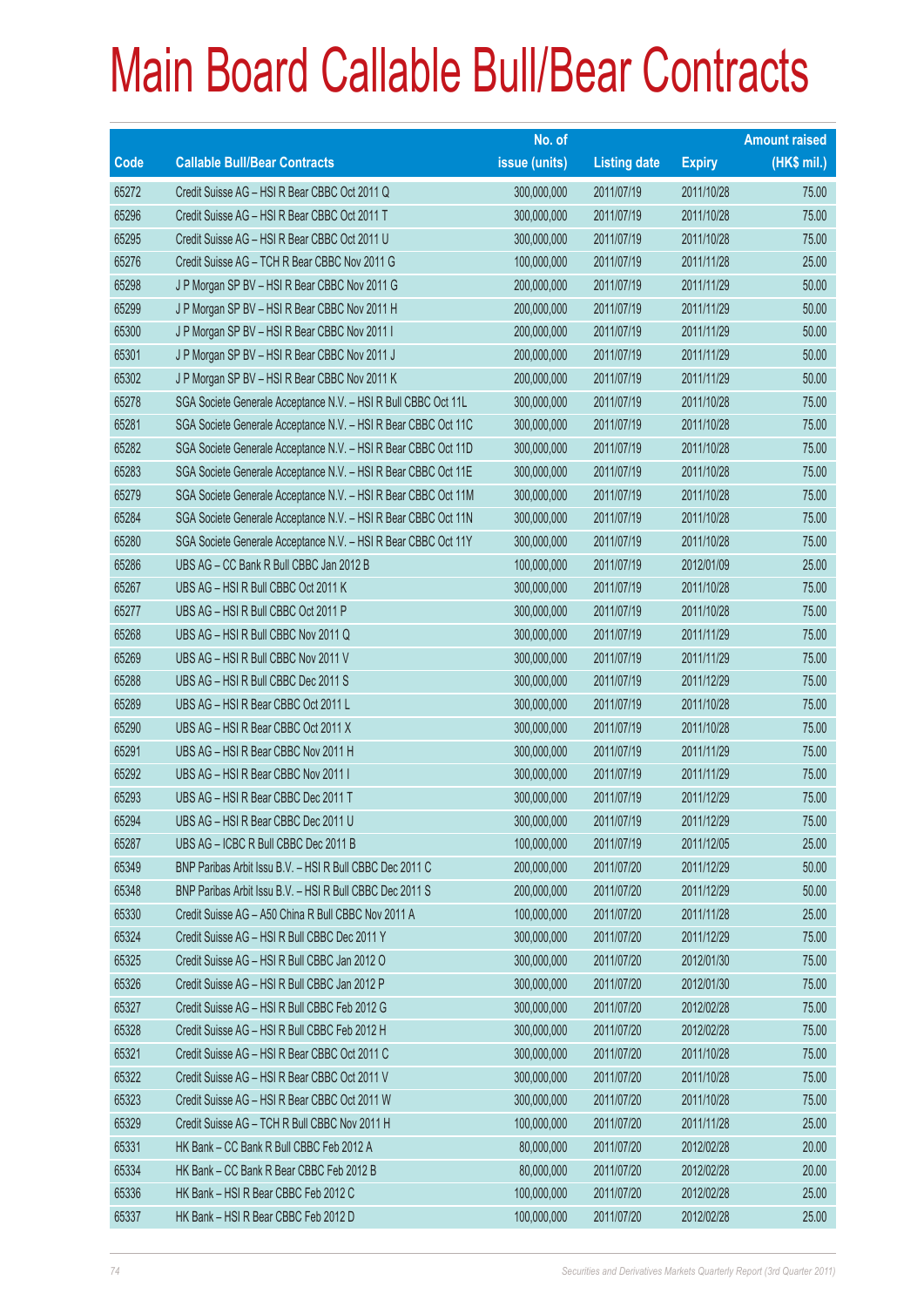|        |                                                                | No. of        |                     |               | <b>Amount raised</b> |
|--------|----------------------------------------------------------------|---------------|---------------------|---------------|----------------------|
| Code   | <b>Callable Bull/Bear Contracts</b>                            | issue (units) | <b>Listing date</b> | <b>Expiry</b> | $(HK$$ mil.)         |
| 65333  | HK Bank - ICBC R Bull CBBC Jun 2012 A                          | 80,000,000    | 2011/07/20          | 2012/06/29    | 20.00                |
| 65335  | HK Bank - ICBC R Bear CBBC Jun 2012 B                          | 80,000,000    | 2011/07/20          | 2012/06/29    | 20.00                |
| 65317  | KBC Fin Products Int'l Ltd. - HSI R Bear CBBC Oct 2011 G       | 108,000,000   | 2011/07/20          | 2011/10/28    | 27.00                |
| 65318  | KBC Fin Products Int'l Ltd. - HSI R Bear CBBC Oct 2011 H       | 128,000,000   | 2011/07/20          | 2011/10/28    | 32.00                |
| 65319  | KBC Fin Products Int'l Ltd. - HSI R Bear CBBC Nov 2011 K       | 188,000,000   | 2011/07/20          | 2011/11/29    | 47.00                |
| 65320  | KBC Fin Products Int'l Ltd. - HSI R Bear CBBC Nov 2011 L       | 128,000,000   | 2011/07/20          | 2011/11/29    | 32.00                |
| 65346  | RB of Scotland N.V. - HSI R Bull CBBC Dec 2011 C               | 250,000,000   | 2011/07/20          | 2011/12/29    | 62.50                |
| 65347  | RB of Scotland N.V. - HSI R Bull CBBC Dec 2011 D               | 250,000,000   | 2011/07/20          | 2011/12/29    | 62.50                |
| 65315  | SGA Societe Generale Acceptance N.V. - HSI R Bull CBBC Oct 11H | 300,000,000   | 2011/07/20          | 2011/10/28    | 75.00                |
| 65316  | SGA Societe Generale Acceptance N.V. - HSI R Bull CBBC Oct 111 | 300,000,000   | 2011/07/20          | 2011/10/28    | 75.00                |
| 65311  | SGA Societe Generale Acceptance N.V. - HSI R Bear CBBC Oct 11A | 300,000,000   | 2011/07/20          | 2011/10/28    | 75.00                |
| 65312  | SGA Societe Generale Acceptance N.V. - HSI R Bear CBBC Oct 11B | 300,000,000   | 2011/07/20          | 2011/10/28    | 75.00                |
| 65313  | SGA Societe Generale Acceptance N.V. - HSI R Bear CBBC Oct 11G | 300,000,000   | 2011/07/20          | 2011/10/28    | 75.00                |
| 65338  | UBS AG - COVS R Bull CBBC Jan 2012 A                           | 100,000,000   | 2011/07/20          | 2012/01/09    | 31.00                |
| 65342  | UBS AG - COVS R Bear CBBC Jan 2012 B                           | 100,000,000   | 2011/07/20          | 2012/01/16    | 37.00                |
| 65339  | UBS AG - HSI R Bull CBBC Oct 2011 M                            | 300,000,000   | 2011/07/20          | 2011/10/28    | 75.00                |
| 65341  | UBS AG - HSI R Bull CBBC Nov 2011 J                            | 300,000,000   | 2011/07/20          | 2011/11/29    | 75.00                |
| 65314  | UBS AG - HSI R Bear CBBC Oct 2011 J                            | 300,000,000   | 2011/07/20          | 2011/10/28    | 75.00                |
| 65343  | UBS AG - HSI R Bear CBBC Oct 2011 U                            | 300,000,000   | 2011/07/20          | 2011/10/28    | 75.00                |
| 65344  | UBS AG - HSI R Bear CBBC Dec 2011 V                            | 300,000,000   | 2011/07/20          | 2011/12/29    | 75.00                |
| 65345  | UBS AG - HSI R Bear CBBC Jan 2012 G                            | 300,000,000   | 2011/07/20          | 2012/01/30    | 75.00                |
| 65353  | Credit Suisse AG - HSI R Bull CBBC Jan 2012 Q                  | 300,000,000   | 2011/07/21          | 2012/01/30    | 75.00                |
| 65352  | Credit Suisse AG - HSI R Bear CBBC Nov 2011 R                  | 300,000,000   | 2011/07/21          | 2011/11/29    | 75.00                |
| 65350  | UBS AG - Hutchison R Bull CBBC Jan 2012 A                      | 100,000,000   | 2011/07/21          | 2012/01/09    | 25.00                |
| 65354  | UBS AG - CNOOC R Bull CBBC Jan 2012 A                          | 100,000,000   | 2011/07/22          | 2012/01/16    | 28.50                |
| 65362  | Credit Suisse AG - CCB R Bull CBBC Dec 2011 A                  | 100,000,000   | 2011/07/25          | 2011/12/12    | 25.00                |
| 65363  | Credit Suisse AG - GCL-Poly Energy R Bull CBBC Jan 2012 A      | 100,000,000   | 2011/07/25          | 2012/01/30    | 25.00                |
| 65355  | Merrill Lynch Int'l & Co. C.V. - HSI R Bull CBBC Jan 2012 R    | 100,000,000   | 2011/07/25          | 2012/01/30    | 25.50                |
| 65356  | Merrill Lynch Int'l & Co. C.V. - HSI R Bull CBBC Jan 2012 S    | 100,000,000   | 2011/07/25          | 2012/01/30    | 25.00                |
| 65357  | Merrill Lynch Int'l & Co. C.V. - HSI R Bear CBBC Jan 2012 T    | 100,000,000   | 2011/07/25          | 2012/01/30    | 25.00                |
| 65358  | Merrill Lynch Int'l & Co. C.V. - HSI R Bear CBBC Jan 2012 U    | 100,000,000   | 2011/07/25          | 2012/01/30    | 25.50                |
| 65359  | Merrill Lynch Int'l & Co. C.V. - HSI R Bear CBBC Jan 2012 V    | 100,000,000   | 2011/07/25          | 2012/01/30    | 27.50                |
| 65360  | RB of Scotland N.V. - A50 China R Bull CBBC Jan 2012 A         | 80,000,000    | 2011/07/25          | 2012/01/13    | 20.00                |
| 65361  | RB of Scotland N.V. - A50 China R Bear CBBC Jan 2012 B         | 80,000,000    | 2011/07/25          | 2012/01/13    | 20.00                |
| 65364  | UBS AG - AIA R Bear CBBC Jan 2012 A                            | 100,000,000   | 2011/07/25          | 2012/01/09    | 27.00                |
| 65233# | KBC Fin Products Int'l Ltd. - HSI R Bull CBBC Dec 2011 C       | 120,000,000   | 2011/07/25          | 2011/12/29    | 12.60                |
| 65366  | Credit Suisse AG - HSI R Bull CBBC Jan 2012 R                  | 300,000,000   | 2011/07/26          | 2012/01/30    | 75.00                |
| 65368  | Credit Suisse AG - HSI R Bear CBBC Oct 2011 K                  | 300,000,000   | 2011/07/26          | 2011/10/28    | 75.00                |
| 65370  | RB of Scotland N.V. - CNBM R Bull CBBC Jul 2012 A              | 80,000,000    | 2011/07/26          | 2012/07/30    | 66.56                |
| 65371  | RB of Scotland N.V. - Evergrande R Bull CBBC Jun 2012 A        | 80,000,000    | 2011/07/26          | 2012/06/29    | 28.00                |
| 65372  | RB of Scotland N.V. - GCL-Poly R Bull CBBC Jun 2012 A          | 80,000,000    | 2011/07/26          | 2012/06/29    | 20.00                |
| 65369  | UBS AG - GCL-Poly R Bull CBBC Dec 2011 A                       | 100,000,000   | 2011/07/26          | 2011/12/19    | 25.00                |
| 65365  | UBS AG - HSI R Bull CBBC Oct 2011 R                            | 300,000,000   | 2011/07/26          | 2011/10/28    | 75.00                |
| 65367  | UBS AG - HSI R Bear CBBC Oct 2011 C                            | 300,000,000   | 2011/07/26          | 2011/10/28    | 75.00                |
| 65383  | BNP Paribas Arbit Issu B.V. - HSI R Bull CBBC Dec 2011 N       | 200,000,000   | 2011/07/27          | 2011/12/29    | 50.00                |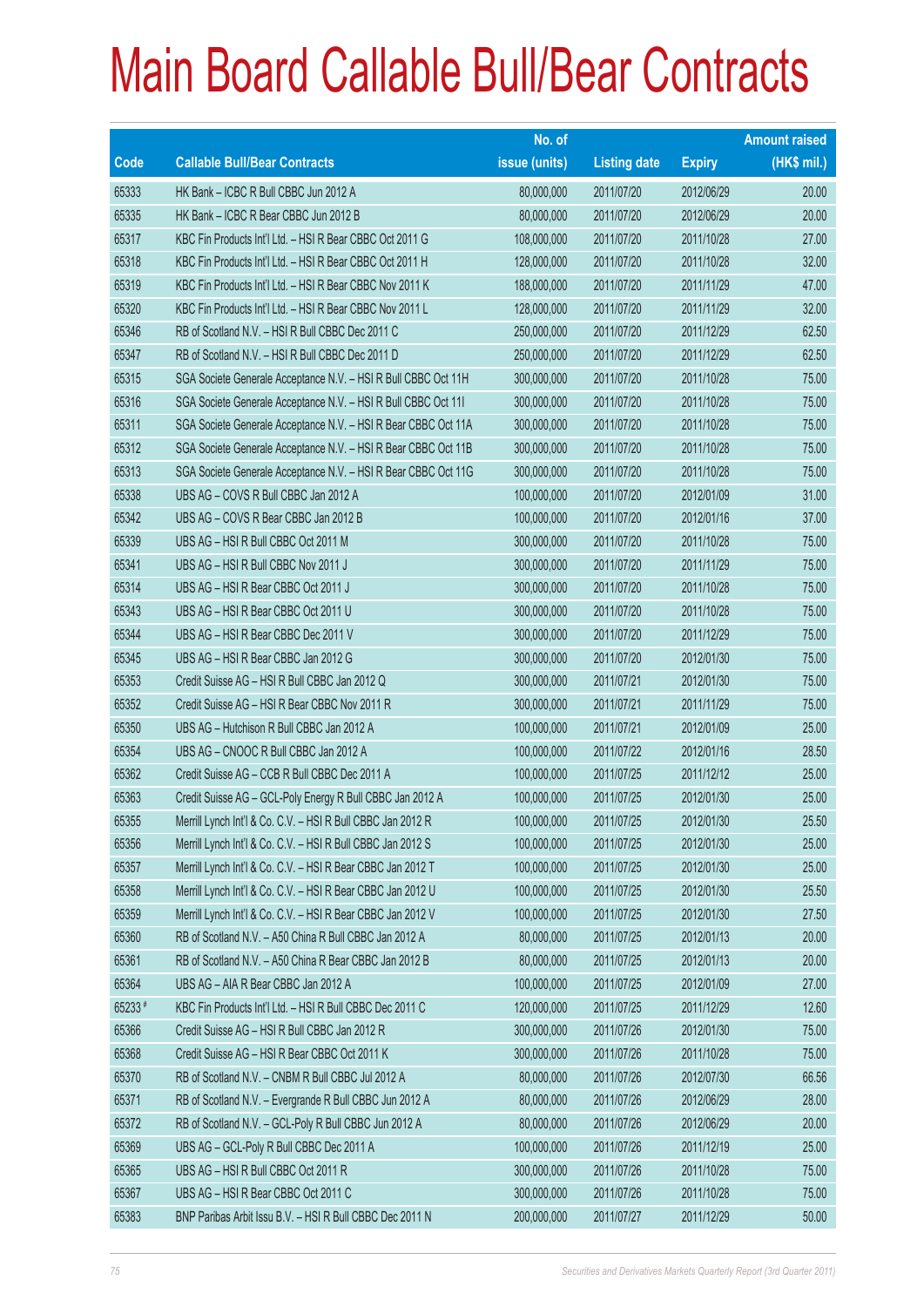|        |                                                                 | No. of        |                     |               | <b>Amount raised</b> |
|--------|-----------------------------------------------------------------|---------------|---------------------|---------------|----------------------|
| Code   | <b>Callable Bull/Bear Contracts</b>                             | issue (units) | <b>Listing date</b> | <b>Expiry</b> | (HK\$ mil.)          |
| 65380  | Credit Suisse AG - HSI R Bull CBBC Jan 2012 T                   | 300,000,000   | 2011/07/27          | 2012/01/30    | 75.00                |
| 65376  | Credit Suisse AG - HSI R Bear CBBC Oct 2011 T                   | 300,000,000   | 2011/07/27          | 2011/10/28    | 75.00                |
| 65373  | HK Bank - A50 R Bull CBBC Apr 2012 A                            | 100,000,000   | 2011/07/27          | 2012/04/18    | 25.00                |
| 65385  | J P Morgan SP BV - HSI R Bull CBBC Nov 2011 L                   | 200,000,000   | 2011/07/27          | 2011/11/29    | 50.00                |
| 65386  | J P Morgan SP BV - HSI R Bull CBBC Nov 2011 M                   | 200,000,000   | 2011/07/27          | 2011/11/29    | 50.00                |
| 65382  | KBC Fin Products Int'l Ltd. - HSI R Bull CBBC Dec 2011 H        | 128,000,000   | 2011/07/27          | 2011/12/29    | 32.00                |
| 65384  | RB of Scotland N.V. - HSCEI R Bear CBBC Dec 2011 A              | 250,000,000   | 2011/07/27          | 2011/12/29    | 62.50                |
| 65374  | SGA Societe Generale Acceptance N.V. - HSI R Bull CBBC Oct 11V  | 300,000,000   | 2011/07/27          | 2011/10/28    | 75.00                |
| 65375  | SGA Societe Generale Acceptance N.V. - HSI R Bear CBBC Oct 11Z  | 300,000,000   | 2011/07/27          | 2011/10/28    | 75.00                |
| 65381  | UBS AG - HSI R Bull CBBC Oct 2011 F                             | 300,000,000   | 2011/07/27          | 2011/10/28    | 75.00                |
| 65379  | UBS AG - HSI R Bear CBBC Oct 2011 V                             | 300,000,000   | 2011/07/27          | 2011/10/28    | 75.00                |
| 65389  | Credit Suisse AG - HSI R Bull CBBC Dec 2011 Z                   | 300,000,000   | 2011/07/28          | 2011/12/29    | 75.00                |
| 65387  | SGA Societe Generale Acceptance N.V. - HSI R Bull CBBC Oct 11 L | 300,000,000   | 2011/07/28          | 2011/10/28    | 75.00                |
| 65390  | UBS AG - China Mobile R Bull CBBC Jan 2012 B                    | 100,000,000   | 2011/07/28          | 2012/01/09    | 25.00                |
| 65388  | UBS AG - HSI R Bull CBBC Oct 2011 K                             | 300,000,000   | 2011/07/28          | 2011/10/28    | 75.00                |
| 64783# | HK Bank - A50 R Bull CBBC Jan 2012 A                            | 150,000,000   | 2011/07/28          | 2012/01/20    | 16.50                |
| 65410  | BNP Paribas Arbit Issu B.V. - HSI R Bull CBBC Dec 2011 T        | 200,000,000   | 2011/07/29          | 2011/12/29    | 50.00                |
| 65412  | BNP Paribas Arbit Issu B.V. - HSI R Bull CBBC Dec 2011 U        | 200,000,000   | 2011/07/29          | 2011/12/29    | 50.00                |
| 65413  | BNP Paribas Arbit Issu B.V. - HSI R Bull CBBC Dec 2011 V        | 200,000,000   | 2011/07/29          | 2011/12/29    | 50.00                |
| 65411  | BNP Paribas Arbit Issu B.V. - HSI R Bull CBBC Dec 2011 W        | 200,000,000   | 2011/07/29          | 2011/12/29    | 50.00                |
| 65414  | BNP Paribas Arbit Issu B.V. - HSI R Bull CBBC Dec 2011 X        | 200,000,000   | 2011/07/29          | 2011/12/29    | 50.00                |
| 65399  | Credit Suisse AG - HSI R Bull CBBC Jan 2012 U                   | 300,000,000   | 2011/07/29          | 2012/01/30    | 75.00                |
| 65404  | Credit Suisse AG - HSI R Bull CBBC Jan 2012 W                   | 300,000,000   | 2011/07/29          | 2012/01/30    | 75.00                |
| 65398  | Credit Suisse AG - HSI R Bear CBBC Nov 2011 Q                   | 300,000,000   | 2011/07/29          | 2011/11/29    | 75.00                |
| 65397  | Credit Suisse AG - HSI R Bear CBBC Nov 2011 S                   | 300,000,000   | 2011/07/29          | 2011/11/29    | 75.00                |
| 65406  | KBC Fin Products Int'l Ltd. - HSI R Bull CBBC Nov 2011 M        | 128,000,000   | 2011/07/29          | 2011/11/29    | 32.00                |
| 65407  | KBC Fin Products Int'l Ltd. - HSI R Bull CBBC Nov 2011 N        | 188,000,000   | 2011/07/29          | 2011/11/29    | 47.00                |
| 65415  | RB of Scotland N.V. - HSI R Bull CBBC Dec 2011 E                | 250,000,000   | 2011/07/29          | 2011/12/29    | 62.50                |
| 65401  | SGA Societe Generale Acceptance N.V. - HSI R Bull CBBC Nov 11 D | 300,000,000   | 2011/07/29          | 2011/11/29    | 75.00                |
| 65402  | SGA Societe Generale Acceptance N.V. - HSI R Bull CBBC Nov1 1 E | 300,000,000   | 2011/07/29          | 2011/11/29    | 75.00                |
| 65403  | SGA Societe Generale Acceptance N.V. - HSI R Bull CBBC Nov 11 F | 300,000,000   | 2011/07/29          | 2011/11/29    | 75.00                |
| 65393  | SGA Societe Generale Acceptance N.V. - HSI R Bear CBBC Nov 11 A | 300,000,000   | 2011/07/29          | 2011/11/29    | 75.00                |
| 65394  | SGA Societe Generale Acceptance N.V. - HSI R Bear CBBC Nov 11 B | 300,000,000   | 2011/07/29          | 2011/11/29    | 75.00                |
| 65396  | SGA Societe Generale Acceptance N.V. - HSI R Bear CBBC Nov 11 C | 300,000,000   | 2011/07/29          | 2011/11/29    | 75.00                |
| 65405  | SGA Societe Generale Acceptance N.V. - HSI R Bear CBBC Nov 11 G | 300,000,000   | 2011/07/29          | 2011/11/29    | 75.00                |
| 65409  | UBS AG - HSI R Bull CBBC Nov 2011 Y                             | 300,000,000   | 2011/07/29          | 2011/11/29    | 75.00                |
| 65408  | UBS AG - HSI R Bull CBBC Dec 2011 X                             | 300,000,000   | 2011/07/29          | 2011/12/29    | 75.00                |
| 65391  | UBS AG - HSI R Bear CBBC Nov 2011 P                             | 300,000,000   | 2011/07/29          | 2011/11/29    | 75.00                |
| 65392  | UBS AG - HSI R Bear CBBC Dec 2011 W                             | 300,000,000   | 2011/07/29          | 2011/12/29    | 75.00                |
| 65423  | BNP Paribas Arbit Issu B.V. - HSI R Bear CBBC Feb 2012 A        | 200,000,000   | 2011/08/01          | 2012/02/28    | 50.00                |
| 65420  | Credit Suisse AG - HSI R Bull CBBC Dec 2011 G                   | 300,000,000   | 2011/08/01          | 2011/12/29    | 75.00                |
| 65419  | Credit Suisse AG - HSI R Bear CBBC Nov 2011 V                   | 300,000,000   | 2011/08/01          | 2011/11/29    | 75.00                |
| 65418  | SGA Societe Generale Acceptance N.V. - HSI R Bull CBBC Nov 11H  | 300,000,000   | 2011/08/01          | 2011/11/29    | 75.00                |
| 65421  | UBS AG - AIA R Bull CBBC Jan 2012 B                             | 100,000,000   | 2011/08/01          | 2012/01/16    | 25.50                |
| 65416  | UBS AG - HSI R Bull CBBC Dec 2011 Y                             | 300,000,000   | 2011/08/01          | 2011/12/29    | 75.00                |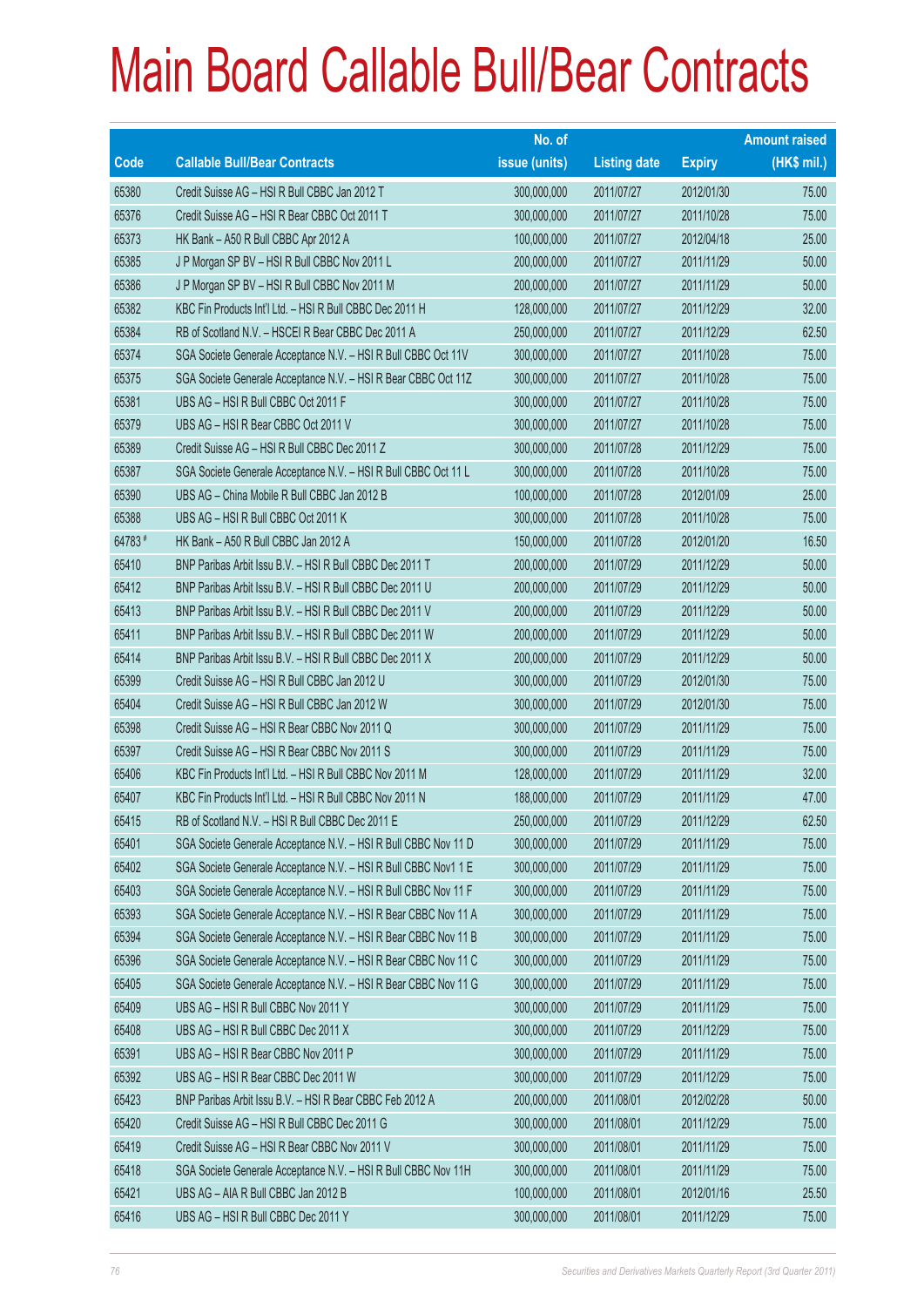|       |                                                                 | No. of        |                     |               | <b>Amount raised</b> |
|-------|-----------------------------------------------------------------|---------------|---------------------|---------------|----------------------|
| Code  | <b>Callable Bull/Bear Contracts</b>                             | issue (units) | <b>Listing date</b> | <b>Expiry</b> | $(HK$$ mil.)         |
| 65417 | UBS AG - HSI R Bull CBBC Jan 2012 H                             | 300,000,000   | 2011/08/01          | 2012/01/30    | 75.00                |
| 65422 | UBS AG - HSI R Bear CBBC Jan 2012 I                             | 300,000,000   | 2011/08/01          | 2012/01/30    | 75.00                |
| 65432 | BNP Paribas Arbit Issu B.V. - HSI R Bull CBBC Dec 2011 Y        | 200,000,000   | 2011/08/02          | 2011/12/29    | 50.00                |
| 65426 | Credit Suisse AG - HSI R Bull CBBC Dec 2011 D                   | 300,000,000   | 2011/08/02          | 2011/12/29    | 75.00                |
| 65427 | Credit Suisse AG - HSI R Bull CBBC Jan 2012 X                   | 300,000,000   | 2011/08/02          | 2012/01/30    | 75.00                |
| 65425 | Credit Suisse AG - HSI R Bear CBBC Nov 2011 P                   | 300,000,000   | 2011/08/02          | 2011/11/29    | 75.00                |
| 65431 | UBS AG - HSI R Bull CBBC Nov 2011 U                             | 300,000,000   | 2011/08/02          | 2011/11/29    | 75.00                |
| 65424 | UBS AG - HSI R Bear CBBC Dec 2011 Z                             | 300,000,000   | 2011/08/02          | 2011/12/29    | 75.00                |
| 65428 | UBS AG - Hutchison R Bull CBBC Jan 2012 B                       | 100,000,000   | 2011/08/02          | 2012/01/16    | 25.00                |
| 65445 | Credit Suisse AG - HSI R Bear CBBC Nov 2011 X                   | 300,000,000   | 2011/08/03          | 2011/11/29    | 75.00                |
| 65443 | HK Bank - CNOOC R Bull CBBC Jun 2012 A                          | 80,000,000    | 2011/08/03          | 2012/06/18    | 20.00                |
| 65433 | Merrill Lynch Int'l & Co. C.V. - HSI R Bull CBBC Feb 2012 A     | 100,000,000   | 2011/08/03          | 2012/02/28    | 26.00                |
| 65434 | Merrill Lynch Int'l & Co. C.V. - HSI R Bull CBBC Feb 2012 B     | 100,000,000   | 2011/08/03          | 2012/02/28    | 25.50                |
| 65435 | Merrill Lynch Int'l & Co. C.V. - HSI R Bull CBBC Feb 2012 C     | 100,000,000   | 2011/08/03          | 2012/02/28    | 25.00                |
| 65436 | SGA Societe Generale Acceptance N.V. - HSI R Bull CBBC Nov 11 I | 300,000,000   | 2011/08/03          | 2011/11/29    | 75.00                |
| 65437 | SGA Societe Generale Acceptance N.V. - HSI R Bull CBBC Jan 12 A | 300,000,000   | 2011/08/03          | 2012/01/30    | 105.00               |
| 65439 | SGA Societe Generale Acceptance N.V. - HSI R Bull CBBC Jan 12 B | 300,000,000   | 2011/08/03          | 2012/01/30    | 102.00               |
| 65440 | SGA Societe Generale Acceptance N.V. - HSI R Bull CBBC Jan 12 C | 300,000,000   | 2011/08/03          | 2012/01/30    | 81.00                |
| 65446 | SGA Societe Generale Acceptance N.V. - HSI R Bear CBBC Nov 11 J | 300,000,000   | 2011/08/03          | 2011/11/29    | 75.00                |
| 65441 | SGA Societe Generale Acceptance N.V. - HSI R Bear CBBC Dec 11 S | 300,000,000   | 2011/08/03          | 2011/12/29    | 87.00                |
| 65442 | SGA Societe Generale Acceptance N.V. - HSI R Bear CBBC Dec 11 T | 300,000,000   | 2011/08/03          | 2011/12/29    | 91.50                |
| 65444 | UBS AG - HSI R Bear CBBC Nov 2011 Z                             | 300,000,000   | 2011/08/03          | 2011/11/29    | 75.00                |
| 65453 | Credit Suisse AG - China Mobile R Bull CBBC Dec 2011 A          | 100,000,000   | 2011/08/04          | 2011/12/05    | 25.00                |
| 65454 | Credit Suisse AG - GCL-Poly Energy R Bull CBBC Jan 2012 B       | 100,000,000   | 2011/08/04          | 2012/01/30    | 25.00                |
| 65448 | Credit Suisse AG - HSBC R Bull CBBC Dec 2011 A                  | 100,000,000   | 2011/08/04          | 2011/12/05    | 25.00                |
| 65449 | Credit Suisse AG - Hutchison R Bull CBBC Dec 2011 A             | 100,000,000   | 2011/08/04          | 2011/12/05    | 25.00                |
| 65447 | SGA Societe Generale Acceptance N.V. - HSI R Bear CBBC Nov 11K  | 300,000,000   | 2011/08/04          | 2011/11/29    | 75.00                |
| 65456 | UBS AG - ABC R Bull CBBC Jan 2012 A                             | 100,000,000   | 2011/08/04          | 2012/01/09    | 25.00                |
| 65460 | UBS AG - China Mobile R Bear CBBC Feb 2012 A                    | 100,000,000   | 2011/08/04          | 2012/02/06    | 25.00                |
| 65457 | UBS AG - Cheung Kong R Bear CBBC Feb 2012 A                     | 100,000,000   | 2011/08/04          | 2012/02/20    | 25.00                |
| 65459 | UBS AG - Sinopec Corp R Bear CBBC Feb 2012 A                    | 100,000,000   | 2011/08/04          | 2012/02/06    | 25.00                |
| 65455 | UBS AG - Hutchison R Bull CBBC Feb 2012 A                       | 100,000,000   | 2011/08/04          | 2012/02/06    | 25.00                |
| 65458 | UBS AG - Hutchison R Bear CBBC Jan 2012 C                       | 100,000,000   | 2011/08/04          | 2012/01/09    | 25.00                |
| 65465 | Credit Suisse AG - HSI R Bull CBBC Jan 2012 Y                   | 300,000,000   | 2011/08/05          | 2012/01/30    | 75.00                |
| 65461 | SGA Societe Generale Acceptance N.V. - A50 R Bull CBBC Jan 12A  | 150,000,000   | 2011/08/05          | 2012/01/30    | 37.50                |
| 65462 | SGA Societe Generale Acceptance N.V. - HWL R Bull CBBC Jan 12A  | 150,000,000   | 2011/08/05          | 2012/01/30    | 39.00                |
| 65468 | UBS AG - AIA R Bull CBBC Feb 2012 A                             | 100,000,000   | 2011/08/05          | 2012/02/06    | 27.00                |
| 65463 | UBS AG - HSI R Bull CBBC Dec 2011 C                             | 300,000,000   | 2011/08/05          | 2011/12/29    | 75.00                |
| 65470 | UBS AG - HSI R Bear CBBC Dec 2011 M                             | 300,000,000   | 2011/08/05          | 2011/12/29    | 75.00                |
| 65471 | UBS AG - HSI R Bear CBBC Jan 2012 J                             | 300,000,000   | 2011/08/05          | 2012/01/30    | 75.00                |
| 65469 | UBS AG - Hutchison R Bear CBBC Feb 2012 B                       | 100,000,000   | 2011/08/05          | 2012/02/06    | 25.00                |
| 65482 | BNP Paribas Arbit Issu B.V. - HSI R Bull CBBC Dec 2011 A        | 200,000,000   | 2011/08/08          | 2011/12/29    | 50.00                |
| 65483 | BNP Paribas Arbit Issu B.V. - HSI R Bull CBBC Dec 2011 M        | 200,000,000   | 2011/08/08          | 2011/12/29    | 50.00                |
| 65488 | Credit Suisse AG - HSI R Bull CBBC Jan 2012 Z                   | 300,000,000   | 2011/08/08          | 2012/01/30    | 75.00                |
| 65487 | Credit Suisse AG - HSI R Bear CBBC Nov 2011 L                   | 300,000,000   | 2011/08/08          | 2011/11/29    | 75.00                |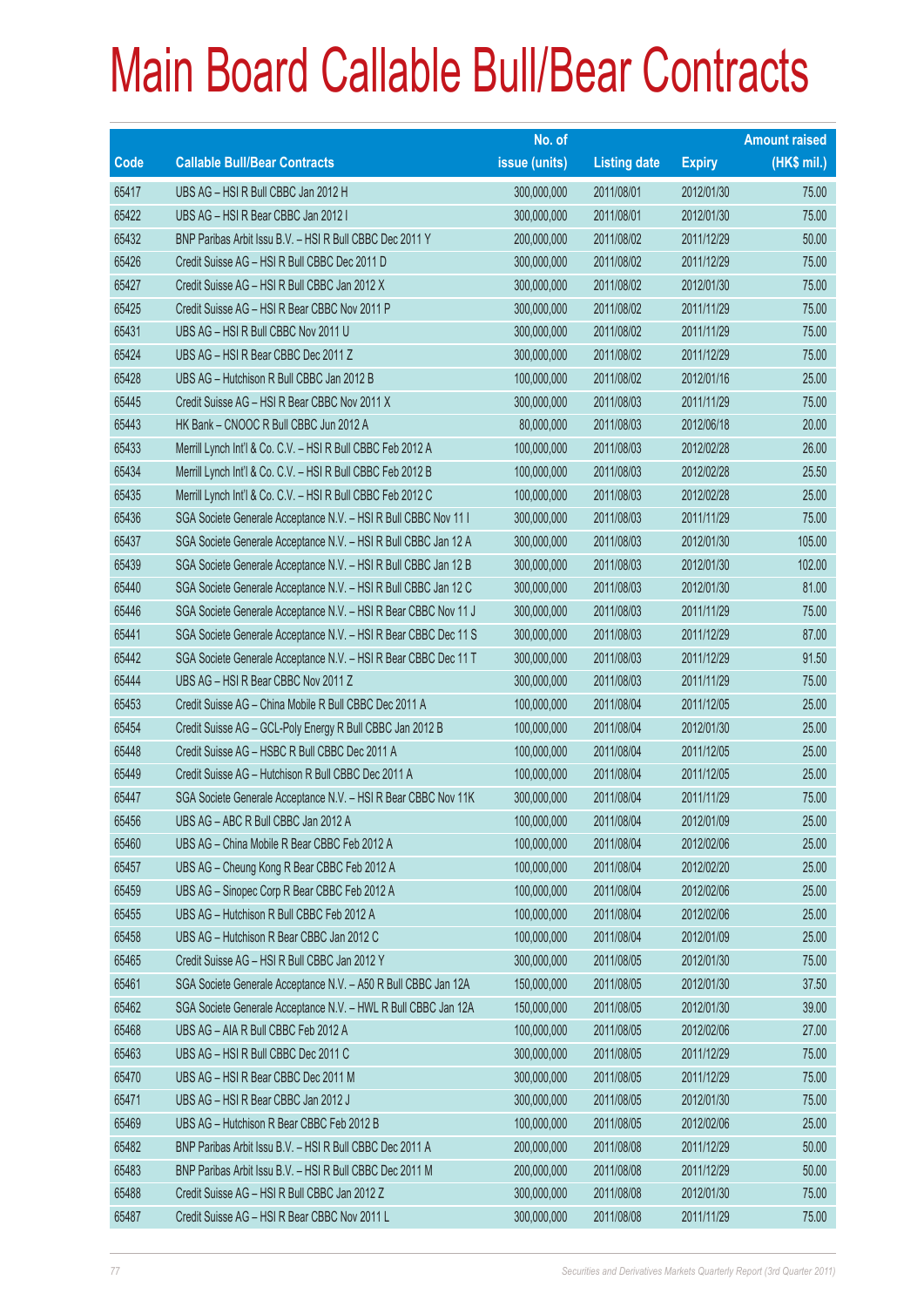|             |                                                                | No. of        |                     |               | <b>Amount raised</b> |
|-------------|----------------------------------------------------------------|---------------|---------------------|---------------|----------------------|
| <b>Code</b> | <b>Callable Bull/Bear Contracts</b>                            | issue (units) | <b>Listing date</b> | <b>Expiry</b> | $(HK$$ mil.)         |
| 65480       | Deutsche Bank AG - HSI R Bull CBBC Dec 2011 L                  | 300,000,000   | 2011/08/08          | 2011/12/29    | 81.00                |
| 65481       | Deutsche Bank AG - HSI R Bull CBBC Dec 2011 M                  | 300,000,000   | 2011/08/08          | 2011/12/29    | 75.00                |
| 65477       | Deutsche Bank AG - HSI R Bear CBBC Dec 2011 J                  | 300,000,000   | 2011/08/08          | 2011/12/29    | 84.00                |
| 65479       | Deutsche Bank AG - HSI R Bear CBBC Dec 2011 K                  | 300,000,000   | 2011/08/08          | 2011/12/29    | 75.00                |
| 65475       | SGA Societe Generale Acceptance N.V. - HSI R Bull CBBC Nov 11N | 300,000,000   | 2011/08/08          | 2011/11/29    | 75.00                |
| 65476       | SGA Societe Generale Acceptance N.V. - HSI R Bull CBBC Nov 110 | 300,000,000   | 2011/08/08          | 2011/11/29    | 75.00                |
| 65473       | SGA Societe Generale Acceptance N.V. - HSI R Bear CBBC Nov 11L | 300,000,000   | 2011/08/08          | 2011/11/29    | 75.00                |
| 65474       | SGA Societe Generale Acceptance N.V. - HSI R Bear CBBC Nov 11M | 300,000,000   | 2011/08/08          | 2011/11/29    | 75.00                |
| 65489       | UBS AG - AIA R Bear CBBC Jan 2012 C                            | 100,000,000   | 2011/08/08          | 2012/01/09    | 53.00                |
| 65490       | UBS AG - HSI R Bull CBBC Nov 2011 V                            | 300,000,000   | 2011/08/08          | 2011/11/29    | 75.00                |
| 65472       | UBS AG - HSI R Bear CBBC Nov 2011 Q                            | 300,000,000   | 2011/08/08          | 2011/11/29    | 75.00                |
| 65496       | BNP Paribas Arbit Issu B.V. - HSI R Bear CBBC Feb 2012 B       | 200,000,000   | 2011/08/09          | 2012/02/28    | 50.00                |
| 65497       | BNP Paribas Arbit Issu B.V. - HSI R Bear CBBC Feb 2012 C       | 200,000,000   | 2011/08/09          | 2012/02/28    | 50.00                |
| 65498       | BNP Paribas Arbit Issu B.V. - HSI R Bear CBBC Feb 2012 D       | 200,000,000   | 2011/08/09          | 2012/02/28    | 50.00                |
| 65495       | Credit Suisse AG - HSI R Bull CBBC Feb 2012 I                  | 300,000,000   | 2011/08/09          | 2012/02/28    | 75.00                |
| 65499       | Credit Suisse AG - HSI R Bear CBBC Nov 2011 K                  | 300,000,000   | 2011/08/09          | 2011/11/29    | 75.00                |
| 65504       | RB of Scotland N.V. - HSCEI R Bear CBBC Dec 2011 B             | 250,000,000   | 2011/08/09          | 2011/12/29    | 62.50                |
| 65503       | RB of Scotland N.V. - HSI R Bull CBBC Dec 2011 F               | 250,000,000   | 2011/08/09          | 2011/12/29    | 62.50                |
| 65493       | UBS AG - HSI R Bull CBBC Dec 2011 O                            | 300,000,000   | 2011/08/09          | 2011/12/29    | 75.00                |
| 65500       | UBS AG - HSI R Bull CBBC Feb 2012 A                            | 300,000,000   | 2011/08/09          | 2012/02/28    | 75.00                |
| 65501       | UBS AG - HSI R Bear CBBC Dec 2011 Q                            | 300,000,000   | 2011/08/09          | 2011/12/29    | 75.00                |
| 65502       | UBS AG - HSI R Bear CBBC Jan 2012 K                            | 300,000,000   | 2011/08/09          | 2012/01/30    | 75.00                |
| 65548       | BNP Paribas Arbit Issu B.V. - HSI R Bull CBBC Feb 2012 E       | 200,000,000   | 2011/08/10          | 2012/02/28    | 50.00                |
| 65549       | BNP Paribas Arbit Issu B.V. - HSI R Bull CBBC Apr 2012 A       | 200,000,000   | 2011/08/10          | 2012/04/27    | 50.00                |
| 65550       | BNP Paribas Arbit Issu B.V. - HSI R Bear CBBC Feb 2012 F       | 200,000,000   | 2011/08/10          | 2012/02/28    | 50.00                |
| 65551       | BNP Paribas Arbit Issu B.V. - HSI R Bear CBBC Feb 2012 G       | 200,000,000   | 2011/08/10          | 2012/02/28    | 50.00                |
| 65552       | BNP Paribas Arbit Issu B.V. - HSI R Bear CBBC Feb 2012 H       | 200,000,000   | 2011/08/10          | 2012/02/28    | 50.00                |
| 65553       | BNP Paribas Arbit Issu B.V. - HSI R Bear CBBC Feb 2012 I       | 200,000,000   | 2011/08/10          | 2012/02/28    | 50.00                |
| 65554       | BNP Paribas Arbit Issu B.V. - HSI R Bear CBBC Feb 2012 J       | 200,000,000   | 2011/08/10          | 2012/02/28    | 50.00                |
| 65545       | Credit Suisse AG - HSI R Bull CBBC Dec 2011 J                  | 300,000,000   | 2011/08/10          | 2011/12/29    | 75.00                |
| 65546       | Credit Suisse AG - HSI R Bull CBBC Jan 2012 K                  | 300,000,000   | 2011/08/10          | 2012/01/30    | 75.00                |
| 65547       | Credit Suisse AG - HSI R Bull CBBC Feb 2012 J                  | 300,000,000   | 2011/08/10          | 2012/02/28    | 75.00                |
| 65543       | Credit Suisse AG - HSI R Bear CBBC Nov 2011 F                  | 300,000,000   | 2011/08/10          | 2011/11/29    | 75.00                |
| 65542       | Credit Suisse AG - HSI R Bear CBBC Nov 2011 Z                  | 300,000,000   | 2011/08/10          | 2011/11/29    | 75.00                |
| 65544       | Credit Suisse AG - HSI R Bear CBBC Dec 2011 I                  | 300,000,000   | 2011/08/10          | 2011/12/29    | 75.00                |
| 65558       | Credit Suisse AG - HSI R Bear CBBC Dec 2011 L                  | 300,000,000   | 2011/08/10          | 2011/12/29    | 75.00                |
| 65566       | KBC Fin Products Int'l Ltd. - HSI R Bull CBBC Dec 2011 I       | 128,000,000   | 2011/08/10          | 2011/12/29    | 32.00                |
| 65567       | KBC Fin Products Int'l Ltd. - HSI R Bear CBBC Nov 2011 O       | 108,000,000   | 2011/08/10          | 2011/11/29    | 27.00                |
| 65568       | KBC Fin Products Int'l Ltd. - HSI R Bear CBBC Dec 2011 J       | 188,000,000   | 2011/08/10          | 2011/12/29    | 47.00                |
| 65518       | SGA Societe Generale Acceptance N.V. - HSI R Bull CBBC Nov 11P | 300,000,000   | 2011/08/10          | 2011/11/29    | 75.00                |
| 65508       | SGA Societe Generale Acceptance N.V. - HSI R Bull CBBC Jan 12D | 300,000,000   | 2011/08/10          | 2012/01/30    | 75.00                |
| 65509       | SGA Societe Generale Acceptance N.V. - HSI R Bull CBBC Jan 12E | 300,000,000   | 2011/08/10          | 2012/01/30    | 75.00                |
| 65510       | SGA Societe Generale Acceptance N.V. - HSI R Bull CBBC Jan 12F | 300,000,000   | 2011/08/10          | 2012/01/30    | 75.00                |
| 65511       | SGA Societe Generale Acceptance N.V. - HSI R Bull CBBC Jan 12G | 300,000,000   | 2011/08/10          | 2012/01/30    | 75.00                |
| 65512       | SGA Societe Generale Acceptance N.V. - HSI R Bull CBBC Jan 12H | 300,000,000   | 2011/08/10          | 2012/01/30    | 75.00                |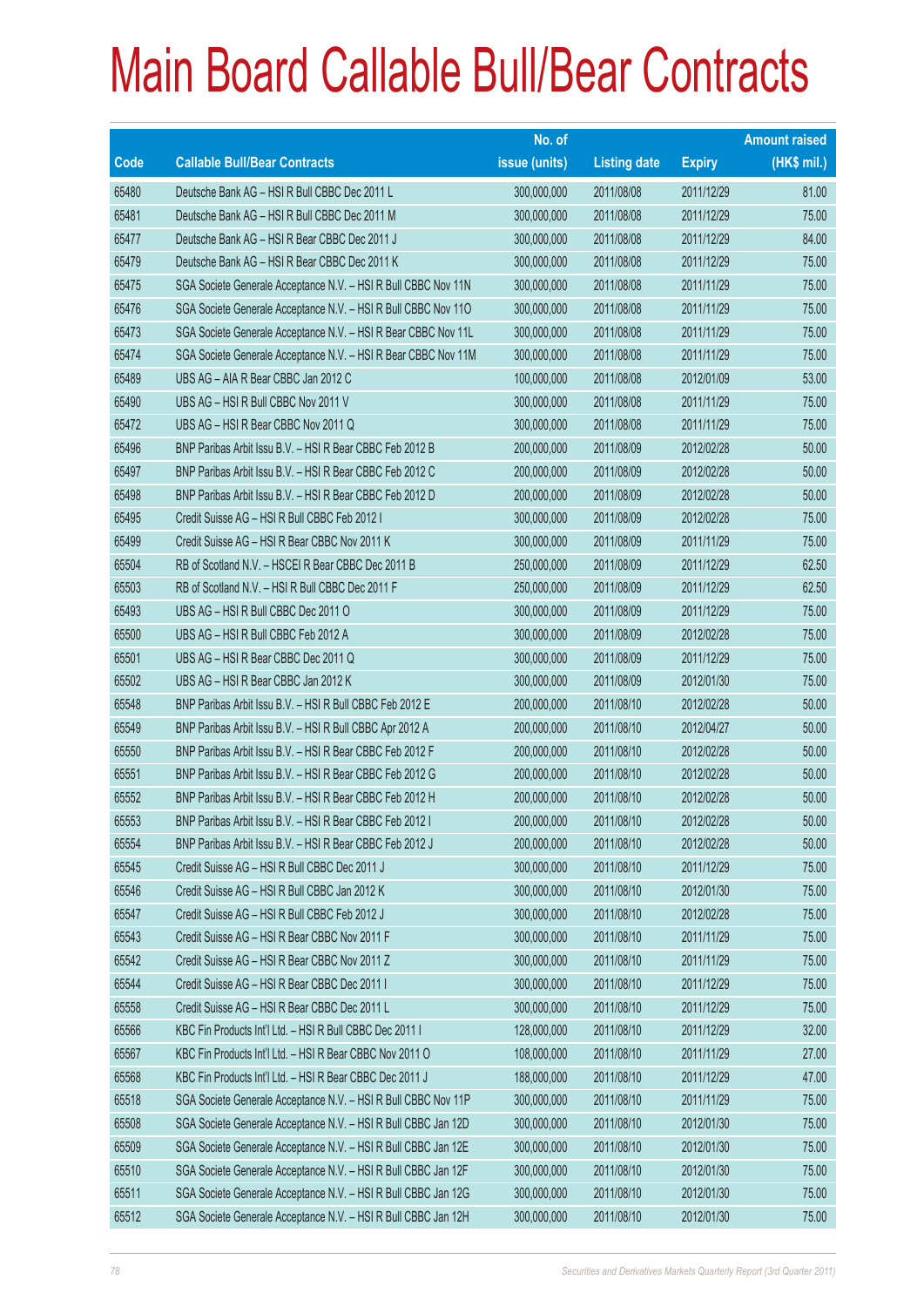|        |                                                                | No. of        |                     |               | <b>Amount raised</b> |
|--------|----------------------------------------------------------------|---------------|---------------------|---------------|----------------------|
| Code   | <b>Callable Bull/Bear Contracts</b>                            | issue (units) | <b>Listing date</b> | <b>Expiry</b> | (HK\$ mil.)          |
| 65517  | SGA Societe Generale Acceptance N.V. - HSI R Bull CBBC Jan 121 | 300,000,000   | 2011/08/10          | 2012/01/30    | 75.00                |
| 65519  | SGA Societe Generale Acceptance N.V. - HSI R Bear CBBC Dec 11U | 300,000,000   | 2011/08/10          | 2011/12/29    | 75.00                |
| 65520  | SGA Societe Generale Acceptance N.V. - HSI R Bear CBBC Dec 11V | 300,000,000   | 2011/08/10          | 2011/12/29    | 75.00                |
| 65521  | SGA Societe Generale Acceptance N.V. - HSI R Bear CBBC Dec 11W | 300,000,000   | 2011/08/10          | 2011/12/29    | 75.00                |
| 65522  | SGA Societe Generale Acceptance N.V. - HSI R Bear CBBC Dec 11X | 300,000,000   | 2011/08/10          | 2011/12/29    | 75.00                |
| 65523  | SGA Societe Generale Acceptance N.V. - HSI R Bear CBBC Dec 11Y | 300,000,000   | 2011/08/10          | 2011/12/29    | 75.00                |
| 65525  | SGA Societe Generale Acceptance N.V. - HSI R Bear CBBC Dec 11Z | 300,000,000   | 2011/08/10          | 2011/12/29    | 75.00                |
| 65528  | SGA Societe Generale Acceptance N.V. - HSI R Bear CBBC Jan 12J | 300,000,000   | 2011/08/10          | 2012/01/30    | 75.00                |
| 65533  | SGA Societe Generale Acceptance N.V. - HSI R Bear CBBC Jan 12K | 300,000,000   | 2011/08/10          | 2012/01/30    | 75.00                |
| 65534  | SGA Societe Generale Acceptance N.V. - HSI R Bear CBBC Jan 12L | 300,000,000   | 2011/08/10          | 2012/01/30    | 75.00                |
| 65539  | SGA Societe Generale Acceptance N.V. - HSI R Bear CBBC Jan 12M | 300,000,000   | 2011/08/10          | 2012/01/30    | 75.00                |
| 65541  | SGA Societe Generale Acceptance N.V. - HSI R Bear CBBC Jan 12N | 300,000,000   | 2011/08/10          | 2012/01/30    | 75.00                |
| 65569  | SGA Societe Generale Acceptance N.V. - HSI R Bear CBBC Jan 120 | 300,000,000   | 2011/08/10          | 2012/01/30    | 88.50                |
| 65505  | UBS AG - HSI R Bull CBBC Nov 2011 H                            | 300,000,000   | 2011/08/10          | 2011/11/29    | 75.00                |
| 65506  | UBS AG - HSI R Bull CBBC Dec 2011 R                            | 300,000,000   | 2011/08/10          | 2011/12/29    | 75.00                |
| 65507  | UBS AG - HSI R Bull CBBC Jan 2012 L                            | 300,000,000   | 2011/08/10          | 2012/01/30    | 75.00                |
| 65559  | UBS AG - HSI R Bear CBBC Nov 2011 J                            | 300,000,000   | 2011/08/10          | 2011/11/29    | 75.00                |
| 65560  | UBS AG - HSI R Bear CBBC Dec 2011 T                            | 300,000,000   | 2011/08/10          | 2011/12/29    | 75.00                |
| 65562  | UBS AG - HSI R Bear CBBC Jan 2012 M                            | 300,000,000   | 2011/08/10          | 2012/01/30    | 75.00                |
| 65563  | UBS AG - HSI R Bear CBBC Mar 2012 A                            | 300,000,000   | 2011/08/10          | 2012/03/29    | 75.00                |
| 65598  | BNP Paribas Arbit Issu B.V. - HSI R Bear CBBC Feb 2012 K       | 200,000,000   | 2011/08/11          | 2012/02/28    | 50.00                |
| 65597  | Credit Suisse AG - HSI R Bull CBBC Jan 2012 I                  | 300,000,000   | 2011/08/11          | 2012/01/30    | 75.00                |
| 65595  | Credit Suisse AG - HSI R Bear CBBC Nov 2011 D                  | 300,000,000   | 2011/08/11          | 2011/11/29    | 75.00                |
| 65590  | Credit Suisse AG - HSI R Bear CBBC Nov 2011 G                  | 300,000,000   | 2011/08/11          | 2011/11/29    | 75.00                |
| 65594  | Credit Suisse AG - HSI R Bear CBBC Nov 2011 M                  | 300,000,000   | 2011/08/11          | 2011/11/29    | 75.00                |
| 65572  | HK Bank - Cheung Kong R Bull CBBC Jun 2012 B                   | 80,000,000    | 2011/08/11          | 2012/06/28    | 20.00                |
| 65571  | HK Bank - Cheung Kong R Bear CBBC Jun 2012 A                   | 80,000,000    | 2011/08/11          | 2012/06/28    | 20.00                |
| 65574  | HK Bank - A50 R Bull CBBC Mar 2012 A                           | 100,000,000   | 2011/08/11          | 2012/03/28    | 25.00                |
| 65573  | HK Bank - A50 R Bull CBBC Jun 2012 A                           | 100,000,000   | 2011/08/11          | 2012/06/18    | 25.00                |
| 65578  | HK Bank - HSI R Bull CBBC Mar 2012 A                           | 100,000,000   | 2011/08/11          | 2012/03/29    | 25.00                |
| 65576  | HK Bank - HSI R Bear CBBC Apr 2012 A                           | 100,000,000   | 2011/08/11          | 2012/04/27    | 25.00                |
| 65580  | KBC Fin Products Int'l Ltd. - HSI R Bear CBBC Dec 2011 K       | 128,000,000   | 2011/08/11          | 2011/12/29    | 32.00                |
| 65575  | SGA Societe Generale Acceptance N.V. - HSI R Bull CBBC Jan 12P | 300,000,000   | 2011/08/11          | 2012/01/30    | 75.00                |
| 65587  | UBS AG - China Life R Bear CBBC Feb 2012 A                     | 100,000,000   | 2011/08/11          | 2012/02/06    | 26.00                |
| 65586  | UBS AG - A50 China R Bear CBBC Feb 2012 A                      | 100,000,000   | 2011/08/11          | 2012/02/13    | 25.00                |
| 65570  | UBS AG - HSI R Bull CBBC Nov 2011 I                            | 300,000,000   | 2011/08/11          | 2011/11/29    | 75.00                |
| 65584  | UBS AG - HSI R Bull CBBC Jan 2012 N                            | 300,000,000   | 2011/08/11          | 2012/01/30    | 75.00                |
| 65585  | UBS AG - HSI R Bull CBBC Jan 2012 O                            | 300,000,000   | 2011/08/11          | 2012/01/30    | 75.00                |
| 65581  | UBS AG - HSI R Bear CBBC Nov 2011 M                            | 300,000,000   | 2011/08/11          | 2011/11/29    | 75.00                |
| 65583  | UBS AG - HSI R Bear CBBC Nov 2011 O                            | 300,000,000   | 2011/08/11          | 2011/11/29    | 75.00                |
| 65582  | UBS AG - HSI R Bear CBBC Dec 2011 V                            | 300,000,000   | 2011/08/11          | 2011/12/29    | 75.00                |
| 64947# | HK Bank - HSI R Bull CBBC Jan 2012 D                           | 150,000,000   | 2011/08/11          | 2012/01/30    | 16.50                |
| 65720  | BNP Paribas Arbit Issu B.V. - A50 Ch R Bull CBBC Apr 2012 A    | 80,000,000    | 2011/08/12          | 2012/04/30    | 20.00                |
| 65660  | BNP Paribas Arbit Issu B.V. - HSI R Bull CBBC Apr 2012 B       | 200,000,000   | 2011/08/12          | 2012/04/27    | 50.00                |
| 65661  | BNP Paribas Arbit Issu B.V. - HSI R Bull CBBC Apr 2012 C       | 200,000,000   | 2011/08/12          | 2012/04/27    | 50.00                |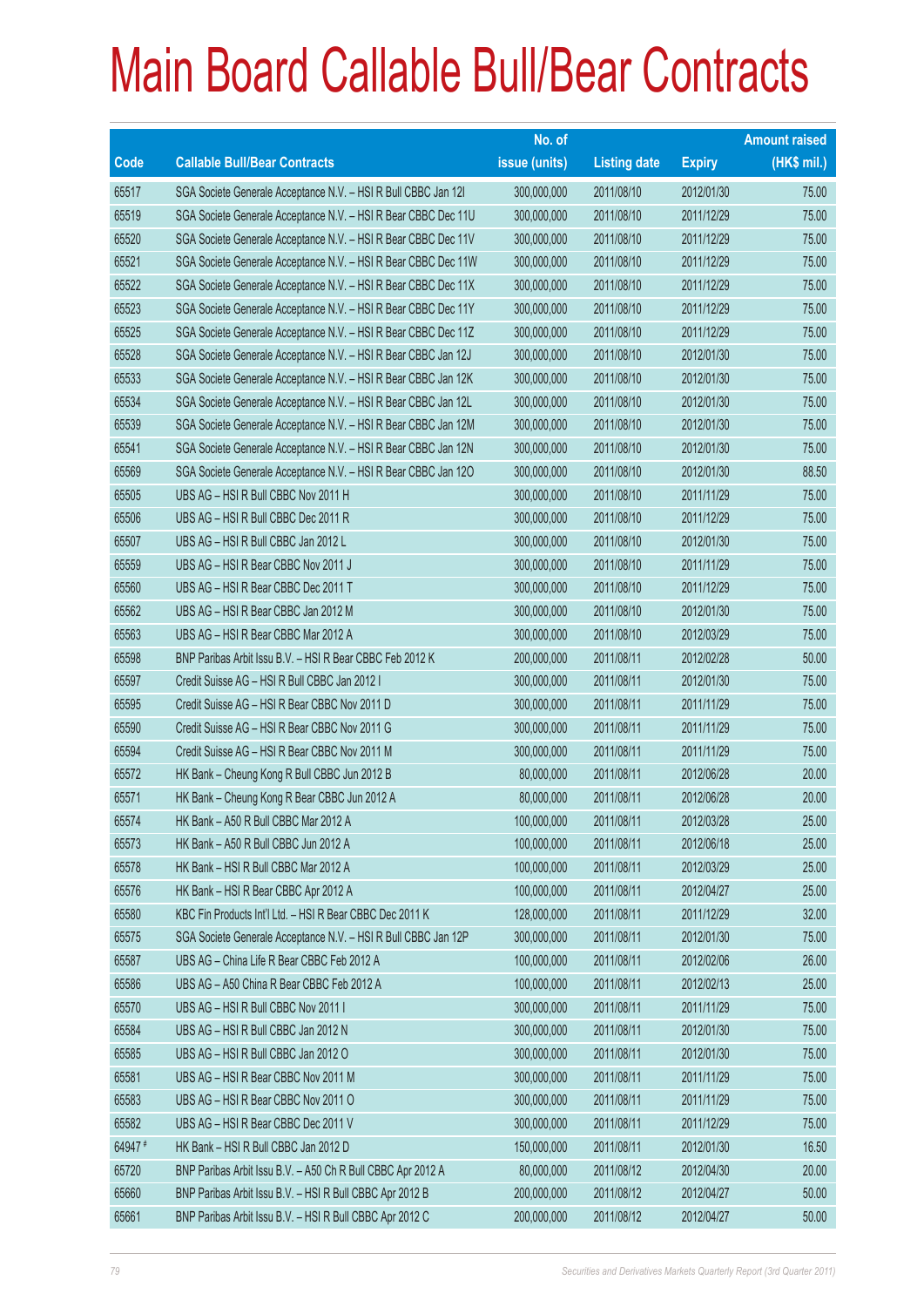|       |                                                          | No. of        |                     |               | <b>Amount raised</b> |
|-------|----------------------------------------------------------|---------------|---------------------|---------------|----------------------|
| Code  | <b>Callable Bull/Bear Contracts</b>                      | issue (units) | <b>Listing date</b> | <b>Expiry</b> | (HK\$ mil.)          |
| 65662 | BNP Paribas Arbit Issu B.V. - HSI R Bull CBBC Apr 2012 D | 200,000,000   | 2011/08/12          | 2012/04/27    | 50.00                |
| 65663 | BNP Paribas Arbit Issu B.V. - HSI R Bull CBBC Apr 2012 E | 200,000,000   | 2011/08/12          | 2012/04/27    | 50.00                |
| 65664 | BNP Paribas Arbit Issu B.V. - HSI R Bull CBBC Apr 2012 F | 200,000,000   | 2011/08/12          | 2012/04/27    | 50.00                |
| 65665 | BNP Paribas Arbit Issu B.V. - HSI R Bull CBBC Apr 2012 G | 200,000,000   | 2011/08/12          | 2012/04/27    | 50.00                |
| 65667 | BNP Paribas Arbit Issu B.V. - HSI R Bull CBBC Apr 2012 H | 200,000,000   | 2011/08/12          | 2012/04/27    | 50.00                |
| 65668 | BNP Paribas Arbit Issu B.V. - HSI R Bull CBBC Apr 2012 I | 200,000,000   | 2011/08/12          | 2012/04/27    | 50.00                |
| 65669 | BNP Paribas Arbit Issu B.V. - HSI R Bull CBBC Apr 2012 J | 200,000,000   | 2011/08/12          | 2012/04/27    | 50.00                |
| 65671 | BNP Paribas Arbit Issu B.V. - HSI R Bear CBBC Feb 2012 L | 200,000,000   | 2011/08/12          | 2012/02/28    | 50.00                |
| 65672 | BNP Paribas Arbit Issu B.V. - HSI R Bear CBBC Feb 2012 M | 200,000,000   | 2011/08/12          | 2012/02/28    | 50.00                |
| 65674 | BNP Paribas Arbit Issu B.V. - HSI R Bear CBBC Feb 2012 N | 200,000,000   | 2011/08/12          | 2012/02/28    | 50.00                |
| 65675 | BNP Paribas Arbit Issu B.V. - HSI R Bear CBBC Feb 2012 O | 200,000,000   | 2011/08/12          | 2012/02/28    | 50.00                |
| 65676 | BNP Paribas Arbit Issu B.V. - HSI R Bear CBBC Feb 2012 P | 200,000,000   | 2011/08/12          | 2012/02/28    | 50.00                |
| 65677 | BNP Paribas Arbit Issu B.V. - HSI R Bear CBBC Feb 2012 Q | 200,000,000   | 2011/08/12          | 2012/02/28    | 50.00                |
| 65678 | BNP Paribas Arbit Issu B.V. - HSI R Bear CBBC Feb 2012 R | 200,000,000   | 2011/08/12          | 2012/02/28    | 50.00                |
| 65683 | BNP Paribas Arbit Issu B.V. - HSI R Bear CBBC Feb 2012 S | 200,000,000   | 2011/08/12          | 2012/02/28    | 50.00                |
| 65684 | BNP Paribas Arbit Issu B.V. - HSI R Bear CBBC Feb 2012 T | 200,000,000   | 2011/08/12          | 2012/02/28    | 50.00                |
| 65685 | BNP Paribas Arbit Issu B.V. - HSI R Bear CBBC Feb 2012 U | 200,000,000   | 2011/08/12          | 2012/02/28    | 50.00                |
| 65686 | BNP Paribas Arbit Issu B.V. - HSI R Bear CBBC Feb 2012 V | 200,000,000   | 2011/08/12          | 2012/02/28    | 50.00                |
| 65638 | Credit Suisse AG - HSI R Bull CBBC Jan 2012 J            | 300,000,000   | 2011/08/12          | 2012/01/30    | 75.00                |
| 65639 | Credit Suisse AG - HSI R Bull CBBC Jan 2012 L            | 300,000,000   | 2011/08/12          | 2012/01/30    | 75.00                |
| 65656 | Credit Suisse AG - HSI R Bull CBBC Jan 2012 M            | 300,000,000   | 2011/08/12          | 2012/01/30    | 75.00                |
| 65658 | Credit Suisse AG - HSI R Bull CBBC Jan 2012 N            | 300,000,000   | 2011/08/12          | 2012/01/30    | 75.00                |
| 65640 | Credit Suisse AG - HSI R Bull CBBC Feb 2012 K            | 300,000,000   | 2011/08/12          | 2012/02/28    | 75.00                |
| 65641 | Credit Suisse AG - HSI R Bull CBBC Feb 2012 L            | 300,000,000   | 2011/08/12          | 2012/02/28    | 75.00                |
| 65642 | Credit Suisse AG - HSI R Bull CBBC Mar 2012 E            | 300,000,000   | 2011/08/12          | 2012/03/29    | 91.50                |
| 65643 | Credit Suisse AG - HSI R Bull CBBC Mar 2012 F            | 300,000,000   | 2011/08/12          | 2012/03/29    | 85.50                |
| 65649 | Credit Suisse AG - HSI R Bull CBBC Mar 2012 G            | 300,000,000   | 2011/08/12          | 2012/03/29    | 79.50                |
| 65650 | Credit Suisse AG - HSI R Bull CBBC Mar 2012 H            | 300,000,000   | 2011/08/12          | 2012/03/29    | 75.00                |
| 65651 | Credit Suisse AG - HSI R Bull CBBC Apr 2012 A            | 300,000,000   | 2011/08/12          | 2012/04/27    | 84.00                |
| 65652 | Credit Suisse AG - HSI R Bull CBBC Apr 2012 B            | 300,000,000   | 2011/08/12          | 2012/04/27    | 79.50                |
| 65653 | Credit Suisse AG - HSI R Bull CBBC Apr 2012 C            | 300,000,000   | 2011/08/12          | 2012/04/27    | 75.00                |
| 65654 | Credit Suisse AG - HSI R Bull CBBC Apr 2012 D            | 300,000,000   | 2011/08/12          | 2012/04/27    | 75.00                |
| 65655 | Credit Suisse AG - HSI R Bull CBBC Apr 2012 E            | 300,000,000   | 2011/08/12          | 2012/04/27    | 75.00                |
| 65633 | Credit Suisse AG - HSI R Bear CBBC Nov 2011 E            | 300,000,000   | 2011/08/12          | 2011/11/29    | 75.00                |
| 65634 | Credit Suisse AG - HSI R Bear CBBC Nov 2011 N            | 300,000,000   | 2011/08/12          | 2011/11/29    | 75.00                |
| 65635 | Credit Suisse AG - HSI R Bear CBBC Nov 2011 O            | 300,000,000   | 2011/08/12          | 2011/11/29    | 75.00                |
| 65636 | Credit Suisse AG - HSI R Bear CBBC Nov 2011 R            | 300,000,000   | 2011/08/12          | 2011/11/29    | 75.00                |
| 65637 | Credit Suisse AG - HSI R Bear CBBC Dec 2011 M            | 300,000,000   | 2011/08/12          | 2011/12/29    | 75.00                |
| 65608 | HK Bank - A50 R Bull CBBC Jun 2012 B                     | 100,000,000   | 2011/08/12          | 2012/06/18    | 25.00                |
| 65609 | HK Bank - HSI R Bull CBBC May 2012 A                     | 100,000,000   | 2011/08/12          | 2012/05/30    | 25.00                |
| 65610 | HK Bank - HSI R Bull CBBC May 2012 B                     | 100,000,000   | 2011/08/12          | 2012/05/30    | 25.00                |
| 65611 | HK Bank - HSI R Bear CBBC Apr 2012 B                     | 100,000,000   | 2011/08/12          | 2012/04/27    | 25.00                |
| 65659 | Macquarie Bank Ltd. - HSI R Bull CBBC Dec 2011 D         | 200,000,000   | 2011/08/12          | 2011/12/29    | 50.00                |
| 65629 | Macquarie Bank Ltd. - HSI R Bear CBBC Dec 2011 C         | 200,000,000   | 2011/08/12          | 2011/12/29    | 50.00                |
| 65612 | RB of Scotland N.V. - HSI R Bull CBBC Dec 2011 G         | 250,000,000   | 2011/08/12          | 2011/12/29    | 62.50                |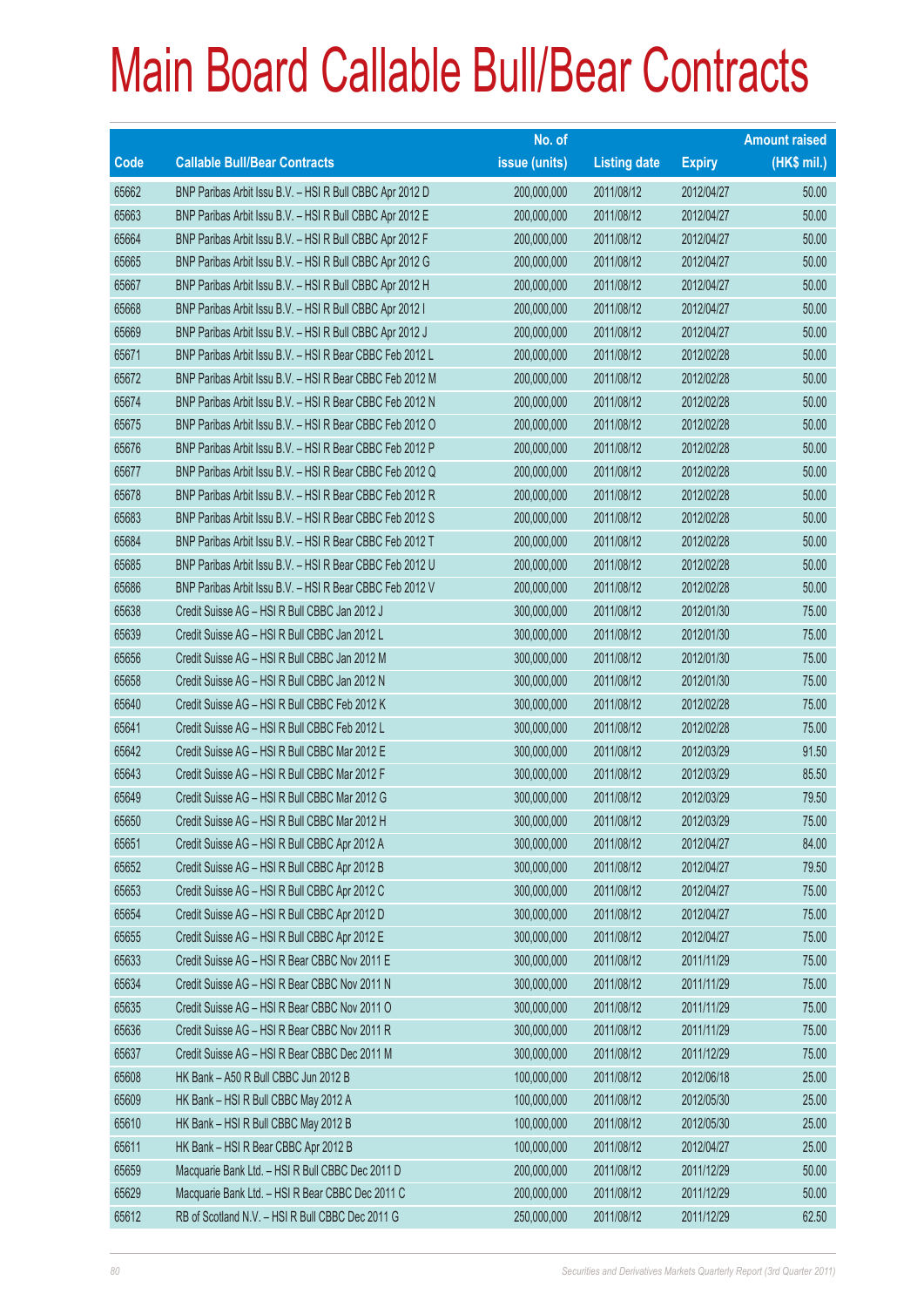|         |                                                                | No. of        |                     |               | <b>Amount raised</b> |
|---------|----------------------------------------------------------------|---------------|---------------------|---------------|----------------------|
| Code    | <b>Callable Bull/Bear Contracts</b>                            | issue (units) | <b>Listing date</b> | <b>Expiry</b> | $(HK$$ mil.)         |
| 65614   | RB of Scotland N.V. - HSI R Bull CBBC Dec 2011 H               | 250,000,000   | 2011/08/12          | 2011/12/29    | 62.50                |
| 65615   | RB of Scotland N.V. - HSI R Bull CBBC Dec 2011 I               | 250,000,000   | 2011/08/12          | 2011/12/29    | 62.50                |
| 65616   | RB of Scotland N.V. - HSI R Bear CBBC Dec 2011 J               | 250,000,000   | 2011/08/12          | 2011/12/29    | 62.50                |
| 65617   | RB of Scotland N.V. - HSI R Bear CBBC Dec 2011 K               | 250,000,000   | 2011/08/12          | 2011/12/29    | 62.50                |
| 65627   | RB of Scotland N.V. - HSI R Bear CBBC Dec 2011 L               | 250,000,000   | 2011/08/12          | 2011/12/29    | 62.50                |
| 65599   | SGA Societe Generale Acceptance N.V. - HSI R Bull CBBC Jan 12Q | 300,000,000   | 2011/08/12          | 2012/01/30    | 75.00                |
| 65600   | SGA Societe Generale Acceptance N.V. - HSI R Bull CBBC Jan 12R | 300,000,000   | 2011/08/12          | 2012/01/30    | 75.00                |
| 65601   | SGA Societe Generale Acceptance N.V. - HSI R Bull CBBC Jan 12S | 300,000,000   | 2011/08/12          | 2012/01/30    | 75.00                |
| 65602   | SGA Societe Generale Acceptance N.V. - HSI R Bear CBBC Jan 12T | 300,000,000   | 2011/08/12          | 2012/01/30    | 75.00                |
| 65696   | UBS AG - CNOOC R Bull CBBC Feb 2012 A                          | 100,000,000   | 2011/08/12          | 2012/02/20    | 25.00                |
| 65694   | UBS AG - Sinopec Corp R Bull CBBC Feb 2012 B                   | 100,000,000   | 2011/08/12          | 2012/02/13    | 25.00                |
| 65603   | UBS AG - HSI R Bull CBBC Nov 2011 Y                            | 300,000,000   | 2011/08/12          | 2011/11/29    | 75.00                |
| 65605   | UBS AG - HSI R Bull CBBC Dec 2011 P                            | 300,000,000   | 2011/08/12          | 2011/12/29    | 75.00                |
| 65606   | UBS AG - HSI R Bull CBBC Dec 2011 U                            | 300,000,000   | 2011/08/12          | 2011/12/29    | 75.00                |
| 65604   | UBS AG - HSI R Bull CBBC Dec 2011 W                            | 300,000,000   | 2011/08/12          | 2011/12/29    | 75.00                |
| 65607   | UBS AG - HSI R Bull CBBC Jan 2012 P                            | 300,000,000   | 2011/08/12          | 2012/01/30    | 75.00                |
| 65702   | UBS AG - HSI R Bull CBBC Jan 2012 R                            | 300,000,000   | 2011/08/12          | 2012/01/30    | 75.00                |
| 65703   | UBS AG - HSI R Bull CBBC Jan 2012 S                            | 300,000,000   | 2011/08/12          | 2012/01/30    | 75.00                |
| 65706   | UBS AG - HSI R Bull CBBC Feb 2012 B                            | 300,000,000   | 2011/08/12          | 2012/02/28    | 75.00                |
| 65707   | UBS AG - HSI R Bull CBBC Feb 2012 C                            | 300,000,000   | 2011/08/12          | 2012/02/28    | 75.00                |
| 65690   | UBS AG - HSI R Bull CBBC Mar 2012 B                            | 300,000,000   | 2011/08/12          | 2012/03/29    | 136.50               |
| 65710   | UBS AG - HSI R Bear CBBC Nov 2011 P                            | 300,000,000   | 2011/08/12          | 2011/11/29    | 75.00                |
| 65714   | UBS AG - HSI R Bear CBBC Nov 2011 U                            | 300,000,000   | 2011/08/12          | 2011/11/29    | 75.00                |
| 65715   | UBS AG - HSI R Bear CBBC Dec 2011 Z                            | 300,000,000   | 2011/08/12          | 2011/12/29    | 75.00                |
| 65693   | UBS AG - HSI R Bear CBBC Jan 2012 Q                            | 300,000,000   | 2011/08/12          | 2012/01/30    | 75.00                |
| 65718   | UBS AG - HSI R Bear CBBC Jan 2012 T                            | 300,000,000   | 2011/08/12          | 2012/01/30    | 75.00                |
| 65698   | UBS AG - Ping An R Bull CBBC Feb 2012 A                        | 100,000,000   | 2011/08/12          | 2012/02/20    | 25.00                |
| 63437#  | UBS AG - HSI R Bull CBBC Oct 2011 A                            | 300,000,000   | 2011/08/12          | 2011/10/28    | 51.30                |
| 63438 # | UBS AG - HSI R Bull CBBC Oct 2011 B                            | 300,000,000   | 2011/08/12          | 2011/10/28    | 35.70                |
| 64469 # | UBS AG - HSI R Bull CBBC Dec 2011 B                            | 1,200,000,000 | 2011/08/12          | 2011/12/29    | 68.40                |
| 65721   | BNP Paribas Arbit Issu B.V. - HSI R Bull CBBC Apr 2012 K       | 200,000,000   | 2011/08/15          | 2012/04/27    | 60.00                |
| 65762   | BNP Paribas Arbit Issu B.V. - HSI R Bull CBBC Apr 2012 L       | 200,000,000   | 2011/08/15          | 2012/04/27    | 50.00                |
| 65763   | BNP Paribas Arbit Issu B.V. - HSI R Bull CBBC Apr 2012 M       | 200,000,000   | 2011/08/15          | 2012/04/27    | 50.00                |
| 65764   | BNP Paribas Arbit Issu B.V. - HSI R Bull CBBC Apr 2012 N       | 200,000,000   | 2011/08/15          | 2012/04/27    | 50.00                |
| 65766   | BNP Paribas Arbit Issu B.V. - HSI R Bull CBBC Apr 2012 O       | 200,000,000   | 2011/08/15          | 2012/04/27    | 50.00                |
| 65767   | BNP Paribas Arbit Issu B.V. - HSI R Bull CBBC Apr 2012 P       | 200,000,000   | 2011/08/15          | 2012/04/27    | 50.00                |
| 65768   | BNP Paribas Arbit Issu B.V. - HSI R Bull CBBC Apr 2012 Q       | 200,000,000   | 2011/08/15          | 2012/04/27    | 50.00                |
| 65769   | BNP Paribas Arbit Issu B.V. - HSI R Bull CBBC Apr 2012 R       | 200,000,000   | 2011/08/15          | 2012/04/27    | 50.00                |
| 65771   | BNP Paribas Arbit Issu B.V. - HSI R Bull CBBC Apr 2012 S       | 200,000,000   | 2011/08/15          | 2012/04/27    | 50.00                |
| 65772   | BNP Paribas Arbit Issu B.V. - HSI R Bull CBBC Apr 2012 T       | 200,000,000   | 2011/08/15          | 2012/04/27    | 50.00                |
| 65774   | BNP Paribas Arbit Issu B.V. - HSI R Bull CBBC Apr 2012 U       | 200,000,000   | 2011/08/15          | 2012/04/27    | 50.00                |
| 65727   | BNP Paribas Arbit Issu B.V. - HSI R Bear CBBC Feb 2012 A       | 200,000,000   | 2011/08/15          | 2012/02/28    | 50.00                |
| 65858   | BNP Paribas Arbit Issu B.V. - HSI R Bear CBBC Feb 2012 W       | 200,000,000   | 2011/08/15          | 2012/02/28    | 50.00                |
| 65725   | BNP Paribas Arbit Issu B.V. - HSI R Bear CBBC Feb 2012 Y       | 200,000,000   | 2011/08/15          | 2012/02/28    | 50.00                |
| 65726   | BNP Paribas Arbit Issu B.V. - HSI R Bear CBBC Feb 2012 Z       | 200,000,000   | 2011/08/15          | 2012/02/28    | 50.00                |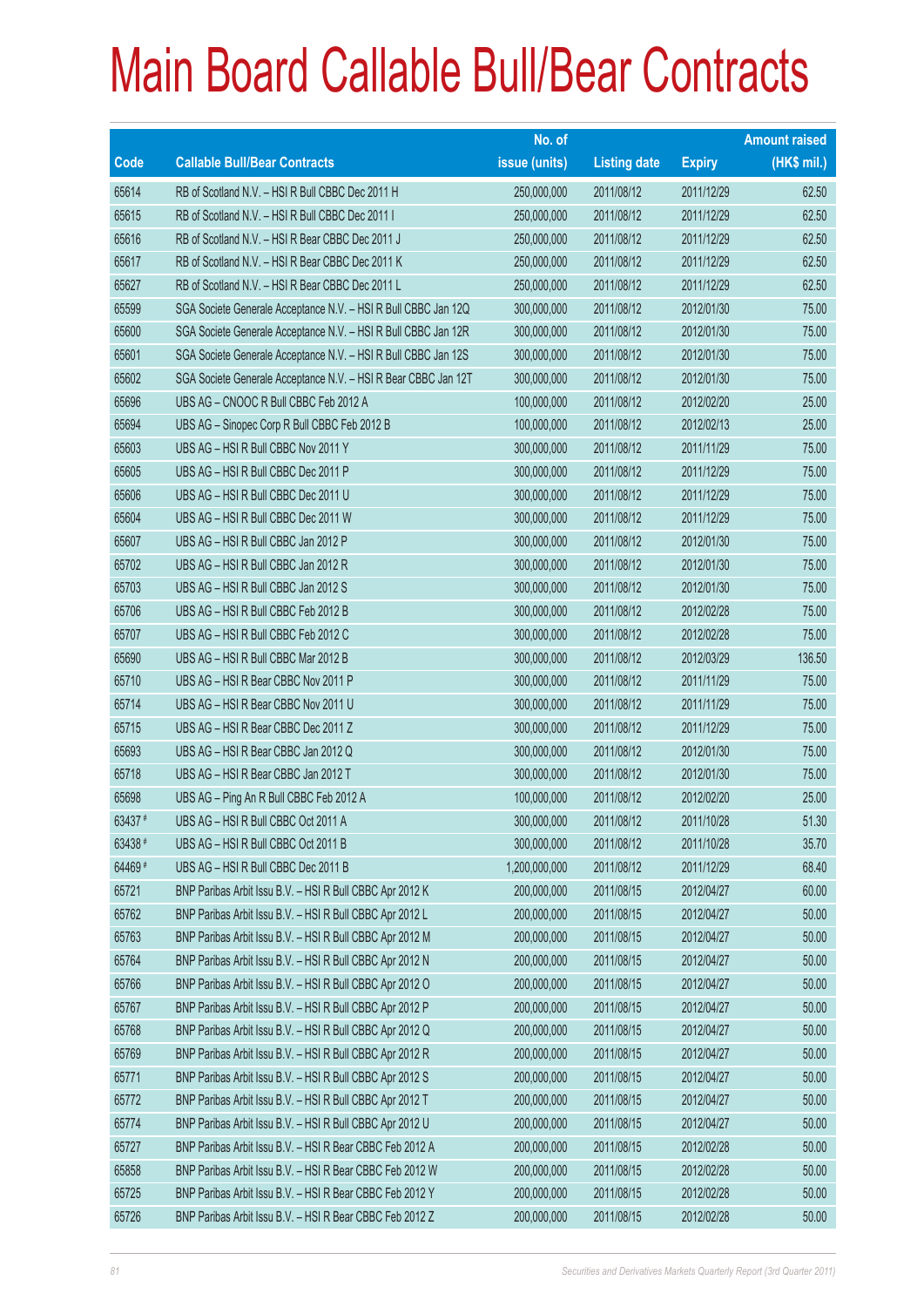|       |                                                                | No. of        |                     |               | <b>Amount raised</b> |
|-------|----------------------------------------------------------------|---------------|---------------------|---------------|----------------------|
| Code  | <b>Callable Bull/Bear Contracts</b>                            | issue (units) | <b>Listing date</b> | <b>Expiry</b> | $(HK$$ mil.)         |
| 65792 | Credit Suisse AG - HSI R Bull CBBC Dec 2011 U                  | 300,000,000   | 2011/08/15          | 2011/12/29    | 75.00                |
| 65793 | Credit Suisse AG - HSI R Bull CBBC Jan 2012 W                  | 300,000,000   | 2011/08/15          | 2012/01/30    | 75.00                |
| 65801 | Credit Suisse AG - HSI R Bull CBBC Feb 2012 M                  | 300,000,000   | 2011/08/15          | 2012/02/28    | 75.00                |
| 65806 | Credit Suisse AG - HSI R Bull CBBC Mar 2012 I                  | 300,000,000   | 2011/08/15          | 2012/03/29    | 93.00                |
| 65807 | Credit Suisse AG - HSI R Bull CBBC Apr 2012 F                  | 300,000,000   | 2011/08/15          | 2012/04/27    | 87.00                |
| 65808 | Credit Suisse AG - HSI R Bull CBBC Apr 2012 G                  | 300,000,000   | 2011/08/15          | 2012/04/27    | 81.00                |
| 65809 | Credit Suisse AG - HSI R Bull CBBC Apr 2012 H                  | 300,000,000   | 2011/08/15          | 2012/04/27    | 75.00                |
| 65810 | Credit Suisse AG - HSI R Bull CBBC Apr 2012 I                  | 300,000,000   | 2011/08/15          | 2012/04/27    | 75.00                |
| 65815 | Credit Suisse AG - HSI R Bull CBBC May 2012 A                  | 300,000,000   | 2011/08/15          | 2012/05/30    | 90.00                |
| 65816 | Credit Suisse AG - HSI R Bull CBBC May 2012 B                  | 300,000,000   | 2011/08/15          | 2012/05/30    | 81.00                |
| 65783 | Credit Suisse AG - HSI R Bear CBBC Nov 2011 Q                  | 300,000,000   | 2011/08/15          | 2011/11/29    | 75.00                |
| 65784 | Credit Suisse AG - HSI R Bear CBBC Nov 2011 S                  | 300,000,000   | 2011/08/15          | 2011/11/29    | 75.00                |
| 65785 | Credit Suisse AG - HSI R Bear CBBC Dec 2011 O                  | 300,000,000   | 2011/08/15          | 2011/12/29    | 75.00                |
| 65788 | Credit Suisse AG - HSI R Bear CBBC Dec 2011 R                  | 300,000,000   | 2011/08/15          | 2011/12/29    | 75.00                |
| 65789 | Credit Suisse AG - HSI R Bear CBBC Dec 2011 T                  | 300,000,000   | 2011/08/15          | 2011/12/29    | 75.00                |
| 65790 | Credit Suisse AG - HSI R Bear CBBC Jan 2012 S                  | 300,000,000   | 2011/08/15          | 2012/01/30    | 75.00                |
| 65791 | Credit Suisse AG - HSI R Bear CBBC Jan 2012 V                  | 300,000,000   | 2011/08/15          | 2012/01/30    | 75.00                |
| 65870 | HK Bank - A50 R Bull CBBC Jun 2012 C                           | 100,000,000   | 2011/08/15          | 2012/06/18    | 25.00                |
| 65869 | HK Bank - A50 R Bull CBBC Aug 2012 A                           | 100,000,000   | 2011/08/15          | 2012/08/16    | 25.00                |
| 65871 | HK Bank - HSI R Bull CBBC Apr 2012 C                           | 100,000,000   | 2011/08/15          | 2012/04/27    | 25.00                |
| 65881 | HK Bank - HSI R Bear CBBC Apr 2012 D                           | 100,000,000   | 2011/08/15          | 2012/04/27    | 25.00                |
| 65882 | HK Bank - HSI R Bear CBBC Apr 2012 E                           | 100,000,000   | 2011/08/15          | 2012/04/27    | 25.00                |
| 65873 | HK Bank - HSI R Bear CBBC May 2012 C                           | 100,000,000   | 2011/08/15          | 2012/05/30    | 25.00                |
| 65872 | HK Bank - HSI R Bear CBBC Jun 2012 A                           | 100,000,000   | 2011/08/15          | 2012/06/28    | 25.00                |
| 65753 | SGA Societe Generale Acceptance N.V. - HSI R Bull CBBC Jan 12U | 300,000,000   | 2011/08/15          | 2012/01/30    | 75.00                |
| 65754 | SGA Societe Generale Acceptance N.V. - HSI R Bull CBBC Jan 12V | 300,000,000   | 2011/08/15          | 2012/01/30    | 75.00                |
| 65756 | SGA Societe Generale Acceptance N.V. - HSI R Bull CBBC Jan 12W | 300,000,000   | 2011/08/15          | 2012/01/30    | 75.00                |
| 65782 | SGA Societe Generale Acceptance N.V. - HSI R Bull CBBC Jan 12X | 300,000,000   | 2011/08/15          | 2012/01/30    | 75.00                |
| 65729 | SGA Societe Generale Acceptance N.V. - HSI R Bull CBBC Mar 12A | 300,000,000   | 2011/08/15          | 2012/03/29    | 120.00               |
| 65734 | SGA Societe Generale Acceptance N.V. - HSI R Bull CBBC Mar 12B | 300,000,000   | 2011/08/15          | 2012/03/29    | 94.50                |
| 65736 | SGA Societe Generale Acceptance N.V. - HSI R Bull CBBC Mar 12C | 300,000,000   | 2011/08/15          | 2012/03/29    | 105.00               |
| 65775 | SGA Societe Generale Acceptance N.V. - HSI R Bull CBBC Mar 12D | 300,000,000   | 2011/08/15          | 2012/03/29    | 132.00               |
| 65776 | SGA Societe Generale Acceptance N.V. - HSI R Bull CBBC Mar 12E | 300,000,000   | 2011/08/15          | 2012/03/29    | 103.50               |
| 65777 | SGA Societe Generale Acceptance N.V. - HSI R Bull CBBC Mar 12F | 300,000,000   | 2011/08/15          | 2012/03/29    | 117.00               |
| 65781 | SGA Societe Generale Acceptance N.V. - HSI R Bull CBBC Mar 12G | 300,000,000   | 2011/08/15          | 2012/03/29    | 109.50               |
| 65737 | SGA Societe Generale Acceptance N.V. - HSI R Bear CBBC Feb 12A | 300,000,000   | 2011/08/15          | 2012/02/28    | 75.00                |
| 65740 | SGA Societe Generale Acceptance N.V. - HSI R Bear CBBC Feb 12B | 300,000,000   | 2011/08/15          | 2012/02/28    | 75.00                |
| 65757 | SGA Societe Generale Acceptance N.V. - HSI R Bear CBBC Feb 12C | 300,000,000   | 2011/08/15          | 2012/02/28    | 75.00                |
| 65758 | SGA Societe Generale Acceptance N.V. - HSI R Bear CBBC Feb 12D | 300,000,000   | 2011/08/15          | 2012/02/28    | 75.00                |
| 65759 | SGA Societe Generale Acceptance N.V. - HSI R Bear CBBC Feb 12E | 300,000,000   | 2011/08/15          | 2012/02/28    | 75.00                |
| 65760 | SGA Societe Generale Acceptance N.V. - HSI R Bear CBBC Feb 12F | 300,000,000   | 2011/08/15          | 2012/02/28    | 75.00                |
| 65860 | UBS AG - CC Bank R Bull CBBC Feb 2012 A                        | 100,000,000   | 2011/08/15          | 2012/02/27    | 25.00                |
| 65868 | UBS AG - China Life R Bull CBBC Feb 2012 B                     | 100,000,000   | 2011/08/15          | 2012/02/13    | 48.00                |
| 65859 | UBS AG - CNOOC R Bull CBBC Feb 2012 B                          | 100,000,000   | 2011/08/15          | 2012/02/27    | 28.50                |
| 65864 | UBS AG - Sinopec Corp R Bull CBBC Feb 2012 C                   | 100,000,000   | 2011/08/15          | 2012/02/27    | 25.00                |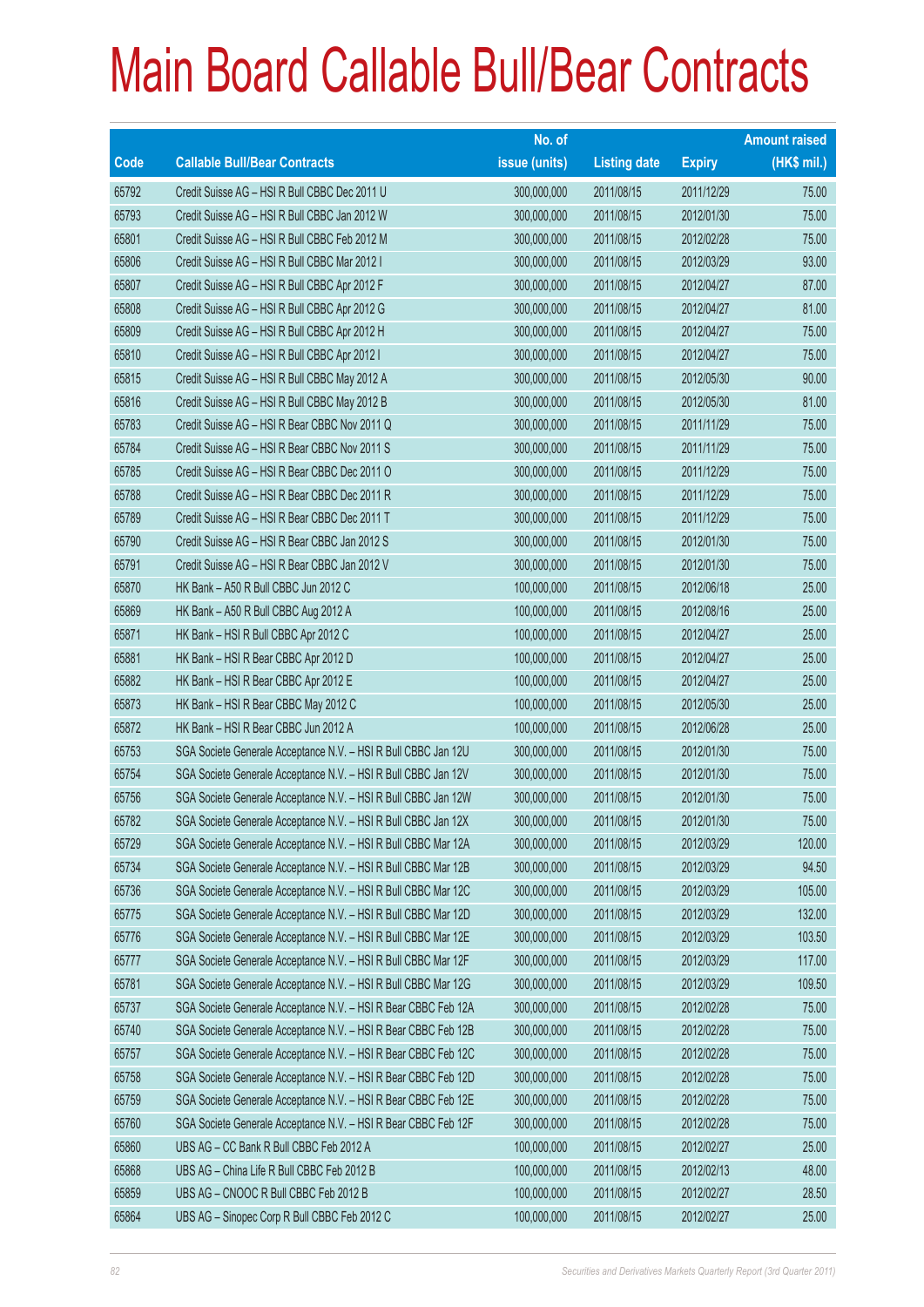|       |                                                          | No. of        |                     |               | <b>Amount raised</b> |
|-------|----------------------------------------------------------|---------------|---------------------|---------------|----------------------|
| Code  | <b>Callable Bull/Bear Contracts</b>                      | issue (units) | <b>Listing date</b> | <b>Expiry</b> | (HK\$ mil.)          |
| 65867 | UBS AG - A50 China R Bull CBBC Feb 2012 B                | 100,000,000   | 2011/08/15          | 2012/02/27    | 25.00                |
| 65862 | UBS AG - HSBC R Bull CBBC Feb 2012 A                     | 100,000,000   | 2011/08/15          | 2012/02/20    | 25.00                |
| 65746 | UBS AG - HSI R Bull CBBC Nov 2011 A                      | 300,000,000   | 2011/08/15          | 2011/11/29    | 75.00                |
| 65749 | UBS AG - HSI R Bull CBBC Nov 2011 E                      | 300,000,000   | 2011/08/15          | 2011/11/29    | 75.00                |
| 65744 | UBS AG - HSI R Bull CBBC Dec 2011 X                      | 300,000,000   | 2011/08/15          | 2011/12/29    | 75.00                |
| 65745 | UBS AG - HSI R Bull CBBC Jan 2012 U                      | 300,000,000   | 2011/08/15          | 2012/01/30    | 75.00                |
| 65837 | UBS AG - HSI R Bull CBBC Jan 2012 V                      | 300,000,000   | 2011/08/15          | 2012/01/30    | 75.00                |
| 65824 | UBS AG - HSI R Bull CBBC Feb 2012 D                      | 300,000,000   | 2011/08/15          | 2012/02/28    | 75.00                |
| 65833 | UBS AG - HSI R Bull CBBC Feb 2012 E                      | 300,000,000   | 2011/08/15          | 2012/02/28    | 75.00                |
| 65838 | UBS AG - HSI R Bull CBBC Feb 2012 F                      | 300,000,000   | 2011/08/15          | 2012/02/28    | 75.00                |
| 65820 | UBS AG - HSI R Bull CBBC Mar 2012 C                      | 300,000,000   | 2011/08/15          | 2012/03/29    | 145.50               |
| 65822 | UBS AG - HSI R Bull CBBC Mar 2012 D                      | 300,000,000   | 2011/08/15          | 2012/03/29    | 108.00               |
| 65831 | UBS AG - HSI R Bull CBBC Mar 2012 E                      | 300,000,000   | 2011/08/15          | 2012/03/29    | 75.00                |
| 65819 | UBS AG - HSI R Bull CBBC Apr 2012 A                      | 300,000,000   | 2011/08/15          | 2012/04/27    | 165.00               |
| 65818 | UBS AG - HSI R Bull CBBC May 2012 A                      | 300,000,000   | 2011/08/15          | 2012/05/30    | 75.00                |
| 65817 | UBS AG - HSI R Bull CBBC Jun 2012 A                      | 300,000,000   | 2011/08/15          | 2012/06/28    | 75.00                |
| 65851 | UBS AG - HSI R Bear CBBC Nov 2011 R                      | 300,000,000   | 2011/08/15          | 2011/11/29    | 75.00                |
| 65857 | UBS AG - HSI R Bear CBBC Nov 2011 S                      | 300,000,000   | 2011/08/15          | 2011/11/29    | 75.00                |
| 65849 | UBS AG - HSI R Bear CBBC Dec 2011 C                      | 300,000,000   | 2011/08/15          | 2011/12/29    | 75.00                |
| 65853 | UBS AG - HSI R Bear CBBC Dec 2011 D                      | 300,000,000   | 2011/08/15          | 2011/12/29    | 75.00                |
| 65847 | UBS AG - HSI R Bear CBBC Dec 2011 Y                      | 300,000,000   | 2011/08/15          | 2011/12/29    | 75.00                |
| 65844 | UBS AG - HSI R Bear CBBC Jan 2012 W                      | 300,000,000   | 2011/08/15          | 2012/01/30    | 75.00                |
| 65850 | UBS AG - HSI R Bear CBBC Jan 2012 X                      | 300,000,000   | 2011/08/15          | 2012/01/30    | 75.00                |
| 65846 | UBS AG - HSI R Bear CBBC Feb 2012 G                      | 300,000,000   | 2011/08/15          | 2012/02/28    | 75.00                |
| 65964 | BNP Paribas Arbit Issu B.V. - HSI R Bull CBBC Apr 2012 V | 200,000,000   | 2011/08/16          | 2012/04/27    | 50.00                |
| 65966 | BNP Paribas Arbit Issu B.V. - HSI R Bull CBBC Apr 2012 W | 200,000,000   | 2011/08/16          | 2012/04/27    | 50.00                |
| 65971 | BNP Paribas Arbit Issu B.V. - HSI R Bear CBBC Feb 2012 X | 200,000,000   | 2011/08/16          | 2012/02/28    | 50.00                |
| 66024 | BNP Paribas Arbit Issu B.V. - HSI R Bear CBBC Mar 2012 A | 200,000,000   | 2011/08/16          | 2012/03/29    | 50.00                |
| 66025 | BNP Paribas Arbit Issu B.V. - HSI R Bear CBBC Mar 2012 B | 200,000,000   | 2011/08/16          | 2012/03/29    | 50.00                |
| 66026 | BNP Paribas Arbit Issu B.V. - HSI R Bear CBBC Mar 2012 C | 200,000,000   | 2011/08/16          | 2012/03/29    | 50.00                |
| 66027 | BNP Paribas Arbit Issu B.V. - HSI R Bear CBBC Mar 2012 D | 200,000,000   | 2011/08/16          | 2012/03/29    | 50.00                |
| 65972 | Credit Suisse AG - HKEx R Bull CBBC Dec 2011 A           | 100,000,000   | 2011/08/16          | 2011/12/19    | 25.00                |
| 65974 | Credit Suisse AG - HKEx R Bear CBBC Dec 2011 B           | 100,000,000   | 2011/08/16          | 2011/12/19    | 25.00                |
| 65918 | Credit Suisse AG - HSI R Bull CBBC Jan 2012 B            | 300,000,000   | 2011/08/16          | 2012/01/30    | 75.00                |
| 65919 | Credit Suisse AG - HSI R Bull CBBC Jan 2012 C            | 300,000,000   | 2011/08/16          | 2012/01/30    | 75.00                |
| 65920 | Credit Suisse AG - HSI R Bull CBBC Jan 2012 D            | 300,000,000   | 2011/08/16          | 2012/01/30    | 75.00                |
| 65921 | Credit Suisse AG - HSI R Bull CBBC Jan 2012 O            | 300,000,000   | 2011/08/16          | 2012/01/30    | 75.00                |
| 65922 | Credit Suisse AG - HSI R Bull CBBC Jan 2012 P            | 300,000,000   | 2011/08/16          | 2012/01/30    | 75.00                |
| 65909 | Credit Suisse AG - HSI R Bull CBBC Jan 2012 T            | 300,000,000   | 2011/08/16          | 2012/01/30    | 75.00                |
| 65913 | Credit Suisse AG - HSI R Bull CBBC Jan 2012 U            | 300,000,000   | 2011/08/16          | 2012/01/30    | 75.00                |
| 65917 | Credit Suisse AG - HSI R Bull CBBC Jan 2012 X            | 300,000,000   | 2011/08/16          | 2012/01/30    | 75.00                |
| 65923 | Credit Suisse AG - HSI R Bull CBBC Feb 2012 N            | 300,000,000   | 2011/08/16          | 2012/02/28    | 78.00                |
| 65924 | Credit Suisse AG - HSI R Bull CBBC Feb 2012 O            | 300,000,000   | 2011/08/16          | 2012/02/28    | 75.00                |
| 65925 | Credit Suisse AG - HSI R Bull CBBC Feb 2012 P            | 300,000,000   | 2011/08/16          | 2012/02/28    | 75.00                |
| 65926 | Credit Suisse AG - HSI R Bull CBBC Feb 2012 Q            | 300,000,000   | 2011/08/16          | 2012/02/28    | 75.00                |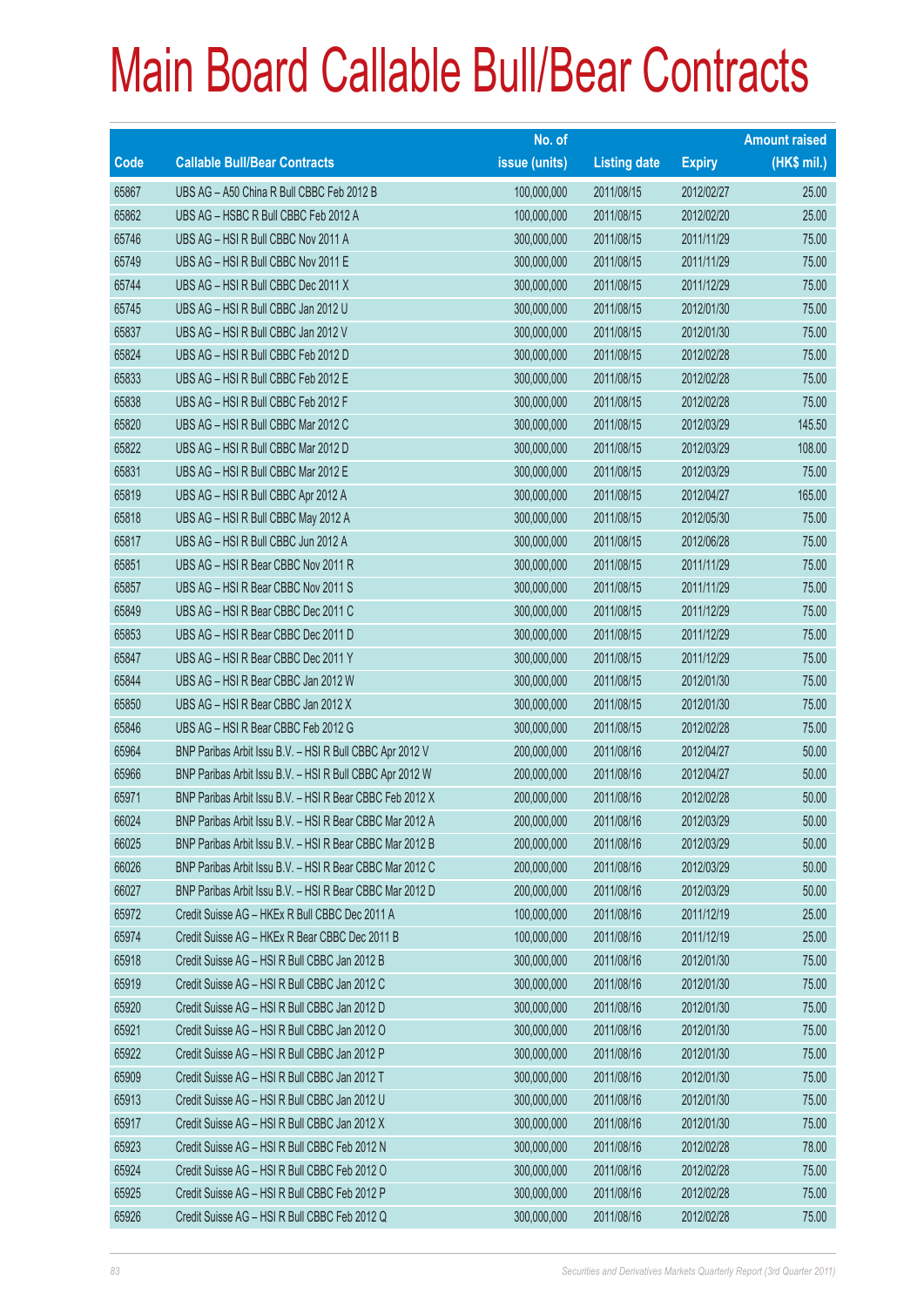|       |                                                                | No. of        |                     |               | <b>Amount raised</b> |
|-------|----------------------------------------------------------------|---------------|---------------------|---------------|----------------------|
| Code  | <b>Callable Bull/Bear Contracts</b>                            | issue (units) | <b>Listing date</b> | <b>Expiry</b> | (HK\$ mil.)          |
| 65928 | Credit Suisse AG - HSI R Bull CBBC Feb 2012 R                  | 300,000,000   | 2011/08/16          | 2012/02/28    | 75.00                |
| 65936 | Credit Suisse AG - HSI R Bull CBBC Feb 2012 S                  | 300,000,000   | 2011/08/16          | 2012/02/28    | 75.00                |
| 65939 | Credit Suisse AG - HSI R Bull CBBC Feb 2012 T                  | 300,000,000   | 2011/08/16          | 2012/02/28    | 75.00                |
| 65940 | Credit Suisse AG - HSI R Bull CBBC Feb 2012 U                  | 300,000,000   | 2011/08/16          | 2012/02/28    | 75.00                |
| 65941 | Credit Suisse AG - HSI R Bull CBBC Feb 2012 V                  | 300,000,000   | 2011/08/16          | 2012/02/28    | 75.00                |
| 65944 | Credit Suisse AG - HSI R Bull CBBC Mar 2012 J                  | 300,000,000   | 2011/08/16          | 2012/03/29    | 75.00                |
| 65945 | Credit Suisse AG - HSI R Bull CBBC Mar 2012 K                  | 300,000,000   | 2011/08/16          | 2012/03/29    | 75.00                |
| 65947 | Credit Suisse AG - HSI R Bull CBBC Mar 2012 L                  | 300,000,000   | 2011/08/16          | 2012/03/29    | 75.00                |
| 65948 | Credit Suisse AG - HSI R Bull CBBC Mar 2012 M                  | 300,000,000   | 2011/08/16          | 2012/03/29    | 75.00                |
| 65949 | Credit Suisse AG - HSI R Bull CBBC Mar 2012 N                  | 300,000,000   | 2011/08/16          | 2012/03/29    | 75.00                |
| 65950 | Credit Suisse AG - HSI R Bull CBBC Mar 2012 O                  | 300,000,000   | 2011/08/16          | 2012/03/29    | 75.00                |
| 65951 | Credit Suisse AG - HSI R Bull CBBC Mar 2012 P                  | 300,000,000   | 2011/08/16          | 2012/03/29    | 75.00                |
| 65952 | Credit Suisse AG - HSI R Bull CBBC Apr 2012 J                  | 300,000,000   | 2011/08/16          | 2012/04/27    | 108.00               |
| 65953 | Credit Suisse AG - HSI R Bull CBBC Apr 2012 K                  | 300,000,000   | 2011/08/16          | 2012/04/27    | 75.00                |
| 65954 | Credit Suisse AG - HSI R Bull CBBC Apr 2012 L                  | 300,000,000   | 2011/08/16          | 2012/04/27    | 75.00                |
| 65955 | Credit Suisse AG - HSI R Bull CBBC May 2012 C                  | 300,000,000   | 2011/08/16          | 2012/05/30    | 75.00                |
| 65957 | Credit Suisse AG - HSI R Bull CBBC Jun 2012 D                  | 300,000,000   | 2011/08/16          | 2012/06/28    | 96.00                |
| 65958 | Credit Suisse AG - HSI R Bull CBBC Jun 2012 E                  | 300,000,000   | 2011/08/16          | 2012/06/28    | 84.00                |
| 65959 | Credit Suisse AG - HSI R Bull CBBC Jun 2012 F                  | 300,000,000   | 2011/08/16          | 2012/06/28    | 75.00                |
| 65960 | Credit Suisse AG - HSI R Bull CBBC Jun 2012 G                  | 300,000,000   | 2011/08/16          | 2012/06/28    | 75.00                |
| 65961 | Credit Suisse AG - HSI R Bull CBBC Jun 2012 H                  | 300,000,000   | 2011/08/16          | 2012/06/28    | 75.00                |
| 65962 | Credit Suisse AG - HSI R Bull CBBC Jun 2012 I                  | 300,000,000   | 2011/08/16          | 2012/06/28    | 75.00                |
| 65899 | Credit Suisse AG - HSI R Bear CBBC Nov 2011 J                  | 300,000,000   | 2011/08/16          | 2011/11/29    | 75.00                |
| 65897 | Credit Suisse AG - HSI R Bear CBBC Nov 2011 P                  | 300,000,000   | 2011/08/16          | 2011/11/29    | 75.00                |
| 65896 | Credit Suisse AG - HSI R Bear CBBC Nov 2011 V                  | 300,000,000   | 2011/08/16          | 2011/11/29    | 75.00                |
| 65898 | Credit Suisse AG - HSI R Bear CBBC Nov 2011 Y                  | 300,000,000   | 2011/08/16          | 2011/11/29    | 75.00                |
| 65900 | Credit Suisse AG - HSI R Bear CBBC Dec 2011 Q                  | 300,000,000   | 2011/08/16          | 2011/12/29    | 75.00                |
| 65901 | Credit Suisse AG - HSI R Bear CBBC Dec 2011 S                  | 300,000,000   | 2011/08/16          | 2011/12/29    | 75.00                |
| 65902 | Credit Suisse AG - HSI R Bear CBBC Dec 2011 V                  | 300,000,000   | 2011/08/16          | 2011/12/29    | 75.00                |
| 65903 | Credit Suisse AG - HSI R Bear CBBC Dec 2011 W                  | 300,000,000   | 2011/08/16          | 2011/12/29    | 75.00                |
| 65904 | Credit Suisse AG - HSI R Bear CBBC Jun 2012 A                  | 300,000,000   | 2011/08/16          | 2012/06/28    | 75.00                |
| 65905 | Credit Suisse AG - HSI R Bear CBBC Jun 2012 B                  | 300,000,000   | 2011/08/16          | 2012/06/28    | 75.00                |
| 65906 | Credit Suisse AG - HSI R Bear CBBC Jun 2012 C                  | 300,000,000   | 2011/08/16          | 2012/06/28    | 75.00                |
| 65975 | Credit Suisse AG - TCH R Bear CBBC Nov 2011 I                  | 100,000,000   | 2011/08/16          | 2011/11/28    | 25.00                |
| 65976 | Credit Suisse AG - TCH R Bear CBBC Nov 2011 J                  | 100,000,000   | 2011/08/16          | 2011/11/28    | 25.00                |
| 65977 | Credit Suisse AG - TCH R Bear CBBC Dec 2011 C                  | 100,000,000   | 2011/08/16          | 2011/12/19    | 27.00                |
| 65884 | HK Bank - HSI R Bull CBBC Jul 2012 A                           | 100,000,000   | 2011/08/16          | 2012/07/30    | 25.00                |
| 65883 | HK Bank - HSI R Bull CBBC Aug 2012 A                           | 100,000,000   | 2011/08/16          | 2012/08/30    | 25.00                |
| 65886 | HK Bank - HSI R Bull CBBC Aug 2012 B                           | 100,000,000   | 2011/08/16          | 2012/08/30    | 25.00                |
| 65885 | Macquarie Bank Ltd. - HSI R Bull CBBC Jan 2012 C               | 200,000,000   | 2011/08/16          | 2012/01/30    | 50.00                |
| 66023 | RB of Scotland N.V. - DJIA R Bull CBBC Dec 2011 D              | 80,000,000    | 2011/08/16          | 2011/12/16    | 20.00                |
| 66022 | RB of Scotland N.V. - DJIA R Bear CBBC Dec 2011 C              | 80,000,000    | 2011/08/16          | 2011/12/16    | 20.00                |
| 65890 | SGA Societe Generale Acceptance N.V. - HSI R Bull CBBC Mar 12H | 300,000,000   | 2011/08/16          | 2012/03/29    | 75.00                |
| 65891 | SGA Societe Generale Acceptance N.V. - HSI R Bull CBBC Mar 121 | 300,000,000   | 2011/08/16          | 2012/03/29    | 75.00                |
| 65887 | SGA Societe Generale Acceptance N.V. - HSI R Bull CBBC Apr 12A | 300,000,000   | 2011/08/16          | 2012/04/27    | 136.50               |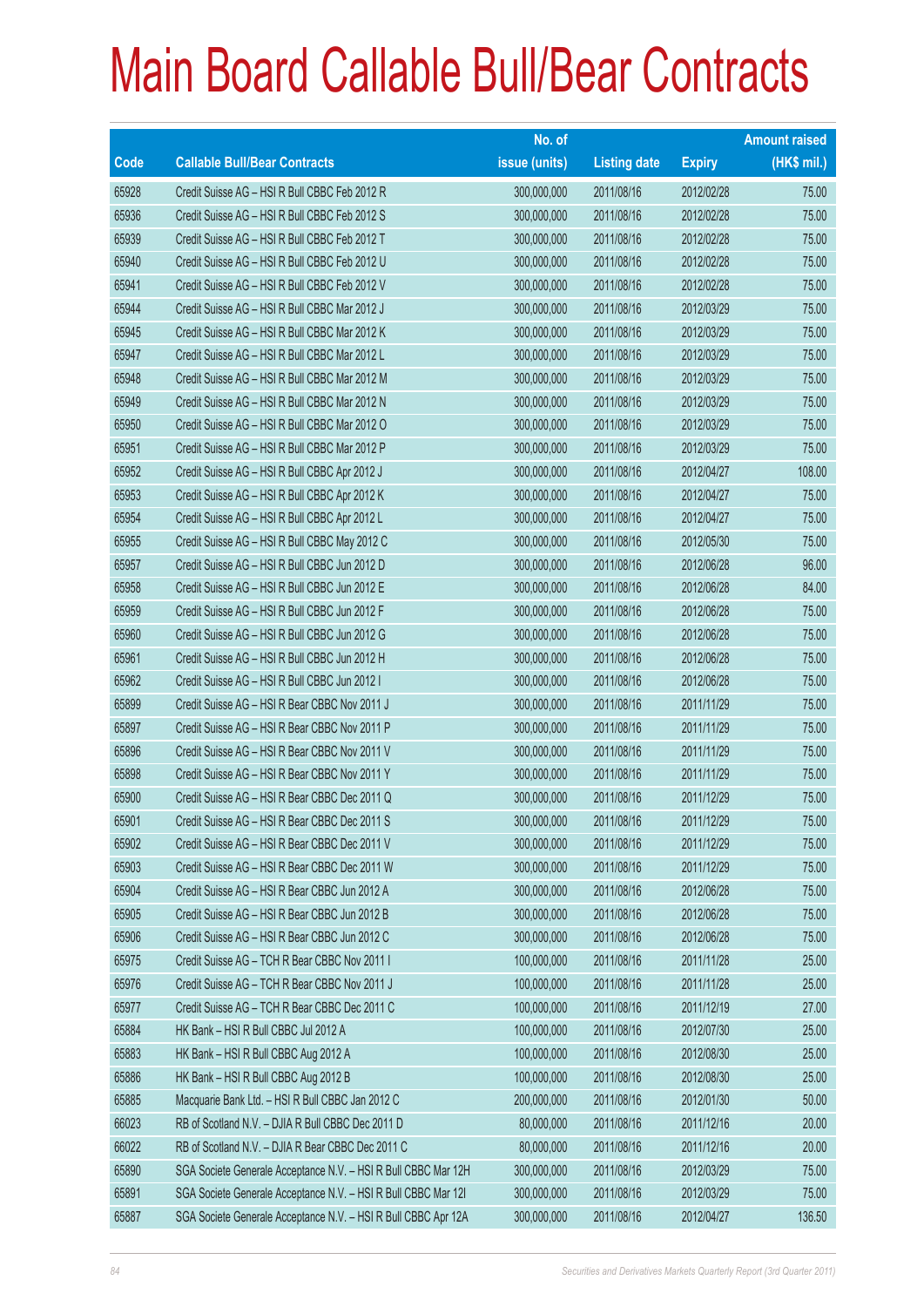|         |                                                                | No. of        |                     |               | <b>Amount raised</b> |
|---------|----------------------------------------------------------------|---------------|---------------------|---------------|----------------------|
| Code    | <b>Callable Bull/Bear Contracts</b>                            | issue (units) | <b>Listing date</b> | <b>Expiry</b> | (HK\$ mil.)          |
| 65889   | SGA Societe Generale Acceptance N.V. - HSI R Bull CBBC Apr 12B | 300,000,000   | 2011/08/16          | 2012/04/27    | 118.50               |
| 65892   | SGA Societe Generale Acceptance N.V. - HSI R Bear CBBC Feb 12G | 300,000,000   | 2011/08/16          | 2012/02/28    | 75.00                |
| 65893   | SGA Societe Generale Acceptance N.V. - HSI R Bear CBBC Feb 12H | 300,000,000   | 2011/08/16          | 2012/02/28    | 75.00                |
| 65894   | SGA Societe Generale Acceptance N.V. - HSI R Bear CBBC Feb 121 | 300,000,000   | 2011/08/16          | 2012/02/28    | 75.00                |
| 65895   | SGA Societe Generale Acceptance N.V. - HSI R Bear CBBC Feb 12J | 300,000,000   | 2011/08/16          | 2012/02/28    | 79.50                |
| 66032   | UBS AG - CC Bank R Bull CBBC Feb 2012 B                        | 100,000,000   | 2011/08/16          | 2012/02/20    | 25.00                |
| 66033   | UBS AG - CNOOC R Bull CBBC Mar 2012 A                          | 100,000,000   | 2011/08/16          | 2012/03/19    | 26.50                |
| 66036   | UBS AG - A50 China R Bull CBBC Feb 2012 C                      | 100,000,000   | 2011/08/16          | 2012/02/20    | 25.00                |
| 66035   | UBS AG - HKEx R Bull CBBC Feb 2012 A                           | 100,000,000   | 2011/08/16          | 2012/02/27    | 25.00                |
| 66011   | UBS AG - HSCEI R Bull CBBC Feb 2012 A                          | 100,000,000   | 2011/08/16          | 2012/02/28    | 25.00                |
| 66017   | UBS AG - HSI R Bull CBBC Nov 2011 X                            | 300,000,000   | 2011/08/16          | 2011/11/29    | 75.00                |
| 66012   | UBS AG - HSI R Bull CBBC Dec 2011 K                            | 300,000,000   | 2011/08/16          | 2011/12/29    | 75.00                |
| 66020   | UBS AG - HSI R Bull CBBC Dec 2011 L                            | 300,000,000   | 2011/08/16          | 2011/12/29    | 75.00                |
| 66019   | UBS AG - HSI R Bull CBBC Jan 2012 D                            | 300,000,000   | 2011/08/16          | 2012/01/30    | 75.00                |
| 66018   | UBS AG - HSI R Bull CBBC Jan 2012 Z                            | 300,000,000   | 2011/08/16          | 2012/01/30    | 75.00                |
| 66010   | UBS AG - HSI R Bull CBBC Feb 2012 I                            | 300,000,000   | 2011/08/16          | 2012/02/28    | 75.00                |
| 66014   | UBS AG - HSI R Bull CBBC Feb 2012 J                            | 300,000,000   | 2011/08/16          | 2012/02/28    | 75.00                |
| 66004   | UBS AG - HSI R Bull CBBC Mar 2012 I                            | 300,000,000   | 2011/08/16          | 2012/03/29    | 75.00                |
| 66005   | UBS AG - HSI R Bull CBBC Mar 2012 J                            | 300,000,000   | 2011/08/16          | 2012/03/29    | 75.00                |
| 66009   | UBS AG - HSI R Bull CBBC Mar 2012 K                            | 300,000,000   | 2011/08/16          | 2012/03/29    | 75.00                |
| 66001   | UBS AG - HSI R Bull CBBC Apr 2012 D                            | 300,000,000   | 2011/08/16          | 2012/04/27    | 75.00                |
| 66003   | UBS AG - HSI R Bull CBBC Apr 2012 E                            | 300,000,000   | 2011/08/16          | 2012/04/27    | 75.00                |
| 66007   | UBS AG - HSI R Bull CBBC Apr 2012 F                            | 300,000,000   | 2011/08/16          | 2012/04/27    | 75.00                |
| 66008   | UBS AG - HSI R Bull CBBC Apr 2012 G                            | 300,000,000   | 2011/08/16          | 2012/04/27    | 75.00                |
| 65999   | UBS AG - HSI R Bull CBBC May 2012 B                            | 300,000,000   | 2011/08/16          | 2012/05/30    | 165.00               |
| 66000   | UBS AG - HSI R Bull CBBC May 2012 C                            | 300,000,000   | 2011/08/16          | 2012/05/30    | 124.50               |
| 65986   | UBS AG - HSI R Bear CBBC Dec 2011 H                            | 300,000,000   | 2011/08/16          | 2011/12/29    | 75.00                |
| 65992   | UBS AG - HSI R Bear CBBC Dec 2011 J                            | 300,000,000   | 2011/08/16          | 2011/12/29    | 75.00                |
| 65991   | UBS AG - HSI R Bear CBBC Jan 2012 Y                            | 300,000,000   | 2011/08/16          | 2012/01/30    | 75.00                |
| 65998   | UBS AG - HSI R Bear CBBC Feb 2012 H                            | 300,000,000   | 2011/08/16          | 2012/02/28    | 75.00                |
| 65981   | UBS AG - HSI R Bear CBBC Mar 2012 F                            | 300,000,000   | 2011/08/16          | 2012/03/29    | 75.00                |
| 65984   | UBS AG - HSI R Bear CBBC Mar 2012 G                            | 300,000,000   | 2011/08/16          | 2012/03/29    | 75.00                |
| 65987   | UBS AG - HSI R Bear CBBC Mar 2012 H                            | 300,000,000   | 2011/08/16          | 2012/03/29    | 75.00                |
| 65978   | UBS AG - HSI R Bear CBBC Apr 2012 B                            | 300,000,000   | 2011/08/16          | 2012/04/27    | 75.00                |
| 65985   | UBS AG - HSI R Bear CBBC Apr 2012 C                            | 300,000,000   | 2011/08/16          | 2012/04/27    | 75.00                |
| 66044   | UBS AG - Hutchison R Bull CBBC Feb 2012 C                      | 100,000,000   | 2011/08/16          | 2012/02/20    | 25.00                |
| 66039   | UBS AG - ICBC R Bull CBBC Feb 2012 A                           | 100,000,000   | 2011/08/16          | 2012/02/13    | 25.00                |
| 64955 # | Credit Suisse AG - HSI R Bull CBBC Mar 2012 A                  | 300,000,000   | 2011/08/16          | 2012/03/29    | 34.20                |
| 66092   | Credit Suisse AG - ABC R Bull CBBC Mar 2012 A                  | 100,000,000   | 2011/08/17          | 2012/03/26    | 25.00                |
| 66096   | Credit Suisse AG - AIA R Bull CBBC Dec 2011 A                  | 100,000,000   | 2011/08/17          | 2011/12/19    | 26.00                |
| 66119   | Credit Suisse AG - AIA R Bear CBBC Dec 2011 B                  | 100,000,000   | 2011/08/17          | 2011/12/19    | 37.00                |
| 66091   | Credit Suisse AG - CCB R Bull CBBC Jan 2012 A                  | 100,000,000   | 2011/08/17          | 2012/01/16    | 25.00                |
| 66097   | Credit Suisse AG - CNBM R Bull CBBC Dec 2011 A                 | 100,000,000   | 2011/08/17          | 2011/12/19    | 26.00                |
| 66099   | Credit Suisse AG - Evergrande R Bull CBBC Jan 2012 A           | 100,000,000   | 2011/08/17          | 2012/01/16    | 25.00                |
| 66111   | Credit Suisse AG - GCL-Poly Energy R Bull CBBC Mar 2012 A      | 100,000,000   | 2011/08/17          | 2012/03/12    | 25.00                |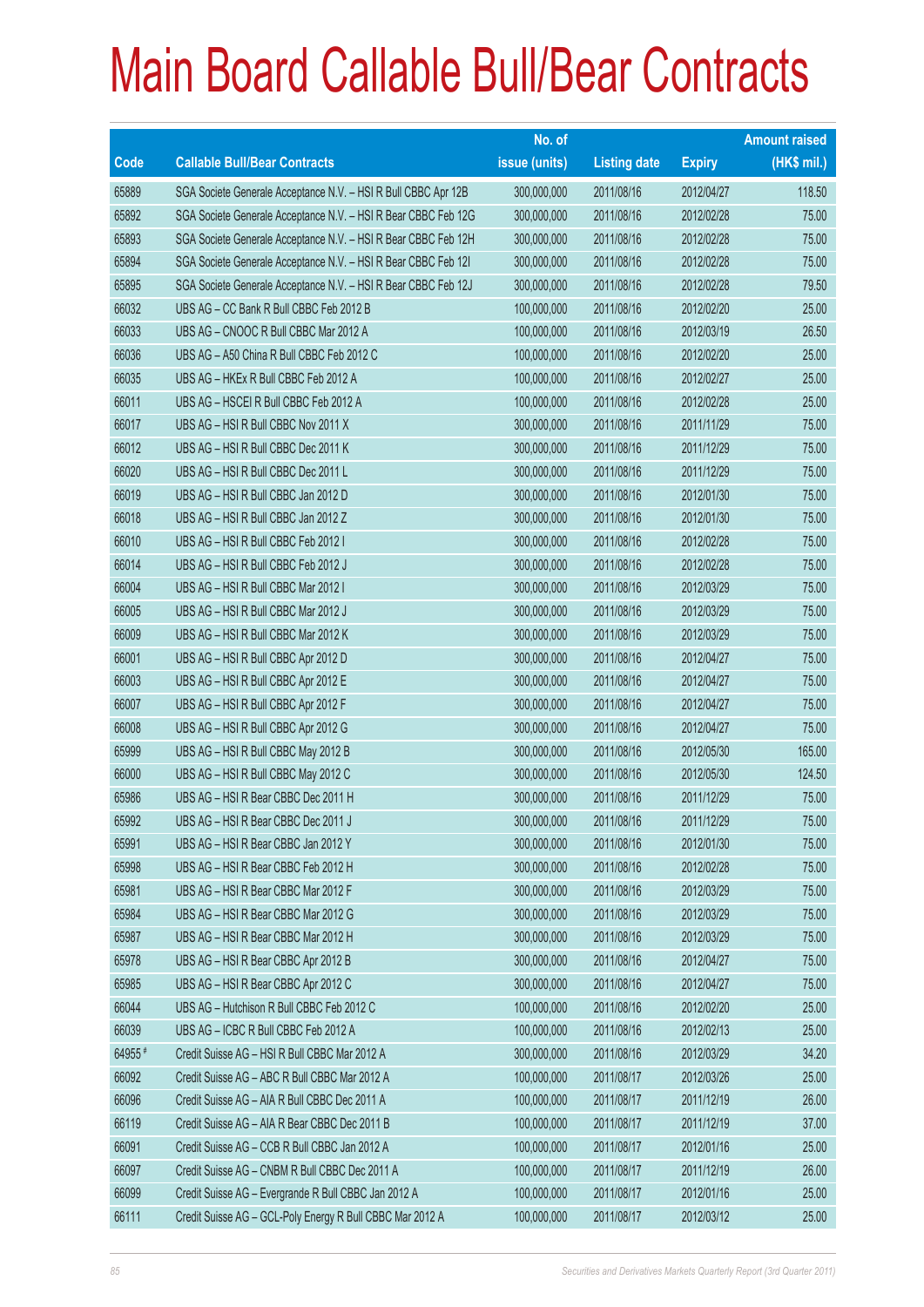|             |                                                                | No. of        |                     |               | <b>Amount raised</b> |
|-------------|----------------------------------------------------------------|---------------|---------------------|---------------|----------------------|
| <b>Code</b> | <b>Callable Bull/Bear Contracts</b>                            | issue (units) | <b>Listing date</b> | <b>Expiry</b> | (HK\$ mil.)          |
| 66112       | Credit Suisse AG - GCL-Poly Energy R Bull CBBC Mar 2012 B      | 100,000,000   | 2011/08/17          | 2012/03/26    | 25.00                |
| 66076       | Credit Suisse AG - HSI R Bull CBBC Jan 2012 Q                  | 300,000,000   | 2011/08/17          | 2012/01/30    | 75.00                |
| 66077       | Credit Suisse AG - HSI R Bull CBBC Jan 2012 R                  | 300,000,000   | 2011/08/17          | 2012/01/30    | 75.00                |
| 66078       | Credit Suisse AG - HSI R Bull CBBC Feb 2012 W                  | 300,000,000   | 2011/08/17          | 2012/02/28    | 75.00                |
| 66082       | Credit Suisse AG - HSI R Bull CBBC Mar 2012 Q                  | 300,000,000   | 2011/08/17          | 2012/03/29    | 75.00                |
| 66086       | Credit Suisse AG - HSI R Bear CBBC Dec 2011 D                  | 300,000,000   | 2011/08/17          | 2011/12/29    | 75.00                |
| 66087       | Credit Suisse AG - HSI R Bear CBBC Dec 2011 G                  | 300,000,000   | 2011/08/17          | 2011/12/29    | 75.00                |
| 66083       | Credit Suisse AG - HSI R Bear CBBC Dec 2011 X                  | 300,000,000   | 2011/08/17          | 2011/12/29    | 75.00                |
| 66089       | Credit Suisse AG - HSI R Bear CBBC Dec 2011 Y                  | 300,000,000   | 2011/08/17          | 2011/12/29    | 75.00                |
| 66088       | Credit Suisse AG - HSI R Bear CBBC Dec 2011 Z                  | 300,000,000   | 2011/08/17          | 2011/12/29    | 75.00                |
| 66090       | Credit Suisse AG - Hutchison R Bull CBBC Dec 2011 B            | 100,000,000   | 2011/08/17          | 2011/12/19    | 25.00                |
| 66118       | Credit Suisse AG - Hutchison R Bear CBBC Dec 2011 C            | 100,000,000   | 2011/08/17          | 2011/12/19    | 25.00                |
| 66059       | KBC Fin Products Int'l Ltd. - HSI R Bull CBBC Nov 2011 P       | 108,000,000   | 2011/08/17          | 2011/11/29    | 27.00                |
| 66060       | KBC Fin Products Int'l Ltd. - HSI R Bull CBBC Nov 2011 Q       | 128,000,000   | 2011/08/17          | 2011/11/29    | 32.00                |
| 66062       | KBC Fin Products Int'l Ltd. - HSI R Bull CBBC Dec 2011 L       | 128,000,000   | 2011/08/17          | 2011/12/29    | 32.00                |
| 66063       | KBC Fin Products Int'l Ltd. - HSI R Bull CBBC Dec 2011 M       | 108,000,000   | 2011/08/17          | 2011/12/29    | 27.00                |
| 66064       | KBC Fin Products Int'l Ltd. - HSI R Bull CBBC Jan 2012 D       | 188,000,000   | 2011/08/17          | 2012/01/30    | 47.00                |
| 66065       | KBC Fin Products Int'l Ltd. - HSI R Bull CBBC Feb 2012 A       | 188,000,000   | 2011/08/17          | 2012/02/28    | 47.00                |
| 66066       | KBC Fin Products Int'l Ltd. - HSI R Bull CBBC Mar 2012 A       | 188,000,000   | 2011/08/17          | 2012/03/29    | 47.00                |
| 66068       | KBC Fin Products Int'l Ltd. - HSI R Bear CBBC Nov 2011 R       | 128,000,000   | 2011/08/17          | 2011/11/29    | 32.00                |
| 66069       | KBC Fin Products Int'l Ltd. - HSI R Bear CBBC Nov 2011 S       | 108,000,000   | 2011/08/17          | 2011/11/29    | 27.00                |
| 66126       | KBC Fin Products Int'l Ltd. - HSI R Bear CBBC Nov 2011 U       | 108,000,000   | 2011/08/17          | 2011/11/29    | 27.00                |
| 66071       | KBC Fin Products Int'l Ltd. - HSI R Bear CBBC Dec 2011 N       | 108,000,000   | 2011/08/17          | 2011/12/29    | 27.00                |
| 66073       | KBC Fin Products Int'l Ltd. - HSI R Bear CBBC Dec 2011 O       | 188,000,000   | 2011/08/17          | 2011/12/29    | 47.00                |
| 66074       | KBC Fin Products Int'l Ltd. - HSI R Bear CBBC Dec 2011 P       | 128,000,000   | 2011/08/17          | 2011/12/29    | 32.00                |
| 66075       | KBC Fin Products Int'l Ltd. - HSI R Bear CBBC Jan 2012 E       | 188,000,000   | 2011/08/17          | 2012/01/30    | 47.00                |
| 66131       | RB of Scotland N.V. - HSCEI R Bull CBBC Jan 2012 A             | 250,000,000   | 2011/08/17          | 2012/01/30    | 62.50                |
| 66135       | RB of Scotland N.V. - HSI R Bull CBBC Jan 2012 B               | 250,000,000   | 2011/08/17          | 2012/01/30    | 62.50                |
| 66136       | RB of Scotland N.V. - HSI R Bull CBBC Jan 2012 C               | 250,000,000   | 2011/08/17          | 2012/01/30    | 62.50                |
| 66132       | RB of Scotland N.V. - HSI R Bear CBBC Jan 2012 A               | 250,000,000   | 2011/08/17          | 2012/01/30    | 62.50                |
| 66049       | SGA Societe Generale Acceptance N.V. - HSI R Bull CBBC Mar 12J | 300,000,000   | 2011/08/17          | 2012/03/29    | 75.00                |
| 66056       | SGA Societe Generale Acceptance N.V. - HSI R Bull CBBC Mar 12K | 300,000,000   | 2011/08/17          | 2012/03/29    | 75.00                |
| 66057       | SGA Societe Generale Acceptance N.V. - HSI R Bull CBBC Mar 12L | 300,000,000   | 2011/08/17          | 2012/03/29    | 75.00                |
| 66168       | Credit Suisse AG - A50 China R Bull CBBC Dec 2011 A            | 100,000,000   | 2011/08/18          | 2011/12/19    | 25.00                |
| 66175       | Credit Suisse AG - A50 China R Bear CBBC Dec 2011 B            | 100,000,000   | 2011/08/18          | 2011/12/19    | 25.00                |
| 66166       | Credit Suisse AG - HSBC R Bull CBBC Dec 2011 B                 | 100,000,000   | 2011/08/18          | 2011/12/19    | 25.00                |
| 66169       | Credit Suisse AG - HSBC R Bear CBBC Dec 2011 C                 | 100,000,000   | 2011/08/18          | 2011/12/19    | 25.00                |
| 66160       | Credit Suisse AG - HSI R Bull CBBC Mar 2012 R                  | 300,000,000   | 2011/08/18          | 2012/03/29    | 87.00                |
| 66161       | Credit Suisse AG - HSI R Bull CBBC Mar 2012 S                  | 300,000,000   | 2011/08/18          | 2012/03/29    | 105.00               |
| 66163       | Credit Suisse AG - HSI R Bull CBBC Jul 2012 A                  | 300,000,000   | 2011/08/18          | 2012/07/30    | 75.00                |
| 66165       | Credit Suisse AG - HSI R Bull CBBC Jul 2012 B                  | 300,000,000   | 2011/08/18          | 2012/07/30    | 114.00               |
| 66177       | HK Bank - CNOOC R Bear CBBC Jun 2012 B                         | 80,000,000    | 2011/08/18          | 2012/06/18    | 34.40                |
| 66176       | HK Bank - HSI R Bear CBBC Mar 2012 B                           | 100,000,000   | 2011/08/18          | 2012/03/29    | 25.00                |
| 66148       | J P Morgan SP BV - HSI R Bull CBBC Dec 2011 A                  | 200,000,000   | 2011/08/18          | 2011/12/29    | 50.00                |
| 66151       | J P Morgan SP BV - HSI R Bull CBBC Dec 2011 B                  | 200,000,000   | 2011/08/18          | 2011/12/29    | 50.00                |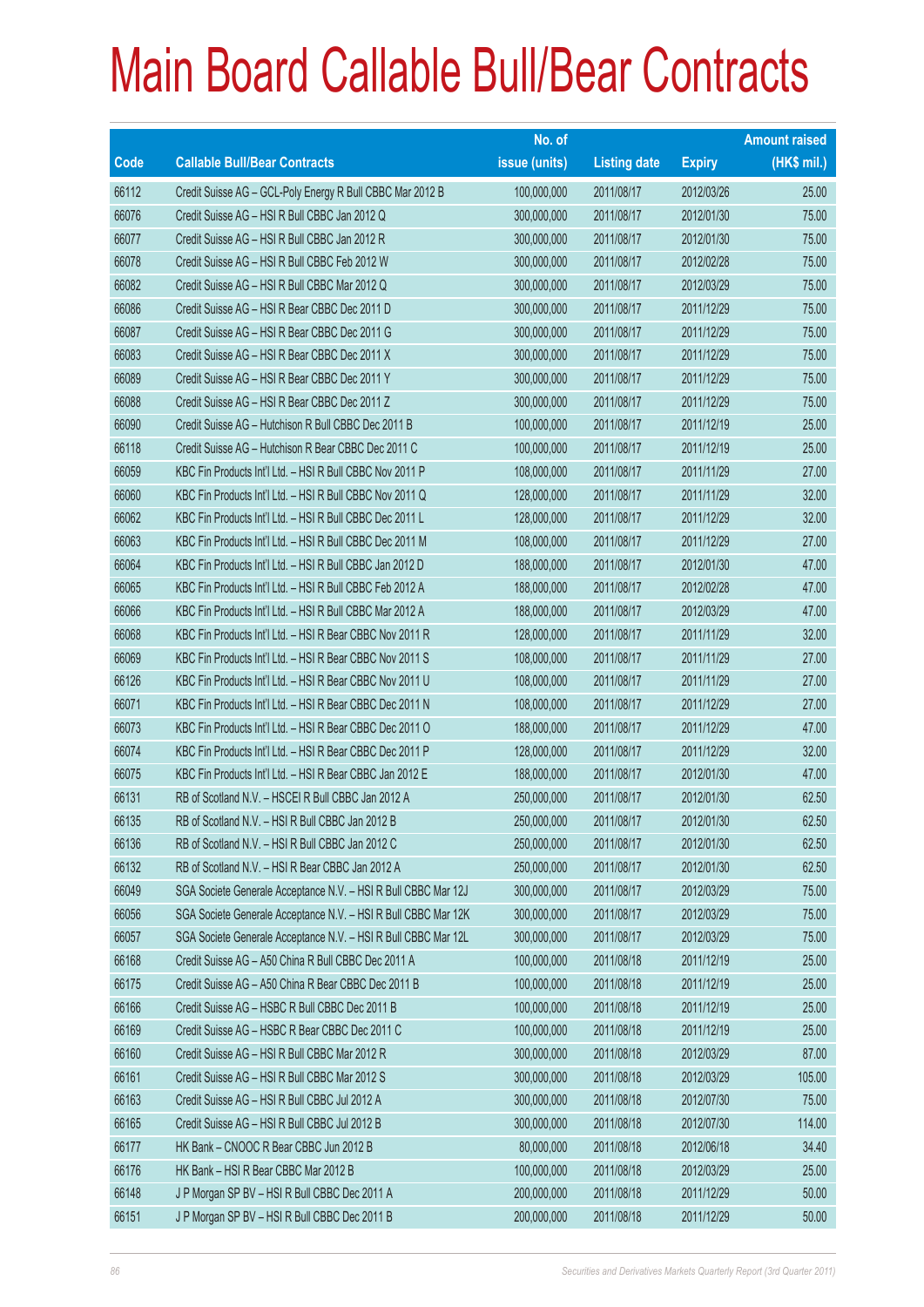|             |                                                                | No. of        |                     |               | <b>Amount raised</b> |
|-------------|----------------------------------------------------------------|---------------|---------------------|---------------|----------------------|
| <b>Code</b> | <b>Callable Bull/Bear Contracts</b>                            | issue (units) | <b>Listing date</b> | <b>Expiry</b> | (HK\$ mil.)          |
| 66152       | J P Morgan SP BV - HSI R Bull CBBC Dec 2011 C                  | 200,000,000   | 2011/08/18          | 2011/12/29    | 50.00                |
| 66149       | J P Morgan SP BV - HSI R Bull CBBC Jan 2012 A                  | 200,000,000   | 2011/08/18          | 2012/01/30    | 50.00                |
| 66153       | J P Morgan SP BV - HSI R Bear CBBC Dec 2011 D                  | 200,000,000   | 2011/08/18          | 2011/12/29    | 50.00                |
| 66154       | J P Morgan SP BV - HSI R Bear CBBC Dec 2011 E                  | 200,000,000   | 2011/08/18          | 2011/12/29    | 50.00                |
| 66155       | J P Morgan SP BV - HSI R Bear CBBC Dec 2011 F                  | 200,000,000   | 2011/08/18          | 2011/12/29    | 50.00                |
| 66156       | J P Morgan SP BV - HSI R Bear CBBC Dec 2011 G                  | 200,000,000   | 2011/08/18          | 2011/12/29    | 50.00                |
| 66159       | J P Morgan SP BV - HSI R Bear CBBC Dec 2011 H                  | 200,000,000   | 2011/08/18          | 2011/12/29    | 50.00                |
| 66150       | J P Morgan SP BV - HSI R Bear CBBC Jan 2012 B                  | 200,000,000   | 2011/08/18          | 2012/01/30    | 65.00                |
| 66178       | KBC Fin Products Int'l Ltd. - HSI R Bull CBBC Jan 2012 F       | 108,000,000   | 2011/08/18          | 2012/01/30    | 34.56                |
| 66179       | KBC Fin Products Int'l Ltd. - HSI R Bull CBBC Jan 2012 G       | 188,000,000   | 2011/08/18          | 2012/01/30    | 47.00                |
| 66180       | KBC Fin Products Int'l Ltd. - HSI R Bull CBBC Feb 2012 B       | 128,000,000   | 2011/08/18          | 2012/02/28    | 38.40                |
| 66181       | KBC Fin Products Int'l Ltd. - HSI R Bear CBBC Jan 2012 H       | 188,000,000   | 2011/08/18          | 2012/01/30    | 47.00                |
| 66182       | KBC Fin Products Int'l Ltd. - HSI R Bear CBBC Feb 2012 C       | 128,000,000   | 2011/08/18          | 2012/02/28    | 32.00                |
| 66183       | KBC Fin Products Int'l Ltd. - HSI R Bear CBBC Feb 2012 D       | 108,000,000   | 2011/08/18          | 2012/02/28    | 33.48                |
| 66147       | Macquarie Bank Ltd. - HSI R Bull CBBC Feb 2012 B               | 200,000,000   | 2011/08/18          | 2012/02/28    | 50.00                |
| 66137       | CC Rabobank B.A. - HSI R Bull CBBC Feb 2012 A                  | 150,000,000   | 2011/08/18          | 2012/02/28    | 37.50                |
| 66138       | CC Rabobank B.A. - HSI R Bull CBBC Feb 2012 B                  | 150,000,000   | 2011/08/18          | 2012/02/28    | 37.50                |
| 66139       | CC Rabobank B.A. - HSI R Bull CBBC Feb 2012 C                  | 150,000,000   | 2011/08/18          | 2012/02/28    | 37.50                |
| 66140       | CC Rabobank B.A. - HSI R Bull CBBC Feb 2012 D                  | 150,000,000   | 2011/08/18          | 2012/02/28    | 37.50                |
| 66141       | CC Rabobank B.A. - HSI R Bull CBBC Feb 2012 E                  | 150,000,000   | 2011/08/18          | 2012/02/28    | 37.50                |
| 66142       | CC Rabobank B.A. - HSI R Bear CBBC Feb 2012 F                  | 150,000,000   | 2011/08/18          | 2012/02/28    | 37.50                |
| 66143       | CC Rabobank B.A. - HSI R Bear CBBC Feb 2012 G                  | 150,000,000   | 2011/08/18          | 2012/02/28    | 37.50                |
| 66144       | CC Rabobank B.A. - HSI R Bear CBBC Feb 2012 H                  | 150,000,000   | 2011/08/18          | 2012/02/28    | 37.50                |
| 66145       | CC Rabobank B.A. - HSI R Bear CBBC Feb 2012 I                  | 150,000,000   | 2011/08/18          | 2012/02/28    | 37.50                |
| 66146       | CC Rabobank B.A. - HSI R Bear CBBC Feb 2012 J                  | 150,000,000   | 2011/08/18          | 2012/02/28    | 37.50                |
| 66186       | RB of Scotland N.V. - Anhui Conch R Bull CBBC Jun 2012 A       | 80,000,000    | 2011/08/18          | 2012/06/29    | 20.00                |
| 66188       | RB of Scotland N.V. - Ping An R Bull CBBC Jun 2012 A           | 80,000,000    | 2011/08/18          | 2012/06/29    | 20.00                |
| 66205       | Credit Suisse AG - HSI R Bear CBBC Nov 2011 C                  | 300,000,000   | 2011/08/19          | 2011/11/29    | 75.00                |
| 66203       | Deutsche Bank AG - HSI R Bull CBBC Dec 2011 P                  | 150,000,000   | 2011/08/19          | 2011/12/29    | 48.00                |
| 66204       | Deutsche Bank AG - HSI R Bull CBBC Dec 2011 Q                  | 150,000,000   | 2011/08/19          | 2011/12/29    | 37.50                |
| 66201       | Deutsche Bank AG - HSI R Bear CBBC Dec 2011 N                  | 150,000,000   | 2011/08/19          | 2011/12/29    | 43.50                |
| 66202       | Deutsche Bank AG - HSI R Bear CBBC Dec 2011 O                  | 150,000,000   | 2011/08/19          | 2011/12/29    | 37.50                |
| 66195       | HK Bank - China Life R Bull CBBC Jul 2012 A                    | 80,000,000    | 2011/08/19          | 2012/07/18    | 20.00                |
| 66193       | HK Bank - HKEx R Bull CBBC May 2012 A                          | 80,000,000    | 2011/08/19          | 2012/05/18    | 20.00                |
| 66199       | HK Bank - HSI R Bull CBBC Jun 2012 B                           | 100,000,000   | 2011/08/19          | 2012/06/28    | 25.00                |
| 66200       | HK Bank - HSI R Bull CBBC May 2013 A                           | 100,000,000   | 2011/08/19          | 2013/05/30    | 25.00                |
| 66191       | HK Bank - Hutchison R Bull CBBC Jun 2012 A                     | 80,000,000    | 2011/08/19          | 2012/06/18    | 20.00                |
| 66194       | HK Bank - ICBC R Bull CBBC Jun 2012 C                          | 80,000,000    | 2011/08/19          | 2012/06/28    | 20.00                |
| 66192       | HK Bank - SHK Ppt R Bull CBBC Apr 2012 B                       | 80,000,000    | 2011/08/19          | 2012/04/18    | 20.00                |
| 66189       | SGA Societe Generale Acceptance N.V. - HSI R Bull CBBC Apr 12C | 300,000,000   | 2011/08/19          | 2012/04/27    | 123.00               |
| 66190       | SGA Societe Generale Acceptance N.V. - HSI R Bull CBBC Apr 12D | 300,000,000   | 2011/08/19          | 2012/04/27    | 111.00               |
| 65838 #     | UBS AG - HSI R Bull CBBC Feb 2012 F                            | 300,000,000   | 2011/08/19          | 2012/02/28    | 23.40                |
| 66219       | BNP Paribas Arbit Issu B.V. - HSI R Bull CBBC Apr 2012 A       | 200,000,000   | 2011/08/22          | 2012/04/27    | 50.00                |
| 66220       | BNP Paribas Arbit Issu B.V. - HSI R Bull CBBC Apr 2012 G       | 200,000,000   | 2011/08/22          | 2012/04/27    | 50.00                |
| 66221       | BNP Paribas Arbit Issu B.V. - HSI R Bull CBBC Apr 2012 H       | 200,000,000   | 2011/08/22          | 2012/04/27    | 50.00                |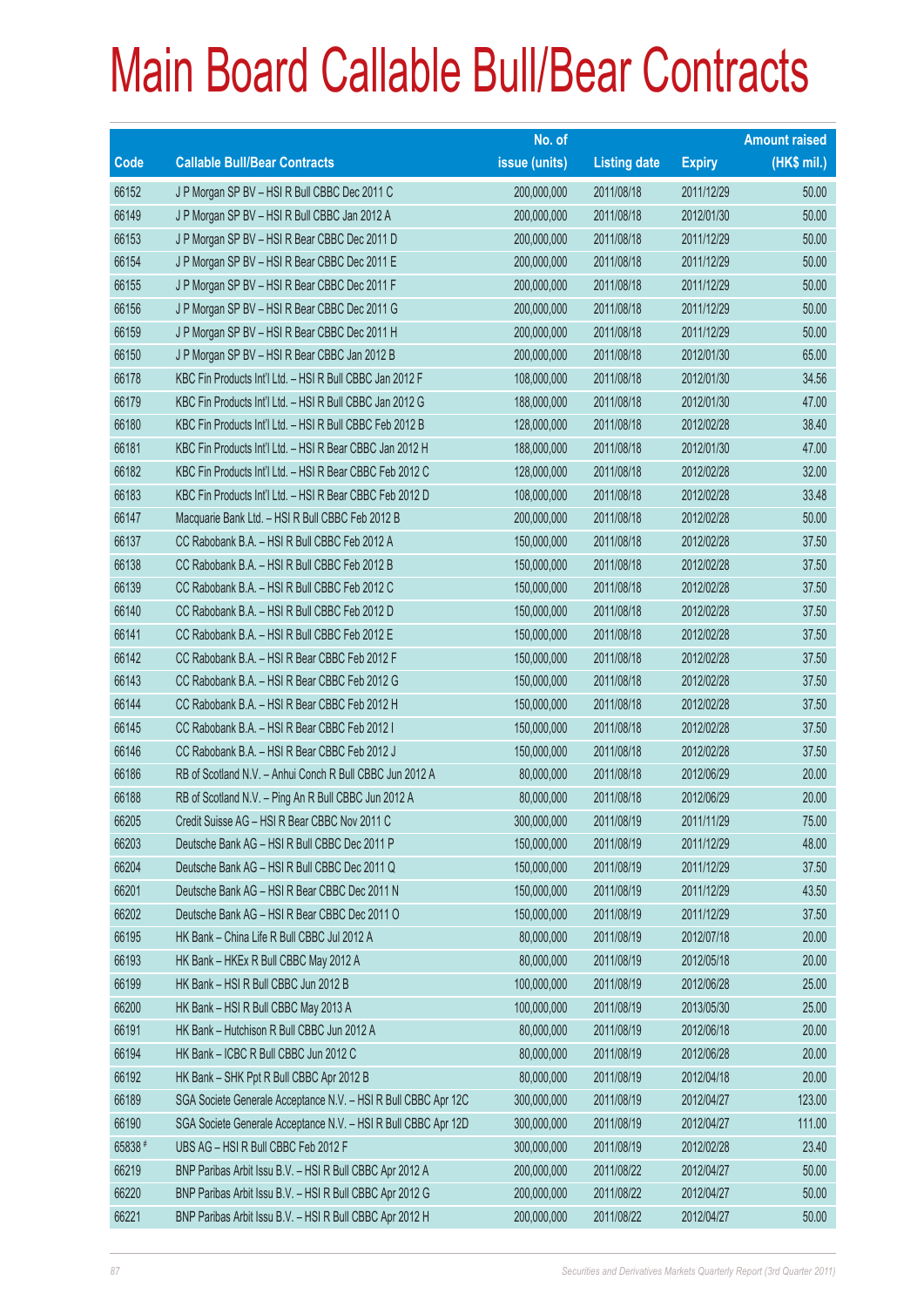|        |                                                                | No. of        |                     |               | <b>Amount raised</b> |
|--------|----------------------------------------------------------------|---------------|---------------------|---------------|----------------------|
| Code   | <b>Callable Bull/Bear Contracts</b>                            | issue (units) | <b>Listing date</b> | <b>Expiry</b> | (HK\$ mil.)          |
| 66222  | BNP Paribas Arbit Issu B.V. - HSI R Bull CBBC Apr 2012 I       | 200,000,000   | 2011/08/22          | 2012/04/27    | 50.00                |
| 66215  | BNP Paribas Arbit Issu B.V. - HSI R Bull CBBC Apr 2012 X       | 200,000,000   | 2011/08/22          | 2012/04/27    | 50.00                |
| 66216  | BNP Paribas Arbit Issu B.V. - HSI R Bull CBBC Apr 2012 Y       | 200,000,000   | 2011/08/22          | 2012/04/27    | 50.00                |
| 66218  | BNP Paribas Arbit Issu B.V. - HSI R Bull CBBC Apr 2012 Z       | 200,000,000   | 2011/08/22          | 2012/04/27    | 50.00                |
| 66231  | Credit Suisse AG - HSI R Bull CBBC Jan 2012 A                  | 300,000,000   | 2011/08/22          | 2012/01/30    | 75.00                |
| 66228  | Credit Suisse AG - HSI R Bull CBBC Jan 2012 Y                  | 300,000,000   | 2011/08/22          | 2012/01/30    | 75.00                |
| 66227  | Credit Suisse AG - HSI R Bear CBBC Nov 2011 A                  | 300,000,000   | 2011/08/22          | 2011/11/29    | 75.00                |
| 66226  | Deutsche Bank AG - HSI R Bull CBBC Nov 2011 C                  | 150,000,000   | 2011/08/22          | 2011/11/29    | 37.50                |
| 66223  | Deutsche Bank AG - HSI R Bear CBBC Dec 2011 R                  | 150,000,000   | 2011/08/22          | 2011/12/29    | 37.50                |
| 66210  | HK Bank - CC Bank R Bull CBBC Aug 2012 A                       | 80,000,000    | 2011/08/22          | 2012/08/16    | 20.00                |
| 66209  | HK Bank - CNOOC R Bull CBBC Jun 2012 C                         | 80,000,000    | 2011/08/22          | 2012/06/28    | 20.00                |
| 66214  | SGA Societe Generale Acceptance N.V. - HSI R Bull CBBC Jan 12C | 300,000,000   | 2011/08/22          | 2012/01/30    | 75.00                |
| 66212  | SGA Societe Generale Acceptance N.V. - HSI R Bull CBBC Jan 12Y | 300,000,000   | 2011/08/22          | 2012/01/30    | 75.00                |
| 66213  | SGA Societe Generale Acceptance N.V. - HSI R Bull CBBC Jan 12Z | 300,000,000   | 2011/08/22          | 2012/01/30    | 75.00                |
| 65693# | UBS AG - HSI R Bear CBBC Jan 2012 Q                            | 300,000,000   | 2011/08/22          | 2012/01/30    | 22.80                |
| 66238  | Credit Suisse AG - AIA R Bear CBBC Dec 2011 C                  | 100,000,000   | 2011/08/23          | 2011/12/19    | 47.00                |
| 66239  | Credit Suisse AG - HSI R Bull CBBC Jan 2012 G                  | 300,000,000   | 2011/08/23          | 2012/01/30    | 75.00                |
| 66234  | Credit Suisse AG - HSI R Bull CBBC Feb 2012 X                  | 300,000,000   | 2011/08/23          | 2012/02/28    | 75.00                |
| 66235  | Credit Suisse AG - HSI R Bull CBBC Feb 2012 Y                  | 300,000,000   | 2011/08/23          | 2012/02/28    | 75.00                |
| 66236  | Credit Suisse AG - HSI R Bull CBBC Mar 2012 T                  | 300,000,000   | 2011/08/23          | 2012/03/29    | 75.00                |
| 66232  | Credit Suisse AG - HSI R Bear CBBC Nov 2011 B                  | 300,000,000   | 2011/08/23          | 2011/11/29    | 75.00                |
| 66237  | Credit Suisse AG - TCH R Bull CBBC Dec 2011 D                  | 100,000,000   | 2011/08/23          | 2011/12/19    | 25.00                |
| 66017# | UBS AG - HSI R Bull CBBC Nov 2011 X                            | 300,000,000   | 2011/08/23          | 2011/11/29    | 29.70                |
| 66019# | UBS AG - HSI R Bull CBBC Jan 2012 D                            | 300,000,000   | 2011/08/23          | 2012/01/30    | 17.10                |
| 66249  | Credit Suisse AG - HSI R Bull CBBC Jan 2012 E                  | 300,000,000   | 2011/08/24          | 2012/01/30    | 75.00                |
| 66251  | Credit Suisse AG - HSI R Bull CBBC Feb 2012 H                  | 300,000,000   | 2011/08/24          | 2012/02/28    | 75.00                |
| 66250  | Credit Suisse AG - HSI R Bull CBBC Feb 2012 Z                  | 300,000,000   | 2011/08/24          | 2012/02/28    | 75.00                |
| 66255  | Credit Suisse AG - HSI R Bull CBBC May 2012 D                  | 300,000,000   | 2011/08/24          | 2012/05/30    | 111.00               |
| 66256  | Credit Suisse AG - HSI R Bull CBBC May 2012 E                  | 300,000,000   | 2011/08/24          | 2012/05/30    | 75.00                |
| 66244  | Credit Suisse AG - HSI R Bear CBBC Dec 2011 C                  | 300,000,000   | 2011/08/24          | 2011/12/29    | 75.00                |
| 66245  | Credit Suisse AG - HSI R Bear CBBC Dec 2011 H                  | 300,000,000   | 2011/08/24          | 2011/12/29    | 87.00                |
| 66246  | Credit Suisse AG - HSI R Bear CBBC Dec 2011 K                  | 300,000,000   | 2011/08/24          | 2011/12/29    | 75.00                |
| 66247  | Credit Suisse AG - HSI R Bear CBBC Jan 2012 Z                  | 300,000,000   | 2011/08/24          | 2012/01/30    | 81.00                |
| 66241  | HK Bank - Sinopec Corp R Bull CBBC Jul 2012 A                  | 80,000,000    | 2011/08/24          | 2012/07/18    | 20.00                |
| 66243  | HK Bank - HSI R Bull CBBC May 2012 D                           | 100,000,000   | 2011/08/24          | 2012/05/30    | 25.00                |
| 66242  | HK Bank - PetCh R Bull CBBC Jun 2012 A                         | 80,000,000    | 2011/08/24          | 2012/06/28    | 20.00                |
| 66309  | BNP Paribas Arbit Issu B.V. - HSI R Bear CBBC Mar 2012 E       | 200,000,000   | 2011/08/25          | 2012/03/29    | 50.00                |
| 66310  | BNP Paribas Arbit Issu B.V. - HSI R Bear CBBC Mar 2012 F       | 200,000,000   | 2011/08/25          | 2012/03/29    | 50.00                |
| 66311  | BNP Paribas Arbit Issu B.V. - HSI R Bear CBBC Mar 2012 G       | 200,000,000   | 2011/08/25          | 2012/03/29    | 50.00                |
| 66312  | BNP Paribas Arbit Issu B.V. - HSI R Bear CBBC Mar 2012 H       | 200,000,000   | 2011/08/25          | 2012/03/29    | 50.00                |
| 66308  | Credit Suisse AG - HSI R Bull CBBC Feb 2012 D                  | 300,000,000   | 2011/08/25          | 2012/02/28    | 75.00                |
| 66307  | Credit Suisse AG - HSI R Bear CBBC Nov 2011 P                  | 300,000,000   | 2011/08/25          | 2011/11/29    | 75.00                |
| 66306  | Credit Suisse AG - HSI R Bear CBBC Nov 2011 Q                  | 300,000,000   | 2011/08/25          | 2011/11/29    | 75.00                |
| 66299  | Deutsche Bank AG - HSI R Bull CBBC Nov 2011 F                  | 150,000,000   | 2011/08/25          | 2011/11/29    | 43.50                |
| 66301  | Deutsche Bank AG - HSI R Bull CBBC Nov 2011 I                  | 150,000,000   | 2011/08/25          | 2011/11/29    | 37.50                |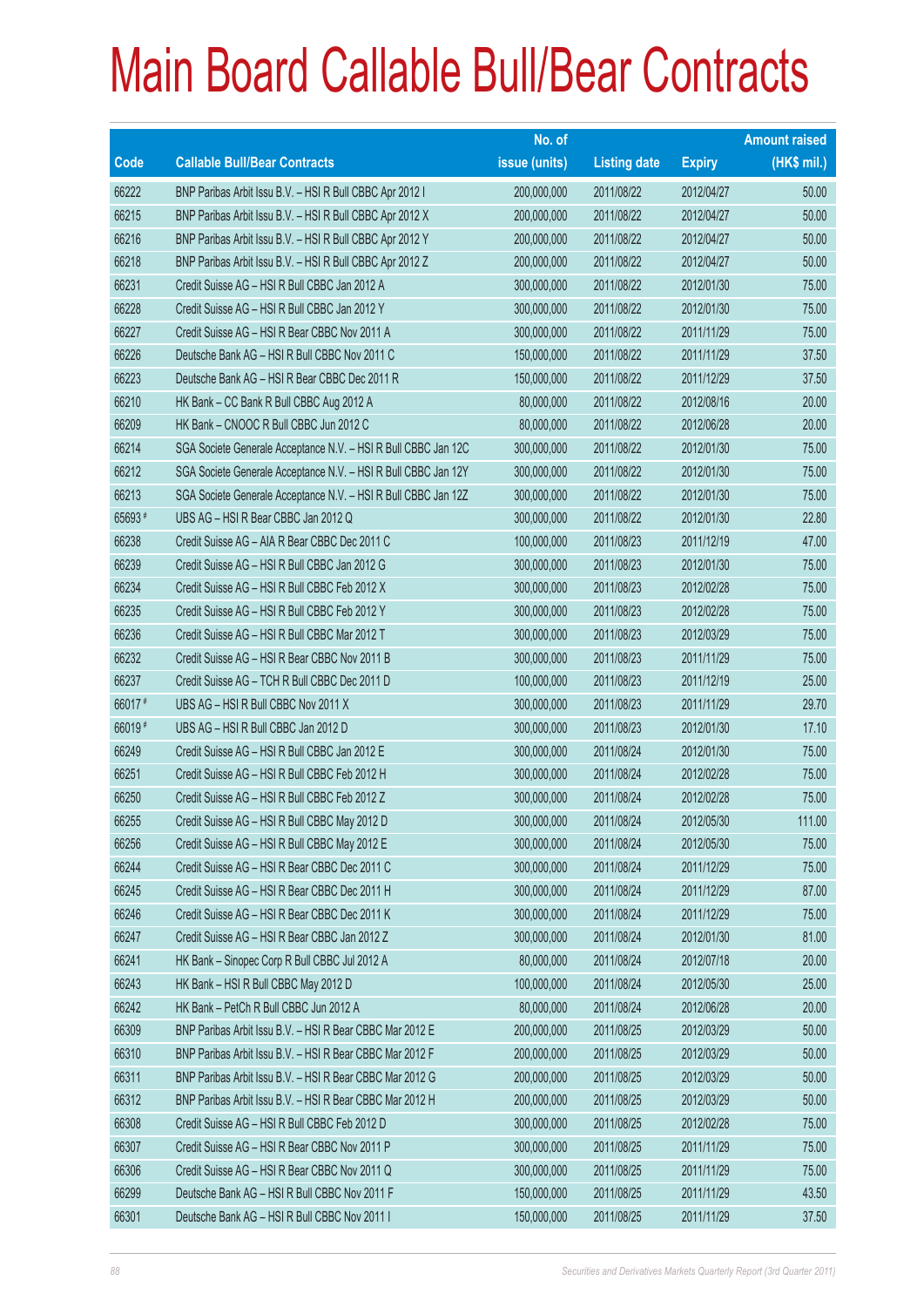|       |                                                                 | No. of        |                     |               | <b>Amount raised</b> |
|-------|-----------------------------------------------------------------|---------------|---------------------|---------------|----------------------|
| Code  | <b>Callable Bull/Bear Contracts</b>                             | issue (units) | <b>Listing date</b> | <b>Expiry</b> | (HK\$ mil.)          |
| 66305 | Deutsche Bank AG - HSI R Bear CBBC Nov 2011 J                   | 150,000,000   | 2011/08/25          | 2011/11/29    | 37.50                |
| 66302 | Deutsche Bank AG - HSI R Bear CBBC Nov 2011 M                   | 150,000,000   | 2011/08/25          | 2011/11/29    | 40.50                |
| 66260 | Merrill Lynch Int'l & Co. C.V. - HSI R Bull CBBC Feb 2012 D     | 100,000,000   | 2011/08/25          | 2012/02/28    | 26.50                |
| 66263 | Merrill Lynch Int'l & Co. C.V. - HSI R Bull CBBC Feb 2012 E     | 100,000,000   | 2011/08/25          | 2012/02/28    | 26.00                |
| 66264 | Merrill Lynch Int'l & Co. C.V. - HSI R Bull CBBC Feb 2012 F     | 100,000,000   | 2011/08/25          | 2012/02/28    | 25.50                |
| 66265 | Merrill Lynch Int'l & Co. C.V. - HSI R Bull CBBC Feb 2012 G     | 100,000,000   | 2011/08/25          | 2012/02/28    | 25.00                |
| 66266 | Merrill Lynch Int'l & Co. C.V. - HSI R Bear CBBC Feb 2012 H     | 100,000,000   | 2011/08/25          | 2012/02/28    | 25.00                |
| 66267 | Merrill Lynch Int'l & Co. C.V. - HSI R Bear CBBC Feb 2012 I     | 100,000,000   | 2011/08/25          | 2012/02/28    | 25.50                |
| 66268 | Merrill Lynch Int'l & Co. C.V. - HSI R Bear CBBC Feb 2012 J     | 100,000,000   | 2011/08/25          | 2012/02/28    | 26.00                |
| 66269 | Merrill Lynch Int'l & Co. C.V. - HSI R Bear CBBC Feb 2012 K     | 100,000,000   | 2011/08/25          | 2012/02/28    | 26.50                |
| 66270 | Merrill Lynch Int'l & Co. C.V. - HSI R Bear CBBC Feb 2012 L     | 100,000,000   | 2011/08/25          | 2012/02/28    | 27.00                |
| 66273 | SGA Societe Generale Acceptance N.V. - A50 R Bull CBBC Mar 12 A | 150,000,000   | 2011/08/25          | 2012/03/26    | 37.50                |
| 66274 | SGA Societe Generale Acceptance N.V. - A50 R Bull CBBC Mar 12 B | 150,000,000   | 2011/08/25          | 2012/03/26    | 37.50                |
| 66275 | SGA Societe Generale Acceptance N.V. - A50 R Bull CBBC Mar 12 C | 150,000,000   | 2011/08/25          | 2012/03/26    | 37.50                |
| 66276 | SGA Societe Generale Acceptance N.V. - A50 R Bear CBBC Mar 12D  | 150,000,000   | 2011/08/25          | 2012/03/26    | 37.50                |
| 66278 | SGA Societe Generale Acceptance N.V. - A50 R Bear CBBC Mar 12E  | 150,000,000   | 2011/08/25          | 2012/03/26    | 37.50                |
| 66293 | SGA Societe Generale Acceptance N.V. - HSI R Bull CBBC Jan 12 A | 300,000,000   | 2011/08/25          | 2012/01/30    | 75.00                |
| 66294 | SGA Societe Generale Acceptance N.V. - HSI R Bull CBBC Jan 12 B | 300,000,000   | 2011/08/25          | 2012/01/30    | 75.00                |
| 66295 | SGA Societe Generale Acceptance N.V. - HSI R Bull CBBC Jan 12 D | 300,000,000   | 2011/08/25          | 2012/01/30    | 75.00                |
| 66296 | SGA Societe Generale Acceptance N.V. - HSI R Bear CBBC Feb 12 K | 300,000,000   | 2011/08/25          | 2012/02/28    | 75.00                |
| 66298 | SGA Societe Generale Acceptance N.V. - HSI R Bear CBBC Feb 12 L | 300,000,000   | 2011/08/25          | 2012/02/28    | 75.00                |
| 66289 | SGA Societe Generale Acceptance N.V. - HWL R Bull CBBC Mar 12 A | 150,000,000   | 2011/08/25          | 2012/03/26    | 37.50                |
| 66291 | SGA Societe Generale Acceptance N.V. - HWL R Bull CBBC Mar 12 B | 150,000,000   | 2011/08/25          | 2012/03/26    | 37.50                |
| 66333 | BNP Paribas Arbit Issu B.V. - HSI R Bear CBBC Mar 2012 I        | 200,000,000   | 2011/08/26          | 2012/03/29    | 50.00                |
| 66337 | BNP Paribas Arbit Issu B.V. - HSI R Bear CBBC Mar 2012 J        | 200,000,000   | 2011/08/26          | 2012/03/29    | 50.00                |
| 66338 | BNP Paribas Arbit Issu B.V. - HSI R Bear CBBC Mar 2012 K        | 200,000,000   | 2011/08/26          | 2012/03/29    | 50.00                |
| 66339 | BNP Paribas Arbit Issu B.V. - HSI R Bear CBBC Mar 2012 L        | 200,000,000   | 2011/08/26          | 2012/03/29    | 50.00                |
| 66340 | BNP Paribas Arbit Issu B.V. - HSI R Bear CBBC Mar 2012 M        | 200,000,000   | 2011/08/26          | 2012/03/29    | 50.00                |
| 66343 | BNP Paribas Arbit Issu B.V. - HSI R Bear CBBC Mar 2012 N        | 200,000,000   | 2011/08/26          | 2012/03/29    | 50.00                |
| 66344 | BNP Paribas Arbit Issu B.V. - HSI R Bear CBBC Mar 2012 O        | 200,000,000   | 2011/08/26          | 2012/03/29    | 50.00                |
| 66323 | Credit Suisse AG - A50 China R Bull CBBC Jan 2012 A             | 100,000,000   | 2011/08/26          | 2012/01/16    | 25.00                |
| 66322 | Credit Suisse AG - HKEx R Bull CBBC Jan 2012 B                  | 100,000,000   | 2011/08/26          | 2012/01/16    | 25.00                |
| 66321 | Credit Suisse AG - HKEx R Bear CBBC Jan 2012 A                  | 100,000,000   | 2011/08/26          | 2012/01/16    | 25.00                |
| 66320 | Credit Suisse AG - HSI R Bull CBBC Jan 2012 F                   | 300,000,000   | 2011/08/26          | 2012/01/30    | 75.00                |
| 66319 | Credit Suisse AG - HSI R Bull CBBC Feb 2012 G                   | 300,000,000   | 2011/08/26          | 2012/02/28    | 75.00                |
| 66328 | Credit Suisse AG - HSI R Bear CBBC Nov 2011 Y                   | 300,000,000   | 2011/08/26          | 2011/11/29    | 75.00                |
| 66317 | Credit Suisse AG - HSI R Bear CBBC Dec 2011 B                   | 300,000,000   | 2011/08/26          | 2011/12/29    | 75.00                |
| 66327 | Credit Suisse AG - HSI R Bear CBBC Dec 2011 N                   | 300,000,000   | 2011/08/26          | 2011/12/29    | 75.00                |
| 66316 | Credit Suisse AG - HSI R Bear CBBC Dec 2011 P                   | 300,000,000   | 2011/08/26          | 2011/12/29    | 75.00                |
| 66324 | Credit Suisse AG - TCH R Bull CBBC Jan 2012 A                   | 100,000,000   | 2011/08/26          | 2012/01/16    | 25.00                |
| 66315 | Deutsche Bank AG - HSI R Bull CBBC Nov 2011 N                   | 150,000,000   | 2011/08/26          | 2011/11/29    | 37.50                |
| 66314 | Deutsche Bank AG - HSI R Bear CBBC Dec 2011 S                   | 150,000,000   | 2011/08/26          | 2011/12/29    | 37.50                |
| 66329 | KBC Fin Products Int'l Ltd. - HSI R Bear CBBC Nov 2011 V        | 108,000,000   | 2011/08/26          | 2011/11/29    | 27.00                |
| 66330 | KBC Fin Products Int'l Ltd. - HSI R Bear CBBC Nov 2011 W        | 108,000,000   | 2011/08/26          | 2011/11/29    | 27.00                |
| 66331 | KBC Fin Products Int'l Ltd. - HSI R Bear CBBC Dec 2011 Q        | 158,000,000   | 2011/08/26          | 2011/12/29    | 39.50                |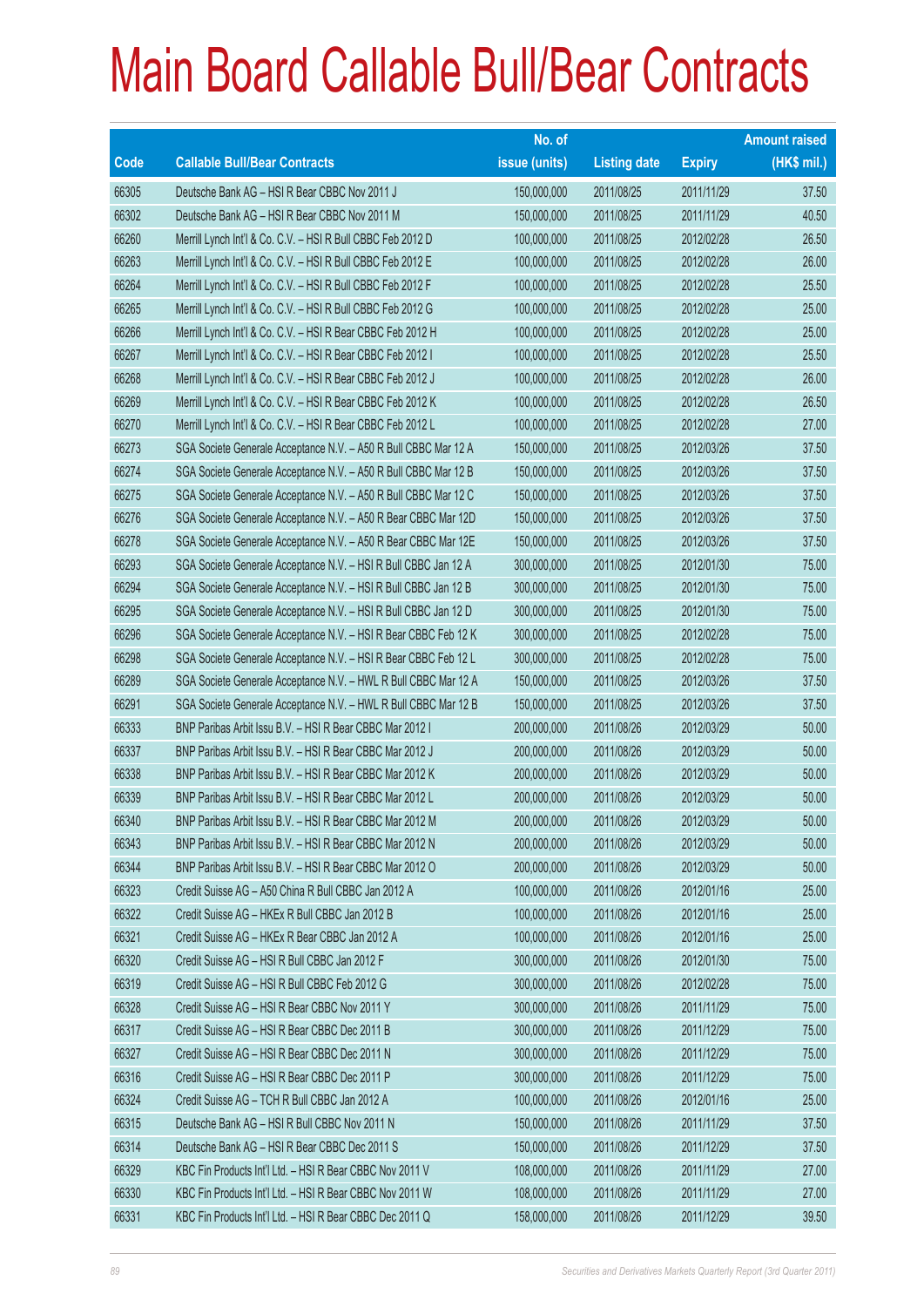|             |                                                                | No. of        |                     |               | <b>Amount raised</b> |
|-------------|----------------------------------------------------------------|---------------|---------------------|---------------|----------------------|
| <b>Code</b> | <b>Callable Bull/Bear Contracts</b>                            | issue (units) | <b>Listing date</b> | <b>Expiry</b> | $(HK$$ mil.)         |
| 66332       | KBC Fin Products Int'l Ltd. - HSI R Bear CBBC Dec 2011 R       | 128,000,000   | 2011/08/26          | 2011/12/29    | 32.00                |
| 66313       | SGA Societe Generale Acceptance N.V. - HSI R Bear CBBC Feb 12M | 300,000,000   | 2011/08/26          | 2012/02/28    | 75.00                |
| 66325       | SGA Societe Generale Acceptance N.V. - HSI R Bear CBBC Feb 12N | 300,000,000   | 2011/08/26          | 2012/02/28    | 75.00                |
| 66326       | SGA Societe Generale Acceptance N.V. - HSI R Bear CBBC Feb 12O | 300,000,000   | 2011/08/26          | 2012/02/28    | 75.00                |
| 66363       | BNP Paribas Arbit Issu B.V. - HSI R Bull CBBC Apr 2012 A       | 200,000,000   | 2011/08/29          | 2012/04/27    | 50.00                |
| 66364       | BNP Paribas Arbit Issu B.V. - HSI R Bull CBBC Apr 2012 C       | 200,000,000   | 2011/08/29          | 2012/04/27    | 50.00                |
| 66365       | BNP Paribas Arbit Issu B.V. - HSI R Bull CBBC Apr 2012 D       | 200,000,000   | 2011/08/29          | 2012/04/27    | 50.00                |
| 66366       | BNP Paribas Arbit Issu B.V. - HSI R Bull CBBC Apr 2012 E       | 200,000,000   | 2011/08/29          | 2012/04/27    | 50.00                |
| 66362       | BNP Paribas Arbit Issu B.V. - HSI R Bull CBBC Apr 2012 F       | 200,000,000   | 2011/08/29          | 2012/04/27    | 50.00                |
| 66367       | BNP Paribas Arbit Issu B.V. - HSI R Bull CBBC Apr 2012 G       | 200,000,000   | 2011/08/29          | 2012/04/27    | 50.00                |
| 66368       | BNP Paribas Arbit Issu B.V. - HSI R Bull CBBC Apr 2012 H       | 200,000,000   | 2011/08/29          | 2012/04/27    | 50.00                |
| 66359       | BNP Paribas Arbit Issu B.V. - HSI R Bull CBBC Apr 2012 J       | 200,000,000   | 2011/08/29          | 2012/04/27    | 58.00                |
| 66353       | Credit Suisse AG - HKEx R Bear CBBC Jan 2012 C                 | 100,000,000   | 2011/08/29          | 2012/01/16    | 25.00                |
| 66351       | Credit Suisse AG - HSI R Bull CBBC Feb 2012 A                  | 300,000,000   | 2011/08/29          | 2012/02/28    | 75.00                |
| 66346       | Credit Suisse AG - HSI R Bear CBBC Nov 2011 V                  | 300,000,000   | 2011/08/29          | 2011/11/29    | 75.00                |
| 66350       | Credit Suisse AG - HSI R Bear CBBC Dec 2011 A                  | 300,000,000   | 2011/08/29          | 2011/12/29    | 75.00                |
| 66355       | Credit Suisse AG - HSI R Bear CBBC Dec 2011 J                  | 300,000,000   | 2011/08/29          | 2011/12/29    | 75.00                |
| 66354       | Credit Suisse AG - TCH R Bull CBBC Jan 2012 C                  | 100,000,000   | 2011/08/29          | 2012/01/16    | 25.00                |
| 66352       | Credit Suisse AG - TCH R Bear CBBC Jan 2012 B                  | 100,000,000   | 2011/08/29          | 2012/01/16    | 25.00                |
| 66410       | BNP Paribas Arbit Issu B.V. - HSI R Bull CBBC Mar 2012 P       | 200,000,000   | 2011/08/30          | 2012/03/29    | 50.00                |
| 66420       | BNP Paribas Arbit Issu B.V. - HSI R Bull CBBC Mar 2012 Q       | 200,000,000   | 2011/08/30          | 2012/03/29    | 50.00                |
| 66423       | BNP Paribas Arbit Issu B.V. - HSI R Bull CBBC Mar 2012 R       | 200,000,000   | 2011/08/30          | 2012/03/29    | 50.00                |
| 66406       | BNP Paribas Arbit Issu B.V. - HSI R Bull CBBC Apr 2012 I       | 200,000,000   | 2011/08/30          | 2012/04/27    | 50.00                |
| 66407       | BNP Paribas Arbit Issu B.V. - HSI R Bull CBBC Apr 2012 X       | 200,000,000   | 2011/08/30          | 2012/04/27    | 50.00                |
| 66408       | BNP Paribas Arbit Issu B.V. - HSI R Bull CBBC Apr 2012 Y       | 200,000,000   | 2011/08/30          | 2012/04/27    | 50.00                |
| 66409       | BNP Paribas Arbit Issu B.V. - HSI R Bull CBBC Apr 2012 Z       | 200,000,000   | 2011/08/30          | 2012/04/27    | 50.00                |
| 66398       | Credit Suisse AG - HSI R Bull CBBC Jan 2012 H                  | 300,000,000   | 2011/08/30          | 2012/01/30    | 75.00                |
| 66403       | Credit Suisse AG - HSI R Bull CBBC Jan 2012 K                  | 300,000,000   | 2011/08/30          | 2012/01/30    | 75.00                |
| 66404       | Credit Suisse AG - HSI R Bull CBBC Feb 2012 B                  | 300,000,000   | 2011/08/30          | 2012/02/28    | 75.00                |
| 66399       | Credit Suisse AG - HSI R Bull CBBC Mar 2012 U                  | 300,000,000   | 2011/08/30          | 2012/03/29    | 75.00                |
| 66402       | Credit Suisse AG - HSI R Bear CBBC Dec 2011 U                  | 300,000,000   | 2011/08/30          | 2011/12/29    | 75.00                |
| 66401       | Deutsche Bank AG - HSI R Bull CBBC Dec 2011 U                  | 150,000,000   | 2011/08/30          | 2011/12/29    | 37.50                |
| 66400       | Deutsche Bank AG - HSI R Bear CBBC Dec 2011 T                  | 150,000,000   | 2011/08/30          | 2011/12/29    | 37.50                |
| 66369       | CC Rabobank B.A. - HSI R Bull CBBC Feb 2012 K                  | 150,000,000   | 2011/08/30          | 2012/02/28    | 37.50                |
| 66370       | CC Rabobank B.A. - HSI R Bear CBBC Feb 2012 L                  | 150,000,000   | 2011/08/30          | 2012/02/28    | 37.50                |
| 66386       | SGA Societe Generale Acceptance N.V. - HSI R Bull CBBC Jan 12E | 300,000,000   | 2011/08/30          | 2012/01/30    | 75.00                |
| 66387       | SGA Societe Generale Acceptance N.V. - HSI R Bull CBBC Jan 12F | 300,000,000   | 2011/08/30          | 2012/01/30    | 75.00                |
| 66388       | SGA Societe Generale Acceptance N.V. - HSI R Bull CBBC Jan 12G | 300,000,000   | 2011/08/30          | 2012/01/30    | 75.00                |
| 66371       | SGA Societe Generale Acceptance N.V. - HSI R Bull CBBC Mar 12M | 300,000,000   | 2011/08/30          | 2012/03/29    | 88.50                |
| 66372       | SGA Societe Generale Acceptance N.V. - HSI R Bull CBBC Mar 12N | 300,000,000   | 2011/08/30          | 2012/03/29    | 81.00                |
| 66373       | SGA Societe Generale Acceptance N.V. - HSI R Bull CBBC Mar 12O | 300,000,000   | 2011/08/30          | 2012/03/29    | 75.00                |
| 66375       | SGA Societe Generale Acceptance N.V. - HSI R Bull CBBC Mar 12P | 300,000,000   | 2011/08/30          | 2012/03/29    | 75.00                |
| 66382       | SGA Societe Generale Acceptance N.V. - HSI R Bull CBBC Mar 12Q | 300,000,000   | 2011/08/30          | 2012/03/29    | 75.00                |
| 66383       | SGA Societe Generale Acceptance N.V. - HSI R Bull CBBC Mar 12R | 300,000,000   | 2011/08/30          | 2012/03/29    | 75.00                |
| 66384       | SGA Societe Generale Acceptance N.V. - HSI R Bull CBBC Mar 12S | 300,000,000   | 2011/08/30          | 2012/03/29    | 75.00                |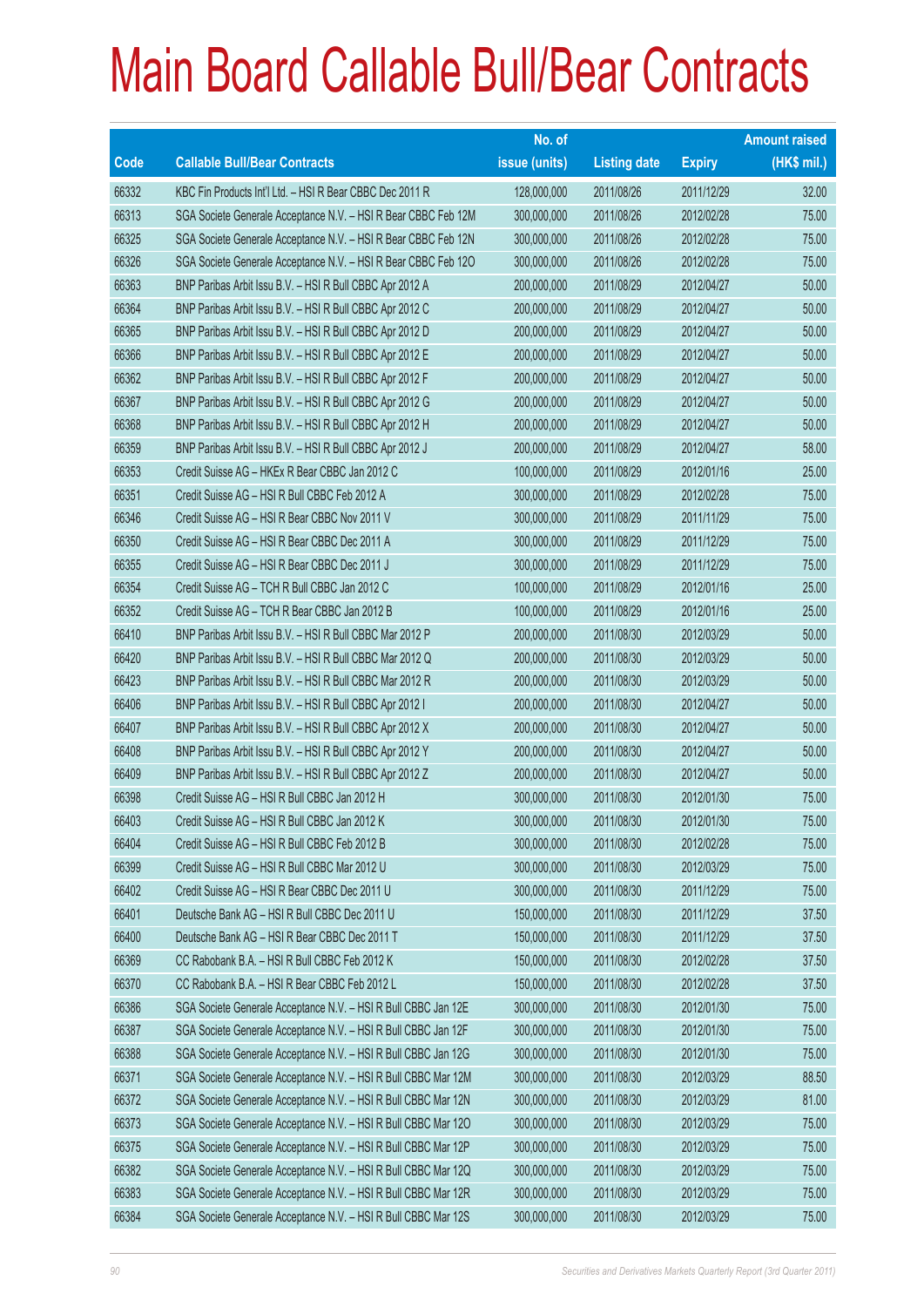|             |                                                                | No. of        |                     |               | <b>Amount raised</b> |
|-------------|----------------------------------------------------------------|---------------|---------------------|---------------|----------------------|
| <b>Code</b> | <b>Callable Bull/Bear Contracts</b>                            | issue (units) | <b>Listing date</b> | <b>Expiry</b> | (HK\$ mil.)          |
| 66389       | SGA Societe Generale Acceptance N.V. - HSI R Bear CBBC Feb 12P | 300,000,000   | 2011/08/30          | 2012/02/28    | 75.00                |
| 66390       | SGA Societe Generale Acceptance N.V. - HSI R Bear CBBC Feb 12Q | 300,000,000   | 2011/08/30          | 2012/02/28    | 75.00                |
| 66391       | SGA Societe Generale Acceptance N.V. - HSI R Bear CBBC Feb 12R | 300,000,000   | 2011/08/30          | 2012/02/28    | 75.00                |
| 66392       | SGA Societe Generale Acceptance N.V. - HSI R Bear CBBC Feb 12S | 300,000,000   | 2011/08/30          | 2012/02/28    | 75.00                |
| 66393       | SGA Societe Generale Acceptance N.V. - HSI R Bear CBBC Feb 12T | 300,000,000   | 2011/08/30          | 2012/02/28    | 75.00                |
| 66394       | SGA Societe Generale Acceptance N.V. - HSI R Bear CBBC Feb 12U | 300,000,000   | 2011/08/30          | 2012/02/28    | 75.00                |
| 66395       | SGA Societe Generale Acceptance N.V. - HSI R Bear CBBC Feb 12V | 300,000,000   | 2011/08/30          | 2012/02/28    | 75.00                |
| 66396       | SGA Societe Generale Acceptance N.V. - HSI R Bear CBBC Feb 12W | 300,000,000   | 2011/08/30          | 2012/02/28    | 75.00                |
| 66397       | SGA Societe Generale Acceptance N.V. - HSI R Bear CBBC Feb 12X | 300,000,000   | 2011/08/30          | 2012/02/28    | 75.00                |
| 65984 #     | UBS AG - HSI R Bear CBBC Mar 2012 G                            | 300,000,000   | 2011/08/30          | 2012/03/29    | 31.50                |
| 66437       | Credit Suisse AG - HSBC R Bull CBBC Jan 2012 A                 | 100,000,000   | 2011/08/31          | 2012/01/16    | 25.00                |
| 66438       | Credit Suisse AG - HSI R Bull CBBC Mar 2012 V                  | 300,000,000   | 2011/08/31          | 2012/03/29    | 75.00                |
| 66425       | SGA Societe Generale Acceptance N.V. - HSI R Bull CBBC Jan 12H | 300,000,000   | 2011/08/31          | 2012/01/30    | 75.00                |
| 66427       | SGA Societe Generale Acceptance N.V. - HSI R Bull CBBC Jan 121 | 300,000,000   | 2011/08/31          | 2012/01/30    | 75.00                |
| 66428       | SGA Societe Generale Acceptance N.V. - HSI R Bull CBBC Jan 12P | 300,000,000   | 2011/08/31          | 2012/01/30    | 75.00                |
| 66429       | SGA Societe Generale Acceptance N.V. - HSI R Bull CBBC Jan 12Q | 300,000,000   | 2011/08/31          | 2012/01/30    | 75.00                |
| 66433       | SGA Societe Generale Acceptance N.V. - HSI R Bear CBBC Feb 12G | 300,000,000   | 2011/08/31          | 2012/02/28    | 85.50                |
| 66424       | SGA Societe Generale Acceptance N.V. - HSI R Bear CBBC Feb 12Y | 300,000,000   | 2011/08/31          | 2012/02/28    | 78.00                |
| 66430       | SGA Societe Generale Acceptance N.V. - HSI R Bear CBBC Feb 12Z | 300,000,000   | 2011/08/31          | 2012/02/28    | 76.50                |
| 66439       | Deutsche Bank AG - HSI R Bull CBBC Dec 2011 V                  | 150,000,000   | 2011/09/01          | 2011/12/29    | 37.50                |
| 66441       | Credit Suisse AG - HSI R Bull CBBC Mar 2012 W                  | 300,000,000   | 2011/09/02          | 2012/03/29    | 75.00                |
| 66440       | Credit Suisse AG - HSI R Bear CBBC Dec 2011 O                  | 300,000,000   | 2011/09/02          | 2011/12/29    | 75.00                |
| 66451       | Credit Suisse AG - China Mobile R Bull CBBC Dec 2011 B         | 100,000,000   | 2011/09/05          | 2011/12/19    | 25.00                |
| 66458       | Credit Suisse AG - China Mobile R Bear CBBC Dec 2011 C         | 100,000,000   | 2011/09/05          | 2011/12/19    | 25.00                |
| 66456       | Credit Suisse AG - China Life R Bull CBBC Dec 2011 A           | 100,000,000   | 2011/09/05          | 2011/12/19    | 36.00                |
| 66460       | Credit Suisse AG - China Life R Bear CBBC Dec 2011 B           | 100,000,000   | 2011/09/05          | 2011/12/19    | 56.00                |
| 66462       | Credit Suisse AG - HSI R Bear CBBC Dec 2011 Q                  | 300,000,000   | 2011/09/05          | 2011/12/29    | 75.00                |
| 66448       | Credit Suisse AG - Hutchison R Bull CBBC Dec 2011 D            | 100,000,000   | 2011/09/05          | 2011/12/19    | 25.00                |
| 66457       | Credit Suisse AG - Hutchison R Bear CBBC Dec 2011 E            | 100,000,000   | 2011/09/05          | 2011/12/19    | 25.00                |
| 66461       | Credit Suisse AG - TCH R Bull CBBC Jan 2012 D                  | 100,000,000   | 2011/09/05          | 2012/01/16    | 25.00                |
| 66463       | KBC Fin Products Int'l Ltd. - HSI R Bull CBBC Jan 2012 I       | 128,000,000   | 2011/09/05          | 2012/01/30    | 32.00                |
| 66442       | Macquarie Bank Ltd. - HSI R Bear CBBC Mar 2012 A               | 388,000,000   | 2011/09/05          | 2012/03/29    | 97.39                |
| 66445       | Macquarie Bank Ltd. - HSI R Bear CBBC Mar 2012 B               | 388,000,000   | 2011/09/05          | 2012/03/29    | 97.39                |
| 66446       | SGA Societe Generale Acceptance N.V. - HSI R Bear CBBC Feb 12H | 300,000,000   | 2011/09/05          | 2012/02/28    | 75.00                |
| 66447       | SGA Societe Generale Acceptance N.V. - HSI R Bear CBBC Feb 121 | 300,000,000   | 2011/09/05          | 2012/02/28    | 99.00                |
| 65710 #     | UBS AG - HSI R Bear CBBC Nov 2011 P                            | 300,000,000   | 2011/09/05          | 2011/11/29    | 24.30                |
| 66482       | BNP Paribas Arbit Issu B.V. - HSI R Bull CBBC Mar 2012 S       | 200,000,000   | 2011/09/06          | 2012/03/29    | 50.00                |
| 66483       | BNP Paribas Arbit Issu B.V. - HSI R Bull CBBC Mar 2012 T       | 200,000,000   | 2011/09/06          | 2012/03/29    | 50.00                |
| 66484       | BNP Paribas Arbit Issu B.V. - HSI R Bull CBBC Mar 2012 U       | 200,000,000   | 2011/09/06          | 2012/03/29    | 50.00                |
| 66477       | Credit Suisse AG - HSI R Bull CBBC Jan 2012 I                  | 300,000,000   | 2011/09/06          | 2012/01/30    | 75.00                |
| 66478       | Credit Suisse AG - HSI R Bull CBBC Feb 2012 C                  | 300,000,000   | 2011/09/06          | 2012/02/28    | 75.00                |
| 66481       | Credit Suisse AG - HSI R Bull CBBC Mar 2012 X                  | 300,000,000   | 2011/09/06          | 2012/03/29    | 75.00                |
| 66474       | Credit Suisse AG - HSI R Bear CBBC Dec 2011 D                  | 300,000,000   | 2011/09/06          | 2011/12/29    | 75.00                |
| 66473       | Credit Suisse AG - HSI R Bear CBBC Dec 2011 S                  | 300,000,000   | 2011/09/06          | 2011/12/29    | 75.00                |
| 66465       | Deutsche Bank AG - HSI R Bull CBBC Dec 2011 W                  | 150,000,000   | 2011/09/06          | 2011/12/29    | 37.50                |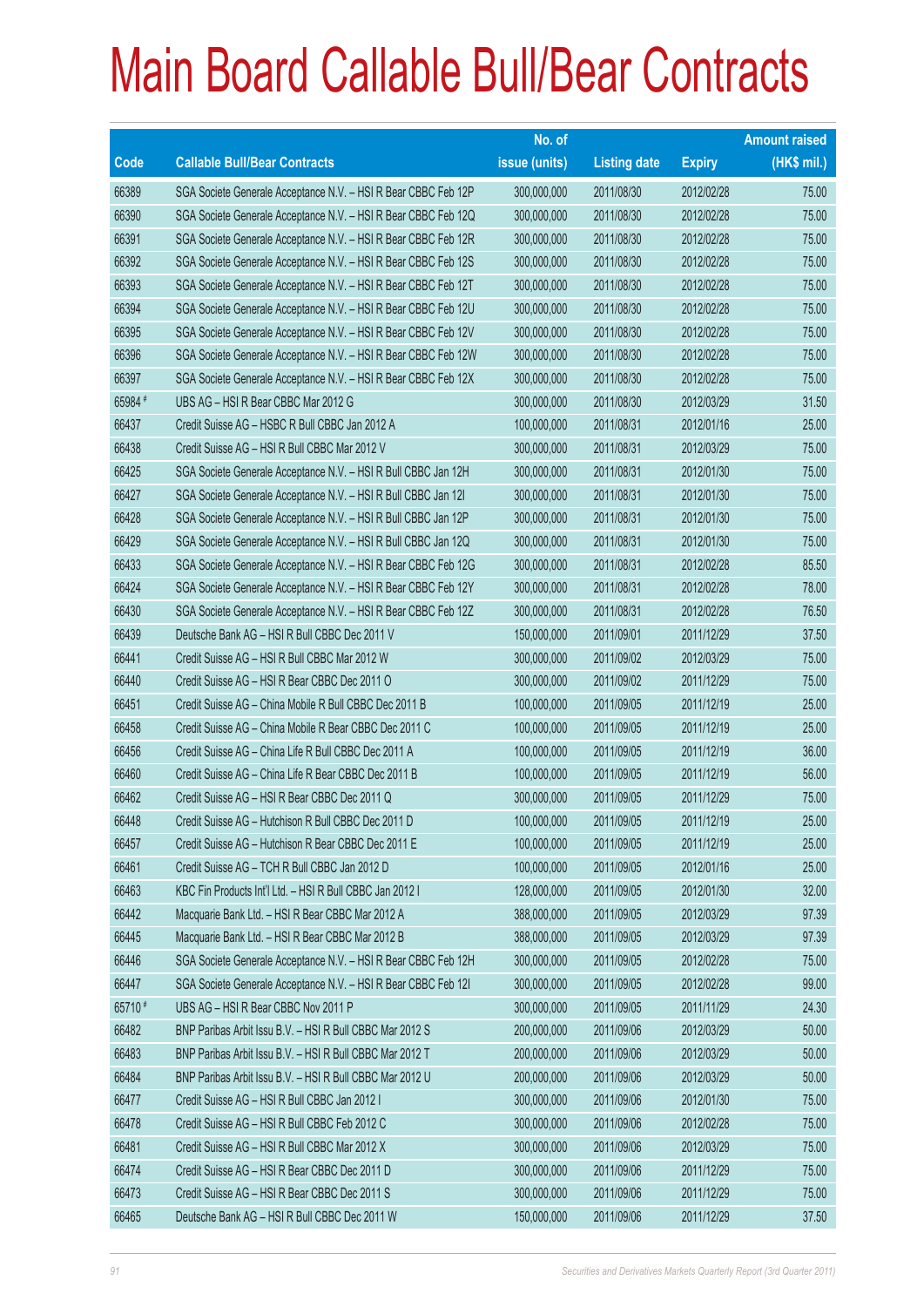|         |                                                                | No. of        |                     |               | <b>Amount raised</b> |
|---------|----------------------------------------------------------------|---------------|---------------------|---------------|----------------------|
| Code    | <b>Callable Bull/Bear Contracts</b>                            | issue (units) | <b>Listing date</b> | <b>Expiry</b> | (HK\$ mil.)          |
| 66466   | Deutsche Bank AG - HSI R Bear CBBC Dec 2011 X                  | 150,000,000   | 2011/09/06          | 2011/12/29    | 42.00                |
| 66467   | Deutsche Bank AG - HSI R Bear CBBC Dec 2011 Y                  | 150,000,000   | 2011/09/06          | 2011/12/29    | 37.50                |
| 66468   | SGA Societe Generale Acceptance N.V. - HSI R Bull CBBC Jan 12R | 300,000,000   | 2011/09/06          | 2012/01/30    | 75.00                |
| 66469   | SGA Societe Generale Acceptance N.V. - HSI R Bull CBBC Jan 12S | 300,000,000   | 2011/09/06          | 2012/01/30    | 75.00                |
| 66470   | SGA Societe Generale Acceptance N.V. - HSI R Bull CBBC Jan 12U | 300,000,000   | 2011/09/06          | 2012/01/30    | 75.00                |
| 66471   | SGA Societe Generale Acceptance N.V. - HSI R Bull CBBC Jan 12V | 300,000,000   | 2011/09/06          | 2012/01/30    | 75.00                |
| 66472   | SGA Societe Generale Acceptance N.V. - HSI R Bull CBBC Jan 12W | 300,000,000   | 2011/09/06          | 2012/01/30    | 75.00                |
| 66464   | SGA Societe Generale Acceptance N.V. - TCH R Bull CBBC Mar 12A | 100,000,000   | 2011/09/06          | 2012/03/26    | 28.00                |
| 65336 # | HK Bank - HSI R Bear CBBC Feb 2012 C                           | 150,000,000   | 2011/09/06          | 2012/02/28    | 27.60                |
| 66499   | BNP Paribas Arbit Issu B.V. - HSI R Bull CBBC Mar 2012 V       | 200,000,000   | 2011/09/07          | 2012/03/29    | 50.00                |
| 66500   | BNP Paribas Arbit Issu B.V. - HSI R Bull CBBC Mar 2012 W       | 200,000,000   | 2011/09/07          | 2012/03/29    | 50.00                |
| 66494   | Credit Suisse AG - CNOOC R Bull CBBC Jan 2012 A                | 100,000,000   | 2011/09/07          | 2012/01/16    | 30.00                |
| 66498   | Credit Suisse AG - HSI R Bull CBBC Jan 2012 J                  | 300,000,000   | 2011/09/07          | 2012/01/30    | 75.00                |
| 66495   | Credit Suisse AG - HSI R Bull CBBC Feb 2012 E                  | 300,000,000   | 2011/09/07          | 2012/02/28    | 75.00                |
| 66496   | Credit Suisse AG - HSI R Bull CBBC Mar 2012 Y                  | 300,000,000   | 2011/09/07          | 2012/03/29    | 75.00                |
| 66497   | Credit Suisse AG - HSI R Bear CBBC Dec 2011 G                  | 300,000,000   | 2011/09/07          | 2011/12/29    | 75.00                |
| 66491   | Deutsche Bank AG - HSI R Bull CBBC Dec 2011 Z                  | 150,000,000   | 2011/09/07          | 2011/12/29    | 37.50                |
| 66493   | Deutsche Bank AG - HSI R Bear CBBC Dec 2011 E                  | 150,000,000   | 2011/09/07          | 2011/12/29    | 37.50                |
| 66490   | HK Bank - ABC R Bull CBBC Aug 2012 A                           | 80,000,000    | 2011/09/07          | 2012/08/28    | 20.00                |
| 66489   | HK Bank - Hutchison R Bull CBBC Jun 2012 B                     | 80,000,000    | 2011/09/07          | 2012/06/28    | 20.00                |
| 66501   | KBC Fin Products Int'l Ltd. - HSI R Bull CBBC Feb 2012 E       | 188,000,000   | 2011/09/07          | 2012/02/28    | 47.00                |
| 66486   | CC Rabobank B.A. - HSI R Bull CBBC Mar 2012 A                  | 150,000,000   | 2011/09/07          | 2012/03/29    | 37.50                |
| 66488   | CC Rabobank B.A. - HSI R Bull CBBC Mar 2012 B                  | 150,000,000   | 2011/09/07          | 2012/03/29    | 37.50                |
| 66485   | SGA Societe Generale Acceptance N.V. - HSI R Bear CBBC Feb 12J | 300,000,000   | 2011/09/07          | 2012/02/28    | 75.00                |
| 66012#  | UBS AG - HSI R Bull CBBC Dec 2011 K                            | 300,000,000   | 2011/09/07          | 2011/12/29    | 33.90                |
| 66523   | BNP Paribas Arbit Issu B.V. - HSI R Bull CBBC Mar 2012 X       | 200,000,000   | 2011/09/08          | 2012/03/29    | 50.00                |
| 66524   | BNP Paribas Arbit Issu B.V. - HSI R Bull CBBC Mar 2012 Y       | 200,000,000   | 2011/09/08          | 2012/03/29    | 50.00                |
| 66525   | BNP Paribas Arbit Issu B.V. - HSI R Bull CBBC Mar 2012 Z       | 200,000,000   | 2011/09/08          | 2012/03/29    | 50.00                |
| 66522   | Credit Suisse AG - AIA R Bull CBBC Jan 2012 A                  | 100,000,000   | 2011/09/08          | 2012/01/16    | 35.00                |
| 66514   | Credit Suisse AG - HSI R Bull CBBC Jan 2012 L                  | 300,000,000   | 2011/09/08          | 2012/01/30    | 75.00                |
| 66515   | Credit Suisse AG - HSI R Bull CBBC Mar 2012 Z                  | 300,000,000   | 2011/09/08          | 2012/03/29    | 75.00                |
| 66520   | Credit Suisse AG - HSI R Bull CBBC Apr 2012 M                  | 300,000,000   | 2011/09/08          | 2012/04/27    | 75.00                |
| 66512   | Credit Suisse AG - HSI R Bear CBBC Dec 2011 V                  | 300,000,000   | 2011/09/08          | 2011/12/29    | 75.00                |
| 66513   | Credit Suisse AG - HSI R Bear CBBC Dec 2011 X                  | 300,000,000   | 2011/09/08          | 2011/12/29    | 75.00                |
| 66521   | Credit Suisse AG - TCH R Bull CBBC Jan 2012 E                  | 100,000,000   | 2011/09/08          | 2012/01/16    | 25.00                |
| 66507   | SGA Societe Generale Acceptance N.V. - HSI R Bull CBBC Jan 12B | 300,000,000   | 2011/09/08          | 2012/01/30    | 75.00                |
| 66503   | SGA Societe Generale Acceptance N.V. - HSI R Bull CBBC Jan 12C | 300,000,000   | 2011/09/08          | 2012/01/30    | 75.00                |
| 66502   | SGA Societe Generale Acceptance N.V. - HSI R Bull CBBC Jan 12X | 300,000,000   | 2011/09/08          | 2012/01/30    | 75.00                |
| 66504   | SGA Societe Generale Acceptance N.V. - HSI R Bull CBBC Jan 12Y | 300,000,000   | 2011/09/08          | 2012/01/30    | 75.00                |
| 66506   | SGA Societe Generale Acceptance N.V. - HSI R Bull CBBC Jan 12Z | 300,000,000   | 2011/09/08          | 2012/01/30    | 75.00                |
| 66528   | SGA Societe Generale Acceptance N.V. - HSI R Bear CBBC Feb 12K | 300,000,000   | 2011/09/08          | 2012/02/28    | 75.00                |
| 66529   | SGA Societe Generale Acceptance N.V. - HSI R Bear CBBC Feb 12M | 300,000,000   | 2011/09/08          | 2012/02/28    | 75.00                |
| 66508   | SGA Societe Generale Acceptance N.V. - HSI R Bear CBBC Feb 12N | 300,000,000   | 2011/09/08          | 2012/02/28    | 75.00                |
| 66526   | SGA Societe Generale Acceptance N.V. - HSI R Bear CBBC Feb 12O | 300,000,000   | 2011/09/08          | 2012/02/28    | 75.00                |
| 66147#  | Macquarie Bank Ltd. - HSI R Bull CBBC Feb 2012 B               | 200,000,000   | 2011/09/08          | 2012/02/28    | 29.00                |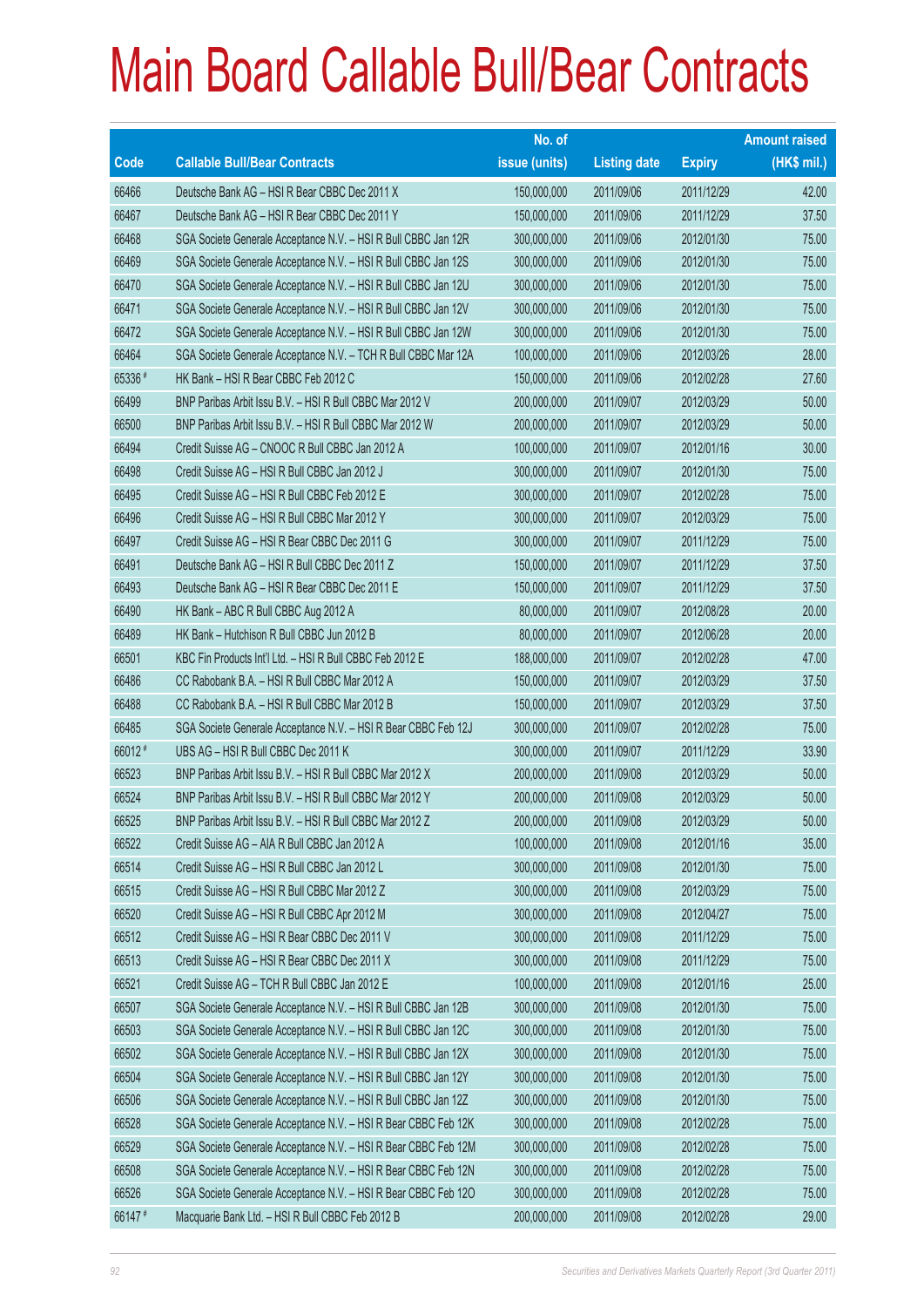|       |                                                                | No. of        |                     |               | <b>Amount raised</b> |
|-------|----------------------------------------------------------------|---------------|---------------------|---------------|----------------------|
| Code  | <b>Callable Bull/Bear Contracts</b>                            | issue (units) | <b>Listing date</b> | <b>Expiry</b> | (HK\$ mil.)          |
| 66557 | BNP Paribas Arbit Issu B.V. - HSI R Bear CBBC Jan 2012 A       | 200,000,000   | 2011/09/09          | 2012/01/30    | 50.00                |
| 66559 | BNP Paribas Arbit Issu B.V. - HSI R Bear CBBC Jan 2012 B       | 200,000,000   | 2011/09/09          | 2012/01/30    | 50.00                |
| 66563 | BNP Paribas Arbit Issu B.V. - HSI R Bear CBBC Jan 2012 C       | 200,000,000   | 2011/09/09          | 2012/01/30    | 50.00                |
| 66564 | BNP Paribas Arbit Issu B.V. - HSI R Bear CBBC Jan 2012 D       | 200,000,000   | 2011/09/09          | 2012/01/30    | 50.00                |
| 66566 | BNP Paribas Arbit Issu B.V. - HSI R Bear CBBC Jan 2012 E       | 200,000,000   | 2011/09/09          | 2012/01/30    | 50.00                |
| 66567 | BNP Paribas Arbit Issu B.V. - HSI R Bear CBBC Jan 2012 F       | 200,000,000   | 2011/09/09          | 2012/01/30    | 50.00                |
| 66550 | Credit Suisse AG - HSI R Bear CBBC Dec 2011 B                  | 300,000,000   | 2011/09/09          | 2011/12/29    | 75.00                |
| 66549 | Credit Suisse AG - HSI R Bear CBBC Dec 2011 Z                  | 300,000,000   | 2011/09/09          | 2011/12/29    | 75.00                |
| 66556 | Credit Suisse AG - HSI R Bear CBBC Jan 2012 M                  | 300,000,000   | 2011/09/09          | 2012/01/30    | 75.00                |
| 66541 | J P Morgan SP BV - HSI R Bull CBBC Jan 2012 C                  | 200,000,000   | 2011/09/09          | 2012/01/30    | 50.00                |
| 66543 | J P Morgan SP BV - HSI R Bull CBBC Jan 2012 D                  | 200,000,000   | 2011/09/09          | 2012/01/30    | 50.00                |
| 66544 | J P Morgan SP BV - HSI R Bull CBBC Jan 2012 E                  | 200,000,000   | 2011/09/09          | 2012/01/30    | 50.00                |
| 66546 | J P Morgan SP BV - HSI R Bull CBBC Jan 2012 F                  | 200,000,000   | 2011/09/09          | 2012/01/30    | 50.00                |
| 66547 | J P Morgan SP BV - HSI R Bull CBBC Jan 2012 G                  | 200,000,000   | 2011/09/09          | 2012/01/30    | 50.00                |
| 66568 | KBC Fin Products Int'l Ltd. - HSI R Bear CBBC Jan 2012 J       | 108,000,000   | 2011/09/09          | 2012/01/30    | 27.00                |
| 66569 | KBC Fin Products Int'l Ltd. - HSI R Bear CBBC Feb 2012 F       | 128,000,000   | 2011/09/09          | 2012/02/28    | 32.00                |
| 66530 | Merrill Lynch Int'l & Co. C.V. - HSI R Bull CBBC Mar 2012 A    | 100,000,000   | 2011/09/09          | 2012/03/29    | 25.00                |
| 66533 | Merrill Lynch Int'l & Co. C.V. - HSI R Bull CBBC Mar 2012 B    | 100,000,000   | 2011/09/09          | 2012/03/29    | 25.00                |
| 66551 | SGA Societe Generale Acceptance N.V. - HSI R Bear CBBC Feb 12P | 300,000,000   | 2011/09/09          | 2012/02/28    | 75.00                |
| 66553 | SGA Societe Generale Acceptance N.V. - HSI R Bear CBBC Feb 12Q | 300,000,000   | 2011/09/09          | 2012/02/28    | 75.00                |
| 66575 | BNP Paribas Arbit Issu B.V. - HSI R Bear CBBC Jan 2012 G       | 200,000,000   | 2011/09/12          | 2012/01/30    | 50.00                |
| 66576 | BNP Paribas Arbit Issu B.V. - HSI R Bear CBBC Jan 2012 H       | 200,000,000   | 2011/09/12          | 2012/01/30    | 50.00                |
| 66577 | BNP Paribas Arbit Issu B.V. - HSI R Bear CBBC Jan 2012 I       | 200,000,000   | 2011/09/12          | 2012/01/30    | 50.00                |
| 66600 | Credit Suisse AG - ABC R Bull CBBC May 2012 A                  | 100,000,000   | 2011/09/12          | 2012/05/14    | 25.00                |
| 66578 | Credit Suisse AG - HSI R Bull CBBC Apr 2012 N                  | 300,000,000   | 2011/09/12          | 2012/04/27    | 75.00                |
| 66595 | Credit Suisse AG - HSI R Bull CBBC Apr 2012 O                  | 400,000,000   | 2011/09/12          | 2012/04/27    | 100.00               |
| 66594 | Credit Suisse AG - HSI R Bear CBBC Dec 2011 N                  | 400,000,000   | 2011/09/12          | 2011/12/29    | 100.00               |
| 66579 | Credit Suisse AG - HSI R Bear CBBC Jan 2012 N                  | 300,000,000   | 2011/09/12          | 2012/01/30    | 75.00                |
| 66587 | Deutsche Bank AG - HSI R Bull CBBC Dec 2011 M                  | 150,000,000   | 2011/09/12          | 2011/12/29    | 37.50                |
| 66584 | Deutsche Bank AG - HSI R Bear CBBC Dec 2011 F                  | 150,000,000   | 2011/09/12          | 2011/12/29    | 42.00                |
| 66582 | Deutsche Bank AG - HSI R Bear CBBC Dec 2011 I                  | 150,000,000   | 2011/09/12          | 2011/12/29    | 37.50                |
| 66585 | Deutsche Bank AG - HSI R Bear CBBC Dec 2011 L                  | 150,000,000   | 2011/09/12          | 2011/12/29    | 37.50                |
| 66588 | KBC Fin Products Int'l Ltd. - HSI R Bear CBBC Jan 2012 K       | 108,000,000   | 2011/09/12          | 2012/01/30    | 27.00                |
| 66591 | KBC Fin Products Int'l Ltd. - HSI R Bear CBBC Mar 2012 B       | 158,000,000   | 2011/09/12          | 2012/03/29    | 39.50                |
| 66570 | SGA Societe Generale Acceptance N.V. - HSI R Bull CBBC Jan 12D | 300,000,000   | 2011/09/12          | 2012/01/30    | 75.00                |
| 66580 | SGA Societe Generale Acceptance N.V. - HSI R Bull CBBC Jan 121 | 300,000,000   | 2011/09/12          | 2012/01/30    | 75.00                |
| 66574 | SGA Societe Generale Acceptance N.V. - HSI R Bear CBBC Feb 12L | 300,000,000   | 2011/09/12          | 2012/02/28    | 75.00                |
| 66571 | SGA Societe Generale Acceptance N.V. - HSI R Bear CBBC Feb 12R | 300,000,000   | 2011/09/12          | 2012/02/28    | 75.00                |
| 66572 | SGA Societe Generale Acceptance N.V. - HSI R Bear CBBC Feb 12S | 300,000,000   | 2011/09/12          | 2012/02/28    | 75.00                |
| 66573 | SGA Societe Generale Acceptance N.V. - HSI R Bear CBBC Feb 12T | 300,000,000   | 2011/09/12          | 2012/02/28    | 75.00                |
| 66631 | BNP Paribas Arbit Issu B.V. - HSI R Bear CBBC Jan 2012 J       | 200,000,000   | 2011/09/14          | 2012/01/30    | 50.00                |
| 66633 | BNP Paribas Arbit Issu B.V. - HSI R Bear CBBC Jan 2012 K       | 200,000,000   | 2011/09/14          | 2012/01/30    | 50.00                |
| 66634 | BNP Paribas Arbit Issu B.V. - HSI R Bear CBBC Jan 2012 L       | 200,000,000   | 2011/09/14          | 2012/01/30    | 50.00                |
| 66666 | Credit Suisse AG - HSI R Bull CBBC Mar 2012 B                  | 400,000,000   | 2011/09/14          | 2012/03/29    | 100.00               |
| 66664 | Credit Suisse AG - HSI R Bull CBBC Mar 2012 D                  | 400,000,000   | 2011/09/14          | 2012/03/29    | 100.00               |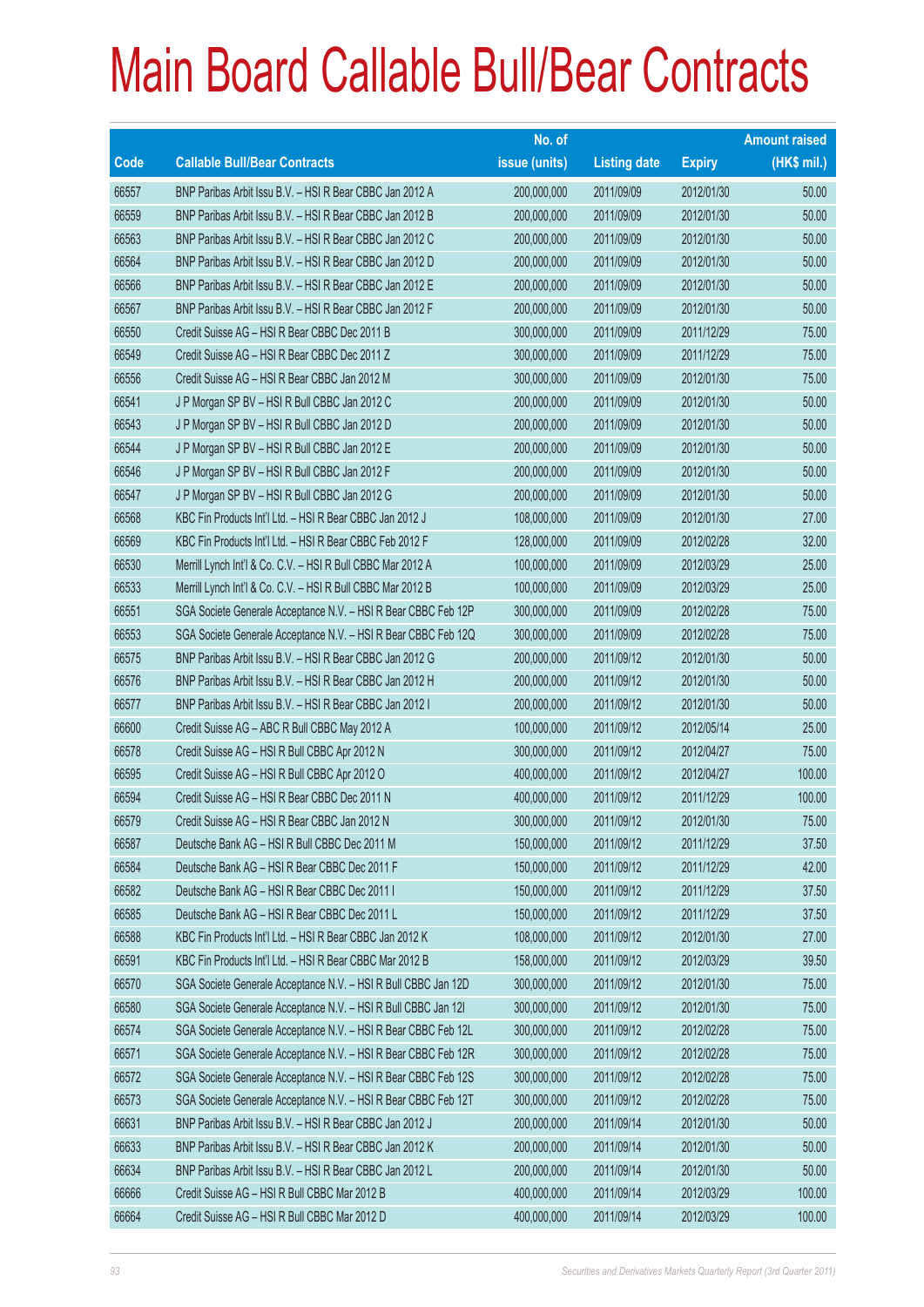|             |                                                                | No. of        |                     |               | <b>Amount raised</b> |
|-------------|----------------------------------------------------------------|---------------|---------------------|---------------|----------------------|
| <b>Code</b> | <b>Callable Bull/Bear Contracts</b>                            | issue (units) | <b>Listing date</b> | <b>Expiry</b> | (HK\$ mil.)          |
| 66665       | Credit Suisse AG - HSI R Bull CBBC Apr 2012 P                  | 400,000,000   | 2011/09/14          | 2012/04/27    | 100.00               |
| 66657       | Credit Suisse AG - HSI R Bear CBBC Dec 2011 A                  | 400,000,000   | 2011/09/14          | 2011/12/29    | 100.00               |
| 66661       | Credit Suisse AG - HSI R Bear CBBC Jan 2012 O                  | 400,000,000   | 2011/09/14          | 2012/01/30    | 100.00               |
| 66658       | Credit Suisse AG - HSI R Bear CBBC Jan 2012 W                  | 400,000,000   | 2011/09/14          | 2012/01/30    | 100.00               |
| 66643       | Deutsche Bank AG - HSI R Bull CBBC Dec 2011 D                  | 150,000,000   | 2011/09/14          | 2011/12/29    | 60.00                |
| 66644       | Deutsche Bank AG - HSI R Bull CBBC Dec 2011 G                  | 150,000,000   | 2011/09/14          | 2011/12/29    | 46.50                |
| 66648       | Deutsche Bank AG - HSI R Bull CBBC Dec 2011 S                  | 150,000,000   | 2011/09/14          | 2011/12/29    | 37.50                |
| 66637       | Deutsche Bank AG - HSI R Bear CBBC Dec 2011 B                  | 150,000,000   | 2011/09/14          | 2011/12/29    | 37.50                |
| 66638       | Deutsche Bank AG - HSI R Bear CBBC Dec 2011 C                  | 150,000,000   | 2011/09/14          | 2011/12/29    | 40.50                |
| 66602       | Merrill Lynch Int'l & Co. C.V. - HSI R Bull CBBC Mar 2012 C    | 100,000,000   | 2011/09/14          | 2012/03/29    | 25.50                |
| 66603       | Merrill Lynch Int'l & Co. C.V. - HSI R Bull CBBC Mar 2012 D    | 100,000,000   | 2011/09/14          | 2012/03/29    | 25.00                |
| 66608       | Merrill Lynch Int'l & Co. C.V. - HSI R Bull CBBC Mar 2012 E    | 100,000,000   | 2011/09/14          | 2012/03/29    | 26.50                |
| 66609       | Merrill Lynch Int'l & Co. C.V. - HSI R Bull CBBC Mar 2012 F    | 100,000,000   | 2011/09/14          | 2012/03/29    | 26.00                |
| 66611       | Merrill Lynch Int'l & Co. C.V. - HSI R Bear CBBC Mar 2012 G    | 100,000,000   | 2011/09/14          | 2012/03/29    | 25.00                |
| 66615       | Merrill Lynch Int'l & Co. C.V. - HSI R Bear CBBC Mar 2012 H    | 100,000,000   | 2011/09/14          | 2012/03/29    | 25.50                |
| 66617       | Merrill Lynch Int'l & Co. C.V. - HSI R Bear CBBC Mar 2012 I    | 100,000,000   | 2011/09/14          | 2012/03/29    | 26.00                |
| 66618       | CC Rabobank B.A. - HSI R Bull CBBC Mar 2012 C                  | 150,000,000   | 2011/09/14          | 2012/03/29    | 37.50                |
| 66620       | CC Rabobank B.A. - HSI R Bear CBBC Mar 2012 D                  | 150,000,000   | 2011/09/14          | 2012/03/29    | 37.50                |
| 66621       | CC Rabobank B.A. - HSI R Bear CBBC Mar 2012 E                  | 150,000,000   | 2011/09/14          | 2012/03/29    | 37.50                |
| 66622       | CC Rabobank B.A. - HSI R Bear CBBC Mar 2012 F                  | 150,000,000   | 2011/09/14          | 2012/03/29    | 37.50                |
| 66668       | SGA Societe Generale Acceptance N.V. - HSI R Bull CBBC Jan 12F | 300,000,000   | 2011/09/14          | 2012/01/30    | 75.00                |
| 66629       | SGA Societe Generale Acceptance N.V. - HSI R Bull CBBC Jan 12G | 300,000,000   | 2011/09/14          | 2012/01/30    | 75.00                |
| 66625       | SGA Societe Generale Acceptance N.V. - HSI R Bull CBBC Jan 12P | 300,000,000   | 2011/09/14          | 2012/01/30    | 75.00                |
| 66627       | SGA Societe Generale Acceptance N.V. - HSI R Bull CBBC Jan 12Q | 300,000,000   | 2011/09/14          | 2012/01/30    | 75.00                |
| 66649       | SGA Societe Generale Acceptance N.V. - HSI R Bull CBBC Apr 12E | 300,000,000   | 2011/09/14          | 2012/04/27    | 112.50               |
| 66650       | SGA Societe Generale Acceptance N.V. - HSI R Bull CBBC Apr 12F | 300,000,000   | 2011/09/14          | 2012/04/27    | 90.00                |
| 66651       | SGA Societe Generale Acceptance N.V. - HSI R Bull CBBC Apr 12G | 300,000,000   | 2011/09/14          | 2012/04/27    | 105.00               |
| 66652       | SGA Societe Generale Acceptance N.V. - HSI R Bull CBBC Apr 12H | 300,000,000   | 2011/09/14          | 2012/04/27    | 100.50               |
| 66654       | SGA Societe Generale Acceptance N.V. - HSI R Bull CBBC Apr 121 | 300,000,000   | 2011/09/14          | 2012/04/27    | 81.00                |
| 66655       | SGA Societe Generale Acceptance N.V. - HSI R Bear CBBC Feb 12A | 300,000,000   | 2011/09/14          | 2012/02/28    | 75.00                |
| 66656       | SGA Societe Generale Acceptance N.V. - HSI R Bear CBBC Feb 12B | 300,000,000   | 2011/09/14          | 2012/02/28    | 75.00                |
| 66630       | SGA Societe Generale Acceptance N.V. - HSI R Bear CBBC Feb 12U | 300,000,000   | 2011/09/14          | 2012/02/28    | 75.00                |
| 66678       | BNP Paribas Arbit Issu B.V. - HSI R Bull CBBC May 2012 A       | 200,000,000   | 2011/09/15          | 2012/05/30    | 50.00                |
| 66686       | BNP Paribas Arbit Issu B.V. - HSI R Bull CBBC May 2012 B       | 200,000,000   | 2011/09/15          | 2012/05/30    | 50.00                |
| 66690       | BNP Paribas Arbit Issu B.V. - HSI R Bull CBBC May 2012 C       | 200,000,000   | 2011/09/15          | 2012/05/30    | 50.00                |
| 66696       | BNP Paribas Arbit Issu B.V. - HSI R Bull CBBC May 2012 D       | 200,000,000   | 2011/09/15          | 2012/05/30    | 50.00                |
| 66697       | BNP Paribas Arbit Issu B.V. - HSI R Bull CBBC May 2012 E       | 200,000,000   | 2011/09/15          | 2012/05/30    | 50.00                |
| 66703       | BNP Paribas Arbit Issu B.V. - HSI R Bull CBBC May 2012 F       | 200,000,000   | 2011/09/15          | 2012/05/30    | 50.00                |
| 66704       | BNP Paribas Arbit Issu B.V. - HSI R Bull CBBC May 2012 G       | 200,000,000   | 2011/09/15          | 2012/05/30    | 50.00                |
| 66672       | Credit Suisse AG - HSI R Bull CBBC Feb 2012 F                  | 400,000,000   | 2011/09/15          | 2012/02/28    | 100.00               |
| 66673       | Credit Suisse AG - HSI R Bull CBBC Mar 2012 C                  | 400,000,000   | 2011/09/15          | 2012/03/29    | 100.00               |
| 66675       | Credit Suisse AG - HSI R Bull CBBC Apr 2012 Q                  | 400,000,000   | 2011/09/15          | 2012/04/27    | 100.00               |
| 66671       | Credit Suisse AG - HSI R Bear CBBC Dec 2011 J                  | 400,000,000   | 2011/09/15          | 2011/12/29    | 100.00               |
| 66677       | Deutsche Bank AG - HSI R Bull CBBC Dec 2011 T                  | 150,000,000   | 2011/09/15          | 2011/12/29    | 37.50                |
| 66670       | SGA Societe Generale Acceptance N.V. - HSI R Bull CBBC Jan 12H | 300,000,000   | 2011/09/15          | 2012/01/30    | 75.00                |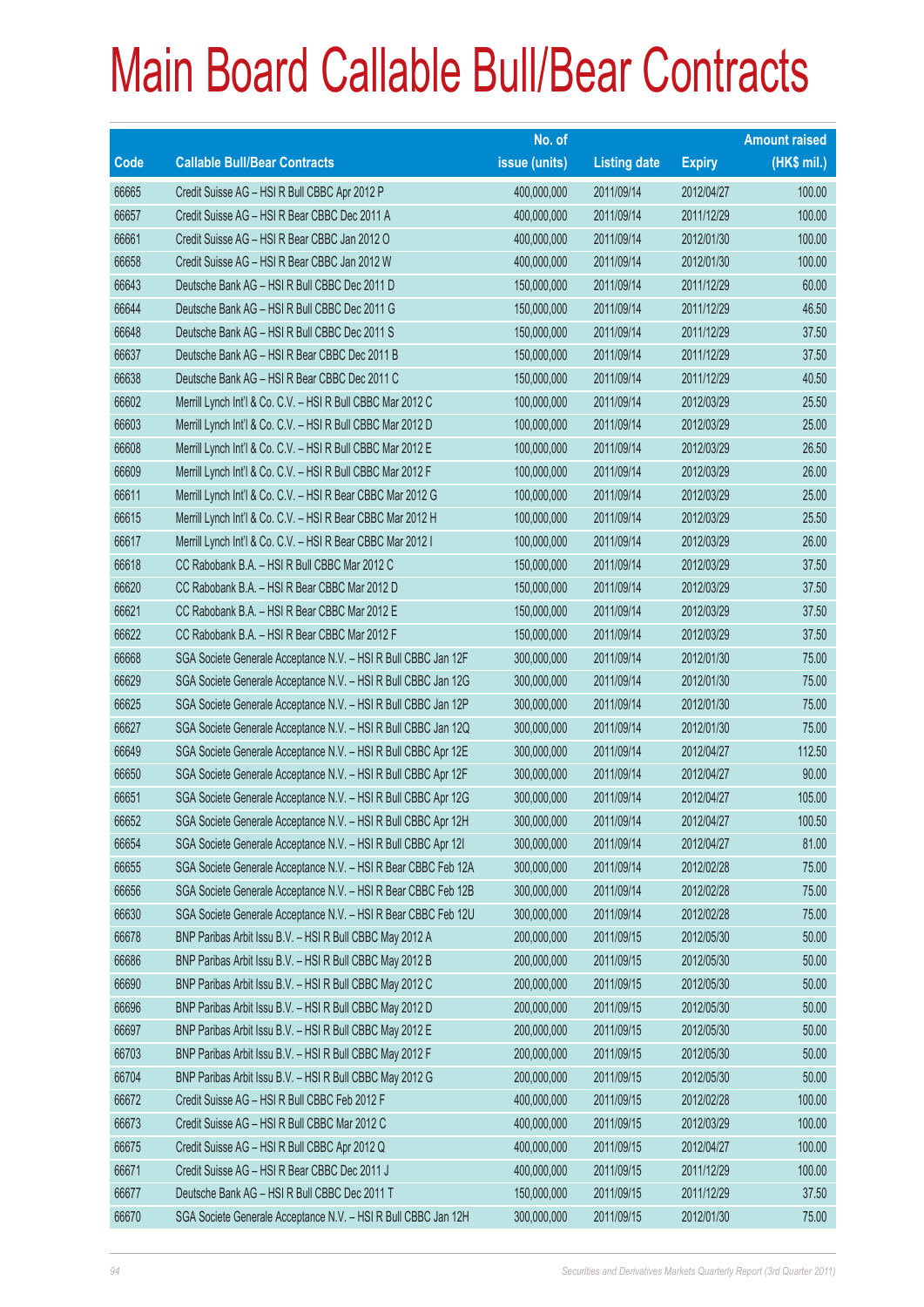|       |                                                                | No. of        |                     |               | <b>Amount raised</b> |
|-------|----------------------------------------------------------------|---------------|---------------------|---------------|----------------------|
| Code  | <b>Callable Bull/Bear Contracts</b>                            | issue (units) | <b>Listing date</b> | <b>Expiry</b> | (HK\$ mil.)          |
| 66674 | SGA Societe Generale Acceptance N.V. - HSI R Bull CBBC Jan 12R | 300,000,000   | 2011/09/15          | 2012/01/30    | 75.00                |
| 66669 | SGA Societe Generale Acceptance N.V. - HSI R Bear CBBC Feb 12V | 300,000,000   | 2011/09/15          | 2012/02/28    | 75.00                |
| 66706 | Credit Suisse AG - HSI R Bull CBBC May 2012 F                  | 400,000,000   | 2011/09/16          | 2012/05/30    | 100.00               |
| 66705 | Credit Suisse AG - HSI R Bear CBBC Dec 2011 P                  | 400,000,000   | 2011/09/16          | 2011/12/29    | 100.00               |
| 66709 | SGA Societe Generale Acceptance N.V. - HSI R Bull CBBC Jan 12S | 300,000,000   | 2011/09/16          | 2012/01/30    | 75.00                |
| 66712 | KBC Fin Products Int'l Ltd. - HSI R Bull CBBC Jan 2012 L       | 128,000,000   | 2011/09/19          | 2012/01/30    | 32.00                |
| 66745 | BNP Paribas Arbit Issu B.V. - HSI R Bear CBBC Feb 2012 E       | 200,000,000   | 2011/09/20          | 2012/02/28    | 50.00                |
| 66747 | BNP Paribas Arbit Issu B.V. - HSI R Bear CBBC Feb 2012 X       | 200,000,000   | 2011/09/20          | 2012/02/28    | 50.00                |
| 66748 | BNP Paribas Arbit Issu B.V. - HSI R Bear CBBC Feb 2012 Y       | 200,000,000   | 2011/09/20          | 2012/02/28    | 50.00                |
| 66774 | Credit Suisse AG - HSI R Bull CBBC Mar 2012 P                  | 400,000,000   | 2011/09/20          | 2012/03/29    | 100.00               |
| 66775 | Credit Suisse AG - HSI R Bull CBBC Apr 2012 R                  | 400,000,000   | 2011/09/20          | 2012/04/27    | 100.00               |
| 66778 | Credit Suisse AG - HSI R Bull CBBC Apr 2012 S                  | 400,000,000   | 2011/09/20          | 2012/04/27    | 100.00               |
| 66733 | Credit Suisse AG - HSI R Bear CBBC Dec 2011 C                  | 400,000,000   | 2011/09/20          | 2011/12/29    | 100.00               |
| 66731 | Credit Suisse AG - HSI R Bear CBBC Dec 2011 U                  | 400,000,000   | 2011/09/20          | 2011/12/29    | 100.00               |
| 66765 | Credit Suisse AG - HSI R Bear CBBC Dec 2011 Y                  | 400,000,000   | 2011/09/20          | 2011/12/29    | 100.00               |
| 66758 | Deutsche Bank AG - HSI R Bull CBBC Jan 2012 C                  | 150,000,000   | 2011/09/20          | 2012/01/30    | 37.50                |
| 66752 | Deutsche Bank AG - HSI R Bear CBBC Jan 2012 A                  | 150,000,000   | 2011/09/20          | 2012/01/30    | 40.50                |
| 66756 | Deutsche Bank AG - HSI R Bear CBBC Jan 2012 B                  | 150,000,000   | 2011/09/20          | 2012/01/30    | 37.50                |
| 66714 | HK Bank - China Mobile R Bull CBBC Jul 2012 A                  | 80,000,000    | 2011/09/20          | 2012/07/18    | 20.00                |
| 66718 | HK Bank - China Mobile R Bear CBBC Apr 2012 A                  | 80,000,000    | 2011/09/20          | 2012/04/18    | 20.00                |
| 66724 | HK Bank - Cheung Kong R Bull CBBC Jun 2012 C                   | 80,000,000    | 2011/09/20          | 2012/06/28    | 20.00                |
| 66717 | HK Bank - China Life R Bull CBBC Jul 2012 B                    | 80,000,000    | 2011/09/20          | 2012/07/16    | 20.00                |
| 66720 | HK Bank – China Life R Bear CBBC Jul 2012 C                    | 80,000,000    | 2011/09/20          | 2012/07/16    | 20.00                |
| 66713 | HK Bank - TCH R Bull CBBC Jun 2012 A                           | 80,000,000    | 2011/09/20          | 2012/06/28    | 23.20                |
| 66763 | KBC Fin Products Int'l Ltd. - HSI R Bear CBBC Jan 2012 M       | 108,000,000   | 2011/09/20          | 2012/01/30    | 27.00                |
| 66764 | KBC Fin Products Int'l Ltd. - HSI R Bear CBBC Feb 2012 G       | 128,000,000   | 2011/09/20          | 2012/02/28    | 32.00                |
| 66725 | CC Rabobank B.A. - HSI R Bull CBBC Mar 2012 G                  | 150,000,000   | 2011/09/20          | 2012/03/29    | 37.50                |
| 66727 | CC Rabobank B.A. - HSI R Bear CBBC Mar 2012 H                  | 150,000,000   | 2011/09/20          | 2012/03/29    | 37.50                |
| 66738 | SGA Societe Generale Acceptance N.V. - HSI R Bull CBBC Mar 12T | 300,000,000   | 2011/09/20          | 2012/03/29    | 75.00                |
| 66734 | SGA Societe Generale Acceptance N.V. - HSI R Bull CBBC Apr 12J | 300,000,000   | 2011/09/20          | 2012/04/27    | 118.50               |
| 66735 | SGA Societe Generale Acceptance N.V. - HSI R Bull CBBC Apr 12K | 300,000,000   | 2011/09/20          | 2012/04/27    | 93.00                |
| 66784 | SGA Societe Generale Acceptance N.V. - HSI R Bull CBBC Apr 12L | 300,000,000   | 2011/09/20          | 2012/04/27    | 130.50               |
| 66785 | SGA Societe Generale Acceptance N.V. - HSI R Bull CBBC Apr 12M | 300,000,000   | 2011/09/20          | 2012/04/27    | 123.00               |
| 66787 | SGA Societe Generale Acceptance N.V. - HSI R Bear CBBC Jan 12B | 300,000,000   | 2011/09/20          | 2012/01/30    | 75.00                |
| 66739 | SGA Societe Generale Acceptance N.V. - HSI R Bear CBBC Jan 12U | 300,000,000   | 2011/09/20          | 2012/01/30    | 75.00                |
| 66744 | SGA Societe Generale Acceptance N.V. - HSI R Bear CBBC Jan 12V | 300,000,000   | 2011/09/20          | 2012/01/30    | 75.00                |
| 66786 | SGA Societe Generale Acceptance N.V. - HSI R Bear CBBC Jan 12W | 300,000,000   | 2011/09/20          | 2012/01/30    | 75.00                |
| 66821 | BNP Paribas Arbit Issu B.V. - HSI R Bull CBBC May 2012 H       | 200,000,000   | 2011/09/21          | 2012/05/30    | 50.00                |
| 66822 | BNP Paribas Arbit Issu B.V. - HSI R Bull CBBC May 2012 I       | 200,000,000   | 2011/09/21          | 2012/05/30    | 50.00                |
| 66823 | BNP Paribas Arbit Issu B.V. - HSI R Bull CBBC May 2012 J       | 200,000,000   | 2011/09/21          | 2012/05/30    | 50.00                |
| 66818 | Credit Suisse AG - HSI R Bull CBBC Apr 2012 T                  | 400,000,000   | 2011/09/21          | 2012/04/27    | 100.00               |
| 66820 | Credit Suisse AG - HSI R Bull CBBC Apr 2012 U                  | 400,000,000   | 2011/09/21          | 2012/04/27    | 100.00               |
| 66810 | Credit Suisse AG - HSI R Bear CBBC Dec 2011 O                  | 400,000,000   | 2011/09/21          | 2011/12/29    | 100.00               |
| 66811 | Credit Suisse AG - HSI R Bear CBBC Dec 2011 Q                  | 400,000,000   | 2011/09/21          | 2011/12/29    | 100.00               |
| 66817 | Credit Suisse AG - HSI R Bear CBBC Jan 2012 C                  | 400,000,000   | 2011/09/21          | 2012/01/30    | 100.00               |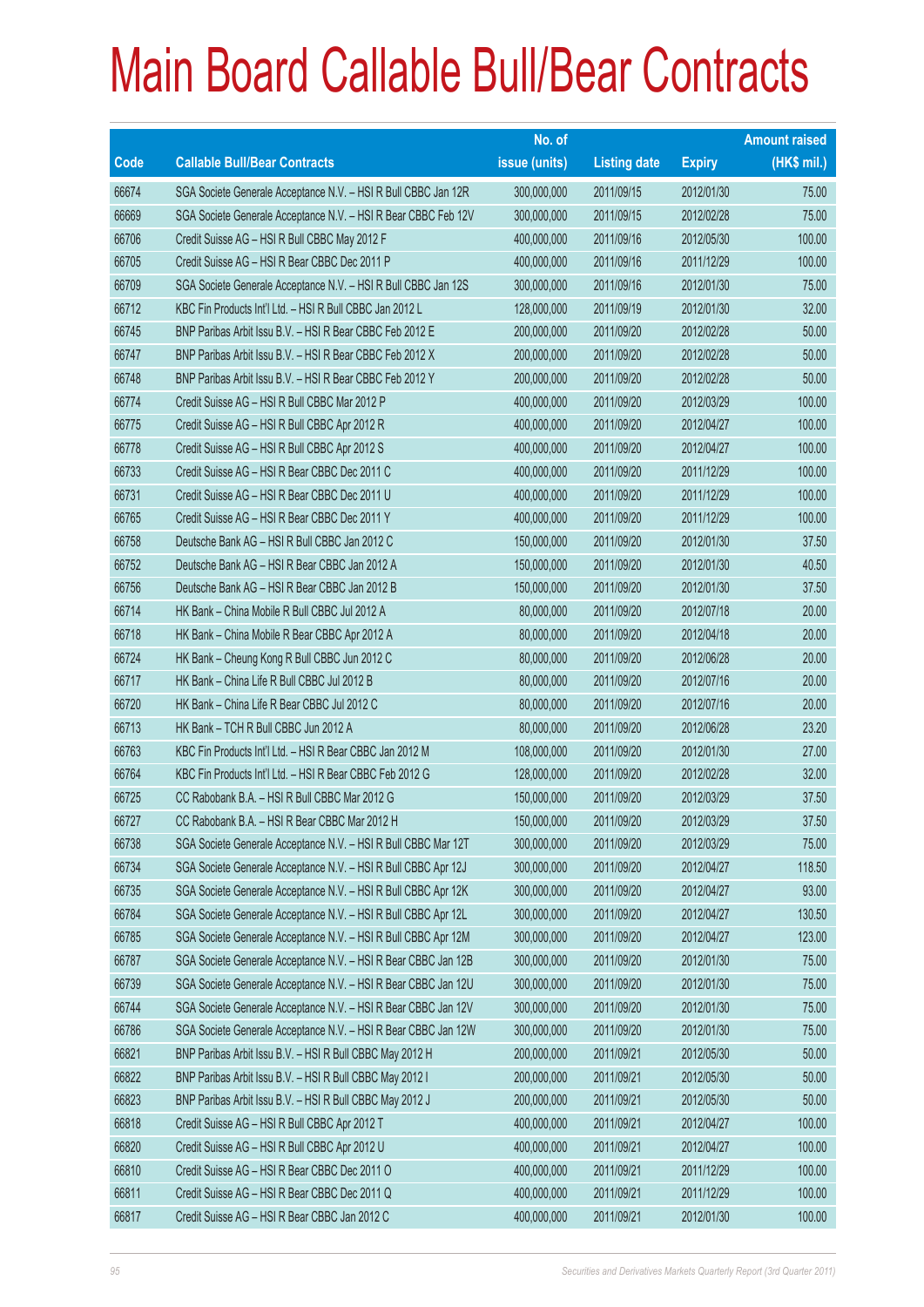|             |                                                                | No. of        |                     |               | <b>Amount raised</b> |
|-------------|----------------------------------------------------------------|---------------|---------------------|---------------|----------------------|
| <b>Code</b> | <b>Callable Bull/Bear Contracts</b>                            | issue (units) | <b>Listing date</b> | <b>Expiry</b> | $(HK$$ mil.)         |
| 66812       | Credit Suisse AG - HSI R Bear CBBC Jan 2012 P                  | 400,000,000   | 2011/09/21          | 2012/01/30    | 100.00               |
| 66809       | Credit Suisse AG - TCH R Bear CBBC Feb 2012 A                  | 100,000,000   | 2011/09/21          | 2012/02/13    | 25.00                |
| 66805       | Deutsche Bank AG - HSI R Bull CBBC Jan 2012 E                  | 150,000,000   | 2011/09/21          | 2012/01/30    | 37.50                |
| 66807       | Deutsche Bank AG - HSI R Bull CBBC Jan 2012 F                  | 150,000,000   | 2011/09/21          | 2012/01/30    | 52.50                |
| 66800       | Deutsche Bank AG - HSI R Bear CBBC Jan 2012 D                  | 150,000,000   | 2011/09/21          | 2012/01/30    | 37.50                |
| 66808       | Macquarie Bank Ltd. - HSI R Bull CBBC Mar 2012 C               | 300,000,000   | 2011/09/21          | 2012/03/29    | 75.00                |
| 66788       | Merrill Lynch Int'l & Co. C.V. - HSI R Bull CBBC Mar 2012 J    | 100,000,000   | 2011/09/21          | 2012/03/29    | 26.00                |
| 66789       | Merrill Lynch Int'l & Co. C.V. - HSI R Bull CBBC Mar 2012 K    | 100,000,000   | 2011/09/21          | 2012/03/29    | 25.50                |
| 66790       | Merrill Lynch Int'l & Co. C.V. - HSI R Bull CBBC Mar 2012 L    | 100,000,000   | 2011/09/21          | 2012/03/29    | 25.00                |
| 66793       | Merrill Lynch Int'l & Co. C.V. - HSI R Bear CBBC Mar 2012 M    | 100,000,000   | 2011/09/21          | 2012/03/29    | 25.00                |
| 66798       | Merrill Lynch Int'l & Co. C.V. - HSI R Bear CBBC Mar 2012 N    | 100,000,000   | 2011/09/21          | 2012/03/29    | 25.50                |
| 66008 #     | UBS AG - HSI R Bull CBBC Apr 2012 G                            | 300,000,000   | 2011/09/21          | 2012/04/27    | 31.50                |
| 66836       | Credit Suisse AG - HSI R Bull CBBC Mar 2012 O                  | 400,000,000   | 2011/09/22          | 2012/03/29    | 100.00               |
| 66832       | J P Morgan SP BV - HSI R Bull CBBC Jan 2012 K                  | 200,000,000   | 2011/09/22          | 2012/01/30    | 50.00                |
| 66833       | J P Morgan SP BV - HSI R Bull CBBC Jan 2012 L                  | 200,000,000   | 2011/09/22          | 2012/01/30    | 50.00                |
| 66827       | J P Morgan SP BV - HSI R Bear CBBC Jan 2012 H                  | 200,000,000   | 2011/09/22          | 2012/01/30    | 50.00                |
| 66828       | J P Morgan SP BV - HSI R Bear CBBC Jan 2012 I                  | 200,000,000   | 2011/09/22          | 2012/01/30    | 50.00                |
| 66829       | J P Morgan SP BV - HSI R Bear CBBC Jan 2012 J                  | 200,000,000   | 2011/09/22          | 2012/01/30    | 50.00                |
| 66835       | Macquarie Bank Ltd. - HSI R Bull CBBC Mar 2012 D               | 300,000,000   | 2011/09/22          | 2012/03/29    | 75.00                |
| 66824       | SGA Societe Generale Acceptance N.V. - HSI R Bull CBBC Mar 12U | 300,000,000   | 2011/09/22          | 2012/03/29    | 75.00                |
| 66825       | SGA Societe Generale Acceptance N.V. - HSI R Bull CBBC Mar 12V | 300,000,000   | 2011/09/22          | 2012/03/29    | 75.00                |
| 66826       | SGA Societe Generale Acceptance N.V. - HSI R Bull CBBC Mar 12W | 300,000,000   | 2011/09/22          | 2012/03/29    | 75.00                |
| 66878       | BNP Paribas Arbit Issu B.V. - HSI R Bull CBBC May 2012 K       | 200,000,000   | 2011/09/23          | 2012/05/30    | 50.00                |
| 66879       | BNP Paribas Arbit Issu B.V. - HSI R Bull CBBC May 2012 L       | 200,000,000   | 2011/09/23          | 2012/05/30    | 50.00                |
| 66880       | BNP Paribas Arbit Issu B.V. - HSI R Bull CBBC May 2012 M       | 200,000,000   | 2011/09/23          | 2012/05/30    | 50.00                |
| 66881       | BNP Paribas Arbit Issu B.V. - HSI R Bull CBBC May 2012 N       | 200,000,000   | 2011/09/23          | 2012/05/30    | 50.00                |
| 66872       | Credit Suisse AG - HSI R Bull CBBC Mar 2012 Q                  | 400,000,000   | 2011/09/23          | 2012/03/29    | 100.00               |
| 66874       | Credit Suisse AG - HSI R Bull CBBC Mar 2012 T                  | 400,000,000   | 2011/09/23          | 2012/03/29    | 100.00               |
| 66875       | Credit Suisse AG - HSI R Bull CBBC May 2012 G                  | 400,000,000   | 2011/09/23          | 2012/05/30    | 100.00               |
| 66870       | Credit Suisse AG - HSI R Bear CBBC Jan 2012 D                  | 400,000,000   | 2011/09/23          | 2012/01/30    | 100.00               |
| 66868       | Deutsche Bank AG - HSI R Bull CBBC Dec 2011 W                  | 150,000,000   | 2011/09/23          | 2011/12/29    | 37.50                |
| 66869       | Deutsche Bank AG - HSI R Bull CBBC Jan 2012 H                  | 150,000,000   | 2011/09/23          | 2012/01/30    | 40.50                |
| 66861       | Deutsche Bank AG - HSI R Bear CBBC Jan 2012 G                  | 150,000,000   | 2011/09/23          | 2012/01/30    | 37.50                |
| 66840       | HK Bank - CNOOC R Bull CBBC Apr 2012 A                         | 80,000,000    | 2011/09/23          | 2012/04/18    | 20.00                |
| 66842       | HK Bank - A50 R Bull CBBC Jul 2012 A                           | 80,000,000    | 2011/09/23          | 2012/07/18    | 20.00                |
| 66850       | HK Bank - A50 R Bull CBBC Aug 2012 B                           | 80,000,000    | 2011/09/23          | 2012/08/28    | 20.00                |
| 66856       | HK Bank - HSI R Bull CBBC Jun 2012 C                           | 100,000,000   | 2011/09/23          | 2012/06/28    | 25.00                |
| 66857       | HK Bank - HSI R Bear CBBC Jul 2012 B                           | 100,000,000   | 2011/09/23          | 2012/07/30    | 25.00                |
| 66841       | HK Bank - Hutchison R Bear CBBC Apr 2012 A                     | 80,000,000    | 2011/09/23          | 2012/04/18    | 20.00                |
| 66839       | CC Rabobank B.A. - HSI R Bull CBBC Mar 2012 I                  | 150,000,000   | 2011/09/23          | 2012/03/29    | 37.50                |
| 66902       | Credit Suisse AG - HSI R Bull CBBC Apr 2012 V                  | 400,000,000   | 2011/09/26          | 2012/04/27    | 100.00               |
| 66898       | Macquarie Bank Ltd. - HSCEI R Bull CBBC Mar 2012 A             | 200,000,000   | 2011/09/26          | 2012/03/29    | 50.00                |
| 66899       | Macquarie Bank Ltd. - HSCEI R Bear CBBC Mar 2012 B             | 200,000,000   | 2011/09/26          | 2012/03/29    | 50.00                |
| 66897       | SGA Societe Generale Acceptance N.V. - HSI R Bull CBBC Mar 12J | 300,000,000   | 2011/09/26          | 2012/03/29    | 75.00                |
| 66882       | SGA Societe Generale Acceptance N.V. - HSI R Bull CBBC Mar 12X | 300,000,000   | 2011/09/26          | 2012/03/29    | 75.00                |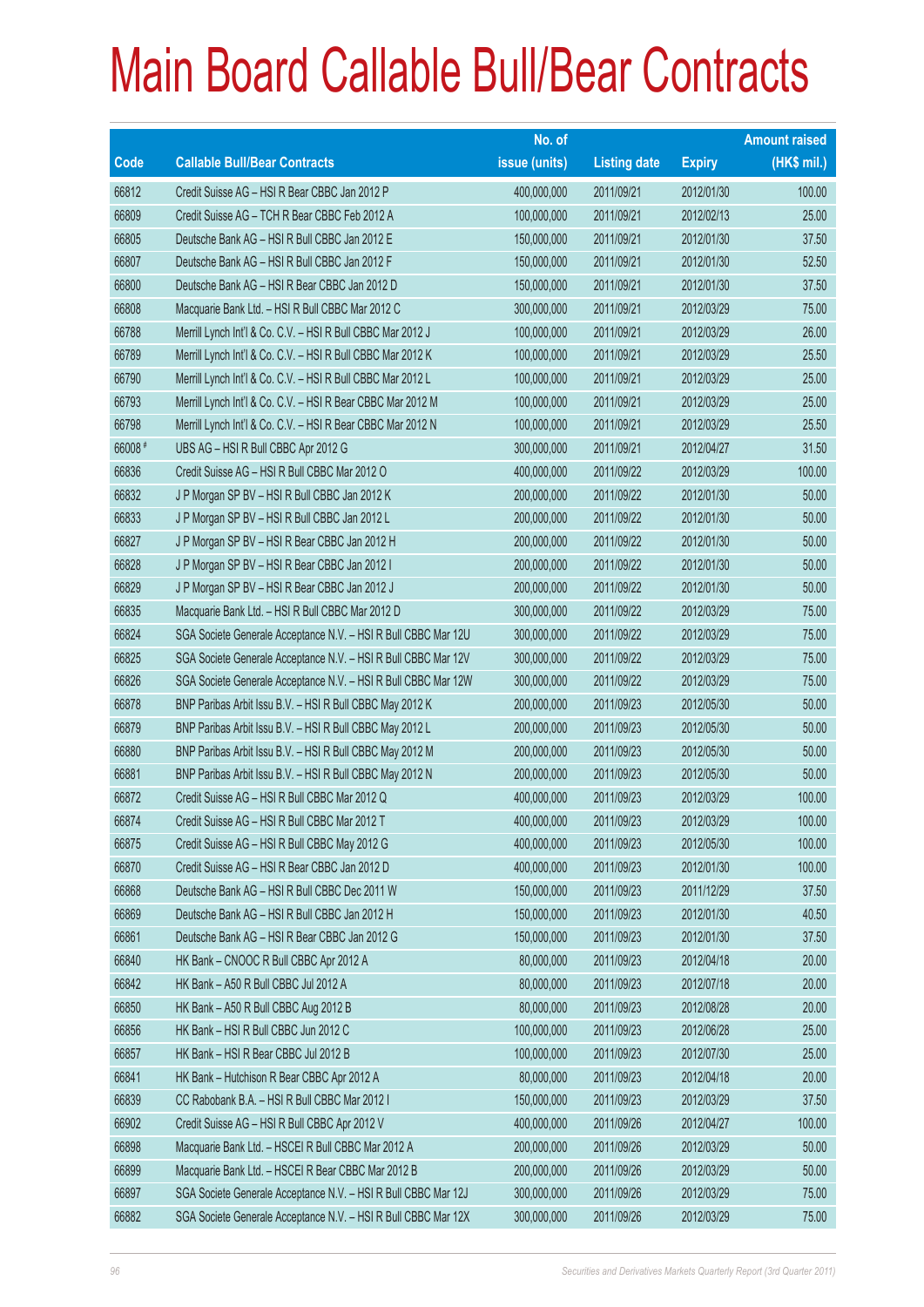|             |                                                                | No. of        |                     |               | <b>Amount raised</b> |
|-------------|----------------------------------------------------------------|---------------|---------------------|---------------|----------------------|
| <b>Code</b> | <b>Callable Bull/Bear Contracts</b>                            | issue (units) | <b>Listing date</b> | <b>Expiry</b> | $(HK$$ mil.)         |
| 66888       | SGA Societe Generale Acceptance N.V. - HSI R Bull CBBC Mar 12Y | 300,000,000   | 2011/09/26          | 2012/03/29    | 75.00                |
| 66889       | SGA Societe Generale Acceptance N.V. - HSI R Bull CBBC Mar 12Z | 300,000,000   | 2011/09/26          | 2012/03/29    | 75.00                |
| 66903       | SGA Societe Generale Acceptance N.V. - HSI R Bear CBBC Jan 12C | 300,000,000   | 2011/09/26          | 2012/01/30    | 75.00                |
| 66896       | SGA Societe Generale Acceptance N.V. - HSI R Bear CBBC Feb 12H | 300,000,000   | 2011/09/26          | 2012/02/28    | 75.00                |
| 66894       | SGA Societe Generale Acceptance N.V. - HSI R Bear CBBC Feb 12W | 300,000,000   | 2011/09/26          | 2012/02/28    | 75.00                |
| 66909       | Macquarie Bank Ltd. - HSI R Bear CBBC Mar 2012 E               | 200,000,000   | 2011/09/27          | 2012/03/29    | 50.00                |
| 66906       | CC Rabobank B.A. - HSI R Bear CBBC Mar 2012 J                  | 150,000,000   | 2011/09/27          | 2012/03/29    | 37.50                |
| 66945       | BNP Paribas Arbit Issu B.V. - HSI R Bear CBBC Feb 2012 A       | 200,000,000   | 2011/09/28          | 2012/02/28    | 50.00                |
| 66946       | BNP Paribas Arbit Issu B.V. - HSI R Bear CBBC Feb 2012 L       | 200,000,000   | 2011/09/28          | 2012/02/28    | 50.00                |
| 66949       | BNP Paribas Arbit Issu B.V. - HSI R Bear CBBC Feb 2012 W       | 200,000,000   | 2011/09/28          | 2012/02/28    | 50.00                |
| 66927       | Credit Suisse AG - HSI R Bull CBBC Apr 2012 W                  | 400,000,000   | 2011/09/28          | 2012/04/27    | 100.00               |
| 66944       | Credit Suisse AG - HSI R Bull CBBC Apr 2012 X                  | 400,000,000   | 2011/09/28          | 2012/04/27    | 100.00               |
| 66942       | Credit Suisse AG - HSI R Bear CBBC Dec 2011 A                  | 400,000,000   | 2011/09/28          | 2011/12/29    | 100.00               |
| 66933       | Deutsche Bank AG - HSI R Bull CBBC Dec 2011 U                  | 150,000,000   | 2011/09/28          | 2011/12/29    | 37.50                |
| 66928       | Deutsche Bank AG - HSI R Bull CBBC Dec 2011 Z                  | 150,000,000   | 2011/09/28          | 2011/12/29    | 46.50                |
| 66937       | Deutsche Bank AG - HSI R Bear CBBC Dec 2011 A                  | 150,000,000   | 2011/09/28          | 2011/12/29    | 37.50                |
| 66936       | Deutsche Bank AG - HSI R Bear CBBC Dec 2011 V                  | 150,000,000   | 2011/09/28          | 2011/12/29    | 45.00                |
| 66951       | SGA Societe Generale Acceptance N.V. - HSI R Bear CBBC Jan 12X | 300,000,000   | 2011/09/28          | 2012/01/30    | 75.00                |
| 67075       | BNP Paribas Arbit Issu B.V. - HSI R Bull CBBC May 2012 O       | 200,000,000   | 2011/09/29          | 2012/05/30    | 50.00                |
| 67076       | BNP Paribas Arbit Issu B.V. - HSI R Bull CBBC May 2012 P       | 200,000,000   | 2011/09/29          | 2012/05/30    | 50.00                |
| 67077       | BNP Paribas Arbit Issu B.V. - HSI R Bull CBBC May 2012 Q       | 200,000,000   | 2011/09/29          | 2012/05/30    | 50.00                |
| 67079       | BNP Paribas Arbit Issu B.V. - HSI R Bull CBBC May 2012 R       | 200,000,000   | 2011/09/29          | 2012/05/30    | 50.00                |
| 67084       | BNP Paribas Arbit Issu B.V. - HSI R Bull CBBC May 2012 S       | 200,000,000   | 2011/09/29          | 2012/05/30    | 50.00                |
| 67086       | BNP Paribas Arbit Issu B.V. - HSI R Bull CBBC May 2012 T       | 200,000,000   | 2011/09/29          | 2012/05/30    | 50.00                |
| 67087       | BNP Paribas Arbit Issu B.V. - HSI R Bull CBBC May 2012 U       | 200,000,000   | 2011/09/29          | 2012/05/30    | 50.00                |
| 67088       | BNP Paribas Arbit Issu B.V. - HSI R Bull CBBC May 2012 V       | 200,000,000   | 2011/09/29          | 2012/05/30    | 50.00                |
| 67091       | BNP Paribas Arbit Issu B.V. - HSI R Bull CBBC May 2012 W       | 200,000,000   | 2011/09/29          | 2012/05/30    | 50.00                |
| 67097       | BNP Paribas Arbit Issu B.V. - HSI R Bull CBBC May 2012 X       | 200,000,000   | 2011/09/29          | 2012/05/30    | 50.00                |
| 67098       | BNP Paribas Arbit Issu B.V. - HSI R Bear CBBC Jan 2012 M       | 200,000,000   | 2011/09/29          | 2012/01/30    | 50.00                |
| 67099       | BNP Paribas Arbit Issu B.V. - HSI R Bear CBBC Jan 2012 N       | 200,000,000   | 2011/09/29          | 2012/01/30    | 50.00                |
| 67100       | BNP Paribas Arbit Issu B.V. - HSI R Bear CBBC Jan 2012 O       | 200,000,000   | 2011/09/29          | 2012/01/30    | 50.00                |
| 67101       | BNP Paribas Arbit Issu B.V. - HSI R Bear CBBC Jan 2012 P       | 200,000,000   | 2011/09/29          | 2012/01/30    | 50.00                |
| 67052       | Credit Suisse AG - China Life R Bear CBBC Jan 2012 A           | 100,000,000   | 2011/09/29          | 2012/01/16    | 36.00                |
| 67042       | Credit Suisse AG - A50 China R Bull CBBC Feb 2012 A            | 100,000,000   | 2011/09/29          | 2012/02/13    | 25.00                |
| 67054       | Credit Suisse AG - A50 China R Bear CBBC Feb 2012 B            | 100,000,000   | 2011/09/29          | 2012/02/13    | 25.00                |
| 67021       | Credit Suisse AG - HKEx R Bull CBBC Feb 2012 A                 | 100,000,000   | 2011/09/29          | 2012/02/13    | 25.00                |
| 67044       | Credit Suisse AG - HKEx R Bear CBBC Feb 2012 B                 | 100,000,000   | 2011/09/29          | 2012/02/13    | 25.00                |
| 67179       | Credit Suisse AG - HSI R Bull CBBC Feb 2012 J                  | 400,000,000   | 2011/09/29          | 2012/02/28    | 100.00               |
| 67181       | Credit Suisse AG - HSI R Bull CBBC Feb 2012 L                  | 400,000,000   | 2011/09/29          | 2012/02/28    | 100.00               |
| 67182       | Credit Suisse AG - HSI R Bull CBBC Feb 2012 M                  | 100,000,000   | 2011/09/29          | 2012/02/28    | 25.00                |
| 67183       | Credit Suisse AG - HSI R Bull CBBC Feb 2012 V                  | 400,000,000   | 2011/09/29          | 2012/02/28    | 100.00               |
| 67185       | Credit Suisse AG - HSI R Bull CBBC Mar 2012 U                  | 400,000,000   | 2011/09/29          | 2012/03/29    | 114.00               |
| 67184       | Credit Suisse AG - HSI R Bull CBBC Mar 2012 W                  | 400,000,000   | 2011/09/29          | 2012/03/29    | 134.00               |
| 67186       | Credit Suisse AG - HSI R Bull CBBC Mar 2012 X                  | 400,000,000   | 2011/09/29          | 2012/03/29    | 100.00               |
| 67198       | Credit Suisse AG - HSI R Bull CBBC Apr 2012 E                  | 400,000,000   | 2011/09/29          | 2012/04/27    | 100.00               |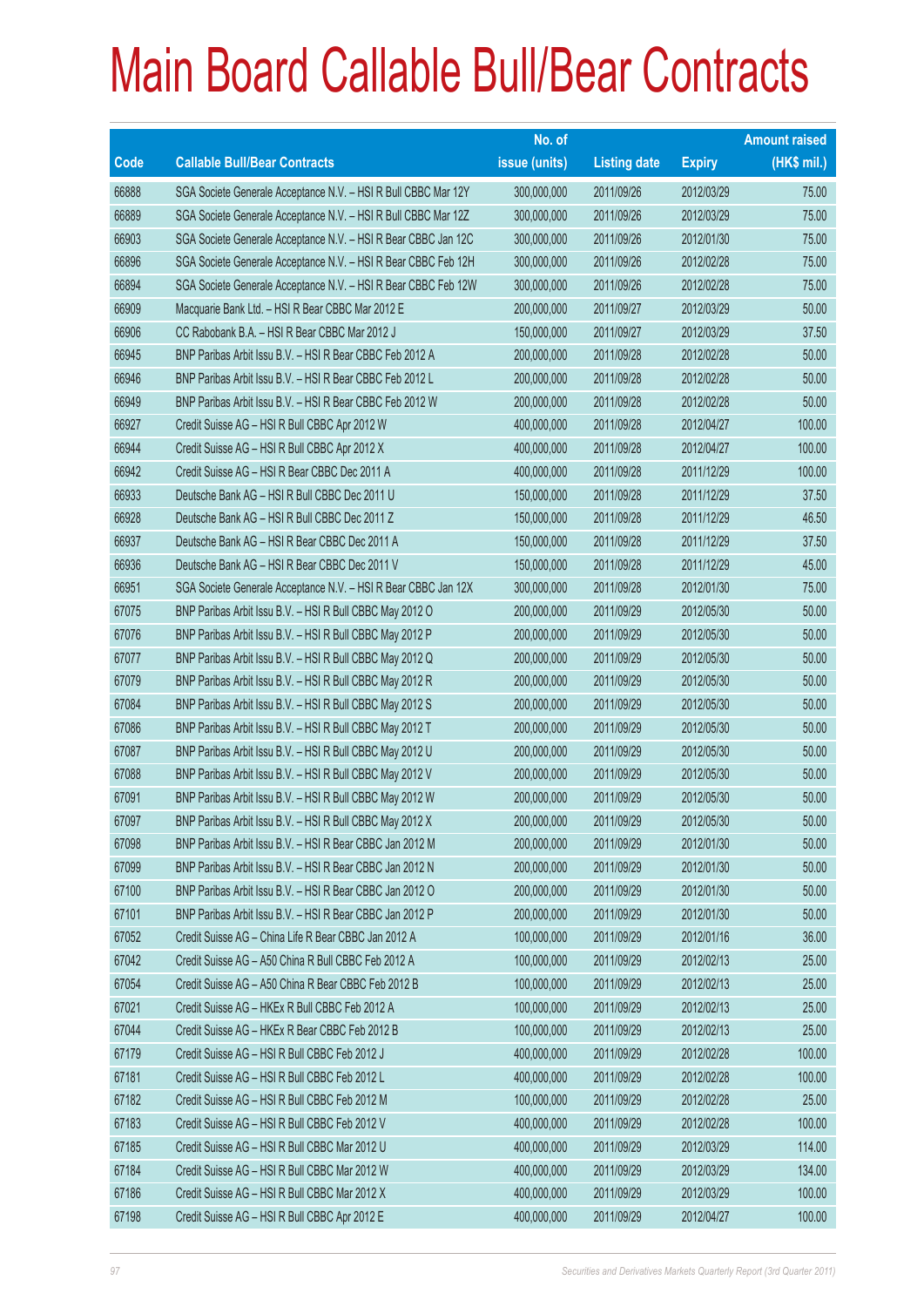|       |                                                                | No. of        |                     |               | <b>Amount raised</b> |
|-------|----------------------------------------------------------------|---------------|---------------------|---------------|----------------------|
| Code  | <b>Callable Bull/Bear Contracts</b>                            | issue (units) | <b>Listing date</b> | <b>Expiry</b> | (HK\$ mil.)          |
| 67195 | Credit Suisse AG - HSI R Bull CBBC Apr 2012 M                  | 400,000,000   | 2011/09/29          | 2012/04/27    | 100.00               |
| 67196 | Credit Suisse AG - HSI R Bull CBBC Apr 2012 N                  | 400,000,000   | 2011/09/29          | 2012/04/27    | 100.00               |
| 67197 | Credit Suisse AG - HSI R Bull CBBC Apr 2012 O                  | 400,000,000   | 2011/09/29          | 2012/04/27    | 100.00               |
| 67192 | Credit Suisse AG - HSI R Bull CBBC Apr 2012 Y                  | 400,000,000   | 2011/09/29          | 2012/04/27    | 114.00               |
| 67194 | Credit Suisse AG - HSI R Bull CBBC Apr 2012 Z                  | 400,000,000   | 2011/09/29          | 2012/04/27    | 102.00               |
| 67199 | Credit Suisse AG - HSI R Bull CBBC May 2012 H                  | 400,000,000   | 2011/09/29          | 2012/05/30    | 122.00               |
| 67200 | Credit Suisse AG - HSI R Bull CBBC May 2012 I                  | 400,000,000   | 2011/09/29          | 2012/05/30    | 126.00               |
| 67202 | Credit Suisse AG - HSI R Bull CBBC May 2012 J                  | 400,000,000   | 2011/09/29          | 2012/05/30    | 110.00               |
| 67208 | Credit Suisse AG - HSI R Bull CBBC May 2012 K                  | 400,000,000   | 2011/09/29          | 2012/05/30    | 100.00               |
| 67209 | Credit Suisse AG - HSI R Bull CBBC May 2012 L                  | 400,000,000   | 2011/09/29          | 2012/05/30    | 100.00               |
| 67210 | Credit Suisse AG - HSI R Bull CBBC May 2012 M                  | 400,000,000   | 2011/09/29          | 2012/05/30    | 100.00               |
| 67217 | Credit Suisse AG - HSI R Bull CBBC Jun 2012 J                  | 400,000,000   | 2011/09/29          | 2012/06/28    | 100.00               |
| 67218 | Credit Suisse AG - HSI R Bull CBBC Jun 2012 K                  | 400,000,000   | 2011/09/29          | 2012/06/28    | 166.00               |
| 67219 | Credit Suisse AG - HSI R Bull CBBC Jun 2012 L                  | 400,000,000   | 2011/09/29          | 2012/06/28    | 108.00               |
| 67224 | Credit Suisse AG - HSI R Bull CBBC Jun 2012 M                  | 400,000,000   | 2011/09/29          | 2012/06/28    | 100.00               |
| 67225 | Credit Suisse AG - HSI R Bull CBBC Jul 2012 C                  | 400,000,000   | 2011/09/29          | 2012/07/30    | 132.00               |
| 67239 | Credit Suisse AG - HSI R Bull CBBC Jul 2012 D                  | 400,000,000   | 2011/09/29          | 2012/07/30    | 148.00               |
| 67056 | Credit Suisse AG - HSI R Bear CBBC Dec 2011 O                  | 400,000,000   | 2011/09/29          | 2011/12/29    | 100.00               |
| 67058 | Credit Suisse AG - HSI R Bear CBBC Dec 2011 S                  | 400,000,000   | 2011/09/29          | 2011/12/29    | 100.00               |
| 67064 | Credit Suisse AG - HSI R Bear CBBC Jan 2012 A                  | 400,000,000   | 2011/09/29          | 2012/01/30    | 100.00               |
| 67178 | Credit Suisse AG - HSI R Bear CBBC Jan 2012 B                  | 100,000,000   | 2011/09/29          | 2012/01/30    | 25.00                |
| 67063 | Credit Suisse AG - HSI R Bear CBBC Jan 2012 R                  | 400,000,000   | 2011/09/29          | 2012/01/30    | 100.00               |
| 67070 | Credit Suisse AG - HSI R Bear CBBC Feb 2012 I                  | 400,000,000   | 2011/09/29          | 2012/02/28    | 100.00               |
| 67037 | Credit Suisse AG - TCH R Bull CBBC Feb 2012 B                  | 100,000,000   | 2011/09/29          | 2012/02/13    | 25.00                |
| 67045 | Credit Suisse AG - TCH R Bear CBBC Feb 2012 C                  | 100,000,000   | 2011/09/29          | 2012/02/13    | 25.00                |
| 67049 | Credit Suisse AG - TCH R Bear CBBC Feb 2012 D                  | 100,000,000   | 2011/09/29          | 2012/02/13    | 25.00                |
| 66985 | Deutsche Bank AG - HSI R Bull CBBC Jan 2012 I                  | 150,000,000   | 2011/09/29          | 2012/01/30    | 37.50                |
| 67156 | Deutsche Bank AG - HSI R Bull CBBC Jan 2012 J                  | 150,000,000   | 2011/09/29          | 2012/01/30    | 49.50                |
| 67158 | Deutsche Bank AG - HSI R Bull CBBC Jan 2012 K                  | 150,000,000   | 2011/09/29          | 2012/01/30    | 37.50                |
| 66986 | Deutsche Bank AG - HSI R Bear CBBC Dec 2011 M                  | 150,000,000   | 2011/09/29          | 2011/12/29    | 43.50                |
| 66988 | Deutsche Bank AG - HSI R Bear CBBC Dec 2011 T                  | 150,000,000   | 2011/09/29          | 2011/12/29    | 37.50                |
| 67159 | Deutsche Bank AG - HSI R Bear CBBC Jan 2012 L                  | 150,000,000   | 2011/09/29          | 2012/01/30    | 37.50                |
| 67258 | KBC Fin Products Int'l Ltd. - HSI R Bull CBBC Feb 2012 H       | 108,000,000   | 2011/09/29          | 2012/02/28    | 36.72                |
| 67259 | KBC Fin Products Int'l Ltd. - HSI R Bull CBBC Mar 2012 C       | 158,000,000   | 2011/09/29          | 2012/03/29    | 39.50                |
| 67260 | KBC Fin Products Int'l Ltd. - HSI R Bear CBBC Feb 2012 I       | 128,000,000   | 2011/09/29          | 2012/02/28    | 32.00                |
| 67263 | KBC Fin Products Int'l Ltd. - HSI R Bear CBBC Mar 2012 D       | 158,000,000   | 2011/09/29          | 2012/03/29    | 39.50                |
| 67160 | Merrill Lynch Int'l & Co. C.V. - HSI R Bull CBBC Mar 2012 O    | 100,000,000   | 2011/09/29          | 2012/03/29    | 26.00                |
| 67161 | Merrill Lynch Int'l & Co. C.V. - HSI R Bull CBBC Mar 2012 P    | 100,000,000   | 2011/09/29          | 2012/03/29    | 25.50                |
| 67168 | Merrill Lynch Int'l & Co. C.V. - HSI R Bull CBBC Mar 2012 Q    | 100,000,000   | 2011/09/29          | 2012/03/29    | 25.00                |
| 67174 | Merrill Lynch Int'l & Co. C.V. - HSI R Bear CBBC Mar 2012 R    | 100,000,000   | 2011/09/29          | 2012/03/29    | 25.00                |
| 67175 | Merrill Lynch Int'l & Co. C.V. - HSI R Bear CBBC Mar 2012 S    | 100,000,000   | 2011/09/29          | 2012/03/29    | 25.50                |
| 67177 | Merrill Lynch Int'l & Co. C.V. - HSI R Bear CBBC Mar 2012 T    | 100,000,000   | 2011/09/29          | 2012/03/29    | 26.00                |
| 66965 | SGA Societe Generale Acceptance N.V. - HSI R Bull CBBC Mar 12G | 300,000,000   | 2011/09/29          | 2012/03/29    | 75.00                |
| 66964 | SGA Societe Generale Acceptance N.V. - HSI R Bull CBBC Mar 12H | 300,000,000   | 2011/09/29          | 2012/03/29    | 75.00                |
| 66963 | SGA Societe Generale Acceptance N.V. - HSI R Bull CBBC Mar 121 | 300,000,000   | 2011/09/29          | 2012/03/29    | 75.00                |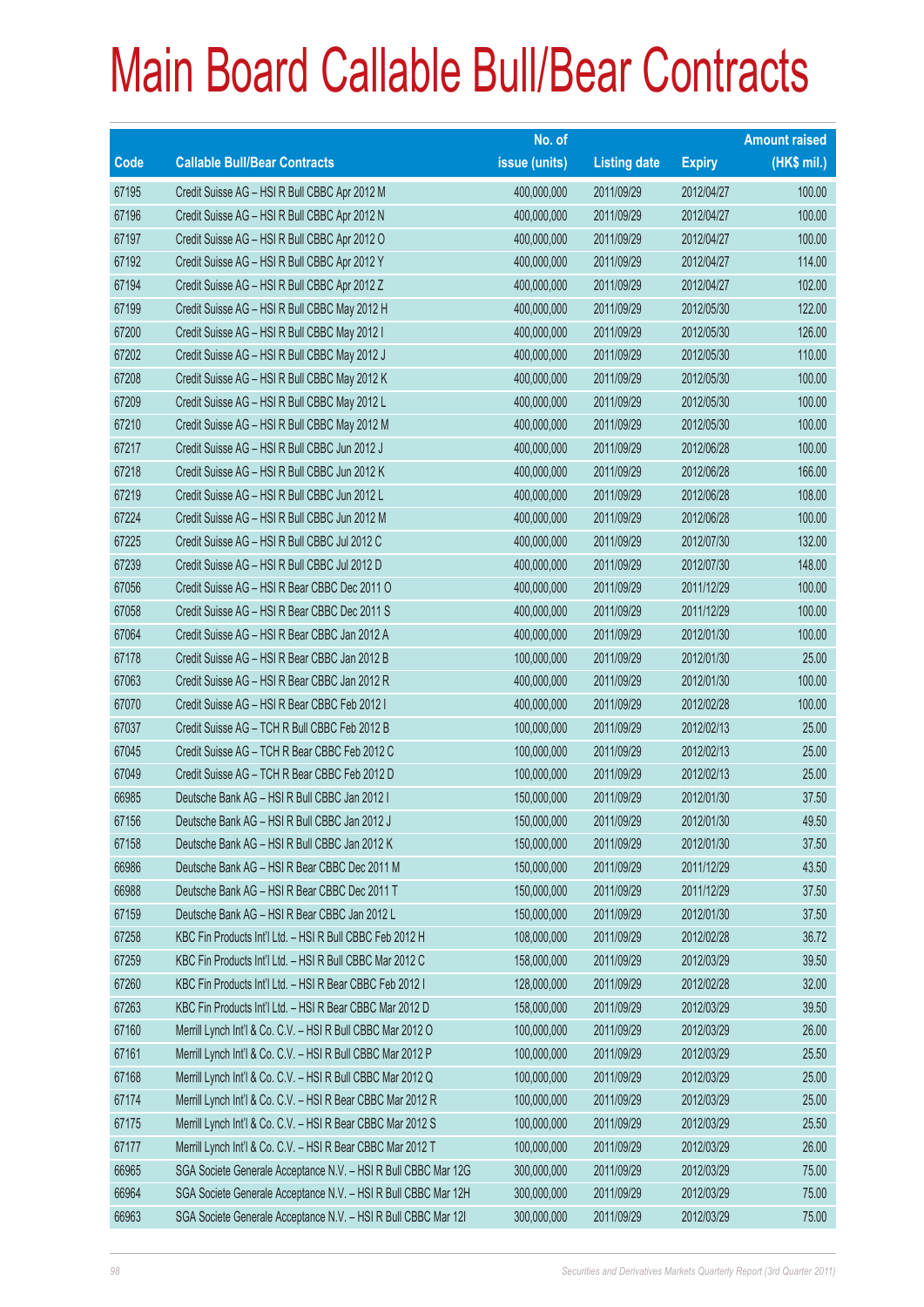|       |                                                                | No. of        |                     |               | <b>Amount raised</b> |
|-------|----------------------------------------------------------------|---------------|---------------------|---------------|----------------------|
| Code  | <b>Callable Bull/Bear Contracts</b>                            | issue (units) | <b>Listing date</b> | <b>Expiry</b> | $(HK$$ mil.)         |
| 66958 | SGA Societe Generale Acceptance N.V. - HSI R Bull CBBC Mar 12K | 300,000,000   | 2011/09/29          | 2012/03/29    | 75.00                |
| 66962 | SGA Societe Generale Acceptance N.V. - HSI R Bull CBBC Mar 12L | 300,000,000   | 2011/09/29          | 2012/03/29    | 75.00                |
| 66968 | SGA Societe Generale Acceptance N.V. - HSI R Bull CBBC Mar 12R | 300,000,000   | 2011/09/29          | 2012/03/29    | 75.00                |
| 66969 | SGA Societe Generale Acceptance N.V. - HSI R Bull CBBC Mar 12S | 300,000,000   | 2011/09/29          | 2012/03/29    | 75.00                |
| 67008 | SGA Societe Generale Acceptance N.V. - HSI R Bull CBBC Mar 12T | 300,000,000   | 2011/09/29          | 2012/03/29    | 75.00                |
| 67016 | SGA Societe Generale Acceptance N.V. - HSI R Bull CBBC Apr 12N | 300,000,000   | 2011/09/29          | 2012/04/27    | 94.50                |
| 67017 | SGA Societe Generale Acceptance N.V. - HSI R Bull CBBC Apr 12O | 300,000,000   | 2011/09/29          | 2012/04/27    | 75.00                |
| 67019 | SGA Societe Generale Acceptance N.V. - HSI R Bull CBBC Apr 12P | 300,000,000   | 2011/09/29          | 2012/04/27    | 75.00                |
| 67020 | SGA Societe Generale Acceptance N.V. - HSI R Bull CBBC Apr 12Q | 300,000,000   | 2011/09/29          | 2012/04/27    | 75.00                |
| 66993 | SGA Societe Generale Acceptance N.V. - HSI R Bear CBBC Jan 12A | 300,000,000   | 2011/09/29          | 2012/01/30    | 75.00                |
| 66994 | SGA Societe Generale Acceptance N.V. - HSI R Bear CBBC Jan 12D | 300,000,000   | 2011/09/29          | 2012/01/30    | 75.00                |
| 66995 | SGA Societe Generale Acceptance N.V. - HSI R Bear CBBC Jan 12E | 300,000,000   | 2011/09/29          | 2012/01/30    | 75.00                |
| 67002 | SGA Societe Generale Acceptance N.V. - HSI R Bear CBBC Jan 12F | 300,000,000   | 2011/09/29          | 2012/01/30    | 75.00                |
| 67003 | SGA Societe Generale Acceptance N.V. - HSI R Bear CBBC Jan 12G | 300,000,000   | 2011/09/29          | 2012/01/30    | 75.00                |
| 67001 | SGA Societe Generale Acceptance N.V. - HSI R Bear CBBC Jan 121 | 300,000,000   | 2011/09/29          | 2012/01/30    | 75.00                |
| 66990 | SGA Societe Generale Acceptance N.V. - HSI R Bear CBBC Jan 12Y | 300,000,000   | 2011/09/29          | 2012/01/30    | 75.00                |
| 66991 | SGA Societe Generale Acceptance N.V. - HSI R Bear CBBC Jan 12Z | 300,000,000   | 2011/09/29          | 2012/01/30    | 75.00                |
| 67108 | UBS AG - China Mobile R Bull CBBC Mar 2012 A                   | 100,000,000   | 2011/09/29          | 2012/03/19    | 25.00                |
| 67240 | UBS AG - China Life R Bull CBBC Mar 2012 A                     | 100,000,000   | 2011/09/29          | 2012/03/12    | 28.50                |
| 67106 | UBS AG - HSBC R Bull CBBC Mar 2012 A                           | 100,000,000   | 2011/09/29          | 2012/03/26    | 25.00                |
| 67126 | UBS AG - HSI R Bull CBBC Dec 2011 G                            | 300,000,000   | 2011/09/29          | 2011/12/29    | 75.00                |
| 67131 | UBS AG - HSI R Bull CBBC Dec 2011 I                            | 300,000,000   | 2011/09/29          | 2011/12/29    | 75.00                |
| 66974 | UBS AG - HSI R Bull CBBC Dec 2011 S                            | 300,000,000   | 2011/09/29          | 2011/12/29    | 75.00                |
| 66975 | UBS AG - HSI R Bull CBBC Jan 2012 I                            | 300,000,000   | 2011/09/29          | 2012/01/30    | 75.00                |
| 66980 | UBS AG - HSI R Bull CBBC Feb 2012 L                            | 300,000,000   | 2011/09/29          | 2012/02/28    | 75.00                |
| 67123 | UBS AG - HSI R Bull CBBC Feb 2012 M                            | 300,000,000   | 2011/09/29          | 2012/02/28    | 75.00                |
| 67125 | UBS AG - HSI R Bull CBBC Feb 2012 N                            | 300,000,000   | 2011/09/29          | 2012/02/28    | 75.00                |
| 66984 | UBS AG - HSI R Bull CBBC Mar 2012 M                            | 300,000,000   | 2011/09/29          | 2012/03/29    | 75.00                |
| 67117 | UBS AG - HSI R Bull CBBC Mar 2012 N                            | 300,000,000   | 2011/09/29          | 2012/03/29    | 75.00                |
| 67124 | UBS AG - HSI R Bull CBBC Mar 2012 O                            | 300,000,000   | 2011/09/29          | 2012/03/29    | 75.00                |
| 67119 | UBS AG - HSI R Bull CBBC Apr 2012 H                            | 300,000,000   | 2011/09/29          | 2012/04/27    | 75.00                |
| 67116 | UBS AG - HSI R Bull CBBC May 2012 D                            | 300,000,000   | 2011/09/29          | 2012/05/30    | 75.00                |
| 67254 | UBS AG - HSI R Bull CBBC Jun 2012 B                            | 300,000,000   | 2011/09/29          | 2012/06/28    | 139.50               |
| 67133 | UBS AG - HSI R Bear CBBC Dec 2011 O                            | 300,000,000   | 2011/09/29          | 2011/12/29    | 75.00                |
| 67140 | UBS AG - HSI R Bear CBBC Dec 2011 P                            | 300,000,000   | 2011/09/29          | 2011/12/29    | 75.00                |
| 67134 | UBS AG - HSI R Bear CBBC Dec 2011 R                            | 300,000,000   | 2011/09/29          | 2011/12/29    | 75.00                |
| 67151 | UBS AG - HSI R Bear CBBC Dec 2011 U                            | 300,000,000   | 2011/09/29          | 2011/12/29    | 75.00                |
| 67255 | UBS AG - HSI R Bear CBBC Dec 2011 W                            | 300,000,000   | 2011/09/29          | 2011/12/29    | 75.00                |
| 67152 | UBS AG - HSI R Bear CBBC Jan 2012 H                            | 300,000,000   | 2011/09/29          | 2012/01/30    | 75.00                |
| 67132 | UBS AG - HSI R Bear CBBC Feb 2012 O                            | 300,000,000   | 2011/09/29          | 2012/02/28    | 75.00                |
| 67135 | UBS AG - HSI R Bear CBBC Mar 2012 P                            | 300,000,000   | 2011/09/29          | 2012/03/29    | 75.00                |
| 67153 | UBS AG - HSI R Bear CBBC Mar 2012 Q                            | 300,000,000   | 2011/09/29          | 2012/03/29    | 75.00                |
| 67150 | UBS AG - HSI R Bear CBBC Apr 2012 I                            | 300,000,000   | 2011/09/29          | 2012/04/27    | 75.00                |
| 67154 | UBS AG - HSI R Bear CBBC Apr 2012 J                            | 300,000,000   | 2011/09/29          | 2012/04/27    | 75.00                |
| 67155 | UBS AG - HSI R Bear CBBC May 2012 E                            | 300,000,000   | 2011/09/29          | 2012/05/30    | 75.00                |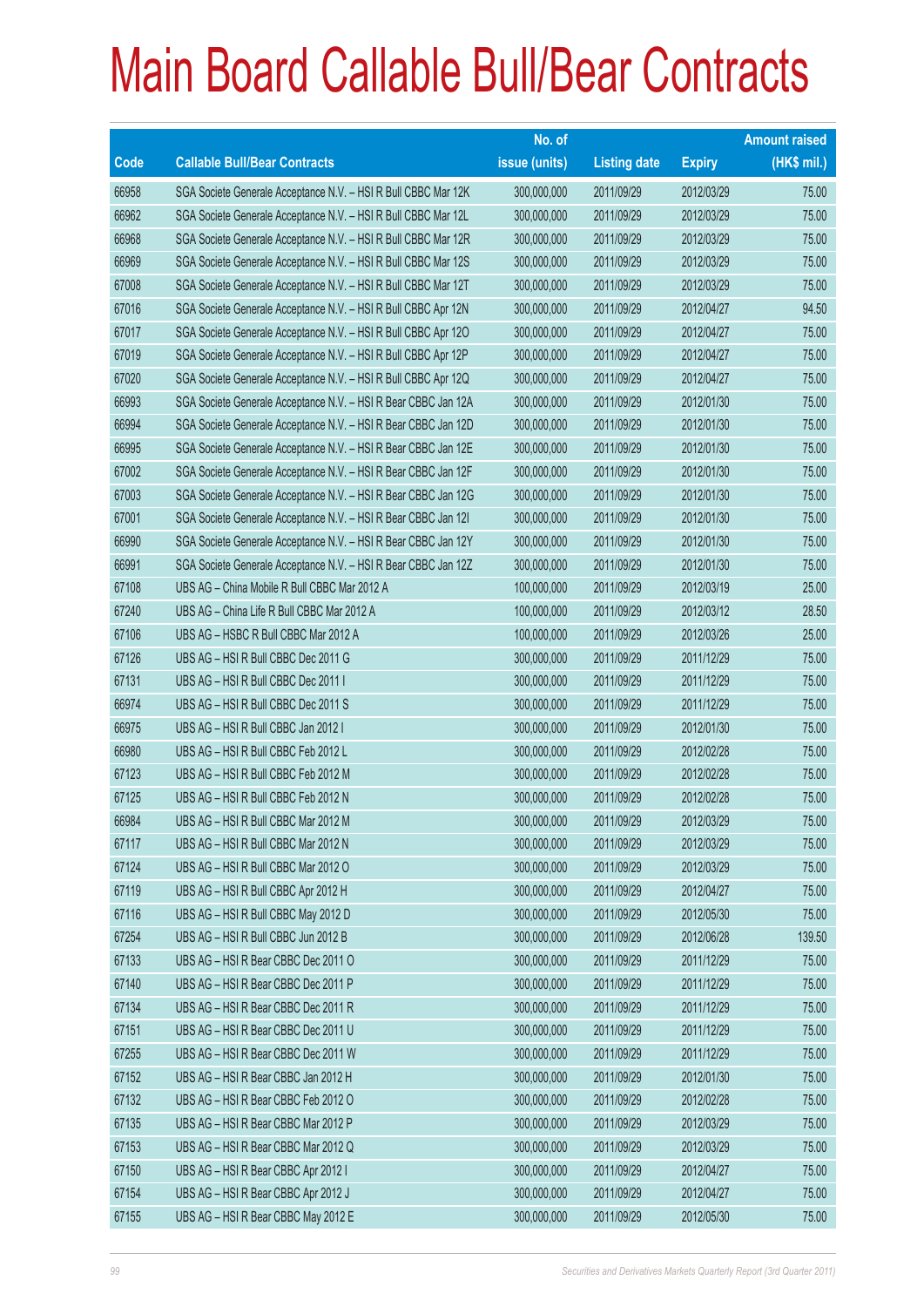|       |                                                                | No. of        |                     |               | <b>Amount raised</b> |
|-------|----------------------------------------------------------------|---------------|---------------------|---------------|----------------------|
| Code  | <b>Callable Bull/Bear Contracts</b>                            | issue (units) | <b>Listing date</b> | <b>Expiry</b> | $(HK$$ mil.)         |
| 67107 | UBS AG - Hutchison R Bull CBBC Mar 2012 A                      | 100,000,000   | 2011/09/29          | 2012/03/12    | 25.00                |
| 67389 | Credit Suisse AG - CCB R Bull CBBC Mar 2012 A                  | 100,000,000   | 2011/09/30          | 2012/03/26    | 25.00                |
| 67367 | Credit Suisse AG - HKEx R Bull CBBC Feb 2012 C                 | 100,000,000   | 2011/09/30          | 2012/02/13    | 25.00                |
| 67358 | Credit Suisse AG - HSBC R Bull CBBC Mar 2012 B                 | 100,000,000   | 2011/09/30          | 2012/03/26    | 25.00                |
| 67324 | Credit Suisse AG - HSBC R Bear CBBC Mar 2012 A                 | 100,000,000   | 2011/09/30          | 2012/03/26    | 25.00                |
| 67435 | Credit Suisse AG - HSI R Bull CBBC Mar 2012 Y                  | 400,000,000   | 2011/09/30          | 2012/03/29    | 100.00               |
| 67436 | Credit Suisse AG - HSI R Bull CBBC Apr 2012 P                  | 400,000,000   | 2011/09/30          | 2012/04/27    | 100.00               |
| 67439 | Credit Suisse AG - HSI R Bull CBBC Jun 2012 N                  | 100,000,000   | 2011/09/30          | 2012/06/28    | 25.00                |
| 67440 | Credit Suisse AG - HSI R Bull CBBC Jul 2012 E                  | 100,000,000   | 2011/09/30          | 2012/07/30    | 25.00                |
| 67390 | Credit Suisse AG - HSI R Bear CBBC Jan 2012 Q                  | 400,000,000   | 2011/09/30          | 2012/01/30    | 100.00               |
| 67412 | Credit Suisse AG - HSI R Bear CBBC Feb 2012 T                  | 400,000,000   | 2011/09/30          | 2012/02/28    | 100.00               |
| 67422 | Credit Suisse AG - HSI R Bear CBBC Feb 2012 U                  | 400,000,000   | 2011/09/30          | 2012/02/28    | 100.00               |
| 67432 | Credit Suisse AG - HSI R Bear CBBC Feb 2012 W                  | 400,000,000   | 2011/09/30          | 2012/02/28    | 100.00               |
| 67433 | Credit Suisse AG - HSI R Bear CBBC Feb 2012 Y                  | 400,000,000   | 2011/09/30          | 2012/02/28    | 100.00               |
| 67359 | Credit Suisse AG - Hutchison R Bull CBBC Mar 2012 B            | 100,000,000   | 2011/09/30          | 2012/03/26    | 25.00                |
| 67338 | Credit Suisse AG - Hutchison R Bear CBBC Mar 2012 A            | 100,000,000   | 2011/09/30          | 2012/03/26    | 25.00                |
| 67378 | Credit Suisse AG - TCH R Bull CBBC Feb 2012 E                  | 100,000,000   | 2011/09/30          | 2012/02/13    | 35.50                |
| 67381 | Credit Suisse AG - TCH R Bull CBBC Feb 2012 F                  | 100,000,000   | 2011/09/30          | 2012/02/13    | 25.50                |
| 67351 | Credit Suisse AG - TCH R Bear CBBC Jan 2012 F                  | 100,000,000   | 2011/09/30          | 2012/01/16    | 25.00                |
| 67316 | Deutsche Bank AG - HSI R Bull CBBC Jan 2012 M                  | 150,000,000   | 2011/09/30          | 2012/01/30    | 37.50                |
| 67317 | Deutsche Bank AG - HSI R Bull CBBC Jan 2012 N                  | 150,000,000   | 2011/09/30          | 2012/01/30    | 52.50                |
| 67318 | Deutsche Bank AG - HSI R Bull CBBC Jan 2012 O                  | 150,000,000   | 2011/09/30          | 2012/01/30    | 61.50                |
| 67322 | Deutsche Bank AG - HSI R Bear CBBC Jan 2012 P                  | 150,000,000   | 2011/09/30          | 2012/01/30    | 37.50                |
| 67304 | J P Morgan SP BV - HSI R Bull CBBC Feb 2012 A                  | 200,000,000   | 2011/09/30          | 2012/02/28    | 50.00                |
| 67312 | J P Morgan SP BV - HSI R Bull CBBC Feb 2012 E                  | 200,000,000   | 2011/09/30          | 2012/02/28    | 50.00                |
| 67314 | J P Morgan SP BV - HSI R Bull CBBC Feb 2012 F                  | 200,000,000   | 2011/09/30          | 2012/02/28    | 50.00                |
| 67315 | J P Morgan SP BV - HSI R Bull CBBC Feb 2012 G                  | 200,000,000   | 2011/09/30          | 2012/02/28    | 50.00                |
| 67309 | J P Morgan SP BV - HSI R Bear CBBC Feb 2012 B                  | 200,000,000   | 2011/09/30          | 2012/02/28    | 50.00                |
| 67310 | J P Morgan SP BV - HSI R Bear CBBC Feb 2012 C                  | 200,000,000   | 2011/09/30          | 2012/02/28    | 50.00                |
| 67311 | J P Morgan SP BV - HSI R Bear CBBC Feb 2012 D                  | 200,000,000   | 2011/09/30          | 2012/02/28    | 50.00                |
| 67447 | KBC Fin Products Int'l Ltd. - HSI R Bear CBBC Feb 2012 J       | 158,000,000   | 2011/09/30          | 2012/02/28    | 39.50                |
| 67264 | CC Rabobank B.A. - HSI R Bull CBBC Mar 2012 K                  | 150,000,000   | 2011/09/30          | 2012/03/29    | 37.50                |
| 67265 | CC Rabobank B.A. - HSI R Bull CBBC Mar 2012 L                  | 150,000,000   | 2011/09/30          | 2012/03/29    | 37.50                |
| 67271 | CC Rabobank B.A. - HSI R Bull CBBC Mar 2012 M                  | 150,000,000   | 2011/09/30          | 2012/03/29    | 37.50                |
| 67275 | CC Rabobank B.A. - HSI R Bear CBBC Mar 2012 N                  | 150,000,000   | 2011/09/30          | 2012/03/29    | 37.50                |
| 67276 | CC Rabobank B.A. - HSI R Bear CBBC Mar 2012 O                  | 150,000,000   | 2011/09/30          | 2012/03/29    | 37.50                |
| 67278 | SGA Societe Generale Acceptance N.V. - HSI R Bull CBBC Jun 12A | 300,000,000   | 2011/09/30          | 2012/06/28    | 115.50               |
| 67279 | SGA Societe Generale Acceptance N.V. - HSI R Bull CBBC Jun 12B | 300,000,000   | 2011/09/30          | 2012/06/28    | 105.00               |
| 67280 | SGA Societe Generale Acceptance N.V. - HSI R Bull CBBC Jun 12C | 300,000,000   | 2011/09/30          | 2012/06/28    | 93.00                |
| 67281 | SGA Societe Generale Acceptance N.V. - HSI R Bear CBBC Jan 12P | 300,000,000   | 2011/09/30          | 2012/01/30    | 75.00                |
| 67498 | UBS AG - AIA R Bull CBBC Apr 2012 A                            | 100,000,000   | 2011/09/30          | 2012/04/02    | 28.00                |
| 67497 | UBS AG - CC Bank R Bull CBBC Apr 2012 A                        | 100,000,000   | 2011/09/30          | 2012/04/02    | 25.00                |
| 67519 | UBS AG - China Life R Bull CBBC Mar 2012 B                     | 100,000,000   | 2011/09/30          | 2012/03/19    | 32.50                |
| 67493 | UBS AG - HSBC R Bull CBBC Apr 2012 A                           | 100,000,000   | 2011/09/30          | 2012/04/02    | 25.00                |
| 67285 | UBS AG - HSI R Bull CBBC Jan 2012 A                            | 300,000,000   | 2011/09/30          | 2012/01/30    | 75.00                |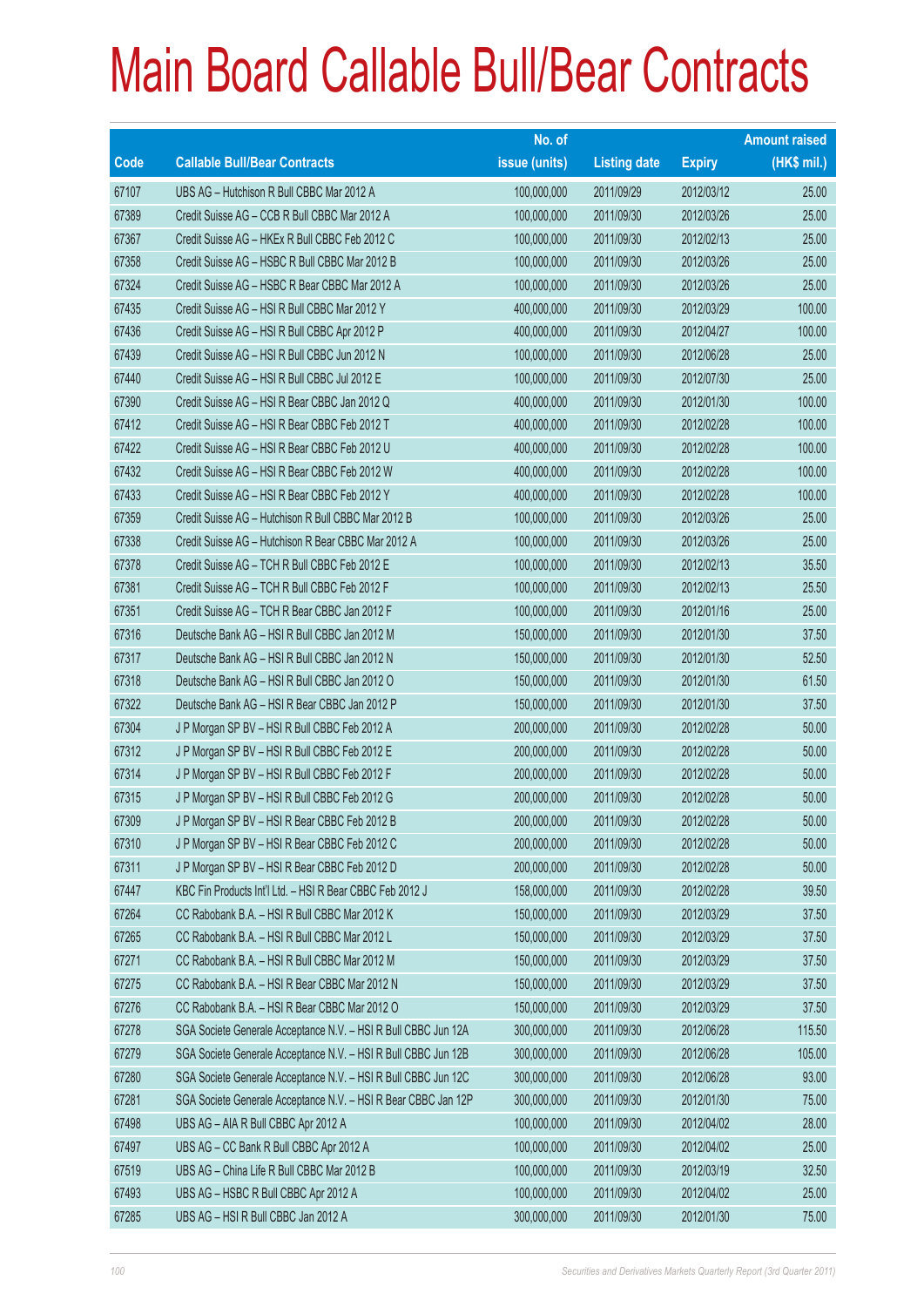|       |                                           | No. of        |                     |               | <b>Amount raised</b> |
|-------|-------------------------------------------|---------------|---------------------|---------------|----------------------|
| Code  | <b>Callable Bull/Bear Contracts</b>       | issue (units) | <b>Listing date</b> | <b>Expiry</b> | (HK\$ mil.)          |
| 67282 | UBS AG - HSI R Bull CBBC Jan 2012 B       | 300,000,000   | 2011/09/30          | 2012/01/30    | 75.00                |
| 67292 | UBS AG - HSI R Bull CBBC Feb 2012 P       | 300,000,000   | 2011/09/30          | 2012/02/28    | 75.00                |
| 67299 | UBS AG - HSI R Bull CBBC Apr 2012 K       | 300,000,000   | 2011/09/30          | 2012/04/27    | 75.00                |
| 67452 | UBS AG - HSI R Bull CBBC Apr 2012 L       | 300,000,000   | 2011/09/30          | 2012/04/27    | 75.00                |
| 67450 | UBS AG - HSI R Bull CBBC May 2012 F       | 300,000,000   | 2011/09/30          | 2012/05/30    | 75.00                |
| 67451 | UBS AG - HSI R Bull CBBC May 2012 G       | 300,000,000   | 2011/09/30          | 2012/05/30    | 75.00                |
| 67449 | UBS AG - HSI R Bull CBBC Jun 2012 C       | 300,000,000   | 2011/09/30          | 2012/06/28    | 75.00                |
| 67448 | UBS AG - HSI R Bull CBBC Aug 2012 A       | 300,000,000   | 2011/09/30          | 2012/08/30    | 145.50               |
| 67463 | UBS AG - HSI R Bear CBBC Jan 2012 C       | 300,000,000   | 2011/09/30          | 2012/01/30    | 75.00                |
| 67461 | UBS AG - HSI R Bear CBBC Feb 2012 Q       | 300,000,000   | 2011/09/30          | 2012/02/28    | 75.00                |
| 67462 | UBS AG - HSI R Bear CBBC Feb 2012 R       | 300,000,000   | 2011/09/30          | 2012/02/28    | 75.00                |
| 67469 | UBS AG - HSI R Bear CBBC Feb 2012 S       | 300,000,000   | 2011/09/30          | 2012/02/28    | 75.00                |
| 67458 | UBS AG - HSI R Bear CBBC Mar 2012 R       | 300,000,000   | 2011/09/30          | 2012/03/29    | 75.00                |
| 67460 | UBS AG - HSI R Bear CBBC Mar 2012 S       | 300,000,000   | 2011/09/30          | 2012/03/29    | 75.00                |
| 67464 | UBS AG - HSI R Bear CBBC Mar 2012 T       | 300,000,000   | 2011/09/30          | 2012/03/29    | 75.00                |
| 67457 | UBS AG - HSI R Bear CBBC Apr 2012 M       | 300,000,000   | 2011/09/30          | 2012/04/27    | 75.00                |
| 67468 | UBS AG - HSI R Bear CBBC Apr 2012 N       | 300,000,000   | 2011/09/30          | 2012/04/27    | 75.00                |
| 67473 | UBS AG - HSI R Bear CBBC Apr 2012 O       | 300,000,000   | 2011/09/30          | 2012/04/27    | 93.00                |
| 67459 | UBS AG - HSI R Bear CBBC May 2012 H       | 300,000,000   | 2011/09/30          | 2012/05/30    | 75.00                |
| 67480 | UBS AG - HSI R Bear CBBC May 2012 I       | 300,000,000   | 2011/09/30          | 2012/05/30    | 102.00               |
| 67470 | UBS AG - HSI R Bear CBBC Jun 2012 D       | 300,000,000   | 2011/09/30          | 2012/06/28    | 75.00                |
| 67495 | UBS AG - Hutchison R Bull CBBC Apr 2012 A | 100,000,000   | 2011/09/30          | 2012/04/16    | 25.00                |
| 67506 | UBS AG - ICBC R Bull CBBC Apr 2012 A      | 100,000,000   | 2011/09/30          | 2012/04/02    | 25.00                |
| 67511 | UBS AG - Ping An R Bull CBBC Mar 2012 A   | 100,000,000   | 2011/09/30          | 2012/03/26    | 25.00                |
| 67496 | UBS AG - TCH R Bull CBBC Apr 2012 A       | 100,000,000   | 2011/09/30          | 2012/04/10    | 25.00                |
| Total |                                           |               |                     |               | 85,334.38            |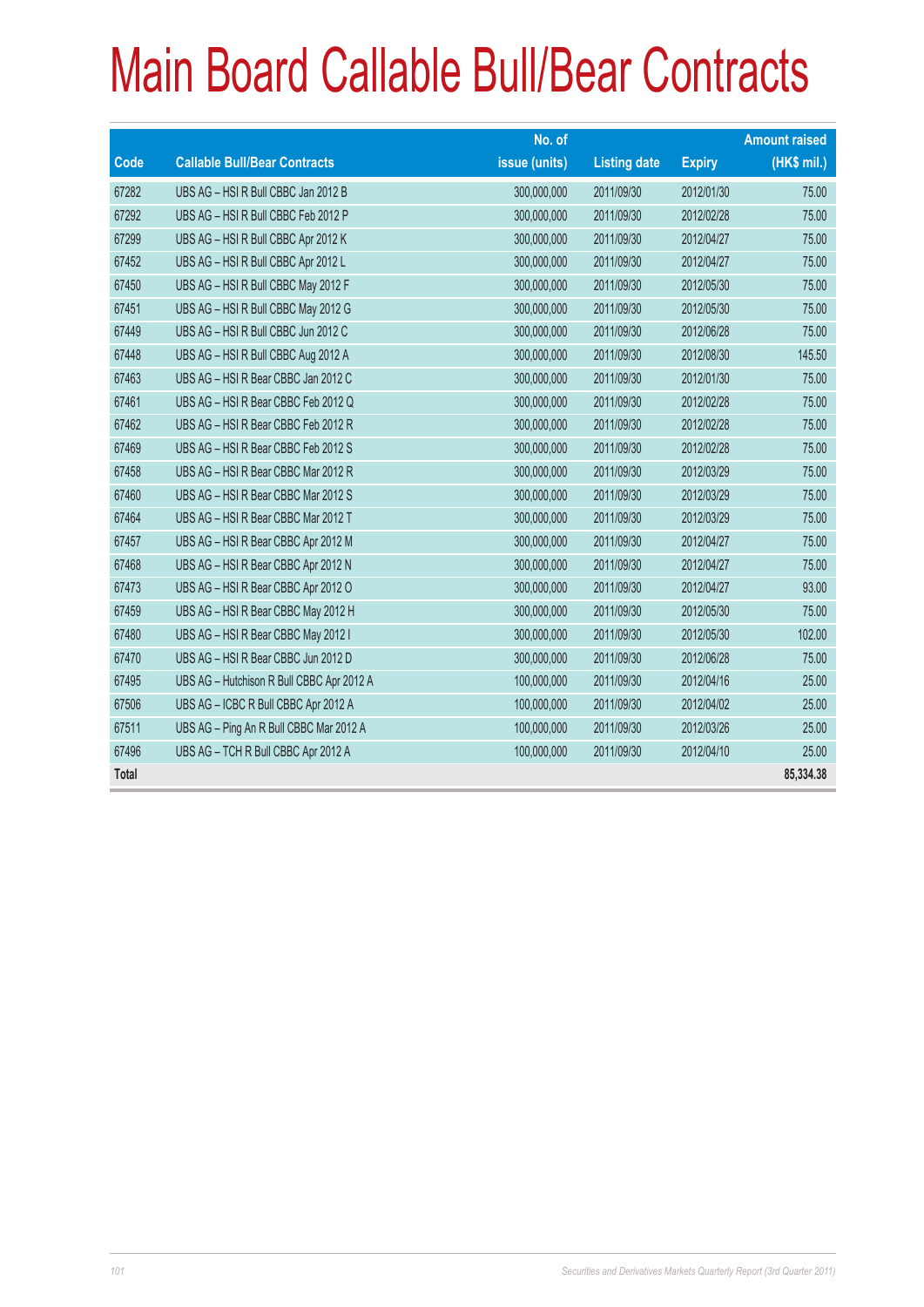# DR/ELI/Trading Only Stocks Trading Statistics

#### **Depositary Receipt Trading Statistics**

|      |       | No. of issues | Turnover value (HK\$ mil.) |
|------|-------|---------------|----------------------------|
| 2010 | $Q4*$ |               | 119.44                     |
| 2011 | Q1    |               | 139.30                     |
|      | Q2    |               | 331.18                     |
|      | Q3    |               | 62.60                      |

The first DR commenced trading on 8 December 2010

#### **Equity Linked Instrument Trading Statistics**

|      |    | No. of issues | Turnover value (HK\$ mil.) |
|------|----|---------------|----------------------------|
| 2010 | Q3 |               |                            |
|      | Q4 |               |                            |
| 2011 | Q1 |               |                            |
|      | Q2 | –             |                            |
|      | Q3 | –             |                            |

#### **NASDAQ Stocks**

|      |    | No. of issues | Turnover value (HK\$ mil.) |
|------|----|---------------|----------------------------|
| 2010 | Q3 |               | 0.30                       |
|      | Q4 |               | 0.30                       |
| 2011 | Q1 |               | 0.06                       |
|      | Q2 |               | 0.32                       |
|      | Q3 |               | 0.13                       |

#### **iShares**

|      |    | No. of issues | Turnover value (HK\$ mil.) |
|------|----|---------------|----------------------------|
| 2010 | Q3 |               |                            |
|      | Q4 |               |                            |
| 2011 | Q1 |               |                            |
|      | Q2 |               |                            |
|      | Q3 |               |                            |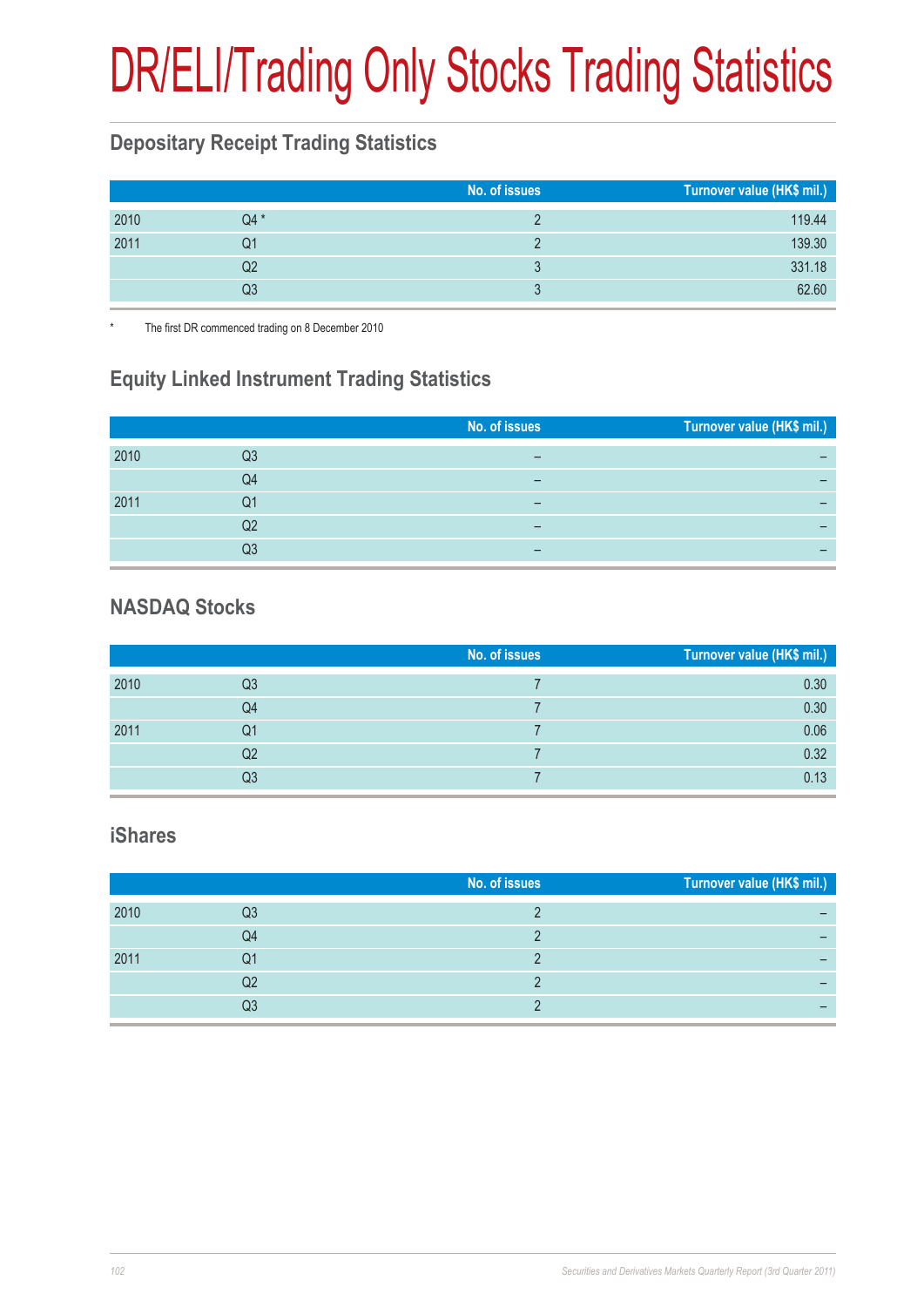#### **Equity Turnover – GEM**

|      |                | Share (Mil. shs) | Value (HK\$ mil.) | No. of deals |
|------|----------------|------------------|-------------------|--------------|
| 2010 | Q3             | 88,672.33        | 24,297.92         | 647,501      |
|      | Q4             | 120,693.51       | 38,527.65         | 969,546      |
| 2011 | Q1             | 124,595.93       | 22,614.51         | 608,740      |
|      | Q <sub>2</sub> | 79,170.20        | 20,231.96         | 507,155      |
|      | Q3             | 40,276.54        | 10,135.61         | 316,791      |

#### **Equity Trading Statistics – GEM**

|      |                | No. of<br>trading days | <b>Average daily turnover</b><br>(HK\$ mil.) | <b>Average value</b><br>per deal |
|------|----------------|------------------------|----------------------------------------------|----------------------------------|
| 2010 | Q3             | 64                     | 379.65                                       | 37,526                           |
|      | Q4             | 64                     | 601.99                                       | 39,738                           |
| 2011 | Q <sub>1</sub> | 62                     | 364.75                                       | 37,150                           |
|      | Q <sub>2</sub> | 59                     | 342.91                                       | 39,893                           |
|      | Q3             | 63                     | 160.88                                       | 31,995                           |

#### **20 Most Advanced GEM Stocks**

for 3rd quarter 2011

|                |       |                        |                 | <b>Closing price</b>    |        |
|----------------|-------|------------------------|-----------------|-------------------------|--------|
| <b>Rank</b>    | Code  | <b>Stock</b>           | End of Sep 2011 | End of Jun 2011         | % up   |
| $\mathbf{1}$   | 08011 | POLYARD-NEW            | 0.365           | 0.164<br>$\overline{A}$ | 122.56 |
| $\overline{2}$ | 08356 | <b>TSUN YIP HLDGS</b>  | 0.485           | 0.226                   | 114.60 |
| 3              | 08028 | <b>TIMELESS</b>        | 0.140           | 0.074                   | 89.19  |
| 4              | 08233 | <b>CIG PORTS</b>       | 0.221           | 0.117                   | 88.89  |
| 5              | 08189 | <b>TEDA BIOMEDICAL</b> | 0.600           | 0.450                   | 33.33  |
| 6              | 08100 | <b>M DREAM INWORLD</b> | 0.166           | 0.128<br>A              | 29.69  |
| 7              | 08239 | <b>MING KEI HOLD</b>   | 0.800           | 0.670                   | 19.40  |
| 8              | 08088 | <b>CROSBY CAPITAL</b>  | 0.950           | 0.825<br>$\overline{A}$ | 15.15  |
| 9              | 08016 | <b>CHINA DATACAST</b>  | 1.800           | 1.650                   | 9.09   |
| 10             | 08200 | <b>SAU SAN TONG</b>    | 0.460           | 0.430                   | 6.98   |
| 11             | 08081 | <b>COMPUTECH</b>       | 0.179           | 0.168                   | 6.55   |
| 12             | 08129 | <b>CH BIO CASSAVA</b>  | 0.042           | 0.040                   | 5.00   |
| 13             | 08106 | <b>ZHEDA LANDE</b>     | 0.240           | 0.232                   | 3.45   |
| 14             | 08008 | <b>SUNEVISION</b>      | 0.960           | 0.940                   | 2.13   |
| 15             | 08070 | <b>ZHONGYU GAS</b>     | 0.660           | 0.650                   | 1.54   |

#### A Adjusted

There are only 15 advanced stocks for this quarter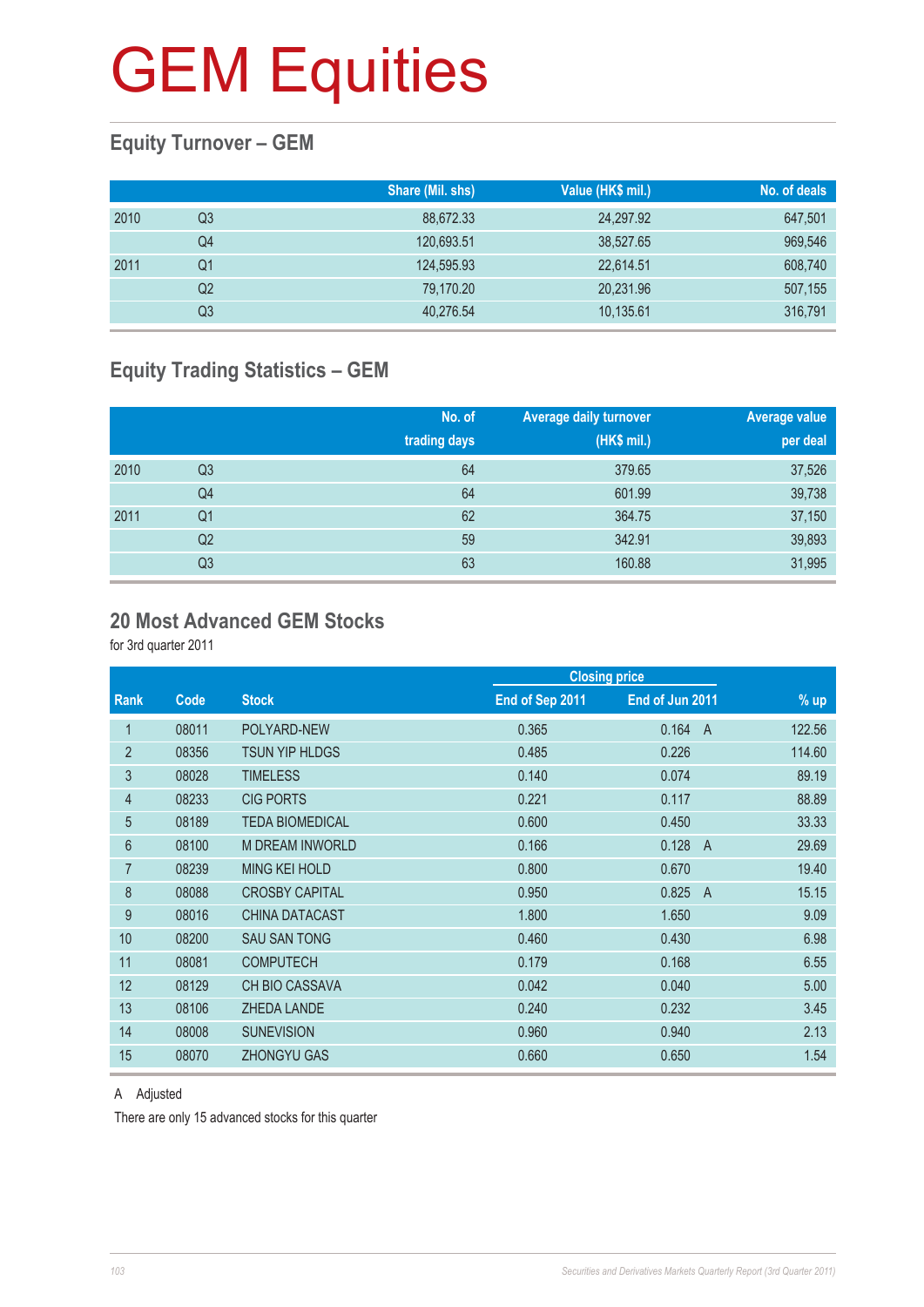#### **20 Most Declined GEM Stocks**

for 3rd quarter 2011

|       |                        |                 | <b>Closing price</b>    |          |  |
|-------|------------------------|-----------------|-------------------------|----------|--|
| Code  | <b>Stock</b>           | End of Sep 2011 | End of Jun 2011         | % down   |  |
| 08032 | <b>VIVA CHINA</b>      | 0.077           | 0.260                   | $-70.38$ |  |
| 08060 | <b>GLOBAL LINK</b>     | 0.095           | 0.295                   | $-67.80$ |  |
| 08193 | <b>GC PRO SER</b>      | 0.246           | 0.720                   | $-65.83$ |  |
| 08207 | <b>CREDIT CHINA</b>    | 0.540           | 1.560                   | $-65.38$ |  |
| 08087 | CHINA 33MEDIA          | 0.500           | 1.430                   | $-65.03$ |  |
| 08117 | <b>CHINA P RES</b>     | 0.040           | 0.111                   | $-63.96$ |  |
| 08103 | <b>TAI SHING</b>       | 0.055           | 0.142                   | $-61.27$ |  |
| 08071 | <b>CH NETCOMTECH</b>   | 0.082           | 0.210                   | $-60.95$ |  |
| 08321 | C AUTO INT DECO        | 0.295           | 0.750                   | $-60.67$ |  |
| 08220 | <b>BINGO GROUP</b>     | 0.070           | 0.176                   | $-60.23$ |  |
| 08163 | <b>MERDEKA RES</b>     | 0.040           | 0.099                   | $-59.60$ |  |
| 08167 | <b>NEO TELEMEDIA</b>   | 0.201           | 0.480                   | $-58.12$ |  |
| 08143 | <b>HUA XIA HEALTH</b>  | 0.130           | 0.310                   | $-58.06$ |  |
| 08212 | <b>HK LIFE GROUP</b>   | 0.425           | 0.980<br>$\overline{A}$ | $-56.63$ |  |
| 08009 | <b>IMERCHANTS</b>      | 0.010           | 0.023                   | $-56.52$ |  |
| 08173 | <b>PAN ASIA MINING</b> | 0.210           | 0.480                   | $-56.25$ |  |
| 08046 | <b>HENG XIN CHINA</b>  | 0.590           | 1.320                   | $-55.30$ |  |
| 08132 | <b>FAIRSON HLDGS</b>   | 0.178           | 0.395                   | $-54.94$ |  |
| 08166 | CHINA ECO-FARM         | 0.038           | 0.084                   | $-54.76$ |  |
| 08161 | <b>CHINALOTSYNERGY</b> | 0.100           | 0.217                   | $-53.92$ |  |
|       |                        |                 |                         |          |  |

A Adjusted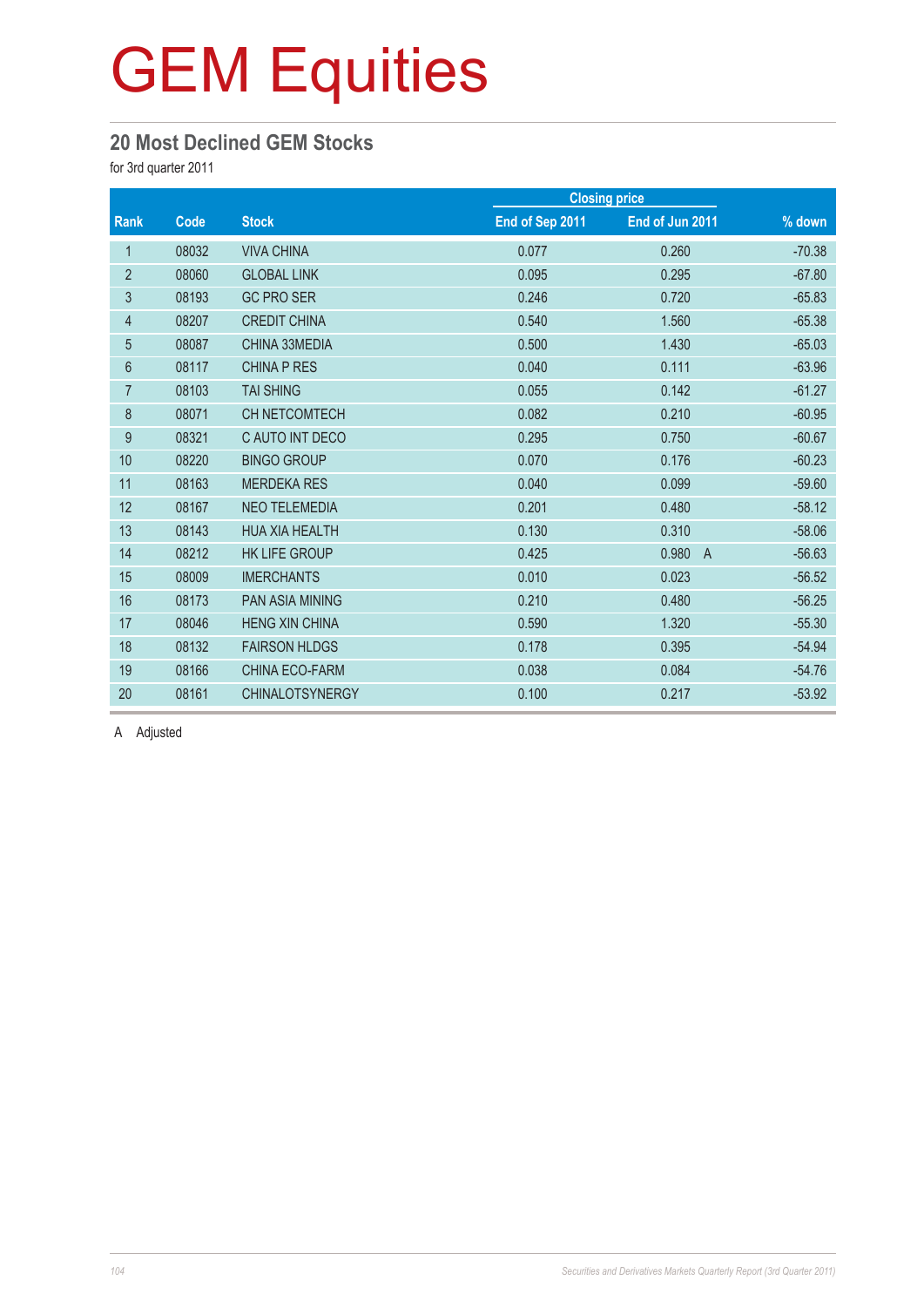#### **20 Most Active GEM Stocks by Value**

for 3rd quarter 2011

| Rank             | Code  | <b>Stock</b>           | Turnover (HK\$ mil.) | % of total |
|------------------|-------|------------------------|----------------------|------------|
| $\mathbf{1}$     | 08046 | <b>HENG XIN CHINA</b>  | 936.13               | 9.24       |
| $\overline{2}$   | 08137 | <b>HONBRIDGE</b>       | 906.72               | 8.95       |
| $\mathfrak{Z}$   | 08270 | <b>CHINA LEASON</b>    | 495.82               | 4.89       |
| $\overline{4}$   | 08207 | <b>CREDIT CHINA</b>    | 437.54               | 4.32       |
| 5                | 08043 | <b>ERA MINING MACH</b> | 426.62               | 4.21       |
| $6\phantom{1}$   | 08017 | <b>LONG SUCCESS</b>    | 370.30               | 3.65       |
| $\overline{7}$   | 08111 | <b>CT SOLARPOWER</b>   | 285.58               | 2.82       |
| $\, 8$           | 08179 | <b>GAYETY HLDGS</b>    | 232.40               | 2.29       |
| $\boldsymbol{9}$ | 08103 | <b>TAI SHING</b>       | 231.43               | 2.28       |
| 10               | 08132 | <b>FAIRSON HLDGS</b>   | 210.91               | 2.08       |
| 11               | 08032 | <b>VIVA CHINA</b>      | 206.27               | 2.04       |
| 12               | 08029 | <b>SUN INT'L</b>       | 201.19               | 1.98       |
| 13               | 08008 | <b>SUNEVISION</b>      | 189.35               | 1.87       |
| 14               | 08228 | <b>NATIONAL ARTS</b>   | 177.11               | 1.75       |
| 15               | 08075 | <b>MEDIA ASIA</b>      | 169.95               | 1.68       |
| 16               | 08161 | <b>CHINALOTSYNERGY</b> | 169.27               | 1.67       |
| 17               | 08096 | <b>RUIFENG PETRO</b>   | 165.54               | 1.63       |
| 18               | 08192 | <b>GLOBAL ENERGY</b>   | 163.05               | 1.61       |
| 19               | 08071 | <b>CH NETCOMTECH</b>   | 161.73               | 1.60       |
| 20               | 08058 | <b>LUOXIN PHARMA</b>   | 138.83               | 1.37       |
| <b>Total</b>     |       |                        | 6,275.73             | 61.92      |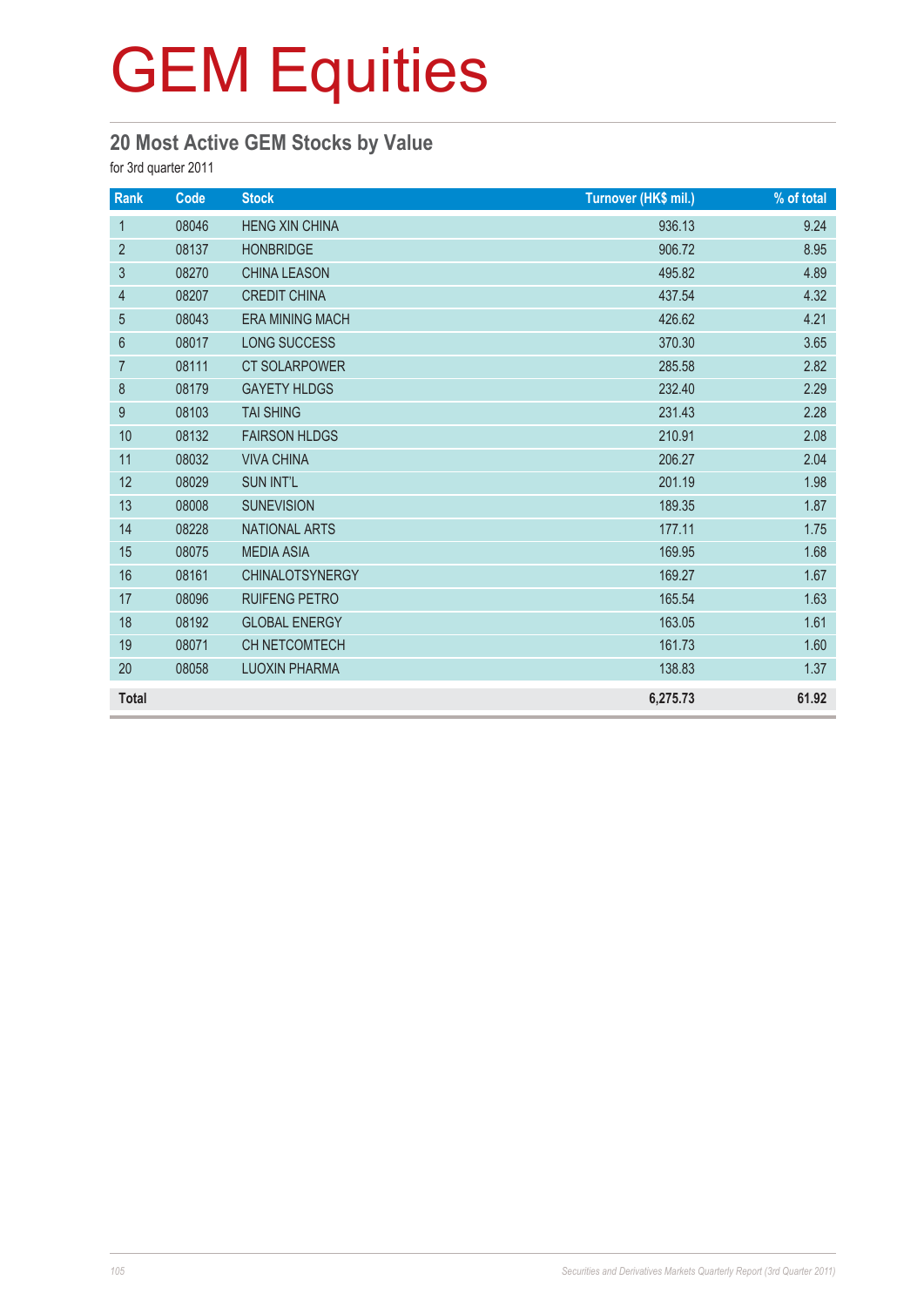#### **20 Most Active GEM Stock by Shares**

for 3rd quarter 2011

| Rank           | Code  | <b>Stock</b>           | <b>Turnover (Mil. shs)</b> | % of total |
|----------------|-------|------------------------|----------------------------|------------|
| $\mathbf{1}$   | 08078 | <b>CHINA3D DIGIT</b>   | 3,667.22                   | 9.11       |
| $\overline{2}$ | 08009 | <b>IMERCHANTS</b>      | 2,742.07                   | 6.81       |
| $\mathfrak{S}$ | 08017 | LONG SUCCESS           | 2,467.48                   | 6.13       |
| $\overline{4}$ | 08103 | <b>TAI SHING</b>       | 2,344.81                   | 5.82       |
| $\sqrt{5}$     | 08032 | <b>VIVA CHINA</b>      | 1,383.93                   | 3.44       |
| $6\phantom{1}$ | 08071 | CH NETCOMTECH          | 1,235.91                   | 3.07       |
| $\overline{7}$ | 08116 | C PUBLIC HEALTH        | 1,204.25                   | 2.99       |
| $\,8\,$        | 08161 | <b>CHINALOTSYNERGY</b> | 1,075.61                   | 2.67       |
| 9              | 08022 | <b>TLT LOTTOTAIN</b>   | 1,059.58                   | 2.63       |
| 10             | 08043 | <b>ERA MINING MACH</b> | 1,040.61                   | 2.58       |
| 11             | 08080 | <b>NAS HOLDINGS</b>    | 1,016.98                   | 2.53       |
| 12             | 08270 | <b>CHINA LEASON</b>    | 975.82                     | 2.42       |
| 13             | 08085 | <b>ZMAY HOLDINGS</b>   | 903.80                     | 2.24       |
| 14             | 08046 | <b>HENG XIN CHINA</b>  | 808.53                     | 2.01       |
| 15             | 08075 | <b>MEDIA ASIA</b>      | 783.96                     | 1.95       |
| 16             | 08171 | <b>CHINA TRENDS</b>    | 781.39                     | 1.94       |
| 17             | 08192 | <b>GLOBAL ENERGY</b>   | 767.95                     | 1.91       |
| 18             | 08212 | <b>HK LIFE GROUP</b>   | 704.45                     | 1.75       |
| 19             | 08132 | <b>FAIRSON HLDGS</b>   | 627.85                     | 1.56       |
| 20             | 08041 | CH POST E-COMM         | 586.39                     | 1.46       |
| <b>Total</b>   |       |                        | 26,178.60                  | 65.00      |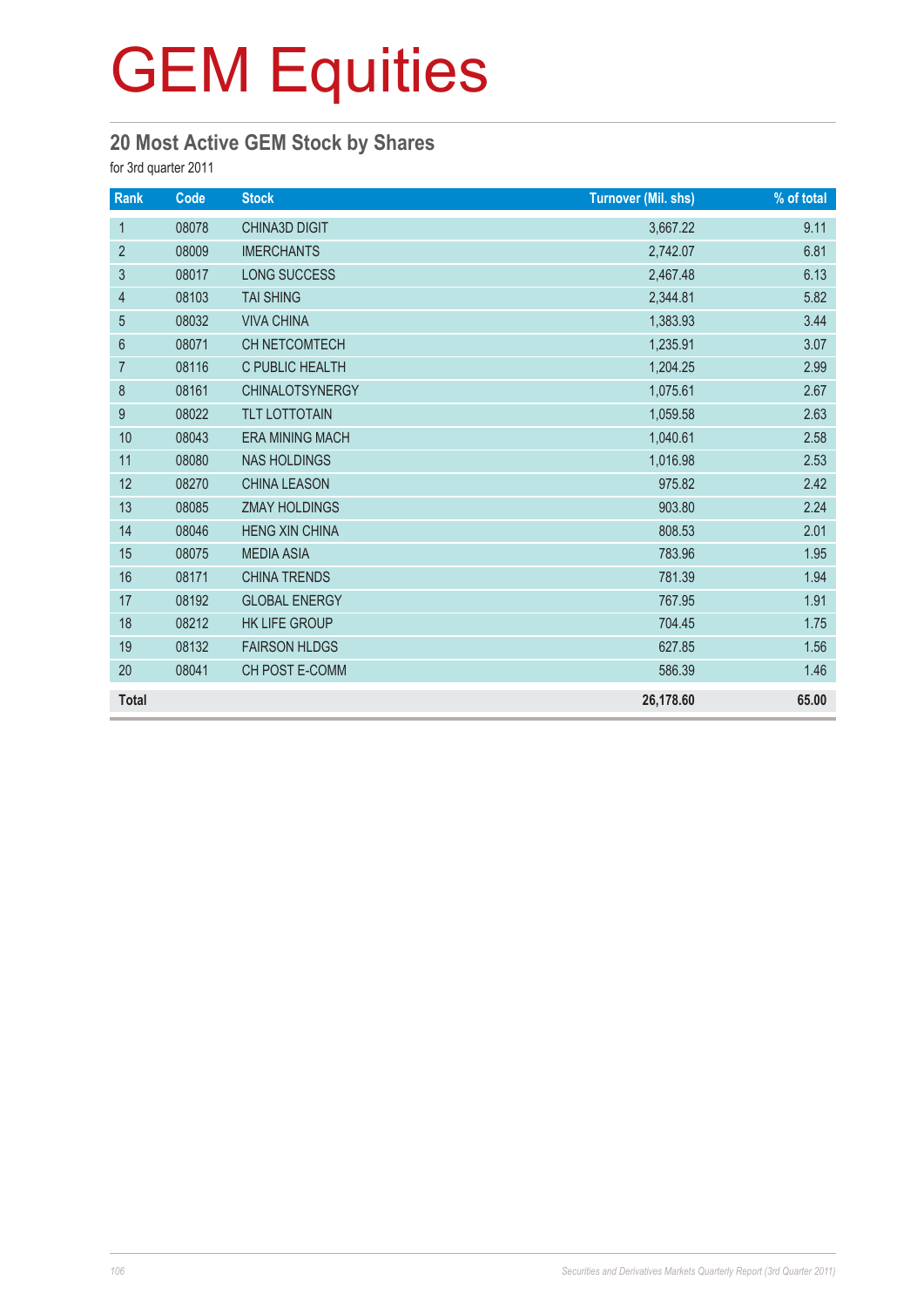#### **Market Capitalisation of Listed Companies for GEM**

as at the quarter end

|      |                | HK\$ mil.  |
|------|----------------|------------|
| 2010 | Q3             | 129,859.18 |
|      | Q4             | 134,674.08 |
| 2011 | Q <sub>1</sub> | 137,835.27 |
|      | Q2             | 111,535.83 |
|      | Q3             | 77,346.08  |

#### **Market Capitalisation by Hang Seng Industry Classification System\* – GEM** Quarter-end figures



Hang Seng Industry Classification System (HSICS) is provided by Hang Seng Indexes Company Limited.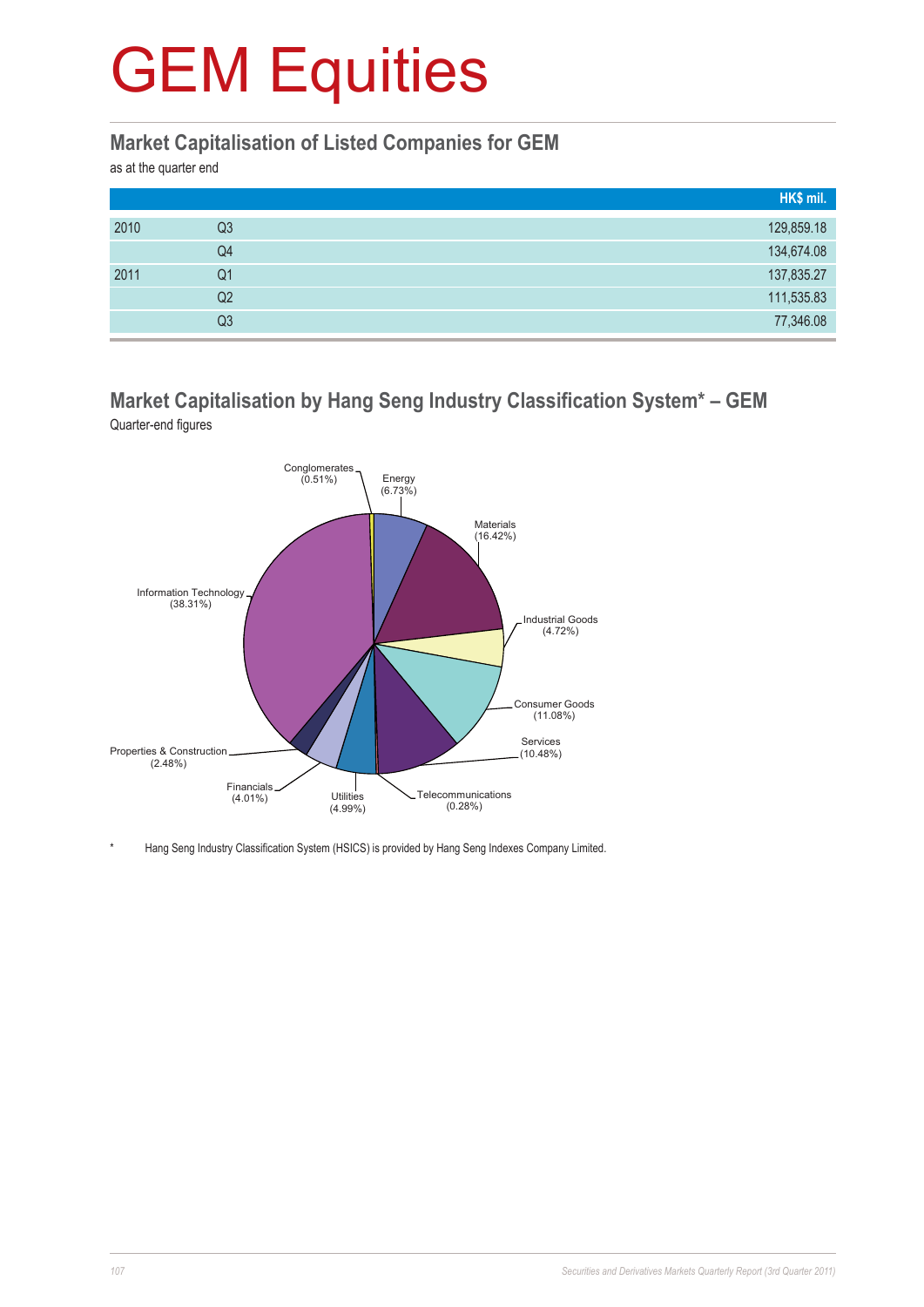#### **50 Leading Companies by Market Capitalisation – GEM**

as at the 3rd quarter end 2011

|                     |       |                                                           | <b>Market capitalisation</b> |                   |
|---------------------|-------|-----------------------------------------------------------|------------------------------|-------------------|
| Rank                |       | <b>Company</b>                                            | (HK\$ mil.)                  | % of market total |
| $\mathbf{1}$        | 08137 | Honbridge Holdings Ltd.                                   | 9,331.48                     | 12.06             |
| $\overline{2}$      | 08086 | ePRO Ltd.                                                 | 4,629.15                     | 5.98              |
| $\sqrt{3}$          | 08043 | ERA Mining Machinery Ltd.                                 | 3,012.51                     | 3.89              |
| 4                   | 08096 | Ruifeng Petroleum Chemical Holdings Ltd.                  | 2,742.64                     | 3.55              |
| 5                   | 08192 | Global Energy Resources International Group Ltd.          | 2,396.67                     | 3.10              |
| $6\,$               | 08008 | Sunevision Holdings Ltd.                                  | 2,236.04                     | 2.89              |
| $\overline{7}$      | 08035 | Binhai Investment Co. Ltd.                                | 1,737.92                     | 2.25              |
| 8                   | 08075 | Media Asia Group Holdings Ltd.                            | 1,734.51                     | 2.24              |
| 9                   | 08070 | Zhongyu Gas Holdings Ltd.                                 | 1,562.89                     | 2.02              |
| 10                  | 08206 | China Communication Telecom Services Co. Ltd.             | 1,553.11                     | 2.01              |
| 11                  | 08158 | China Bio-Med Regeneration Technology Ltd.                | 1,503.12                     | 1.94              |
| 12                  | 08032 | Viva China Holdings Ltd.                                  | 1,469.30                     | 1.90              |
| 13                  | 08046 | Heng Xin China Holdings Ltd.                              | 1,467.38                     | 1.90              |
| 14                  | 08066 | Phoenitron Holdings Ltd.                                  | 1,411.54                     | 1.82              |
| 15                  | 08279 | <b>AGTech Holdings Ltd.</b>                               | 1,273.49                     | 1.65              |
| 16                  | 08083 | China Innovationpay Group Ltd.                            | 1,117.39                     | 1.44              |
| 17                  | 08270 | China Leason Investment Group Co. Ltd.                    | 1,114.33                     | 1.44              |
| 18                  | 08155 | South China Land Ltd.                                     | 1,061.96                     | 1.37              |
| 19                  | 08029 | Sun International Resources Ltd.                          | 1,001.81                     | 1.30              |
| 20                  | 08299 | Grand T G Gold Holdings Ltd.                              | 968.29                       | 1.25              |
| 21                  | 08207 | Credit China Holdings Ltd.                                | 945.00                       | 1.22              |
| 22                  | 08292 | HC International, Inc.                                    | 886.44                       | 1.15              |
| 23                  | 08005 | Yuxing InfoTech Investment Holdings Ltd.                  | 849.86                       | 1.10              |
| 24                  | 08156 | China Vanguard Group Ltd.                                 | 831.78                       | 1.08              |
| 25                  | 08058 | Shandong Luoxin Pharmacy Stock Co. Ltd. - H Shares        | 824.45                       | 1.07              |
| 26                  | 08071 | China Netcom Technology Holdings Ltd.                     | 744.25                       | 0.96              |
| 27                  | 08161 | China LotSynergy Holdings Ltd.                            | 741.20                       | 0.96              |
| 28                  | 08123 | First China Financial Network Holdings Ltd.               | 725.21                       | 0.94              |
| 29                  | 08179 | Gayety Holdings Ltd.                                      | 716.80                       | 0.93              |
| 30                  | 08011 | Polyard Petroleum International Group Ltd.                | 664.52                       | 0.86              |
| 31                  | 08190 | Combest Holdings Ltd.                                     | 640.30                       | 0.83              |
| 32                  | 08102 | Shanghai Fudan Microelectronics Group Co. Ltd. - H Shares | 603.40                       | 0.78              |
| 33                  | 08016 | China Data Broadcasting Holdings Ltd.                     | 601.20                       | 0.78              |
| 34                  | 08356 | Tsun Yip Holdings Ltd.                                    | 577.34                       | 0.75              |
| 35                  | 08186 | China Asean Resources Ltd.                                | 556.42                       | 0.72              |
| 36                  | 08290 | Tianjin Tianlian Public Utilities Co., Ltd. - H Shares    | 555.07                       | 0.72              |
| 37                  | 08203 | Kaisun Energy Group Ltd.                                  | 545.51                       | 0.71              |
| 38                  | 08061 | AcrossAsia Ltd.                                           | 506.46                       | 0.65              |
| 39                  | 08306 | China Nonferrous Metals Co. Ltd.                          | 490.64                       | 0.63              |
| 40                  | 08025 | Asian Capital Resources (Holdings) Ltd.                   | 476.38                       | 0.62              |
| 41                  | 08153 | Code Agriculture (Holdings) Ltd.                          | 464.06                       | 0.60              |
| 42                  | 08109 | Creative Energy Solutions Holdings Ltd.                   | 462.88                       | 0.60              |
| 43                  | 08128 | China Ground Source Energy Ltd.                           | 452.30                       | 0.58              |
| 44                  | 08175 | China Digital Licensing (Group) Ltd.                      | 444.24                       | 0.57              |
| 45                  | 08041 | China Post E-Commerce (Holdings) Ltd.                     | 435.84                       | 0.56              |
| 46                  | 08189 | Tianjin TEDA Biomedical Engineering Co. Ltd. - H Shares   | 423.00                       | 0.55              |
| 47                  | 08055 | China E-Learning Group Ltd.                               | 422.17                       | 0.55              |
| 48                  | 08228 | National Arts Holdings Ltd.                               | 408.64                       | 0.53              |
| 49                  | 08167 | Neo Telemedia Ltd.                                        | 402.32                       | 0.52              |
| 50                  | 08351 | Eternite International Co. Ltd.                           | 394.03                       | 0.51              |
| <b>Total</b>        |       |                                                           | 61,117.21                    | 79.02             |
| <b>Market Total</b> |       |                                                           | 77,346.08                    | 100.00            |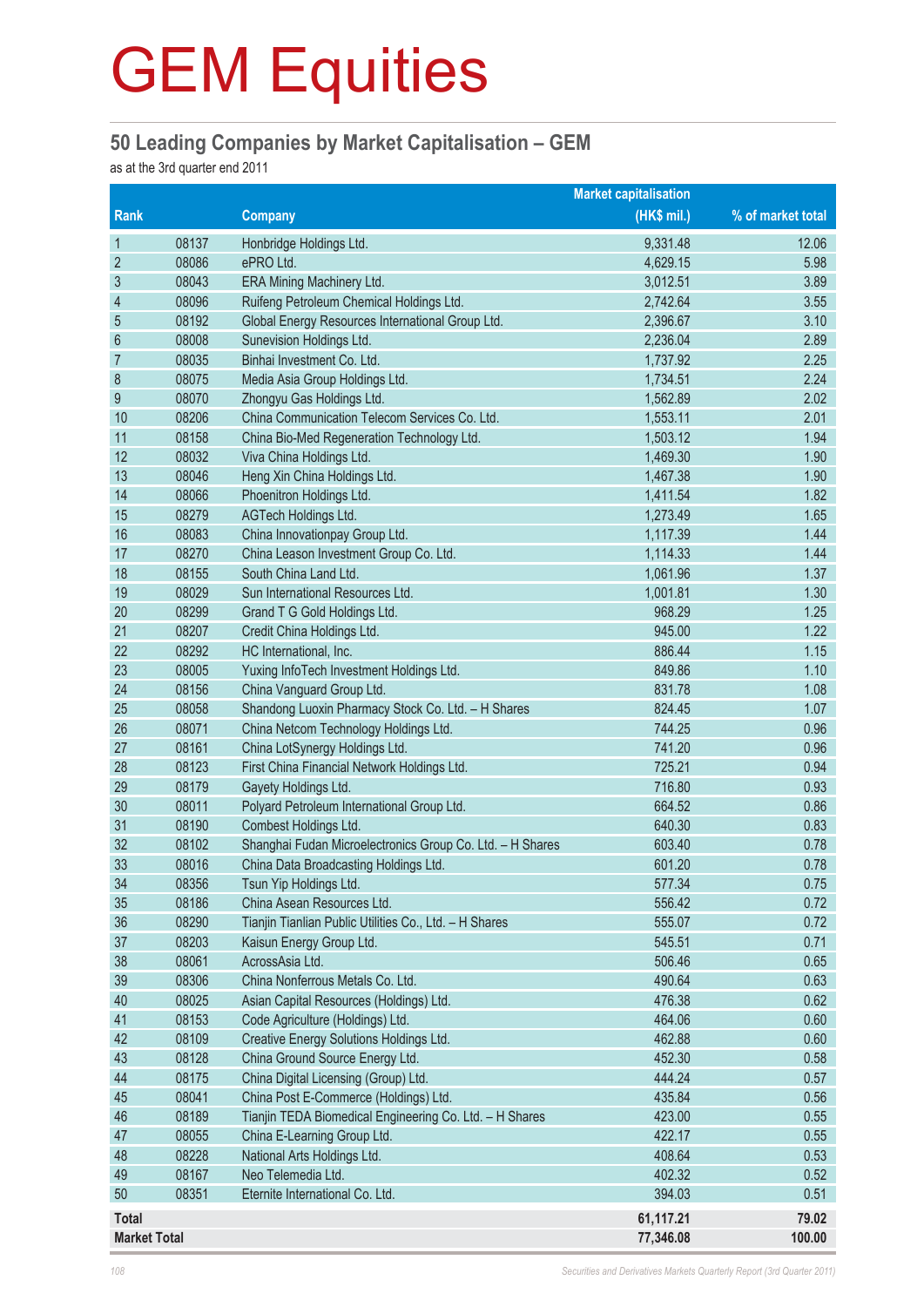#### **New Listing Statistics – equities for GEM**

|      |    | No. of newly listed companies | Funds raised (HK\$ mil.) |
|------|----|-------------------------------|--------------------------|
| 2010 | Q3 |                               | 78.24                    |
|      | Q4 | 3                             | 424.79                   |
| 2011 | Q1 |                               | 452.01                   |
|      | Q2 |                               | 139.50                   |
|      | Q3 |                               | 193.04                   |

#### **Newly Listed Companies for GEM**

for 3rd quarter 2011

| Code         | Company name                                          |            |             | Listing date No. of issued shares Funds raised (HK\$ mil.) |
|--------------|-------------------------------------------------------|------------|-------------|------------------------------------------------------------|
| 08179        | Gayety Holdings Ltd.                                  | 2011/07/08 | 320,000,000 | 80.00                                                      |
| 08160        | Legend Strategy International Holdings Group Co. Ltd. | 2011/07/15 | 180,000,001 | 54.00                                                      |
| 08112        | Focus Media Network Ltd.                              | 2011/07/28 | 328,000,000 | 59.04                                                      |
| <b>Total</b> |                                                       |            |             | 193.04                                                     |

#### **Withdrawal of listed Companies – GEM**

for 3rd quarter 2011

| <b>Code</b> | <b>Company name</b>                               | Last trading date | Delisted date |  |
|-------------|---------------------------------------------------|-------------------|---------------|--|
| 08015       | Qianlong Technology International Holdings Ltd. * | 2011/08/26        | 2011/08/29    |  |
|             |                                                   |                   |               |  |

\* Transfers of listing from GEM to Main Board pursuant to the revised Rule 9.24 of the GEM Listing Rules and to the new Chapter 9A of the Main Board Listing Rules effective from 1 July 2008.

§ Effective date of the transfer of listing from GEM to Main Board.

## **Company Name Changes for GEM**

for 3rd quarter 2011

| Code  | Old name                          | New name                                   | <b>Effective date</b> | <b>Adoption date</b> |
|-------|-----------------------------------|--------------------------------------------|-----------------------|----------------------|
| 08005 | Yuxing InfoTech Holdings Ltd.     | Yuxing InfoTech Investment Holdings Ltd.   | 2011/05/26            | 2011/07/14           |
| 08111 | Soluteck Holdings Ltd.            | China Technology Solar Power Holdings Ltd. | 2011/07/14            | 2011/08/18           |
| 08029 | Sun International Group Ltd.      | Sun International Resources Ltd.           | 2011/08/05            | 2011/09/15           |
| 08075 | Rojam Entertainment Holdings Ltd. | Media Asia Group Holdings Ltd.             | 2011/08/23            | 2011/09/22           |

Change of English name only

# Change of Chinese name only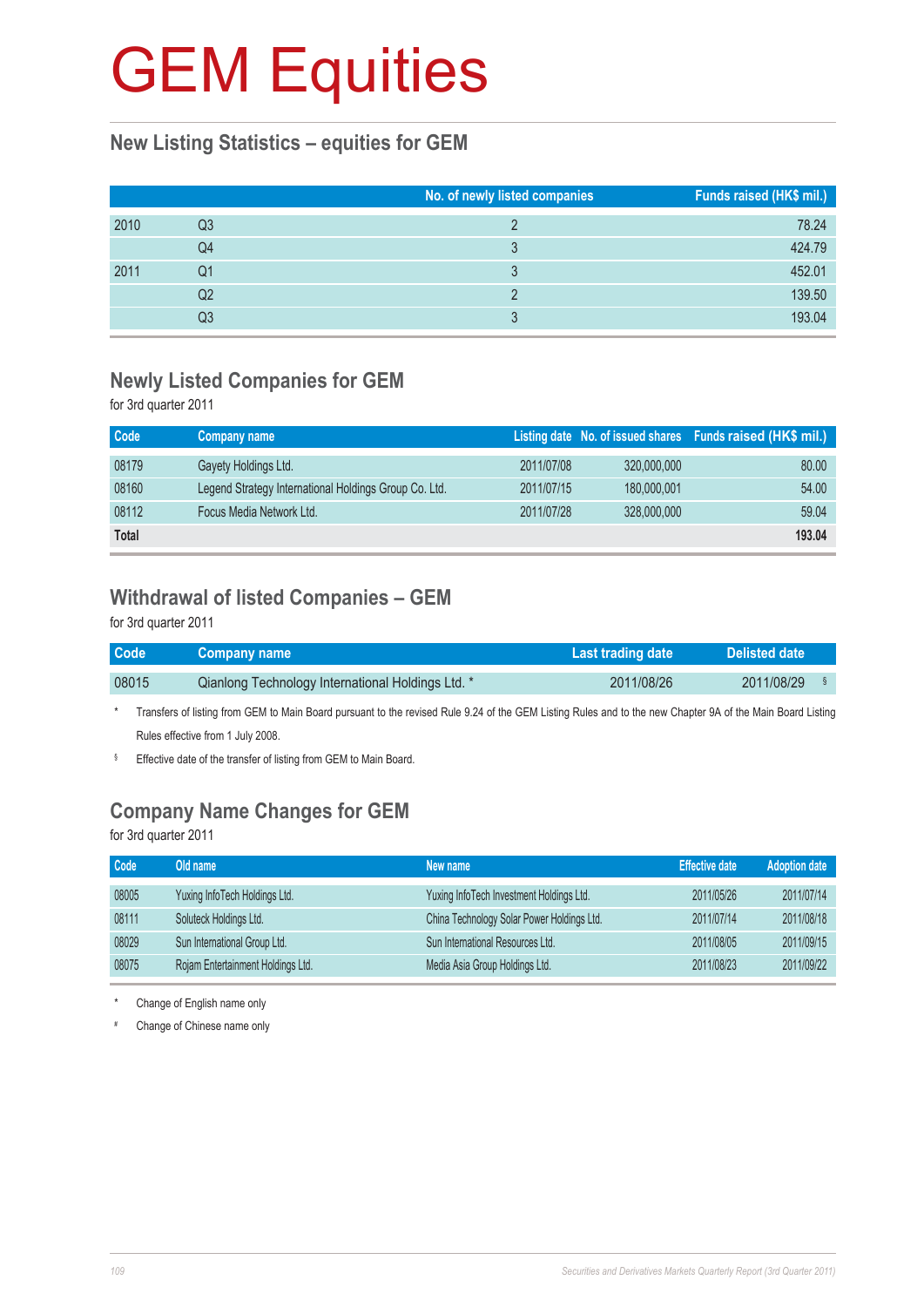#### **Bonus Issues/Bonus Warrants for GEM**

for 3rd quarter 2011

| Code <sup>1</sup> | <b>Company</b> | Particulars |  |
|-------------------|----------------|-------------|--|
| <b>NIL</b>        |                |             |  |

#### **Share Split/Consolidation for GEM**

for 3rd quarter 2011

| <b>Code</b> | Company                                    | <b>Particulars</b>      | <b>Effective date</b> |
|-------------|--------------------------------------------|-------------------------|-----------------------|
| 08100       | M Dream Inworld Ltd.                       | Consolidation 2 into 1  | 2011/07/18            |
| 08088       | Crosby Capital Ltd.                        | Consolidation 10 into 1 | 2011/08/15            |
| 08212       | Hong Kong Life Group Holdings Ltd.         | Consolidation 20 into 1 | 2011/08/23            |
| 08079       | Unlimited Creativity Holdings Ltd.         | Consolidation 10 into 1 | 2011/08/25            |
| 08011       | Polyard Petroleum International Group Ltd. | Consolidation 2 into 1  | 2011/08/30            |
| 08082       | Sage International Group Ltd.              | Split 1 into 4          | 2011/09/01            |

## **Rights Issues & Open Offers for GEM**

for 3rd quarter 2011

| <b>Month</b> | Code  | Company                               | <b>Ratio</b>                    | Funds raised (HK\$ mil.) |
|--------------|-------|---------------------------------------|---------------------------------|--------------------------|
| Jul          | 08068 | New Universe International Group Ltd. | Rts 1 for 10 @\$0.15            | 30.18                    |
| Sep          | 08088 | Crosby Capital Ltd.                   | Rts 1 for 1 @\$0.80             | 39.25                    |
|              |       |                                       | (after consolidation 10 into 1) |                          |
|              | 08047 | Palmpay China (Holdings) Ltd.         | Open offer 1 for 1 @\$0.05      | 31.38                    |
|              | 08079 | Unlimited Creativity Holdings Ltd.    | Rts 10 for 1 @\$0.15            | 95.35                    |
|              |       |                                       | (after consolidation 10 into 1) |                          |
| <b>Total</b> |       |                                       |                                 | 196.16                   |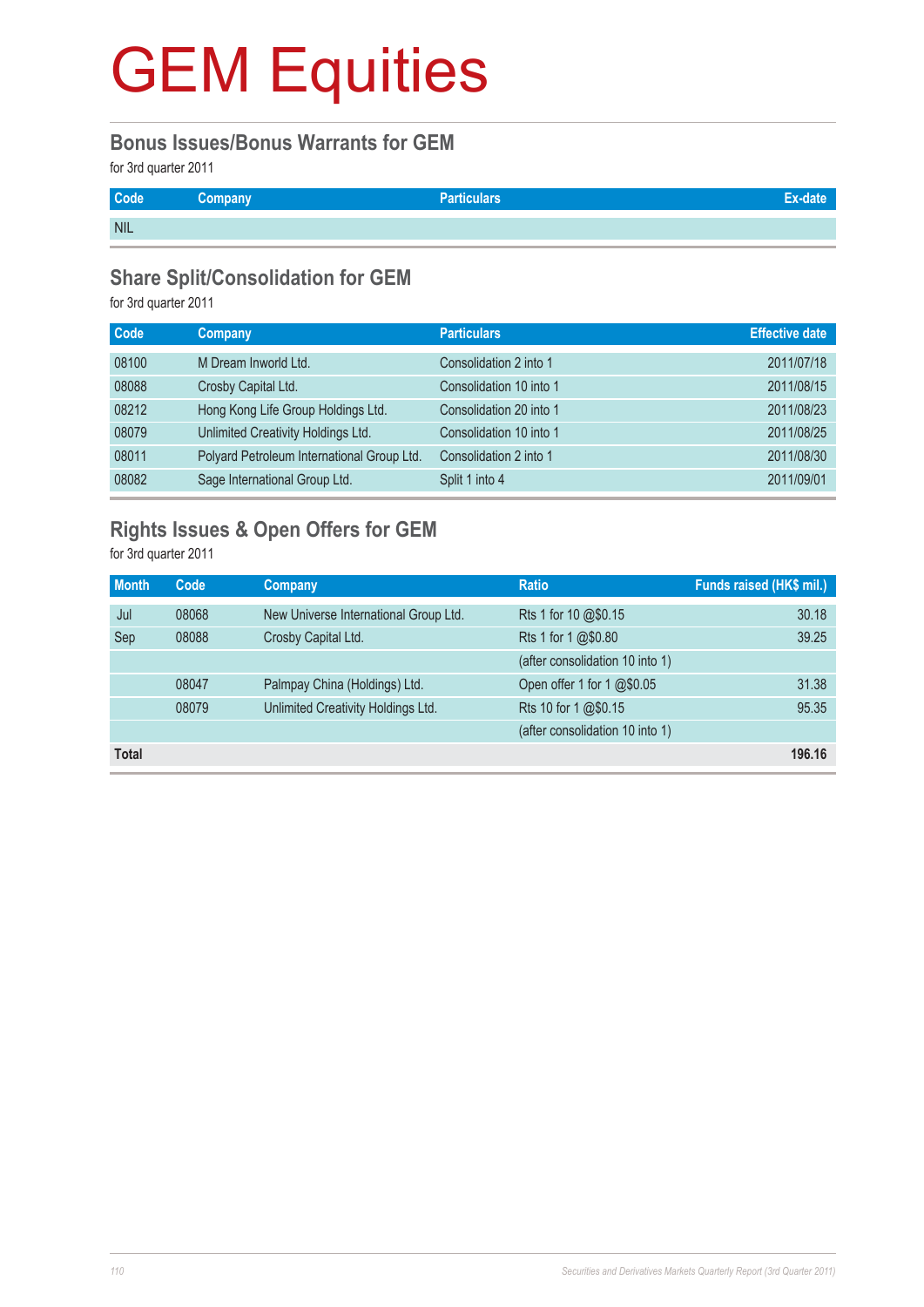### **Placing\***

|              |       |                       | No. of        |                      |                     |
|--------------|-------|-----------------------|---------------|----------------------|---------------------|
|              |       |                       | new shares    | <b>Placing price</b> | <b>Funds raised</b> |
| <b>Month</b> | Code  | <b>Company</b>        | placed        | (HK\$)               | (HK\$ mil.)         |
| 2011         |       |                       |               |                      |                     |
| Jun **       | 08202 | <b>INNO-TECH HOLD</b> | 15,843,500    | 0.4400               | 6.97                |
|              | 08048 | <b>EXCEL TECH</b>     | 30,000,000    | 0.1000               | 3.00                |
| Jul          | 08356 | TSUN YIP HLDGS        | 198,400,000   | 0.1730               | 34.32               |
| Aug          | 08176 | <b>CHINA AU GROUP</b> | 110,000,000   | 0.1500               | 16.50               |
|              | 08041 | CH POST E-COMM        | 11,236,249    | 0.1909               | 2.14                |
|              | 08270 | <b>CHINA LEASON</b>   | 244,000,000   | 0.6000               | 146.40              |
|              | 08022 | <b>TLT LOTTOTAIN</b>  | 86,000,000    | 0.1000               | 8.60                |
|              | 08165 | <b>JIAN EPAYMENT</b>  | 200,000,000   | 0.1300               | 26.00               |
|              | 08351 | ETERNITE INT'L        | 61,800,000    | 0.7500               | 46.35               |
| Sep          | 08011 | POLYARD-NEW           | 583,333,333   | 0.2400               | 140.00              |
|              | 08041 | CH POST E-COMM        | 30,511,060    | 0.1311               | 4.00                |
|              | 08075 | <b>MEDIA ASIA</b>     | 1,467,500,000 | 0.2000               | 293.50              |
|              | 08137 | <b>HONBRIDGE</b>      | 51,866,666    | 1.5000               | 77.80               |
| <b>Total</b> |       |                       |               |                      | 805.59              |

Due to the reporting time-lag, placing figures for the quarter are provisional.

\*\* Supplementary information update for previous quarters.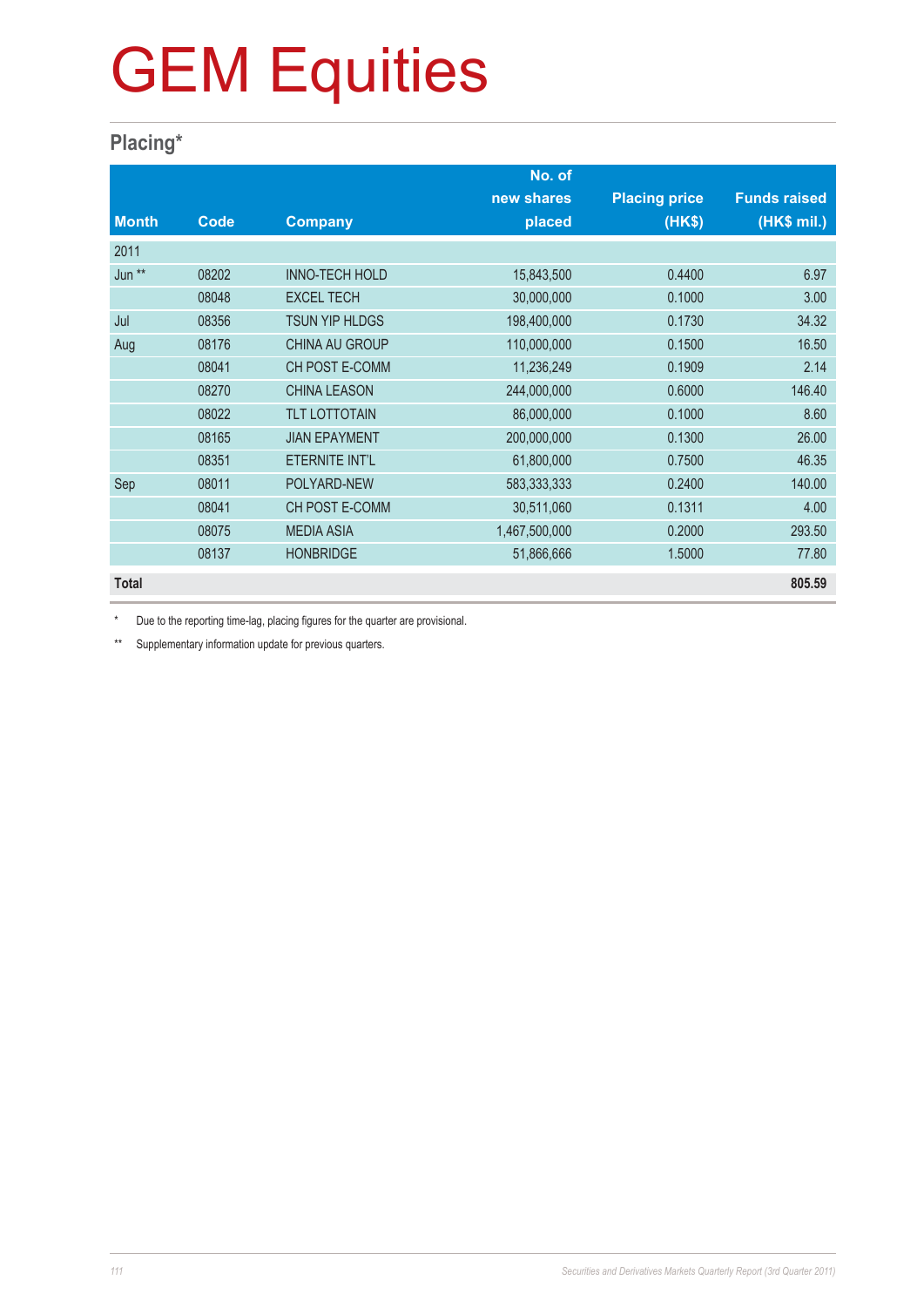## GEM Warrants

#### **Warrant Trading and Market Value Statistics – GEM**

|      |    | <b>Number</b> | Turnover value (HK\$ mil.) | Market value (HK\$ mil.) |
|------|----|---------------|----------------------------|--------------------------|
| 2010 | Q3 |               | 8.43                       | 35.85                    |
|      | Q4 |               | 13.61                      | 40.15                    |
| 2011 | Q1 |               | 2.74                       | 43.08                    |
|      | Q2 |               | 1.03                       | 21.87                    |
|      | Q3 |               | 0.23                       | 25.46                    |

## **Newly Listed Equity GEM Warrants**

for 3rd quarter 2011

|              |                        | <b>Initial issued</b> |                     |               | <b>Amount raised</b>     |
|--------------|------------------------|-----------------------|---------------------|---------------|--------------------------|
| <b>Code</b>  | <b>Equity warrants</b> | amount (HK)           | <b>Listing date</b> | <b>Expiry</b> | (HK\$ mil.)              |
| Nil          |                        |                       |                     |               |                          |
| <b>Total</b> |                        |                       |                     |               | $\overline{\phantom{a}}$ |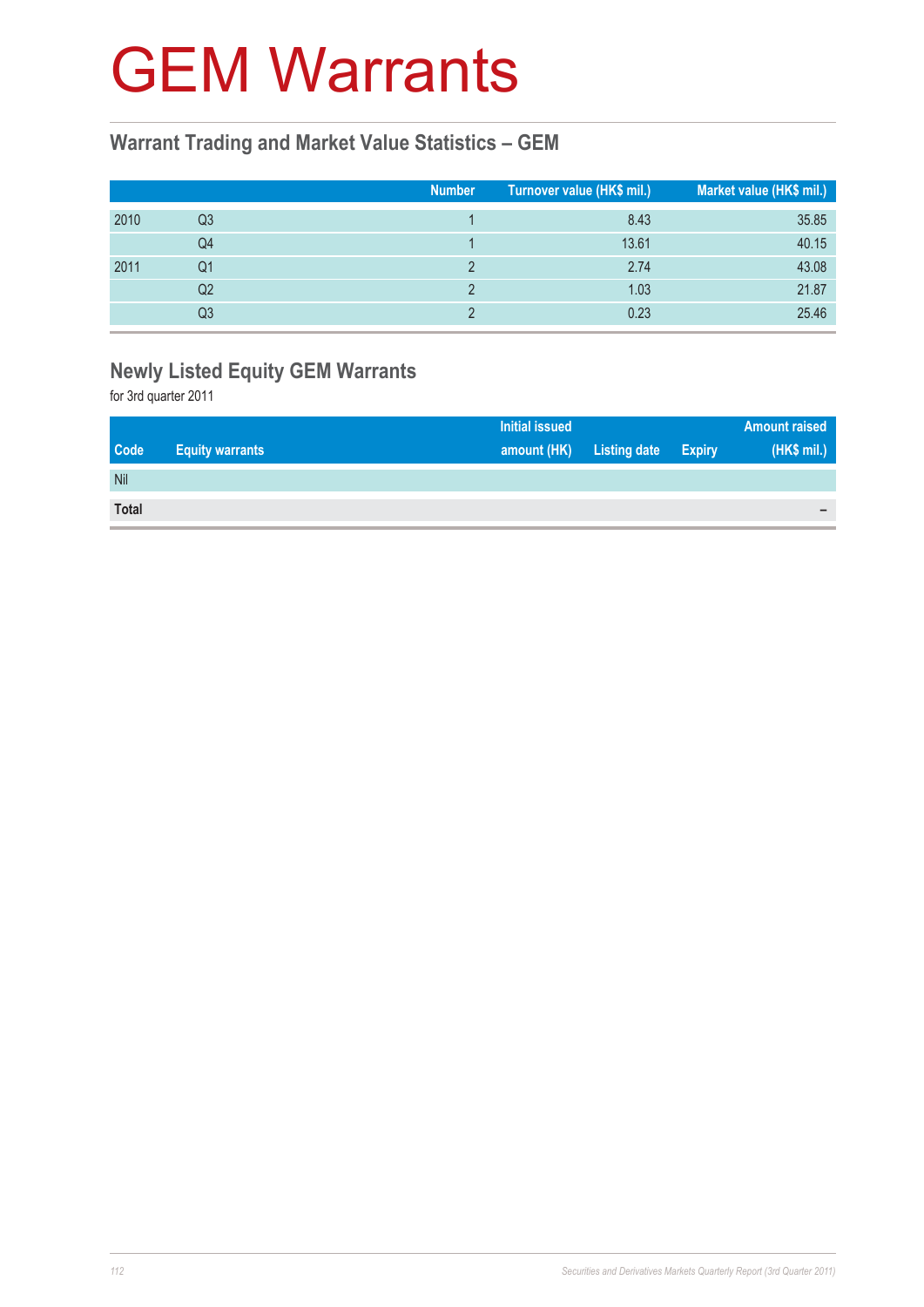# Stock Market Indices

#### **Hang Seng Index**



#### **S&P/HKEx LargeCap Index**



#### **S&P/HKEx GEM Index**

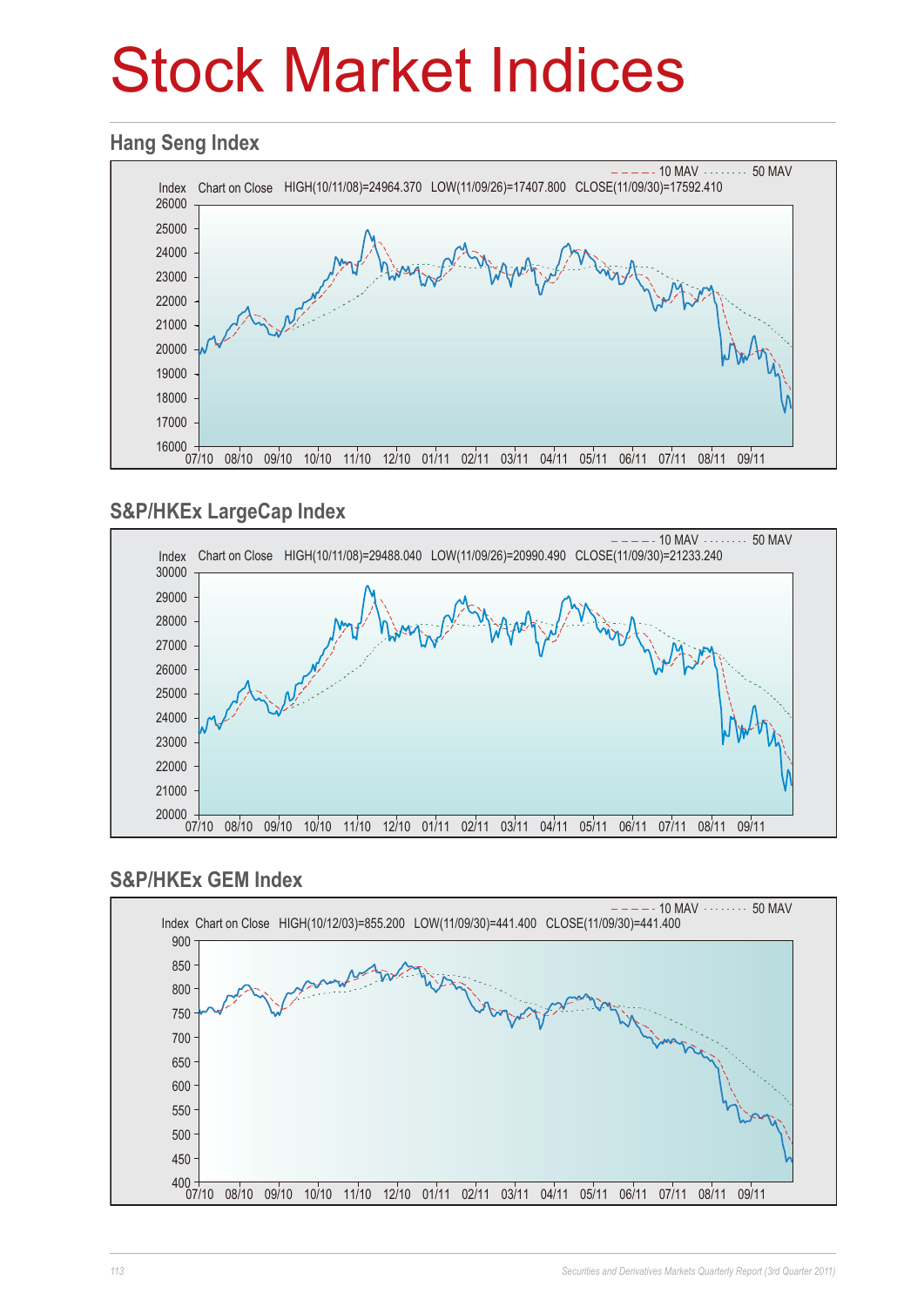# Stock Market Indices

### **Hong Kong Stock Market Indices**

|                                               | End of Sep 2011 | End of Jun 2011 |           |
|-----------------------------------------------|-----------------|-----------------|-----------|
| <b>Index</b>                                  | <b>Close</b>    | <b>Close</b>    | Change %  |
| S&P/HKEx LargeCap Index                       | 21233.24        | 26685.63        | $-20.43%$ |
|                                               |                 |                 |           |
| S&P/HKEx GEM Index                            | 441.40          | 695.54          | $-36.54%$ |
|                                               |                 |                 |           |
| <b>HANG SENG INDEX</b>                        | 17592.41        | 22398.10        | $-21.46%$ |
| <b>SECTORIAL INDICES</b>                      |                 |                 |           |
| Finance                                       | 23312.15        | 31908.19        | $-26.94%$ |
| <b>Utilities</b>                              | 45943.67        | 46286.11        | $-0.74%$  |
| Properties                                    | 20957.65        | 27976.75        | $-25.09%$ |
| Commerce & Industry                           | 10834.86        | 12993.33        | $-16.61%$ |
|                                               |                 |                 |           |
| HANG SENG CHINA-AFFILIATED CORPORATIONS INDEX | 3391.13         | 4192.08         | $-19.11%$ |
| <b>HANG SENG CHINA ENTERPRISES INDEX</b>      | 8917.36         | 12576.68        | $-29.10%$ |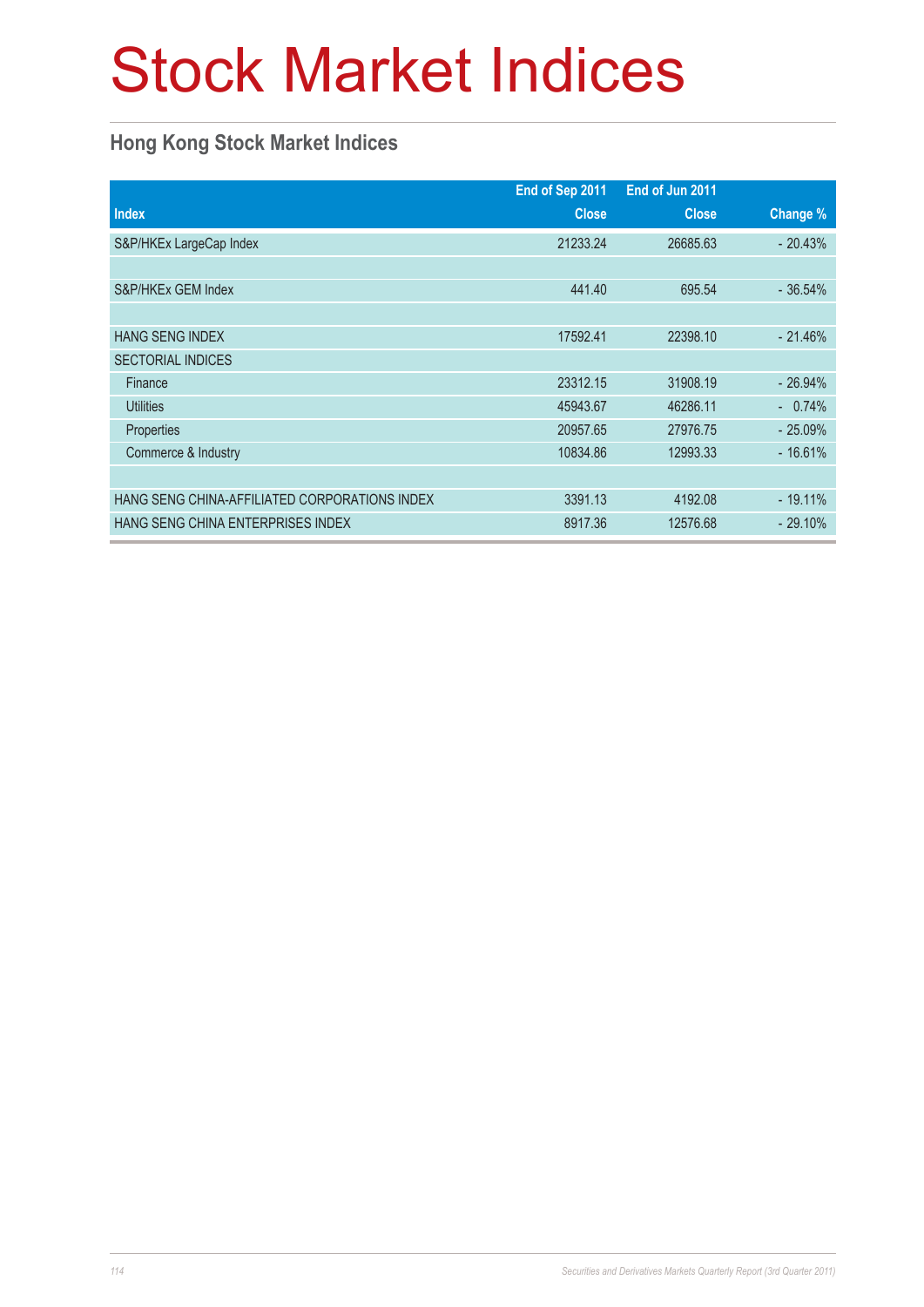# Stock Market Indices

### **WORLD INDICES**

|                                 | End of Sep 2011 | End of Jun 2011 |           |
|---------------------------------|-----------------|-----------------|-----------|
| <b>Index</b>                    | <b>Close</b>    | <b>Close</b>    | Change %  |
| <b>HONG KONG</b>                |                 |                 |           |
| S&P/HKEx LargeCap Index         | 21,233.24       | 26,685.63       | $-20.43%$ |
| Hang Seng Index                 | 17,592.41       | 22,398.10       | $-21.46%$ |
| <b>AUSTRALIA</b>                |                 |                 |           |
| All Ordinaries Index            | 4,070.09        | 4,659.79        | $-12.66%$ |
| <b>JAKARTA</b>                  |                 |                 |           |
| Composite Index                 | 3,549.03        | 3,888.57        | $-8.73%$  |
| <b>JAPAN</b>                    |                 |                 |           |
| Nikkei (225)                    | 8,700.29        | 9,816.09        | $-11.37%$ |
| <b>KOREA</b>                    |                 |                 |           |
| Composite Index                 | 1,769.65        | 2,100.69        | $-15.76%$ |
| <b>KUALA LUMPUR</b>             |                 |                 |           |
| Composite Index                 | 1,387.13        | 1,579.07        | $-12.16%$ |
| <b>MANILA</b>                   |                 |                 |           |
| Composite Index                 | 3,999.65        | 4,291.21        | $-6.79%$  |
| <b>NEW ZEALAND</b>              |                 |                 |           |
| <b>NZSE (50)</b>                | 3,343.35        | 3,448.35        | $-3.04%$  |
| <b>SHANGHAI</b>                 |                 |                 |           |
| A Shares Index                  | 2,471.10        | 2,893.53        | $-14.60%$ |
| <b>B Shares Index</b>           | 239.33          | 271.31          | $-11.79%$ |
| <b>SHENZHEN</b>                 |                 |                 |           |
| A Shares Index                  | 1,053.14        | 1,210.12        | $-12.97%$ |
| <b>B Shares Index</b>           | 553.42          | 723.45          | $-23.50%$ |
| <b>SINGAPORE</b>                |                 |                 |           |
| <b>FTSE Straits Times Index</b> | 2,675.16        | 3,120.44        | $-14.27%$ |
| <b>TAIWAN</b>                   |                 |                 |           |
| Taipei Weighted Stock Index     | 7,225.38        | 8,652.59        | $-16.49%$ |
| <b>THAILAND</b>                 |                 |                 |           |
| <b>SET Index</b>                | 916.21          | 1,041.48        | $-12.03%$ |
| <b>NEW YORK</b>                 |                 |                 |           |
| <b>DJIA</b>                     | 10,913.38       | 12,414.34       | $-12.09%$ |
| Nasdaq Composite Index          | 2,415.40        | 2,773.52        | $-12.91%$ |
| <b>TORONTO</b>                  |                 |                 |           |
| S&P/TSX Composite Index         | 11,623.84       | 13,300.87       | $-12.61%$ |
| <b>GERMANY</b>                  |                 |                 |           |
| DAX Capital Value Index         | 3,121.22        | 4,184.30        | $-25.41%$ |
| <b>LONDON</b>                   |                 |                 |           |
| FTSE (100)                      | 5,128.50        | 5,945.70        | $-13.74%$ |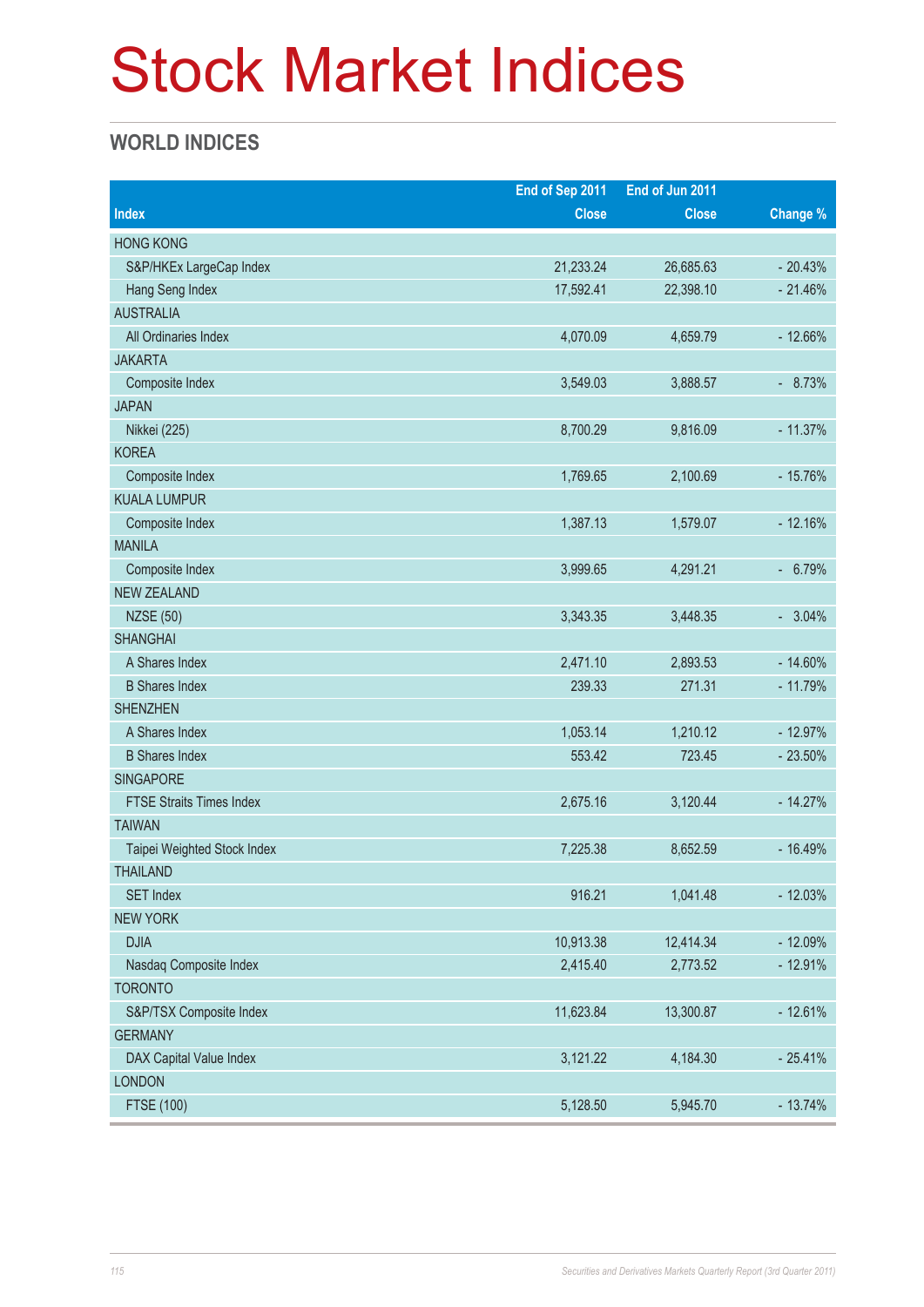#### **Contract Volume by Derivatives Products**

|                                                 | <b>Contracts</b> |                  |  |
|-------------------------------------------------|------------------|------------------|--|
| <b>Derivatives product</b>                      | 3rd Quarter 2011 | 3rd Quarter 2010 |  |
| Hang Seng Index Futures                         | 6,611,545        | 5,027,573        |  |
| Hang Seng Index Options                         | 3,097,483        | 2,035,171        |  |
| Mini-Hang Seng Index Futures                    | 3,084,022        | 1,948,828        |  |
| Mini-Hang Seng Index Options                    | 282,713          | 121,268          |  |
| H-shares Index Futures                          | 4,358,785        | 2,998,397        |  |
| H-shares Index Options                          | 981,265          | 644,820          |  |
| Mini H-shares Index Futures                     | 585,017          | 229,747          |  |
| Flexible Hang Seng Index Options                |                  | 7,512            |  |
| Flexible H-shares Index Options                 | 6,170            | 1,548            |  |
| HSI Dividend Point Index Futures <sup>1</sup>   | 809              |                  |  |
| HSCEI Dividend Point Index Futures <sup>2</sup> | 24,394           |                  |  |
| <b>Stock Futures</b>                            | 132,733          | 45,941           |  |
| <b>Stock Options</b>                            | 21,961,666       | 13,877,094       |  |
| Three-month HIBOR Futures                       | 165              | 99               |  |
| One-month HIBOR Futures                         | 43               | 14               |  |
| Three-year Exchange Fund Note Futures           |                  |                  |  |
| <b>Gold Futures</b>                             | 1,311            | 1,094            |  |
| <b>Total</b>                                    | 41,128,121       | 26,939,106       |  |

1 Trading in HSI Dividend Point Index Futures commenced on 01 Nov 2010

2 Trading in HSCEI Dividend Point Index Futures commenced on 01 Nov 2010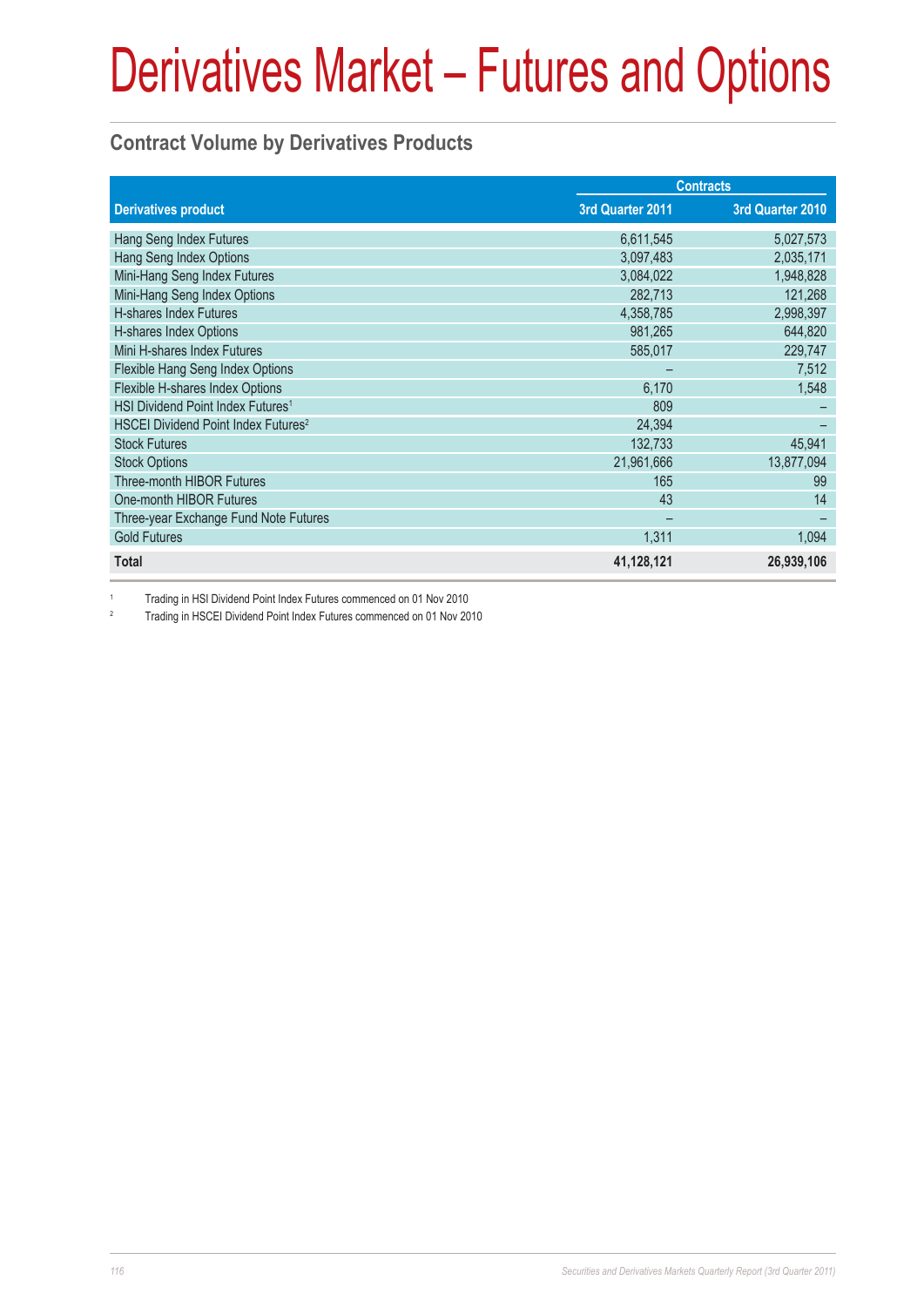#### **Hang Seng Index Futures – Contract Volume and Open Interest (contracts)**

|      |                | <b>Total</b><br>contract volume | <b>Quarter-end</b><br>open interest |
|------|----------------|---------------------------------|-------------------------------------|
| 2010 | Q <sub>3</sub> | 5,027,573                       | 113,153                             |
|      | Q4             | 5,839,361                       | 88,816                              |
| 2011 | Q <sub>1</sub> | 5,589,341                       | 89,300                              |
|      | Q <sub>2</sub> | 5,167,935                       | 95,917                              |
|      | Q3             | 6,611,545                       | 128,201                             |

#### **Mini Hang Seng Index Futures – Contract Volume and Open Interest (contracts)**

|      |                | <b>Total</b><br>contract volume | Quarter-end<br>open interest |
|------|----------------|---------------------------------|------------------------------|
| 2010 | Q <sub>3</sub> | 1,948,828                       | 7,181                        |
|      | Q4             | 2,150,209                       | 7,359                        |
| 2011 | Q <sub>1</sub> | 2,176,878                       | 8,475                        |
|      | Q <sub>2</sub> | 2,160,435                       | 10,213                       |
|      | Q <sub>3</sub> | 3,084,022                       | 11,015                       |

#### **Hang Seng Index Options – Contract Volume and Open Interest (contracts)**

|      |                | <b>Total</b>    | Quarter-end   |
|------|----------------|-----------------|---------------|
|      |                | contract volume | open interest |
| 2010 | Q <sub>3</sub> | 2,035,171       | 235,934       |
|      | Q4             | 2,731,179       | 187,784       |
| 2011 | Q <sub>1</sub> | 2,673,755       | 229,086       |
|      | Q <sub>2</sub> | 2,584,559       | 222,085       |
|      | Q <sub>3</sub> | 3,097,483       | 431,313       |

#### **H-Share Index Futures – Contract Volume and Open Interest (contracts)**

|      |                | <b>Total</b>    | Quarter-end   |
|------|----------------|-----------------|---------------|
|      |                | contract volume | open interest |
| 2010 | Q <sub>3</sub> | 2,998,397       | 114,171       |
|      | Q4             | 3,242,625       | 94,734        |
| 2011 | Q1             | 3,206,173       | 107,348       |
|      | Q2             | 3,371,887       | 114,333       |
|      | Q <sub>3</sub> | 4,358,785       | 155,125       |

#### **Stock Options Market Turnover and Open Interest (contracts)**

|      |    | <b>Total</b>        | <b>Total</b>    | <b>Quarter-end</b> |
|------|----|---------------------|-----------------|--------------------|
|      |    | Premium (HK\$ mil.) | contract volume | open interest      |
| 2010 | Q3 | 11,967.70           | 13,877,094      | 5,090,926          |
|      | Q4 | 18,050.22           | 20,445,628      | 5,381,215          |
| 2011 | Q1 | 16,446.28           | 18,417,824      | 5,912,772          |
|      | Q2 | 14,491.79           | 16,340,993      | 5,622,028          |
|      | Q3 | 24,566.72           | 21,961,666      | 8,112,569          |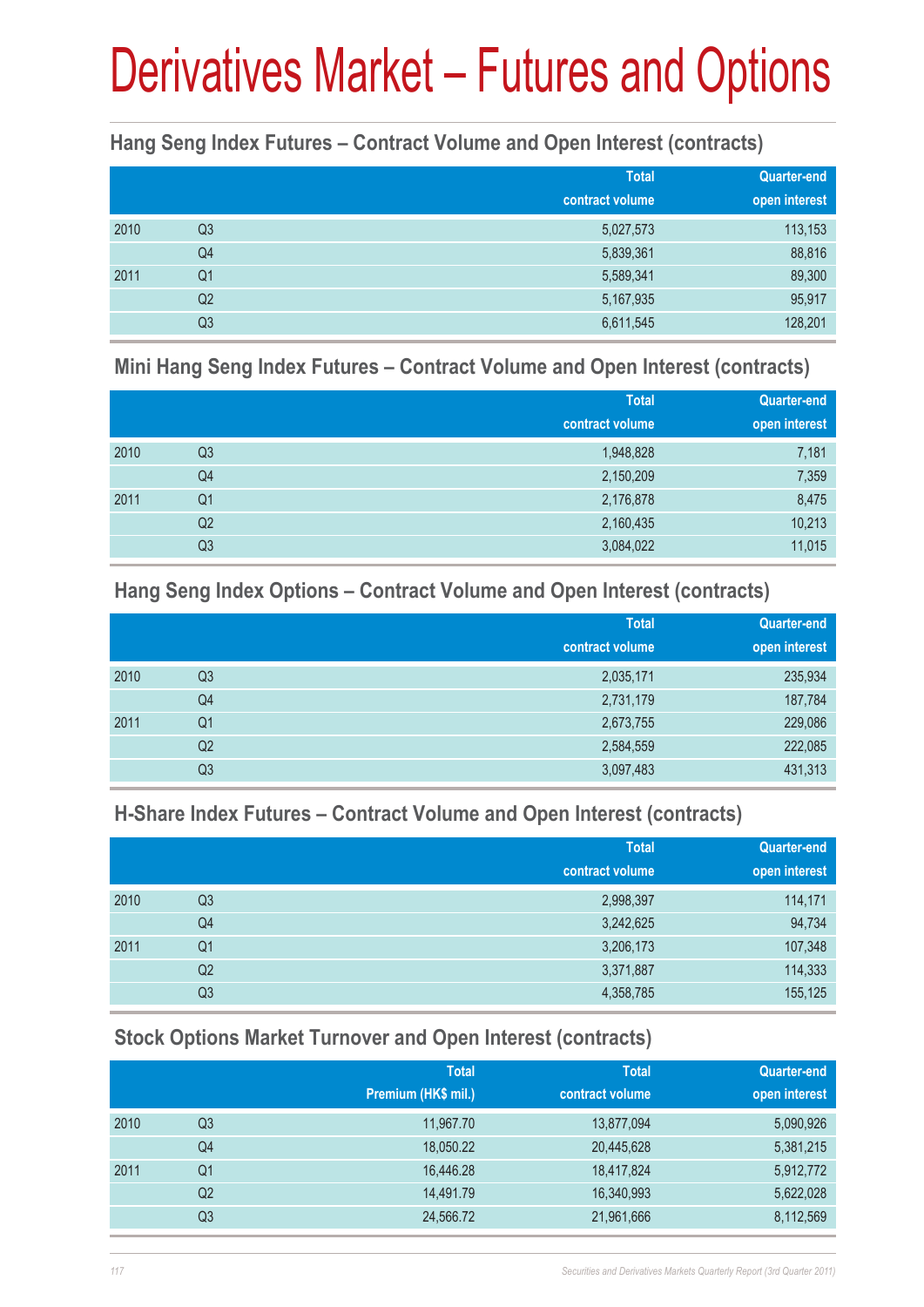#### **Stock Options Premium by Class**

for 3rd Quarter 2011

|                           |                 | Premium     |            |
|---------------------------|-----------------|-------------|------------|
| <b>Options class</b>      |                 | (HK\$ mil.) | % of total |
| X ISHARES A50             | A <sub>50</sub> | 515.87      | 2.10%      |
| <b>ABC</b>                | <b>ABC</b>      | 242.98      | 0.99%      |
| AIA                       | <b>AIA</b>      | 485.98      | 1.98%      |
| <b>CHALCO</b>             | <b>ALC</b>      | 80.72       | 0.33%      |
| <b>BANK OF CHINA</b>      | <b>BCL</b>      | 751.42      | 3.06%      |
| <b>BANKCOMM</b>           | <b>BCM</b>      | 79.88       | 0.33%      |
| <b>BANK OF E ASIA</b>     | <b>BEA</b>      | 13.23       | 0.05%      |
| <b>BOC HONG KONG</b>      | <b>BOC</b>      | 373.04      | 1.52%      |
| <b>BYD COMPANY</b>        | <b>BYD</b>      | 91.41       | 0.37%      |
| <b>CCB</b>                | <b>CCB</b>      | 1,027.99    | 4.18%      |
| <b>CHINA COMM CONS</b>    | CCC             | 25.24       | 0.10%      |
| <b>CHINA COAL</b>         | <b>CCE</b>      | 96.78       | 0.39%      |
| <b>CHINA COSCO</b>        | <b>CCS</b>      | 46.00       | 0.19%      |
| <b>CHINA MOBILE</b>       | <b>CHT</b>      | 2,390.32    | 9.73%      |
| <b>CHINA UNICOM</b>       | <b>CHU</b>      | 182.13      | 0.74%      |
| <b>CITIC PACIFIC</b>      | <b>CIT</b>      | 69.78       | 0.28%      |
| <b>CHEUNG KONG</b>        | <b>CKH</b>      | 745.56      | 3.03%      |
| <b>CHINA LIFE</b>         | <b>CLI</b>      | 2,769.02    | 11.27%     |
| <b>CLP HOLDINGS</b>       | <b>CLP</b>      | 73.11       | 0.30%      |
| <b>CM BANK</b>            | <b>CMB</b>      | 184.73      | 0.75%      |
| <b>CNOOC</b>              | <b>CNC</b>      | 1,142.87    | 4.65%      |
| <b>CHINA OVERSEAS</b>     | COL             | 109.45      | 0.45%      |
| <b>CATHAY PAC AIR</b>     | <b>CPA</b>      | 16.54       | 0.07%      |
| SINOPEC CORP              | <b>CPC</b>      | 243.66      | 0.99%      |
| <b>CPIC</b>               | <b>CPI</b>      | 110.08      | 0.45%      |
| <b>CHINA RAIL CONS</b>    | <b>CRC</b>      | 19.80       | 0.08%      |
| <b>CHINA RAILWAY</b>      | <b>CRG</b>      | 21.22       | 0.09%      |
| X WISECSI300ETF           | CS <sub>3</sub> | 3.23        | 0.01%      |
| <b>CHINA SHENHUA</b>      | <b>CSE</b>      | 180.02      | 0.73%      |
| <b>CITIC BANK</b>         | <b>CTB</b>      | 29.51       | 0.12%      |
| <b>CHINA TELECOM</b>      | <b>CTC</b>      | 122.16      | 0.50%      |
| <b>ESPRIT HOLDINGS</b>    | <b>ESP</b>      | 97.32       | 0.40%      |
| <b>FIH</b>                | <b>FIH</b>      | 7.43        | 0.03%      |
| <b>POWER ASSETS</b>       | <b>HEH</b>      | 89.74       | 0.37%      |
| <b>HKEX</b>               | <b>HEX</b>      | 772.65      | 3.15%      |
| <b>HSBC HOLDINGS</b>      | <b>HKB</b>      | 2,926.35    | 11.91%     |
| <b>HK &amp; CHINA GAS</b> | <b>HKG</b>      | 10.87       | 0.04%      |
| <b>HENDERSON LAND</b>     | <b>HLD</b>      | 52.92       | 0.22%      |
| <b>HUANENG POWER</b>      | <b>HNP</b>      | 10.06       | 0.04%      |
| <b>HANG SENG BANK</b>     | <b>HSB</b>      | 90.51       | 0.37%      |
| <b>HUTCHISON</b>          | <b>HWL</b>      | 1,922.27    | 7.82%      |
| <b>ICBC</b>               | <b>ICB</b>      | 762.02      | 3.10%      |
| <b>JIANGXI COPPER</b>     | <b>JXC</b>      | 262.52      | 1.07%      |
| LI & FUNG                 | LIF.            | 157.95      | 0.64%      |
| <b>MTR CORPORATION</b>    | <b>MTR</b>      | 42.93       | 0.17%      |
| <b>NEW WORLD DEV</b>      | <b>NWD</b>      | 22.95       | 0.09%      |
| <b>PING AN</b>            | PAI             | 1,615.07    | 6.57%      |
| <b>PETROCHINA</b>         | <b>PEC</b>      | 403.99      | 1.64%      |
| PICC P&C                  | <b>PIC</b>      | 162.99      | 0.66%      |
| <b>R&amp;F PROPERTIES</b> | <b>RFP</b>      | 29.51       | 0.12%      |
| <b>SHK PPT</b>            | <b>SHK</b>      | 1,572.48    | 6.40%      |
| <b>SWIRE PACIFIC A</b>    | <b>SWA</b>      | 101.98      | 0.42%      |
| <b>TENCENT</b>            | <b>TCH</b>      | 909.19      | 3.70%      |
| <b>TRACKER FUND</b>       | <b>TRF</b>      | 32.46       | 0.13%      |
| <b>WHARF HOLDINGS</b>     | <b>WHL</b>      | 66.06       | 0.27%      |
| YANZHOU COAL              | <b>YZC</b>      | 173.00      | 0.70%      |
| <b>ZIJIN MINING</b>       | <b>ZJM</b>      | 27.78       | 0.11%      |
| Total                     |                 | 24,566.72   | 100.00%    |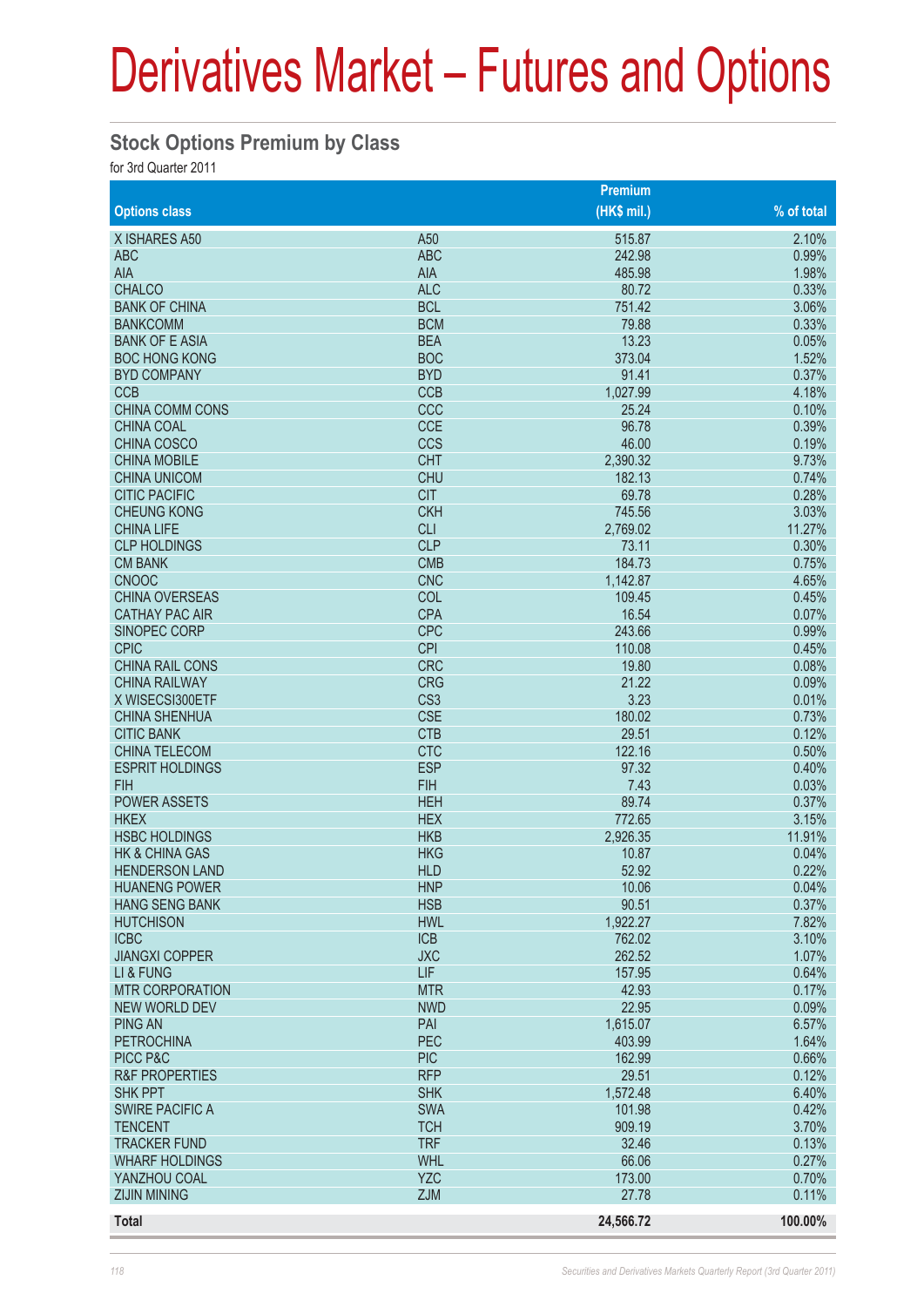#### **Stock Options Contract Volume by Class**

for 3rd Quarter 2011

|                           |                 | <b>Contract</b> |            |
|---------------------------|-----------------|-----------------|------------|
| <b>Options class</b>      |                 | volume          | % of total |
| X ISHARES A50             | A50             | 239,414         | 1.09%      |
| <b>ABC</b>                | <b>ABC</b>      | 120,057         | 0.55%      |
| AIA                       | <b>AIA</b>      | 531,142         | 2.42%      |
| <b>CHALCO</b>             | <b>ALC</b>      | 87,623          | 0.40%      |
| <b>BANK OF CHINA</b>      | <b>BCL</b>      | 2,032,438       | 9.25%      |
| <b>BANKCOMM</b>           | <b>BCM</b>      | 158,293         | 0.72%      |
| <b>BANK OF E ASIA</b>     | <b>BEA</b>      | 60,531          | 0.28%      |
| <b>BOC HONG KONG</b>      | <b>BOC</b>      | 344,532         | 1.57%      |
| <b>BYD COMPANY</b>        | <b>BYD</b>      | 109,392         | 0.50%      |
| <b>CCB</b>                | <b>CCB</b>      | 2,670,840       | 12.16%     |
| <b>CHINA COMM CONS</b>    | CCC             | 63,881          | 0.29%      |
| <b>CHINA COAL</b>         | <b>CCE</b>      | 159,939         | 0.73%      |
| <b>CHINA COSCO</b>        | <b>CCS</b>      | 98,269          | 0.45%      |
| <b>CHINA MOBILE</b>       | <b>CHT</b>      | 1,669,553       | 7.60%      |
| <b>CHINA UNICOM</b>       | <b>CHU</b>      | 128,913         | 0.59%      |
| <b>CITIC PACIFIC</b>      | <b>CIT</b>      | 53,060          | 0.24%      |
| <b>CHEUNG KONG</b>        | <b>CKH</b>      | 168,510         | 0.77%      |
| <b>CHINA LIFE</b>         | <b>CLI</b>      | 864,076         | 3.93%      |
| <b>CLP HOLDINGS</b>       | <b>CLP</b>      | 122,511         | 0.56%      |
| <b>CM BANK</b>            | <b>CMB</b>      | 343,099         | 1.56%      |
| <b>CNOOC</b>              | <b>CNC</b>      | 842,681         | 3.84%      |
| <b>CHINA OVERSEAS</b>     | COL             | 78,089          | 0.36%      |
| <b>CATHAY PAC AIR</b>     | <b>CPA</b>      | 22,660          | 0.10%      |
| <b>SINOPEC CORP</b>       | <b>CPC</b>      | 302,355         | 1.38%      |
| <b>CPIC</b>               | <b>CPI</b>      | 100,938         | 0.46%      |
| <b>CHINA RAIL CONS</b>    | <b>CRC</b>      | 47,376          | 0.22%      |
| <b>CHINA RAILWAY</b>      | <b>CRG</b>      | 34,978          | 0.16%      |
| X WISECSI300ETF           | CS <sub>3</sub> | 3,919           | 0.02%      |
| <b>CHINA SHENHUA</b>      | <b>CSE</b>      | 270,422         | 1.23%      |
| <b>CITIC BANK</b>         | <b>CTB</b>      | 87,096          | 0.40%      |
| <b>CHINA TELECOM</b>      | <b>CTC</b>      | 146,780         | 0.67%      |
| <b>ESPRIT HOLDINGS</b>    | <b>ESP</b>      | 438,512         | 2.00%      |
| <b>FIH</b>                | <b>FIH</b>      | 24,175          | 0.11%      |
| <b>POWER ASSETS</b>       | <b>HEH</b>      | 127,643         | 0.58%      |
| <b>HKEX</b>               | <b>HEX</b>      | 1,190,810       | 5.42%      |
| <b>HSBC HOLDINGS</b>      | <b>HKB</b>      | 2,177,007       | 9.91%      |
| HK & CHINA GAS            | <b>HKG</b>      | 19,451          | 0.09%      |
| <b>HENDERSON LAND</b>     | <b>HLD</b>      | 31,105          | 0.14%      |
| <b>HUANENG POWER</b>      | <b>HNP</b>      | 16,943          | 0.08%      |
| <b>HANG SENG BANK</b>     | <b>HSB</b>      | 324,607         | 1.48%      |
| <b>HUTCHISON</b>          | <b>HWL</b>      | 647,792         | 2.95%      |
| <b>ICBC</b>               | <b>ICB</b>      | 1,974,882       | 8.99%      |
| <b>JIANGXI COPPER</b>     | <b>JXC</b>      | 167,147         | 0.76%      |
| LI & FUNG                 | LIF             | 96,666          | 0.44%      |
| <b>MTR CORPORATION</b>    | <b>MTR</b>      | 77,832          | 0.35%      |
| <b>NEW WORLD DEV</b>      | <b>NWD</b>      | 26,518          | 0.12%      |
| <b>PING AN</b>            | PAI             | 400,154         | 1.82%      |
| <b>PETROCHINA</b>         | PEC             | 490,060         | 2.23%      |
| PICC P&C                  | <b>PIC</b>      | 118,062         | 0.54%      |
| <b>R&amp;F PROPERTIES</b> | <b>RFP</b>      | 110,076         | 0.50%      |
| <b>SHK PPT</b>            | <b>SHK</b>      | 190,805         | 0.87%      |
| <b>SWIRE PACIFIC A</b>    | <b>SWA</b>      | 73,077          | 0.33%      |
| <b>TENCENT</b>            | <b>TCH</b>      | 1,072,648       | 4.88%      |
| <b>TRACKER FUND</b>       | <b>TRF</b>      | 62,858          | 0.29%      |
| <b>WHARF HOLDINGS</b>     | <b>WHL</b>      | 39,072          | 0.18%      |
| YANZHOU COAL              | <b>YZC</b>      | 60,288          | 0.27%      |
| <b>ZIJIN MINING</b>       | <b>ZJM</b>      | 40,109          | 0.18%      |
| <b>Total</b>              |                 | 21,961,666      | 100.00%    |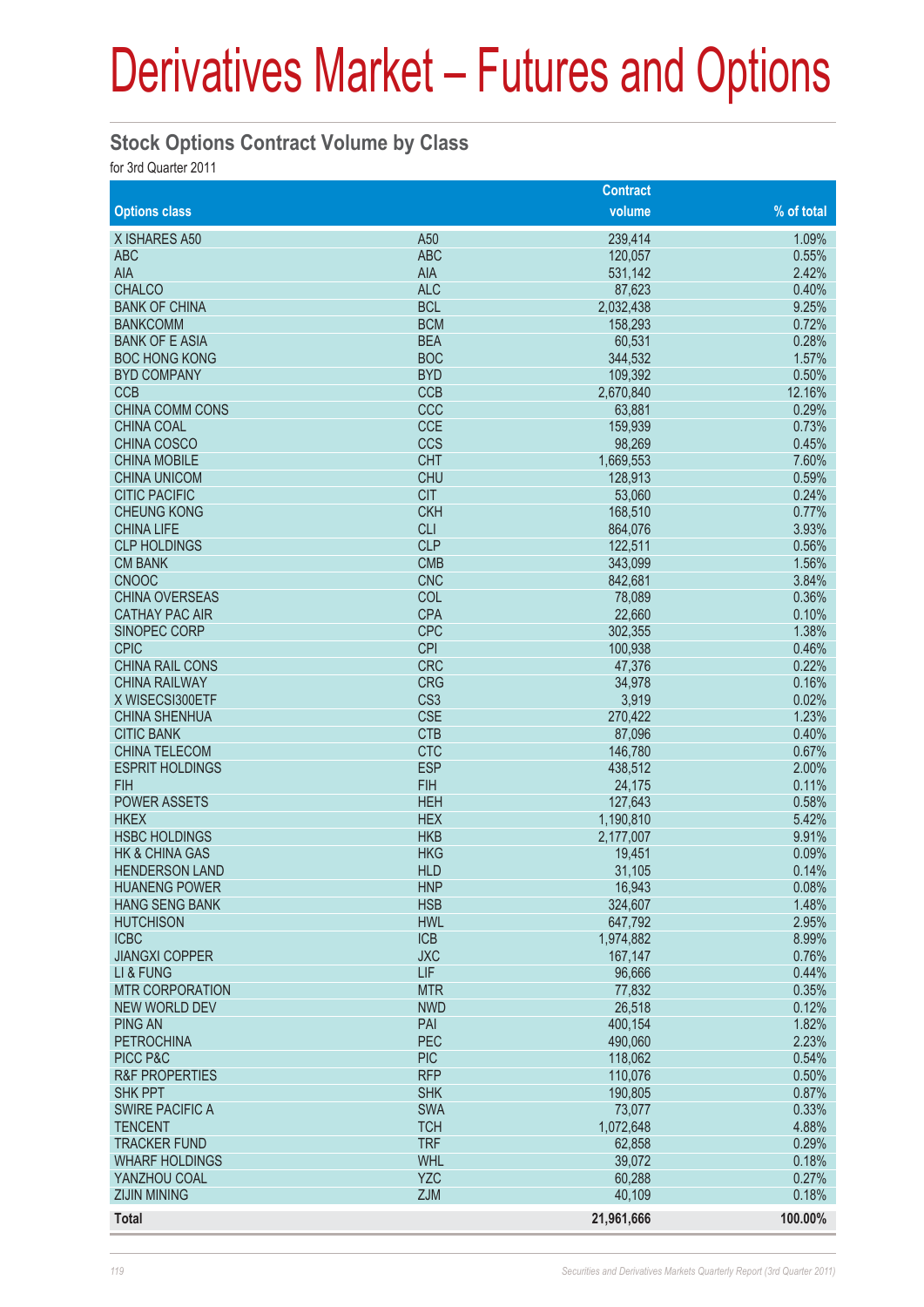# Clearing and Settlement Statistics

#### **Average Daily Settlement Instructions (SIs) Settled in CCASS**

(both delivering and receiving SIs are counted)

|            |                |                      | Sis by shares | Sis by value |
|------------|----------------|----------------------|---------------|--------------|
| Year/Month |                | <b>Number of SIs</b> | (bil. shs)    | (HK\$bil.)   |
| 2010       | Q <sub>3</sub> | 74,032               | 46.78         | 169.54       |
|            | Q4             | 92,915               | 54.76         | 234.79       |
| 2011       | Q <sub>1</sub> | 86,292               | 47.11         | 202.59       |
|            | Q <sub>2</sub> | 87,498               | 49.00         | 233.07       |
|            | Q <sub>3</sub> | 84,654               | 50.41         | 221.54       |

### **Average Daily Investor Settlement Instructions (ISIs) settled in CCASS**

(one sided ISIs are counted)

| Year/Month |    | Number of ISIs | ISIs by shares (Mil shs) | ISIs by value (HK\$ mil.) |
|------------|----|----------------|--------------------------|---------------------------|
| 2010       | Q3 | 499            | 115.92                   | 177.54                    |
|            | Q4 | 715            | 120.35                   | 480.27                    |
| 2011       | Q1 | 516            | 178.77                   | 227.52                    |
|            | Q2 | 527            | 108.05                   | 323.66                    |
|            | Q3 | 489            | 123.92                   | 383.03                    |

#### **Securities under CCASS Custody**

(balances at quarter end)

|            |                |            | % of issued       |                     | % of market       |
|------------|----------------|------------|-------------------|---------------------|-------------------|
|            |                | Number of  | shares of         |                     | capitalisation of |
|            |                | shares     | admitted          | <b>Market value</b> | admitted          |
| Year/Month |                | (bil. shs) | <b>securities</b> | (HK\$ bil.)         | <b>securities</b> |
| 2010       | Q <sub>3</sub> | 3,538.16   | 71.67             | 10,442.07           | 50.28             |
|            | Q4             | 3,834.10   | 71.80             | 11,294.50           | 49.57             |
| 2011       | Q <sub>1</sub> | 3,933.19   | 72.49             | 11,539.57           | 50.44             |
|            | Q <sub>2</sub> | 3,707.09   | 69.37             | 11,612.87           | 50.11             |
|            | Q <sub>3</sub> | 3,771.07   | 71.19             | 8,909.87            | 49.96             |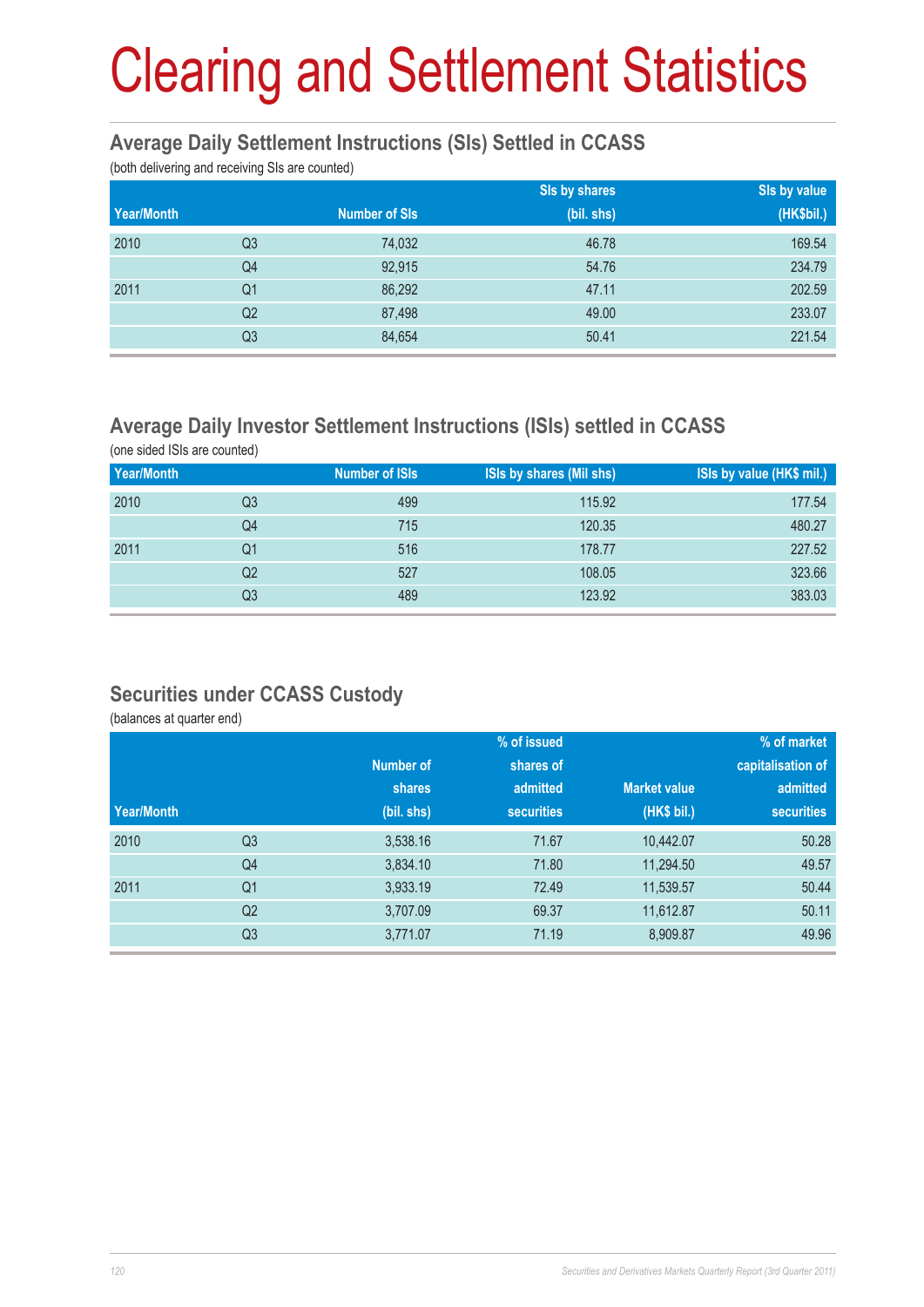# Clearing and Settlement Statistics

#### **Average Daily Stock Exchange Trades Processed in CCASS**

(including CNS trades, isolated trades and cross trades)

| Year/Month |                | No. of CCASS<br>trades | % of Exchange<br>trades | No. of shares<br>(Mil. shs) | % of market<br>turnover | Value of trades<br>(HK\$ mil.) | % of market<br>turnover |
|------------|----------------|------------------------|-------------------------|-----------------------------|-------------------------|--------------------------------|-------------------------|
| 2010       | Q3             | 688.441                | 100                     | 140.304.39                  | 100                     | 61.762.38                      | 100                     |
|            | Q4             | 904.380                | 100                     | 171,236.05                  | 100                     | 86.455.45                      | 100                     |
| 2011       | Q1             | 855.117                | 100                     | 164.899.54                  | 100                     | 75.908.44                      | 100                     |
|            | Q <sub>2</sub> | 869.474                | 100                     | 156,793.01                  | 100                     | 71.017.11                      | 100                     |
|            | Q3             | 908,434                | 100                     | 165.464.02                  | 100                     | 72,538.55                      | 100                     |

## **Average Daily Netting Efficiency of CNS Trades**

(in stock positions and share quantity)

|            |                |                 | <b>Netting</b> | No. of shares due | <b>Netting</b> |
|------------|----------------|-----------------|----------------|-------------------|----------------|
|            |                | No. of CNS      | efficiency     | for settlement    | efficiency     |
| Year/Month |                | stock positions | $(\%)$         | (Mil. shs)        | (%)            |
| 2010       | Q <sub>3</sub> | 65,867          | 95.01          | 24,660.06         | 91.10          |
|            | Q4             | 80,167          | 95.27          | 31,301.46         | 90.52          |
| 2011       | Q1             | 74,506          | 95.39          | 27,083.36         | 91.57          |
|            | Q <sub>2</sub> | 70,588          | 95.73          | 25,359.54         | 91.71          |
|            | Q <sub>3</sub> | 63,710          | 96.23          | 20,235.50         | 93.60          |

#### **Average Daily Settlement Efficiency of CNS Stock Positions**

|            |                |       | <b>Settlement efficiency (%)</b> |
|------------|----------------|-------|----------------------------------|
| Year/Month |                | S day | $S + 1$ day                      |
| 2010       | Q3             | 99.90 | 99.99                            |
|            | Q4             | 99.86 | 99.99                            |
| 2011       | Q <sub>1</sub> | 99.90 | 99.99                            |
|            | Q2             | 99.88 | 99.99                            |
|            | Q3             | 99.87 | 99.99                            |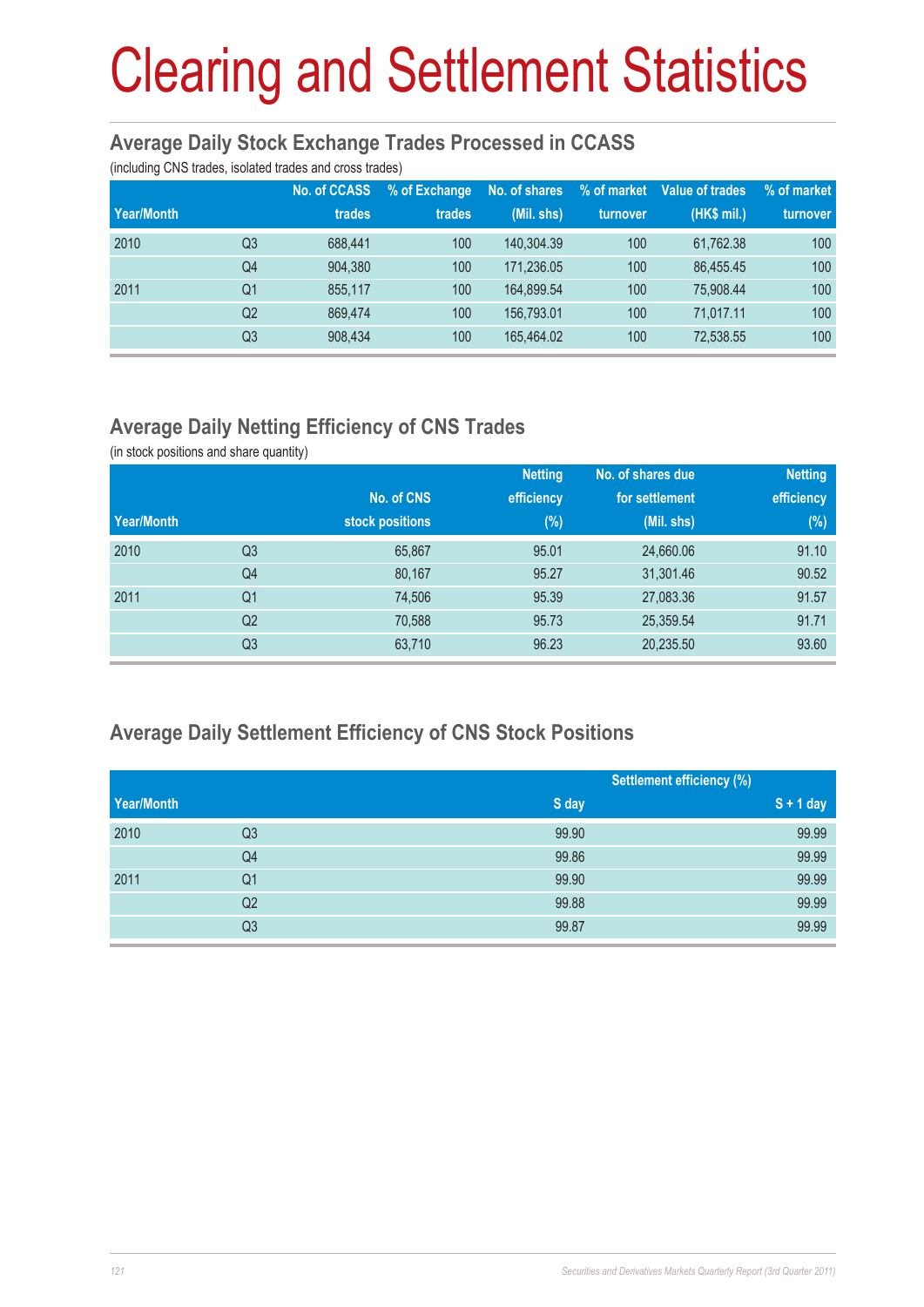# Clearing & Settlement

#### **Open Interest by Derivatives Products**

|                                                 |                  | <b>Contracts</b> |
|-------------------------------------------------|------------------|------------------|
| <b>Derivatives product</b>                      | 3rd Quarter 2011 | 3rd Quarter 2010 |
| Hang Seng Index Futures                         | 128,201          | 113,153          |
| Hang Seng Index Options                         | 431,313          | 235,934          |
| Mini-Hang Seng Index Futures                    | 11,015           | 7,181            |
| Mini-Hang Seng Index Options                    | 13,028           | 5,757            |
| <b>H-shares Index Futures</b>                   | 155,125          | 114,171          |
| H-shares Index Options                          | 275,972          | 150,634          |
| Mini H-shares Index Futures                     | 2,977            | 1,072            |
| Flexible Hang Seng Index Options                | 5,410            | 606              |
| Flexible H-shares Index Options                 | 6,370            | 516              |
| HSI Dividend Point Index Futures <sup>1</sup>   | 5,614            |                  |
| HSCEI Dividend Point Index Futures <sup>2</sup> | 24,538           |                  |
| <b>Stock Futures</b>                            | 24,653           | 6,887            |
| <b>Stock Options</b>                            | 8,112,569        | 5,090,926        |
| Three-month HIBOR Futures                       | 85               | 130              |
| One-month HIBOR Futures                         | 1                | 8                |
| Three-year Exchange Fund Note Futures           |                  |                  |
| <b>Gold Futures</b>                             | 132              | 92               |
| <b>Total</b>                                    | 9,197,003        | 5,727,067        |

1 Trading in HSI Dividend Point Index Futures commenced on 01 Nov 2010

2 Trading in HSCEI Dividend Point Index Futures commenced on 01 Nov 2010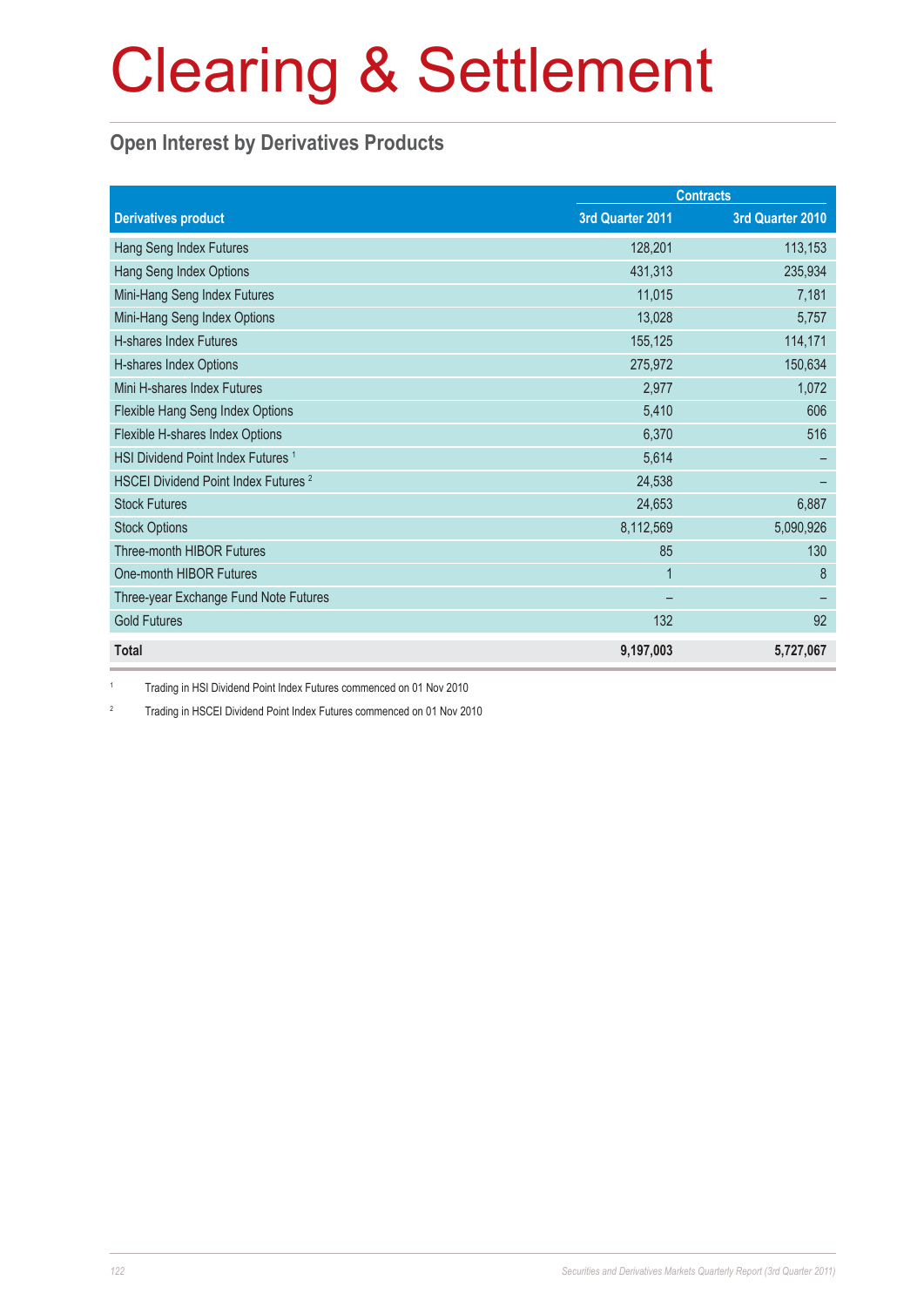# Clearing & Settlement

#### **Stock Options Open Interest by Class**

as at the end of 3rd Quarter 2011

|                        |                 | <b>Open interest</b> |            |
|------------------------|-----------------|----------------------|------------|
| <b>Options class</b>   |                 | (contracts)          | % of total |
| X ISHARES A50          | A50             | 77,796               | 0.96       |
| <b>ABC</b>             | <b>ABC</b>      | 69,797               | 0.86       |
| AIA                    | AIA             | 150,902              | 1.86       |
| <b>CHALCO</b>          | <b>ALC</b>      | 40,106               | 0.49       |
| <b>BANK OF CHINA</b>   | <b>BCL</b>      | 1,062,510            | 13.10      |
| <b>BANKCOMM</b>        | <b>BCM</b>      | 90,777               | 1.12       |
| <b>BANK OF E ASIA</b>  | <b>BEA</b>      | 45,287               | 0.56       |
| <b>BOC HONG KONG</b>   | <b>BOC</b>      | 144,070              | 1.78       |
| <b>BYD COMPANY</b>     | <b>BYD</b>      | 33,374               | 0.41       |
| <b>CCB</b>             | <b>CCB</b>      | 1,041,249            | 12.84      |
| CHINA COMM CONS        | CCC             | 55,435               | 0.68       |
| CHINA COAL             | <b>CCE</b>      | 74,068               | 0.91       |
| CHINA COSCO            | <b>CCS</b>      | 59,814               | 0.74       |
| <b>CHINA MOBILE</b>    | <b>CHT</b>      | 388,217              | 4.79       |
| <b>CHINA UNICOM</b>    | <b>CHU</b>      | 100,111              | 1.23       |
| <b>CITIC PACIFIC</b>   | <b>CIT</b>      | 33,366               | 0.41       |
| <b>CHEUNG KONG</b>     | <b>CKH</b>      | 50,884               | 0.63       |
| <b>CHINA LIFE</b>      | <b>CLI</b>      | 310,151              | 3.82       |
| <b>CLP HOLDINGS</b>    | <b>CLP</b>      | 42,638               | 0.53       |
| <b>CM BANK</b>         | <b>CMB</b>      | 168,897              | 2.08       |
| <b>CNOOC</b>           | <b>CNC</b>      | 306,012              | 3.77       |
| CHINA OVERSEAS         | COL             | 28,012               | 0.35       |
| <b>CATHAY PAC AIR</b>  | <b>CPA</b>      | 10,569               | 0.13       |
| SINOPEC CORP           | <b>CPC</b>      | 174,785              | 2.15       |
| <b>CPIC</b>            | <b>CPI</b>      | 21,248               | 0.26       |
| <b>CHINA RAIL CONS</b> | <b>CRC</b>      | 25,795               | 0.32       |
| <b>CHINA RAILWAY</b>   | <b>CRG</b>      | 17,645               | 0.22       |
| X WISECSI300ETF        | CS <sub>3</sub> | 3,373                | 0.04       |
| <b>CHINA SHENHUA</b>   | <b>CSE</b>      | 99,555               | 1.23       |
| <b>CITIC BANK</b>      | <b>CTB</b>      | 61,751               | 0.76       |
| CHINA TELECOM          | <b>CTC</b>      | 89,941               | 1.11       |
| <b>ESPRIT HOLDINGS</b> | <b>ESP</b>      | 104,639              | 1.29       |
| <b>FIH</b>             | <b>FIH</b>      | 8,217                | 0.10       |
| POWER ASSETS           | <b>HEH</b>      | 36,069               | 0.44       |
| <b>HKEX</b>            | <b>HEX</b>      | 321,350              | 3.96       |
| <b>HSBC HOLDINGS</b>   | <b>HKB</b>      | 649,969              | 8.01       |
| HK & CHINA GAS         | <b>HKG</b>      | 17,993               | 0.22       |
| <b>HENDERSON LAND</b>  | <b>HLD</b>      | 11,409               | 0.14       |
| <b>HUANENG POWER</b>   | <b>HNP</b>      | 8,183                | 0.10       |
| <b>HANG SENG BANK</b>  | <b>HSB</b>      | 124,119              | 1.53       |
| <b>HUTCHISON</b>       | <b>HWL</b>      | 144,470              | 1.78       |
| <b>ICBC</b>            | ICB             | 859,150              | 10.59      |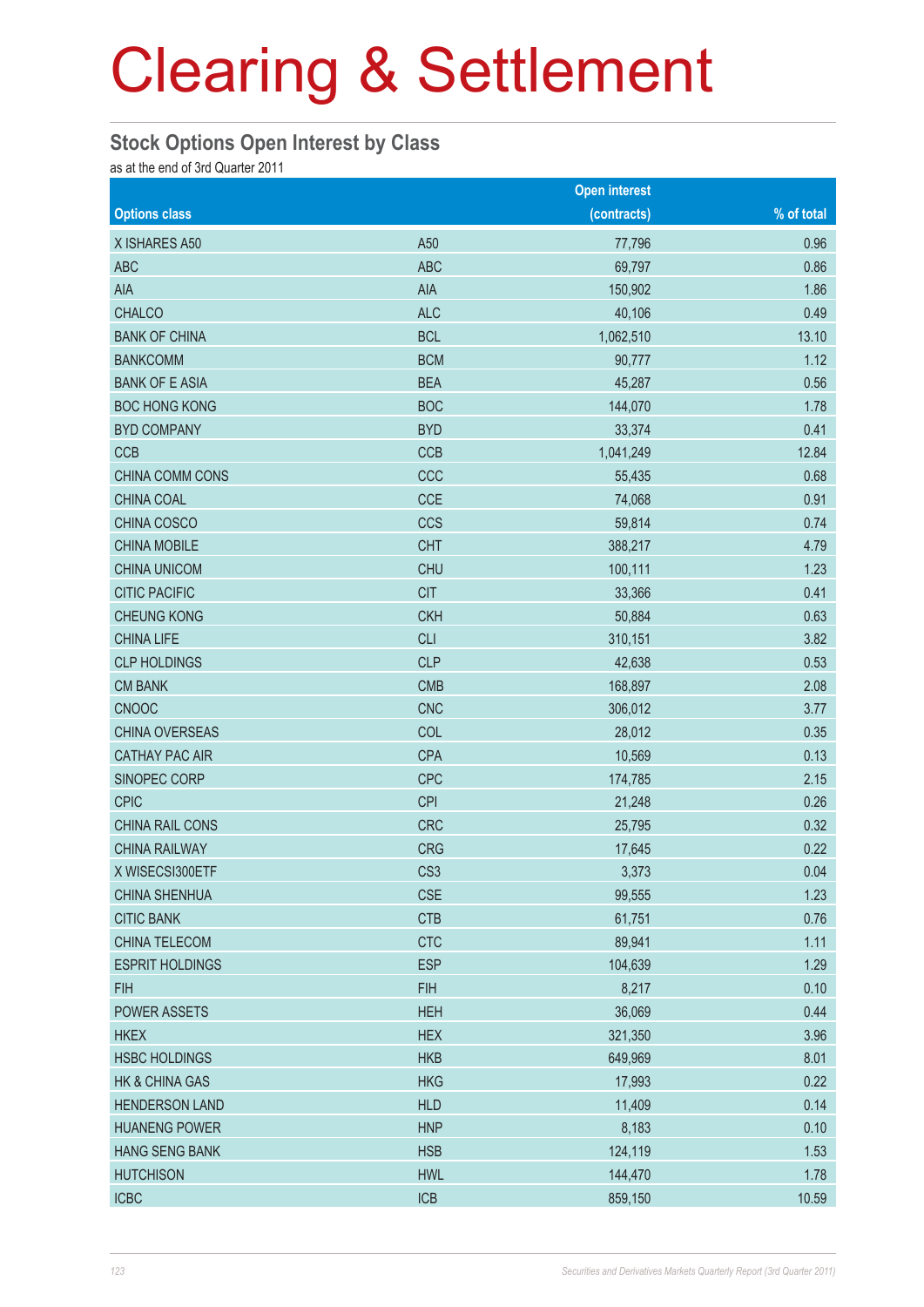# Clearing & Settlement

|                           |            | <b>Open interest</b> |            |
|---------------------------|------------|----------------------|------------|
| <b>Options class</b>      |            | (contracts)          | % of total |
| <b>JIANGXI COPPER</b>     | <b>JXC</b> | 51,904               | 0.64       |
| LI & FUNG                 | LIF        | 26,141               | 0.32       |
| <b>MTR CORPORATION</b>    | <b>MTR</b> | 27,096               | 0.33       |
| <b>NEW WORLD DEV</b>      | <b>NWD</b> | 12,648               | 0.16       |
| <b>PING AN</b>            | PAI        | 115,054              | 1.42       |
| <b>PETROCHINA</b>         | PEC        | 199,613              | 2.46       |
| PICC P&C                  | <b>PIC</b> | 31,715               | 0.39       |
| <b>R&amp;F PROPERTIES</b> | <b>RFP</b> | 33,331               | 0.41       |
| <b>SHK PPT</b>            | <b>SHK</b> | 84,853               | 1.05       |
| <b>SWIRE PACIFIC A</b>    | <b>SWA</b> | 20,963               | 0.26       |
| <b>TENCENT</b>            | <b>TCH</b> | 260,845              | 3.22       |
| <b>TRACKER FUND</b>       | <b>TRF</b> | 21,710               | 0.27       |
| <b>WHARF HOLDINGS</b>     | <b>WHL</b> | 22,924               | 0.28       |
| YANZHOU COAL              | <b>YZC</b> | 26,510               | 0.33       |
| <b>ZIJIN MINING</b>       | <b>ZJM</b> | 13,559               | 0.17       |
| <b>Total</b>              |            | 8,112,569            | 100.00     |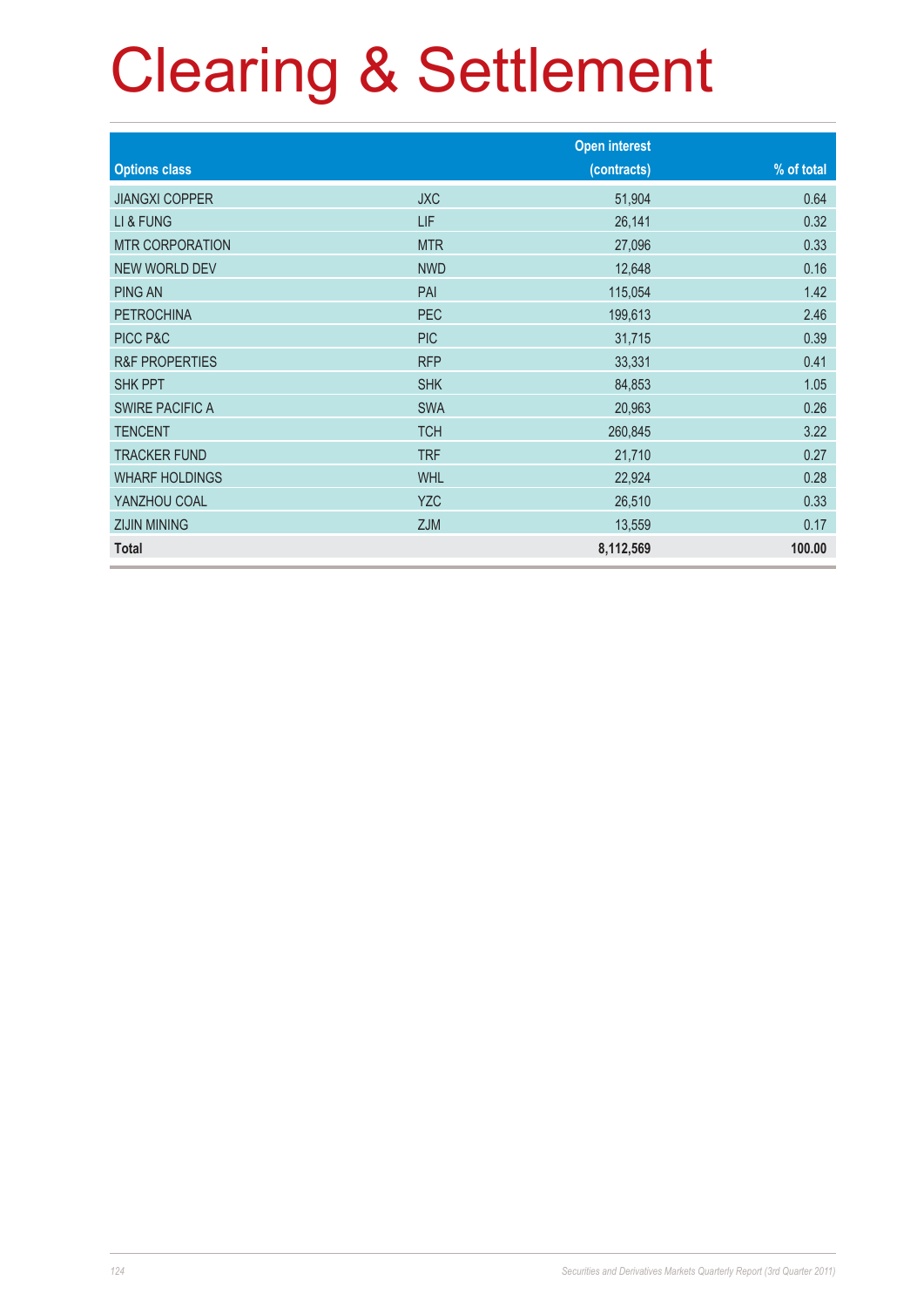# Exchange Participants Statistics

## **Stock Exchange**

|      |                | No. of Trading<br><b>Right Holders</b> | <b>Exchange</b><br><b>Participants -</b><br><b>Trading</b> | <b>Exchange</b><br><b>Participants-</b><br>Non-Trading | Non-Exchange<br><b>Participants</b> |
|------|----------------|----------------------------------------|------------------------------------------------------------|--------------------------------------------------------|-------------------------------------|
| 2010 | Q3             | 530 (953)                              | 478 (898)                                                  | 30(33)                                                 | 22(22)                              |
|      | Q4             | 538 (960)                              | 485 (904)                                                  | 31(34)                                                 | 22(22)                              |
| 2011 | Q <sub>1</sub> | 544 (965)                              | 489 (907)                                                  | 33(36)                                                 | 22(22)                              |
|      | Q2             | 547 (970)                              | 490 (906)                                                  | 35(42)                                                 | 22(22)                              |
|      | Q <sub>3</sub> | 549 (973)                              | 494 (911)                                                  | 34(41)                                                 | 21(21)                              |

( ) No. of trading rights

### **Futures Exchange**

|      |                | No. of Trading<br><b>Right Holders</b> | <b>Exchange</b><br><b>Participants -</b><br><b>Trading</b> | <b>Exchange</b><br><b>Participants -</b><br>Non-Trading | Non-Exchange<br><b>Participants</b> |
|------|----------------|----------------------------------------|------------------------------------------------------------|---------------------------------------------------------|-------------------------------------|
| 2010 | Q3             | 220 (245)                              | 177 (200)                                                  | -                                                       | 43 (45)                             |
|      | Q4             | 221 (246)                              | 179 (202)                                                  |                                                         | 42 (44)                             |
| 2011 | Q <sub>1</sub> | 222 (246)                              | 180 (202)                                                  | $\overline{\phantom{0}}$                                | 42 (44)                             |
|      | Q2             | 228 (252)                              | 184 (206)                                                  | -                                                       | 44 (46)                             |
|      | Q3             | 228 (252)                              | 185 (207)                                                  |                                                         | 43(45)                              |

Notes:

(1) The figures in blanket is the number of trading rights held.

(2) An Exchange Participant is a corporation who may trade on or through the Exchange and is licensed under the Securities and Futures Ordinance to carry on securities/ futures/options dealing activity.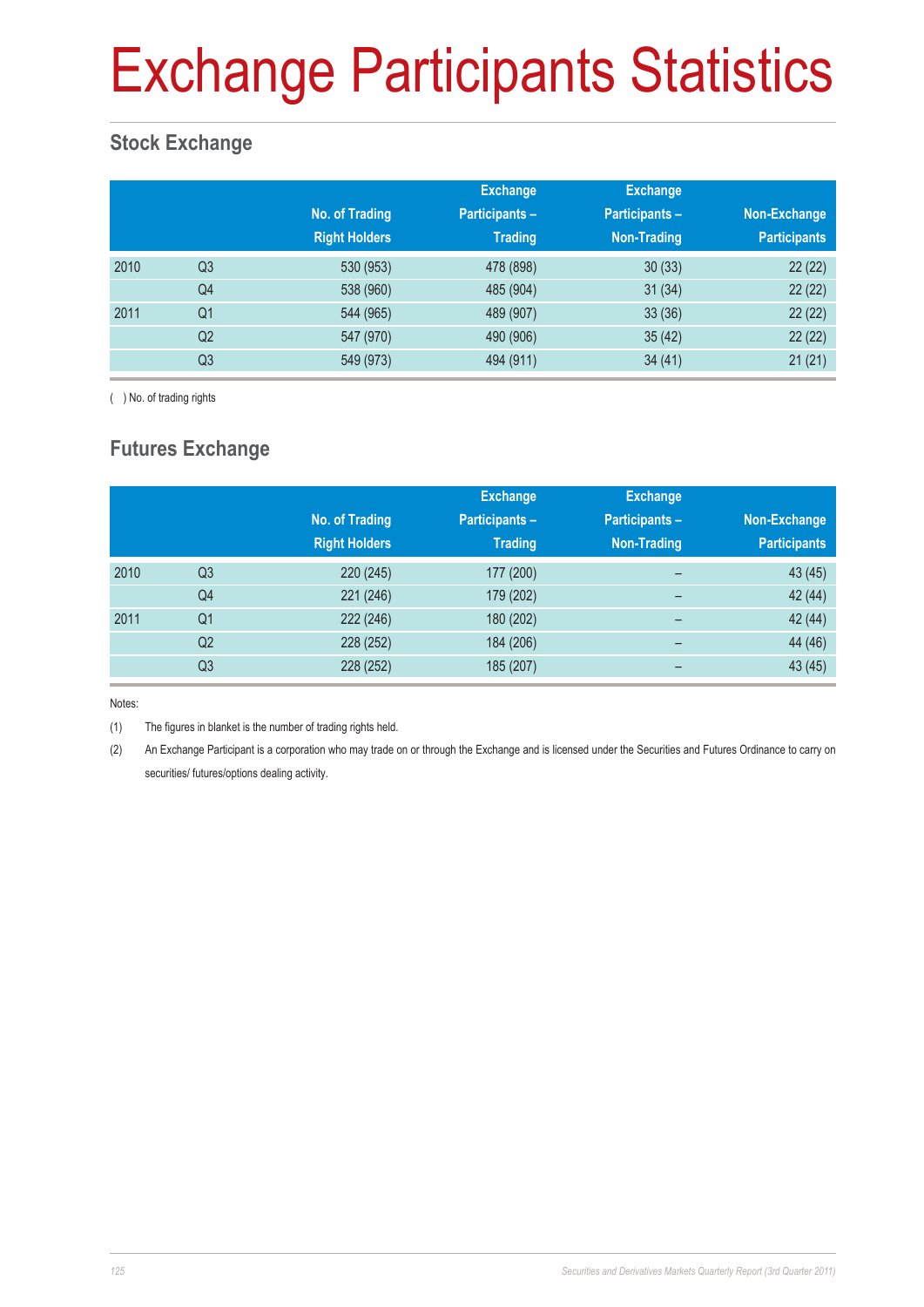# Clearing Participants Statistics

## **HKCC Participants**

| Year/month |                | <b>Clearing Participants</b> | <b>General Clearing</b><br><b>Participants</b> |
|------------|----------------|------------------------------|------------------------------------------------|
| 2010       | Q <sub>3</sub> | 152                          | 10                                             |
|            | Q4             | 153                          | 9                                              |
| 2011       | Q1             | 156                          | 9                                              |
|            | Q2             | 159                          | 9                                              |
|            | Q3             | 160                          | 9                                              |

### **SEOCH Participants**

|                |                                     | <b>General Clearing</b> |
|----------------|-------------------------------------|-------------------------|
|                | <b>Direct Clearing Participants</b> | <b>Participants</b>     |
| Q3             | 55                                  | 6                       |
| Q4             | 56                                  | 6                       |
| Q <sub>1</sub> | 57                                  |                         |
| Q <sub>2</sub> | 57                                  |                         |
| Q3             | 58                                  |                         |
|                |                                     |                         |

## **HKSCC Participants**

|            |                | <b>Direct Clearing</b> | <b>General Clearing</b> | Non-broker           |
|------------|----------------|------------------------|-------------------------|----------------------|
| Year/month |                | <b>Participant</b>     | <b>Participant</b>      | <b>Participants*</b> |
| 2010       | Q <sub>3</sub> | 460                    |                         | 41                   |
|            | Q4             | 468                    |                         | 44                   |
| 2011       | Q1             | 473                    | 8                       | 46                   |
|            | Q2             | 474                    | 8                       | 46                   |
|            | Q3             | 478                    | 8                       | 46                   |

Non-broker participants include Clearing Agency Participants, Custodian Participants and Stock Pledgee Participants.